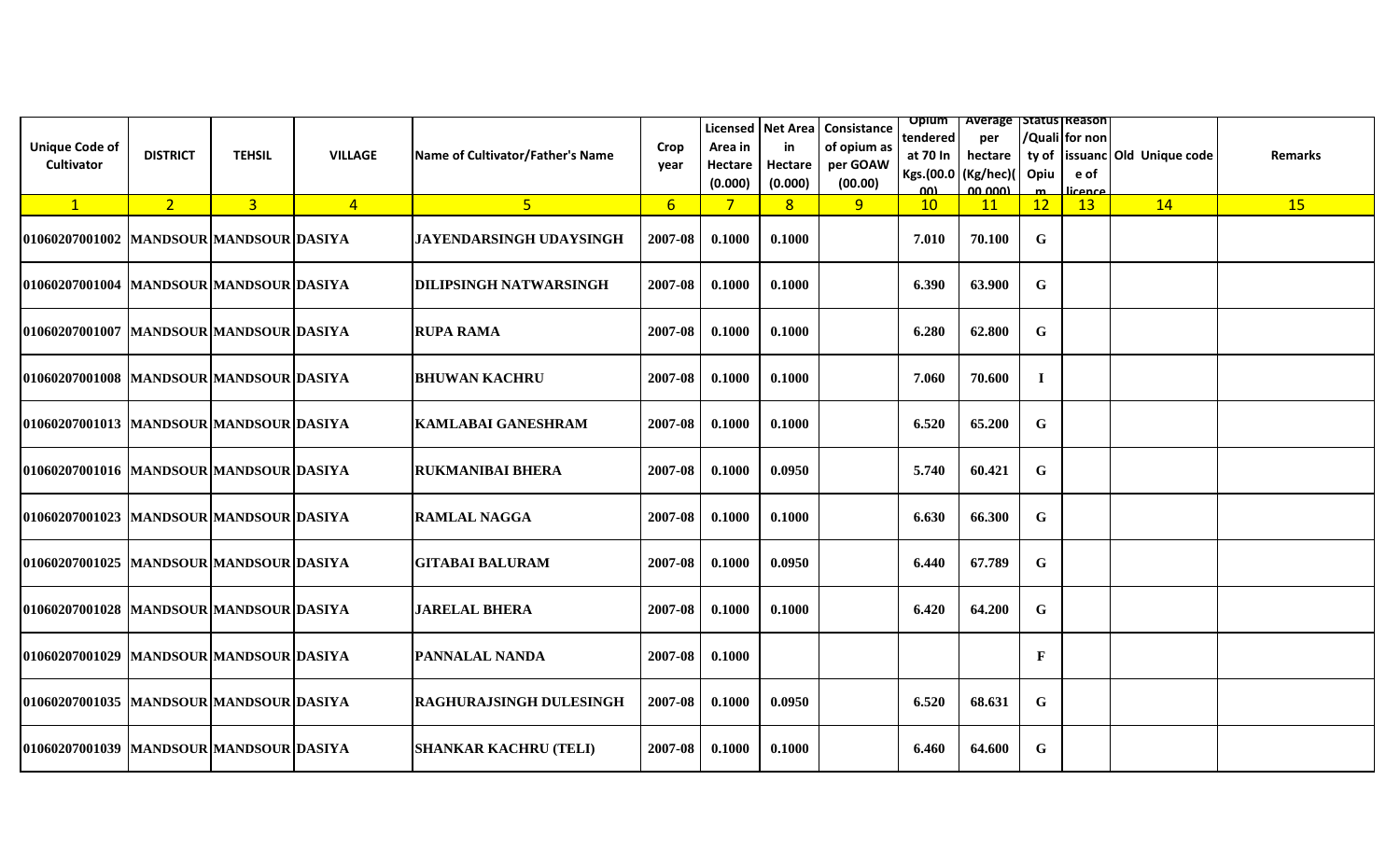| 01060207001041  MANDSOUR MANDSOUR DASIYA |  |                                                           | <b>RODSINGH GOPALSINGH</b>                                          | 2007-08 | 0.1000 | 0.0900 | 5.660 | 62.888 | G           |    |                |  |
|------------------------------------------|--|-----------------------------------------------------------|---------------------------------------------------------------------|---------|--------|--------|-------|--------|-------------|----|----------------|--|
| 01060207001049  MANDSOUR MANDSOUR DASIYA |  |                                                           | <b>DILIPSINGH JASVANTSINGH</b>                                      | 2007-08 | 0.1000 | 0.1000 | 5.820 | 58.200 | $\mathbf G$ | 05 |                |  |
| 01060207001050 MANDSOUR MANDSOUR DASIYA  |  |                                                           | <b>DASHRATH JASVANTSINGH</b>                                        | 2007-08 | 0.1000 | 0.1000 | 6.440 | 64.400 | $\mathbf G$ |    |                |  |
|                                          |  | 01060207003006 MANDSOUR MANDSOUR ARNIYAGURJAR BHERA PANNA |                                                                     | 2007-08 | 0.1000 | 0.1000 | 7.270 | 72.700 | $\mathbf G$ |    |                |  |
|                                          |  |                                                           | 01060207003011  MANDSOUR MANDSOUR ARNIYAGURJAR KARULAL VISHRAM      | 2007-08 | 0.1000 | 0.0950 | 6.420 | 67.578 | $\mathbf G$ |    |                |  |
|                                          |  |                                                           | 01060207003012  MANDSOUR MANDSOUR ARNIYAGURJAR SUGANDHBAI RAMESHWAR | 2007-08 | 0.1000 | 0.0950 | 6.590 | 69.368 | $\mathbf G$ |    |                |  |
|                                          |  |                                                           | 01060207003014 MANDSOUR MANDSOUR ARNIYAGURJAR KANIRAM DEWA          | 2007-08 | 0.1000 | 0.0950 | 6.340 | 66.736 | G           |    |                |  |
|                                          |  |                                                           | 01060207003019  MANDSOUR MANDSOUR ARNIYAGURJAR SITABAI KANIRAM      | 2007-08 | 0.1000 | 0.1000 | 6.400 | 64.000 | G           |    |                |  |
|                                          |  |                                                           | 01060207003021 MANDSOUR MANDSOUR ARNIYAGURJAR BAGDIBAI KACHRU       | 2007-08 | 0.1000 | 0.1000 | 6.810 | 68.100 | G           |    |                |  |
|                                          |  |                                                           | 01060207003024 MANDSOUR MANDSOUR ARNIYAGURJAR SOHANBAI AMRA         | 2007-08 | 0.1000 | 0.1000 | 6.470 | 64.700 | $\mathbf G$ |    |                |  |
|                                          |  |                                                           | 01060207003025 MANDSOUR MANDSOUR ARNIYAGURJAR SURESHCHAND MENABAI   | 2007-08 | 0.1000 | 0.1000 | 5.110 | 51.100 | $\mathbf G$ | 04 |                |  |
|                                          |  |                                                           | 01060207003028 MANDSOUR MANDSOUR ARNIYAGURJAR RAMCHANDRA HIRA       | 2007-08 | 0.1000 | 0.0950 | 6.680 | 70.315 | $\mathbf G$ |    |                |  |
|                                          |  |                                                           | 01060207003035 MANDSOUR MANDSOUR ARNIYAGURJAR RAMESHCHANDRA BHAGWAN | 2007-08 | 0.1000 | 0.0950 | 6.680 | 70.315 | $\bf{I}$    | 02 |                |  |
|                                          |  |                                                           | 01060207003036  MANDSOUR MANDSOUR ARNIYAGURJAR SOHANLAL ONKARLAL    | 2007-08 | 0.1000 | 0.1000 | 6.820 | 68.200 | $\bf{I}$    |    | 01060207010022 |  |
|                                          |  |                                                           | 01060207003038 MANDSOUR MANDSOUR ARNIYAGURJAR GOPALSINGH ONKARSINGH | 2007-08 | 0.1000 | 0.1050 | 6.470 | 61.619 | $\mathbf G$ |    |                |  |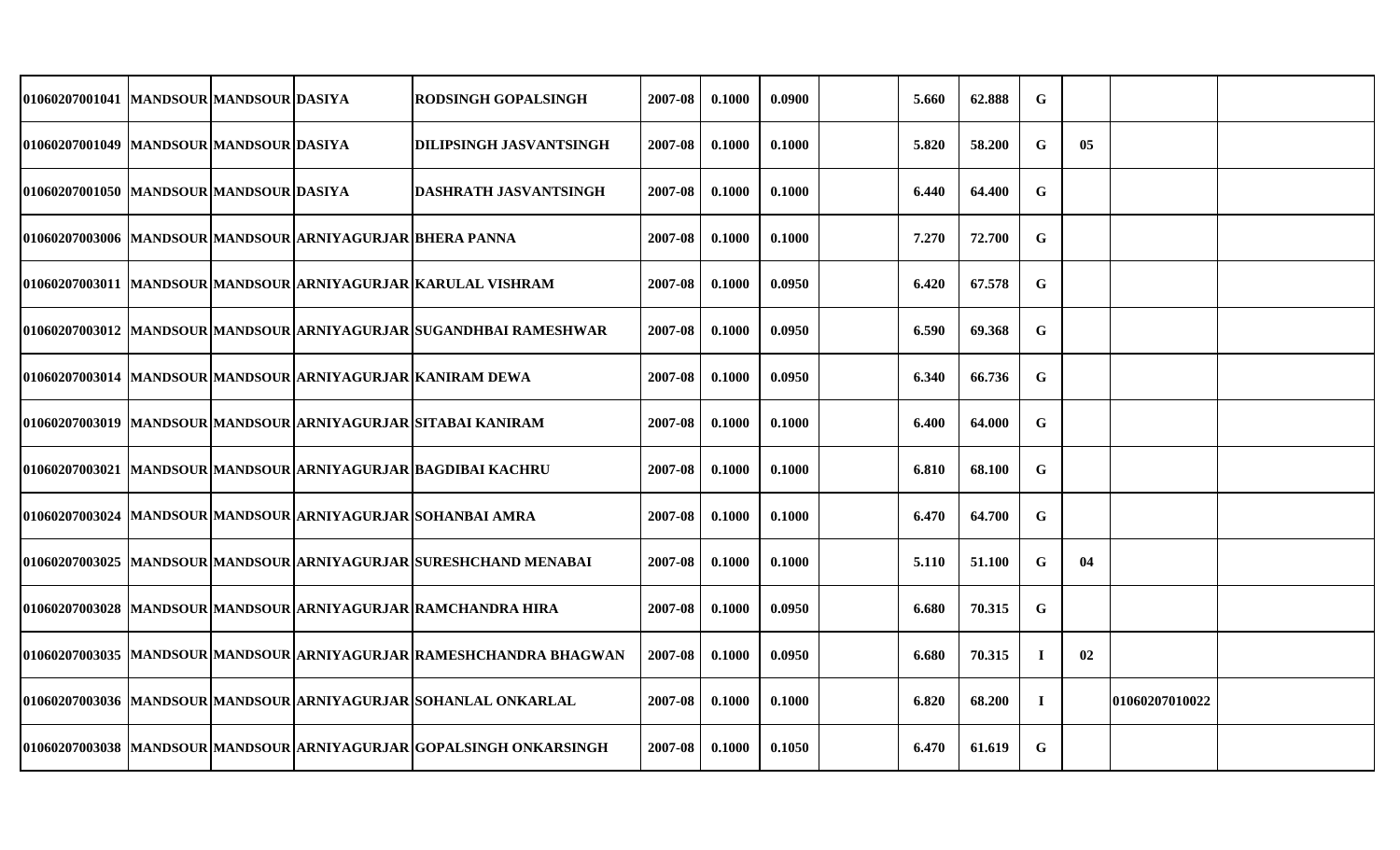|                                               |  | 01060207003039 MANDSOUR MANDSOUR ARNIYAGURJAR MANGALSINGH DHULESINGH | 2007-08 | 0.1000 | 0.1050 | 6.610 | 62.952 | $\mathbf G$  |    |                |  |
|-----------------------------------------------|--|----------------------------------------------------------------------|---------|--------|--------|-------|--------|--------------|----|----------------|--|
|                                               |  | 01060207003041  MANDSOUR MANDSOUR ARNIYAGURJAR KELASHCHAND MANGILAL  | 2007-08 | 0.1000 | 0.1000 | 6.850 | 68.500 | $\mathbf I$  |    | 01060207010011 |  |
| 01060207006002 MANDSOUR MANDSOUR KATKIYA      |  | VISHNUNARAYAN KELASH                                                 | 2007-08 | 0.1000 |        |       |        | $\mathbf{F}$ |    |                |  |
| 01060207006006 MANDSOUR MANDSOUR KATKIYA      |  | TULSIRAM NARSINGH                                                    | 2007-08 | 0.1000 | 0.1000 | 6.500 | 65.000 | $\bf{I}$     | 02 |                |  |
| 01060207006011  MANDSOUR MANDSOUR KATKIYA     |  | <b>KACHRULAL NANDA</b>                                               | 2007-08 | 0.1000 | 0.1000 | 6.210 | 62.100 | $\mathbf G$  |    |                |  |
| 01060207006012 MANDSOUR MANDSOUR KATKIYA      |  | <b>JAGDISH SALAGRAM</b>                                              | 2007-08 | 0.1000 | 0.1000 | 6.700 | 67.000 | $\mathbf G$  |    |                |  |
| 01060207006018  MANDSOUR MANDSOUR KATKIYA     |  | <b>KESAR GULAB</b>                                                   | 2007-08 | 0.1000 | 0.1050 | 6.580 | 62.666 | $\mathbf G$  |    |                |  |
| 01060207006020  MANDSOUR MANDSOUR KATKIYA     |  | <b>RUPA GANGARAM</b>                                                 | 2007-08 | 0.1000 | 0.0950 | 6.410 | 67.473 | $\mathbf G$  |    |                |  |
| 01060207006030 MANDSOUR MANDSOUR KATKIYA      |  | <b>BALURAM NANDA</b>                                                 | 2007-08 | 0.1000 | 0.0950 | 6.120 | 64.421 | G            |    |                |  |
| 01060207009001 MANDSOURMANDSOUR SEMLIYAKAZI   |  | RATANSINGH JAWANSINGH                                                | 2007-08 | 0.1000 | 0.0950 | 7.200 | 75.789 | $\mathbf G$  |    |                |  |
| 01060207009003 MANDSOURMANDSOURISEMLIYAKAZI   |  | PRABHULAL NAGULAL                                                    | 2007-08 | 0.1000 | 0.1000 | 6.830 | 68.300 | G            |    |                |  |
| 01060207009004  MANDSOUR MANDSOUR SEMLIYAKAZI |  | DHANNIBAI GANGARAM                                                   | 2007-08 | 0.1000 | 0.1000 | 7.050 | 70.500 | $\bf{I}$     |    |                |  |
| 01060207009005  MANDSOUR MANDSOUR SEMLIYAKAZI |  | <b>GAJRAJSINGH GANGASINGH</b>                                        | 2007-08 | 0.1000 | 0.1000 | 6.380 | 63.800 | $\mathbf G$  |    |                |  |
| 01060207009007  MANDSOUR MANDSOUR SEMLIYAKAZI |  | <b>LUNA DHURA CHAMAR</b>                                             | 2007-08 | 0.1000 | 0.1000 | 7.490 | 74.900 | $\mathbf I$  |    |                |  |
| 01060207009012  MANDSOUR MANDSOUR SEMLIYAKAZI |  | BALMUKAND SAWA                                                       | 2007-08 | 0.1000 | 0.1000 | 7.470 | 74.700 | $\bf{I}$     |    |                |  |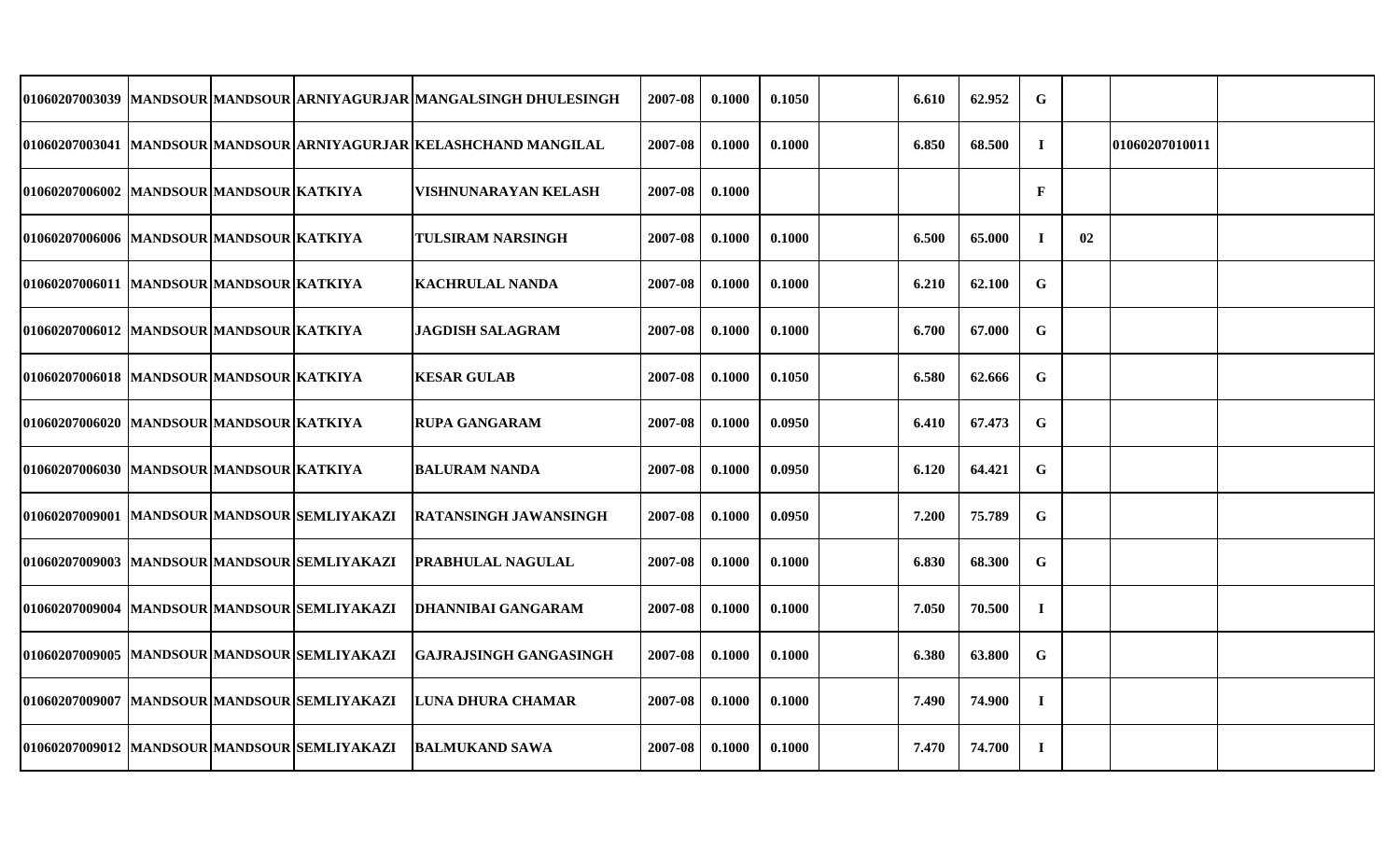| 01060207009013  MANDSOUR MANDSOUR SEMLIYAKAZI |  | VARDA NAHAR JI TELI              | 2007-08 | 0.1000 | 0.0950 | 6.780 | 71.368 | G           |  |                    |
|-----------------------------------------------|--|----------------------------------|---------|--------|--------|-------|--------|-------------|--|--------------------|
| 01060207009014  MANDSOUR MANDSOUR SEMLIYAKAZI |  | <b>RAMCHAND PURA</b>             | 2007-08 | 0.1000 | 0.1000 | 6.280 | 62.800 | G           |  |                    |
| 01060207009026  MANDSOUR MANDSOUR SEMLIYAKAZI |  | <b>RUPKUNWAR RAMSINGH</b>        | 2007-08 | 0.1000 | 0.0950 | 6.650 | 70.000 | G           |  |                    |
| 01060207009030 MANDSOUR MANDSOUR SEMLIYAKAZI  |  | <b>KAMLAKUNWAR SAJJANSINGH</b>   | 2007-08 | 0.1000 | 0.0950 | 5.810 | 61.157 | G           |  |                    |
| 01060207009032 MANDSOUR MANDSOUR SEMLIYAKAZI  |  | <b>GAJRAJSINGH MODSINGH</b>      | 2007-08 | 0.1000 | 0.1000 | 7.050 | 70.500 | $\bf{I}$    |  |                    |
| 01060207009034  MANDSOUR MANDSOUR SEMLIYAKAZI |  | <b>SHIVNATH CHETNATH</b>         | 2007-08 | 0.1000 | 0.0950 | 6.550 | 68.947 | $\mathbf G$ |  | <b>NAME CHANGE</b> |
| 01060207009036 MANDSOUR MANDSOUR SEMLIYAKAZI  |  | <b>BHULIBAI MANGU</b>            | 2007-08 | 0.1000 | 0.1000 | 6.830 | 68.300 | G           |  |                    |
| 01060207009037  MANDSOUR MANDSOUR SEMLIYAKAZI |  | <b>PURA HIRA</b>                 | 2007-08 | 0.1000 | 0.1000 | 7.090 | 70.900 | G           |  |                    |
| 01060207009041  MANDSOUR MANDSOUR SEMLIYAKAZI |  | <b>NANDIBAI BHUWAN</b>           | 2007-08 | 0.1000 | 0.0950 | 7.080 | 74.526 | G           |  |                    |
| 01060207009042  MANDSOUR MANDSOUR SEMLIYAKAZI |  | NATHUNATH SHANKARNATH            | 2007-08 | 0.1000 | 0.1000 | 6.490 | 64.900 | G           |  |                    |
| 01060207009045  MANDSOUR MANDSOUR SEMLIYAKAZI |  | <b>SHIVPALSINGH CHANDARSINGH</b> | 2007-08 | 0.1000 | 0.0950 | 6.090 | 64.105 | G           |  |                    |
| 01060207009046 MANDSOUR MANDSOUR SEMLIYAKAZI  |  | <b>NATHIBAI KHUSHAL</b>          | 2007-08 | 0.1000 | 0.0950 | 6.490 | 68.315 | $\mathbf G$ |  |                    |
| 01060207009047  MANDSOUR MANDSOUR SEMLIYAKAZI |  | MADANLAL LAXMINARAYAN            | 2007-08 | 0.1000 | 0.1000 | 7.160 | 71.600 | $\bf{I}$    |  |                    |
| 01060207012001  MANDSOUR MANDSOUR BHATPIPLIYA |  | <b>SHIVLAL NANDA</b>             | 2007-08 | 0.1000 | 0.0900 | 5.660 | 62.888 | G           |  |                    |
| 01060207012003  MANDSOUR MANDSOUR BHATPIPLIYA |  | <b>RASALKUNWAR MADANSINGH</b>    | 2007-08 | 0.1000 | 0.1000 | 6.130 | 61.300 | G           |  |                    |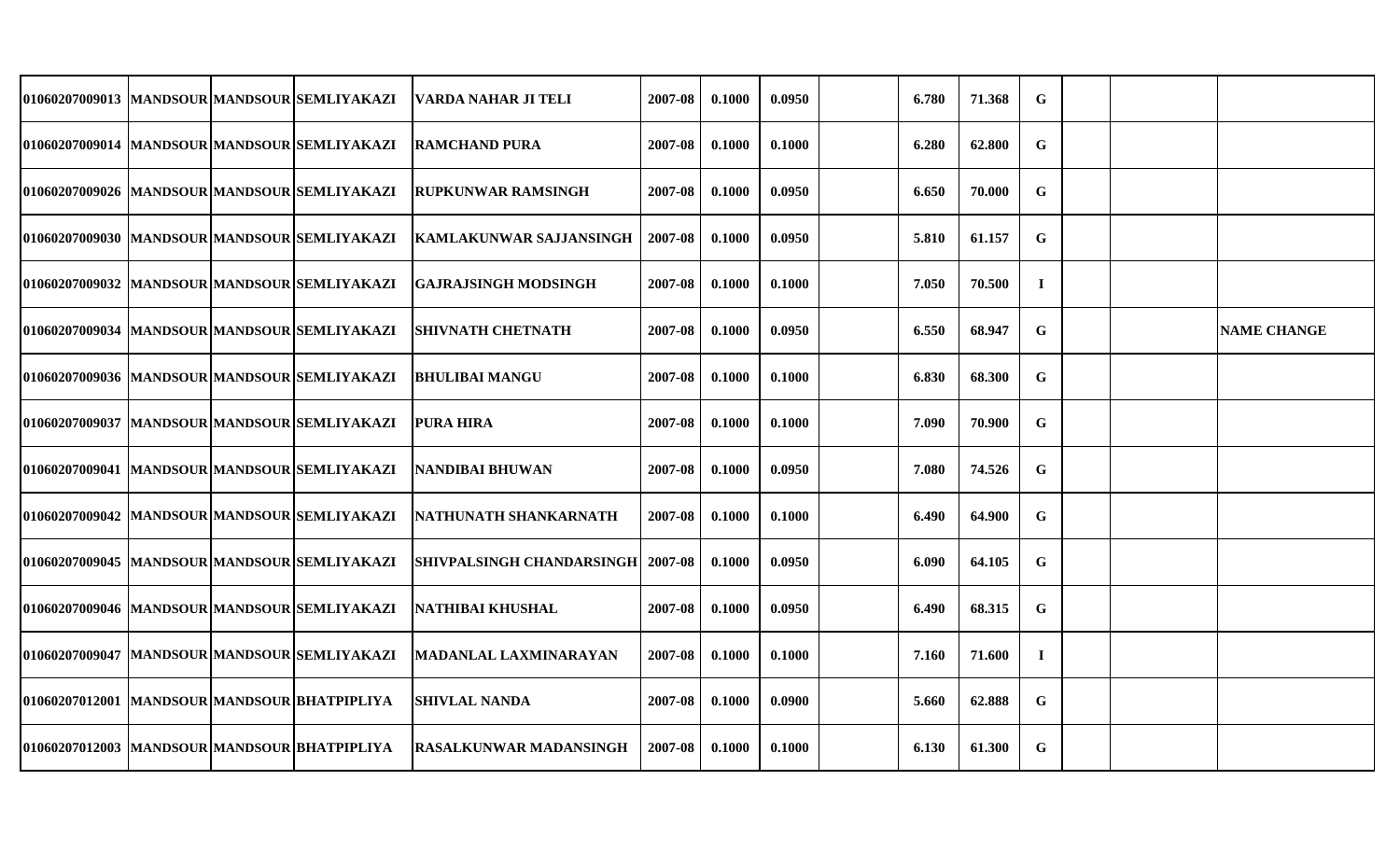| 01060207012009  MANDSOUR MANDSOUR BHATPIPLIYA |  | <b>DEVISINGH KACHRULAL</b>     | 2007-08 | 0.1000 | 0.1000 | 6.740 | 67.400 | G            |  |  |
|-----------------------------------------------|--|--------------------------------|---------|--------|--------|-------|--------|--------------|--|--|
| 01060207012018  MANDSOUR MANDSOUR BHATPIPLIYA |  | <b>BHAGWAN BHERA</b>           | 2007-08 | 0.1000 | 0.1000 | 5.800 | 58.000 | $\mathbf G$  |  |  |
| 01060207012026 MANDSOUR MANDSOUR BHATPIPLIYA  |  | <b>RAJENDRASINGH UDAYSINGH</b> | 2007-08 | 0.1000 | 0.1000 | 6.640 | 66.400 | $\bf{I}$     |  |  |
| 01060207012029 MANDSOUR MANDSOUR BHATPIPLIYA  |  | <b>BALARAM BHERA</b>           | 2007-08 | 0.1000 |        |       |        | $\mathbf F$  |  |  |
| 01060207013002 MANDSOUR MANDSOUR HATUNIYA     |  | <b>NAGUBAI BANSHILAL</b>       | 2007-08 | 0.1000 | 0.1000 | 6.320 | 63.200 | $\mathbf G$  |  |  |
| 01060207013010 MANDSOUR MANDSOUR HATUNIYA     |  | GANGABAI AMARSINGH             | 2007-08 | 0.1000 | 0.0950 | 6.730 | 70.842 | $\mathbf I$  |  |  |
| 01060207013011  MANDSOUR MANDSOUR HATUNIYA    |  | <b>MANGILAL BHAGIRATH</b>      | 2007-08 | 0.1000 |        |       |        | $\mathbf{F}$ |  |  |
| 01060207013012  MANDSOUR MANDSOUR HATUNIYA    |  | <b>LALKUNWAR RAMSINGH</b>      | 2007-08 | 0.1000 | 0.1000 | 6.440 | 64.400 | $\bf{I}$     |  |  |
| 01060207013014  MANDSOUR MANDSOUR HATUNIYA    |  | BALARAM CHAGANLAL              | 2007-08 | 0.1000 | 0.1000 | 6.610 | 66.100 | G            |  |  |
| 01060207013019  MANDSOUR MANDSOUR HATUNIYA    |  | <b>MANAKLAL PYARCHAND</b>      | 2007-08 | 0.1000 | 0.1000 | 6.530 | 65.300 | $\mathbf G$  |  |  |
| 01060207013020  MANDSOUR MANDSOUR HATUNIYA    |  | IBALARAM KASHIRAM              | 2007-08 | 0.1000 | 0.1000 | 6.580 | 65.800 | G            |  |  |
| 01060207013023  MANDSOUR MANDSOUR HATUNIYA    |  | VISHNULAL NANDIBAI             | 2007-08 | 0.1000 | 0.0950 | 6.210 | 65.368 | $\mathbf G$  |  |  |
| 01060207013025  MANDSOUR MANDSOUR HATUNIYA    |  | <b>KAMLABAI BADRILAL</b>       | 2007-08 | 0.1000 | 0.1000 | 7.050 | 70.500 | G            |  |  |
| 01060207013027  MANDSOUR MANDSOUR HATUNIYA    |  | <b>KANHAIYALAL BHERULAL</b>    | 2007-08 | 0.1000 |        |       |        | $\mathbf{F}$ |  |  |
| 01060207013028 MANDSOUR MANDSOUR HATUNIYA     |  | SITABAI JUJHARLAL              | 2007-08 | 0.1000 | 0.0950 | 6.180 | 65.052 | G            |  |  |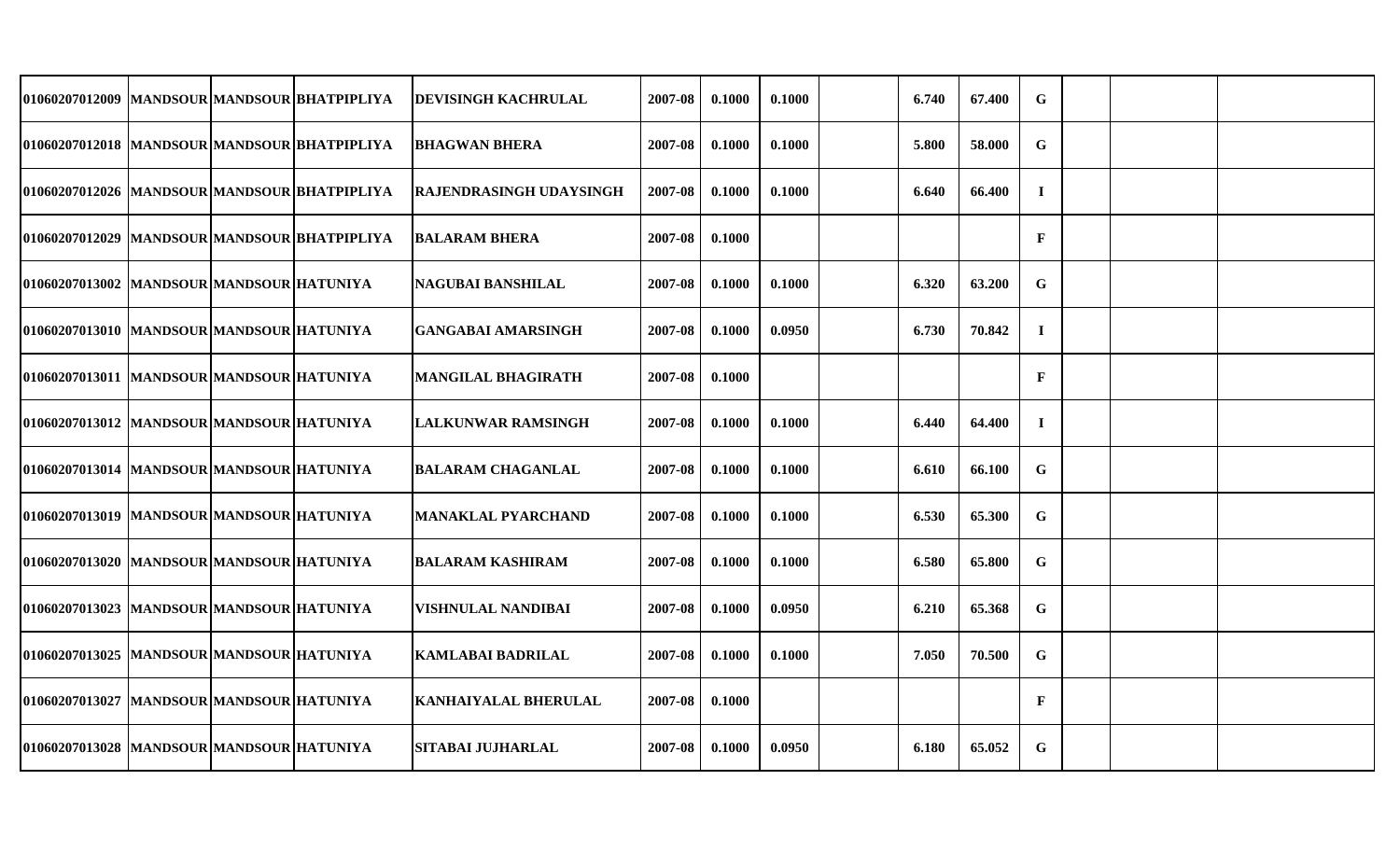| 01060207013031  MANDSOUR MANDSOUR HATUNIYA  |  | RAMJASBAI VARDICHAND            | 2007-08 | 0.1000 | 0.1000 | 6.150 | 61.500 | $\mathbf G$  |    |  |
|---------------------------------------------|--|---------------------------------|---------|--------|--------|-------|--------|--------------|----|--|
| 01060207013033  MANDSOUR MANDSOUR HATUNIYA  |  | <b>SUKHIBAI MANGILAL</b>        | 2007-08 | 0.1000 | 0.1000 | 6.510 | 65.100 | G            |    |  |
| 01060207013043  MANDSOUR MANDSOUR HATUNIYA  |  | <b>VIMALAKUNWAR RAMSINGH</b>    | 2007-08 | 0.1000 |        |       |        | $\mathbf F$  |    |  |
| 01060207013048   MANDSOUR MANDSOUR HATUNIYA |  | <b>KANIRAM SUKHRAM</b>          | 2007-08 | 0.1000 | 0.1000 | 6.540 | 65.400 | G            |    |  |
| 01060207013049  MANDSOUR MANDSOUR HATUNIYA  |  | <b>DINESHCHAND BHERULAL</b>     | 2007-08 | 0.1000 | 0.1000 | 7.040 | 70.400 | $\bf{I}$     |    |  |
| 01060207013051  MANDSOUR MANDSOUR HATUNIYA  |  | GITABAI MOTILAL                 | 2007-08 | 0.1000 | 0.0950 | 6.480 | 68.210 | G            |    |  |
| 01060207013052 MANDSOUR MANDSOUR HATUNIYA   |  | <b>RAJUBAI BALARAM</b>          | 2007-08 | 0.1000 | 0.0950 | 6.140 | 64.631 | $\mathbf G$  |    |  |
| 01060207013060 MANDSOUR MANDSOUR HATUNIYA   |  | VIMLABAI RAKHABCHAND            | 2007-08 | 0.1000 | 0.0950 | 5.840 | 61.473 | G            |    |  |
| 01060207013066 MANDSOUR MANDSOUR HATUNIYA   |  | <b>KANWARLAL KASHIRAM</b>       | 2007-08 | 0.1000 |        |       |        | $\mathbf{F}$ |    |  |
| 01060207013073  MANDSOUR MANDSOUR HATUNIYA  |  | <b>PANNALAL NAGGA</b>           | 2007-08 | 0.1000 | 0.0950 | 6.510 | 68.526 | $\mathbf G$  |    |  |
| 01060207013083 MANDSOUR MANDSOUR HATUNIYA   |  | <b>KACHRU GANESH</b>            | 2007-08 | 0.1000 | 0.1000 | 2.570 | 25.700 | G            | 04 |  |
| 01060207013087  MANDSOUR MANDSOUR HATUNIYA  |  | <b>SAJJANSINGH BHANWARSINGH</b> | 2007-08 | 0.1000 | 0.1000 | 5.910 | 59.100 | G            |    |  |
| 01060207013091  MANDSOUR MANDSOUR HATUNIYA  |  | <b>BHANWRIBAI FUNDALAL</b>      | 2007-08 | 0.1000 | 0.0950 | 6.630 | 69.789 | $\bf{I}$     |    |  |
| 01060207013096  MANDSOUR MANDSOUR HATUNIYA  |  | <b>KELASHNARAYAN BHERULAL</b>   | 2007-08 | 0.1000 | 0.1000 | 6.110 | 61.100 | G            |    |  |
| 01060207013099 MANDSOUR MANDSOUR HATUNIYA   |  | <b>BALARAM SHANKARLAL</b>       | 2007-08 | 0.1000 | 0.0950 | 6.190 | 65.157 | G            |    |  |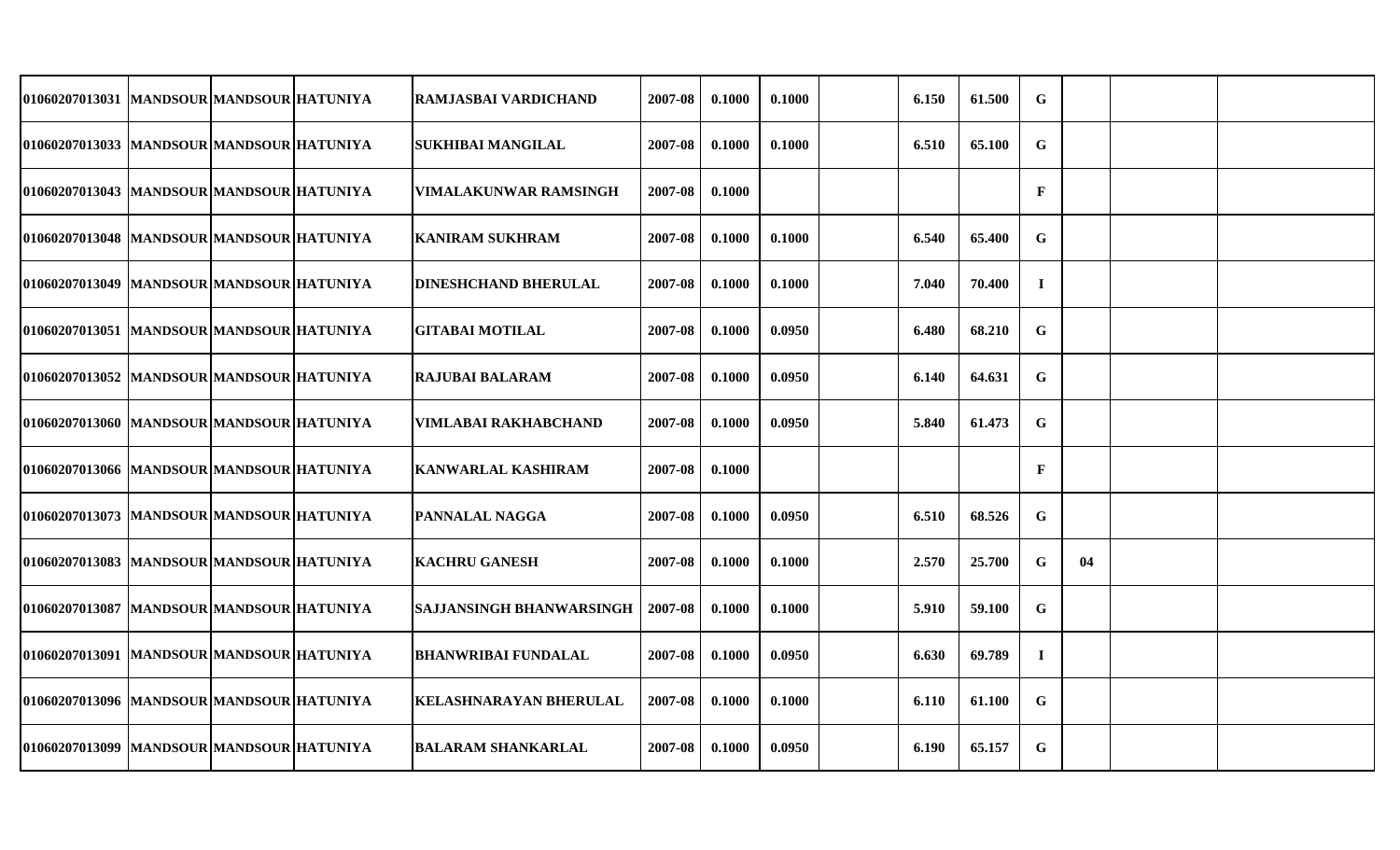| 01060207013100 MANDSOUR MANDSOUR HATUNIYA  |  | PRABHULAL PYARJI           | 2007-08 | 0.1000 | 0.1000 | 6.360 | 63.600 | $\mathbf G$ |  |  |
|--------------------------------------------|--|----------------------------|---------|--------|--------|-------|--------|-------------|--|--|
| 01060207013101 MANDSOUR MANDSOUR HATUNIYA  |  | <b>GORDHAN KANIRAM</b>     | 2007-08 | 0.1000 | 0.1000 | 6.740 | 67.400 | $\mathbf G$ |  |  |
| 01060207013104  MANDSOUR MANDSOUR HATUNIYA |  | <b>BHANWARLAL KANIRAM</b>  | 2007-08 | 0.1000 | 0.1000 | 6.230 | 62.300 | G           |  |  |
| 01060207013106  MANDSOUR MANDSOUR HATUNIYA |  | LAXMINARAYAN CHAMPALAL     | 2007-08 | 0.1000 | 0.0950 | 5.490 | 57.789 | $\mathbf G$ |  |  |
| 01060207013115  MANDSOUR MANDSOUR HATUNIYA |  | BRHAMNAND JUJHARLAL        | 2007-08 | 0.1000 | 0.0950 | 6.160 | 64.842 | $\mathbf G$ |  |  |
| 01060207013117 MANDSOUR MANDSOUR HATUNIYA  |  | <b>SHANTILAL BADRILAL</b>  | 2007-08 | 0.1000 | 0.0950 | 6.200 | 65.263 | $\mathbf G$ |  |  |
| 01060207013119  MANDSOUR MANDSOUR HATUNIYA |  | <b>OMPRAKASH BANSHILAL</b> | 2007-08 | 0.1000 | 0.1000 | 6.120 | 61.200 | G           |  |  |
| 01060207013126  MANDSOUR MANDSOUR HATUNIYA |  | KACHARU NIRBHAYRAM         | 2007-08 | 0.1000 | 0.0500 | 3.810 | 76.200 | $\mathbf G$ |  |  |
| 01060207013128  MANDSOUR MANDSOUR HATUNIYA |  | RAMNARAYAN CHAGANLAL       | 2007-08 | 0.1000 | 0.1000 | 7.080 | 70.800 | $\mathbf G$ |  |  |
| 01060207013131  MANDSOUR MANDSOUR HATUNIYA |  | SATYANARAYAN RAMNARAYAN    | 2007-08 | 0.1000 | 0.1000 | 6.460 | 64.600 | $\mathbf G$ |  |  |
| 01060207013133  MANDSOUR MANDSOUR HATUNIYA |  | <b>RAMKISHAN BAPULAL</b>   | 2007-08 | 0.1000 | 0.0950 | 6.820 | 71.789 | $\bf{I}$    |  |  |
| 01060207013136  MANDSOUR MANDSOUR HATUNIYA |  | <b>BABULAL BHERULAL</b>    | 2007-08 | 0.1000 |        |       |        | $\mathbf F$ |  |  |
| 01060207013137  MANDSOUR MANDSOUR HATUNIYA |  | <b>RUPABAI ONKARLAL</b>    | 2007-08 | 0.1000 | 0.1000 | 6.470 | 64.700 | $\bf I$     |  |  |
| 01060207013141  MANDSOUR MANDSOUR HATUNIYA |  | <b>BHERULAL JAGANNATH</b>  | 2007-08 | 0.1000 | 0.0950 | 6.560 | 69.052 | $\mathbf G$ |  |  |
| 01060207013143  MANDSOUR MANDSOUR HATUNIYA |  | <b>GANPATLAL MANNALAL</b>  | 2007-08 | 0.1000 | 0.1000 | 6.390 | 63.900 | $\mathbf I$ |  |  |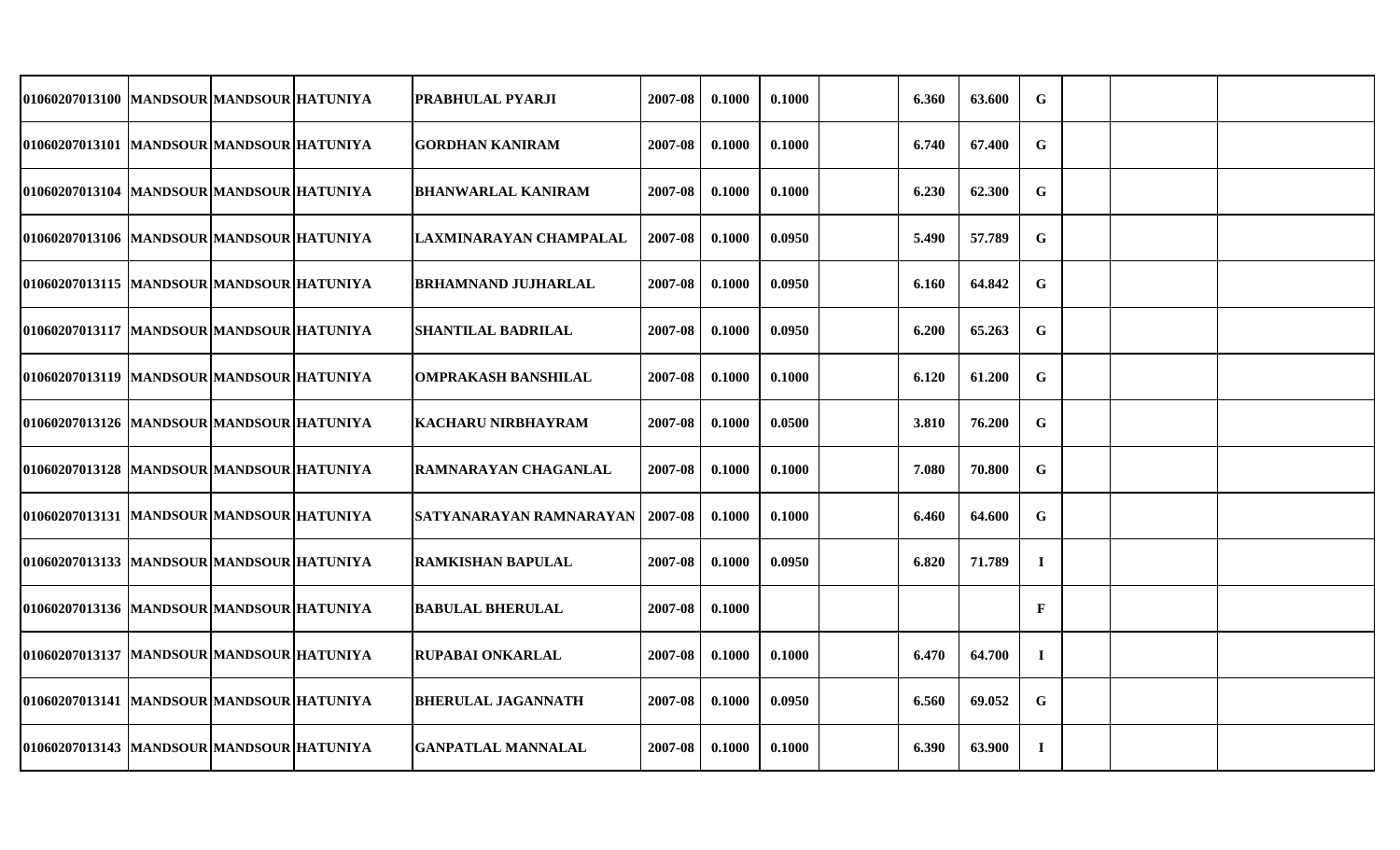| 01060207013144 MANDSOUR MANDSOUR HATUNIYA   |  | PAPPUSINGH RODSINGH                                                     | 2007-08 | 0.1000 | 0.0950 | 6.090 | 64.105 | G           |    |  |
|---------------------------------------------|--|-------------------------------------------------------------------------|---------|--------|--------|-------|--------|-------------|----|--|
| 01060207013150   MANDSOUR MANDSOUR HATUNIYA |  | <b>MANGILAL RAMCHANDRA</b>                                              | 2007-08 | 0.1000 | 0.0950 | 5.720 | 60.210 | G           |    |  |
| 01060207013153 MANDSOUR MANDSOUR HATUNIYA   |  | <b>SURENDRAKUMAR BALARAM</b>                                            | 2007-08 | 0.1000 | 0.1000 | 6.220 | 62.200 | $\mathbf G$ |    |  |
|                                             |  | 01060207014001 MANDSOUR MANDSOUR JAMUNIYAMEENA PRABHULAL GAMER MINA     | 2007-08 | 0.1000 | 0.0950 | 6.190 | 65.157 | $\bf{I}$    | 02 |  |
|                                             |  | 01060207014002 MANDSOUR MANDSOUR JAMUNIYAMEENA VARDICHAND NANDA         | 2007-08 | 0.1000 | 0.1000 | 6.220 | 62.200 | $\mathbf G$ |    |  |
|                                             |  | 01060207014005  MANDSOUR MANDSOUR JAMUNIYAMEENA  BABRU AMRA BALAI       | 2007-08 | 0.1000 | 0.0950 | 6.210 | 65.368 | G           |    |  |
|                                             |  | 01060207014006 MANDSOUR MANDSOUR JAMUNIYAMEENA KACHRU NANDA             | 2007-08 | 0.1000 | 0.1000 | 6.280 | 62.800 | G           |    |  |
|                                             |  | 01060207014017 MANDSOUR MANDSOUR JAMUNIYAMEENA KARANSINGH BHANWARLAL    | 2007-08 | 0.1000 | 0.1000 | 6.140 | 61.400 | G           |    |  |
|                                             |  | 01060207014018 MANDSOUR MANDSOUR JAMUNIYAMEENA RADHESHYAM SITARAM       | 2007-08 | 0.1000 | 0.1000 | 6.780 | 67.800 | $\mathbf I$ | 02 |  |
|                                             |  | 01060207014019  MANDSOUR MANDSOUR JAMUNIYAMEENA  RAMNARAYAN MOHABBATLAL | 2007-08 | 0.1000 | 0.1050 | 7.050 | 67.142 | G           |    |  |
|                                             |  | 01060207014025  MANDSOUR MANDSOUR JAMUNIYAMEENA  JUJHARLAL BAGDIRAM     | 2007-08 | 0.1000 | 0.1000 | 6.230 | 62.300 | G           |    |  |
|                                             |  | 01060207014026 MANDSOUR MANDSOUR JAMUNIYAMEENA KACHRULAL BAGDIRAM       | 2007-08 | 0.1000 | 0.1050 | 6.730 | 64.095 | G           |    |  |
|                                             |  | 01060207014027 MANDSOUR MANDSOUR JAMUNIYAMEENA MANGUSINGH KESHARSINGH   | 2007-08 | 0.1000 | 0.1050 | 6.590 | 62.761 | G           |    |  |
|                                             |  | 01060207014028  MANDSOUR MANDSOUR JAMUNIYAMEENA  RAYSINGH PAAYRSINGH    | 2007-08 | 0.1000 | 0.0950 | 5.760 | 60.631 | G           | 05 |  |
| 01060207015005 MANDSOUR MANDSOUR LAMGARA    |  | IPARMANAND DEVCHAND                                                     | 2007-08 | 0.1000 | 0.1000 | 5.930 | 59.300 | G           |    |  |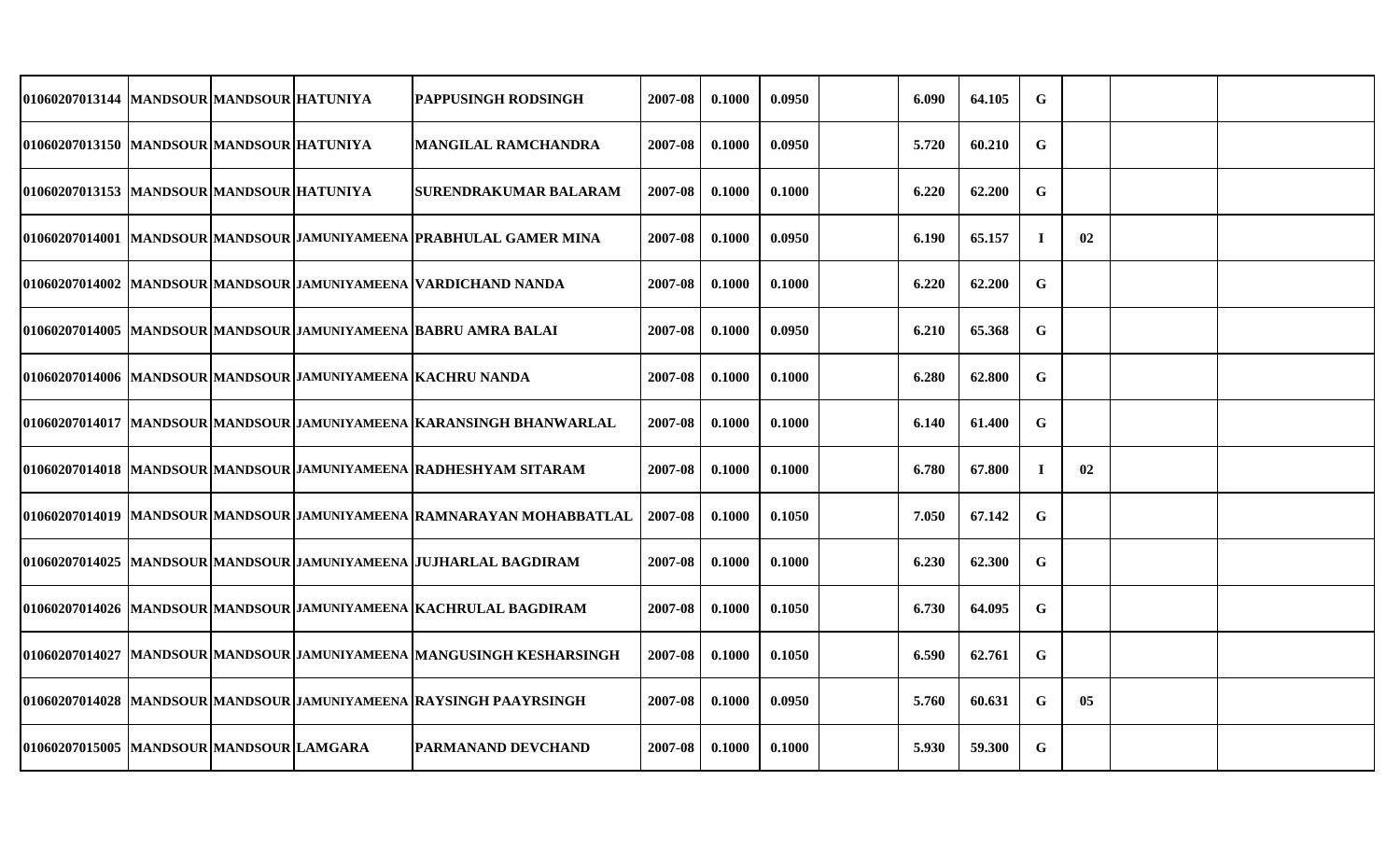| 01060207015025  MANDSOUR MANDSOUR LAMGARA  |  | RAMA ONKAR                | 2007-08 | 0.1000 | 0.1000 | 6.250 | 62.500 | $\mathbf G$ |     |                |                    |
|--------------------------------------------|--|---------------------------|---------|--------|--------|-------|--------|-------------|-----|----------------|--------------------|
| 01060207015037  MANDSOUR MANDSOUR LAMGARA  |  | <b>KACHRU BALU</b>        | 2007-08 | 0.1000 | 0.1000 | 6.370 | 63.700 | $\mathbf G$ |     |                |                    |
| 01060207015043  MANDSOUR MANDSOUR LAMGARA  |  | <b>BALURAM KISHAN</b>     | 2007-08 | 0.1000 | 0.1000 | 6.300 | 63.000 | G           |     |                |                    |
| 01060207015049  MANDSOUR MANDSOUR LAMGARA  |  | <b>NARAYAN PUNA</b>       | 2007-08 | 0.1000 | 0.1000 | 6.430 | 64.300 | $\mathbf G$ |     |                |                    |
| 01060207015055 MANDSOUR MANDSOUR LAMGARA   |  | <b>DOLATRAM NATHU</b>     | 2007-08 | 0.1000 | 0.1000 | 6.270 | 62.700 | $\mathbf G$ |     |                |                    |
| 01060207015056 MANDSOUR MANDSOUR LAMGARA   |  | RAMSUKH NATHU             | 2007-08 | 0.1000 | 0.1000 | 6.450 | 64.500 | $\mathbf G$ |     |                |                    |
| 01060207015059 MANDSOUR MANDSOUR LAMGARA   |  | <b>BALU BAGDIRAM</b>      | 2007-08 | 0.1000 | 0.1000 | 6.220 | 62.200 | G           |     | 01060207002001 |                    |
| 01060207015060 MANDSOUR MANDSOUR LAMGARA   |  | <b>DHULCHAND KACHRU</b>   | 2007-08 | 0.1000 | 0.1000 | 6.180 | 61.800 | G           |     | 01060207002035 |                    |
| 01060207015061 MANDSOUR MANDSOUR LAMGARA   |  | <b>GULABBAI MOTI</b>      | 2007-08 | 0.1000 | 0.1000 | 6.670 | 66.700 | G           |     |                |                    |
| 01060207015062 MANDSOUR MANDSOUR LAMGARA   |  | DAYARAM VARDICHAND        | 2007-08 | 0.1000 | 0.1000 | 6.500 | 65.000 | $\mathbf G$ |     |                |                    |
| 01060207015065 MANDSOUR MANDSOUR LAMGARA   |  | NAHARSINGH MADHUSINGH     | 2007-08 | 0.1000 | 0.1000 | 6.740 | 67.400 | $\mathbf G$ | -08 | 01060207002045 |                    |
| 01060207015066  MANDSOUR MANDSOUR LAMGARA  |  | SITABAI MAGANLAL          | 2007-08 | 0.1000 | 0.1000 | 6.300 | 63.000 | G           |     | 01060207002012 | <b>NAME CHANGE</b> |
| 01060207017002 MANDSOUR MANDSOUR RATIKHEDI |  | <b>AMARSINGH MOHANLAL</b> | 2007-08 | 0.1000 | 0.0950 | 6.390 | 67.263 | $\bf I$     | 02  |                |                    |
| 01060207017004 MANDSOUR MANDSOUR RATIKHEDI |  | <b>BHAGIRATH JIVRAJ</b>   | 2007-08 | 0.1000 | 0.0950 | 6.330 | 66.631 | $\bf{I}$    |     |                |                    |
| 01060207017008 MANDSOUR MANDSOUR RATIKHEDI |  | <b>DHAPUBAI DEVAJI</b>    | 2007-08 | 0.1000 | 0.0950 | 6.450 | 67.894 | G           |     |                |                    |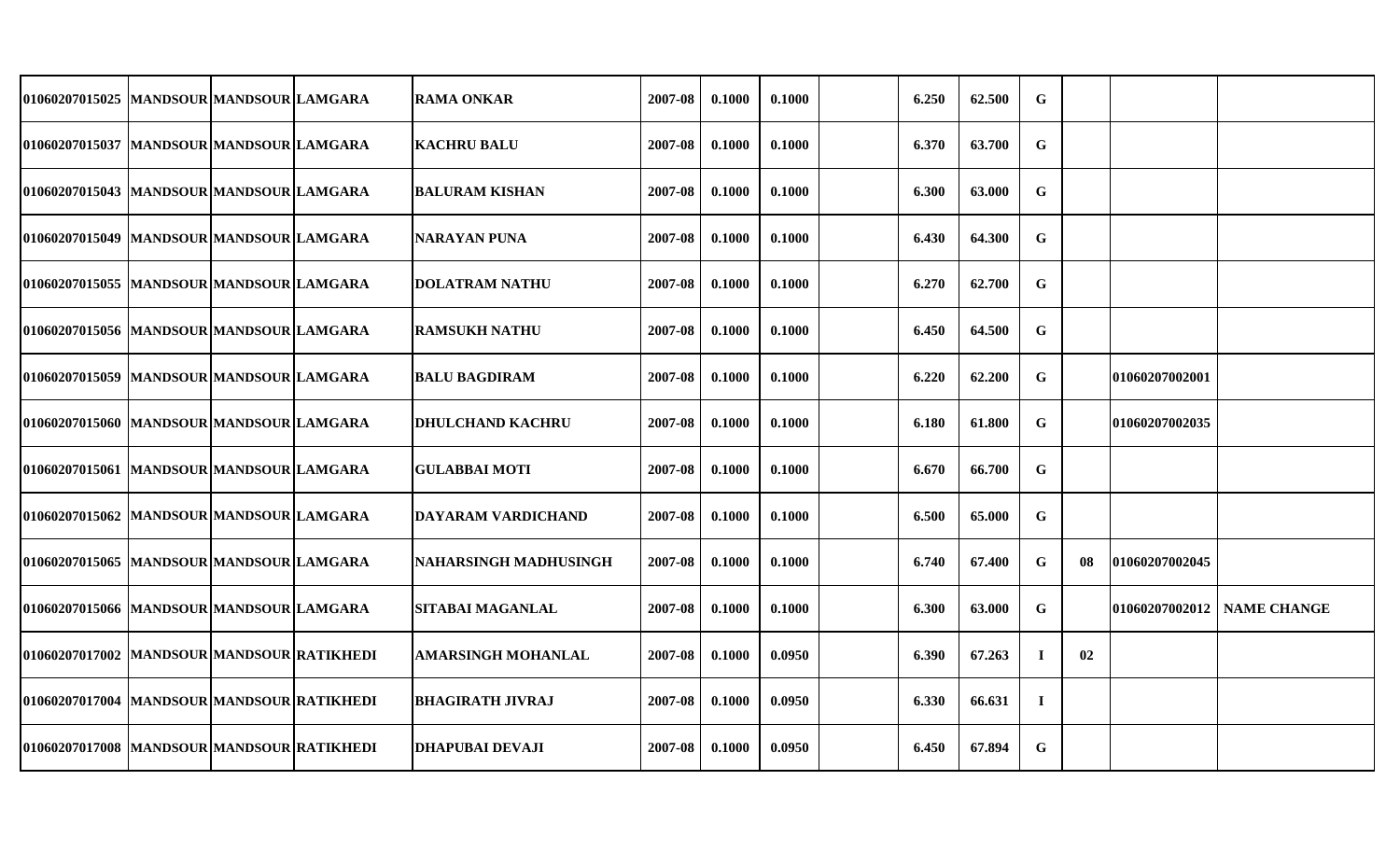| 01060207017012 MANDSOUR MANDSOUR RATIKHEDI  |  | <b>JADHAWBAI BAGDIRAM</b>   | 2007-08 | 0.1000 | 0.1000 | 7.280 | 72.800 | G           |  |                    |
|---------------------------------------------|--|-----------------------------|---------|--------|--------|-------|--------|-------------|--|--------------------|
| 01060207017013 MANDSOUR MANDSOUR RATIKHEDI  |  | NATHU JAGANNATH             | 2007-08 | 0.1000 | 0.0950 | 7.120 | 74.947 | $\mathbf G$ |  |                    |
| 01060207017015 MANDSOUR MANDSOUR RATIKHEDI  |  | <b>TEKCHAND HIRALAL</b>     | 2007-08 | 0.1000 | 0.1000 | 6.460 | 64.600 | G           |  |                    |
| 01060207017019 MANDSOUR MANDSOUR RATIKHEDI  |  | RATANLAL KISHANLAL          | 2007-08 | 0.1000 | 0.0950 | 6.290 | 66.210 | G           |  |                    |
| 01060207017042  MANDSOUR MANDSOUR RATIKHEDI |  | <b>KACHRU BHERA</b>         | 2007-08 | 0.1000 | 0.1000 | 6.480 | 64.800 | $\bf{I}$    |  |                    |
| 01060207017045  MANDSOUR MANDSOUR RATIKHEDI |  | DROPADIBAI JAGDISH          | 2007-08 | 0.1000 | 0.0900 | 6.000 | 66.666 | $\bf{I}$    |  | <b>NAME CHANGE</b> |
| 01060207017047  MANDSOUR MANDSOUR RATIKHEDI |  | <b>KARU BHERA</b>           | 2007-08 | 0.1000 | 0.1050 | 7.300 | 69.523 | $\mathbf I$ |  |                    |
| 01060207017049 MANDSOUR MANDSOUR RATIKHEDI  |  | <b>ONKARLAL KALU</b>        | 2007-08 | 0.1000 | 0.1000 | 7.130 | 71.300 | $\bf{I}$    |  |                    |
| 01060207017051 MANDSOUR MANDSOUR RATIKHEDI  |  | MOHANLAL MODA               | 2007-08 | 0.1000 | 0.1000 | 6.650 | 66.500 | $\bf{I}$    |  |                    |
| 01060207017056 MANDSOUR MANDSOUR RATIKHEDI  |  | KAMLABAI BHAGWAN            | 2007-08 | 0.1000 | 0.0900 | 6.370 | 70.777 | G           |  | <b>NAME CHANGE</b> |
| 01060207017059 MANDSOUR MANDSOUR RATIKHEDI  |  | MIRABAI BHOPALSINGH         | 2007-08 | 0.1000 | 0.1000 | 6.120 | 61.200 | G           |  | <b>NAME CHANGE</b> |
| 01060207017060 MANDSOUR MANDSOUR RATIKHEDI  |  | <b>PANNALAL GOPI</b>        | 2007-08 | 0.1000 | 0.1000 | 6.690 | 66.900 | G           |  |                    |
| 01060207017061 MANDSOUR MANDSOUR RATIKHEDI  |  | CHUNNIBAI RAMA              | 2007-08 | 0.1000 | 0.1000 | 6.490 | 64.900 | $\bf{I}$    |  |                    |
| 01060207018003 MANDSOUR MANDSOUR KUCHROD    |  | PARVATIBAI ATMARAM          | 2007-08 | 0.1000 | 0.1000 | 6.220 | 62.200 | G           |  |                    |
| 01060207018005 MANDSOUR MANDSOUR KUCHROD    |  | <b>RUKMANIBAI GANESHRAM</b> | 2007-08 | 0.1000 | 0.1000 | 6.380 | 63.800 | G           |  |                    |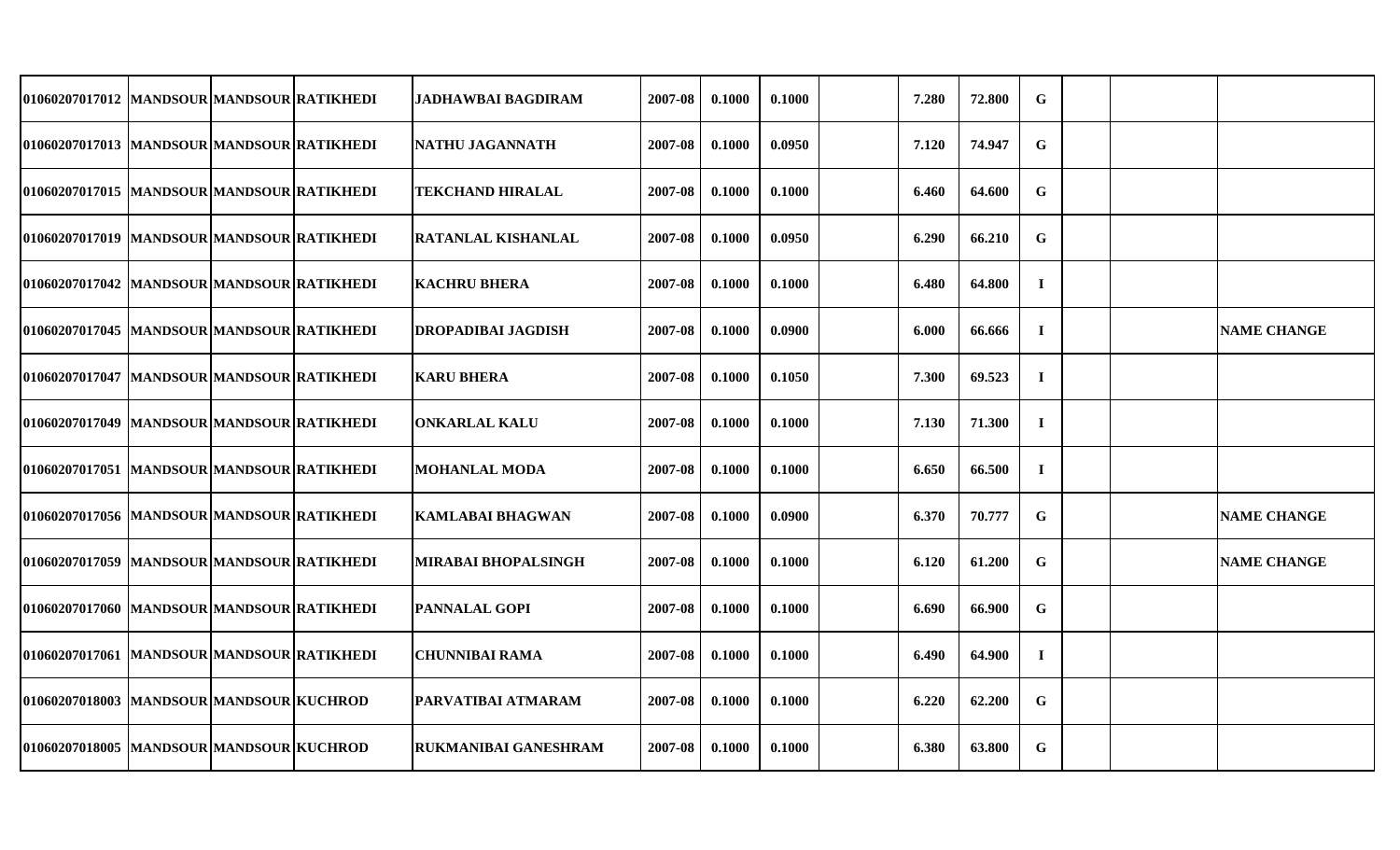| 01060207018006 MANDSOUR MANDSOUR KUCHROD  |  | <b>KANWARLAL KESHURAM</b>   | 2007-08 | 0.1000 | 0.1000 | 7.660 | 76.600 | $\mathbf G$ |  |  |
|-------------------------------------------|--|-----------------------------|---------|--------|--------|-------|--------|-------------|--|--|
| 01060207018007 MANDSOUR MANDSOUR KUCHROD  |  | <b>ONKARLAL VARDA</b>       | 2007-08 | 0.1000 | 0.0950 | 6.150 | 64.736 | $\mathbf G$ |  |  |
| 01060207018008 MANDSOUR MANDSOUR KUCHROD  |  | LAXMINARAYAN SHOBHARAM      | 2007-08 | 0.1000 | 0.0950 | 6.720 | 70.736 | G           |  |  |
| 01060207018010 MANDSOUR MANDSOUR KUCHROD  |  | <b>BASANTIBAI GORDHAN</b>   | 2007-08 | 0.1000 | 0.0950 | 6.660 | 70.105 | G           |  |  |
| 01060207018012  MANDSOUR MANDSOUR KUCHROD |  | KANHAIYALAL VARDA           | 2007-08 | 0.1000 | 0.1000 | 6.780 | 67.800 | $\mathbf G$ |  |  |
| 01060207018024 MANDSOUR MANDSOUR KUCHROD  |  | NATHULAL LALU SUWAN         | 2007-08 | 0.1000 | 0.0950 | 6.870 | 72.315 | $\bf{I}$    |  |  |
| 01060207018025 MANDSOUR MANDSOUR KUCHROD  |  | <b>RAMPRATAP ONKARLAL</b>   | 2007-08 | 0.1000 | 0.0950 | 7.280 | 76.631 | $\bf{I}$    |  |  |
| 01060207018033  MANDSOUR MANDSOUR KUCHROD |  | <b>RAMCHANDRA BHAGWAN</b>   | 2007-08 | 0.1000 | 0.0950 | 7.020 | 73.894 | G           |  |  |
| 01060207018036 MANDSOUR MANDSOUR KUCHROD  |  | RAMNARAYAN NATHIBAI         | 2007-08 | 0.1000 | 0.1000 | 7.380 | 73.800 | $\mathbf G$ |  |  |
| 01060207018038 MANDSOUR MANDSOUR KUCHROD  |  | <b>GOPAL MANGILAL</b>       | 2007-08 | 0.1000 | 0.1000 | 7.520 | 75.200 | $\mathbf G$ |  |  |
| 01060207018041 MANDSOUR MANDSOUR KUCHROD  |  | NANDKISHOR SAVRAM           | 2007-08 | 0.1000 | 0.1000 | 6.710 | 67.100 | G           |  |  |
| 01060207018043  MANDSOUR MANDSOUR KUCHROD |  | LALITABAI RAMGOPAL          | 2007-08 | 0.1000 | 0.0950 | 6.460 | 68.000 | $\mathbf G$ |  |  |
| 01060207018046 MANDSOUR MANDSOUR KUCHROD  |  | <b>RATANLAL BHERA</b>       | 2007-08 | 0.1000 | 0.1000 | 7.260 | 72.600 | G           |  |  |
| 01060207018047 MANDSOUR MANDSOUR KUCHROD  |  | <b>KANKUBAI MOTILAL</b>     | 2007-08 | 0.1000 | 0.0950 | 7.340 | 77.263 | $\mathbf I$ |  |  |
| 01060207018049 MANDSOUR MANDSOUR KUCHROD  |  | <b>ANARSINGH RATANSINGH</b> | 2007-08 | 0.1000 | 0.1000 | 6.530 | 65.300 | $\mathbf G$ |  |  |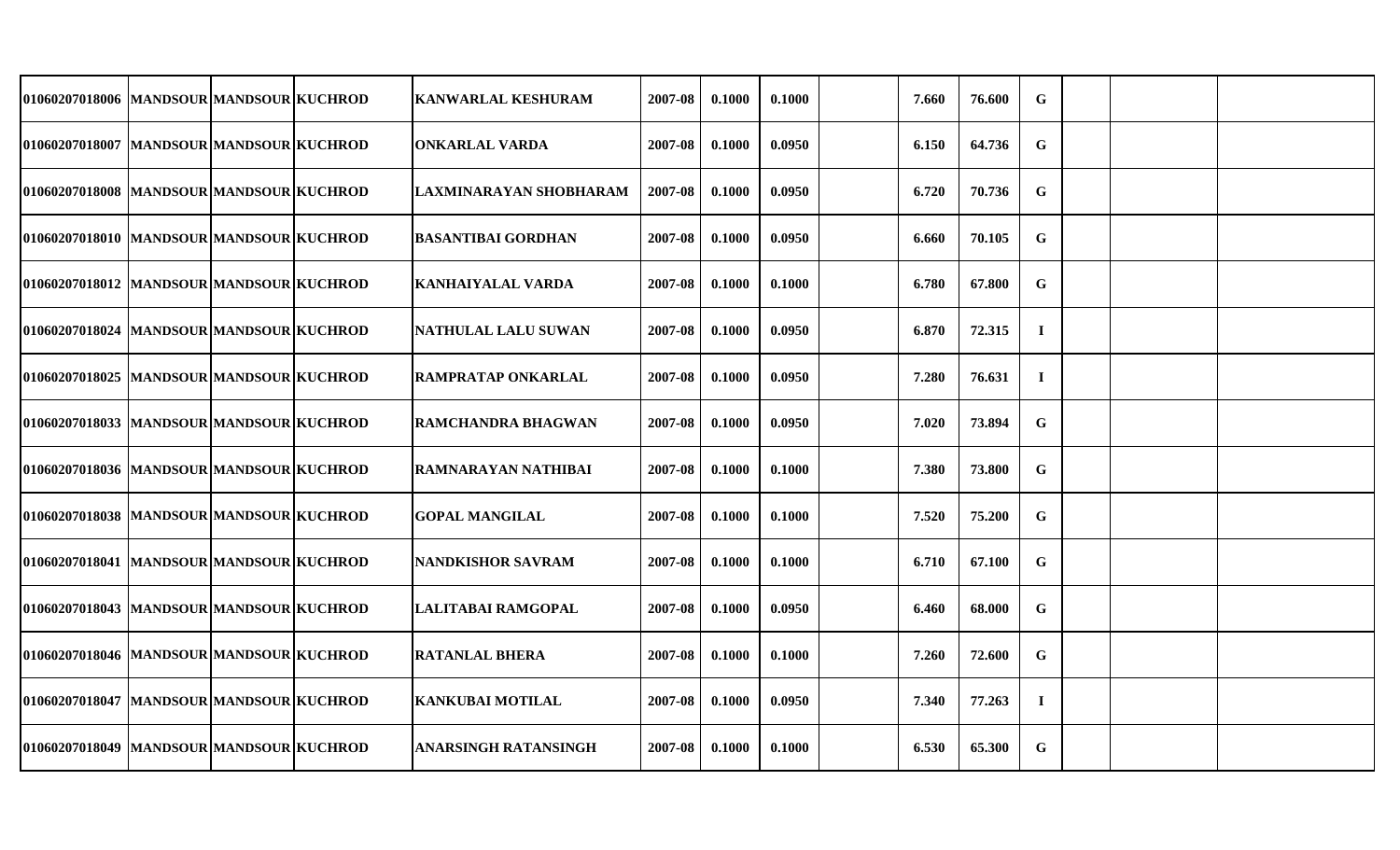| 01060207018050 MANDSOUR MANDSOUR KUCHROD  |  | GANGABAI AMRATRAM                  | 2007-08 | 0.1000 | 0.1000 | 7.250 | 72.500 | $\mathbf G$ |  |                    |
|-------------------------------------------|--|------------------------------------|---------|--------|--------|-------|--------|-------------|--|--------------------|
| 01060207018052 MANDSOUR MANDSOUR KUCHROD  |  | <b>GORDHAN KALU</b>                | 2007-08 | 0.1000 | 0.1000 | 7.340 | 73.400 | G           |  |                    |
| 01060207018056 MANDSOUR MANDSOUR KUCHROD  |  | ISITABAI NANDA                     | 2007-08 | 0.1000 | 0.0950 | 6.860 | 72.210 | G           |  |                    |
| 01060207018059 MANDSOUR MANDSOUR KUCHROD  |  | <b>KISHAN GANESHRAM</b>            | 2007-08 | 0.1000 | 0.1000 | 6.680 | 66.800 | $\mathbf G$ |  |                    |
| 01060207018062 MANDSOUR MANDSOUR KUCHROD  |  | <b>RATANLAL SHOBHARAM</b>          | 2007-08 | 0.1000 | 0.0950 | 6.580 | 69.263 | $\mathbf G$ |  |                    |
| 01060207018063 MANDSOUR MANDSOUR KUCHROD  |  | BHANWARSINGH PYARSINGH             | 2007-08 | 0.1000 | 0.1000 | 6.460 | 64.600 | G           |  |                    |
| 01060207018064 MANDSOUR MANDSOUR KUCHROD  |  | NARAYAN DOLA PARMAR                | 2007-08 | 0.1000 | 0.1000 | 6.640 | 66.400 | $\mathbf G$ |  |                    |
| 01060207018067  MANDSOUR MANDSOUR KUCHROD |  | MANGILAL GANGARAM                  | 2007-08 | 0.1000 | 0.1000 | 6.930 | 69.300 | $\mathbf G$ |  |                    |
| 01060207018068  MANDSOUR MANDSOUR KUCHROD |  | LAXMINARAYAN NAGUSHANKAR   2007-08 |         | 0.1000 | 0.0950 | 8.940 | 94.105 | $\mathbf G$ |  |                    |
| 01060207018071  MANDSOUR MANDSOUR KUCHROD |  | MANGILAL VARDICHAND                | 2007-08 | 0.1000 | 0.0950 | 6.560 | 69.052 | $\mathbf G$ |  | <b>NAME CHANGE</b> |
| 01060207018073 MANDSOUR MANDSOUR KUCHROD  |  | <b>BALU GANESHRAM</b>              | 2007-08 | 0.1000 | 0.1000 | 6.810 | 68.100 | $\mathbf G$ |  |                    |
| 01060207018074  MANDSOUR MANDSOUR KUCHROD |  | <b>BHANWARLAL RAMCHANDRA</b>       | 2007-08 | 0.1000 | 0.0950 | 6.550 | 68.947 | $\mathbf G$ |  |                    |
| 01060207018075  MANDSOUR MANDSOUR KUCHROD |  | <b>GOPAL CHOTHRAM</b>              | 2007-08 | 0.1000 | 0.1000 | 6.920 | 69.200 | G           |  |                    |
| 01060207018080 MANDSOUR MANDSOUR KUCHROD  |  | <b>RAMESHWAR FULCHANDRA</b>        | 2007-08 | 0.1000 | 0.0900 | 6.280 | 69.777 | $\mathbf I$ |  |                    |
| 01060207018081 MANDSOUR MANDSOUR KUCHROD  |  | IRADHESHYAM BASANTILAL             | 2007-08 | 0.1000 | 0.0950 | 6.710 | 70.631 | G           |  |                    |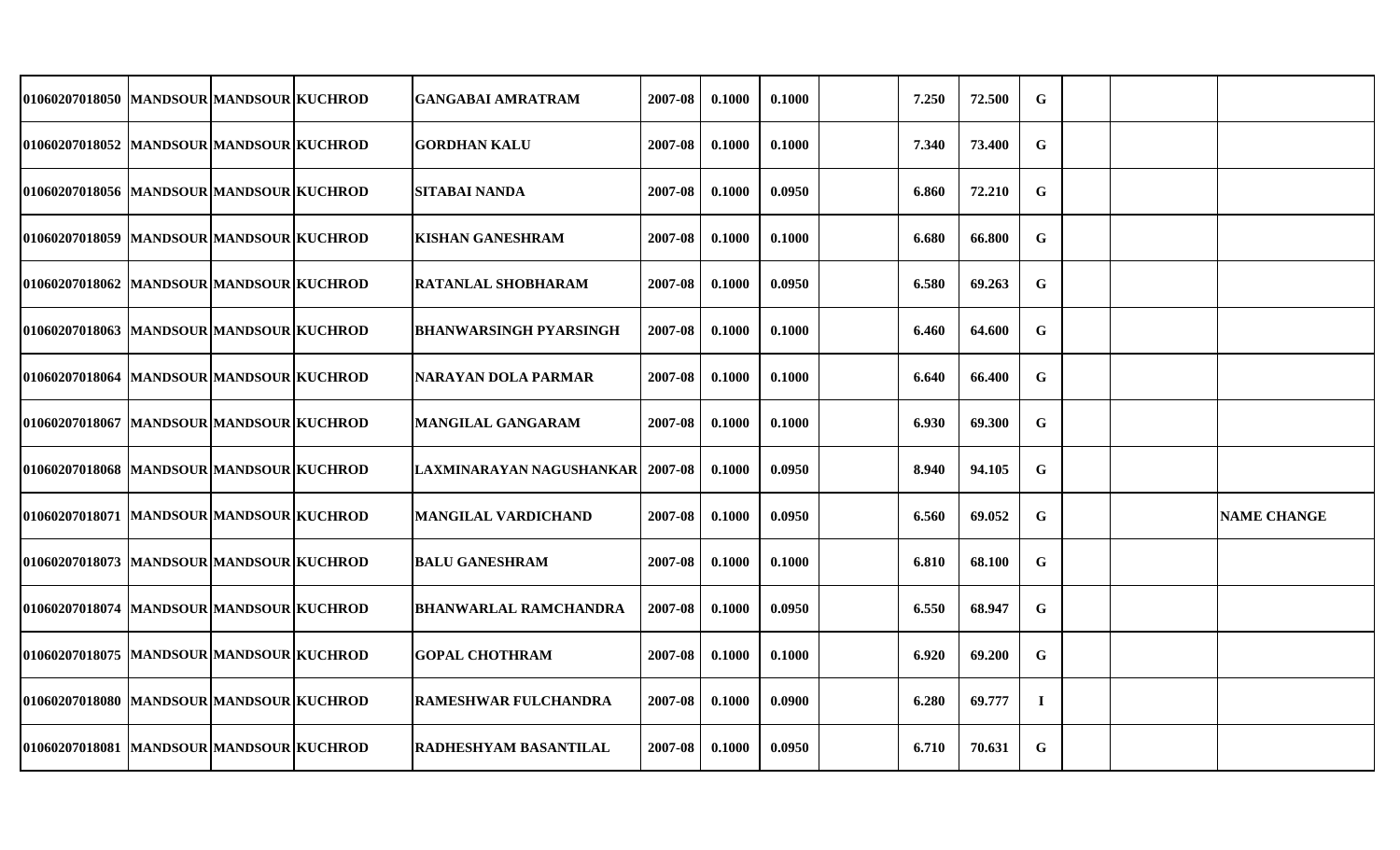| 01060207018082  MANDSOUR MANDSOUR KUCHROD    |  | DHURALAL DEWA              | 2007-08 | 0.1000 | 0.1000 | 6.460 | 64.600 | $\mathbf G$ |    |  |
|----------------------------------------------|--|----------------------------|---------|--------|--------|-------|--------|-------------|----|--|
| 01060207018084  MANDSOUR MANDSOUR KUCHROD    |  | <b>BHANWARLAL DHURIBAI</b> | 2007-08 | 0.1000 | 0.0950 | 7.600 | 80.000 | $\bf{I}$    |    |  |
| 01060207018086 MANDSOUR MANDSOUR KUCHROD     |  | <b>RAMCHANDRA RATANLAL</b> | 2007-08 | 0.1000 | 0.1000 | 6.770 | 67.700 | $\bf{I}$    |    |  |
| 01060207018090 MANDSOUR MANDSOUR KUCHROD     |  | JIVRAJ MOTILAL             | 2007-08 | 0.1000 | 0.1000 | 8.320 | 83.200 | $\mathbf G$ |    |  |
| 01060207018092 MANDSOUR MANDSOUR KUCHROD     |  | ANOKHILAL NATHULAL         | 2007-08 | 0.1000 | 0.0950 | 6.390 | 67.263 | G           |    |  |
| 01060207018094   MANDSOUR   MANDSOUR KUCHROD |  | VISHNULAL RATANLAL         | 2007-08 | 0.1000 | 0.1000 | 7.200 | 72.000 | G           |    |  |
| 01060207018098  MANDSOUR MANDSOUR KUCHROD    |  | <b>BHERULAL BHULIBAI</b>   | 2007-08 | 0.1000 | 0.0900 | 6.310 | 70.111 | G           |    |  |
| 01060207018101  MANDSOUR MANDSOUR KUCHROD    |  | <b>RADHESHYAM MOHANLAL</b> | 2007-08 | 0.1000 | 0.0950 | 6.390 | 67.263 | $\bf{I}$    |    |  |
| 01060207018102  MANDSOUR MANDSOUR KUCHROD    |  | IRAMKANYABAI SITARAM       | 2007-08 | 0.1000 | 0.1000 | 6.560 | 65.600 | $\bf{I}$    | 02 |  |
| 01060207018104  MANDSOUR MANDSOUR KUCHROD    |  | <b>RUPLAL BAGDIRAM</b>     | 2007-08 | 0.1000 | 0.0950 | 6.530 | 68.736 | $\mathbf G$ |    |  |
| 01060207018105  MANDSOUR MANDSOUR KUCHROD    |  | KANTABAI RAMSUKHIBAI       | 2007-08 | 0.1000 | 0.0900 | 6.070 | 67.444 | G           |    |  |
| 01060207018116  MANDSOUR MANDSOUR KUCHROD    |  | <b>BALU BHAGWAN</b>        | 2007-08 | 0.1000 | 0.1000 | 6.550 | 65.500 | G           |    |  |
| 01060207018117  MANDSOUR MANDSOUR KUCHROD    |  | <b>DEVRAM BALMUKUND</b>    | 2007-08 | 0.1000 | 0.0950 | 6.840 | 72.000 | G           |    |  |
| 01060207018139  MANDSOUR MANDSOUR KUCHROD    |  | RAMCHANDRA DOLATRAM        | 2007-08 | 0.1000 | 0.1000 | 6.700 | 67.000 | G           |    |  |
| 01060207018141 MANDSOUR MANDSOUR KUCHROD     |  | BAGDIBAI MAGNIRAM          | 2007-08 | 0.1000 | 0.0950 | 6.510 | 68.526 | G           |    |  |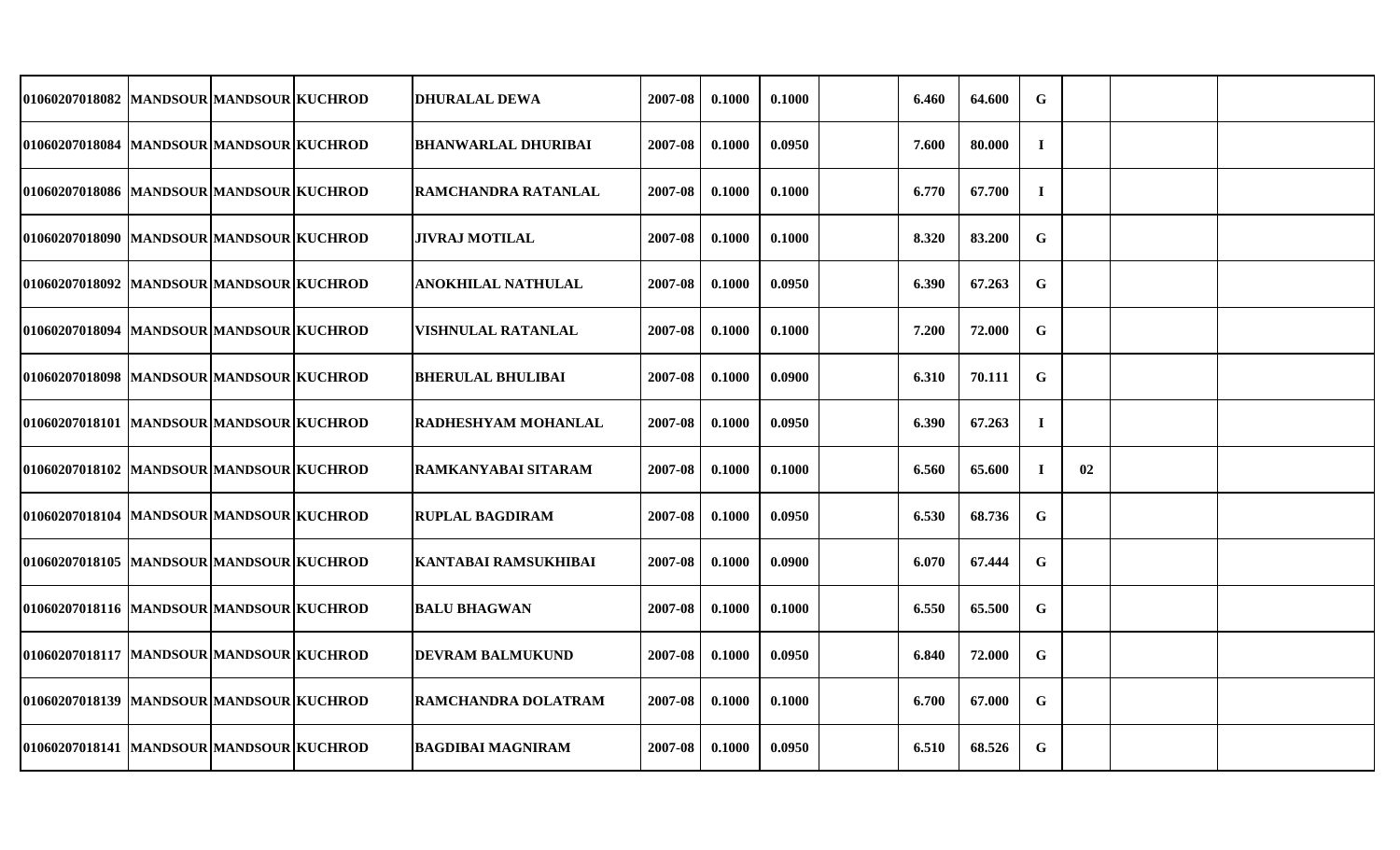| 01060207018146  MANDSOUR MANDSOUR KUCHROD |  | MANGUBAI GANGARAM             | 2007-08 | 0.1000 | 0.0950 | 2.700 | 28.421 | $\mathbf G$ | 04 |                    |
|-------------------------------------------|--|-------------------------------|---------|--------|--------|-------|--------|-------------|----|--------------------|
| 01060207018148  MANDSOUR MANDSOUR KUCHROD |  | <b>BADRILAL RODA</b>          | 2007-08 | 0.1000 | 0.1050 | 6.800 | 64.761 | G           |    |                    |
| 01060207018149 MANDSOUR MANDSOUR KUCHROD  |  | <b>BALUDAS DHURADAS</b>       | 2007-08 | 0.1000 | 0.0950 | 6.160 | 64.842 | G           |    |                    |
| 01060207018154 MANDSOUR MANDSOUR KUCHROD  |  | <b>BHANWARLAL AMBARAM</b>     | 2007-08 | 0.1000 | 0.0950 | 6.520 | 68.631 | G           |    |                    |
| 01060207018160 MANDSOUR MANDSOUR KUCHROD  |  | <b>PAVANKUNWAR MOHANSINGH</b> | 2007-08 | 0.1000 | 0.0950 | 6.360 | 66.947 | G           |    |                    |
| 01060207018166 MANDSOUR MANDSOUR KUCHROD  |  | JANIBAI ONKARLAL              | 2007-08 | 0.1000 | 0.1000 | 6.510 | 65.100 | $\bf{I}$    |    |                    |
| 01060207018167  MANDSOUR MANDSOUR KUCHROD |  | PRABHUBAI NAGULAL             | 2007-08 | 0.1000 | 0.1000 | 6.690 | 66.900 | G           |    |                    |
| 01060207018171 MANDSOUR MANDSOUR KUCHROD  |  | <b>BHAGIRATH JAGANNATH</b>    | 2007-08 | 0.1000 | 0.1050 | 7.180 | 68.380 | G           |    |                    |
| 01060207018174  MANDSOUR MANDSOUR KUCHROD |  | SUNDARBAI GANESHRAM           | 2007-08 | 0.1000 | 0.0950 | 6.370 | 67.052 | G           |    |                    |
| 01060207018176  MANDSOUR MANDSOUR KUCHROD |  | MODIRAM NANDA                 | 2007-08 | 0.1000 | 0.0950 | 7.250 | 76.315 | $\bf{I}$    |    |                    |
| 01060207018180 MANDSOUR MANDSOUR KUCHROD  |  | <b>SHIVNARAYAN KALU</b>       | 2007-08 | 0.1000 | 0.0950 | 7.790 | 82.000 | G           |    |                    |
| 01060207018190 MANDSOUR MANDSOUR KUCHROD  |  | <b>JAGDISH MANNALAL</b>       | 2007-08 | 0.1000 | 0.0950 | 6.310 | 66.421 | $\mathbf I$ | 02 |                    |
| 01060207018192 MANDSOUR MANDSOUR KUCHROD  |  | NAHARSINGH SAJJANSINGH        | 2007-08 | 0.1000 | 0.1000 | 6.820 | 68.200 | G           |    | <b>NAME CHANGE</b> |
| 01060207018193 MANDSOUR MANDSOUR KUCHROD  |  | PANNA DEVA BAGRI              | 2007-08 | 0.1000 | 0.1000 | 6.440 | 64.400 | G           |    |                    |
| 01060207018194 MANDSOUR MANDSOUR KUCHROD  |  | SOHANBAI KACHRUMAL JAIN       | 2007-08 | 0.1000 | 0.0950 | 4.650 | 48.947 | $\bf{I}$    | 02 |                    |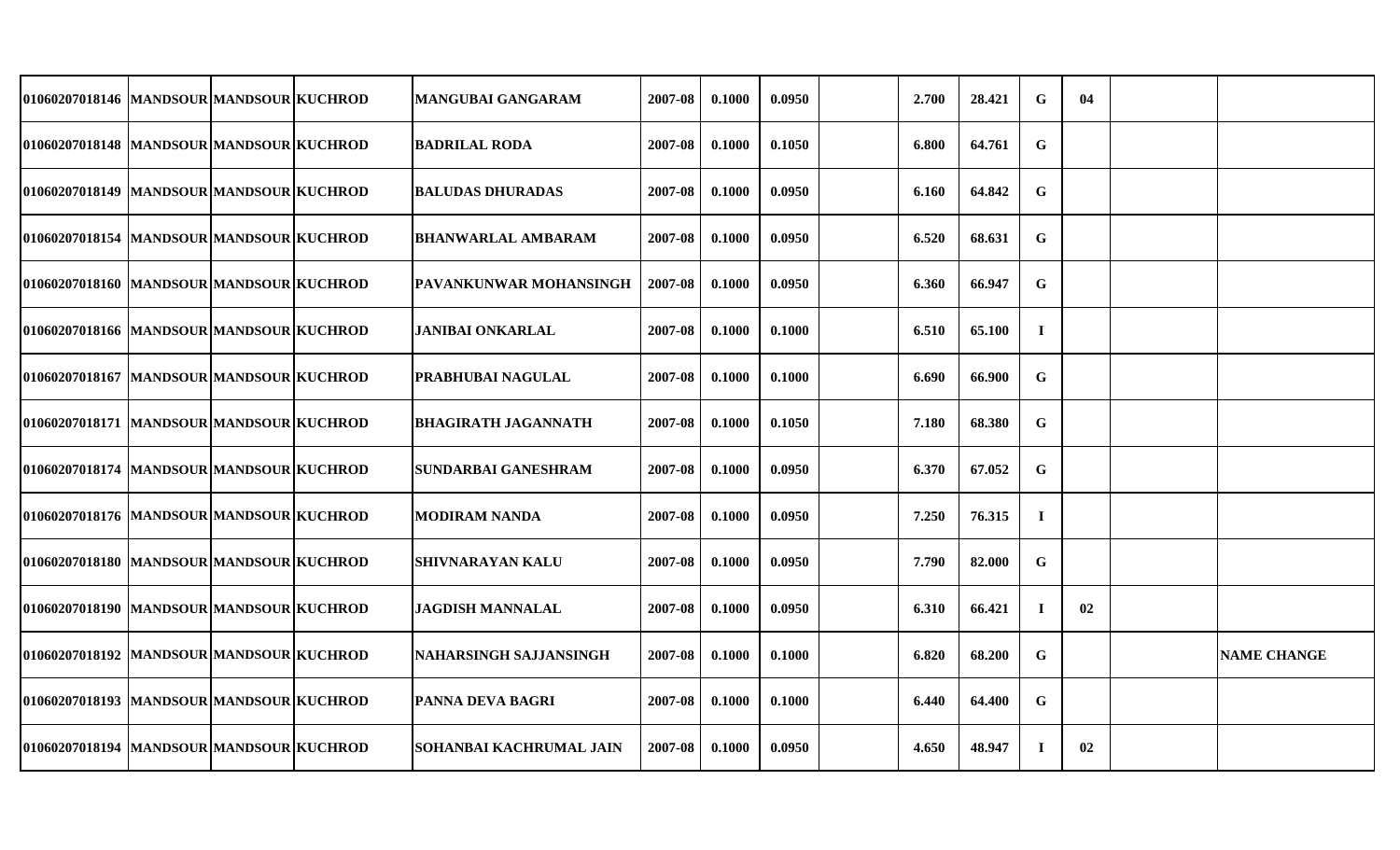| 01060207018204   MANDSOUR   MANDSOUR KUCHROD |  | RADHESHYAM BASANTILAL           | 2007-08 | 0.1000 | 0.0950 | 7.170 | 75.473 | G           |  |  |
|----------------------------------------------|--|---------------------------------|---------|--------|--------|-------|--------|-------------|--|--|
| 01060207018208  MANDSOUR MANDSOUR KUCHROD    |  | <b>LALUBAI BALU</b>             | 2007-08 | 0.1000 | 0.1000 | 7.180 | 71.800 | $\mathbf G$ |  |  |
| 01060207018216  MANDSOUR MANDSOUR KUCHROD    |  | <b>BHAGVATILAL RAMCHANDRA</b>   | 2007-08 | 0.1000 | 0.0950 | 6.580 | 69.263 | G           |  |  |
| 01060207018218 MANDSOUR MANDSOUR KUCHROD     |  | PRABHULAL LAXMINARAYAN PATIDAR  | 2007-08 | 0.1000 | 0.1000 | 7.070 | 70.700 | $\mathbf I$ |  |  |
| 01060207018231 MANDSOUR MANDSOUR KUCHROD     |  | <b>RAMPRATAP DHURA</b>          | 2007-08 | 0.1000 | 0.1000 | 6.640 | 66.400 | G           |  |  |
| 01060207018235 MANDSOUR MANDSOUR KUCHROD     |  | <b>GATTUBAI NATHULAL</b>        | 2007-08 | 0.1000 | 0.1000 | 6.730 | 67.300 | $\mathbf I$ |  |  |
| 01060207018241  MANDSOUR MANDSOUR KUCHROD    |  | <b>SURESH MOHANLAL</b>          | 2007-08 | 0.1000 | 0.1000 | 6.440 | 64.400 | $\bf I$     |  |  |
| 01060207018242  MANDSOUR MANDSOUR KUCHROD    |  | <b>RATANLAL BHERULAL</b>        | 2007-08 | 0.1000 | 0.1000 | 6.800 | 68.000 | $\bf{I}$    |  |  |
| 01060207018246  MANDSOUR MANDSOUR KUCHROD    |  | <b>KARULAL ATMARAM</b>          | 2007-08 | 0.1000 | 0.0950 | 6.170 | 64.947 | $\bf{I}$    |  |  |
| 01060207018254  MANDSOUR MANDSOUR KUCHROD    |  | <b>GITABAI SHANKARLAL</b>       | 2007-08 | 0.1000 | 0.0950 | 6.700 | 70.526 | $\mathbf G$ |  |  |
| 01060207018255 MANDSOUR MANDSOUR KUCHROD     |  | JASVANT SARDULSINGH             | 2007-08 | 0.1000 | 0.1000 | 7.000 | 70.000 | $\bf{I}$    |  |  |
| 01060207018257 MANDSOUR MANDSOUR KUCHROD     |  | <b>BHANWARLAL NAGULAL</b>       | 2007-08 | 0.1000 | 0.0900 | 6.460 | 71.777 | $\mathbf I$ |  |  |
| 01060207018258  MANDSOUR MANDSOUR KUCHROD    |  | PREMCHANDRA MANGILAL            | 2007-08 | 0.1000 | 0.1000 | 7.280 | 72.800 | $\bf{I}$    |  |  |
| 01060207018264  MANDSOUR MANDSOUR KUCHROD    |  | NATHIBAI CHAGANLAL              | 2007-08 | 0.1000 | 0.0950 | 6.250 | 65.789 | G           |  |  |
| 01060207018268 MANDSOUR MANDSOUR KUCHROD     |  | <b>NARAYANSINGH SAJJANSINGH</b> | 2007-08 | 0.1000 | 0.1000 | 6.910 | 69.100 | $\bf{I}$    |  |  |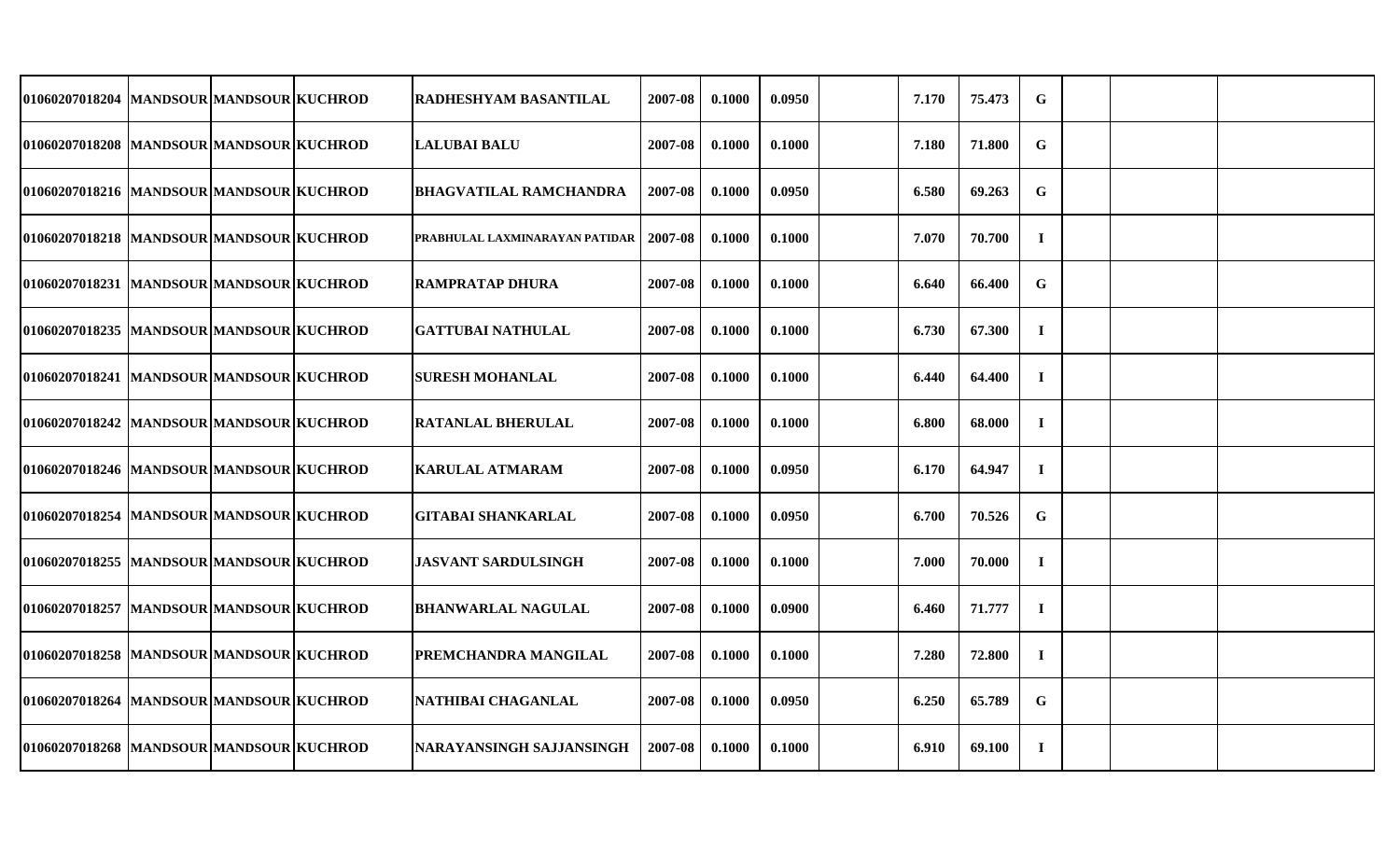| 01060207018269 MANDSOUR MANDSOUR KUCHROD  |  | <b>JAGDISH KANHAIYALAL</b>               | 2007-08 | 0.1000 |        |       |        | $\mathbf{F}$ |  |  |
|-------------------------------------------|--|------------------------------------------|---------|--------|--------|-------|--------|--------------|--|--|
| 01060207018271 MANDSOUR MANDSOUR KUCHROD  |  | <b>BALCHAND VARDA</b>                    | 2007-08 | 0.1000 | 0.0950 | 6.780 | 71.368 | $\mathbf G$  |  |  |
| 01060207018272 MANDSOUR MANDSOUR KUCHROD  |  | <b>AZADKUNWAR NANDLAL</b>                | 2007-08 | 0.1000 | 0.0950 | 6.140 | 64.631 | $\mathbf G$  |  |  |
| 01060207018274  MANDSOUR MANDSOUR KUCHROD |  | <b>GIRDHARILAL MAGNIRAM</b>              | 2007-08 | 0.1000 | 0.0900 | 6.420 | 71.333 | G            |  |  |
| 01060207018277  MANDSOUR MANDSOUR KUCHROD |  | KANHAIYALAL RAMCHANDRA                   | 2007-08 | 0.1000 | 0.0950 | 6.710 | 70.631 | G            |  |  |
| 01060207018280 MANDSOUR MANDSOUR KUCHROD  |  | RADHESHYAM MANGILAL                      | 2007-08 | 0.1000 | 0.0900 | 6.310 | 70.111 | G            |  |  |
| 01060207018281 MANDSOUR MANDSOUR KUCHROD  |  | <b>JAGDISH AATMARAM</b>                  | 2007-08 | 0.1000 | 0.0950 | 6.690 | 70.421 | G            |  |  |
| 01060207018284  MANDSOUR MANDSOUR KUCHROD |  | <b>SHIVKUMAR DINDAYAL</b>                | 2007-08 | 0.1000 | 0.1000 | 6.510 | 65.100 | $\mathbf G$  |  |  |
| 01060207018287  MANDSOUR MANDSOUR KUCHROD |  | RAGHUVIR BALUSINGH                       | 2007-08 | 0.1000 | 0.0950 | 7.170 | 75.473 | $\mathbf G$  |  |  |
| 01060207018291  MANDSOUR MANDSOUR KUCHROD |  | RAMLAL KANHAIYALAL                       | 2007-08 | 0.1000 | 0.1000 | 6.560 | 65.600 | G            |  |  |
| 01060207018292 MANDSOUR MANDSOUR KUCHROD  |  | DHANNALAL DHURALAL (CHOHAN)              | 2007-08 | 0.1000 | 0.1000 | 6.620 | 66.200 | G            |  |  |
| 01060207018294  MANDSOUR MANDSOUR KUCHROD |  | JAYANTILAL KANHAIYALAL                   | 2007-08 | 0.1000 | 0.0950 | 6.710 | 70.631 | G            |  |  |
| 01060207018300 MANDSOUR MANDSOUR KUCHROD  |  | <b>JAGDISH RATANLAL (DIKSHIT)</b>        | 2007-08 | 0.1000 | 0.1000 | 6.760 | 67.600 | $\bf{I}$     |  |  |
| 01060207018302 MANDSOUR MANDSOUR KUCHROD  |  | <b>RAMLAL AMARCHAND</b>                  | 2007-08 | 0.1000 | 0.1000 | 6.240 | 62.400 | G            |  |  |
| 01060207018311 MANDSOUR MANDSOUR KUCHROD  |  | <b>SHAMBHUSINGH MADHOSINGH   2007-08</b> |         | 0.1000 | 0.1000 | 6.710 | 67.100 | $\bf{I}$     |  |  |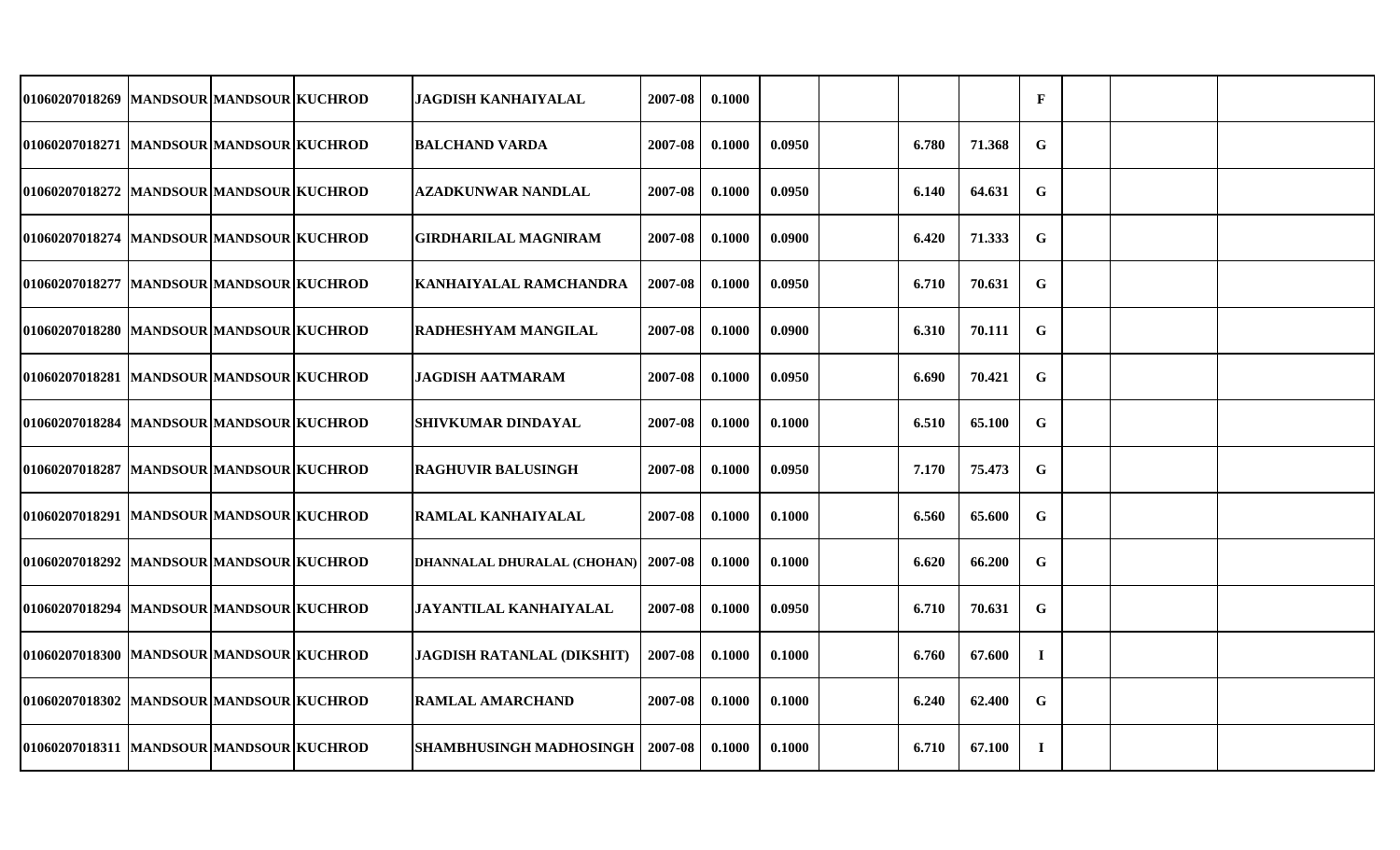| 01060207018313  MANDSOUR MANDSOUR KUCHROD  |  | <b>BADRILAL GANESHRAM</b>        | 2007-08      | 0.1000 | 0.0950 | 6.360 | 66.947 | $\mathbf G$ |    |  |
|--------------------------------------------|--|----------------------------------|--------------|--------|--------|-------|--------|-------------|----|--|
| 01060207018316  MANDSOUR MANDSOUR KUCHROD  |  | <b>BABULAL MOTILAL</b>           | 2007-08      | 0.1000 | 0.1000 | 3.300 | 33.000 | $\bf{I}$    | 04 |  |
| 01060207018323 MANDSOUR MANDSOUR KUCHROD   |  | <b>SHANKERLAL VENIRAM</b>        | 2007-08      | 0.1000 | 0.0950 | 7.180 | 75.578 | $\mathbf I$ |    |  |
| 01060207018324  MANDSOUR MANDSOUR KUCHROD  |  | <b>RAMPRATAP SAWA</b>            | 2007-08      | 0.1000 | 0.1000 | 6.710 | 67.100 | $\mathbf G$ |    |  |
| 01060207018328 MANDSOUR MANDSOUR KUCHROD   |  | <b>RAMCHANDRA MANGILAL</b>       | 2007-08      | 0.1000 | 0.0950 | 6.810 | 71.684 | G           |    |  |
| 01060207018330 MANDSOUR MANDSOUR KUCHROD   |  | <b>DHANNALAL KACHRULAL</b>       | 2007-08      | 0.1000 | 0.1000 | 7.390 | 73.900 | $\bf{I}$    |    |  |
| 01060207018334  MANDSOUR MANDSOUR KUCHROD  |  | <b>SALAGRAM DHURALAL</b>         | 2007-08      | 0.1000 | 0.0950 | 6.690 | 70.421 | G           |    |  |
| 01060207018341  MANDSOUR MANDSOUR KUCHROD  |  | <b>CHAGANLAL SHOBHARAM</b>       | 2007-08      | 0.1000 | 0.0950 | 6.640 | 69.894 | $\mathbf I$ |    |  |
| 01060207018344  MANDSOUR MANDSOUR KUCHROD  |  | DINDAYAL MAGNIRAM                | 2007-08      | 0.1000 | 0.1000 | 7.160 | 71.600 | $\bf{I}$    |    |  |
| 01060207018345  MANDSOUR MANDSOUR KUCHROD  |  | <b>GANGARAM MANNA</b>            | 2007-08      | 0.1000 | 0.0950 | 6.780 | 71.368 | $\bf{I}$    |    |  |
| 01060207020003 MANDSOUR MANDSOUR PETLAWAD  |  | <b>BASANTILAL ONKARLAL</b>       | 2007-08      | 0.1000 | 0.1000 | 6.560 | 65.600 | G           |    |  |
| 01060207020023 MANDSOUR MANDSOUR PETLAWAD  |  | <b>BHANWARSINGH BHAGWANSINGH</b> | $12007 - 08$ | 0.1000 | 0.0950 | 6.480 | 68.210 | $\bf{I}$    |    |  |
| 01060207020042  MANDSOUR MANDSOUR PETLAWAD |  | SURESHCHANDRA RAMLALJI JOSHI     | $12007 - 08$ | 0.1000 | 0.1000 | 6.390 | 63.900 | G           |    |  |
| 01060207020050 MANDSOUR MANDSOUR PETLAWAD  |  | <b>RAJKUNWAR ONKARSINGH</b>      | 2007-08      | 0.1000 | 0.1000 | 6.560 | 65.600 | $\mathbf G$ |    |  |
| 01060207020057  MANDSOUR MANDSOUR PETLAWAD |  | <b>RAMESHCHANDRA BHAGMAL</b>     | 2007-08      | 0.1000 | 0.1000 | 5.690 | 56.900 | $\mathbf G$ |    |  |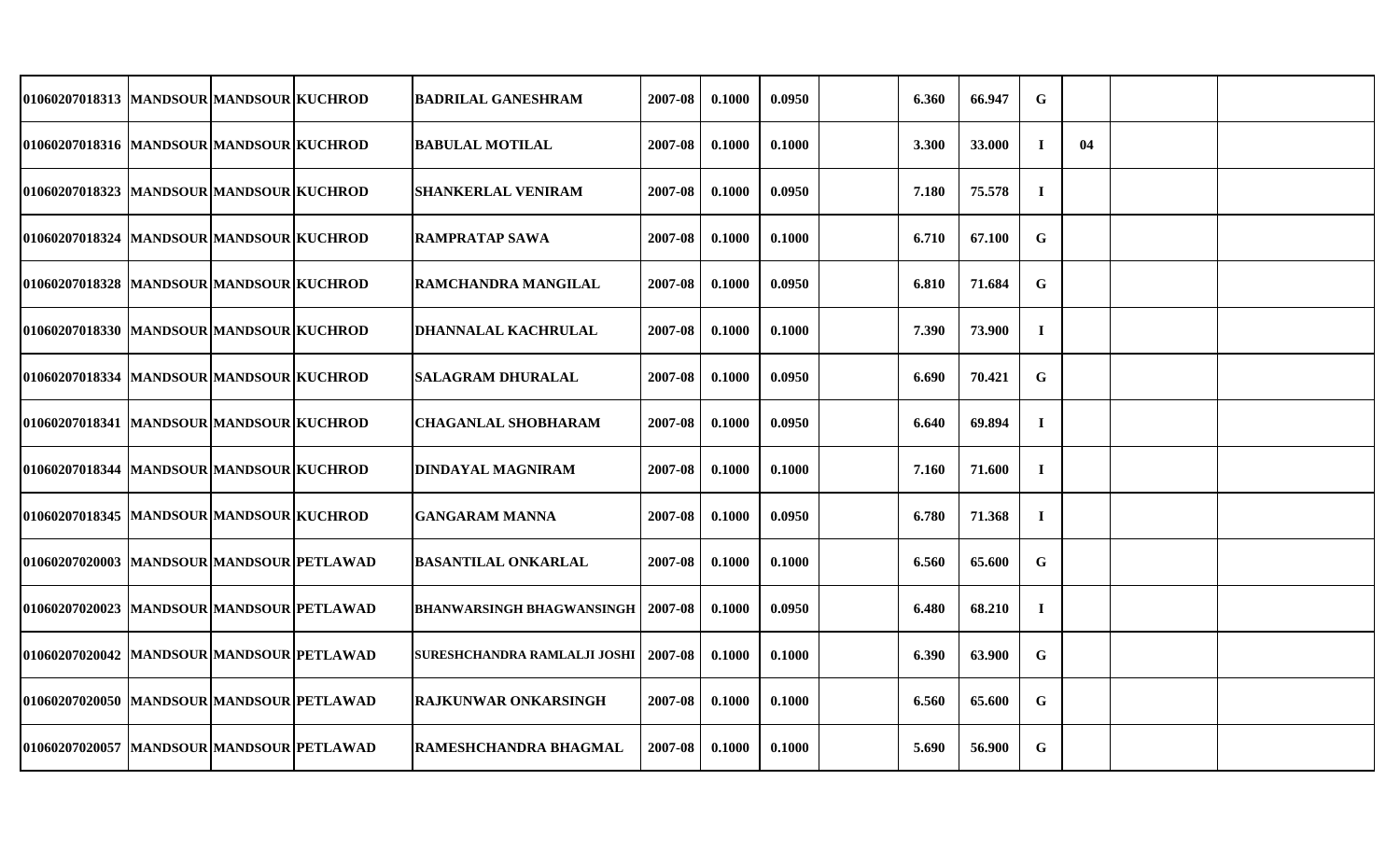| 01060207020069 MANDSOUR MANDSOUR PETLAWAD  |  | SUSHILABAI NIRANJANNATH       | 2007-08 | 0.1000 | 0.1000 | 6.230 | 62.300 | G            |    |  |
|--------------------------------------------|--|-------------------------------|---------|--------|--------|-------|--------|--------------|----|--|
| 01060207020070 MANDSOUR MANDSOUR PETLAWAD  |  | SHIVNARAYAN RAMNARAYAN        | 2007-08 | 0.1000 | 0.1000 | 6.610 | 66.100 | $\mathbf I$  |    |  |
| 01060207020073 MANDSOUR MANDSOUR PETLAWAD  |  | <b>SARDARSINGH KARANSINGH</b> | 2007-08 | 0.1000 | 0.0950 | 6.530 | 68.736 | $\bf{I}$     |    |  |
| 01060207020076 MANDSOUR MANDSOUR PETLAWAD  |  | <b>RAMSINGH ONKARSINGH</b>    | 2007-08 | 0.1000 | 0.1000 | 6.940 | 69.400 | G            |    |  |
| 01060207020083 MANDSOUR MANDSOUR PETLAWAD  |  | RAMCHANDRA DAYARAM            | 2007-08 | 0.1000 | 0.1000 | 6.700 | 67.000 | $\bf{I}$     |    |  |
| 01060207020087 MANDSOUR MANDSOUR PETLAWAD  |  | NAGUSINGH MADHOSINGH          | 2007-08 | 0.1000 | 0.1000 | 2.190 | 21.900 | G            | 04 |  |
| 01060207020091  MANDSOUR MANDSOUR PETLAWAD |  | MITTHUSINGH ONKARSINGH        | 2007-08 | 0.1000 | 0.1000 | 6.350 | 63.500 | $\mathbf G$  |    |  |
| 01060207020098 MANDSOUR MANDSOUR PETLAWAD  |  | <b>HIRALAL VARDICHAND</b>     | 2007-08 | 0.1000 | 0.1000 | 6.550 | 65.500 | $\mathbf I$  |    |  |
| 01060207020101  MANDSOUR MANDSOUR PETLAWAD |  | <b>BHOPALSINGH NAHARSINGH</b> | 2007-08 | 0.1000 | 0.1000 | 5.920 | 59.200 | G            |    |  |
| 01060207020109 MANDSOUR MANDSOUR PETLAWAD  |  | BHERULAL VARDICHAND           | 2007-08 | 0.1000 | 0.1000 | 6.790 | 67.900 | $\mathbf I$  |    |  |
| 01060208021002 MANDSOUR DALOUDA DHANDHODA  |  | KALUSINGH DHULSINGH           | 2007-08 | 0.1000 | 0.1000 | 5.970 | 59.700 | G            |    |  |
| 01060208021003  MANDSOUR DALOUDA DHANDHODA |  | NANDA BHAGWAN                 | 2007-08 | 0.1000 |        |       |        | $\mathbf{F}$ |    |  |
| 01060208021013  MANDSOUR DALOUDA DHANDHODA |  | <b>LAXMAN HARIRAM</b>         | 2007-08 | 0.1000 | 0.1000 | 5.520 | 55.200 | G            | 04 |  |
| 01060208021018 MANDSOUR DALOUDA DHANDHODA  |  | <b>LACHCHHIRAM GULAB</b>      | 2007-08 | 0.1000 | 0.1000 | 6.840 | 68.400 | $\mathbf I$  |    |  |
| 01060208021022 MANDSOUR DALOUDA DHANDHODA  |  | <b>RAMNARAYAN DEVRAM</b>      | 2007-08 | 0.1000 |        |       |        | $\mathbf{F}$ |    |  |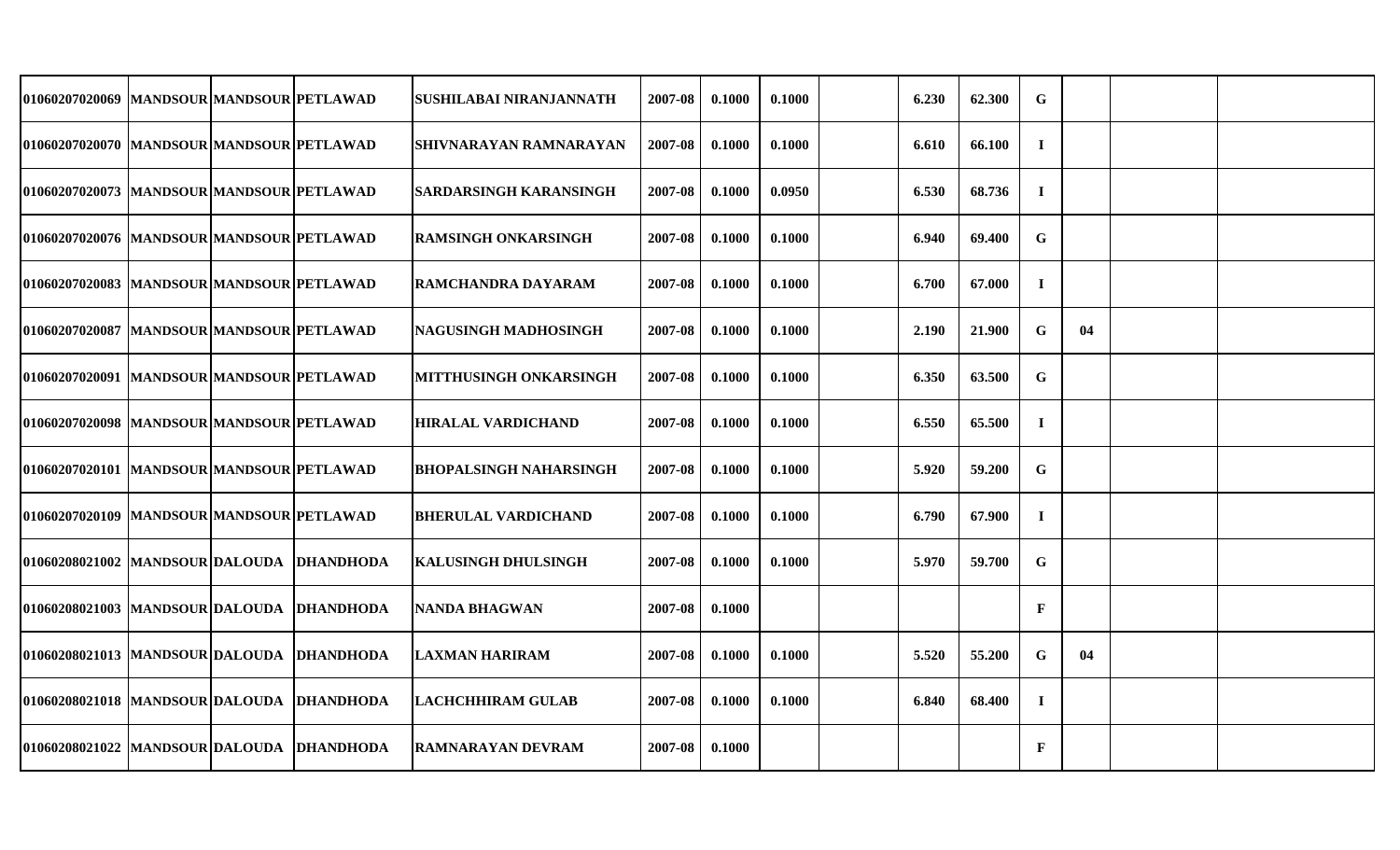| 01060208021033 MANDSOUR DALOUDA DHANDHODA   |  | <b>RAGHUNATH ONKAR</b>         | 2007-08 | 0.1000 | 0.0950 | 6.370 | 67.052 | $\mathbf G$  |    |                    |
|---------------------------------------------|--|--------------------------------|---------|--------|--------|-------|--------|--------------|----|--------------------|
| 01060208021036 MANDSOUR DALOUDA DHANDHODA   |  | <b>KAVERIBAI NATHU</b>         | 2007-08 | 0.1000 | 0.1000 | 6.290 | 62.900 | $\mathbf I$  |    | <b>NAME CHANGE</b> |
| 01060208021039 MANDSOUR DALOUDA DHANDHODA   |  | <b>AJABKUNWAR LALSINGH</b>     | 2007-08 | 0.1000 |        |       |        | $\mathbf{F}$ |    |                    |
| 01060208021059 MANDSOUR DALOUDA DHANDHODA   |  | <b>ONKARSINGH SOHANSINGH</b>   | 2007-08 | 0.1000 |        |       |        | $\mathbf{F}$ |    |                    |
| 01060208021061 MANDSOUR DALOUDA DHANDHODA   |  | <b>SALAGRAM CHUNNILAL</b>      | 2007-08 | 0.1000 | 0.1000 | 6.490 | 64.900 | $\bf{I}$     |    |                    |
| 01060208021063 MANDSOUR DALOUDA DHANDHODA   |  | <b>SUHAGBAI BHERULAL</b>       | 2007-08 | 0.1000 |        |       |        | $\mathbf{F}$ |    |                    |
| 01060208021067 MANDSOUR DALOUDA DHANDHODA   |  | <b>GITABAI JAGANNATH</b>       | 2007-08 | 0.1000 | 0.1000 | 6.090 | 60.900 | $\mathbf G$  |    |                    |
| 01060208021076  MANDSOUR DALOUDA  DHANDHODA |  | <b>NANDLAL KESHURAM</b>        | 2007-08 | 0.1000 | 0.1000 | 6.320 | 63.200 | $\mathbf G$  |    |                    |
| 01060208021081 MANDSOUR DALOUDA DHANDHODA   |  | <b>MANGU AASHA BHIL</b>        | 2007-08 | 0.1000 |        |       |        | $\mathbf{F}$ |    |                    |
| 01060208021082 MANDSOUR DALOUDA DHANDHODA   |  | TUISHIRAM BHERU                | 2007-08 | 0.1000 |        |       |        | $\mathbf{F}$ |    |                    |
| 01060208021092 MANDSOUR DALOUDA DHANDHODA   |  | <b>DEVRAM LAXMAN</b>           | 2007-08 | 0.1000 | 0.1000 | 6.340 | 63.400 | $\mathbf G$  |    |                    |
| 01060208021098 MANDSOUR DALOUDA DHANDHODA   |  | MOHANBAI SUHAGBAI              | 2007-08 | 0.1000 | 0.1000 | 6.590 | 65.900 | $\mathbf G$  |    |                    |
| 01060208021106 MANDSOUR DALOUDA DHANDHODA   |  | DEUBAI DEWA                    | 2007-08 | 0.1000 |        |       |        | $\mathbf{F}$ |    |                    |
| 01060208022002 MANDSOUR DALOUDA KHODANA     |  | <b>GANPATSINGH BHUWANSINGH</b> | 2007-08 | 0.1000 | 0.1000 | 5.430 | 54.300 | G            | 04 |                    |
| 01060208022015 MANDSOUR DALOUDA KHODANA     |  | LAXMINARAYAN AMBARAM           | 2007-08 | 0.1000 | 0.0900 | 6.430 | 71.444 | G            |    |                    |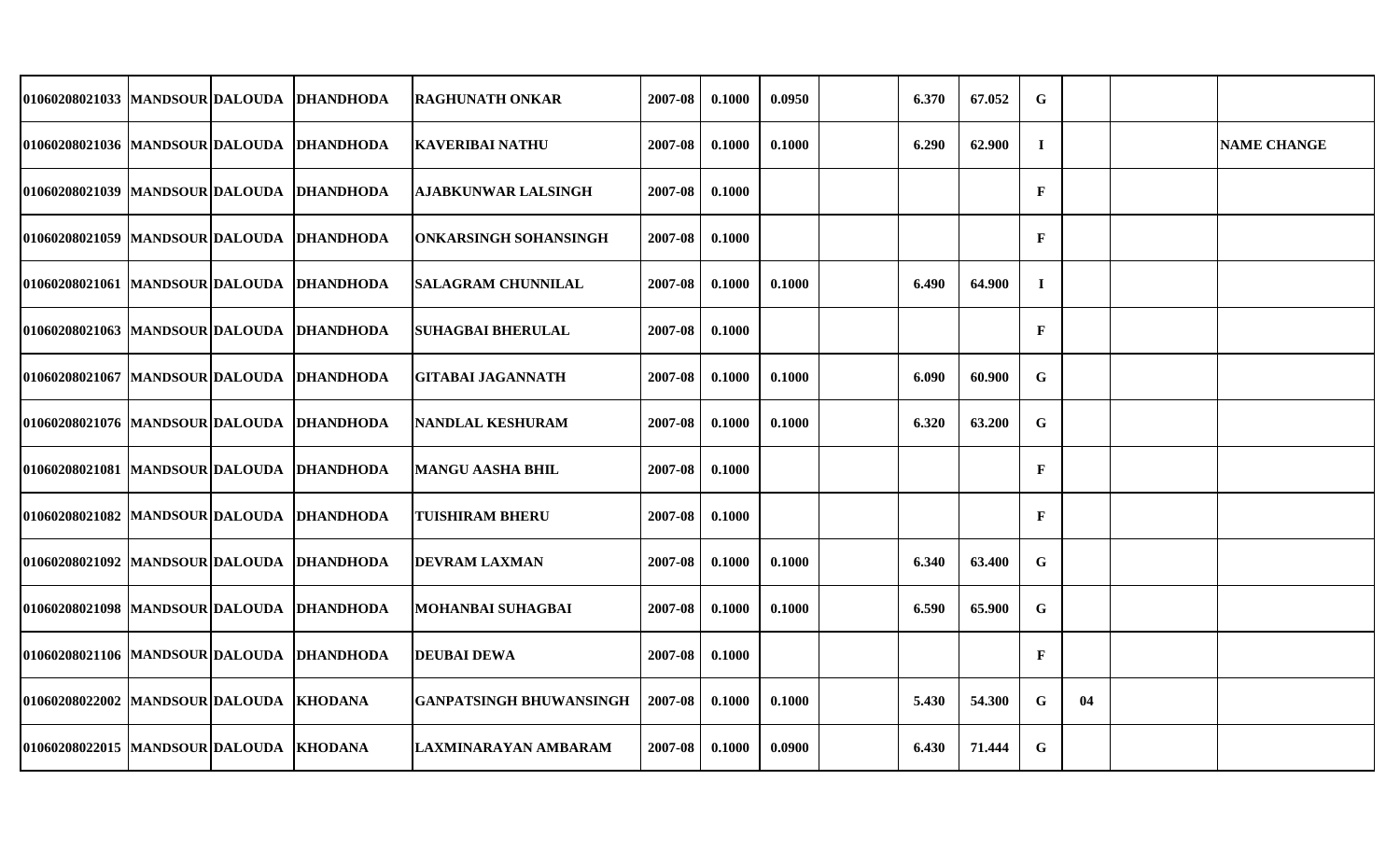| 01060208022021   MANDSOUR DALOUDA       |  | <b>KHODANA</b> | <b>RAMA NANDA</b>           | 2007-08 | 0.1000 | 0.1000 | 6.550 | 65.500 | $\bf{I}$     |    |  |
|-----------------------------------------|--|----------------|-----------------------------|---------|--------|--------|-------|--------|--------------|----|--|
| 01060208022036   MANDSOUR DALOUDA       |  | <b>KHODANA</b> | <b>KACHRU KASTURIBAI</b>    | 2007-08 | 0.1000 | 0.1000 | 6.330 | 63.300 | $\bf{I}$     |    |  |
| 01060208022043 MANDSOUR DALOUDA         |  | <b>KHODANA</b> | <b>NANDIBAI PANNALAL</b>    | 2007-08 | 0.1000 | 0.1050 | 7.120 | 67.809 | $\mathbf I$  |    |  |
| 01060208022056 MANDSOUR DALOUDA         |  | <b>KHODANA</b> | <b>GANPAT AMRATRAM TELI</b> | 2007-08 | 0.1000 | 0.0950 | 6.200 | 65.263 | $\bf{I}$     |    |  |
| 01060208022062  MANDSOUR DALOUDA        |  | KHODANA        | <b>SHIVDAS HARIRAM</b>      | 2007-08 | 0.1000 | 0.1000 | 6.360 | 63.600 | $\mathbf G$  |    |  |
| 01060208023008   MANDSOUR DALOUDA       |  | <b>NANDWEL</b> | NANDRAM MANNA               | 2007-08 | 0.1000 |        |       |        | $\mathbf{F}$ |    |  |
| 01060208023012 MANDSOUR DALOUDA         |  | <b>NANDWEL</b> | <b>KESRIMAL NATHULAL</b>    | 2007-08 | 0.1000 | 0.1000 | 6.810 | 68.100 | $\bf{I}$     |    |  |
| 01060208023021  MANDSOUR DALOUDA        |  | <b>NANDWEL</b> | AMRATRAM ONKAR              | 2007-08 | 0.1000 |        |       |        | $\mathbf{F}$ |    |  |
| 01060208023024   MANDSOUR DALOUDA       |  | <b>NANDWEL</b> | <b>BHAGWAN BAGDIRAM</b>     | 2007-08 | 0.1000 | 0.1050 | 5.690 | 54.190 | $\mathbf G$  | 04 |  |
| 01060208023035 MANDSOUR DALOUDA NANDWEL |  |                | <b>ONKARLAL CHUNNILAL</b>   | 2007-08 | 0.1000 | 0.1000 | 5.960 | 59.600 | G            |    |  |
| 01060208023042 MANDSOUR DALOUDA         |  | <b>NANDWEL</b> | <b>KAMLABAI SITARAM</b>     | 2007-08 | 0.1000 | 0.1050 | 6.660 | 63.428 | G            |    |  |
| 01060208023054  MANDSOUR DALOUDA        |  | <b>NANDWEL</b> | <b>UDDA CHENA</b>           | 2007-08 | 0.1000 | 0.1000 | 6.480 | 64.800 | G            |    |  |
| 01060208023055  MANDSOUR DALOUDA        |  | <b>NANDWEL</b> | <b>MANGILAL TARACHAND</b>   | 2007-08 | 0.1000 |        |       |        | $\mathbf F$  |    |  |
| 01060208023077 MANDSOUR DALOUDA NANDWEL |  |                | <b>KHIMA MODA</b>           | 2007-08 | 0.1000 | 0.1000 | 6.170 | 61.700 | G            |    |  |
| 01060208023078 MANDSOUR DALOUDA NANDWEL |  |                | <b>GANESHRAM VARDA</b>      | 2007-08 | 0.1000 | 0.1000 | 6.770 | 67.700 | $\bf{I}$     |    |  |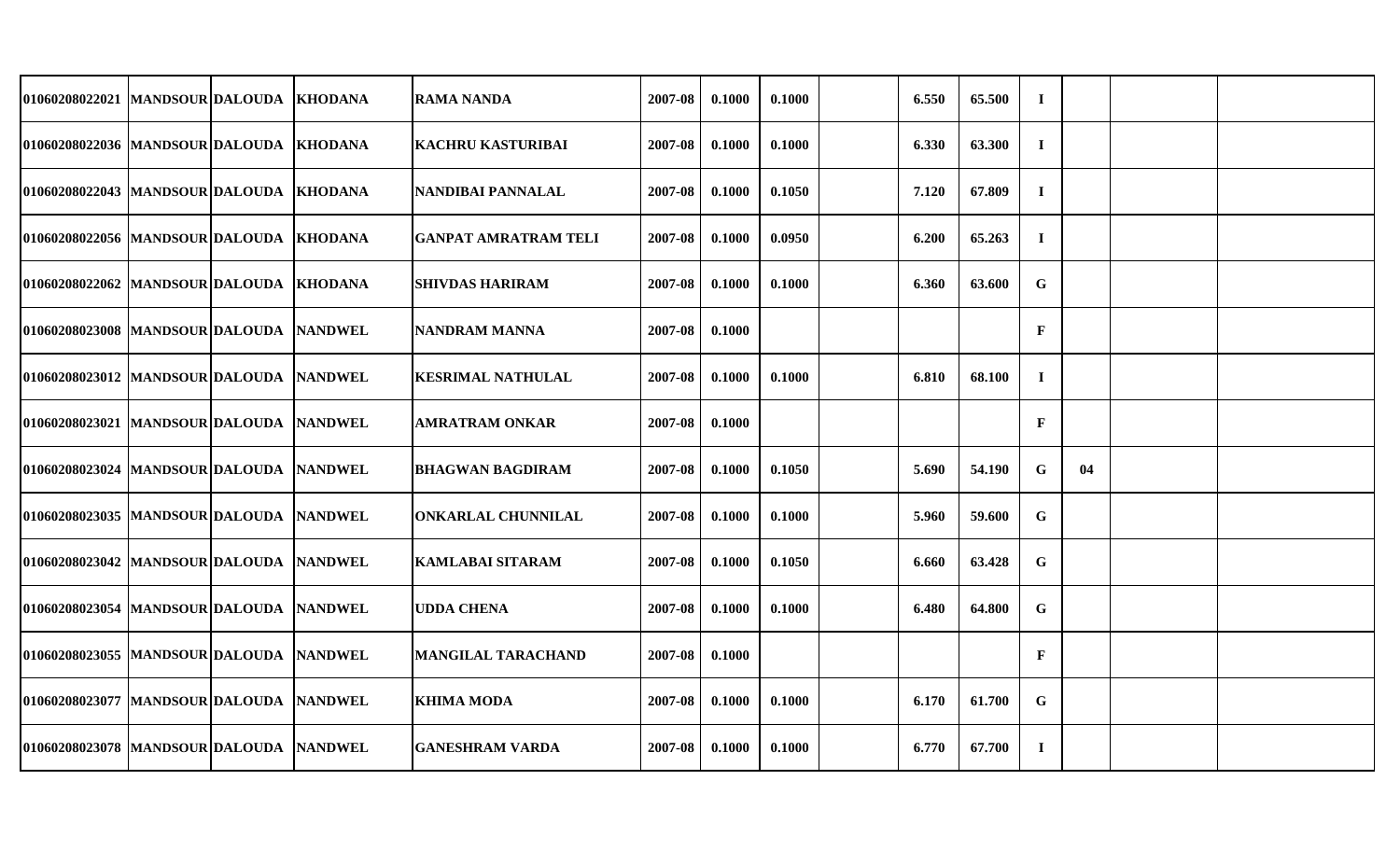| 01060208023080 MANDSOUR DALOUDA NANDWEL     |  | <b>KALU HIRA</b>               | 2007-08 | 0.1000 | 0.1050 | 5.740 | 54.666 | $\bf{I}$     | 02 |  |
|---------------------------------------------|--|--------------------------------|---------|--------|--------|-------|--------|--------------|----|--|
| 01060208023094  MANDSOUR DALOUDA  NANDWEL   |  | <b>DEVBAI NARAYAN</b>          | 2007-08 | 0.1000 | 0.1000 | 6.550 | 65.500 | G            |    |  |
| 01060208023103 MANDSOUR DALOUDA NANDWEL     |  | MOHAMMADHUSSAIN FAKIRMOHAMMAD  | 2007-08 | 0.1000 |        |       |        | $\mathbf{F}$ |    |  |
| 01060208023116 MANDSOUR DALOUDA NANDWEL     |  | RUKMANIBAI MANGILAL            | 2007-08 | 0.1000 |        |       |        | $\mathbf{F}$ |    |  |
| 01060208023121 MANDSOUR DALOUDA NANDWEL     |  | <b>DAKUBAI NATHUBAI</b>        | 2007-08 | 0.1000 | 0.1000 | 6.660 | 66.600 | G            |    |  |
| 01060208023151 MANDSOUR DALOUDA NANDWEL     |  | <b>SAMANTSINGH JUJHARSINGH</b> | 2007-08 | 0.1000 | 0.1000 | 6.650 | 66.500 | $\mathbf G$  |    |  |
| 01060208023153 MANDSOUR DALOUDA NANDWEL     |  | <b>RAMKUNWARBAI RAMESHWAR</b>  | 2007-08 | 0.1000 | 0.1000 | 5.590 | 55.900 | G            | 04 |  |
| 01060208024001  MANDSOUR DALOUDA  MAJESHREE |  | DEUBAI BHARTI NANURAM          | 2007-08 | 0.1000 |        |       |        | $\mathbf{F}$ |    |  |
| 01060208024002 MANDSOUR DALOUDA MAJESHREE   |  | LALKUNWARBAI RAMSINGH          | 2007-08 | 0.1000 |        |       |        | $\mathbf{F}$ |    |  |
| 01060208024004 MANDSOUR DALOUDA MAJESHREE   |  | KALU BAGDIRAM                  | 2007-08 | 0.1000 |        |       |        | $\mathbf{F}$ |    |  |
| 01060208024006 MANDSOUR DALOUDA MAJESHREE   |  | <b>DEVRAM GULAB BHIL</b>       | 2007-08 | 0.1000 |        |       |        | $\mathbf{F}$ |    |  |
| 01060208024007 MANDSOUR DALOUDA MAJESHREE   |  | AMRATRAM NAHARJI               | 2007-08 | 0.1000 |        |       |        | $\mathbf{F}$ |    |  |
| 01060208024009 MANDSOUR DALOUDA MAJESHREE   |  | <b>BHAGIRATH SUKHLAL</b>       | 2007-08 | 0.1000 | 0.1000 | 6.500 | 65.000 | G            |    |  |
| 01060208024010 MANDSOUR DALOUDA MAJESHREE   |  | RAMPRASAD JAGANNATH            | 2007-08 | 0.1000 | 0.1000 | 6.160 | 61.600 | G            |    |  |
| 01060208024012 MANDSOUR DALOUDA MAJESHREE   |  | <b>DEVILAL FAKIRCHAND</b>      | 2007-08 | 0.1000 | 0.1000 | 6.820 | 68.200 | G            |    |  |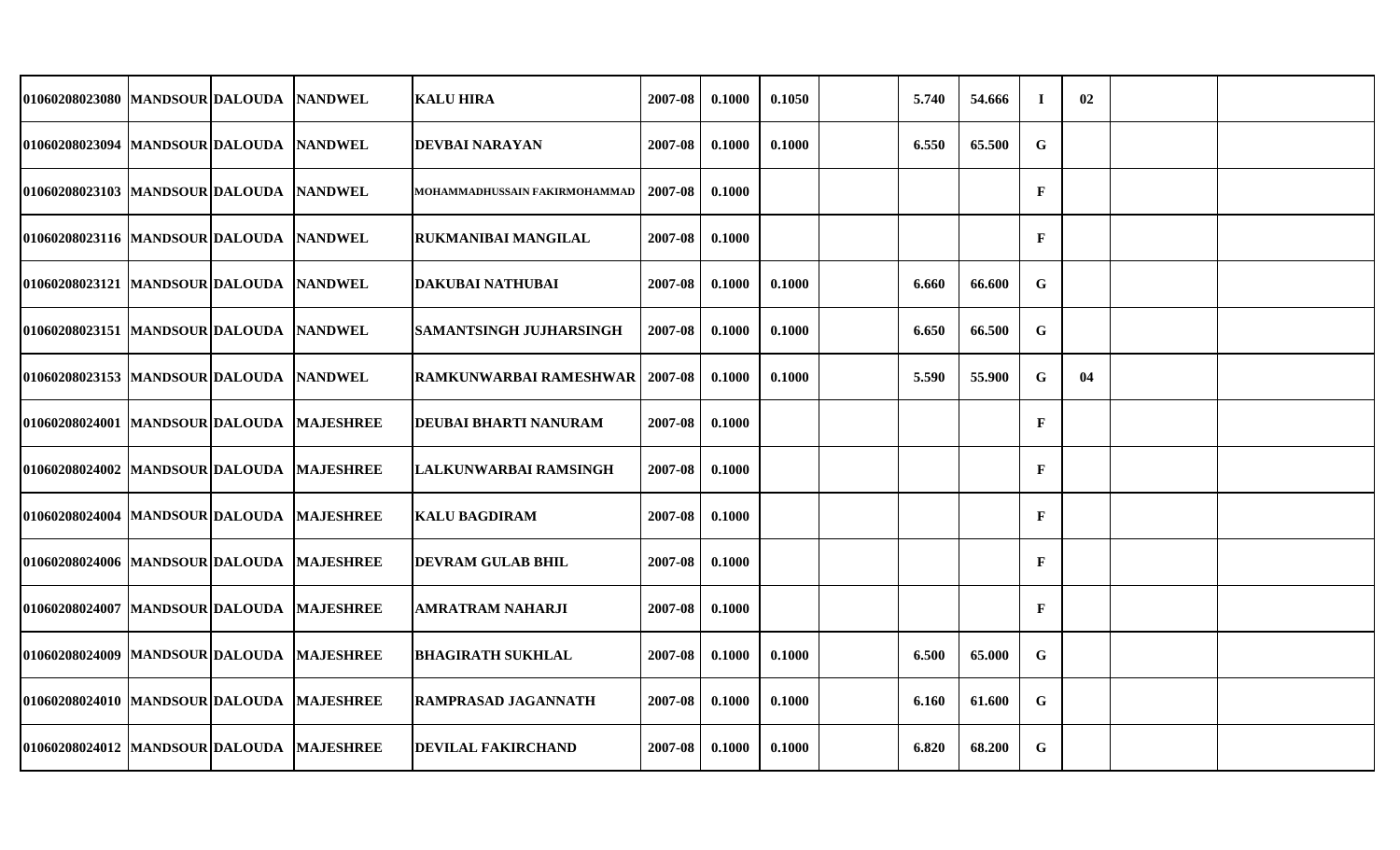| 01060208024013 MANDSOUR DALOUDA MAJESHREE   |  | <b>KAMLASHANKER FAKIRCHAND</b> | 2007-08 | 0.1000 | 0.1000 | 6.300 | 63.000 | $\mathbf G$  |  |  |
|---------------------------------------------|--|--------------------------------|---------|--------|--------|-------|--------|--------------|--|--|
| 01060208024014 MANDSOUR DALOUDA MAJESHREE   |  | TEJKUNVER HIMMATSINGH          | 2007-08 | 0.1000 |        |       |        | $\mathbf{F}$ |  |  |
| 01060208024016 MANDSOUR DALOUDA MAJESHREE   |  | <b>RAMCHAND RAMA CHAMAR</b>    | 2007-08 | 0.1000 |        |       |        | $\mathbf{F}$ |  |  |
| 01060208024018 MANDSOUR DALOUDA MAJESHREE   |  | <b>MOHANLAL CHENRAM</b>        | 2007-08 | 0.1000 | 0.1000 | 6.740 | 67.400 | G            |  |  |
| 01060208024022 MANDSOUR DALOUDA MAJESHREE   |  | <b>CHANDRAKALABAI SITARAM</b>  | 2007-08 | 0.1000 |        |       |        | $\mathbf{F}$ |  |  |
| 01060208024023 MANDSOUR DALOUDA MAJESHREE   |  | <b>BHULIBAI NANDRAM</b>        | 2007-08 | 0.1000 |        |       |        | $\mathbf{F}$ |  |  |
| 01060208024027 MANDSOUR DALOUDA MAJESHREE   |  | <b>RADHESHYAM MOTILAL</b>      | 2007-08 | 0.1000 |        |       |        | $\mathbf F$  |  |  |
| 01060208024030  MANDSOUR DALOUDA  MAJESHREE |  | <b>AMBARAM KACHRU</b>          | 2007-08 | 0.1000 |        |       |        | $\mathbf{F}$ |  |  |
| 01060208024031 MANDSOUR DALOUDA MAJESHREE   |  | NIRANJAN BHERULAL              | 2007-08 | 0.1000 | 0.1000 | 6.660 | 66.600 | $\mathbf G$  |  |  |
| 01060208024032 MANDSOUR DALOUDA MAJESHREE   |  | <b>MOTILAL DEVICHAND</b>       | 2007-08 | 0.1000 |        |       |        | $\mathbf{F}$ |  |  |
| 01060208024038 MANDSOUR DALOUDA MAJESHREE   |  | RADHESHYAM JAGANNATH           | 2007-08 | 0.1000 | 0.1000 | 6.600 | 66.000 | $\mathbf G$  |  |  |
| 01060208025001 MANDSOUR DALOUDA DEHRI       |  | KANWARLAL NATHULAL             | 2007-08 | 0.1000 |        |       |        | $\mathbf F$  |  |  |
| 01060208025003 MANDSOUR DALOUDA DEHRI       |  | <b>BHANWARLAL KESHURAM</b>     | 2007-08 | 0.1000 |        |       |        | $\mathbf{F}$ |  |  |
| 01060208025004 MANDSOUR DALOUDA DEHRI       |  | KACHRU KANHAIYALAL             | 2007-08 | 0.1000 | 0.1000 | 6.880 | 68.800 | G            |  |  |
| 01060208025005 MANDSOUR DALOUDA DEHRI       |  | PANNALAL KESHURAM              | 2007-08 | 0.1000 | 0.1000 | 6.810 | 68.100 | $\bf{I}$     |  |  |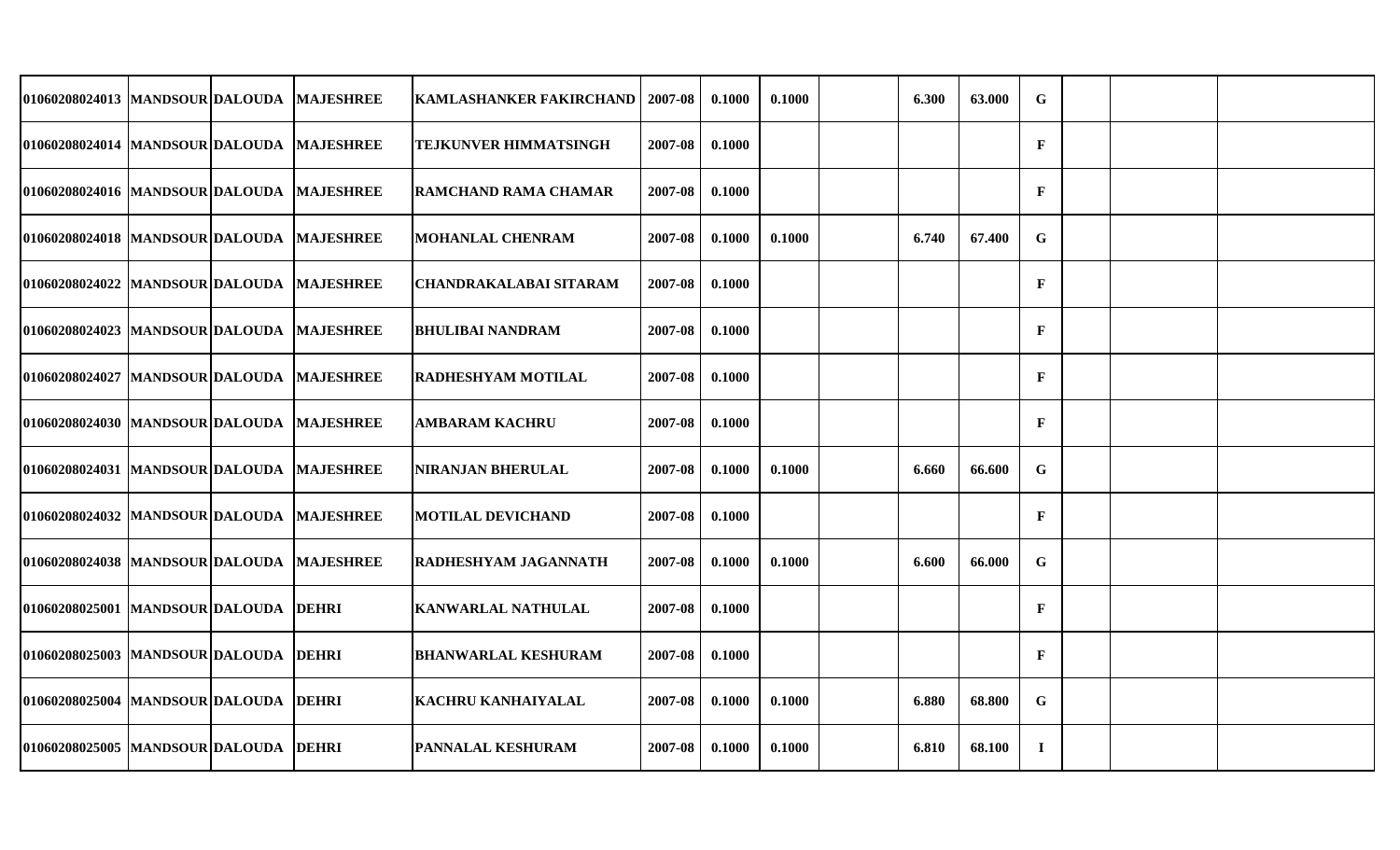| 01060208025007 MANDSOUR DALOUDA       |  | <b>DEHRI</b> | <b>SHANIBAI NARSINGHDAS</b> | 2007-08 | 0.1000 |        |       |        | $\mathbf{F}$ |  |                    |
|---------------------------------------|--|--------------|-----------------------------|---------|--------|--------|-------|--------|--------------|--|--------------------|
| 01060208025008 MANDSOUR DALOUDA DEHRI |  |              | PUNAMCHAND BHUWAN           | 2007-08 | 0.1000 |        |       |        | $\mathbf{F}$ |  |                    |
| 01060208025009 MANDSOUR DALOUDA       |  | <b>DEHRI</b> | <b>AMBARAM DEVRAM</b>       | 2007-08 | 0.1000 |        |       |        | $\mathbf{F}$ |  |                    |
| 01060208025010 MANDSOUR DALOUDA       |  | <b>DEHRI</b> | <b>BANSHILAL GANESHRAM</b>  | 2007-08 | 0.1000 |        |       |        | $\mathbf{F}$ |  |                    |
| 01060208025011 MANDSOUR DALOUDA       |  | <b>DEHRI</b> | <b>GANGABAI RAMNARAYAN</b>  | 2007-08 | 0.1000 |        |       |        | $\mathbf{F}$ |  |                    |
| 01060208025012 MANDSOUR DALOUDA       |  | <b>DEHRI</b> | <b>GANGABAI BALURAM</b>     | 2007-08 | 0.1000 |        |       |        | $\mathbf{F}$ |  |                    |
| 01060208025014 MANDSOUR DALOUDA DEHRI |  |              | <b>MOTILAL JAGANNATH</b>    | 2007-08 | 0.1000 |        |       |        | $\mathbf{F}$ |  |                    |
| 01060208025015 MANDSOUR DALOUDA       |  | <b>DEHRI</b> | RAMCHANDRA KALURAM          | 2007-08 | 0.1000 | 0.1000 | 7.110 | 71.100 | $\mathbf G$  |  |                    |
| 01060208025017 MANDSOUR DALOUDA       |  | <b>DEHRI</b> | <b>GOVINDRAM KESHURAM</b>   | 2007-08 | 0.1000 |        |       |        | $\mathbf{F}$ |  |                    |
| 01060208025020   MANDSOUR DALOUDA     |  | <b>DEHRI</b> | <b>BHANWARLAL NANDLAL</b>   | 2007-08 | 0.1000 |        |       |        | $\mathbf{F}$ |  |                    |
| 01060208025022 MANDSOUR DALOUDA       |  | <b>DEHRI</b> | <b>SHOBHARAM DEVRAM</b>     | 2007-08 | 0.1000 |        |       |        | $\mathbf{F}$ |  | <b>NAME CHANGE</b> |
| 01060208025023 MANDSOUR DALOUDA       |  | <b>DEHRI</b> | AMBARAM MODIRAM             | 2007-08 | 0.1000 | 0.0700 | 4.320 | 61.714 | $\mathbf I$  |  |                    |
| 01060208025024 MANDSOUR DALOUDA       |  | <b>DEHRI</b> | NIRANJANDAS MATHURADAS      | 2007-08 | 0.1000 |        |       |        | $\mathbf F$  |  |                    |
| 01060208025025  MANDSOUR DALOUDA      |  | <b>DEHRI</b> | <b>UMMEDRAM BADRILAL</b>    | 2007-08 | 0.1000 |        |       |        | $\mathbf{F}$ |  |                    |
| 01060208025028 MANDSOUR DALOUDA DEHRI |  |              | <b>AMBARAM BHANWARLAL</b>   | 2007-08 | 0.1000 | 0.1000 | 6.850 | 68.500 | $\mathbf G$  |  |                    |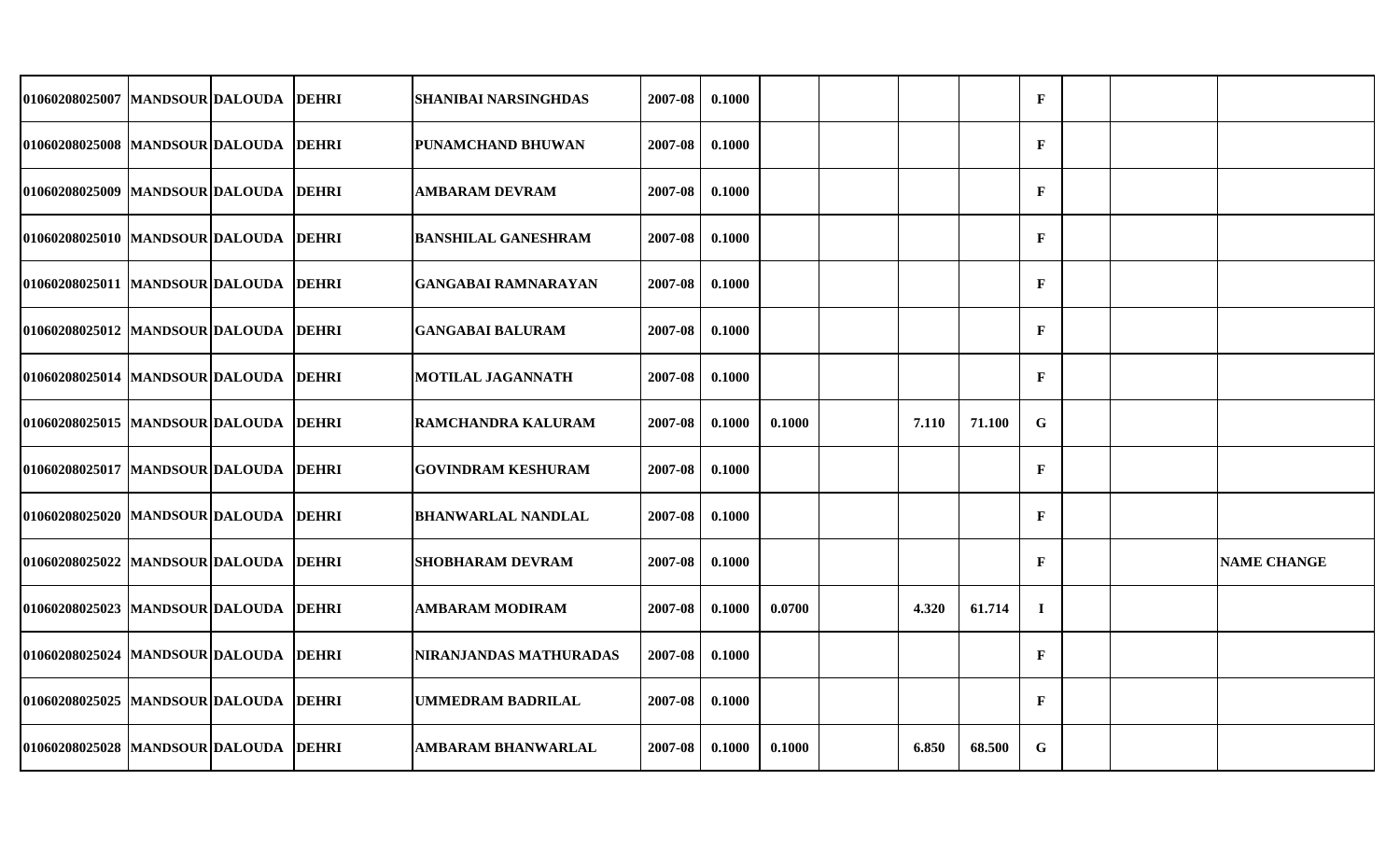| 01060208025030 MANDSOUR DALOUDA DEHRI  |  | <b>BHANWARLAL RAMESHWAR</b> | 2007-08 | 0.1000 |        |       |        | $\mathbf F$  |  |  |
|----------------------------------------|--|-----------------------------|---------|--------|--------|-------|--------|--------------|--|--|
| 01060208025031 MANDSOUR DALOUDA DEHRI  |  | <b>RAMLAL NANALAL</b>       | 2007-08 | 0.1000 |        |       |        | $\mathbf{F}$ |  |  |
| 01060208025033 MANDSOUR DALOUDA DEHRI  |  | <b>BHUWANLAL RAMLAL</b>     | 2007-08 | 0.1000 |        |       |        | $\mathbf F$  |  |  |
| 01060208025035  MANDSOUR DALOUDA DEHRI |  | <b>RUPLAL GIRDHARI</b>      | 2007-08 | 0.1000 |        |       |        | $\mathbf{F}$ |  |  |
| 01060208025036 MANDSOUR DALOUDA DEHRI  |  | AMBARAM KANWARLAL BADA      | 2007-08 | 0.1000 |        |       |        | $\mathbf F$  |  |  |
| 01060208025037 MANDSOUR DALOUDA DEHRI  |  | <b>BANSHILAL KESHURAM</b>   | 2007-08 | 0.1000 |        |       |        | $\mathbf F$  |  |  |
| 01060208025039 MANDSOUR DALOUDA DEHRI  |  | <b>BALARAM BHAGATRAM</b>    | 2007-08 | 0.1000 |        |       |        | $\mathbf F$  |  |  |
| 01060208025040 MANDSOUR DALOUDA DEHRI  |  | <b>DHANNALAL MOTILAL</b>    | 2007-08 | 0.1000 |        |       |        | $\mathbf{F}$ |  |  |
| 01060208025041 MANDSOUR DALOUDA DEHRI  |  | <b>KOMALLAL NATHULAL</b>    | 2007-08 | 0.1000 |        |       |        | $\mathbf{F}$ |  |  |
| 01060208025042 MANDSOUR DALOUDA DEHRI  |  | <b>MANGUBAI DHANNALAL</b>   | 2007-08 | 0.1000 | 0.0500 | 3.520 | 70.400 | $\mathbf G$  |  |  |
| 01060208025043 MANDSOUR DALOUDA DEHRI  |  | PRABHULAL BHANWARLAL        | 2007-08 | 0.1000 | 0.0950 | 6.220 | 65.473 | G            |  |  |
| 01060208025044  MANDSOUR DALOUDA DEHRI |  | UDAYLAL NATHULAL            | 2007-08 | 0.1000 |        |       |        | $\mathbf{F}$ |  |  |
| 01060208025046 MANDSOUR DALOUDA DEHRI  |  | <b>MATHURALAL MADHAV</b>    | 2007-08 | 0.1000 | 0.0950 | 6.000 | 63.157 | $\mathbf G$  |  |  |
| 01060208025047 MANDSOUR DALOUDA DEHRI  |  | <b>CHENRAM RATANLAL</b>     | 2007-08 | 0.1000 |        |       |        | $\mathbf{F}$ |  |  |
| 01060208025048 MANDSOUR DALOUDA DEHRI  |  | <b>MATHURALAL BHERULAL</b>  | 2007-08 | 0.1000 |        |       |        | $\mathbf{F}$ |  |  |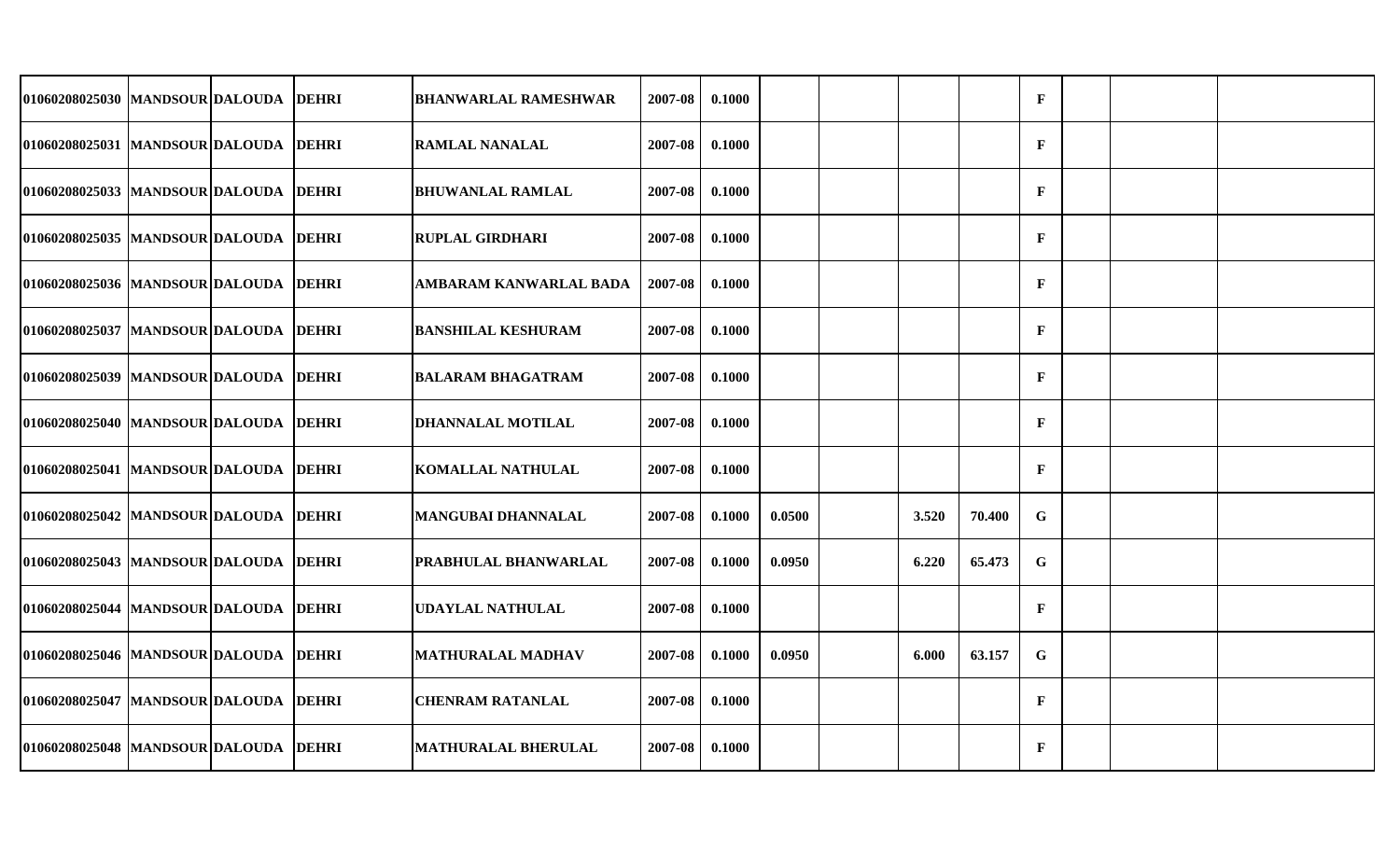| 01060208025049 MANDSOUR DALOUDA        |  | <b>DEHRI</b> | <b>RANCHOD BHERULAL</b>  | 2007-08 | 0.1000 | 0.0400 | 2.780 | 69.500 | $\mathbf I$  |  |  |
|----------------------------------------|--|--------------|--------------------------|---------|--------|--------|-------|--------|--------------|--|--|
| 01060208025050  MANDSOUR DALOUDA DEHRI |  |              | <b>PANNIBAI DALU</b>     | 2007-08 | 0.1000 |        |       |        | $\mathbf{F}$ |  |  |
| 01060208025051 MANDSOUR DALOUDA DEHRI  |  |              | <b>MANGUBAI SALAGRAM</b> | 2007-08 | 0.1000 |        |       |        | $\mathbf{F}$ |  |  |
| 01060208025052 MANDSOUR DALOUDA DEHRI  |  |              | <b>ONKARLAL AMBARAM</b>  | 2007-08 | 0.1000 |        |       |        | $\mathbf{F}$ |  |  |
| 01060208025053 MANDSOUR DALOUDA DEHRI  |  |              | <b>SHOBHARAM SAVRAM</b>  | 2007-08 | 0.1000 |        |       |        | $\mathbf{F}$ |  |  |
| 01060208025054 MANDSOUR DALOUDA DEHRI  |  |              | <b>BALARAM BHERULAL</b>  | 2007-08 | 0.1000 |        |       |        | $\mathbf{F}$ |  |  |
| 01060208025055 MANDSOUR DALOUDA DEHRI  |  |              | <b>DEUBAI PANNALAL</b>   | 2007-08 | 0.1000 |        |       |        | $\mathbf F$  |  |  |
| 01060208025058 MANDSOUR DALOUDA DEHRI  |  |              | PRATHVIRAJ KISHANLAL     | 2007-08 | 0.1000 |        |       |        | $\mathbf{F}$ |  |  |
| 01060208025059 MANDSOUR DALOUDA DEHRI  |  |              | <b>KANWARLAL MADHO</b>   | 2007-08 | 0.1000 | 0.1000 | 6.480 | 64.800 | $\mathbf I$  |  |  |
| 01060208025061  MANDSOUR DALOUDA DEHRI |  |              | <b>BAPULAL KANWARLAL</b> | 2007-08 | 0.1000 | 0.0300 | 2.140 | 71.333 | $\mathbf G$  |  |  |
| 01060208025063 MANDSOUR DALOUDA DEHRI  |  |              | SHIVNARAYAN BHAGATRAM    | 2007-08 | 0.1000 | 0.0500 | 3.170 | 63.400 | G            |  |  |
| 01060208025066 MANDSOUR DALOUDA DEHRI  |  |              | <b>BANSHILAL NANDLAL</b> | 2007-08 | 0.1000 | 0.1000 | 6.780 | 67.800 | G            |  |  |
| 01060208025067 MANDSOUR DALOUDA DEHRI  |  |              | PUNAMCHAND NANALAL       | 2007-08 | 0.1000 |        |       |        | $\mathbf{F}$ |  |  |
| 01060208025068 MANDSOUR DALOUDA DEHRI  |  |              | <b>NAGULAL SHRIRAM</b>   | 2007-08 | 0.1000 |        |       |        | $\mathbf{F}$ |  |  |
| 01060208025070 MANDSOUR DALOUDA DEHRI  |  |              | <b>KESHURAM NATHU</b>    | 2007-08 | 0.1000 | 0.1000 | 6.380 | 63.800 | G            |  |  |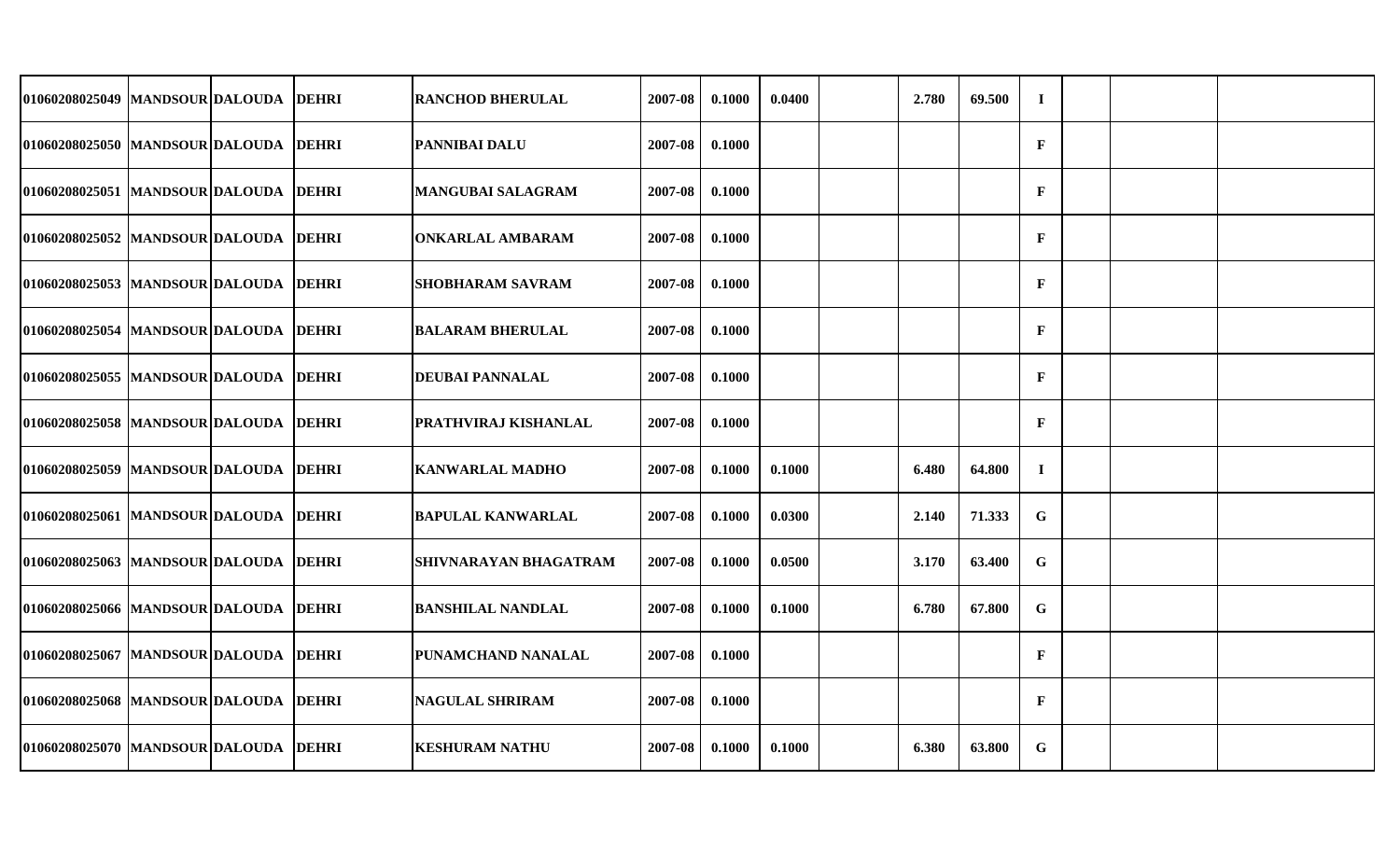| 01060208025071  MANDSOUR DALOUDA        |  | <b>DEHRI</b> | <b>RAMLAL BHUWAN</b>     | 2007-08 | 0.1000 |        |       |        | $\mathbf{F}$ |  |                    |
|-----------------------------------------|--|--------------|--------------------------|---------|--------|--------|-------|--------|--------------|--|--------------------|
| 01060208025072 MANDSOUR DALOUDA DEHRI   |  |              | KANCHANBAI RATANLAL      | 2007-08 | 0.1000 |        |       |        | $\mathbf{F}$ |  |                    |
| 01060208025073 MANDSOUR DALOUDA DEHRI   |  |              | AMBARAM KANWARLAL CHOTA  | 2007-08 | 0.1000 | 0.0950 | 6.510 | 68.526 | $\mathbf G$  |  |                    |
| 01060208025075 MANDSOUR DALOUDA DEHRI   |  |              | MAHESHKUMAR NANALAL      | 2007-08 | 0.1000 | 0.0500 | 3.690 | 73.800 | $\mathbf G$  |  |                    |
| 01060208025076  MANDSOUR DALOUDA DEHRI  |  |              | PANNALAL MADHAVLAL       | 2007-08 | 0.1000 |        |       |        | $\mathbf{F}$ |  |                    |
| 01060208025077 MANDSOUR DALOUDA DEHRI   |  |              | RAMPRATAP MADHAVLAL      | 2007-08 | 0.1000 | 0.1000 | 6.380 | 63.800 | $\mathbf G$  |  |                    |
| 01060208025079 MANDSOUR DALOUDA DEHRI   |  |              | <b>JAGDISH RANCHOD</b>   | 2007-08 | 0.1000 | 0.0750 | 4.550 | 60.666 | $\mathbf G$  |  |                    |
| 01060208025081 MANDSOUR DALOUDA DEHRI   |  |              | <b>KESHURAM BHERULAL</b> | 2007-08 | 0.1000 |        |       |        | $\mathbf{F}$ |  |                    |
| 01060208025083 MANDSOUR DALOUDA DEHRI   |  |              | <b>KAMALDAS JANKIDAS</b> | 2007-08 | 0.1000 |        |       |        | $\mathbf{F}$ |  |                    |
| 01060208025085  MANDSOUR DALOUDA  DEHRI |  |              | RAMBHAJAN KANWARLAL      | 2007-08 | 0.1000 | 0.1000 | 6.910 | 69.100 | $\mathbf I$  |  |                    |
| 01060208025086 MANDSOUR DALOUDA DEHRI   |  |              | RAMVILAS KANWARLAL       | 2007-08 | 0.1000 | 0.0550 | 3.840 | 69.818 | $\mathbf G$  |  |                    |
| 01060208025087  MANDSOUR DALOUDA DEHRI  |  |              | BHAGIRATH SAWA           | 2007-08 | 0.1000 |        |       |        | $\mathbf{F}$ |  | <b>NAME CHANGE</b> |
| 01060208025088 MANDSOUR DALOUDA DEHRI   |  |              | BAGDIBAI RAMNARAYAN      | 2007-08 | 0.1000 | 0.1000 | 6.730 | 67.300 | $\mathbf G$  |  |                    |
| 01060208025094 MANDSOUR DALOUDA DEHRI   |  |              | DOLATRAM RAMNARAYAN      | 2007-08 | 0.1000 | 0.1000 | 6.140 | 61.400 | G            |  |                    |
| 01060208025095 MANDSOUR DALOUDA DEHRI   |  |              | <b>DOLATRAM RATANLAL</b> | 2007-08 | 0.1000 |        |       |        | $\mathbf{F}$ |  |                    |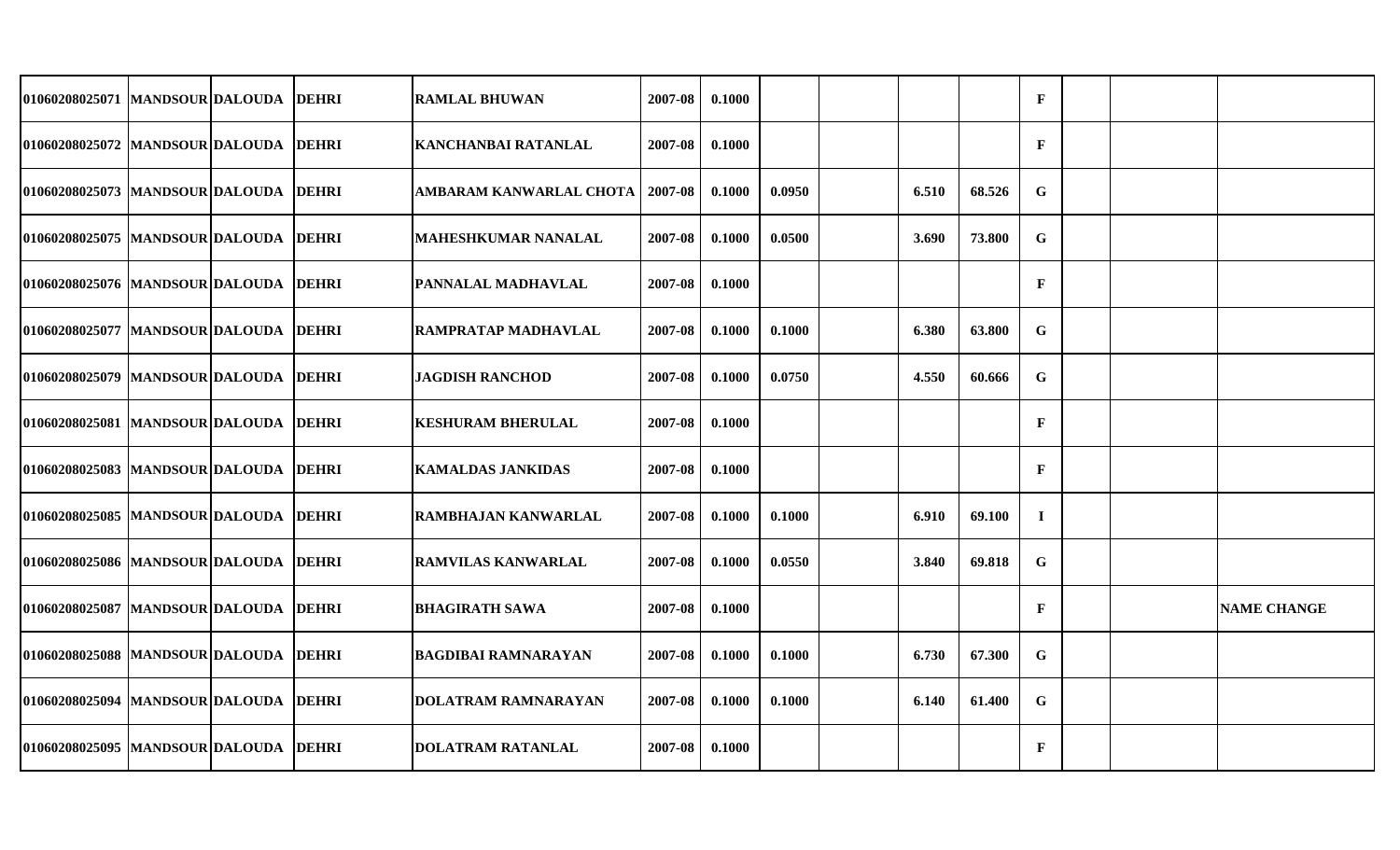| 01060208025098  MANDSOUR DALOUDA DEHRI |  | <b>RAMSUKH VENIRAM</b>                   | 2007-08 | 0.1000 |        |       |        | $\mathbf{F}$ |  |  |
|----------------------------------------|--|------------------------------------------|---------|--------|--------|-------|--------|--------------|--|--|
| 01060208025099 MANDSOUR DALOUDA DEHRI  |  | PUNAMCHAND PANNALAL                      | 2007-08 | 0.1000 |        |       |        | $\mathbf{F}$ |  |  |
| 01060208025100 MANDSOUR DALOUDA DEHRI  |  | <b>CHENRAM KASTURIBAI</b>                | 2007-08 | 0.1000 | 0.0450 | 2.830 | 62.888 | $\mathbf G$  |  |  |
| 01060208025101 MANDSOUR DALOUDA DEHRI  |  | <b>BAGDIRAM SALAGRAM</b>                 | 2007-08 | 0.1000 |        |       |        | $\mathbf{F}$ |  |  |
| 01060208025102 MANDSOUR DALOUDA DEHRI  |  | SHANKERLAL RAMKISHAN                     | 2007-08 | 0.1000 | 0.1000 | 6.520 | 65.200 | G            |  |  |
| 01060208025103 MANDSOUR DALOUDA DEHRI  |  | <b>RAMIBAI RAMA</b>                      | 2007-08 | 0.1000 |        |       |        | $\mathbf{F}$ |  |  |
| 01060208025105 MANDSOUR DALOUDA DEHRI  |  | <b>MANAKLAL NATHULAL</b>                 | 2007-08 | 0.1000 |        |       |        | $\mathbf{F}$ |  |  |
| 01060208025107 MANDSOUR DALOUDA DEHRI  |  | <b>KAMLABAI MAGNIRAM</b>                 | 2007-08 | 0.1000 |        |       |        | $\mathbf{F}$ |  |  |
| 01060208025108 MANDSOUR DALOUDA DEHRI  |  | <b>MANNALAL NATHULALDHAKAD   2007-08</b> |         | 0.1000 | 0.0500 | 3.310 | 66.200 | $\mathbf G$  |  |  |
| 01060208025111 MANDSOUR DALOUDA DEHRI  |  | <b>MOHANLAL RAMNARAYAN</b>               | 2007-08 | 0.1000 |        |       |        | $\mathbf{F}$ |  |  |
| 01060208025113 MANDSOUR DALOUDA DEHRI  |  | GANESHRAM RATANLAL                       | 2007-08 | 0.1000 |        |       |        | $\mathbf{F}$ |  |  |
| 01060208025114 MANDSOUR DALOUDA DEHRI  |  | KASTURIBAI MOTILAL                       | 2007-08 | 0.1000 | 0.1000 | 6.380 | 63.800 | $\bf{I}$     |  |  |
| 01060208025118 MANDSOUR DALOUDA DEHRI  |  | <b>DHAPUBAI MANGILAL</b>                 | 2007-08 | 0.1000 |        |       |        | $\mathbf F$  |  |  |
| 01060208025120 MANDSOUR DALOUDA DEHRI  |  | <b>KANA SEWA</b>                         | 2007-08 | 0.1000 |        |       |        | $\mathbf{F}$ |  |  |
| 01060208025121 MANDSOUR DALOUDA DEHRI  |  | LALUBAI LAXMINARAYA                      | 2007-08 | 0.1000 | 0.0750 | 4.960 | 66.133 | G            |  |  |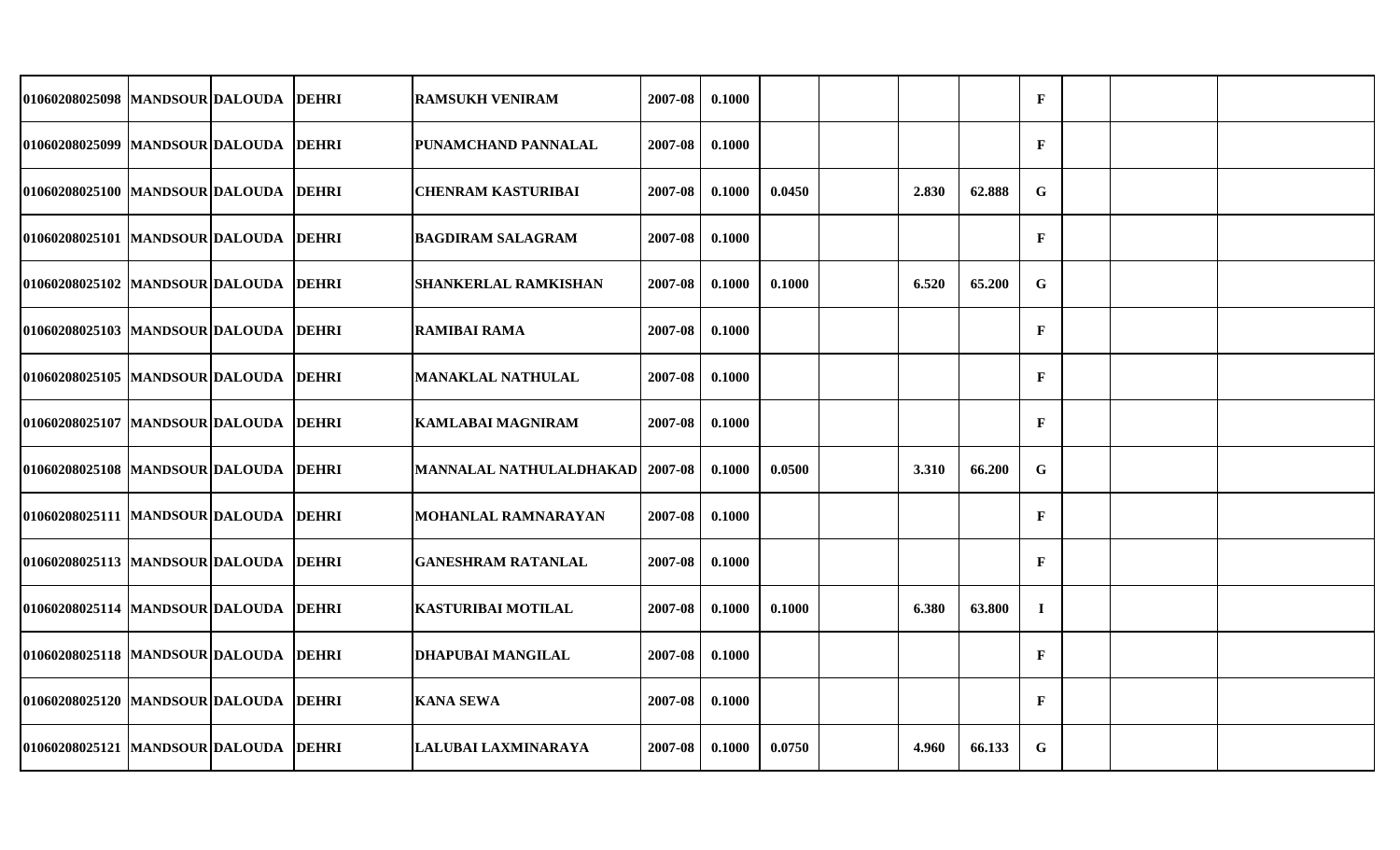| 01060208025122 MANDSOUR DALOUDA       |  | <b>DEHRI</b> | BALAKDAS NARSINGHDAS        | 2007-08 | 0.1000 | 0.0900 | 6.120 | 68.000 | G            |  |  |
|---------------------------------------|--|--------------|-----------------------------|---------|--------|--------|-------|--------|--------------|--|--|
| 01060208025124 MANDSOUR DALOUDA DEHRI |  |              | <b>BHUWANIRAM UMMEDRAM</b>  | 2007-08 | 0.1000 |        |       |        | $\mathbf{F}$ |  |  |
| 01060208025125 MANDSOUR DALOUDA       |  | <b>DEHRI</b> | NANDRAM ONKARLAL            | 2007-08 | 0.1000 | 0.1000 | 6.150 | 61.500 | G            |  |  |
| 01060208025128 MANDSOUR DALOUDA DEHRI |  |              | <b>DALURAM BHERAJI</b>      | 2007-08 | 0.1000 | 0.1000 | 6.100 | 61.000 | $\mathbf I$  |  |  |
| 01060208025129 MANDSOUR DALOUDA       |  | <b>DEHRI</b> | <b>SITABAI MANGILAL</b>     | 2007-08 | 0.1000 |        |       |        | $\mathbf F$  |  |  |
| 01060208025132 MANDSOUR DALOUDA DEHRI |  |              | RADHESHYAM BHAGATRAM        | 2007-08 | 0.1000 | 0.1000 | 6.500 | 65.000 | $\mathbf G$  |  |  |
| 01060208025133 MANDSOUR DALOUDA       |  | <b>DEHRI</b> | <b>JAGDISH RAMLAL</b>       | 2007-08 | 0.1000 | 0.1000 | 6.190 | 61.900 | G            |  |  |
| 01060208025134 MANDSOUR DALOUDA DEHRI |  |              | PUNAMCHAND BALARAM          | 2007-08 | 0.1000 | 0.0350 | 2.420 | 69.142 | $\mathbf G$  |  |  |
| 01060208025135 MANDSOUR DALOUDA       |  | DEHRI        | <b>LAXMINARAYAN CHENRAM</b> | 2007-08 | 0.1000 | 0.0700 | 4.820 | 68.857 | $\bf{I}$     |  |  |
| 01060208025136 MANDSOUR DALOUDA DEHRI |  |              | NANDLAL MOTILAL             | 2007-08 | 0.1000 |        |       |        | $\mathbf{F}$ |  |  |
| 01060208025140 MANDSOUR DALOUDA       |  | <b>DEHRI</b> | <b>AMBARAM MOTILAL</b>      | 2007-08 | 0.1000 | 0.1000 | 6.540 | 65.400 | $\bf{I}$     |  |  |
| 01060208025142 MANDSOUR DALOUDA       |  | <b>DEHRI</b> | BADRIDAS NARSINGHDAS        | 2007-08 | 0.1000 | 0.0500 | 3.400 | 68.000 | $\mathbf G$  |  |  |
| 01060208025143  MANDSOUR DALOUDA      |  | <b>DEHRI</b> | <b>GOPAL BALARAM</b>        | 2007-08 | 0.1000 | 0.0250 | 1.660 | 66.400 | G            |  |  |
| 01060208025144 MANDSOUR DALOUDA DEHRI |  |              | <b>BHAGIRATH RANCHOD</b>    | 2007-08 | 0.1000 | 0.1000 | 6.840 | 68.400 | $\mathbf I$  |  |  |
| 01060208025145 MANDSOUR DALOUDA DEHRI |  |              | PUNAMCHAND RAMNARAYAN       | 2007-08 | 0.1000 |        |       |        | $\mathbf{F}$ |  |  |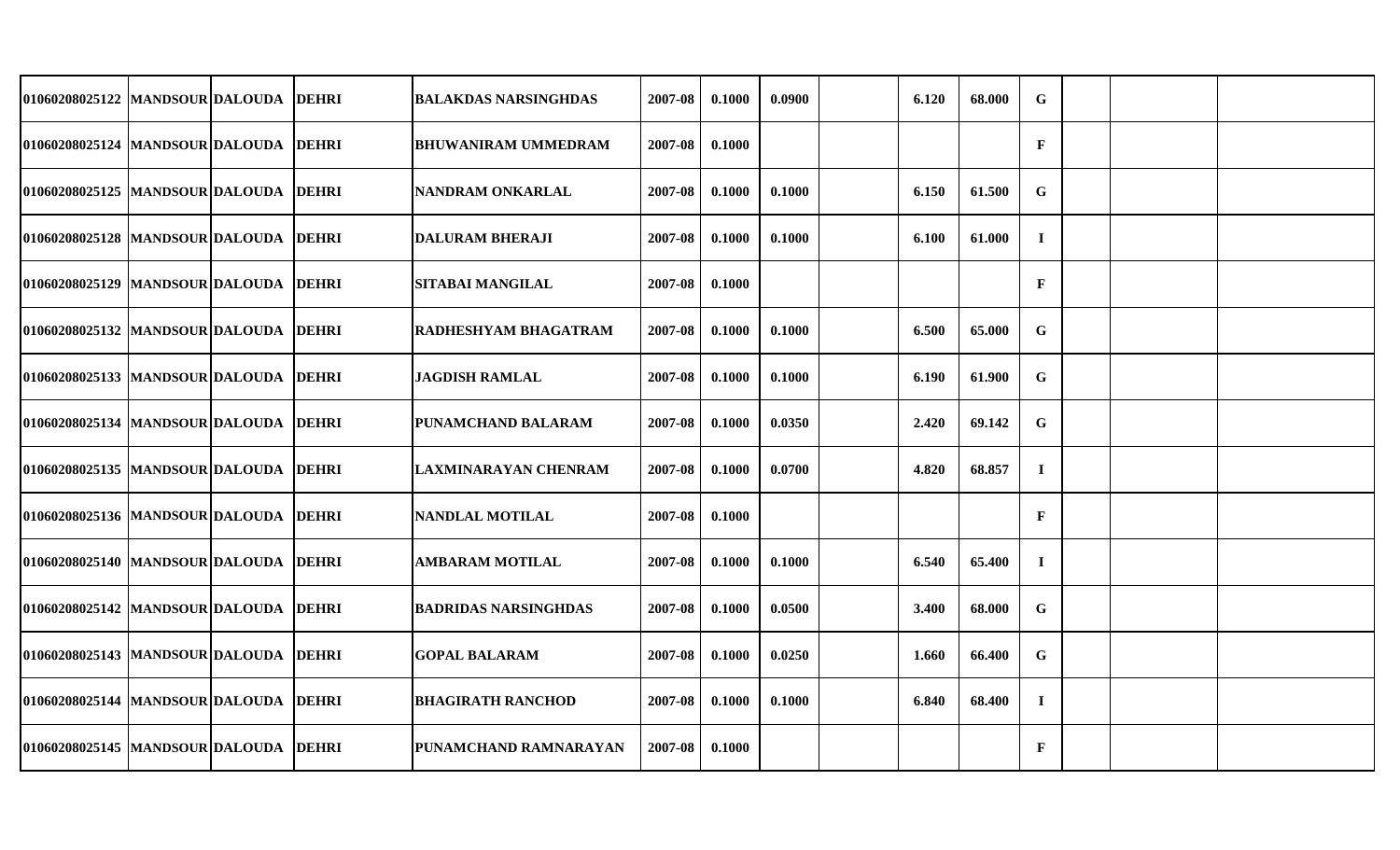| 01060208025146 MANDSOUR DALOUDA DEHRI  |  | PARMANAND MOTILAL                                                 | 2007-08 | 0.1000 |        |       |        | $\mathbf F$  |  |  |
|----------------------------------------|--|-------------------------------------------------------------------|---------|--------|--------|-------|--------|--------------|--|--|
| 01060208025148 MANDSOUR DALOUDA DEHRI  |  | <b>NANALAL RAMCHARAN</b>                                          | 2007-08 | 0.1000 |        |       |        | $\mathbf F$  |  |  |
| 01060208025149 MANDSOUR DALOUDA DEHRI  |  | <b>SURATRAM BANSHILAL</b>                                         | 2007-08 | 0.1000 | 0.1000 | 6.260 | 62.600 | G            |  |  |
| 01060208025150 MANDSOUR DALOUDA DEHRI  |  | <b>GAUTAMLAL FULCHAND</b>                                         | 2007-08 | 0.1000 |        |       |        | $\mathbf F$  |  |  |
| 01060208025151 MANDSOUR DALOUDA DEHRI  |  | <b>GOPAL BHANWARLAL</b>                                           | 2007-08 | 0.1000 |        |       |        | $\mathbf{F}$ |  |  |
| 01060208025152 MANDSOUR DALOUDA DEHRI  |  | <b>KANTABAI SHANKERLAL</b>                                        | 2007-08 | 0.1000 |        |       |        | $\mathbf F$  |  |  |
| 01060208025154 MANDSOUR DALOUDA DEHRI  |  | RAMESHCHANDRA RAMCHANDRA                                          | 2007-08 | 0.1000 | 0.0300 | 2.240 | 74.666 | G            |  |  |
| 01060208025158  MANDSOUR DALOUDA DEHRI |  | MOHANLAL BANSHILAL                                                | 2007-08 | 0.1000 | 0.1000 | 6.820 | 68.200 | $\mathbf I$  |  |  |
| 01060208025160  MANDSOUR DALOUDA DEHRI |  | <b>BANSHILAL MOTILAL</b>                                          | 2007-08 | 0.1000 | 0.1000 | 6.940 | 69.400 | $\mathbf I$  |  |  |
| 01060208025161 MANDSOUR DALOUDA DEHRI  |  | <b>RAMLAL HARLAL</b>                                              | 2007-08 | 0.1000 |        |       |        | $\mathbf{F}$ |  |  |
| 01060208025162 MANDSOUR DALOUDA DEHRI  |  | <b>BHABHUTRAM ONKARLAL</b>                                        | 2007-08 | 0.1000 |        |       |        | $\mathbf{F}$ |  |  |
| 01060208025163 MANDSOUR DALOUDA DEHRI  |  | PRABHUBAI BHAGTRAM                                                | 2007-08 | 0.1000 |        |       |        | $\mathbf{F}$ |  |  |
| 01060208025168  MANDSOUR DALOUDA DEHRI |  | <b>NANALAL GIRDHARI</b>                                           | 2007-08 | 0.1000 |        |       |        | $\mathbf{F}$ |  |  |
|                                        |  | 01060208029003 MANDSOUR DALOUDA RICHALALMUHA RAMESHWAR RAMNARAYAN | 2007-08 | 0.1000 | 0.1000 | 6.970 | 69.700 | $\mathbf I$  |  |  |
|                                        |  | 01060208029004 MANDSOUR DALOUDA RICHALALMUHA SHANKARLAL AMBARAM   | 2007-08 | 0.1000 | 0.0450 | 2.930 | 65.111 | G            |  |  |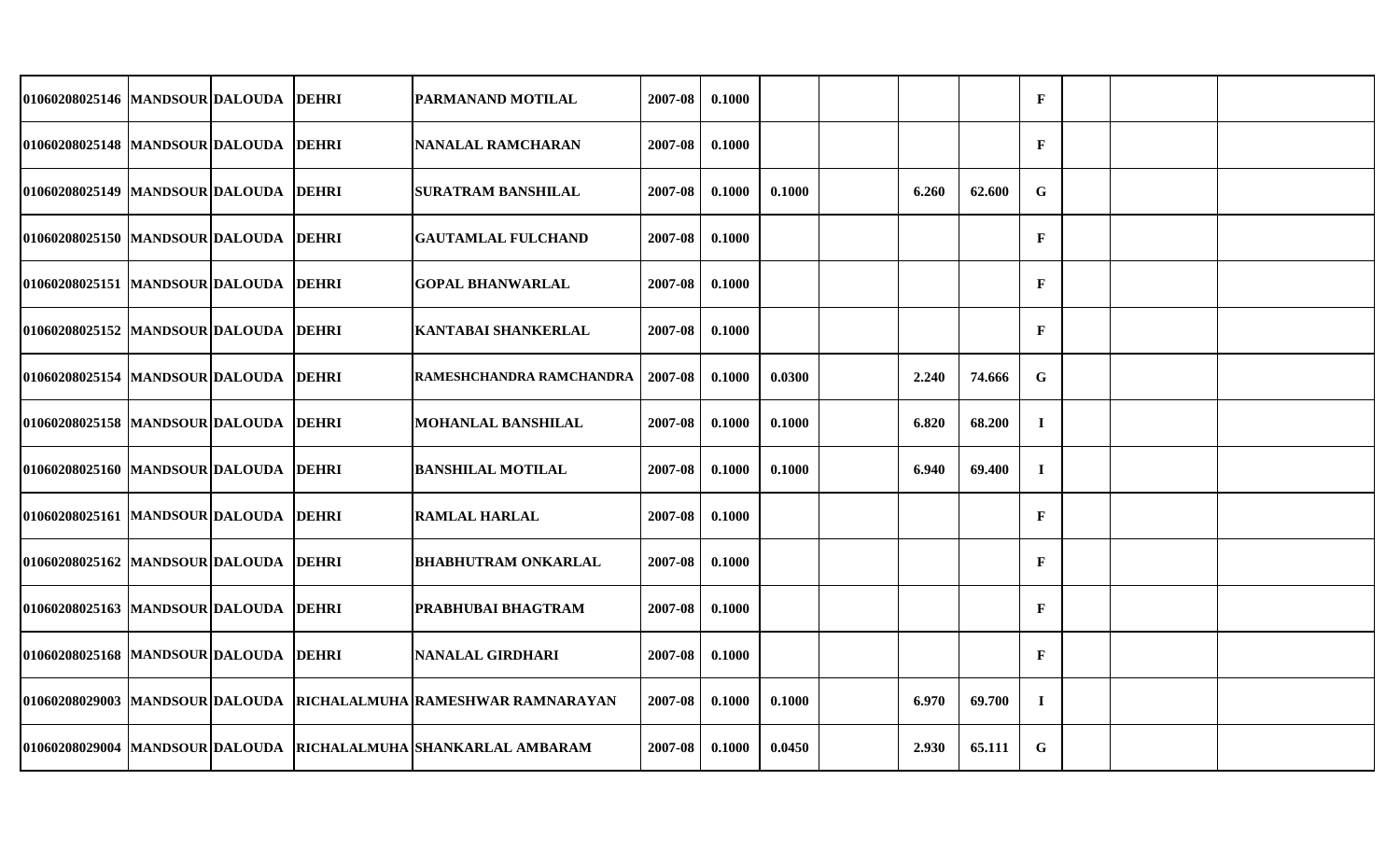|  |                                                         | 01060208029005 MANDSOUR DALOUDA RICHALALMUHA MOHANLAL MADHOLAL     | 2007-08 | 0.1000 |        |       |        | $\mathbf{F}$ |  |                    |
|--|---------------------------------------------------------|--------------------------------------------------------------------|---------|--------|--------|-------|--------|--------------|--|--------------------|
|  |                                                         | 01060208029006  MANDSOUR DALOUDA  RICHALALMUHA KAILASH FAKIRCHAND  | 2007-08 | 0.1000 | 0.0950 | 6.410 | 67.473 | $\mathbf G$  |  |                    |
|  |                                                         | 01060208029007 MANDSOUR DALOUDA RICHALALMUHA RAMDAYAL DEVRAM       | 2007-08 | 0.1000 | 0.1000 | 6.660 | 66.600 | G            |  | <b>NAME CHANGE</b> |
|  |                                                         | 01060208029008 MANDSOUR DALOUDA RICHALALMUHA SALAGRAM BAPULAL      | 2007-08 | 0.1000 | 0.1000 | 7.150 | 71.500 | $\mathbf I$  |  |                    |
|  |                                                         | 01060208029010 MANDSOUR DALOUDA RICHALALMUHA DOLATRAM PRAHLAD      | 2007-08 | 0.1000 | 0.0550 | 4.120 | 74.909 | G            |  |                    |
|  |                                                         | 01060208029012 MANDSOUR DALOUDA RICHALALMUHA NANDLAL KESHARLAL     | 2007-08 | 0.1000 | 0.1000 | 7.320 | 73.200 | G            |  |                    |
|  | 01060208029013 MANDSOUR DALOUDA RICHALALMUHA BALU NAGGA |                                                                    | 2007-08 | 0.1000 | 0.1000 | 6.840 | 68.400 | G            |  |                    |
|  |                                                         | 01060208029014 MANDSOUR DALOUDA RICHALALMUHA VENIRAM NAVALKUMAR    | 2007-08 | 0.1000 | 0.1050 | 7.020 | 66.857 | $\mathbf G$  |  |                    |
|  |                                                         | 01060208029015 MANDSOUR DALOUDA RICHALALMUHA SHIVRAM BHANWARLAL    | 2007-08 | 0.1000 | 0.1000 | 7.340 | 73.400 | ${\bf G}$    |  |                    |
|  |                                                         | 01060208029016 MANDSOUR DALOUDA RICHALALMUHA NATHULAL BHANWARLAL   | 2007-08 | 0.1000 |        |       |        | $\mathbf{F}$ |  |                    |
|  |                                                         | 01060208029017 MANDSOUR DALOUDA RICHALALMUHA MANGILAL RATANLAL     | 2007-08 | 0.1000 | 0.1050 | 7.020 | 66.857 | $\mathbf G$  |  |                    |
|  |                                                         | 01060208029018 MANDSOUR DALOUDA RICHALALMUHA PARASRAM GANESHRAM    | 2007-08 | 0.1000 | 0.1000 | 6.800 | 68.000 | $\mathbf G$  |  |                    |
|  |                                                         | 01060208029019  MANDSOUR DALOUDA  RICHALALMUHA RAMPRASAD MAGNIRAM  | 2007-08 | 0.1000 | 0.1000 | 6.670 | 66.700 | G            |  |                    |
|  |                                                         | 01060208029020 MANDSOUR DALOUDA RICHALALMUHA GANGARAM GANGABAI     | 2007-08 | 0.1000 | 0.1000 | 6.950 | 69.500 | ${\bf G}$    |  |                    |
|  |                                                         | 01060208029021 MANDSOUR DALOUDA RICHALALMUHA PRAMODKUMAR BALMUKAND | 2007-08 | 0.1000 | 0.0950 | 6.960 | 73.263 | $\mathbf G$  |  |                    |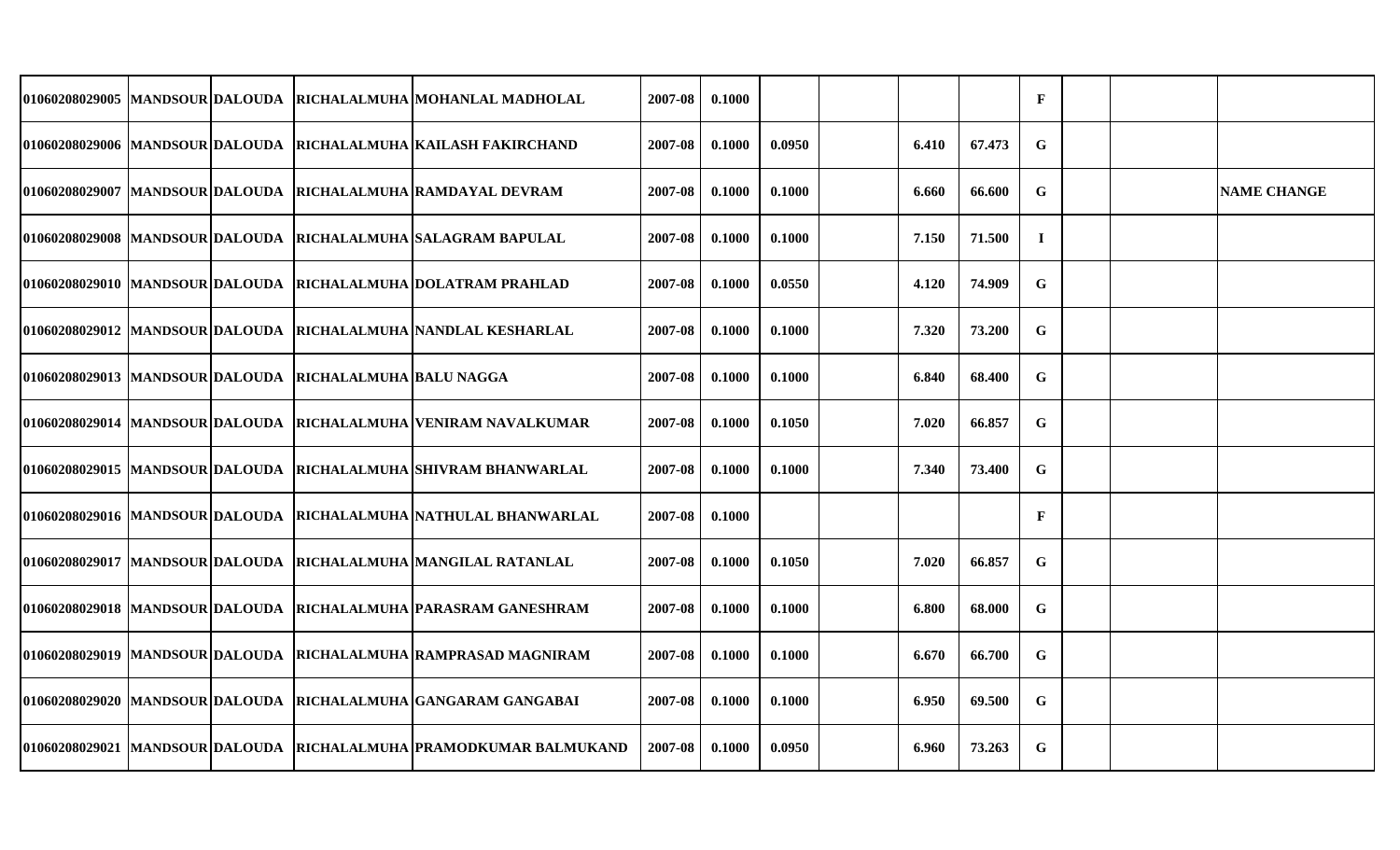| 01060208029022 MANDSOUR DALOUDA  |  | RICHALALMUHA RAMESHWAR SHIVRAM                                    | 2007-08 | 0.1000 | 0.1000 | 6.540 | 65.400 | $\mathbf I$  |  |  |
|----------------------------------|--|-------------------------------------------------------------------|---------|--------|--------|-------|--------|--------------|--|--|
|                                  |  | 01060208029023 MANDSOUR DALOUDA RICHALALMUHA ISHWARLAL KHEMRAJ    | 2007-08 | 0.1000 | 0.1000 | 7.830 | 78.300 | $\mathbf G$  |  |  |
| 01060208029024 MANDSOUR DALOUDA  |  | RICHALALMUHA RAJARAM NANDLAL                                      | 2007-08 | 0.1000 | 0.1000 | 6.920 | 69.200 | $\mathbf G$  |  |  |
|                                  |  | 01060208029027 MANDSOUR DALOUDA RICHALALMUHA MADANLAL CHOTU       | 2007-08 | 0.1000 | 0.1000 | 6.950 | 69.500 | G            |  |  |
| 01060208029029 MANDSOUR DALOUDA  |  | RICHALALMUHA ONKARLAL SHIVRAM                                     | 2007-08 | 0.1000 | 0.1000 | 6.460 | 64.600 | $\mathbf G$  |  |  |
|                                  |  | 01060208029031  MANDSOUR DALOUDA  RICHALALMUHA BALARAM PUNAMCHAND | 2007-08 | 0.1000 |        |       |        | $\mathbf{F}$ |  |  |
| 01060208029032 MANDSOUR DALOUDA  |  | RICHALALMUHA AMBARAM NANURAM                                      | 2007-08 | 0.1000 | 0.1000 | 6.990 | 69.900 | $\mathbf G$  |  |  |
|                                  |  | 01060208029033 MANDSOUR DALOUDA RICHALALMUHA BALMUKUND MODIRAM    | 2007-08 | 0.1000 | 0.1000 | 6.910 | 69.100 | G            |  |  |
|                                  |  | 01060208029034 MANDSOUR DALOUDA RICHALALMUHA RAMCHANDRA DHAPUBAI  | 2007-08 | 0.1000 | 0.1000 | 7.240 | 72.400 | G            |  |  |
|                                  |  | 01060208029038 MANDSOUR DALOUDA RICHALALMUHA BAPULAL HARIKISHAN   | 2007-08 | 0.1000 | 0.1000 | 6.650 | 66.500 | G            |  |  |
| 01060208029043  MANDSOUR DALOUDA |  | RICHALALMUHA BHUWANIRAM BHAGWAN                                   | 2007-08 | 0.1000 | 0.0500 | 3.470 | 69.400 | G            |  |  |
|                                  |  | 01060208029044 MANDSOUR DALOUDA RICHALALMUHA MADHULAL BALAJI      | 2007-08 | 0.1000 | 0.1000 | 6.990 | 69.900 | G            |  |  |
| 01060208029045 MANDSOUR DALOUDA  |  | RICHALALMUHA HARDEVRAM RATANLAL                                   | 2007-08 | 0.1000 | 0.1000 | 6.770 | 67.700 | G            |  |  |
|                                  |  | 01060208029047 MANDSOUR DALOUDA RICHALALMUHA JAYCHAND CHOTELAL    | 2007-08 | 0.1000 | 0.1000 | 6.530 | 65.300 | $\mathbf G$  |  |  |
|                                  |  | 01060208029048 MANDSOUR DALOUDA RICHALALMUHA SUGANDHBAI BALMUKUND | 2007-08 | 0.1000 | 0.1000 | 6.690 | 66.900 | $\mathbf G$  |  |  |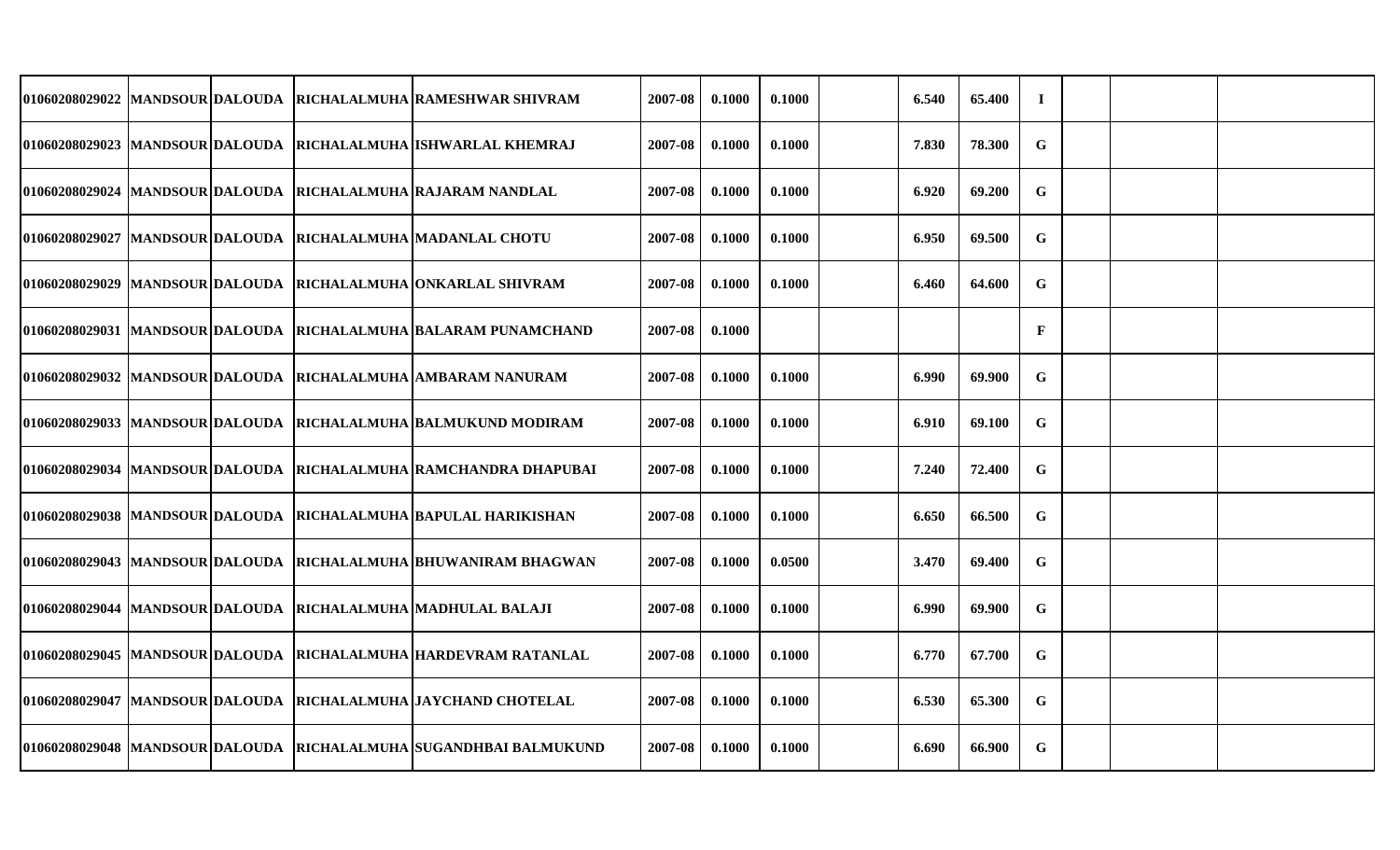| 01060208029052 MANDSOUR DALOUDA   |  | RICHALALMUHA CHAMPALAL BHERULAL                                     | 2007-08 | 0.1000 | 0.1000 | 6.990 | 69.900 | $\mathbf I$ |  |  |
|-----------------------------------|--|---------------------------------------------------------------------|---------|--------|--------|-------|--------|-------------|--|--|
|                                   |  | 01060208029054  MANDSOUR DALOUDA  RICHALALMUHA NATHULAL CHATURBHUJ  | 2007-08 | 0.1000 | 0.1000 | 7.170 | 71.700 | $\mathbf I$ |  |  |
| 01060208029056 MANDSOUR DALOUDA   |  | RICHALALMUHA GENDALAL TULSIRAM                                      | 2007-08 | 0.1000 |        |       |        | $\mathbf F$ |  |  |
|                                   |  | 01060208029057  MANDSOUR DALOUDA  RICHALALMUHA DEVICHAND RAMNARAYAN | 2007-08 | 0.1000 | 0.1000 | 7.210 | 72.100 | G           |  |  |
| 01060208029058 MANDSOUR DALOUDA   |  | <b>IRICHALALMUHA ISHOBHARAM DEVICHAND</b>                           | 2007-08 | 0.1000 | 0.1000 | 6.860 | 68.600 | $\bf{I}$    |  |  |
|                                   |  | 01060208029059 MANDSOUR DALOUDA RICHALALMUHA NANURAM RATANLAL       | 2007-08 | 0.1000 | 0.1000 | 7.050 | 70.500 | $\mathbf G$ |  |  |
| 01060208029060 MANDSOUR DALOUDA   |  | RICHALALMUHA PANNALAL MADHOLAL                                      | 2007-08 | 0.1000 | 0.1000 | 6.900 | 69.000 | $\bf{I}$    |  |  |
|                                   |  | 01060208029061 MANDSOUR DALOUDA RICHALALMUHA TULSIRAM KASHIRAM      | 2007-08 | 0.1000 | 0.1000 | 6.230 | 62.300 | G           |  |  |
|                                   |  | 01060208029062 MANDSOUR DALOUDA RICHALALMUHA VISHRAM RAMSUKH        | 2007-08 | 0.1000 | 0.0950 | 6.570 | 69.157 | $\mathbf G$ |  |  |
|                                   |  | 01060208029063  MANDSOUR DALOUDA  RICHALALMUHA BANSHILAL ONKARLAL   | 2007-08 | 0.1000 | 0.1050 | 7.240 | 68.952 | G           |  |  |
|                                   |  | 01060208029064  MANDSOUR DALOUDA  RICHALALMUHA ANANDILAL KESARLAL   | 2007-08 | 0.1000 | 0.1000 | 6.850 | 68.500 | $\bf{I}$    |  |  |
| 01060208029066   MANDSOUR DALOUDA |  | <b>RICHALALMUHA RAMNARAYAN KASHIRAM</b>                             | 2007-08 | 0.1000 | 0.0950 | 6.100 | 64.210 | $\mathbf G$ |  |  |
| 01060208029067  MANDSOUR DALOUDA  |  | RICHALALMUHA BHAGWATILAL NANDRAM                                    | 2007-08 | 0.1000 | 0.0800 | 4.600 | 57.500 | G           |  |  |
|                                   |  | 01060208029068  MANDSOUR DALOUDA  RICHALALMUHA ONKARLAL BHAGWAN     | 2007-08 | 0.1000 | 0.0950 | 7.280 | 76.631 | $\mathbf I$ |  |  |
|                                   |  | 01060208029070 MANDSOUR DALOUDA RICHALALMUHA VENIRAM CHENRAM        | 2007-08 | 0.1000 | 0.1000 | 6.530 | 65.300 | G           |  |  |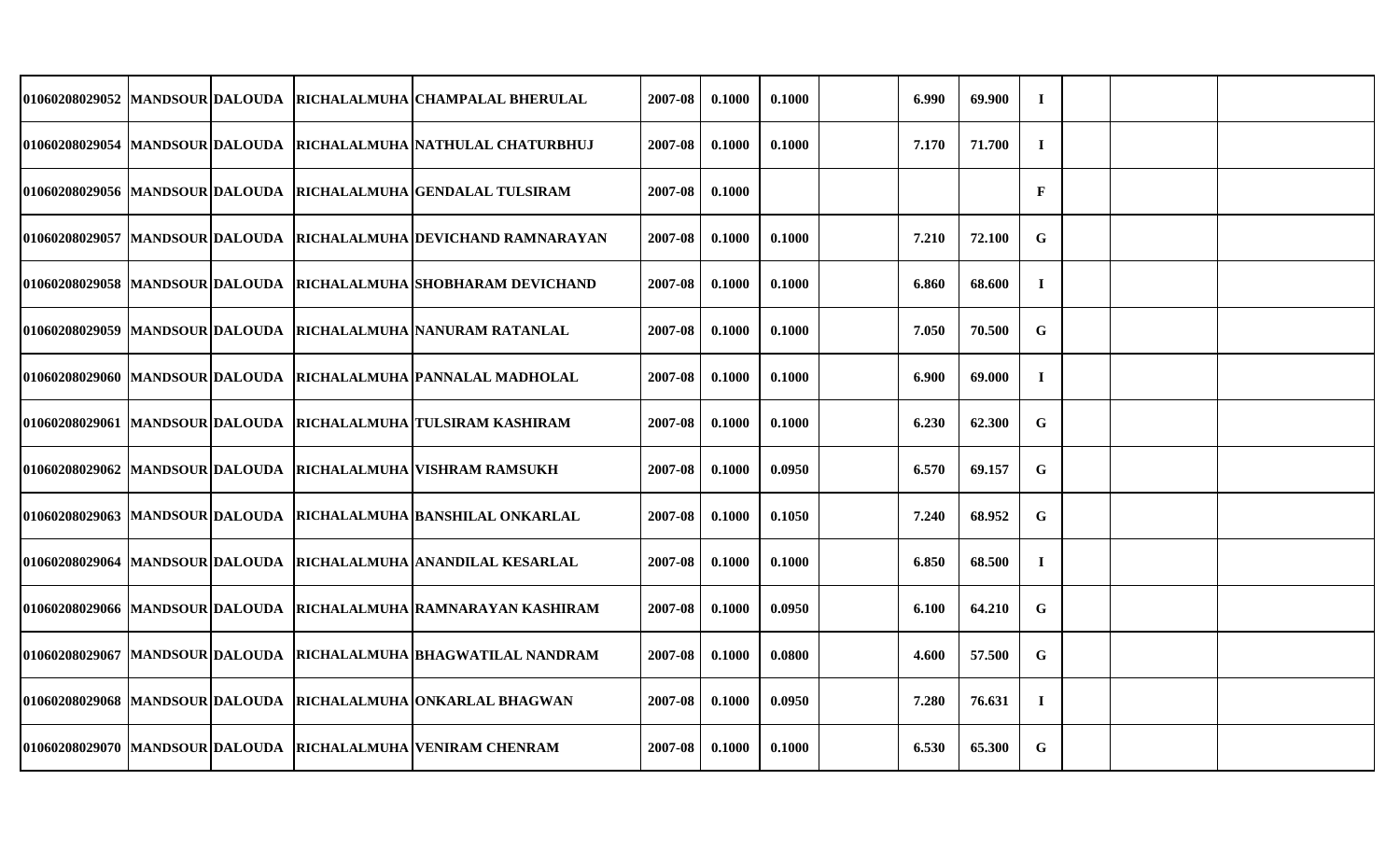|  |  | 01060208029071  MANDSOUR DALOUDA  RICHALALMUHA FULCHAND SHIVRAM                  | 2007-08 | 0.1000 | 0.1000 | 7.080 | 70.800 | ${\bf G}$   |  |  |
|--|--|----------------------------------------------------------------------------------|---------|--------|--------|-------|--------|-------------|--|--|
|  |  | 01060208029073 MANDSOUR DALOUDA RICHALALMUHA GHANSHYAM BADRILAL                  | 2007-08 | 0.1000 | 0.1000 | 7.920 | 79.200 | G           |  |  |
|  |  | 01060208029074  MANDSOUR DALOUDA  RICHALALMUHA SATYNARAYAN KANHAIYALAL           | 2007-08 | 0.1000 | 0.1000 | 7.060 | 70.600 | $\bf{I}$    |  |  |
|  |  | 01060208029075 MANDSOUR DALOUDA RICHALALMUHA KHYALIRAM DEVRAM                    | 2007-08 | 0.1000 | 0.1000 | 6.030 | 60.300 | G           |  |  |
|  |  | 01060208029076 MANDSOUR DALOUDA RICHALALMUHA MADHOLAL KASHIRAM                   | 2007-08 | 0.1000 | 0.1000 | 7.290 | 72.900 | G           |  |  |
|  |  | 01060208029077 MANDSOUR DALOUDA RICHALALMUHA BADRILAL SHIVRAM                    | 2007-08 | 0.1000 | 0.0750 | 5.730 | 76.400 | $\bf{I}$    |  |  |
|  |  | 01060208029078 MANDSOUR DALOUDA RICHALALMUHA UMASHANKAR RAMNARAYAN               | 2007-08 | 0.1000 | 0.1000 | 7.150 | 71.500 | ${\bf G}$   |  |  |
|  |  | 01060208029080  MANDSOUR DALOUDA  RICHALALMUHA BALMUKAND PANNALAL                | 2007-08 | 0.1000 | 0.1000 | 6.800 | 68.000 | G           |  |  |
|  |  | 01060208029081  MANDSOUR DALOUDA  RICHALALMUHA BALMUKUND BHANWARLAL              | 2007-08 | 0.1000 | 0.1000 | 7.380 | 73.800 | $\bf{I}$    |  |  |
|  |  | 01060208029082 MANDSOUR DALOUDA RICHALALMUHA BANSHILAL BHERULAL                  | 2007-08 | 0.1000 | 0.1000 | 6.940 | 69.400 | G           |  |  |
|  |  | 01060208029083  MANDSOUR DALOUDA  RICHALALMUHA RAMESHWAR CHOTELAL                | 2007-08 | 0.1000 | 0.1000 | 6.290 | 62.900 | G           |  |  |
|  |  | 01060208029085 MANDSOUR DALOUDA RICHALALMUHA PRAHLAD MANGILAL                    | 2007-08 | 0.1000 | 0.1000 | 7.100 | 71.000 | ${\bf G}$   |  |  |
|  |  | 01060208029089  MANDSOUR DALOUDA  RICHALALMUHA  SHASHIKUMAR DURGASHANKAR 2007-08 |         | 0.1000 | 0.1000 | 6.370 | 63.700 | G           |  |  |
|  |  | 01060208029090  MANDSOUR DALOUDA  RICHALALMUHA  SHANTILAL JAGANNATH              | 2007-08 | 0.1000 |        |       |        | $\mathbf F$ |  |  |
|  |  | 01060208029091 MANDSOUR DALOUDA RICHALALMUHA MANGILAL CHENRAM                    | 2007-08 | 0.1000 | 0.1000 | 6.600 | 66.000 | G           |  |  |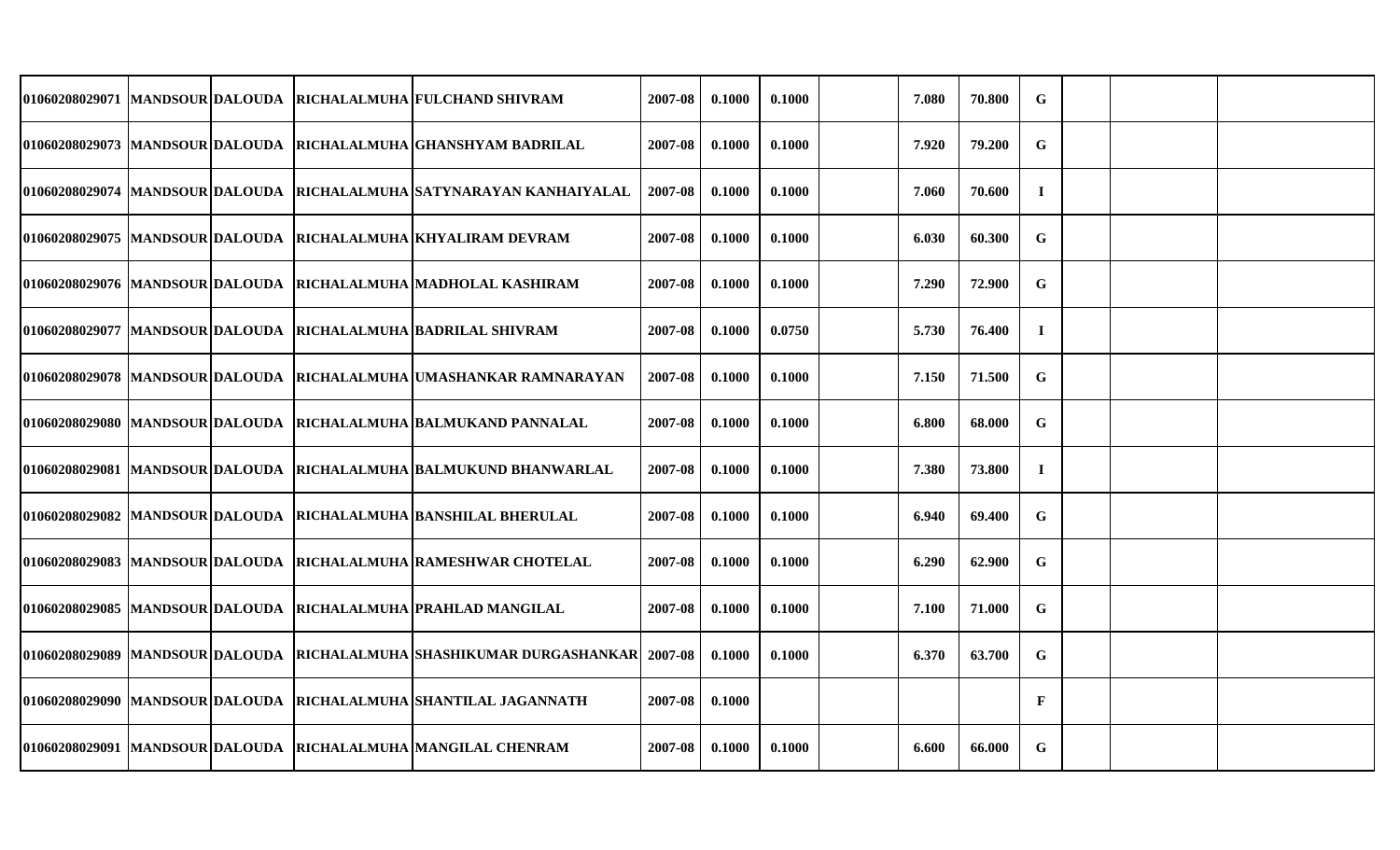|                                   |  | 01060208029093  MANDSOUR DALOUDA  RICHALALMUHA  MANGILAL ONKARLAL      | 2007-08 | 0.1000 | 0.1000 | 6.780 | 67.800 | $\mathbf G$  |  |  |
|-----------------------------------|--|------------------------------------------------------------------------|---------|--------|--------|-------|--------|--------------|--|--|
|                                   |  | 01060208029094 MANDSOUR DALOUDA RICHALALMUHA RAMPRASAD NATHULAL        | 2007-08 | 0.1000 |        |       |        | $\mathbf{F}$ |  |  |
| 01060208029098   MANDSOUR DALOUDA |  | RICHALALMUHA RAMNARAYAN DALURAM                                        | 2007-08 | 0.1000 | 0.1000 | 6.460 | 64.600 | G            |  |  |
|                                   |  | 01060208029100  MANDSOUR DALOUDA  RICHALALMUHA BALMUKUND MATHURALAL    | 2007-08 | 0.1000 | 0.1000 | 6.730 | 67.300 | G            |  |  |
|                                   |  | 01060208029103 MANDSOUR DALOUDA RICHALALMUHA DEVRAM SHIVNARAYAN        | 2007-08 | 0.1000 | 0.1050 | 7.490 | 71.333 | G            |  |  |
|                                   |  | 01060208029106  MANDSOUR DALOUDA  RICHALALMUHA  ONKARLAL RAMNIWAS      | 2007-08 | 0.1000 | 0.1050 | 6.800 | 64.761 | G            |  |  |
|                                   |  | 01060208029108 MANDSOUR DALOUDA RICHALALMUHA SHRANGARBAI RAMGOPAL      | 2007-08 | 0.1000 | 0.1000 | 6.790 | 67.900 | $\mathbf G$  |  |  |
|                                   |  | 01060208029109  MANDSOUR DALOUDA  RICHALALMUHA  MANGILAL RAMCHANDRA    | 2007-08 | 0.1000 | 0.1050 | 6.980 | 66.476 | G            |  |  |
|                                   |  | 01060208029112 MANDSOUR DALOUDA RICHALALMUHA BAGDIRAM BHERULAL         | 2007-08 | 0.1000 |        |       |        | F            |  |  |
|                                   |  | 01060208029113  MANDSOUR DALOUDA  RICHALALMUHA RATANBAI KANHAIYALAL    | 2007-08 | 0.1000 |        |       |        | $\mathbf{F}$ |  |  |
|                                   |  | 01060208029117 MANDSOUR DALOUDA RICHALALMUHA BHUWAN KESHURAM           | 2007-08 | 0.1000 | 0.1000 | 7.310 | 73.100 | $\mathbf G$  |  |  |
|                                   |  | 01060208029119  MANDSOUR DALOUDA  RICHALALMUHA BASANTILAL LAXMINARAYAN | 2007-08 | 0.1000 | 0.1050 | 7.190 | 68.476 | G            |  |  |
|                                   |  | 01060208029121  MANDSOUR DALOUDA  RICHALALMUHA FAKIR MOHAMMAD VAJIR    | 2007-08 | 0.1000 | 0.1000 | 6.590 | 65.900 | G            |  |  |
|                                   |  | 01060208029123  MANDSOUR DALOUDA  RICHALALMUHA  SURESHCHAND CHAMPALAL  | 2007-08 | 0.1000 | 0.1000 | 6.390 | 63.900 | G            |  |  |
|                                   |  | 01060208029125 MANDSOUR DALOUDA RICHALALMUHA BANSHILAL HIRALAL         | 2007-08 | 0.1000 | 0.1000 | 6.420 | 64.200 | G            |  |  |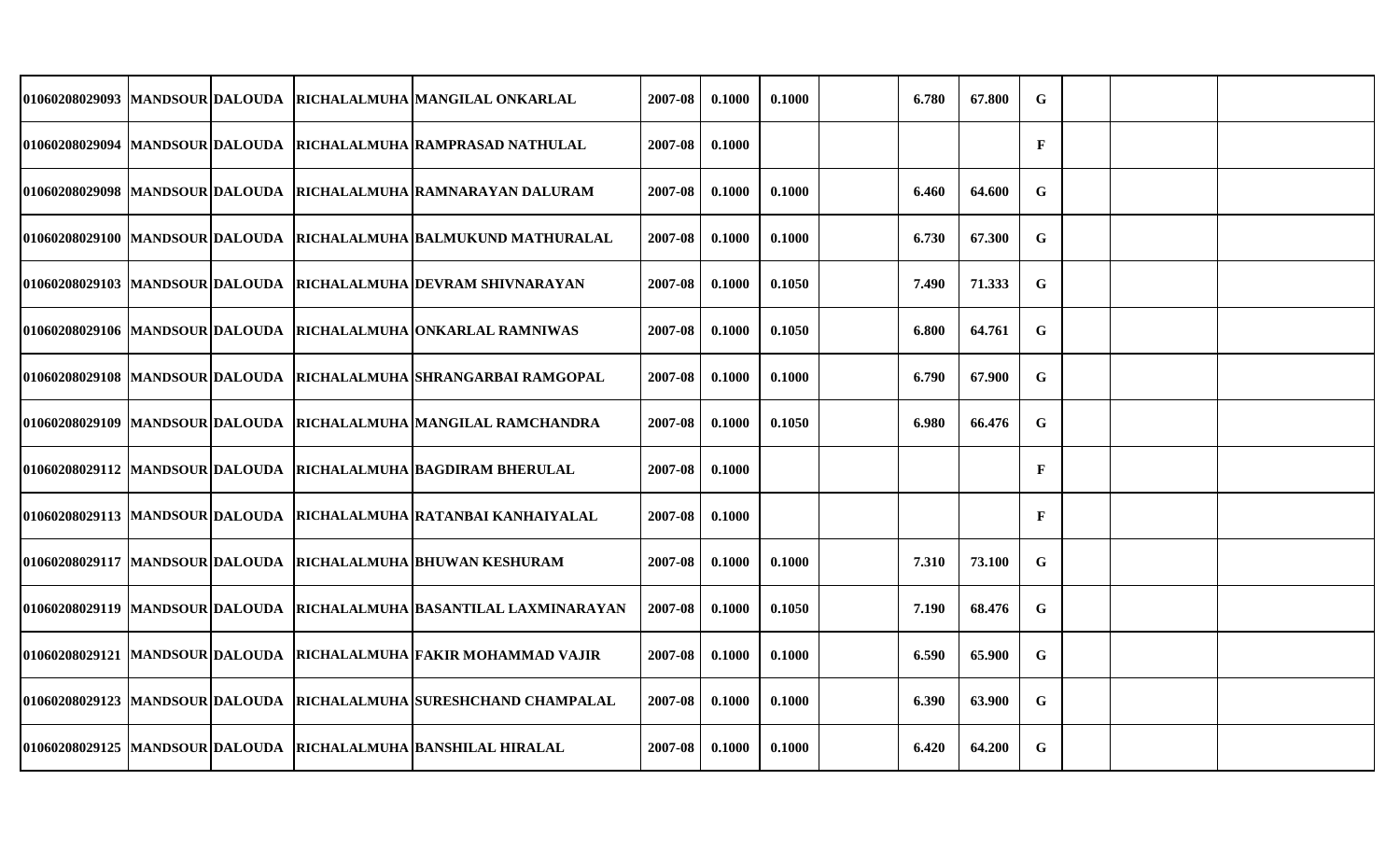|  |  | 01060208029126 MANDSOUR DALOUDA RICHALALMUHA BHAGWANTABAI DEVICHAND       | 2007-08 | 0.1000 |        |       |        | $\mathbf F$  |  |  |
|--|--|---------------------------------------------------------------------------|---------|--------|--------|-------|--------|--------------|--|--|
|  |  | 01060208029127 MANDSOUR DALOUDA RICHALALMUHA MANGUBAI RANCHODDAS          | 2007-08 | 0.1000 | 0.0500 | 3.250 | 65.000 | G            |  |  |
|  |  | 01060208029129  MANDSOUR DALOUDA  RICHALALMUHA  PARMANAND RAMNARAYAN      | 2007-08 | 0.1000 | 0.1000 | 7.420 | 74.200 | G            |  |  |
|  |  | 01060208029130 MANDSOUR DALOUDA RICHALALMUHA BALARAM BHUWANIRAM           | 2007-08 | 0.1000 | 0.1000 | 6.550 | 65.500 | G            |  |  |
|  |  | 01060208029132 MANDSOUR DALOUDA RICHALALMUHA PUSHKARLAL KANHAIYALAL       | 2007-08 | 0.1000 | 0.1000 | 6.620 | 66.200 | $\bf{I}$     |  |  |
|  |  | 01060208029133  MANDSOUR DALOUDA  RICHALALMUHA  SATYANARAYAN VARDICHAND   | 2007-08 | 0.1000 | 0.1000 | 6.660 | 66.600 | $\mathbf G$  |  |  |
|  |  | 01060208029134 MANDSOUR DALOUDA RICHALALMUHA GOPAL ASHOKKUMAR             | 2007-08 | 0.1000 | 0.1000 | 7.180 | 71.800 | $\mathbf I$  |  |  |
|  |  | 01060208029135 MANDSOUR DALOUDA RICHALALMUHA DEVRAM MANGILAL NAI          | 2007-08 | 0.1000 | 0.1050 | 7.770 | 74.000 | $\mathbf I$  |  |  |
|  |  | 01060208029136 MANDSOUR DALOUDA RICHALALMUHA PARMANAND BHAGIRATH          | 2007-08 | 0.1000 | 0.1000 | 6.300 | 63.000 | G            |  |  |
|  |  | 01060208029137  MANDSOUR DALOUDA  RICHALALMUHA  SURESHCHAND KHYALIRAM     | 2007-08 | 0.1000 | 0.0750 | 4.820 | 64.266 | G            |  |  |
|  |  | 01060208029138  MANDSOUR DALOUDA  RICHALALMUHA DHANSUKH JAYRAJ            | 2007-08 | 0.1000 | 0.1000 | 6.500 | 65.000 | G            |  |  |
|  |  | 01060208029139 MANDSOUR DALOUDA RICHALALMUHA CHANDKHA KHAJUKHA            | 2007-08 | 0.1000 |        |       |        | $\mathbf{F}$ |  |  |
|  |  | 01060208029142 MANDSOUR DALOUDA RICHALALMUHA ATMARAM DOLATRAM             | 2007-08 | 0.1000 |        |       |        | $\mathbf{F}$ |  |  |
|  |  | 01060208029143  MANDSOUR DALOUDA  RICHALALMUHA SURESHCHANDRA LAXMINARAYAN | 2007-08 | 0.1000 | 0.1000 | 6.840 | 68.400 | G            |  |  |
|  |  | 01060208029144  MANDSOUR DALOUDA  RICHALALMUHA RAMDAYAL RAMPRASAD         | 2007-08 | 0.1000 | 0.1000 | 7.130 | 71.300 | G            |  |  |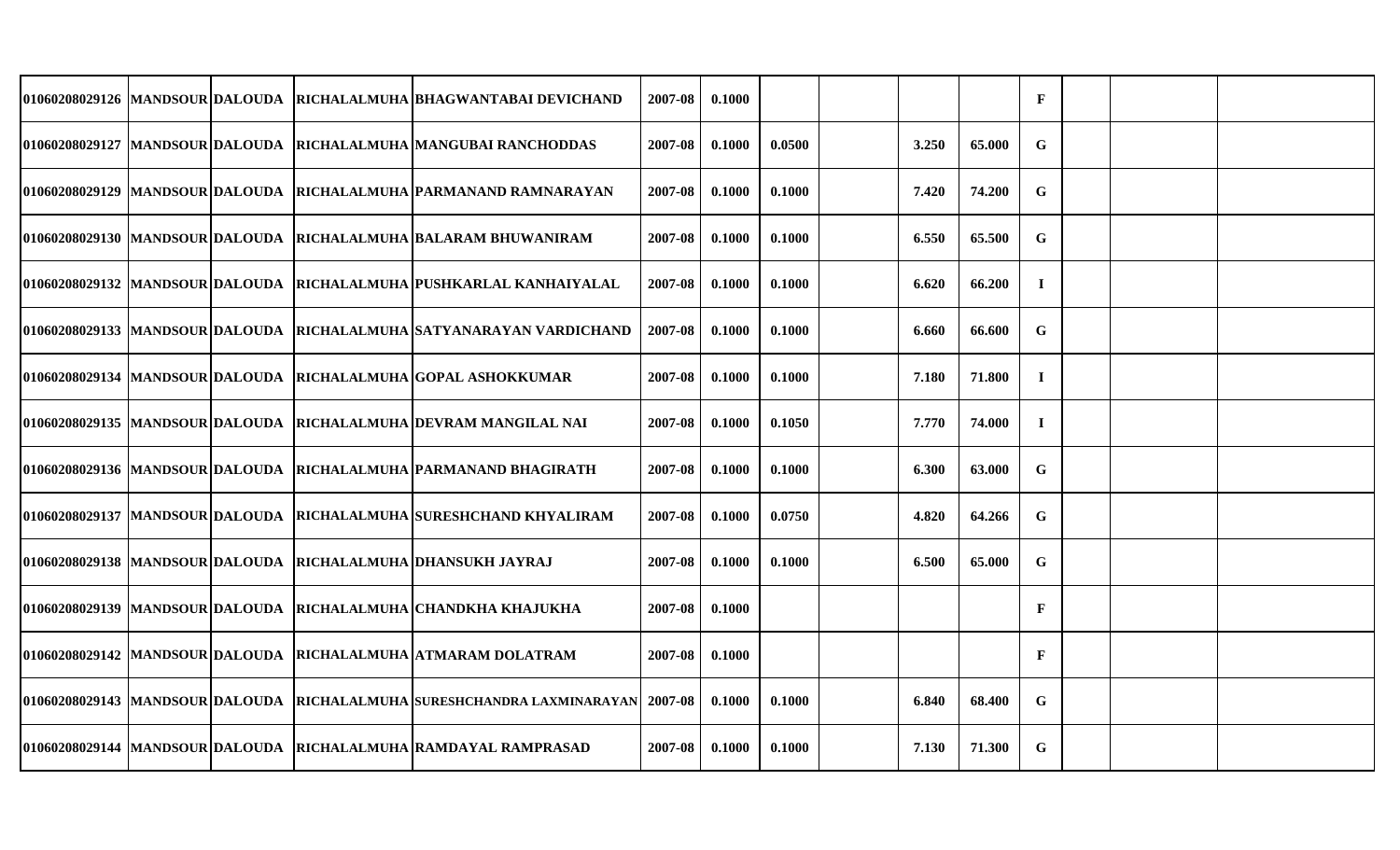|                                         |  | 01060208029145 MANDSOUR DALOUDA RICHALALMUHA KHEMRAJ RAMPRASAD                 | 2007-08 | 0.1000 |        |       |        | $\mathbf{F}$ |  |  |
|-----------------------------------------|--|--------------------------------------------------------------------------------|---------|--------|--------|-------|--------|--------------|--|--|
|                                         |  | 01060208029147 MANDSOUR DALOUDA RICHALALMUHA HARIVALLABH SHANKARLAL            | 2007-08 | 0.1000 | 0.1000 | 6.660 | 66.600 | G            |  |  |
|                                         |  | 01060208029148  MANDSOUR DALOUDA  RICHALALMUHA  MANGILAL SHOBHARAM             | 2007-08 | 0.1000 | 0.0950 | 6.370 | 67.052 | G            |  |  |
|                                         |  | 01060208029149 MANDSOUR DALOUDA RICHALALMUHA RAMPRAHLAD UDERAM                 | 2007-08 | 0.1000 | 0.1000 | 7.060 | 70.600 | $\mathbf I$  |  |  |
|                                         |  | 01060208029150 MANDSOUR DALOUDA RICHALALMUHA SHANTILAL BHANWARLAL              | 2007-08 | 0.1000 | 0.1000 | 6.930 | 69.300 | $\mathbf G$  |  |  |
|                                         |  | 01060208029151  MANDSOUR DALOUDA  RICHALALMUHA NAMINOOR VAJIRMOHAMMAD          | 2007-08 | 0.1000 | 0.1000 | 7.080 | 70.800 | G            |  |  |
|                                         |  | 01060208029157 MANDSOUR DALOUDA RICHALALMUHA RAVINDRAKUMAR RAMESHWAR   2007-08 |         | 0.1000 | 0.1000 | 6.520 | 65.200 | G            |  |  |
|                                         |  | 01060208029140 MANDSOUR DALOUDA RICHALALMUHA SARJUBAI MANGILAL                 | 2007-08 | 0.1000 | 0.1000 | 7.030 | 70.300 | G            |  |  |
|                                         |  | 01060208029171 MANDSOUR DALOUDA RICHALALMUHA DEVKARAN RAMNARAYAN               | 2007-08 | 0.1000 | 0.1000 | 6.770 | 67.700 | $\mathbf G$  |  |  |
|                                         |  | 01060208029178  MANDSOUR DALOUDA  RICHALALMUHA KAMLASHANKAR GULABCHAND 2007-08 |         | 0.1000 | 0.1000 | 6.610 | 66.100 | G            |  |  |
|                                         |  | 01060208029192 MANDSOUR DALOUDA RICHALALMUHA NIRBHYRAM PANNLAL                 | 2007-08 | 0.1000 | 0.1000 | 6.980 | 69.800 | G            |  |  |
|                                         |  | 01060208029196 MANDSOUR DALOUDA RICHALALMUHA KHEMRAJ FAKIRCHAND                | 2007-08 | 0.1000 | 0.1000 | 6.500 | 65.000 | G            |  |  |
|                                         |  | 01060208029197  MANDSOUR DALOUDA  RICHALALMUHA RAMESHWAR LAXMICHAND            | 2007-08 | 0.1000 | 0.1000 | 6.650 | 66.500 | $\mathbf I$  |  |  |
|                                         |  | 01060208029065 MANDSOUR DALOUDA RICHALALMUHA SONABAI KAILASH                   | 2007-08 | 0.1000 | 0.1000 | 7.020 | 70.200 | $\bf{I}$     |  |  |
| 01060208030001  MANDSOUR DALOUDA  KARJU |  | <b>KANWARLAL SAMARLAL</b>                                                      | 2007-08 | 0.1000 | 0.1000 | 6.940 | 69.400 | G            |  |  |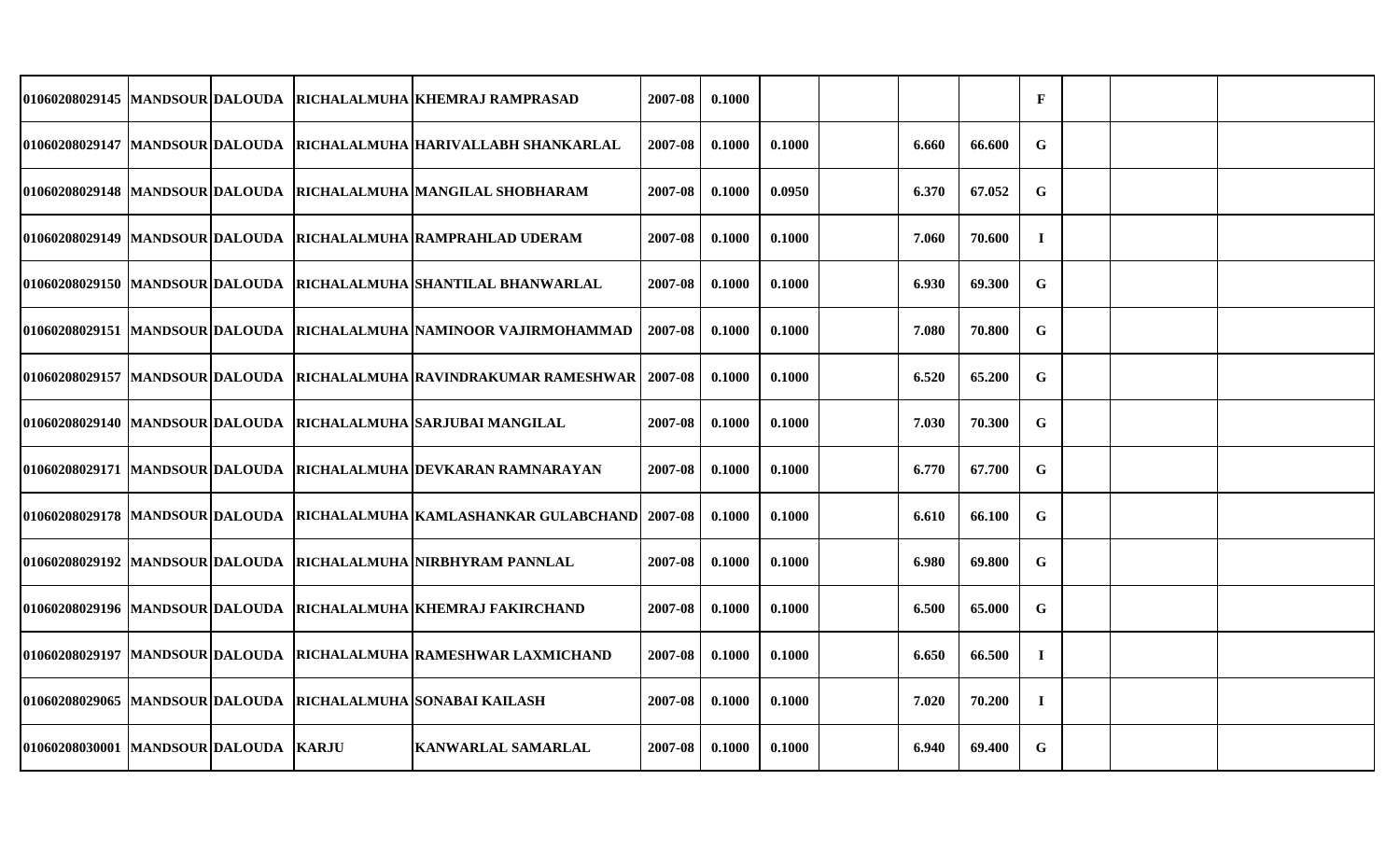| 01060208030002 MANDSOUR DALOUDA  KARJU  |  | <b>BADRILAL BHANWARLAL</b>         | 2007-08 | 0.1000 | 0.1000 | 6.680 | 66.800 | $\mathbf G$ |    |  |
|-----------------------------------------|--|------------------------------------|---------|--------|--------|-------|--------|-------------|----|--|
| 01060208030003  MANDSOUR DALOUDA  KARJU |  | <b>RATANLAL HIRALAL</b>            | 2007-08 | 0.1000 | 0.0950 | 6.230 | 65.578 | $\mathbf G$ |    |  |
| 01060208030005 MANDSOUR DALOUDA KARJU   |  | <b>SAJJANBAI BHAGWAN</b>           | 2007-08 | 0.1000 | 0.0950 | 6.240 | 65.684 | $\mathbf G$ |    |  |
| 01060208030006 MANDSOUR DALOUDA KARJU   |  | <b>NATHU SAWA</b>                  | 2007-08 | 0.1000 | 0.1000 | 7.330 | 73.300 | $\mathbf I$ | 02 |  |
| 01060208030008  MANDSOUR DALOUDA  KARJU |  | RAMKUNWARBAI BAHADURSINGH  2007-08 |         | 0.1000 | 0.1000 | 6.660 | 66.600 | G           |    |  |
| 01060208030010  MANDSOUR DALOUDA  KARJU |  | <b>KANJI BHERA</b>                 | 2007-08 | 0.1000 | 0.1000 | 6.860 | 68.600 | $\mathbf G$ |    |  |
| 01060208030011 MANDSOUR DALOUDA KARJU   |  | <b>GAUTAM NANURAM</b>              | 2007-08 | 0.1000 | 0.0500 | 3.460 | 69.200 | $\bf{I}$    |    |  |
| 01060208030012 MANDSOUR DALOUDA KARJU   |  | <b>SHANKARLAL MOTI</b>             | 2007-08 | 0.1000 | 0.0950 | 6.730 | 70.842 | $\bf{I}$    |    |  |
| 01060208030013 MANDSOUR DALOUDA KARJU   |  | <b>SAMNDARLAL GOPAL</b>            | 2007-08 | 0.1000 | 0.0950 | 6.740 | 70.947 | $\mathbf G$ |    |  |
| 01060208030016  MANDSOUR DALOUDA  KARJU |  | <b>KAMAL GANGARAM</b>              | 2007-08 | 0.1000 | 0.1000 | 6.730 | 67.300 | G           |    |  |
| 01060208030017 MANDSOUR DALOUDA KARJU   |  | <b>SAJJANBAI HIRALAL</b>           | 2007-08 | 0.1000 | 0.0950 | 6.490 | 68.315 | $\mathbf G$ |    |  |
| 01060208030018  MANDSOUR DALOUDA KARJU  |  | ASHOK BALARAM                      | 2007-08 | 0.1000 | 0.1000 | 6.580 | 65.800 | G           |    |  |
| 01060208030019 MANDSOUR DALOUDA KARJU   |  | <b>MANNALAL ONKARLAL</b>           | 2007-08 | 0.1000 | 0.1000 | 7.100 | 71.000 | $\mathbf G$ |    |  |
| 01060208030020  MANDSOUR DALOUDA  KARJU |  | <b>KANWARLAL DEVRAM</b>            | 2007-08 | 0.1000 | 0.1000 | 6.870 | 68.700 | G           |    |  |
| 01060208030021 MANDSOUR DALOUDA KARJU   |  | <b>JAGDISH RAMLAL</b>              | 2007-08 | 0.1000 | 0.1000 | 6.750 | 67.500 | $\bf{I}$    |    |  |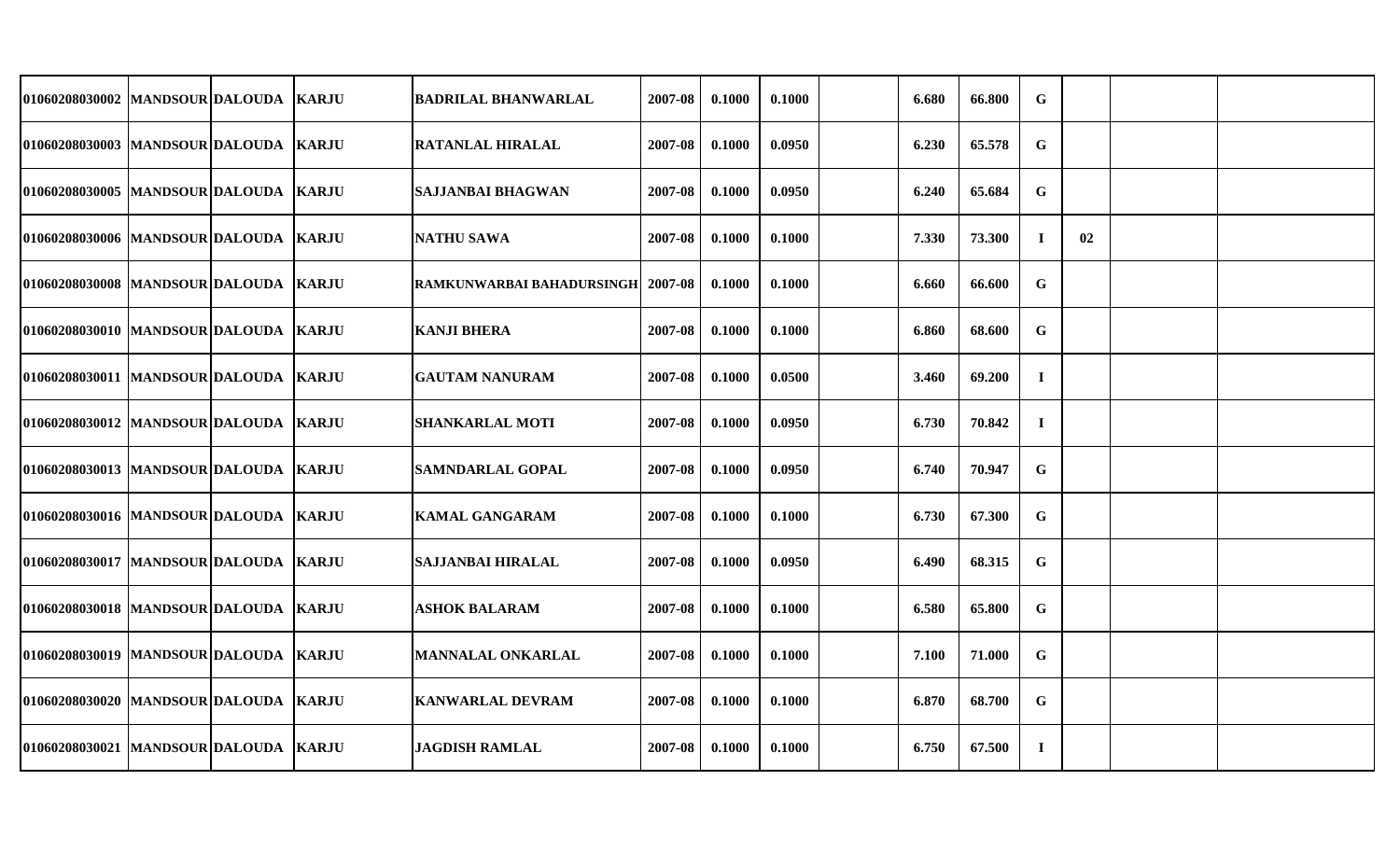| 01060208030025 MANDSOUR DALOUDA         |  | <b>KARJU</b> | <b>BAGDIRAM DEVRAM</b>    | 2007-08 | 0.1000 | 0.1000 | 6.790 | 67.900 | $\mathbf G$ |  |  |
|-----------------------------------------|--|--------------|---------------------------|---------|--------|--------|-------|--------|-------------|--|--|
| 01060208030026  MANDSOUR DALOUDA KARJU  |  |              | <b>MOTYABAI MANNALAL</b>  | 2007-08 | 0.1000 | 0.1000 | 6.340 | 63.400 | $\mathbf G$ |  |  |
| 01060208030027  MANDSOUR DALOUDA  KARJU |  |              | <b>SHAMBHULAL DEVRAM</b>  | 2007-08 | 0.1000 | 0.1000 | 7.040 | 70.400 | $\bf{I}$    |  |  |
| 01060208030028 MANDSOUR DALOUDA KARJU   |  |              | <b>NAHARJI SHOBHARAM</b>  | 2007-08 | 0.1000 | 0.0950 | 6.240 | 65.684 | $\mathbf G$ |  |  |
| 01060208030030 MANDSOUR DALOUDA KARJU   |  |              | <b>BHERULAL NANURAM</b>   | 2007-08 | 0.1000 | 0.1000 | 6.810 | 68.100 | $\mathbf G$ |  |  |
| 01060208030031  MANDSOUR DALOUDA KARJU  |  |              | <b>KAVERIBAI NATHU</b>    | 2007-08 | 0.1000 | 0.1000 | 6.380 | 63.800 | G           |  |  |
| 01060208030032 MANDSOUR DALOUDA KARJU   |  |              | <b>JUJHARLAL SURATRAM</b> | 2007-08 | 0.1000 | 0.1000 | 6.410 | 64.100 | G           |  |  |
| 01060208030035 MANDSOUR DALOUDA KARJU   |  |              | <b>LACHHIRAM RATANLAL</b> | 2007-08 | 0.1000 | 0.0950 | 6.880 | 72.421 | $\mathbf G$ |  |  |
| 01060208030036 MANDSOUR DALOUDA KARJU   |  |              | <b>RAJARAM PARTHA</b>     | 2007-08 | 0.1000 | 0.1000 | 6.850 | 68.500 | $\mathbf G$ |  |  |
| 01060208030039 MANDSOUR DALOUDA KARJU   |  |              | <b>CHAGANLAL SEWARAM</b>  | 2007-08 | 0.1000 | 0.0950 | 6.130 | 64.526 | G           |  |  |
| 01060208030041 MANDSOUR DALOUDA KARJU   |  |              | KESHARBAI AMRATRAM        | 2007-08 | 0.1000 | 0.1000 | 6.820 | 68.200 | G           |  |  |
| 01060208030044  MANDSOUR DALOUDA  KARJU |  |              | <b>BALARAM KALU TALER</b> | 2007-08 | 0.1000 | 0.1000 | 7.090 | 70.900 | G           |  |  |
| 01060208030045 MANDSOUR DALOUDA KARJU   |  |              | <b>RAMRATAN HIRALAL</b>   | 2007-08 | 0.1000 | 0.1000 | 6.870 | 68.700 | $\mathbf G$ |  |  |
| 01060208030046  MANDSOUR DALOUDA  KARJU |  |              | <b>BAPULAL DEVRAM</b>     | 2007-08 | 0.1000 | 0.1000 | 7.080 | 70.800 | G           |  |  |
| 01060208030047  MANDSOUR DALOUDA  KARJU |  |              | <b>GOPAL BALARAM</b>      | 2007-08 | 0.1000 | 0.1000 | 6.720 | 67.200 | $\bf{I}$    |  |  |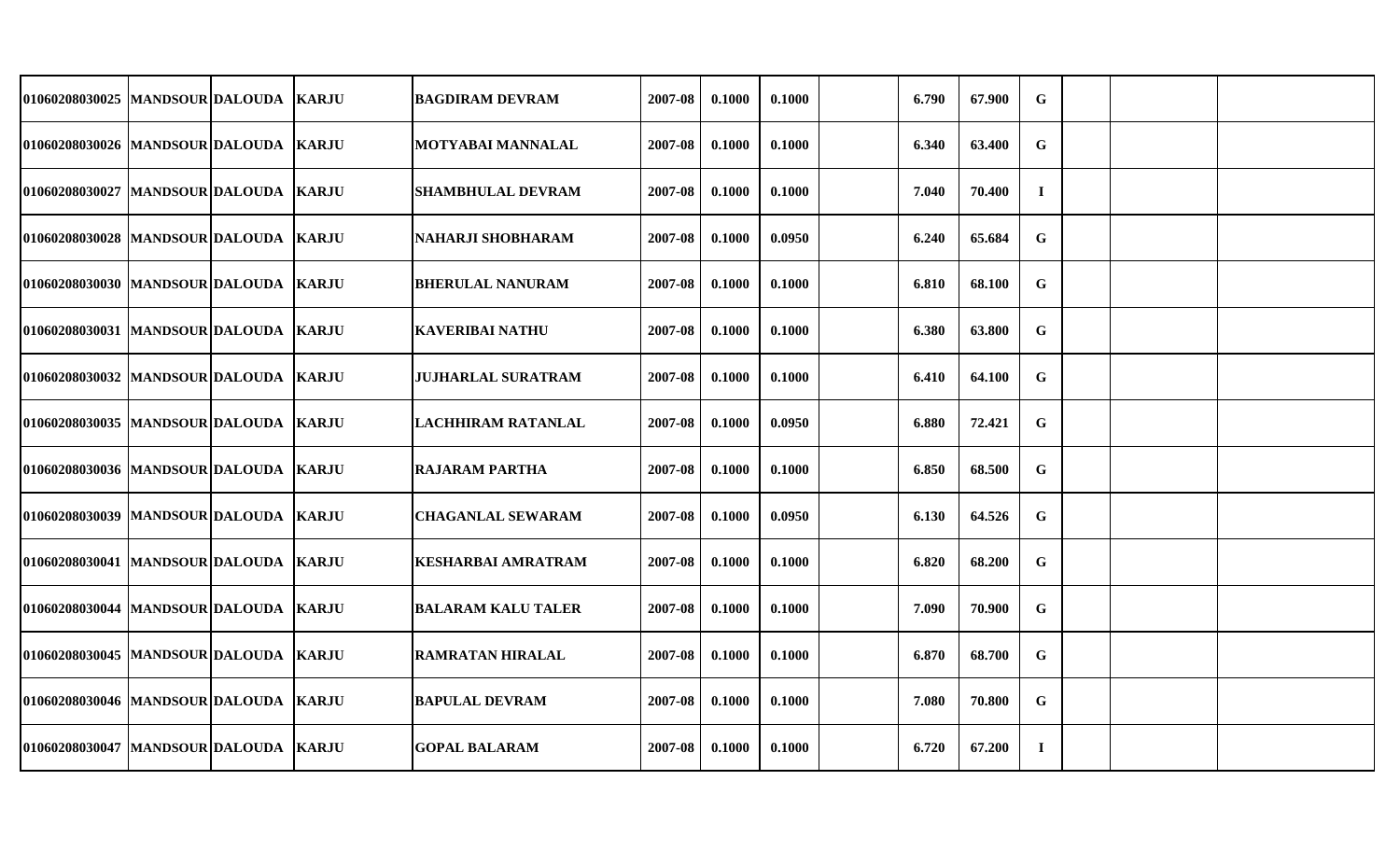| 01060208030048 MANDSOUR DALOUDA         |  | <b>KARJU</b> | <b>MANGIBAI DHANNA BALAI</b> | 2007-08 | 0.1000 | 0.0950 | 6.520 | 68.631 | $\bf{I}$     |  |  |
|-----------------------------------------|--|--------------|------------------------------|---------|--------|--------|-------|--------|--------------|--|--|
| 01060208030049  MANDSOUR DALOUDA  KARJU |  |              | <b>MANGILAL NATHU</b>        | 2007-08 | 0.1000 | 0.1000 | 7.030 | 70.300 | $\mathbf G$  |  |  |
| 01060208030051 MANDSOUR DALOUDA KARJU   |  |              | NATHULAL BHANWARLAL          | 2007-08 | 0.1000 | 0.1000 | 6.990 | 69.900 | $\bf{I}$     |  |  |
| 01060208030052 MANDSOUR DALOUDA KARJU   |  |              | <b>BADRILAL MAGNIRAM</b>     | 2007-08 | 0.1000 | 0.1000 | 7.340 | 73.400 | $\mathbf I$  |  |  |
| 01060208030054 MANDSOUR DALOUDA KARJU   |  |              | <b>KISHAN KANAJI</b>         | 2007-08 | 0.1000 | 0.0950 | 6.260 | 65.894 | $\mathbf G$  |  |  |
| 01060208030055 MANDSOUR DALOUDA KARJU   |  |              | <b>NATHU NANDA</b>           | 2007-08 | 0.1000 | 0.1000 | 6.700 | 67.000 | $\mathbf G$  |  |  |
| 01060208030059  MANDSOUR DALOUDA  KARJU |  |              | <b>CHENRAM KISHAN</b>        | 2007-08 | 0.1000 | 0.1000 | 6.800 | 68.000 | $\mathbf G$  |  |  |
| 01060208030061 MANDSOUR DALOUDA KARJU   |  |              | <b>BALURAM RATANLAL</b>      | 2007-08 | 0.1000 | 0.1050 | 7.340 | 69.904 | $\mathbf G$  |  |  |
| 01060208030062 MANDSOUR DALOUDA KARJU   |  |              | BAGDIBAI SAGA                | 2007-08 | 0.1000 | 0.1000 | 7.030 | 70.300 | $\bf{I}$     |  |  |
| 01060208030064 MANDSOUR DALOUDA KARJU   |  |              | <b>DASHRATH MANGILAL</b>     | 2007-08 | 0.1000 | 0.1000 | 6.990 | 69.900 | $\mathbf I$  |  |  |
| 01060208030065 MANDSOUR DALOUDA KARJU   |  |              | <b>MANGILAL GANPAT</b>       | 2007-08 | 0.1000 | 0.1000 | 6.680 | 66.800 | $\bf I$      |  |  |
| 01060208030066 MANDSOUR DALOUDA KARJU   |  |              | <b>SAVITRIBAI LAXMAN</b>     | 2007-08 | 0.1000 | 0.1000 | 7.040 | 70.400 | $\mathbf G$  |  |  |
| 01060208030067  MANDSOUR DALOUDA  KARJU |  |              | AMRATRAM MOTI                | 2007-08 | 0.1000 | 0.1000 | 6.830 | 68.300 | $\bf{I}$     |  |  |
| 01060208030068 MANDSOUR DALOUDA KARJU   |  |              | <b>NANURAM AMARA</b>         | 2007-08 | 0.1000 | 0.1000 | 6.890 | 68.900 | $\bf{I}$     |  |  |
| 01060208030069 MANDSOUR DALOUDA KARJU   |  |              | NIRANJANLAL BAPULAL          | 2007-08 | 0.1000 |        |       |        | $\mathbf{F}$ |  |  |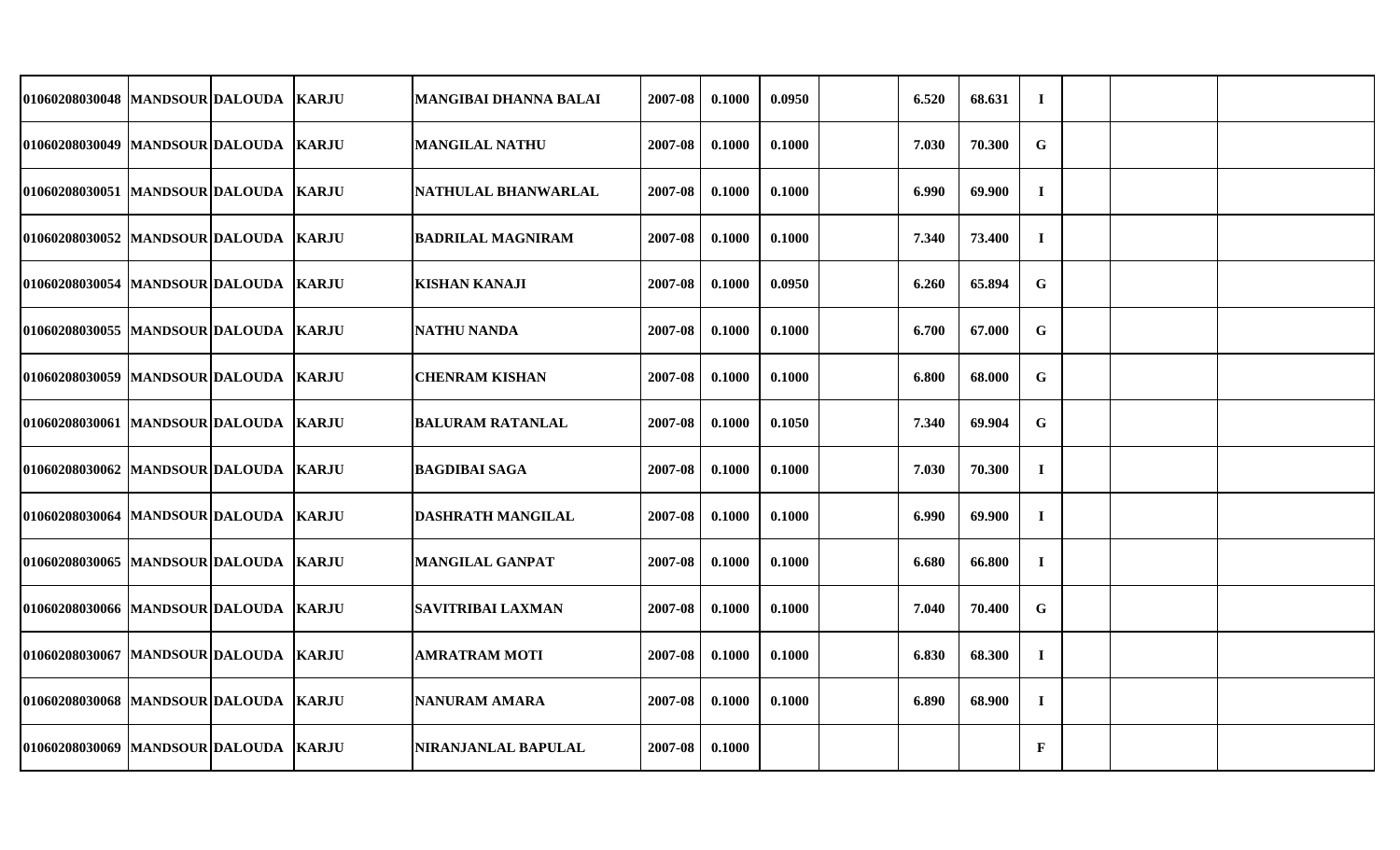| 01060208030070 MANDSOUR DALOUDA         |  | <b>KARJU</b> | <b>VIKRAMSINGH RATNALAL</b>               | 2007-08 | 0.1000 | 0.0950 | 6.770 | 71.263 | G           |  |                    |
|-----------------------------------------|--|--------------|-------------------------------------------|---------|--------|--------|-------|--------|-------------|--|--------------------|
| 01060208030071  MANDSOUR DALOUDA  KARJU |  |              | <b>BASANTIBAI SUNDARBAI</b>               | 2007-08 | 0.1000 | 0.1000 | 6.840 | 68.400 | $\bf{I}$    |  |                    |
| 01060208030072  MANDSOUR DALOUDA        |  | <b>KARJU</b> | <b>RATANBAI SHANTILAL</b>                 | 2007-08 | 0.1000 | 0.1000 | 7.030 | 70.300 | $\bf{I}$    |  |                    |
| 01060208030074  MANDSOUR DALOUDA  KARJU |  |              | <b>NANDRAM ONKAR</b>                      | 2007-08 | 0.1000 | 0.1000 | 7.330 | 73.300 | $\mathbf I$ |  |                    |
| 01060208030075 MANDSOUR DALOUDA KARJU   |  |              | <b>BAPULAL LALJI</b>                      | 2007-08 | 0.1000 | 0.1000 | 6.630 | 66.300 | G           |  |                    |
| 01060208030077  MANDSOUR DALOUDA  KARJU |  |              | <b>MANGILAL BHUWAN</b>                    | 2007-08 | 0.1000 | 0.1000 | 6.860 | 68.600 | $\mathbf I$ |  |                    |
| 01060208030079   MANDSOUR DALOUDA       |  | <b>KARJU</b> | <b>MANGUBAI NANDAJI</b>                   | 2007-08 | 0.1000 | 0.1000 | 7.240 | 72.400 | G           |  |                    |
| 01060208030084 MANDSOUR DALOUDA         |  | <b>KARJU</b> | JIWANSINGH BADRILAL POTR DHURIBAI         | 2007-08 | 0.1000 | 0.1000 | 6.810 | 68.100 | $\mathbf G$ |  | <b>NAME CHANGE</b> |
| 01060208030085  MANDSOUR DALOUDA        |  | <b>KARJU</b> | <b>BHUWAN GULAB</b>                       | 2007-08 | 0.1000 | 0.1000 | 7.270 | 72.700 | $\mathbf G$ |  |                    |
| 01060208030087  MANDSOUR DALOUDA        |  | <b>KARJU</b> | <b>JAWAHARLAL RATANLAL</b>                | 2007-08 | 0.1000 | 0.0900 | 6.560 | 72.888 | G           |  |                    |
| 01060208030088  MANDSOUR DALOUDA        |  | <b>KARJU</b> | JIWANSINGH RAGHUNATSINGH POTR RAMKUWARBAI | 2007-08 | 0.1000 | 0.1000 | 6.620 | 66.200 | G           |  | <b>NAME CHANGE</b> |
| 01060208030089 MANDSOUR DALOUDA         |  | <b>KARJU</b> | <b>KACHRU DEVRAM</b>                      | 2007-08 | 0.1000 | 0.1000 | 7.340 | 73.400 | $\mathbf I$ |  |                    |
| 01060208030090 MANDSOUR DALOUDA         |  | <b>KARJU</b> | <b>BAPULAL ATMARAM</b>                    | 2007-08 | 0.1000 | 0.1000 | 6.850 | 68.500 | G           |  |                    |
| 01060208030094  MANDSOUR DALOUDA        |  | <b>KARJU</b> | <b>RAMKUNWAR GOBARLAL</b>                 | 2007-08 | 0.1000 | 0.0950 | 6.130 | 64.526 | G           |  |                    |
| 01060208030095 MANDSOUR DALOUDA KARJU   |  |              | DEVILAL BHANWARBAI RATANLAL   2007-08     |         | 0.1000 | 0.1000 | 7.030 | 70.300 | $\bf{I}$    |  | <b>NAME CHANGE</b> |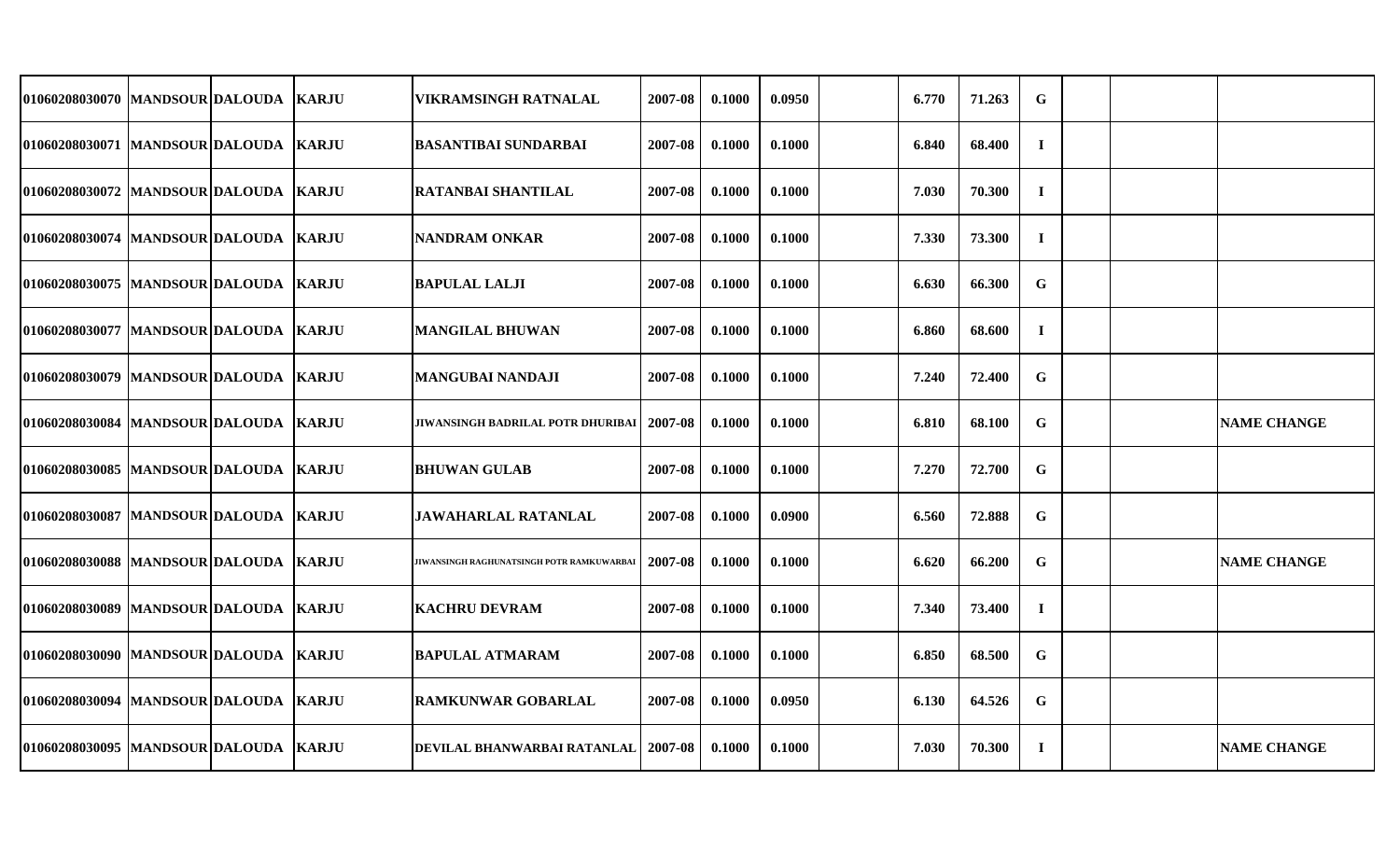| 01060208030097 MANDSOUR DALOUDA         |  | <b>KARJU</b> | <b>BHUWAN MAGNIRAM</b>                        | 2007-08 | 0.1000 | 0.1000 | 6.340 | 63.400 | G            |  |  |
|-----------------------------------------|--|--------------|-----------------------------------------------|---------|--------|--------|-------|--------|--------------|--|--|
| 01060208030098  MANDSOUR DALOUDA  KARJU |  |              | <b>BAGDIRAM CHUNA</b>                         | 2007-08 | 0.1000 | 0.1000 | 6.510 | 65.100 | $\mathbf G$  |  |  |
| 01060208030099 MANDSOUR DALOUDA KARJU   |  |              | <b>PUNA SAGA</b>                              | 2007-08 | 0.1000 | 0.1000 | 6.980 | 69.800 | G            |  |  |
| 01060208030101 MANDSOUR DALOUDA KARJU   |  |              | RAMDAYAL RADHESHYAM                           | 2007-08 | 0.1000 | 0.0950 | 6.860 | 72.210 | G            |  |  |
| 01060208030102 MANDSOUR DALOUDA KARJU   |  |              | <b>JAGDISH DEVRAM</b>                         | 2007-08 | 0.1000 |        |       |        | $\mathbf F$  |  |  |
| 01060208030104 MANDSOUR DALOUDA KARJU   |  |              | <b>RAJARAM NATHU GAYRI</b>                    | 2007-08 | 0.1000 | 0.1000 | 7.660 | 76.600 | $\bf I$      |  |  |
| 01060208030105 MANDSOUR DALOUDA KARJU   |  |              | <b>RAJARAM HIRA BALAI</b>                     | 2007-08 | 0.1000 | 0.1000 | 6.910 | 69.100 | $\bf{I}$     |  |  |
| 01060208030108  MANDSOUR DALOUDA  KARJU |  |              | <b>BALU KALU SUTAR</b>                        | 2007-08 | 0.1000 | 0.1000 | 6.870 | 68.700 | $\mathbf G$  |  |  |
| 01060208030111 MANDSOUR DALOUDA KARJU   |  |              | MOTYABAI KANJI                                | 2007-08 | 0.1000 | 0.1000 | 6.400 | 64.000 | $\mathbf G$  |  |  |
| 01060208030114  MANDSOUR DALOUDA  KARJU |  |              | <b>BHUWAN RATANLAL</b>                        | 2007-08 | 0.1000 | 0.0950 | 6.320 | 66.526 | $\mathbf G$  |  |  |
| 01060208030115 MANDSOUR DALOUDA KARJU   |  |              | <b>BULAKIBAI HIRALAL</b>                      | 2007-08 | 0.1000 | 0.1000 | 6.930 | 69.300 | $\mathbf G$  |  |  |
| 01060208030116  MANDSOUR DALOUDA  KARJU |  |              | VAJERAM RATANLAL                              | 2007-08 | 0.1000 |        |       |        | $\mathbf{F}$ |  |  |
| 01060208030117 MANDSOUR DALOUDA KARJU   |  |              | <b>SAMANDBAI GANGARAM</b>                     | 2007-08 | 0.1000 | 0.1000 | 7.060 | 70.600 | $\bf{I}$     |  |  |
| 01060208030120  MANDSOUR DALOUDA  KARJU |  |              | <b>BAGMAL MANNALAL</b>                        | 2007-08 | 0.1000 | 0.0850 | 5.870 | 69.058 | G            |  |  |
| 01060208030121 MANDSOUR DALOUDA KARJU   |  |              | <b>BHUWANIRAM BAGDIRAM PRAJAPAT   2007-08</b> |         | 0.1000 | 0.1050 | 7.460 | 71.047 | $\bf{I}$     |  |  |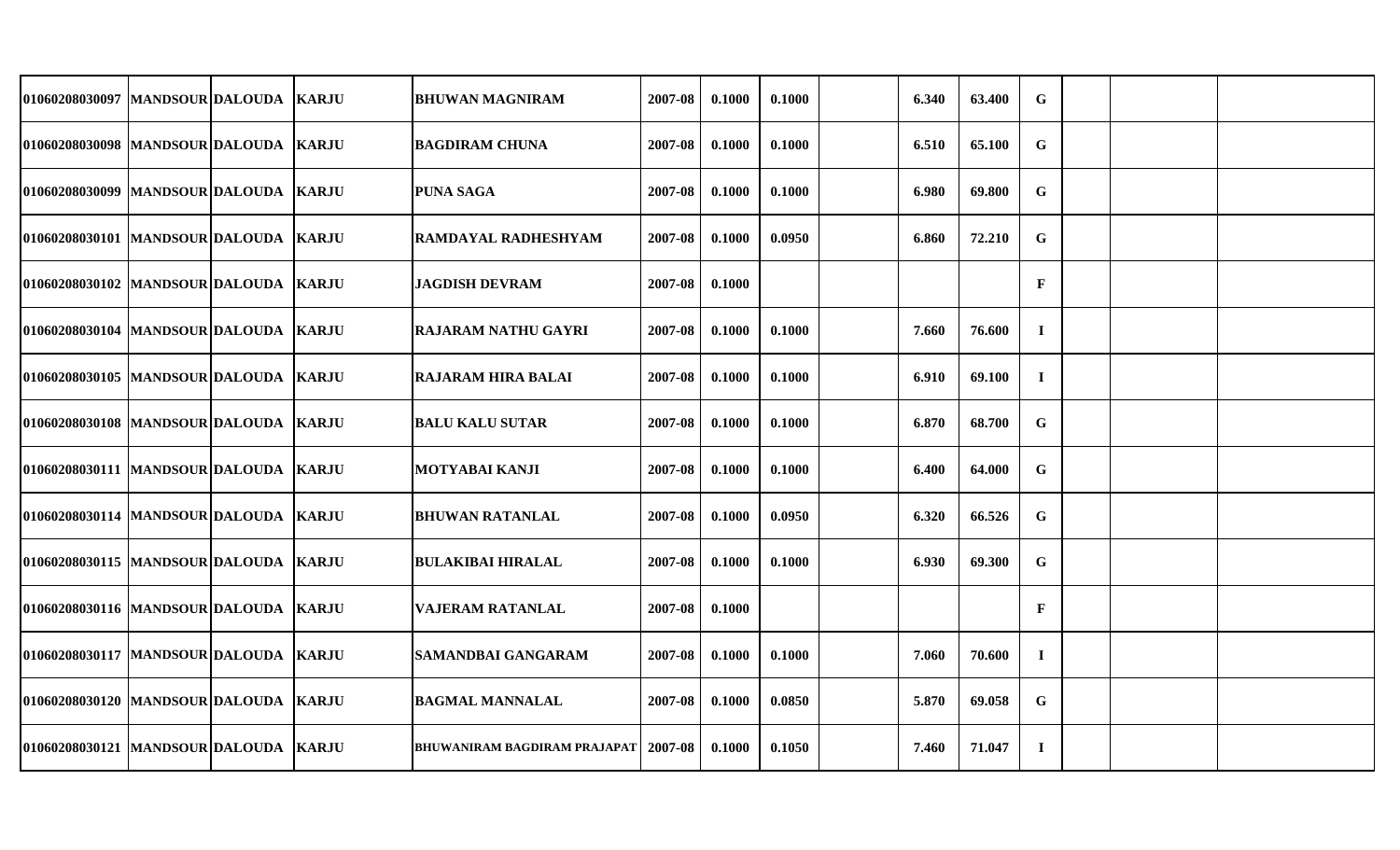| 01060208030122 MANDSOUR DALOUDA   KARJU |  | <b>KAMALSINGH DEVRAM</b>      | 2007-08 | 0.1000 |        |       |        | $\mathbf{F}$ |    |                    |
|-----------------------------------------|--|-------------------------------|---------|--------|--------|-------|--------|--------------|----|--------------------|
| 01060208030123  MANDSOUR DALOUDA  KARJU |  | <b>RATANLAL BABRU</b>         | 2007-08 | 0.1000 | 0.1000 | 6.330 | 63.300 | G            |    |                    |
| 01060208030124 MANDSOUR DALOUDA KARJU   |  | <b>RAMIBAI KANA</b>           | 2007-08 | 0.1000 | 0.0950 | 6.410 | 67.473 | $\mathbf G$  |    | <b>NAME CHANGE</b> |
| 01060208030125  MANDSOUR DALOUDA  KARJU |  | <b>MANJI BHERULAL</b>         | 2007-08 | 0.1000 | 0.1000 | 6.990 | 69.900 | G            |    |                    |
| 01060208030129  MANDSOUR DALOUDA  KARJU |  | <b>SHANTILAL MANNALAL</b>     | 2007-08 | 0.1000 | 0.1000 | 7.310 | 73.100 | $\mathbf G$  |    |                    |
| 01060208030132 MANDSOUR DALOUDA KARJU   |  | <b>BHANWARLAL HIRALAL</b>     | 2007-08 | 0.1000 | 0.1000 | 6.960 | 69.600 | $\bf{I}$     | 02 |                    |
| 01060208030136  MANDSOUR DALOUDA  KARJU |  | <b>SHANKARLAL DA. PU. UDA</b> | 2007-08 | 0.1000 | 0.0700 | 4.850 | 69.285 | G            |    |                    |
| 01060208030138 MANDSOUR DALOUDA KARJU   |  | MOHANLAL CHATARBHUJ           | 2007-08 | 0.1000 | 0.0950 | 6.480 | 68.210 | ${\bf G}$    |    |                    |
| 01060208030140  MANDSOUR DALOUDA  KARJU |  | RAMESHCHANDRA GANESHRAM       | 2007-08 | 0.1000 | 0.1000 | 6.630 | 66.300 | $\mathbf G$  |    |                    |
| 01060208030141  MANDSOUR DALOUDA  KARJU |  | <b>NATHULAL HIRALAL</b>       | 2007-08 | 0.1000 | 0.1000 | 7.080 | 70.800 | $\mathbf G$  |    |                    |
| 01060208030143  MANDSOUR DALOUDA  KARJU |  | <b>JIWANLAL NATHULAL</b>      | 2007-08 | 0.1000 | 0.1000 | 6.540 | 65.400 | $\mathbf G$  |    |                    |
| 01060208030144  MANDSOUR DALOUDA  KARJU |  | <b>BAPULAL MODAJI</b>         | 2007-08 | 0.1000 | 0.1000 | 9.210 | 92.100 | G            |    |                    |
| 01060208030145  MANDSOUR DALOUDA  KARJU |  | <b>SHRILAL BHAGWANSINGH</b>   | 2007-08 | 0.1000 | 0.0950 | 6.250 | 65.789 | G            |    |                    |
| 01060208030146  MANDSOUR DALOUDA  KARJU |  | RAMESHWAR MANNALAL            | 2007-08 | 0.1000 |        |       |        | $\mathbf F$  |    |                    |
| 01060208030148  MANDSOUR DALOUDA  KARJU |  | <b>BHERULAL SHANKARLAL</b>    | 2007-08 | 0.1000 | 0.0950 | 7.840 | 82.526 | G            |    |                    |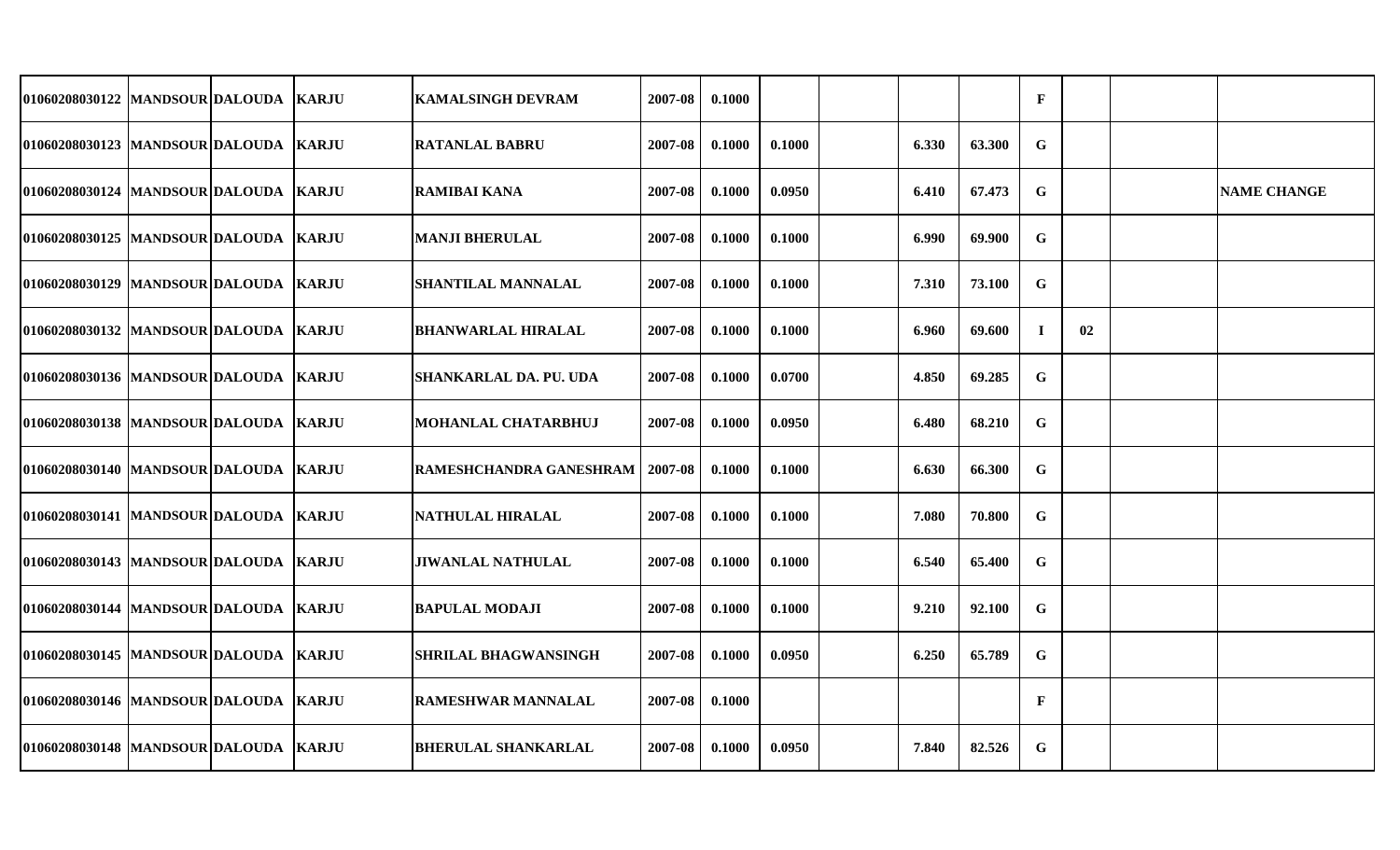| 01060208030151 MANDSOUR DALOUDA  KARJU  |  | <b>BHUWANSINGH BHANWARLAL</b> | 2007-08 | 0.1000 | 0.1000 | 7.360 | 73.600 | $\mathbf G$ |  |  |
|-----------------------------------------|--|-------------------------------|---------|--------|--------|-------|--------|-------------|--|--|
| 01060208030153 MANDSOUR DALOUDA KARJU   |  | <b>BADRILAL DEVRAM</b>        | 2007-08 | 0.1000 | 0.1000 | 6.670 | 66.700 | $\mathbf G$ |  |  |
| 01060208030154 MANDSOUR DALOUDA KARJU   |  | PARVATSINGH KISHANSINGH       | 2007-08 | 0.1000 | 0.1000 | 6.320 | 63.200 | $\mathbf G$ |  |  |
| 01060208030155  MANDSOUR DALOUDA  KARJU |  | <b>MANSINGH DEVRAM</b>        | 2007-08 | 0.1000 |        |       |        | $\mathbf F$ |  |  |
| 01060208030157 MANDSOUR DALOUDA KARJU   |  | RAMCHANDRA KARULAL            | 2007-08 | 0.1000 | 0.1000 | 6.760 | 67.600 | G           |  |  |
| 01060208030158 MANDSOUR DALOUDA KARJU   |  | <b>GANPAT LAL MANNALAL</b>    | 2007-08 | 0.1000 | 0.0950 | 6.300 | 66.315 | G           |  |  |
| 01060208030159 MANDSOUR DALOUDA KARJU   |  | <b>JAGDISH RATANLAL BADA</b>  | 2007-08 | 0.1000 | 0.1000 | 6.780 | 67.800 | $\mathbf G$ |  |  |
| 01060208030161  MANDSOUR DALOUDA  KARJU |  | PANNALAL KISHANLAL            | 2007-08 | 0.1000 | 0.0950 | 6.160 | 64.842 | G           |  |  |
| 01060208030162 MANDSOUR DALOUDA KARJU   |  | LAXMINARAYAN NANURAM          | 2007-08 | 0.1000 | 0.1000 | 7.470 | 74.700 | $\mathbf G$ |  |  |
| 01060208030164 MANDSOUR DALOUDA KARJU   |  | <b>BIHARILAL RATANLAL</b>     | 2007-08 | 0.1000 | 0.0950 | 6.090 | 64.105 | $\mathbf G$ |  |  |
| 01060208030165 MANDSOUR DALOUDA KARJU   |  | PARASRAM HIRALAL              | 2007-08 | 0.1000 | 0.1000 | 7.110 | 71.100 | $\bf{I}$    |  |  |
| 01060208030168  MANDSOUR DALOUDA  KARJU |  | RAMCHANDR MANGILAL            | 2007-08 | 0.1000 | 0.1000 | 6.860 | 68.600 | G           |  |  |
| 01060208030169 MANDSOUR DALOUDA KARJU   |  | <b>BASANTILAL KISHANLAL</b>   | 2007-08 | 0.1000 | 0.1000 | 6.900 | 69.000 | G           |  |  |
| 01060208030170 MANDSOUR DALOUDA KARJU   |  | <b>GABARILAL NAHARJI</b>      | 2007-08 | 0.1000 | 0.0950 | 6.620 | 69.684 | $\mathbf G$ |  |  |
| 01060208030172 MANDSOUR DALOUDA KARJU   |  | <b>BADARLAL NAHARJI</b>       | 2007-08 | 0.1000 | 0.0950 | 6.260 | 65.894 | $\mathbf G$ |  |  |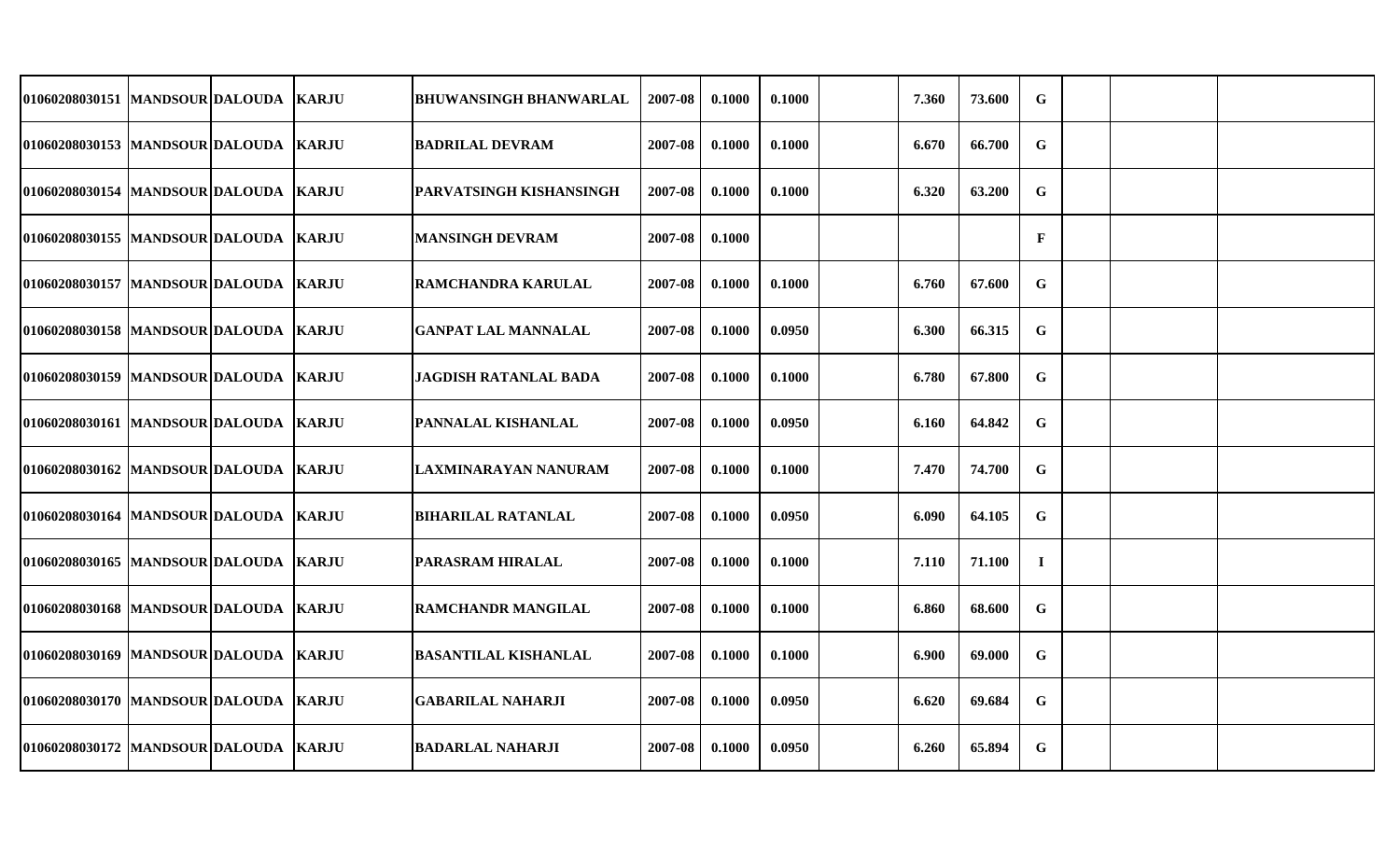| 01060208030173 MANDSOUR DALOUDA       |  | <b>KARJU</b>  | <b>BAPULAL KISHANLAL</b>      | 2007-08 | 0.1000 | 0.1000 | 7.590 | 75.900 | G            |  |  |
|---------------------------------------|--|---------------|-------------------------------|---------|--------|--------|-------|--------|--------------|--|--|
| 01060208030174   MANDSOUR DALOUDA     |  | <b>KARJU</b>  | <b>BHERULAL JAGDISH</b>       | 2007-08 | 0.1000 | 0.1000 | 6.920 | 69.200 | $\mathbf G$  |  |  |
| 01060208030175 MANDSOUR DALOUDA       |  | <b>KARJU</b>  | <b>KACHRULAL NAHARJI</b>      | 2007-08 | 0.1000 | 0.0950 | 6.550 | 68.947 | $\mathbf G$  |  |  |
| 01060208030176 MANDSOUR DALOUDA       |  | <b>KARJU</b>  | <b>KANCHANBAI RAMESHWAR</b>   | 2007-08 | 0.1000 | 0.0950 | 6.340 | 66.736 | $\mathbf I$  |  |  |
| 01060208030177 MANDSOUR DALOUDA       |  | <b>IKARJU</b> | <b>BADRILAL HIRALAL</b>       | 2007-08 | 0.1000 | 0.1000 | 7.150 | 71.500 | $\mathbf I$  |  |  |
| 01060208030178 MANDSOUR DALOUDA       |  | <b>KARJU</b>  | SHANKARLAL GAUTAMLAL          | 2007-08 | 0.1000 |        |       |        | $\mathbf F$  |  |  |
| 01060208030181 MANDSOUR DALOUDA       |  | <b>KARJU</b>  | PREMBAI BHERULAL              | 2007-08 | 0.1000 | 0.1000 | 6.950 | 69.500 | $\mathbf G$  |  |  |
| 01060208030182 MANDSOUR DALOUDA       |  | <b>KARJU</b>  | <b>KANHAIYALAL MODA JI</b>    | 2007-08 | 0.1000 | 0.1000 | 6.730 | 67.300 | $\mathbf G$  |  |  |
| 01060208030183 MANDSOUR DALOUDA       |  | <b>IKARJU</b> | <b>RAMKISHAN ONKARLAL</b>     | 2007-08 | 0.1000 |        |       |        | $\mathbf{F}$ |  |  |
| 01060208030184 MANDSOUR DALOUDA       |  | <b>IKARJU</b> | GANESHRAM RAJARAM             | 2007-08 | 0.1000 | 0.0950 | 6.850 | 72.105 | $\mathbf G$  |  |  |
| 01060208030185  MANDSOUR DALOUDA      |  | <b>KARJU</b>  | <b>GANPATSINGH KISHANLAL</b>  | 2007-08 | 0.1000 | 0.1000 | 6.760 | 67.600 | $\mathbf G$  |  |  |
| 01060208030186   MANDSOUR DALOUDA     |  | <b>KARJU</b>  | <b>RAMLAL NANDA</b>           | 2007-08 | 0.1000 | 0.0950 | 6.830 | 71.894 | $\mathbf G$  |  |  |
| 01060208030187   MANDSOUR DALOUDA     |  | <b>KARJU</b>  | NATHULAL RATANLAL             | 2007-08 | 0.1000 | 0.1000 | 7.330 | 73.300 | $\bf{I}$     |  |  |
| 01060208030188  MANDSOUR DALOUDA      |  | <b>KARJU</b>  | <b>BAHADURSINGH RATANLAL</b>  | 2007-08 | 0.1000 | 0.0950 | 6.710 | 70.631 | G            |  |  |
| 01060208030189 MANDSOUR DALOUDA KARJU |  |               | <b>JIWANKUNWAR BHANWARLAL</b> | 2007-08 | 0.1000 | 0.1000 | 6.810 | 68.100 | G            |  |  |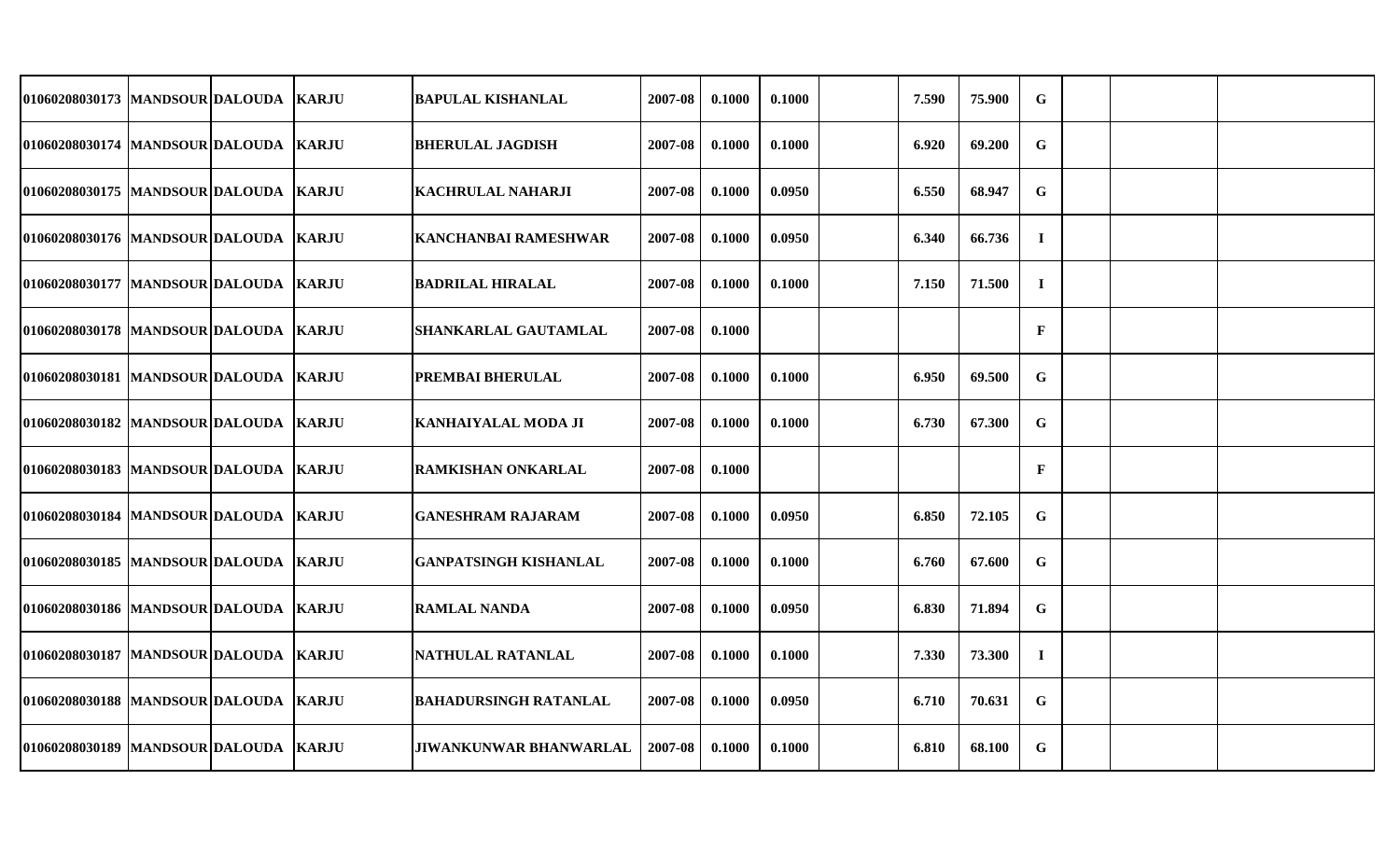| 01060208030190 MANDSOUR DALOUDA  KARJU  |  | <b>MANGILAL GOBARLAL</b>      | 2007-08 | 0.1000 | 0.1000 | 6.270 | 62.700 | $\mathbf G$ |  |  |
|-----------------------------------------|--|-------------------------------|---------|--------|--------|-------|--------|-------------|--|--|
| 01060208030191 MANDSOUR DALOUDA KARJU   |  | <b>BALWANTSINGH SHANTILAL</b> | 2007-08 | 0.1000 | 0.1000 | 6.960 | 69.600 | G           |  |  |
| 01060208030192 MANDSOUR DALOUDA KARJU   |  | <b>MOHANLAL HIRALAL</b>       | 2007-08 | 0.1000 | 0.0950 | 6.630 | 69.789 | $\mathbf G$ |  |  |
| 01060208030195  MANDSOUR DALOUDA  KARJU |  | PRAKASH BAGDIRAM              | 2007-08 | 0.1000 | 0.1000 | 7.040 | 70.400 | $\mathbf G$ |  |  |
| 01060208030196 MANDSOUR DALOUDA KARJU   |  | <b>BALARAM NANDA</b>          | 2007-08 | 0.1000 | 0.1000 | 7.090 | 70.900 | G           |  |  |
| 01060208030197 MANDSOUR DALOUDA KARJU   |  | <b>BAPULAL RAMLAL</b>         | 2007-08 | 0.1000 | 0.1000 | 7.470 | 74.700 | $\bf{I}$    |  |  |
| 01060208030200 MANDSOUR DALOUDA KARJU   |  | <b>NANDIBAI DEVRAM</b>        | 2007-08 | 0.1000 | 0.1000 | 7.140 | 71.400 | $\mathbf G$ |  |  |
| 01060208030201  MANDSOUR DALOUDA  KARJU |  | <b>SHANTIDAS NANDRAMDAS</b>   | 2007-08 | 0.1000 | 0.1000 | 6.340 | 63.400 | G           |  |  |
| 01060208030202 MANDSOUR DALOUDA KARJU   |  | VARDICHAND MAGNIRAM           | 2007-08 | 0.1000 | 0.1000 | 6.940 | 69.400 | $\bf{I}$    |  |  |
| 01060208030204 MANDSOUR DALOUDA KARJU   |  | <b>SHANTILAL BALARAM NAI</b>  | 2007-08 | 0.1000 | 0.0950 | 6.550 | 68.947 | $\mathbf G$ |  |  |
| 01060208030207 MANDSOUR DALOUDA KARJU   |  | RAMLAL RATANLAL               | 2007-08 | 0.1000 | 0.0950 | 7.180 | 75.578 | $\mathbf G$ |  |  |
| 01060208030208 MANDSOUR DALOUDA KARJU   |  | <b>MANGILAL SAWA</b>          | 2007-08 | 0.1000 | 0.1000 | 6.590 | 65.900 | G           |  |  |
| 01060208030210 MANDSOUR DALOUDA KARJU   |  | <b>NANDLAL HIRALAL</b>        | 2007-08 | 0.1000 | 0.1000 | 6.920 | 69.200 | $\mathbf G$ |  |  |
| 01060208030211 MANDSOUR DALOUDA KARJU   |  | <b>BHAGIRATH DALU</b>         | 2007-08 | 0.1000 |        |       |        | $\mathbf F$ |  |  |
| 01060208030212 MANDSOUR DALOUDA KARJU   |  | <b>RAMLAL DOLA</b>            | 2007-08 | 0.1000 | 0.0950 | 6.380 | 67.157 | $\mathbf G$ |  |  |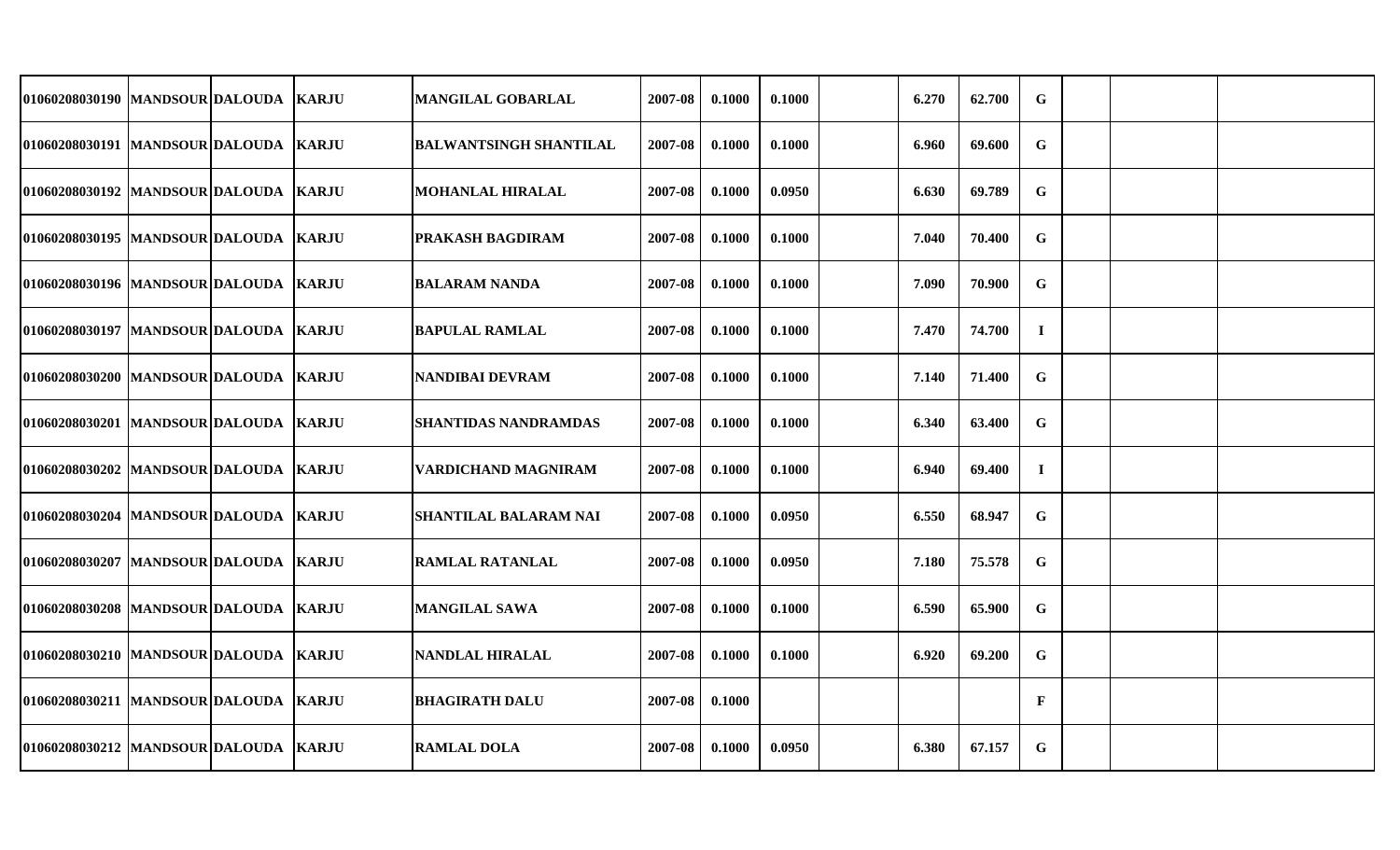| 01060208030214 MANDSOUR DALOUDA         |  | <b>KARJU</b> | <b>BALMUKAND DEVRAM</b>    | 2007-08 | 0.1000 | 0.0950 | 6.450 | 67.894 | $\bf{I}$    |    |                    |
|-----------------------------------------|--|--------------|----------------------------|---------|--------|--------|-------|--------|-------------|----|--------------------|
| 01060208030215  MANDSOUR DALOUDA  KARJU |  |              | <b>RATANBAI AMARSINGH</b>  | 2007-08 | 0.1000 | 0.1000 | 6.600 | 66.000 | $\bf{I}$    |    |                    |
| 01060208030216 MANDSOUR DALOUDA KARJU   |  |              | <b>BABULAL RATANLAL</b>    | 2007-08 | 0.1000 | 0.1000 | 7.200 | 72.000 | $\bf{I}$    |    |                    |
| 01060208030217 MANDSOUR DALOUDA KARJU   |  |              | RAMDAYAL BAHADURLAL        | 2007-08 | 0.1000 | 0.1000 | 7.150 | 71.500 | $\mathbf I$ |    |                    |
| 01060208030218  MANDSOUR DALOUDA  KARJU |  |              | <b>RAMPRASAD ONKARLAL</b>  | 2007-08 | 0.1000 | 0.1000 | 6.690 | 66.900 | G           |    |                    |
| 01060208030219  MANDSOUR DALOUDA KARJU  |  |              | <b>GIRDHARI HIRALAL</b>    | 2007-08 | 0.1000 | 0.1000 | 6.830 | 68.300 | G           |    |                    |
| 01060208030220 MANDSOUR DALOUDA KARJU   |  |              | <b>RUGHANATH MAGNIRAM</b>  | 2007-08 | 0.1000 | 0.1000 | 7.350 | 73.500 | $\bf{I}$    | 02 |                    |
| 01060208030221  MANDSOUR DALOUDA  KARJU |  |              | <b>RAMLAL KACHRU</b>       | 2007-08 | 0.1000 | 0.1000 | 7.030 | 70.300 | $\mathbf G$ |    |                    |
| 01060208030222 MANDSOUR DALOUDA KARJU   |  |              | GIRDHARI MOTILAL           | 2007-08 | 0.1000 | 0.1000 | 6.970 | 69.700 | $\bf{I}$    |    |                    |
| 01060208030223 MANDSOUR DALOUDA KARJU   |  |              | <b>BHAGWAN KISHANLAL</b>   | 2007-08 | 0.1000 | 0.1000 | 6.470 | 64.700 | $\mathbf G$ |    |                    |
| 01060208030224 MANDSOUR DALOUDA KARJU   |  |              | KAMLABAI PANNALAL          | 2007-08 | 0.1000 | 0.0650 | 4.260 | 65.538 | G           |    | <b>NAME CHANGE</b> |
| 01060208030228 MANDSOUR DALOUDA KARJU   |  |              | <b>BADRILAL BHAGIRATH</b>  | 2007-08 | 0.1000 | 0.1000 | 6.980 | 69.800 | $\bf{I}$    |    |                    |
| 01060208030229 MANDSOUR DALOUDA KARJU   |  |              | <b>SHANTILAL GAUTAMLAL</b> | 2007-08 | 0.1000 | 0.0950 | 6.670 | 70.210 | $\bf{I}$    |    |                    |
| 01060208030230 MANDSOUR DALOUDA KARJU   |  |              | <b>BHUWAN RAMA</b>         | 2007-08 | 0.1000 | 0.1000 | 7.150 | 71.500 | $\mathbf I$ |    |                    |
| 01060208030231  MANDSOUR DALOUDA  KARJU |  |              | <b>GITABAI KACHRUDAS</b>   | 2007-08 | 0.1000 | 0.1000 | 6.800 | 68.000 | $\mathbf G$ |    |                    |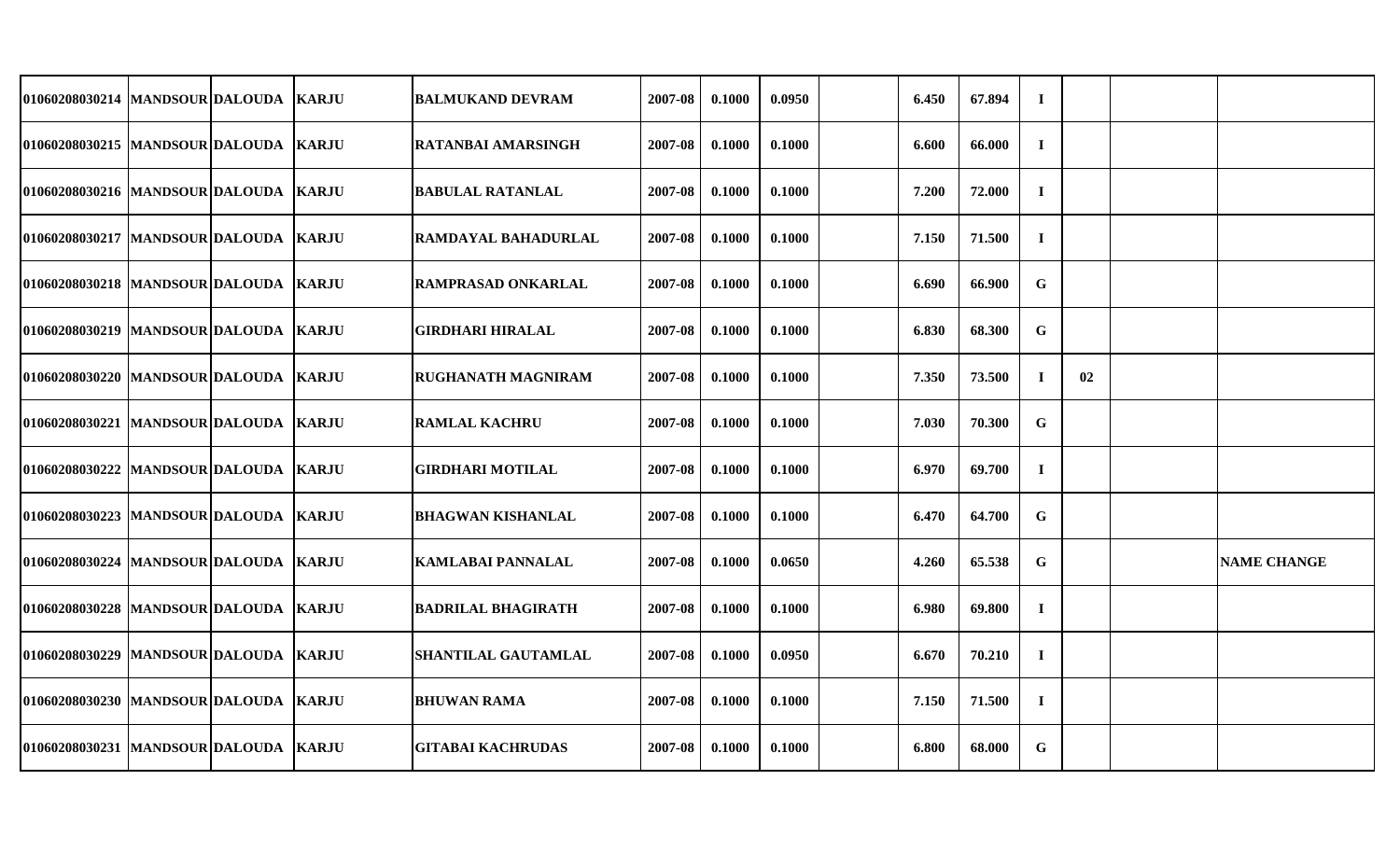| 01060208030233 MANDSOUR DALOUDA   KARJU |  | <b>BHAGWANSINGH RATANLAL</b> | 2007-08 | 0.1000 | 0.1000 | 6.920 | 69.200 | $\mathbf G$  |  |  |
|-----------------------------------------|--|------------------------------|---------|--------|--------|-------|--------|--------------|--|--|
| 01060208030234 MANDSOUR DALOUDA KARJU   |  | <b>KAMALSINGH KACHRULAL</b>  | 2007-08 | 0.1000 | 0.1000 | 6.510 | 65.100 | $\mathbf G$  |  |  |
| 01060208030235 MANDSOUR DALOUDA KARJU   |  | RADHESHYAM GAUTAMLAL         | 2007-08 | 0.1000 | 0.1000 | 6.640 | 66.400 | $\bf{I}$     |  |  |
| 01060208030236 MANDSOUR DALOUDA KARJU   |  | <b>JAGDISH NATHULAL</b>      | 2007-08 | 0.1000 |        |       |        | $\mathbf{F}$ |  |  |
| 01060208030237 MANDSOUR DALOUDA   KARJU |  | <b>MANOHARLAL MANGILAL</b>   | 2007-08 | 0.1000 | 0.1050 | 7.070 | 67.333 | G            |  |  |
| 01060208030239  MANDSOUR DALOUDA  KARJU |  | <b>JAGDISH KANJI</b>         | 2007-08 | 0.1000 | 0.1000 | 7.030 | 70.300 | G            |  |  |
| 01060208030241 MANDSOUR DALOUDA KARJU   |  | <b>AASHUTOSH BHANWARLAL</b>  | 2007-08 | 0.1000 | 0.0950 | 6.740 | 70.947 | $\bf{I}$     |  |  |
| 01060208030243 MANDSOUR DALOUDA KARJU   |  | <b>AMARSINGH SHANTILAL</b>   | 2007-08 | 0.1000 | 0.0950 | 6.760 | 71.157 | $\bf{I}$     |  |  |
| 01060208030245 MANDSOUR DALOUDA KARJU   |  | NANDLAL BHUWAN               | 2007-08 | 0.1000 | 0.1000 | 6.720 | 67.200 | $\mathbf G$  |  |  |
| 01060208030247  MANDSOUR DALOUDA  KARJU |  | DEVRAM MANGILAL              | 2007-08 | 0.1000 | 0.0950 | 6.970 | 73.368 | $\mathbf I$  |  |  |
| 01060208030250 MANDSOUR DALOUDA KARJU   |  | <b>CHAGANLAL SHOBHARAM</b>   | 2007-08 | 0.1000 | 0.1000 | 7.130 | 71.300 | $\bf{I}$     |  |  |
| 01060208030251  MANDSOUR DALOUDA  KARJU |  | MANGILAL SALAGRAM            | 2007-08 | 0.1000 | 0.1000 | 6.590 | 65.900 | G            |  |  |
| 01060208030254 MANDSOUR DALOUDA KARJU   |  | NAGULAL RAJARAM              | 2007-08 | 0.1000 | 0.0950 | 7.380 | 77.684 | $\bf{I}$     |  |  |
| 01060208030255  MANDSOUR DALOUDA  KARJU |  | <b>HIRALAL CHATARBHUJ</b>    | 2007-08 | 0.1000 | 0.0950 | 6.830 | 71.894 | G            |  |  |
| 01060208030258 MANDSOUR DALOUDA KARJU   |  | <b>RAMESHWAR PUNAJI</b>      | 2007-08 | 0.1000 | 0.1000 | 6.910 | 69.100 | $\bf{I}$     |  |  |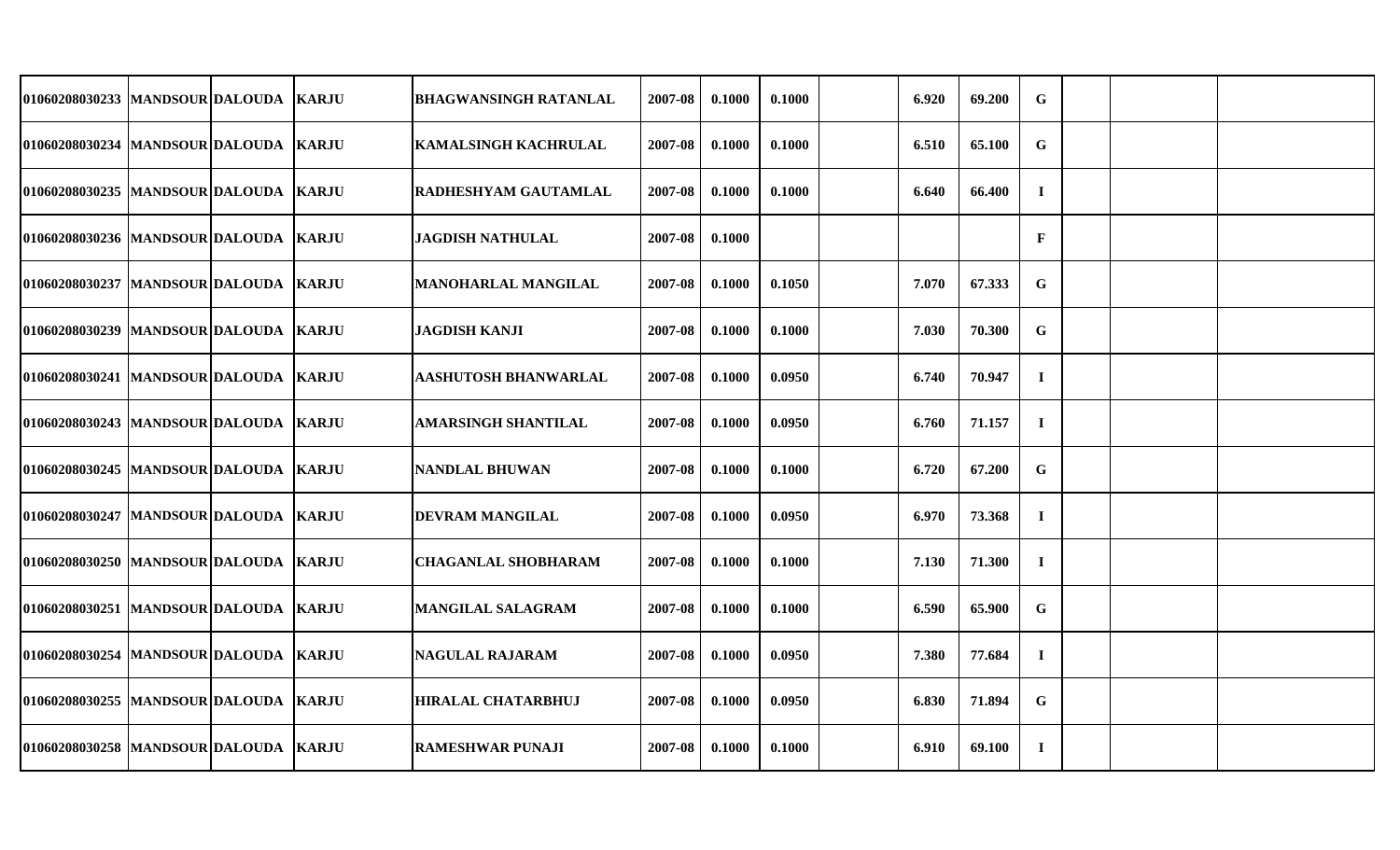| 01060208030260 MANDSOUR DALOUDA         |  | <b>KARJU</b> | RATANLAL NAGUJI                            | 2007-08 | 0.1000 | 0.1000 | 6.620 | 66.200 | $\mathbf G$ |                |  |
|-----------------------------------------|--|--------------|--------------------------------------------|---------|--------|--------|-------|--------|-------------|----------------|--|
| 01060208030262  MANDSOUR DALOUDA  KARJU |  |              | NARAYAN BHANWARLAL                         | 2007-08 | 0.1000 | 0.1000 | 7.240 | 72.400 | $\mathbf I$ |                |  |
| 01060208030263 MANDSOUR DALOUDA KARJU   |  |              | <b>AMRATRAM KACHRU</b>                     | 2007-08 | 0.1000 | 0.1000 | 6.500 | 65.000 | $\mathbf G$ |                |  |
| 01060208030264 MANDSOUR DALOUDA KARJU   |  |              | <b>DEVRAM KACHRULAL</b>                    | 2007-08 | 0.1000 | 0.1000 | 6.660 | 66.600 | $\mathbf G$ |                |  |
| 01060208030265  MANDSOUR DALOUDA  KARJU |  |              | <b>MUKESH KANWARLAL</b>                    | 2007-08 | 0.1000 | 0.1000 | 6.730 | 67.300 | $\mathbf G$ |                |  |
| 01060208030266 MANDSOUR DALOUDA KARJU   |  |              | <b>MANGILAL VRASHABHLAL</b>                | 2007-08 | 0.1000 | 0.1000 | 7.230 | 72.300 | G           |                |  |
| 01060208030267  MANDSOUR DALOUDA  KARJU |  |              | <b>NANDLAL BAGDIRAM</b>                    | 2007-08 | 0.1000 | 0.1000 | 6.650 | 66.500 | $\bf{I}$    |                |  |
| 01060208030269 MANDSOUR DALOUDA KARJU   |  |              | PUNAMCHAND ATMARAM                         | 2007-08 | 0.1000 | 0.1000 | 6.950 | 69.500 | $\mathbf G$ |                |  |
| 01060208030270 MANDSOUR DALOUDA KARJU   |  |              | <b>BHAGWANSINGH BAHADURSINGH   2007-08</b> |         | 0.1000 | 0.0900 | 6.250 | 69.444 | $\bf I$     |                |  |
| 01060208030272 MANDSOUR DALOUDA KARJU   |  |              | SHIVNARAYAN BHAGIRATH                      | 2007-08 | 0.1000 | 0.1000 | 6.880 | 68.800 | G           |                |  |
| 01060208030273 MANDSOUR DALOUDA KARJU   |  |              | <b>BAGDIBAI RATANLAL</b>                   | 2007-08 | 0.1000 | 0.1000 | 6.690 | 66.900 | G           |                |  |
| 01060208030274  MANDSOUR DALOUDA  KARJU |  |              | RAMLAL BHAGCHAND                           | 2007-08 | 0.1000 | 0.1000 | 7.100 | 71.000 | $\bf{I}$    |                |  |
| 01060208030275 MANDSOUR DALOUDA KARJU   |  |              | <b>KACHRULAL HIRALAL</b>                   | 2007-08 | 0.1000 | 0.1000 | 6.670 | 66.700 | $\mathbf G$ |                |  |
| 01060208030193  MANDSOUR DALOUDA  KARJU |  |              | KAMLABAI KACHRULAL                         | 2007-08 | 0.1000 | 0.1000 | 6.440 | 64.400 | G           |                |  |
| 01060208030278  MANDSOUR DALOUDA  KARJU |  |              | <b>MOHANLAL PARASRAM</b>                   | 2007-08 | 0.1000 | 0.1000 | 6.430 | 64.300 | G           | 01070316056006 |  |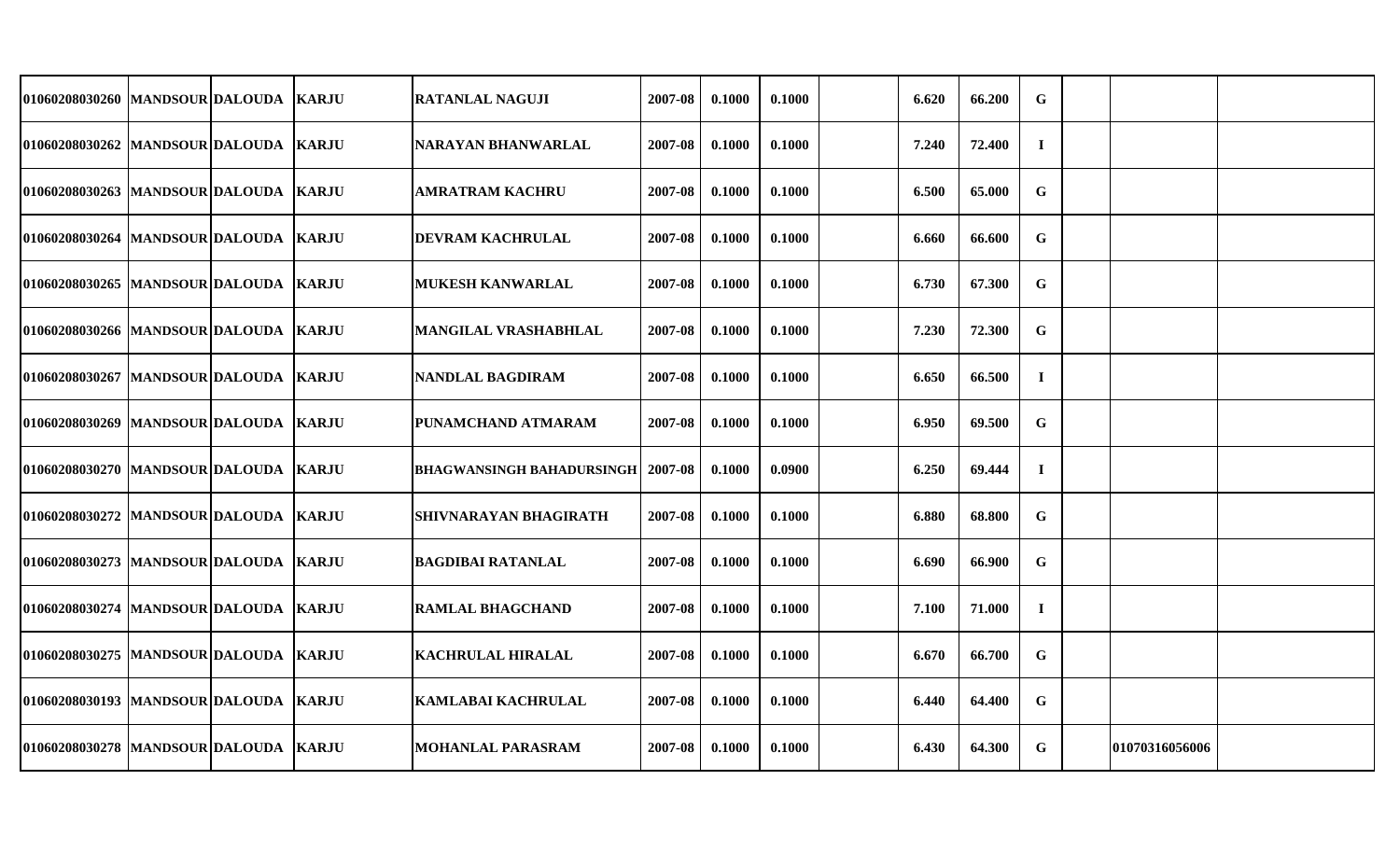| 01060208030279 MANDSOUR DALOUDA            |  | <b>KARJU</b> | <b>NAGULAL KALURAM</b>        | 2007-08 | 0.1000 | 0.1000 | 6.640 | 66.400 | $\mathbf I$  |                |  |
|--------------------------------------------|--|--------------|-------------------------------|---------|--------|--------|-------|--------|--------------|----------------|--|
| 01060208030280 MANDSOUR DALOUDA KARJU      |  |              | <b>RAMLAL KACHRU</b>          | 2007-08 | 0.1000 | 0.1000 | 6.600 | 66.000 | $\mathbf I$  |                |  |
| 01060208030281 MANDSOUR DALOUDA KARJU      |  |              | <b>GOPALSINGH MODSINGH</b>    | 2007-08 | 0.1000 | 0.1000 | 8.310 | 83.100 | G            |                |  |
| 01060208030285 MANDSOUR DALOUDA KARJU      |  |              | <b>KACHRULAL PUNAJI</b>       | 2007-08 | 0.1000 | 0.0950 | 6.680 | 70.315 | $\mathbf G$  | 01070316056015 |  |
| 01060208031002 MANDSOUR DALOUDA MAUKHEDI   |  |              | <b>JAGANNATH NANURAM</b>      | 2007-08 | 0.1000 |        |       |        | $\mathbf{F}$ |                |  |
| 01060208031003 MANDSOUR DALOUDA MAUKHEDI   |  |              | <b>RUGHNATH BALDEV</b>        | 2007-08 | 0.1000 |        |       |        | $\mathbf{F}$ |                |  |
| 01060208031004  MANDSOUR DALOUDA  MAUKHEDI |  |              | <b>KESHURAM BALA</b>          | 2007-08 | 0.1000 | 0.1000 | 6.350 | 63.500 | $\bf{I}$     |                |  |
| 01060208031005 MANDSOUR DALOUDA MAUKHEDI   |  |              | <b>RAMIBAI KANIRAM</b>        | 2007-08 | 0.1000 | 0.1000 | 6.220 | 62.200 | $\mathbf I$  |                |  |
| 01060208031008 MANDSOUR DALOUDA MAUKHEDI   |  |              | <b>SURENDRASINGH LALSINGH</b> | 2007-08 | 0.1000 | 0.1000 | 6.280 | 62.800 | $\bf{I}$     |                |  |
| 01060208031014 MANDSOUR DALOUDA MAUKHEDI   |  |              | <b>RAMNANDI GANGARAM</b>      | 2007-08 | 0.1000 | 0.1000 | 6.300 | 63.000 | $\mathbf I$  |                |  |
| 01060208031020 MANDSOUR DALOUDA MAUKHEDI   |  |              | <b>BALIBAI BHAGIRATH</b>      | 2007-08 | 0.1000 | 0.1050 | 6.600 | 62.857 | $\mathbf G$  |                |  |
| 01060208031021  MANDSOUR DALOUDA  MAUKHEDI |  |              | <b>GANGABAI HIRALAL</b>       | 2007-08 | 0.1000 | 0.0950 | 6.030 | 63.473 | G            |                |  |
| 01060208031023 MANDSOUR DALOUDA MAUKHEDI   |  |              | NANIBAI BHERU                 | 2007-08 | 0.1000 |        |       |        | $\mathbf{F}$ |                |  |
| 01060208031027  MANDSOUR DALOUDA  MAUKHEDI |  |              | <b>KESHARBAI MANA</b>         | 2007-08 | 0.1000 | 0.1000 | 6.300 | 63.000 | G            |                |  |
| 01060208031031  MANDSOUR DALOUDA  MAUKHEDI |  |              | <b>VAKHTA NARSINGH</b>        | 2007-08 | 0.1000 | 0.0900 | 5.790 | 64.333 | $\bf{I}$     |                |  |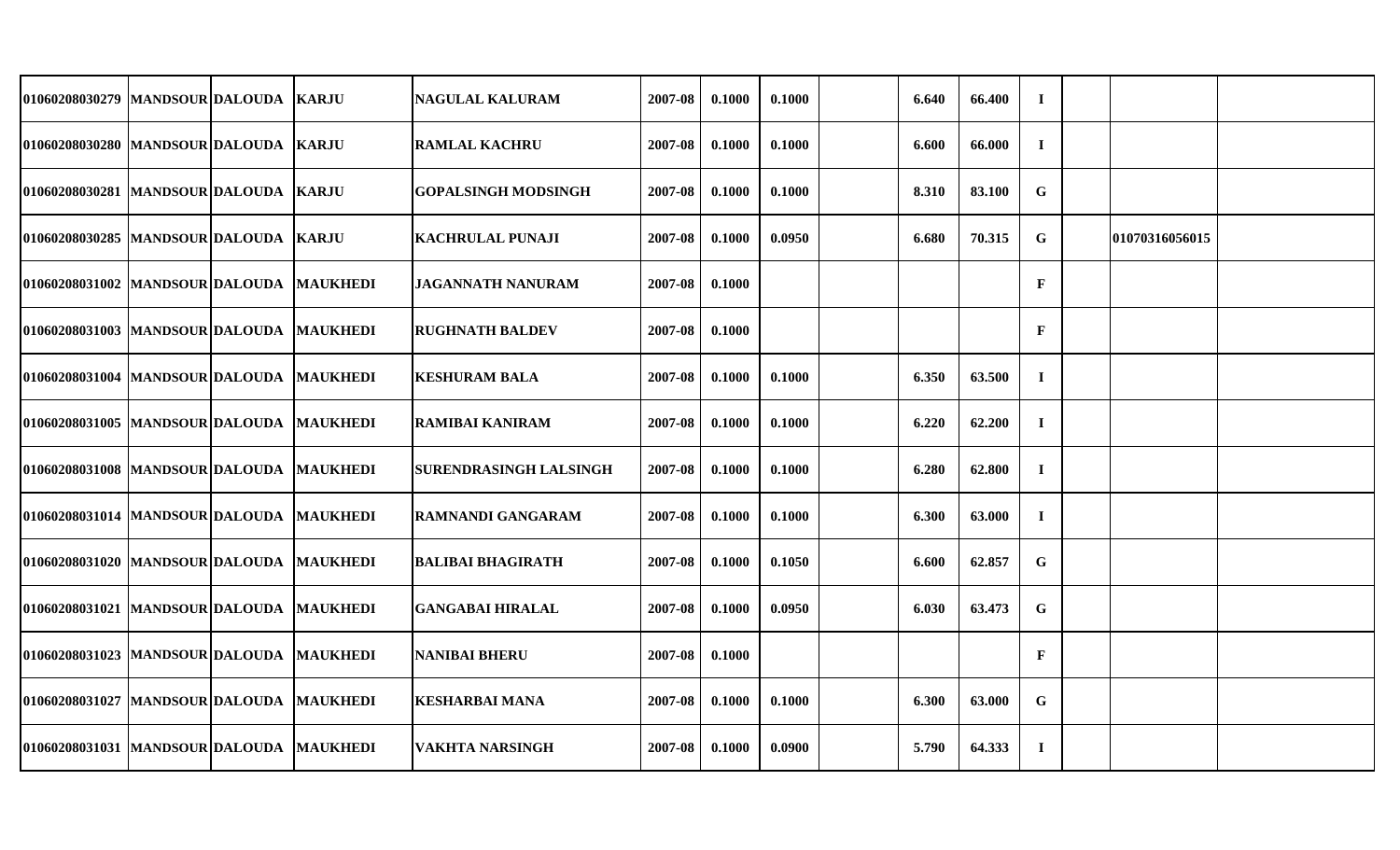| 01060208031034  MANDSOUR DALOUDA  MAUKHEDI |  | <b>DHAPUBAI RAMCHANDRA</b>  | 2007-08 | 0.1000 | 0.1050 | 6.470 | 61.619 | $\bf I$      | 02 |  |
|--------------------------------------------|--|-----------------------------|---------|--------|--------|-------|--------|--------------|----|--|
| 01060208031035 MANDSOUR DALOUDA MAUKHEDI   |  | <b>GANGARAM BALU(NATHU)</b> | 2007-08 | 0.1000 | 0.1000 | 4.400 | 44.000 | G            | 04 |  |
| 01060208031040 MANDSOUR DALOUDA MAUKHEDI   |  | VAKHTAVERSINGH MEHTABSINGH  | 2007-08 | 0.1000 | 0.1050 | 6.590 | 62.761 | G            |    |  |
| 01060208032003 MANDSOUR DALOUDA BANI       |  | <b>BALARAM MAGNIRAM</b>     | 2007-08 | 0.1000 | 0.1000 | 6.660 | 66.600 | $\mathbf G$  |    |  |
| 01060208032004  MANDSOUR DALOUDA BANI      |  | <b>SHOBHARAM GULAB</b>      | 2007-08 | 0.1000 | 0.1000 | 6.780 | 67.800 | $\mathbf I$  |    |  |
| 01060208032006  MANDSOUR DALOUDA BANI      |  | <b>LADU GHISIBAI</b>        | 2007-08 | 0.1000 | 0.1000 | 6.280 | 62.800 | G            |    |  |
| 01060208032007 MANDSOUR DALOUDA BANI       |  | <b>BHERA BHUWAN</b>         | 2007-08 | 0.1000 | 0.1000 | 6.340 | 63.400 | $\mathbf G$  |    |  |
| 01060208032010 MANDSOUR DALOUDA BANI       |  | <b>RATAN BHAGGA</b>         | 2007-08 | 0.1000 | 0.1000 | 6.920 | 69.200 | $\bf{I}$     |    |  |
| 01060208032011 MANDSOUR DALOUDA BANI       |  | <b>MANGILAL RAMRATAN</b>    | 2007-08 | 0.1000 |        |       |        | $\mathbf{F}$ |    |  |
| 01060208032013  MANDSOUR DALOUDA  BANI     |  | SHIVNARAYAN KACHRU          | 2007-08 | 0.1000 |        |       |        | $\mathbf{F}$ |    |  |
| 01060208032015  MANDSOUR DALOUDA  BANI     |  | <b>KACHRU KANIRAM</b>       | 2007-08 | 0.1000 | 0.1000 | 6.560 | 65.600 | $\bf{I}$     |    |  |
| 01060208032020 MANDSOUR DALOUDA BANI       |  | BHANWARBAI BHAGGA           | 2007-08 | 0.1000 | 0.1000 | 6.220 | 62.200 | G            |    |  |
| 01060208032022 MANDSOUR DALOUDA BANI       |  | SITABAI DEVRAM              | 2007-08 | 0.1000 | 0.1000 | 6.160 | 61.600 | $\mathbf G$  |    |  |
| 01060208032023  MANDSOUR DALOUDA  BANI     |  | RUKMANIBAI NANURAM          | 2007-08 | 0.1000 | 0.0850 | 5.810 | 68.352 | G            |    |  |
| 01060208032024  MANDSOUR DALOUDA  BANI     |  | <b>MANGU BHERA</b>          | 2007-08 | 0.1000 |        |       |        | $\mathbf{F}$ |    |  |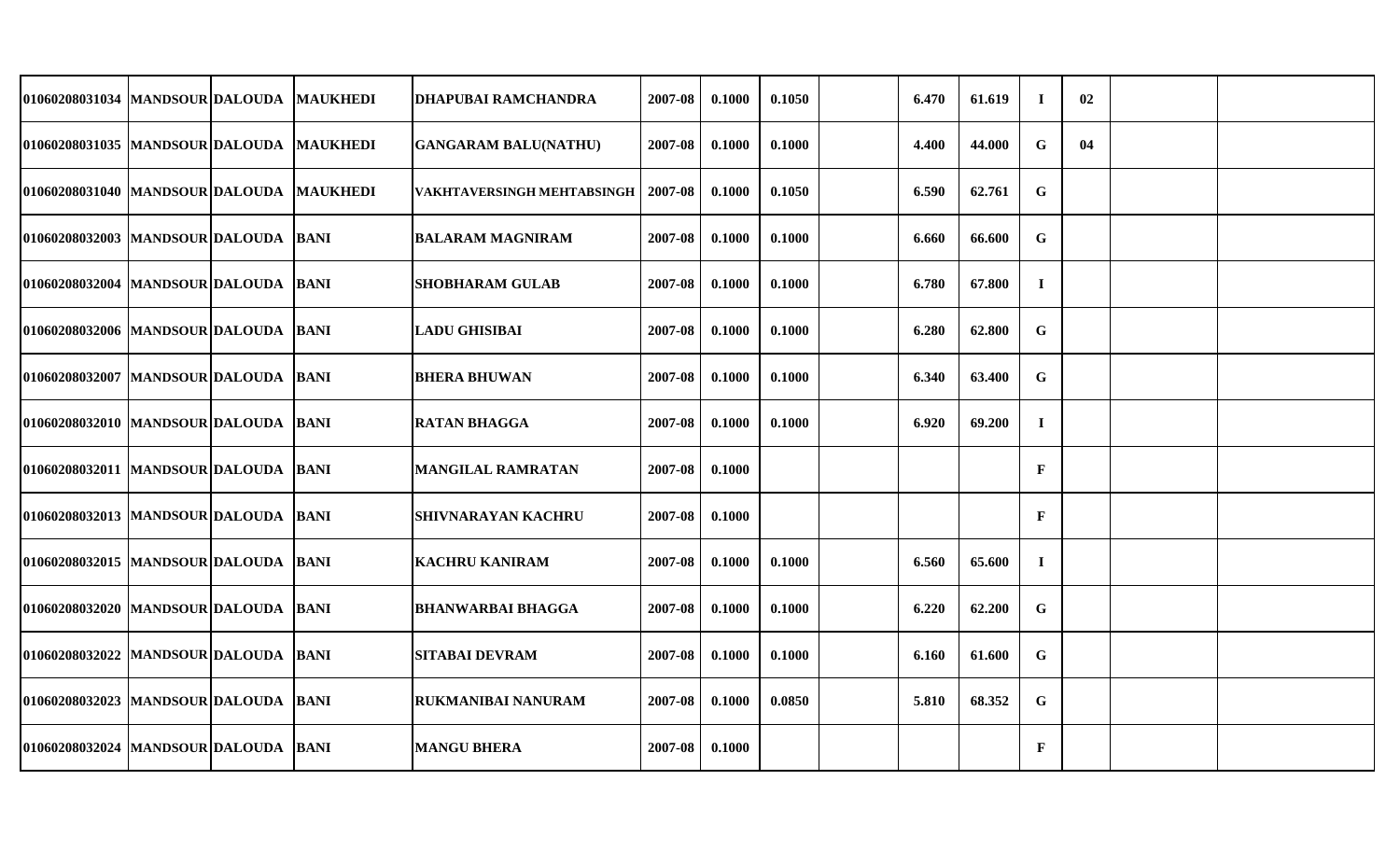| 01060208032009 MANDSOUR DALOUDA        |  | <b>BANI</b> | <b>RAMRATAN DEVRAM</b>    | 2007-08 | 0.1000 | 0.1000 | 6.910 | 69.100 | $\mathbf I$  |  |  |
|----------------------------------------|--|-------------|---------------------------|---------|--------|--------|-------|--------|--------------|--|--|
|                                        |  |             |                           |         |        |        |       |        |              |  |  |
| 01060208032030  MANDSOUR DALOUDA  BANI |  |             | SITABAI NANURAM MALI      | 2007-08 | 0.1000 | 0.1000 | 6.730 | 67.300 | $\mathbf I$  |  |  |
| 01060208032031 MANDSOUR DALOUDA BANI   |  |             | <b>GANGARAM SUKHA</b>     | 2007-08 | 0.1000 | 0.0900 | 5.750 | 63.888 | G            |  |  |
| 01060208032032 MANDSOUR DALOUDA BANI   |  |             | <b>KAMLABAI VAJERAM</b>   | 2007-08 | 0.1000 | 0.1000 | 6.770 | 67.700 | G            |  |  |
| 01060208032039 MANDSOUR DALOUDA BANI   |  |             | <b>VENIRAM DOLATRAM</b>   | 2007-08 | 0.1000 | 0.1000 | 6.440 | 64.400 | $\mathbf G$  |  |  |
| 01060208032040 MANDSOUR DALOUDA BANI   |  |             | <b>PYARIBAI GANGARAM</b>  | 2007-08 | 0.1000 | 0.1000 | 6.990 | 69.900 | $\mathbf I$  |  |  |
| 01060208032041 MANDSOUR DALOUDA BANI   |  |             | <b>CHENRAM NANURAM</b>    | 2007-08 | 0.1000 | 0.0500 | 3.360 | 67.200 | G            |  |  |
| 01060208032042  MANDSOUR DALOUDA  BANI |  |             | KANCHANBAI GANGARAM       | 2007-08 | 0.1000 | 0.1000 | 6.880 | 68.800 | $\bf{I}$     |  |  |
| 01060208032043  MANDSOUR DALOUDA BANI  |  |             | <b>BANARSIBAI CHOTU</b>   | 2007-08 | 0.1000 | 0.1000 | 6.210 | 62.100 | $\mathbf G$  |  |  |
| 01060208032044 MANDSOUR DALOUDA BANI   |  |             | <b>MANGIBAI RAMA</b>      | 2007-08 | 0.1000 | 0.1000 | 6.050 | 60.500 | $\mathbf G$  |  |  |
| 01060208032047 MANDSOUR DALOUDA BANI   |  |             | <b>BASANTILAL BHAGWAN</b> | 2007-08 | 0.1000 | 0.1000 | 6.060 | 60.600 | $\mathbf G$  |  |  |
| 01060208032048 MANDSOUR DALOUDA BANI   |  |             | <b>RAMPRATAP BALA</b>     | 2007-08 | 0.1000 | 0.1000 | 6.520 | 65.200 | $\mathbf G$  |  |  |
| 01060208032051  MANDSOUR DALOUDA BANI  |  |             | PARVATIBAI BHUWAN         | 2007-08 | 0.1000 | 0.1000 | 6.060 | 60.600 | G            |  |  |
| 01060208032053 MANDSOUR DALOUDA BANI   |  |             | <b>SITABAI NARSINGH</b>   | 2007-08 | 0.1000 | 0.1000 | 6.420 | 64.200 | $\mathbf G$  |  |  |
| 01060208032056 MANDSOUR DALOUDA BANI   |  |             | <b>BHERULAL KALU</b>      | 2007-08 | 0.1000 |        |       |        | $\mathbf{F}$ |  |  |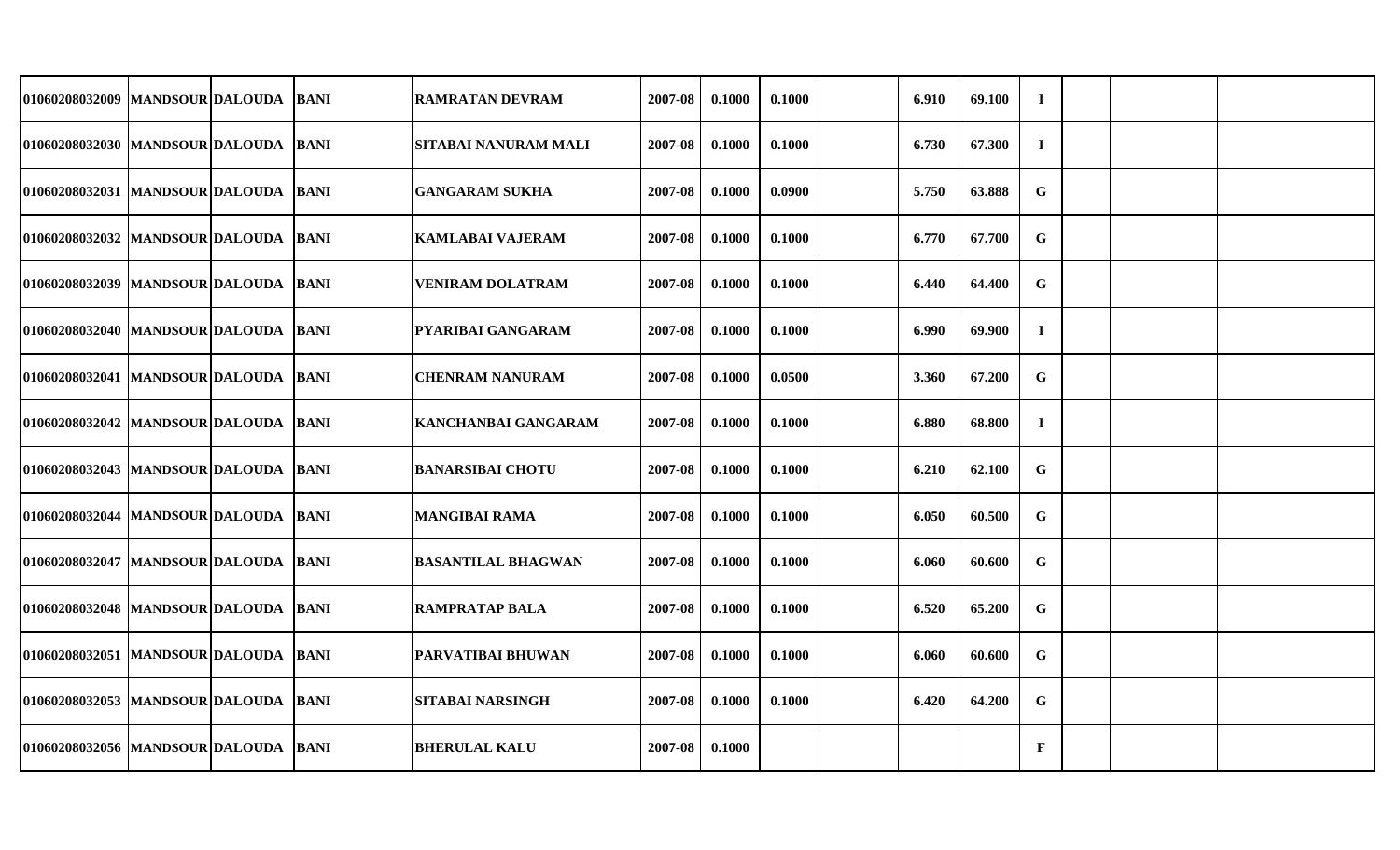| 01060208032057  MANDSOUR DALOUDA  BANI |  | <b>HIRALAL RAGHUNATH</b>  | 2007-08 | 0.1000 | 0.1000 | 6.770 | 67.700 | $\mathbf G$  |    |  |
|----------------------------------------|--|---------------------------|---------|--------|--------|-------|--------|--------------|----|--|
| 01060208032061 MANDSOUR DALOUDA BANI   |  | <b>VIMLABAI GOVINDRAM</b> | 2007-08 | 0.1000 | 0.1000 | 6.490 | 64.900 | G            |    |  |
| 01060208032062 MANDSOUR DALOUDA BANI   |  | <b>DEVA LAXMAN</b>        | 2007-08 | 0.1000 | 0.1000 | 6.660 | 66.600 | $\bf{I}$     |    |  |
| 01060208032063 MANDSOUR DALOUDA BANI   |  | <b>MANGILAL PUNA</b>      | 2007-08 | 0.1000 | 0.1000 | 6.270 | 62.700 | G            |    |  |
| 01060208032065 MANDSOUR DALOUDA BANI   |  | <b>HIRALAL DEVRAM</b>     | 2007-08 | 0.1000 | 0.1000 | 5.640 | 56.400 | $\mathbf G$  |    |  |
| 01060208032066 MANDSOUR DALOUDA BANI   |  | PRYAGBAI NANDRAM          | 2007-08 | 0.1000 | 0.1000 | 5.960 | 59.600 | G            | 05 |  |
| 01060208032067  MANDSOUR DALOUDA BANI  |  | <b>MOTYABAI VIRAM</b>     | 2007-08 | 0.1000 | 0.0800 | 5.100 | 63.750 | $\bf{I}$     |    |  |
| 01060208032071 MANDSOUR DALOUDA BANI   |  | <b>RAMPRATAP DEVRAM</b>   | 2007-08 | 0.1000 | 0.1000 | 6.130 | 61.300 | $\mathbf G$  |    |  |
| 01060208032072 MANDSOUR DALOUDA BANI   |  | RODIBAI MAKNIRAM          | 2007-08 | 0.1000 | 0.1000 | 6.740 | 67.400 | $\bf{I}$     |    |  |
| 01060208032074  MANDSOUR DALOUDA  BANI |  | <b>MANGU BAGDIRAM</b>     | 2007-08 | 0.1000 | 0.0500 | 3.700 | 74.000 | $\bf{I}$     |    |  |
| 01060208032075 MANDSOUR DALOUDA BANI   |  | <b>SHANTABAI MANGUDAS</b> | 2007-08 | 0.1000 | 0.1000 | 6.360 | 63.600 | $\mathbf G$  |    |  |
| 01060208032077  MANDSOUR DALOUDA  BANI |  | <b>DHAPUBAI VARDA</b>     | 2007-08 | 0.1000 | 0.1000 | 6.060 | 60.600 | $\mathbf G$  |    |  |
| 01060208032080 MANDSOUR DALOUDA BANI   |  | <b>KESHURAM PUNA</b>      | 2007-08 | 0.1000 | 0.1000 | 6.230 | 62.300 | $\mathbf G$  |    |  |
| 01060208032081 MANDSOUR DALOUDA BANI   |  | <b>RAMLAL VAJERAM</b>     | 2007-08 | 0.1000 |        |       |        | $\mathbf{F}$ |    |  |
| 01060208032084  MANDSOUR DALOUDA  BANI |  | <b>CHAMPALAL BAGDIRAM</b> | 2007-08 | 0.1000 |        |       |        | $\mathbf{F}$ |    |  |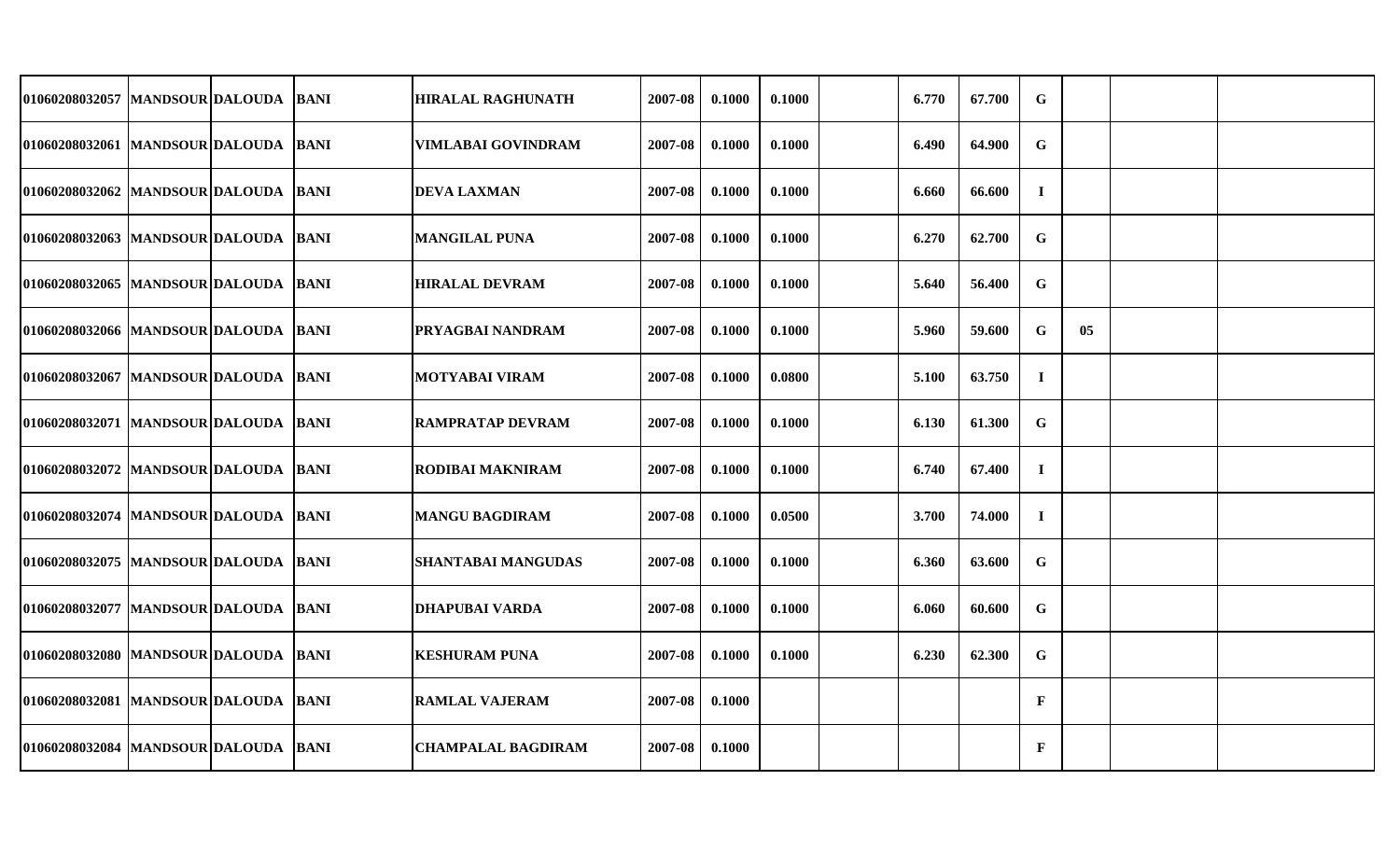| 01060208032085 MANDSOUR DALOUDA       |  | <b>BANI</b> | <b>DHAPUBAI RAMKISHAN</b> | 2007-08 | 0.1000 |        |       |        | $\mathbf F$  |    |  |
|---------------------------------------|--|-------------|---------------------------|---------|--------|--------|-------|--------|--------------|----|--|
| 01060208032088 MANDSOUR DALOUDA BANI  |  |             | <b>MAGNA NANDA</b>        | 2007-08 | 0.1000 | 0.1000 | 6.230 | 62.300 | G            |    |  |
| 01060208032092 MANDSOUR DALOUDA BANI  |  |             | <b>MANOHARLAL KANJI</b>   | 2007-08 | 0.1000 |        |       |        | $\mathbf F$  |    |  |
| 01060208032093 MANDSOUR DALOUDA BANI  |  |             | <b>MANGILAL BHAGGA</b>    | 2007-08 | 0.1000 | 0.1000 | 6.130 | 61.300 | G            |    |  |
| 01060208032095 MANDSOUR DALOUDA BANI  |  |             | <b>PYARCHAND SHRIRAM</b>  | 2007-08 | 0.1000 | 0.1000 | 7.160 | 71.600 | $\mathbf G$  |    |  |
| 01060208032098  MANDSOUR DALOUDA BANI |  |             | <b>LAXMAN BALU</b>        | 2007-08 | 0.1000 | 0.0850 | 5.690 | 66.941 | $\mathbf I$  |    |  |
| 01060208032099 MANDSOUR DALOUDA BANI  |  |             | <b>MANGILAL KERING</b>    | 2007-08 | 0.1000 | 0.1000 | 6.280 | 62.800 | $\mathbf I$  |    |  |
| 01060208032100 MANDSOUR DALOUDA BANI  |  |             | KANCHANBAI RAMNARAYAN     | 2007-08 | 0.1000 |        |       |        | $\mathbf F$  |    |  |
| 01060208032101 MANDSOUR DALOUDA BANI  |  |             | <b>SAGARMAL CHAMPALAL</b> | 2007-08 | 0.1000 | 0.1050 | 6.810 | 64.857 | G            |    |  |
| 01060208032105 MANDSOUR DALOUDA BANI  |  |             | <b>MANGU DHANNA</b>       | 2007-08 | 0.1000 | 0.1050 | 6.990 | 66.571 | $\mathbf I$  | 02 |  |
| 01060208032107 MANDSOUR DALOUDA BANI  |  |             | KISHKINDHABAI RAMKISHAN   | 2007-08 | 0.1000 |        |       |        | $\mathbf F$  |    |  |
| 01060208032108 MANDSOUR DALOUDA BANI  |  |             | <b>NANALAL BHAGWAN</b>    | 2007-08 | 0.1000 | 0.1000 | 6.720 | 67.200 | $\mathbf I$  |    |  |
| 01060208032109 MANDSOUR DALOUDA BANI  |  |             | <b>RAMRATAN NANDA</b>     | 2007-08 | 0.1000 |        |       |        | $\mathbf{F}$ |    |  |
| 01060208032110 MANDSOUR DALOUDA BANI  |  |             | <b>BHAGUBAI UDEYRAM</b>   | 2007-08 | 0.1000 |        |       |        | $\mathbf{F}$ |    |  |
| 01060208032111 MANDSOUR DALOUDA BANI  |  |             | <b>HIRALAL NANURAM</b>    | 2007-08 | 0.1000 | 0.1000 | 6.200 | 62.000 | $\mathbf G$  |    |  |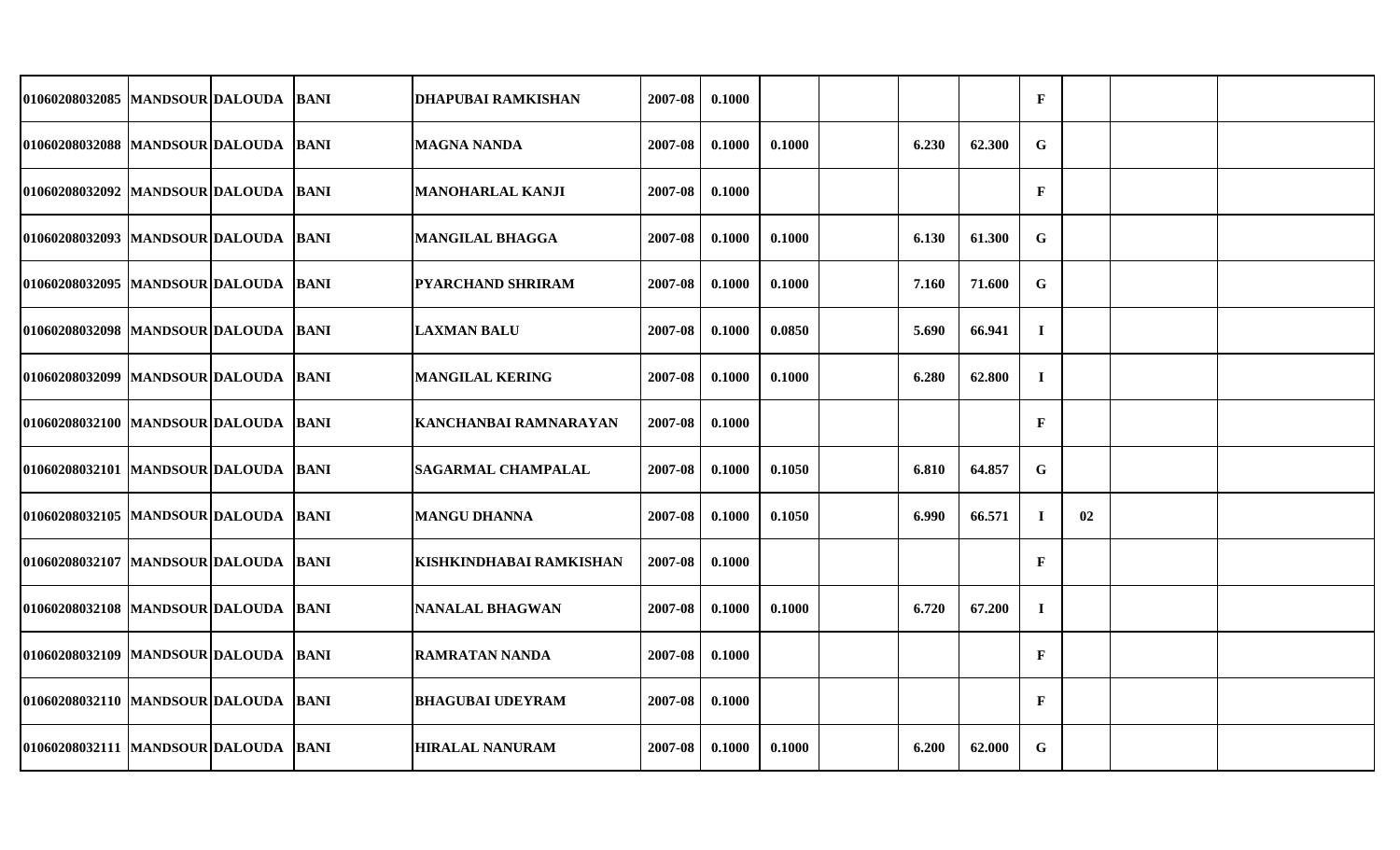| 01060208032112  MANDSOUR DALOUDA  BANI |  | NANDIBAI VISHRAM          | 2007-08 | 0.1000 | 0.1000 | 6.760 | 67.600 | G            |    |  |
|----------------------------------------|--|---------------------------|---------|--------|--------|-------|--------|--------------|----|--|
| 01060208032115  MANDSOUR DALOUDA  BANI |  | <b>JUJHAR SAVIBAI</b>     | 2007-08 | 0.1000 | 0.1000 | 6.230 | 62.300 | G            |    |  |
| 01060208032117  MANDSOUR DALOUDA BANI  |  | RAMCHANDRA DHAPUBAI       | 2007-08 | 0.1000 | 0.1000 | 6.830 | 68.300 | G            |    |  |
| 01060208032118 MANDSOUR DALOUDA BANI   |  | RADHESHYAM PANNALAL       | 2007-08 | 0.1000 | 0.1000 | 6.670 | 66.700 | $\mathbf G$  |    |  |
| 01060208032119  MANDSOUR DALOUDA  BANI |  | <b>KACHRURAM TULSIRAM</b> | 2007-08 | 0.1000 | 0.1000 | 6.860 | 68.600 | G            |    |  |
| 01060208032123  MANDSOUR DALOUDA BANI  |  | PRABHULAL KACHRU          | 2007-08 | 0.1000 |        |       |        | $\mathbf{F}$ |    |  |
| 01060208032124  MANDSOUR DALOUDA  BANI |  | <b>RAMKUNWAR NANDA</b>    | 2007-08 | 0.1000 | 0.1000 | 6.900 | 69.000 | $\mathbf I$  |    |  |
| 01060208032126 MANDSOUR DALOUDA BANI   |  | <b>MANGILAL BHAGWAN</b>   | 2007-08 | 0.1000 | 0.1000 | 6.000 | 60.000 | G            | 05 |  |
| 01060208032127 MANDSOUR DALOUDA BANI   |  | <b>MANGILAL NANDLAL</b>   | 2007-08 | 0.1000 | 0.1000 | 6.230 | 62.300 | $\mathbf G$  |    |  |
| 01060208032128  MANDSOUR DALOUDA  BANI |  | <b>MANGIBAI VENIBAI</b>   | 2007-08 | 0.1000 | 0.0950 | 6.380 | 67.157 | $\mathbf I$  |    |  |
| 01060208032130 MANDSOUR DALOUDA BANI   |  | SAMRATHMAL MANAKCHAND     | 2007-08 | 0.1000 | 0.1000 | 6.670 | 66.700 | G            |    |  |
| 01060208032131 MANDSOUR DALOUDA BANI   |  | MANGILAL RAMCHANDRA       | 2007-08 | 0.1000 | 0.1000 | 6.780 | 67.800 | $\mathbf I$  |    |  |
| 01060208032132 MANDSOUR DALOUDA BANI   |  | <b>BHANWARLAL LAKHAMA</b> | 2007-08 | 0.1000 |        |       |        | $\mathbf{F}$ |    |  |
| 01060208032136  MANDSOUR DALOUDA  BANI |  | <b>RAMCHNDRA BAGDIRAM</b> | 2007-08 | 0.1000 | 0.1050 | 6.720 | 64.000 | $\mathbf I$  |    |  |
| 01060208033001 MANDSOUR DALOUDA KATLAR |  | <b>RUGHNATH BAGDIRAM</b>  | 2007-08 | 0.1000 | 0.0950 | 6.160 | 64.842 | G            |    |  |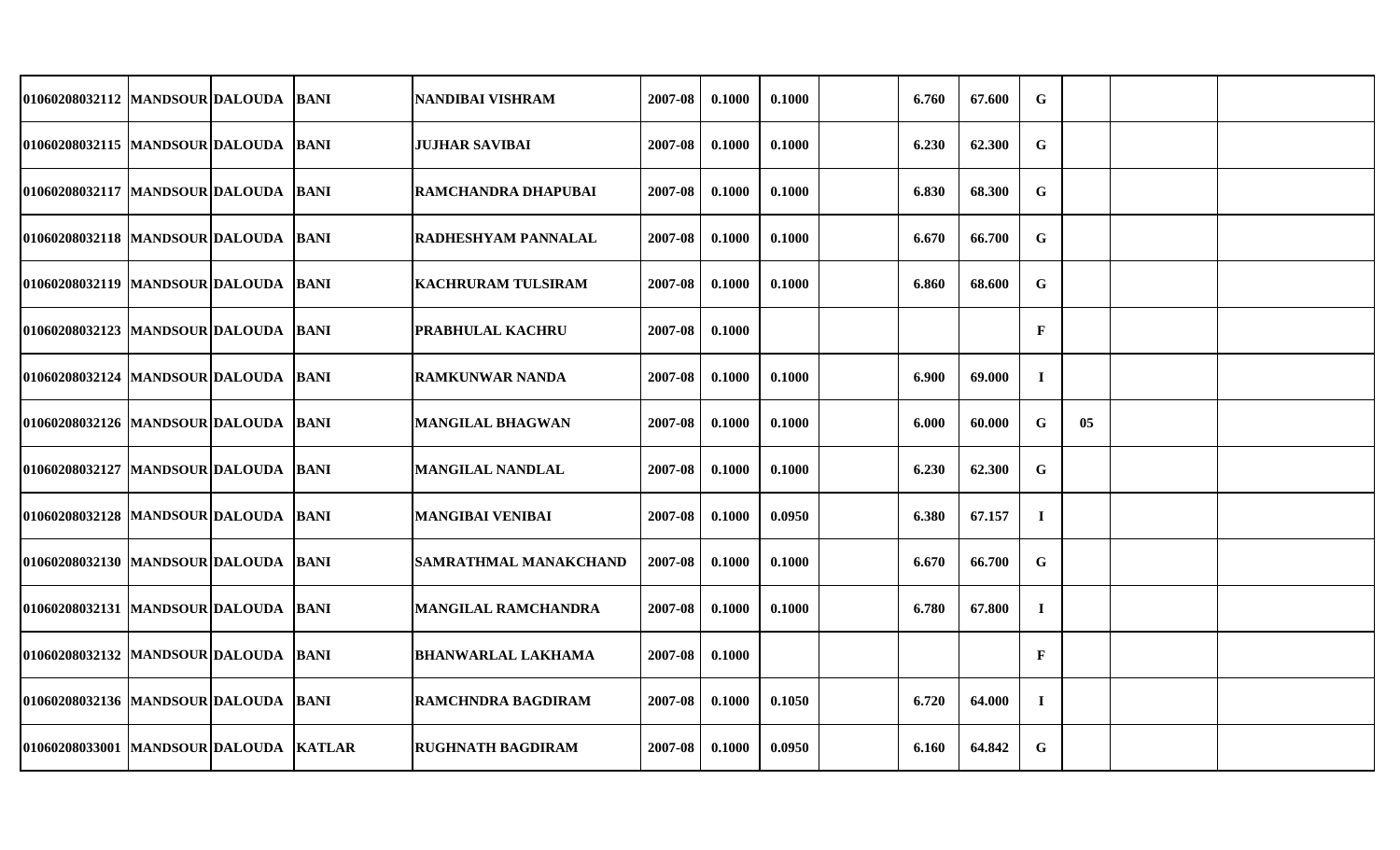| 01060208033002 MANDSOUR DALOUDA        |  | <b>KATLAR</b> | <b>HIRALAL NANDRAM</b>                    | 2007-08 | 0.1000 |        |       |        | $\mathbf{F}$ |  |                    |
|----------------------------------------|--|---------------|-------------------------------------------|---------|--------|--------|-------|--------|--------------|--|--------------------|
| 01060208033004 MANDSOUR DALOUDA KATLAR |  |               | <b>DHANNALAL JANIBAI</b>                  | 2007-08 | 0.1000 | 0.0950 | 6.720 | 70.736 | $\bf{I}$     |  |                    |
| 01060208033005 MANDSOUR DALOUDA KATLAR |  |               | <b>RATANLAL CHENA</b>                     | 2007-08 | 0.1000 |        |       |        | $\mathbf F$  |  |                    |
| 01060208033006 MANDSOUR DALOUDA KATLAR |  |               | <b>BIHARILAL BHAGGA</b>                   | 2007-08 | 0.1000 | 0.0950 | 6.690 | 70.421 | $\mathbf G$  |  |                    |
| 01060208033007   MANDSOUR DALOUDA      |  | <b>KATLAR</b> | <b>BHERULAL HARIRAM</b>                   | 2007-08 | 0.1000 | 0.1000 | 6.340 | 63.400 | $\mathbf G$  |  |                    |
| 01060208033011   MANDSOUR DALOUDA      |  | <b>KATLAR</b> | <b>DEVRAM BHAGWAN</b>                     | 2007-08 | 0.1000 | 0.1000 | 6.240 | 62.400 | $\mathbf G$  |  |                    |
| 01060208033013 MANDSOUR DALOUDA        |  | <b>KATLAR</b> | HUDIBAI SAGA                              | 2007-08 | 0.1000 | 0.1000 | 6.780 | 67.800 | $\mathbf G$  |  |                    |
| 01060208033014 MANDSOUR DALOUDA KATLAR |  |               | <b>BHULIBAI RAMLAL</b>                    | 2007-08 | 0.1000 | 0.0950 | 6.180 | 65.052 | $\mathbf G$  |  |                    |
| 01060208033018 MANDSOUR DALOUDA        |  | <b>KATLAR</b> | <b>MOTIYABAI NANURAM</b>                  | 2007-08 | 0.1000 | 0.1000 | 6.560 | 65.600 | $\mathbf G$  |  |                    |
| 01060208033019   MANDSOUR DALOUDA      |  | <b>KATLAR</b> | PREMA DOLATRAM                            | 2007-08 | 0.1000 |        |       |        | $\mathbf{F}$ |  |                    |
| 01060208033021 MANDSOUR DALOUDA        |  | <b>KATLAR</b> | <b>KACHRU SUKKHA</b>                      | 2007-08 | 0.1000 | 0.1000 | 7.040 | 70.400 | G            |  |                    |
| 01060208033022 MANDSOUR DALOUDA        |  | <b>KATLAR</b> | <b>SARDARSINGH SHIVSINGH</b>              | 2007-08 | 0.1000 | 0.1000 | 6.710 | 67.100 | G            |  |                    |
| 01060208033023 MANDSOUR DALOUDA        |  | <b>KATLAR</b> | <b>DHULSINGH ISHWARSINGH</b>              | 2007-08 | 0.1000 | 0.1000 | 7.000 | 70.000 | $\mathbf G$  |  |                    |
| 01060208033025 MANDSOUR DALOUDA KATLAR |  |               | <b>BHULIBAI MANNALAL</b>                  | 2007-08 | 0.1000 | 0.1000 | 6.870 | 68.700 | G            |  | <b>NAME CHANGE</b> |
| 01060208033027 MANDSOUR DALOUDA KATLAR |  |               | <b>BHURAKUNWAR BHANWARSINGH   2007-08</b> |         | 0.1000 | 0.0950 | 5.710 | 60.105 | $\mathbf G$  |  |                    |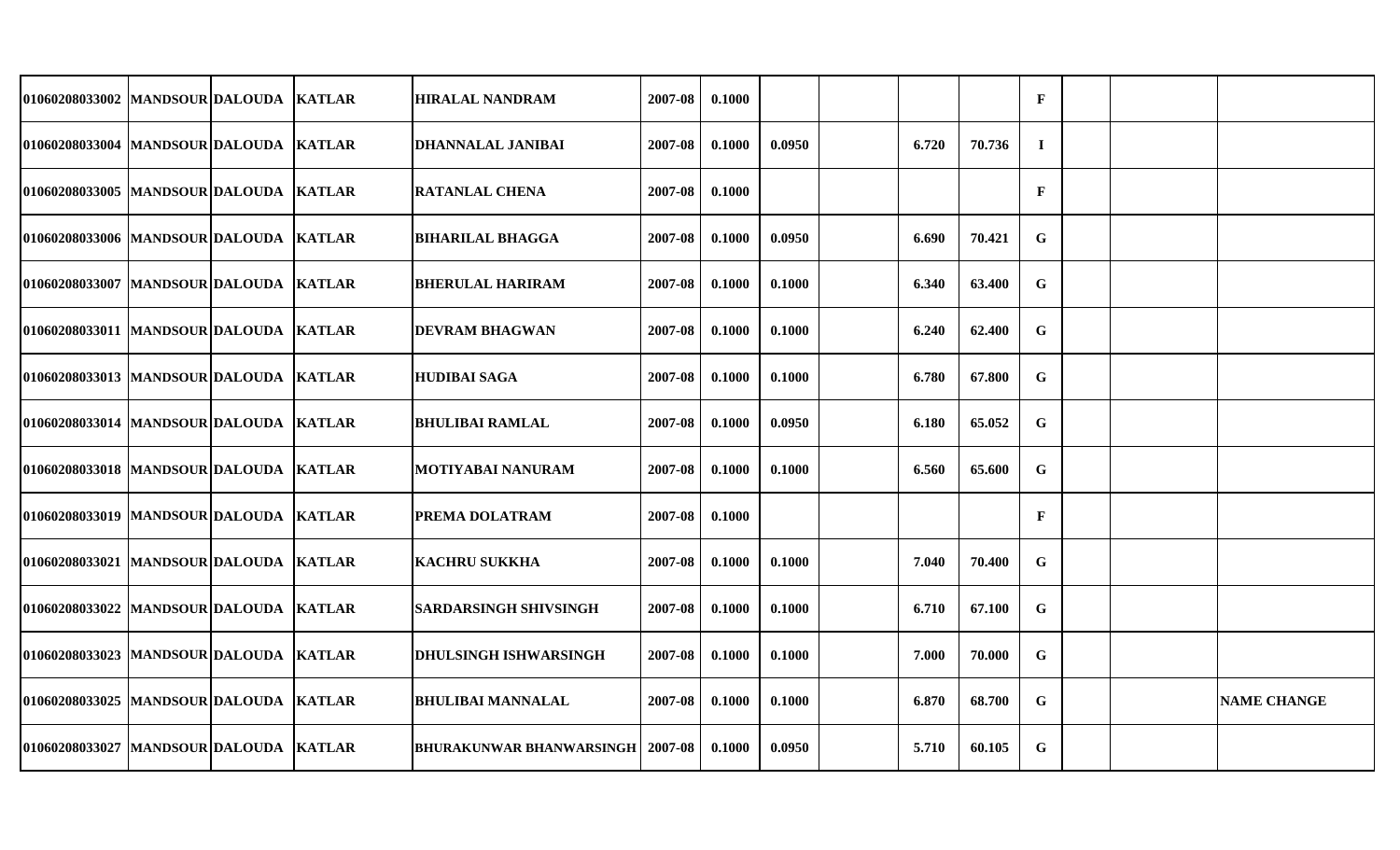| 01060208033028 MANDSOUR DALOUDA         |  | <b>KATLAR</b> | <b>KALUSINGH MANSINGH</b>     | 2007-08 | 0.1000 | 0.0950 | 6.510 | 68.526 | $\mathbf G$  |    |  |
|-----------------------------------------|--|---------------|-------------------------------|---------|--------|--------|-------|--------|--------------|----|--|
| 01060208033031 MANDSOUR DALOUDA KATLAR  |  |               | <b>CHAMPALAL DOLATRAM</b>     | 2007-08 | 0.1000 |        |       |        | $\mathbf{F}$ |    |  |
| 01060208033032 MANDSOUR DALOUDA KATLAR  |  |               | <b>VARDICHAND RATAN</b>       | 2007-08 | 0.1000 | 0.1000 | 6.610 | 66.100 | G            |    |  |
| 01060208033033  MANDSOUR DALOUDA KATLAR |  |               | <b>BAGDIBAI KASTURCHAND</b>   | 2007-08 | 0.1000 | 0.0500 | 2.920 | 58.400 | G            |    |  |
| 01060208033034 MANDSOUR DALOUDA KATLAR  |  |               | <b>JUJHARSINGH AMARSINGH</b>  | 2007-08 | 0.1000 | 0.0950 | 7.010 | 73.789 | $\mathbf G$  |    |  |
| 01060208033037 MANDSOUR DALOUDA KATLAR  |  |               | <b>AMRATRAM RAGHUNATH</b>     | 2007-08 | 0.1000 | 0.0650 | 5.450 | 83.846 | $\mathbf I$  |    |  |
| 01060208033038 MANDSOUR DALOUDA KATLAR  |  |               | NATHULAL BAGDIRAM             | 2007-08 | 0.1000 | 0.1000 | 7.120 | 71.200 | $\mathbf G$  |    |  |
| 01060208033040  MANDSOUR DALOUDA KATLAR |  |               | PRABHULAL BAGDIRAM            | 2007-08 | 0.1000 | 0.0950 | 6.800 | 71.578 | G            |    |  |
| 01060208033047 MANDSOUR DALOUDA KATLAR  |  |               | <b>RAMKANYABAI SHAMBHULAL</b> | 2007-08 | 0.1000 | 0.1000 | 6.510 | 65.100 | $\mathbf G$  |    |  |
| 01060208033048  MANDSOUR DALOUDA KATLAR |  |               | <b>MANGILAL JAGANNATH</b>     | 2007-08 | 0.1000 | 0.1000 | 6.770 | 67.700 | $\mathbf G$  |    |  |
| 01060208033051 MANDSOUR DALOUDA KATLAR  |  |               | MADANSINGH BHERUSINGH         | 2007-08 | 0.1000 | 0.1000 | 6.480 | 64.800 | $\bf{I}$     |    |  |
| 01060208033052 MANDSOUR DALOUDA KATLAR  |  |               | PARTHESINGH BHERUSINGH        | 2007-08 | 0.1000 | 0.1000 | 6.690 | 66.900 | $\bf{I}$     |    |  |
| 01060208033053 MANDSOUR DALOUDA KATLAR  |  |               | <b>MOHANLAL BHAGIRATH</b>     | 2007-08 | 0.1000 |        |       |        | $\mathbf{F}$ | 01 |  |
| 01060208033054  MANDSOUR DALOUDA KATLAR |  |               | <b>BHARATSINGH RUPSINGH</b>   | 2007-08 | 0.1000 | 0.1000 | 6.050 | 60.500 | G            |    |  |
| 01060208033055 MANDSOUR DALOUDA KATLAR  |  |               | <b>RASALKUNWAR RAYSINGH</b>   | 2007-08 | 0.1000 | 0.1000 | 6.870 | 68.700 | G            |    |  |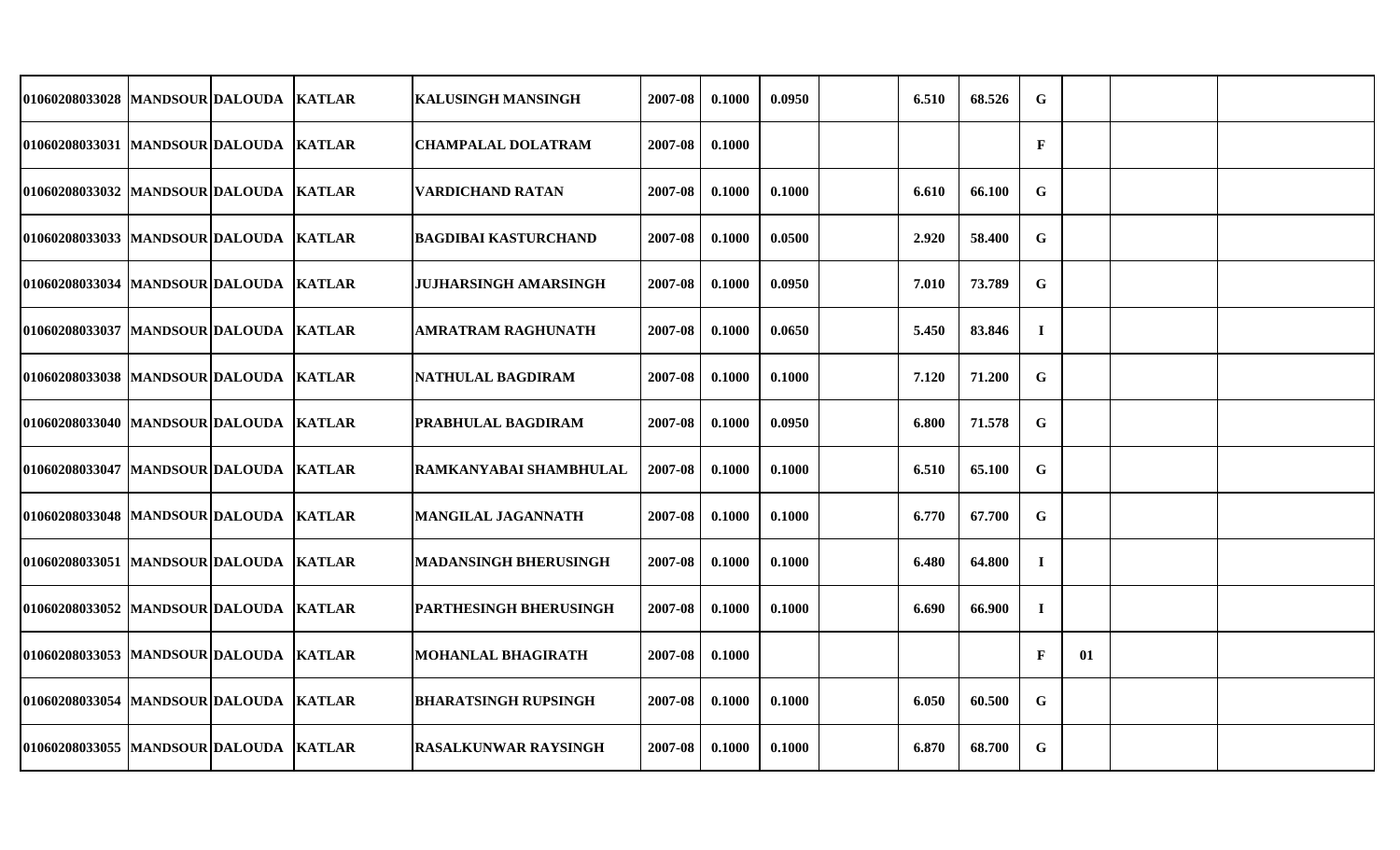| 01060208033061 MANDSOUR DALOUDA          |  | <b>KATLAR</b> | <b>BALU ONKARLAL</b>           | 2007-08 | 0.1000 |        |       |        | $\mathbf{F}$ |  |  |
|------------------------------------------|--|---------------|--------------------------------|---------|--------|--------|-------|--------|--------------|--|--|
| 01060208033063 MANDSOUR DALOUDA KATLAR   |  |               | <b>RUGHNATH BALU</b>           | 2007-08 | 0.1000 | 0.1000 | 6.200 | 62.000 | G            |  |  |
| 01060208033064 MANDSOUR DALOUDA KATLAR   |  |               | <b>BHERU RUGGA</b>             | 2007-08 | 0.1000 | 0.1000 | 7.120 | 71.200 | $\bf{I}$     |  |  |
| 01060208033066 MANDSOUR DALOUDA KATLAR   |  |               | <b>BALURAM BHERA</b>           | 2007-08 | 0.1000 | 0.1000 | 6.490 | 64.900 | G            |  |  |
| 01060208033067 MANDSOUR DALOUDA          |  | <b>KATLAR</b> | <b>HIRALAL BHAGIRATH</b>       | 2007-08 | 0.1000 | 0.0800 | 4.800 | 60.000 | $\mathbf G$  |  |  |
| 01060208033068 MANDSOUR DALOUDA KATLAR   |  |               | <b>DUNGARSINGH DALPATSINGH</b> | 2007-08 | 0.1000 | 0.0950 | 6.830 | 71.894 | $\mathbf G$  |  |  |
| 01060208033069   MANDSOUR DALOUDA        |  | <b>KATLAR</b> | <b>BABU BHERA</b>              | 2007-08 | 0.1000 | 0.1000 | 6.820 | 68.200 | G            |  |  |
| 01060208033070 MANDSOUR DALOUDA KATLAR   |  |               | <b>HARIRAM CHAMPALAL</b>       | 2007-08 | 0.1000 |        |       |        | $\mathbf F$  |  |  |
| 01060208033071 MANDSOUR DALOUDA          |  | <b>KATLAR</b> | <b>AMRATRAM BHERULAL</b>       | 2007-08 | 0.1000 | 0.1000 | 6.160 | 61.600 | G            |  |  |
| 01060208033077 MANDSOUR DALOUDA KATLAR   |  |               | <b>BHERULAL CHAGAN</b>         | 2007-08 | 0.1000 | 0.1000 | 6.800 | 68.000 | G            |  |  |
| 01060208033081 MANDSOUR DALOUDA          |  | <b>KATLAR</b> | <b>BHANWARLAL MOHANLAL</b>     | 2007-08 | 0.1000 |        |       |        | $\mathbf F$  |  |  |
| 01060208033082 MANDSOUR DALOUDA KATLAR   |  |               | <b>RAMRATAN GANGARAM</b>       | 2007-08 | 0.1000 | 0.1000 | 7.100 | 71.000 | $\mathbf G$  |  |  |
| 01060208033083  MANDSOUR DALOUDA         |  | <b>KATLAR</b> | <b>KAMLASHANKAR BHERULAL</b>   | 2007-08 | 0.1000 | 0.1000 | 6.650 | 66.500 | $\mathbf G$  |  |  |
| 01060208033084  MANDSOUR DALOUDA  KATLAR |  |               | <b>RAGHUVIRSINGH SHIVSINGH</b> | 2007-08 | 0.1000 | 0.1000 | 6.940 | 69.400 | G            |  |  |
| 01060208033085 MANDSOUR DALOUDA KATLAR   |  |               | <b>MOHANLAL NANURAM</b>        | 2007-08 | 0.1000 |        |       |        | $\mathbf{F}$ |  |  |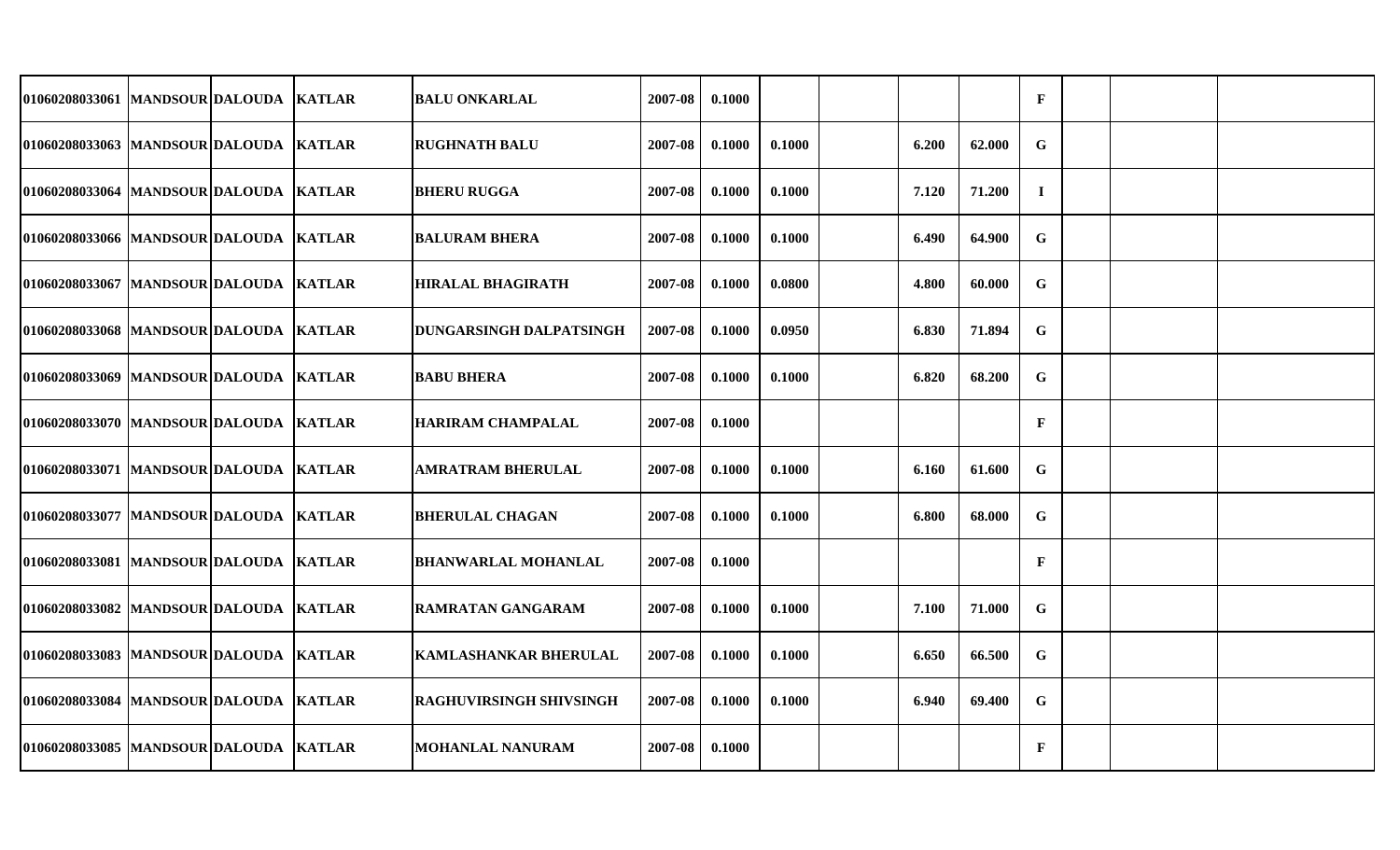| 01060208033086 MANDSOUR DALOUDA KATLAR   |  | <b>BHANWARLAL CHENRAM</b>                 | 2007-08 | 0.1000 | 0.0950 | 6.290 | 66.210 | $\mathbf G$  |  |  |
|------------------------------------------|--|-------------------------------------------|---------|--------|--------|-------|--------|--------------|--|--|
| 01060208033087  MANDSOUR DALOUDA  KATLAR |  | <b>SHYAMLAL PYARCHAND</b>                 | 2007-08 | 0.1000 | 0.1000 | 6.490 | 64.900 | G            |  |  |
| 01060208033088 MANDSOUR DALOUDA KATLAR   |  | <b>MANGILAL BHERULAL</b>                  | 2007-08 | 0.1000 | 0.1000 | 6.360 | 63.600 | $\mathbf G$  |  |  |
| 01060208033090 MANDSOUR DALOUDA KATLAR   |  | <b>LACHIRAM MOTIJI</b>                    | 2007-08 | 0.1000 | 0.0450 | 2.870 | 63.777 | $\mathbf G$  |  |  |
| 01060208033091  MANDSOUR DALOUDA  KATLAR |  | <b>BHERULAL HIRALAL</b>                   | 2007-08 | 0.1000 | 0.0550 | 3.800 | 69.090 | $\mathbf G$  |  |  |
| 01060208033092 MANDSOUR DALOUDA KATLAR   |  | <b>RATANLAL NANDA</b>                     | 2007-08 | 0.1000 | 0.1000 | 6.850 | 68.500 | G            |  |  |
| 01060208033093 MANDSOUR DALOUDA KATLAR   |  | <b>KANIRAM MOTI</b>                       | 2007-08 | 0.1000 | 0.0400 | 2.660 | 66.500 | $\mathbf G$  |  |  |
| 01060208033094 MANDSOUR DALOUDA KATLAR   |  | <b>RAMESHWAR MULCHAND</b>                 | 2007-08 | 0.1000 |        |       |        | $\mathbf{F}$ |  |  |
| 01060208033095 MANDSOUR DALOUDA KATLAR   |  | <b>MOHANSINGH RAMSINGH</b>                | 2007-08 | 0.1000 | 0.1000 | 7.010 | 70.100 | $\mathbf G$  |  |  |
| 01060208033096  MANDSOUR DALOUDA KATLAR  |  | <b>BALARAM KHEEMALAL</b>                  | 2007-08 | 0.1000 | 0.0950 | 6.620 | 69.684 | G            |  |  |
| 01060208033098 MANDSOUR DALOUDA KATLAR   |  | <b>RAMESHKUNWAR MANSINGH</b>              | 2007-08 | 0.1000 |        |       |        | $\mathbf{F}$ |  |  |
| 01060208033099 MANDSOUR DALOUDA  KATLAR  |  | <b>GHANSHYAM KISHAN</b>                   | 2007-08 | 0.1000 |        |       |        | $\mathbf{F}$ |  |  |
| 01060208033102 MANDSOUR DALOUDA KATLAR   |  | <b>SITARAM RAGHUNATH</b>                  | 2007-08 | 0.1000 | 0.0950 | 6.360 | 66.947 | $\mathbf G$  |  |  |
| 01060208033103 MANDSOUR DALOUDA KATLAR   |  | MOHANLAL GORDHANLAL                       | 2007-08 | 0.1000 | 0.1000 | 6.530 | 65.300 | G            |  |  |
| 01060208033104 MANDSOUR DALOUDA KATLAR   |  | <b>SHRIKRISHANA KASTURCHAND   2007-08</b> |         | 0.1000 | 0.1000 | 6.090 | 60.900 | $\mathbf G$  |  |  |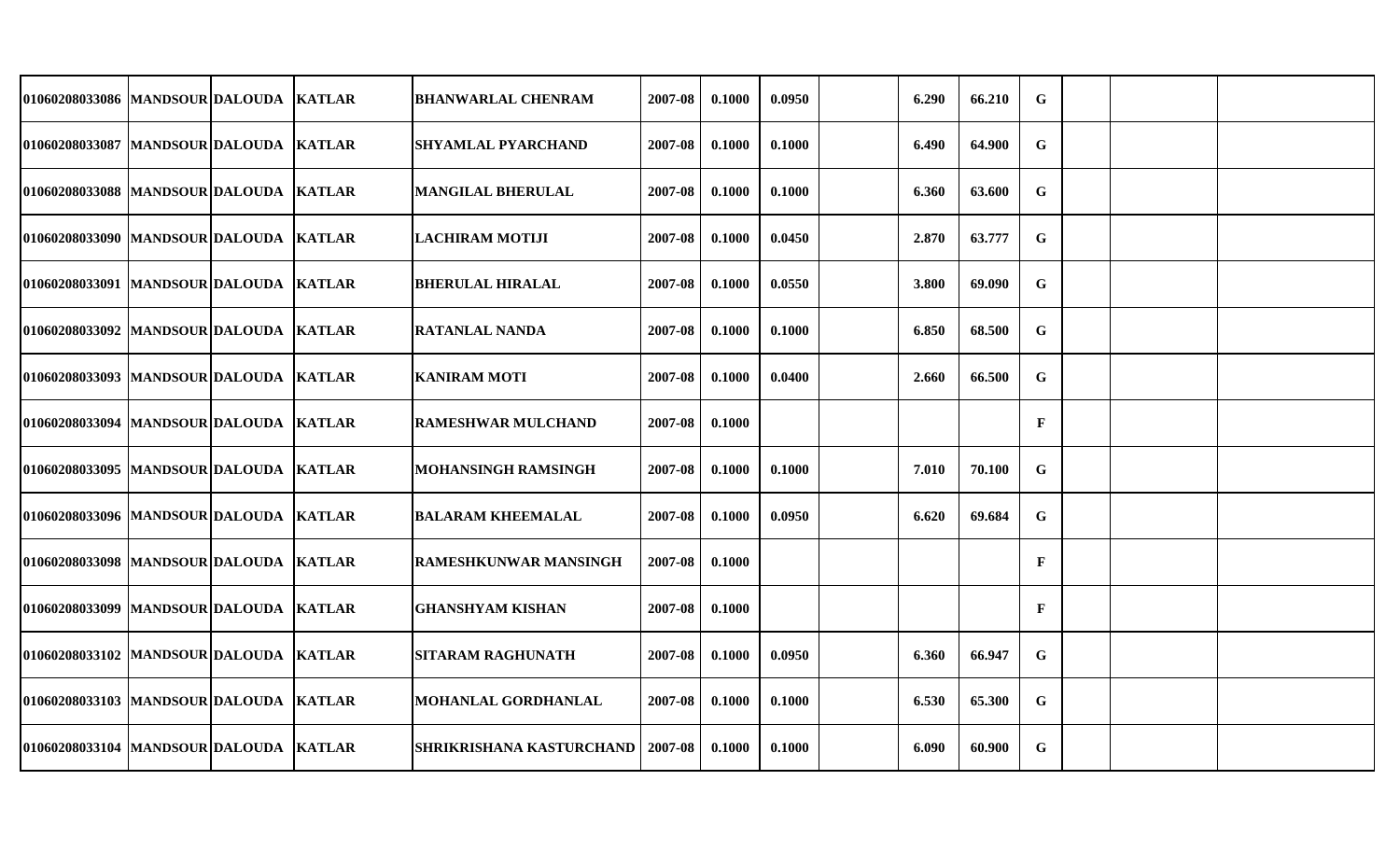| 01060208033105 MANDSOUR DALOUDA KATLAR   |  | KISHORSINGH HKKESINGH                     | 2007-08 | 0.1000 | 0.1000 | 5.970 | 59.700 | G            |  |  |
|------------------------------------------|--|-------------------------------------------|---------|--------|--------|-------|--------|--------------|--|--|
| 01060208033106  MANDSOUR DALOUDA KATLAR  |  | <b>BALWANTSINGH HAKKESINGH</b>            | 2007-08 | 0.1000 | 0.1000 | 6.420 | 64.200 | $\mathbf G$  |  |  |
| 01060208033107 MANDSOUR DALOUDA KATLAR   |  | <b>ISHWARSINGH HAMERSINGH</b>             | 2007-08 | 0.1000 | 0.1000 | 7.000 | 70.000 | $\mathbf G$  |  |  |
| 01060208033111 MANDSOUR DALOUDA KATLAR   |  | <b>DULICHAND NANURAM</b>                  | 2007-08 | 0.1000 | 0.1000 | 6.520 | 65.200 | G            |  |  |
| 01060208033112 MANDSOUR DALOUDA KATLAR   |  | <b>BHANWARBAI DEUBAI</b>                  | 2007-08 | 0.1000 | 0.1000 | 6.690 | 66.900 | G            |  |  |
| 01060208033113 MANDSOUR DALOUDA KATLAR   |  | <b>BHANWARLAL PREMCHAND</b>               | 2007-08 | 0.1000 |        |       |        | $\mathbf{F}$ |  |  |
| 01060208033114 MANDSOUR DALOUDA KATLAR   |  | <b>RAMRATAN SALAGRAM</b>                  | 2007-08 | 0.1000 | 0.1000 | 6.220 | 62.200 | G            |  |  |
| 01060208033115  MANDSOUR DALOUDA KATLAR  |  | <b>RAMRATAN HARIRAM</b>                   | 2007-08 | 0.1000 | 0.1000 | 6.460 | 64.600 | $\mathbf G$  |  |  |
| 01060208033116 MANDSOUR DALOUDA KATLAR   |  | KALUSINGH MADANSINGH                      | 2007-08 | 0.1000 | 0.0950 | 6.180 | 65.052 | $\bf{I}$     |  |  |
| 01060208033117  MANDSOUR DALOUDA  KATLAR |  | PAPPULAL CHENRAM                          | 2007-08 | 0.1000 | 0.1000 | 6.850 | 68.500 | G            |  |  |
| 01060208033118 MANDSOUR DALOUDA KATLAR   |  | RAMESHWAR CHENRAM                         | 2007-08 | 0.1000 |        |       |        | $\mathbf{F}$ |  |  |
| 01060208033119 MANDSOUR DALOUDA KATLAR   |  | BAGDIRAM RATANLAL                         | 2007-08 | 0.1000 |        |       |        | $\mathbf F$  |  |  |
| 01060208033121 MANDSOUR DALOUDA KATLAR   |  | <b>BALWANTSINGH PRATAPSINGH</b>           | 2007-08 | 0.1000 | 0.0950 | 5.790 | 60.947 | G            |  |  |
| 01060208033123 MANDSOUR DALOUDA KATLAR   |  | <b>MANOHARSINGH DALPATSINGH   2007-08</b> |         | 0.1000 | 0.0950 | 6.650 | 70.000 | G            |  |  |
| 01060208033124 MANDSOUR DALOUDA KATLAR   |  | <b>DHIRAJSINGH DHULSINGH</b>              | 2007-08 | 0.1000 | 0.0950 | 6.230 | 65.578 | G            |  |  |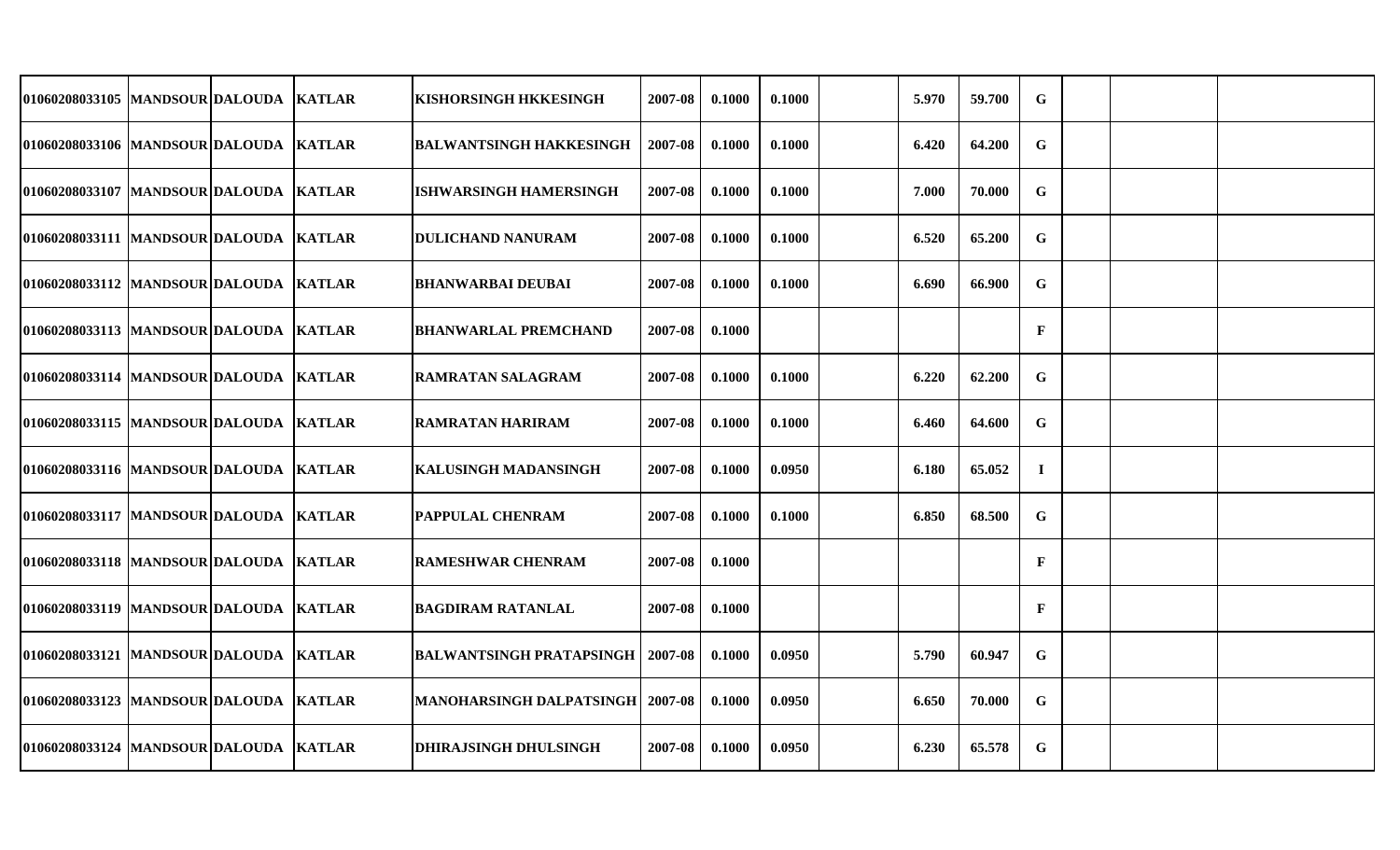| 01060208033125  MANDSOUR DALOUDA  KATLAR   |  | NARENDRASINGH LAXMANSINGH   2007-08 |         | 0.1000 | 0.0700 | 4.640 | 66.285 | $\mathbf I$  |    |                |  |
|--------------------------------------------|--|-------------------------------------|---------|--------|--------|-------|--------|--------------|----|----------------|--|
| 01060208033126 MANDSOUR DALOUDA KATLAR     |  | SHETANSINGH SHARDULSINGH            | 2007-08 | 0.1000 |        |       |        | $\mathbf{F}$ |    |                |  |
| 01060208033128 MANDSOUR DALOUDA KATLAR     |  | <b>NAGULAL KHEEMA</b>               | 2007-08 | 0.1000 | 0.0750 | 4.930 | 65.733 | $\mathbf G$  |    |                |  |
| 01060208033131 MANDSOUR DALOUDA KATLAR     |  | NATHULAL GANGARAM                   | 2007-08 | 0.1000 | 0.1000 | 6.000 | 60.000 | G            | 05 |                |  |
| 01060208033132 MANDSOUR DALOUDA KATLAR     |  | PARMANAND GANGARAM                  | 2007-08 | 0.1000 | 0.0950 | 6.560 | 69.052 | $\mathbf G$  |    |                |  |
| 01060208033137  MANDSOUR DALOUDA  KATLAR   |  | <b>HIRA HARDEVDAS</b>               | 2007-08 | 0.1000 | 0.0950 | 6.340 | 66.736 | $\mathbf G$  |    | 01070318150004 |  |
| 01060208033139 MANDSOUR DALOUDA KATLAR     |  | NANDIBAI PUNAMCHAND                 | 2007-08 | 0.1000 | 0.1000 | 6.650 | 66.500 | $\mathbf G$  |    |                |  |
| 01060208034001 MANDSOUR DALOUDA PIPALKHEDI |  | <b>MANGUSINGH UDAYSINGH</b>         | 2007-08 | 0.1000 | 0.1000 | 2.750 | 27.500 | $\mathbf G$  | 04 |                |  |
| 01060208034002 MANDSOUR DALOUDA PIPALKHEDI |  | <b>PARVATIBAI KACHRU</b>            | 2007-08 | 0.1000 | 0.1000 | 6.660 | 66.600 | $\mathbf G$  |    |                |  |
| 01060208034003 MANDSOUR DALOUDA PIPALKHEDI |  | <b>INDRAKUWAR MOTISINGH</b>         | 2007-08 | 0.1000 |        |       |        | $\mathbf{F}$ |    |                |  |
| 01060208034004 MANDSOUR DALOUDA PIPALKHEDI |  | <b>HARESINGH GOPALSINGH</b>         | 2007-08 | 0.1000 | 0.1000 | 6.280 | 62.800 | $\mathbf G$  |    |                |  |
| 01060208034006 MANDSOUR DALOUDA PIPALKHEDI |  | RADHABAI CHENRAM                    | 2007-08 | 0.1000 |        |       |        | $\mathbf F$  |    |                |  |
| 01060208034010 MANDSOUR DALOUDA PIPALKHEDI |  | PARVATIBAI BHERULAL                 | 2007-08 | 0.1000 |        |       |        | $\mathbf{F}$ |    |                |  |
| 01060208034012 MANDSOUR DALOUDA PIPALKHEDI |  | VIKRAMSINGH PARVATSINGH             | 2007-08 | 0.1000 |        |       |        | $\mathbf{F}$ |    |                |  |
| 01060208034014 MANDSOUR DALOUDA PIPALKHEDI |  | <b>HIRALAL SAVA</b>                 | 2007-08 | 0.1000 |        |       |        | $\mathbf{F}$ |    |                |  |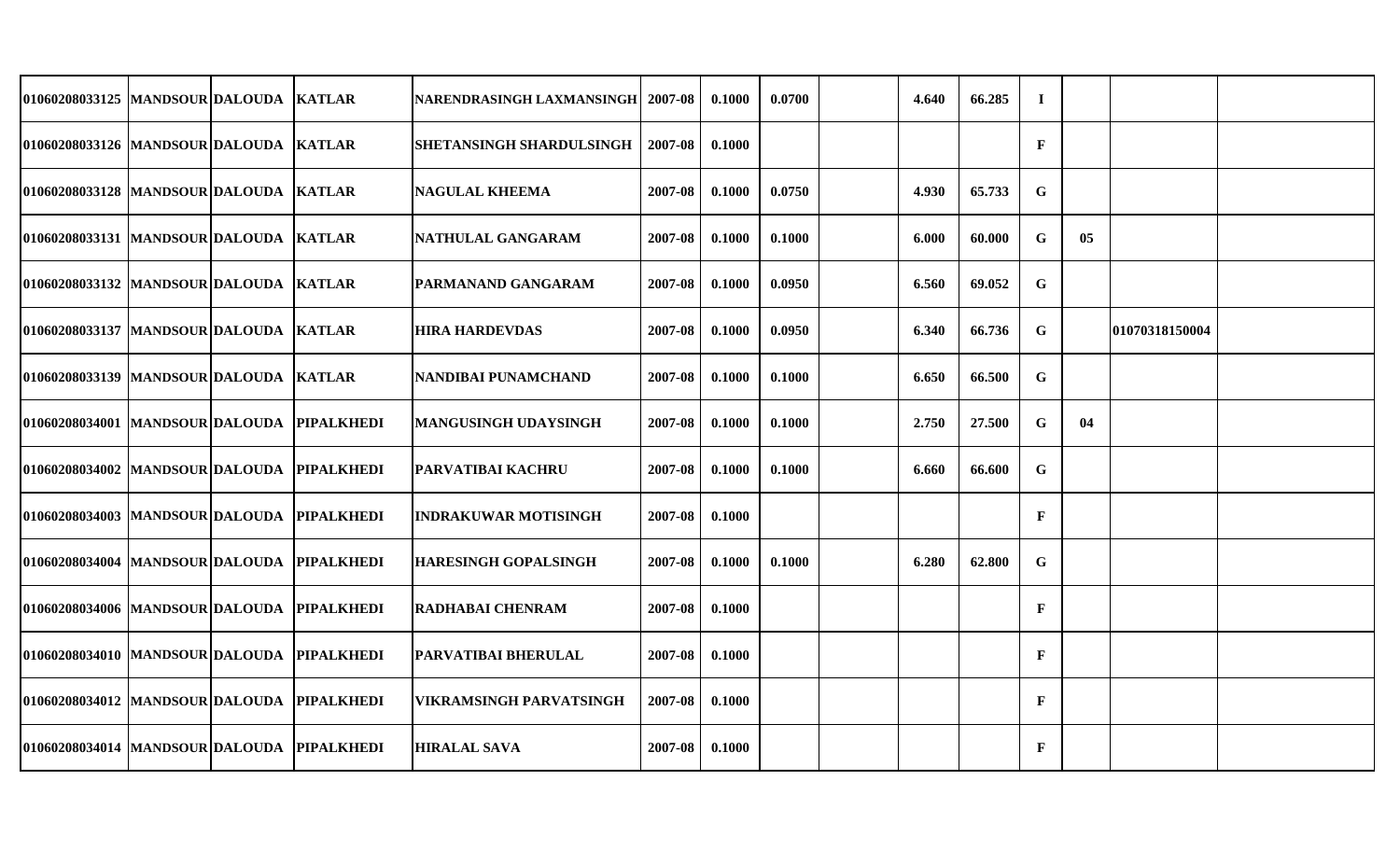| 01060208034016 MANDSOUR DALOUDA            |  | <b>PIPALKHEDI</b> | <b>HIRALAL KISHAN</b>         | 2007-08 | 0.1000 |        |       |        | $\mathbf{F}$ |    |                    |
|--------------------------------------------|--|-------------------|-------------------------------|---------|--------|--------|-------|--------|--------------|----|--------------------|
| 01060208034017 MANDSOUR DALOUDA PIPALKHEDI |  |                   | LAXMINARAYAN LALA             | 2007-08 | 0.1000 |        |       |        | $\mathbf{F}$ |    |                    |
| 01060208034018 MANDSOUR DALOUDA            |  | <b>PIPALKHEDI</b> | <b>KANCHANKUNWAR DHANRAJ</b>  | 2007-08 | 0.1000 |        |       |        | $\mathbf{F}$ |    |                    |
| 01060208034020 MANDSOUR DALOUDA PIPALKHEDI |  |                   | <b>SALAGRAM SHRIRAM</b>       | 2007-08 | 0.1000 |        |       |        | $\mathbf{F}$ |    |                    |
| 01060208034021 MANDSOUR DALOUDA            |  | <b>PIPALKHEDI</b> | <b>ISHWARSINGH UDEYSINGH</b>  | 2007-08 | 0.1000 |        |       |        | $\mathbf{F}$ |    |                    |
| 01060208034023 MANDSOUR DALOUDA PIPALKHEDI |  |                   | ANANDKUWAR AMARSINGH          | 2007-08 | 0.1000 |        |       |        | $\mathbf{F}$ |    |                    |
| 01060208034027 MANDSOUR DALOUDA PIPALKHEDI |  |                   | <b>MANGU CHUNNILAL</b>        | 2007-08 | 0.1000 |        |       |        | $\mathbf{F}$ |    |                    |
| 01060208034029 MANDSOUR DALOUDA PIPALKHEDI |  |                   | <b>NAVALSINGH CHENSINGH</b>   | 2007-08 | 0.1000 | 0.1000 | 6.470 | 64.700 | $\mathbf G$  |    | <b>NAME CHANGE</b> |
| 01060208034030   MANDSOUR DALOUDA          |  | <b>PIPALKHEDI</b> | <b>SHIVSINGH GOPALSINGH</b>   | 2007-08 | 0.1000 |        |       |        | $\mathbf{F}$ |    |                    |
| 01060208034031  MANDSOUR DALOUDA           |  | <b>PIPALKHEDI</b> | <b>KISHORSINGH RAMSINGH</b>   | 2007-08 | 0.1000 |        |       |        | $\mathbf{F}$ |    |                    |
| 01060208034034 MANDSOUR DALOUDA            |  | <b>PIPALKHEDI</b> | <b>BISHANSINGH MADANSINGH</b> | 2007-08 | 0.1000 | 0.1000 | 5.750 | 57.500 | $\mathbf G$  | 05 |                    |
| 01060208034038 MANDSOUR DALOUDA            |  | <b>PIPALKHEDI</b> | <b>JUJHAR GOVINDRAM</b>       | 2007-08 | 0.1000 |        |       |        | $\mathbf{F}$ |    |                    |
| 01060208035001 MANDSOUR DALOUDA            |  | <b>GARODA</b>     | <b>GANESHRAM DEVRAM</b>       | 2007-08 | 0.1000 | 0.1000 | 7.130 | 71.300 | $\mathbf I$  |    |                    |
| 01060208035005  MANDSOUR DALOUDA           |  | <b>GARODA</b>     | <b>BAGDIRAM DEVRAM</b>        | 2007-08 | 0.1000 | 0.1000 | 6.670 | 66.700 | $\mathbf I$  |    |                    |
| 01060208035007 MANDSOUR DALOUDA            |  | <b>GARODA</b>     | <b>KARULAL DHURA</b>          | 2007-08 | 0.1000 | 0.0850 | 5.670 | 66.705 | $\mathbf I$  |    |                    |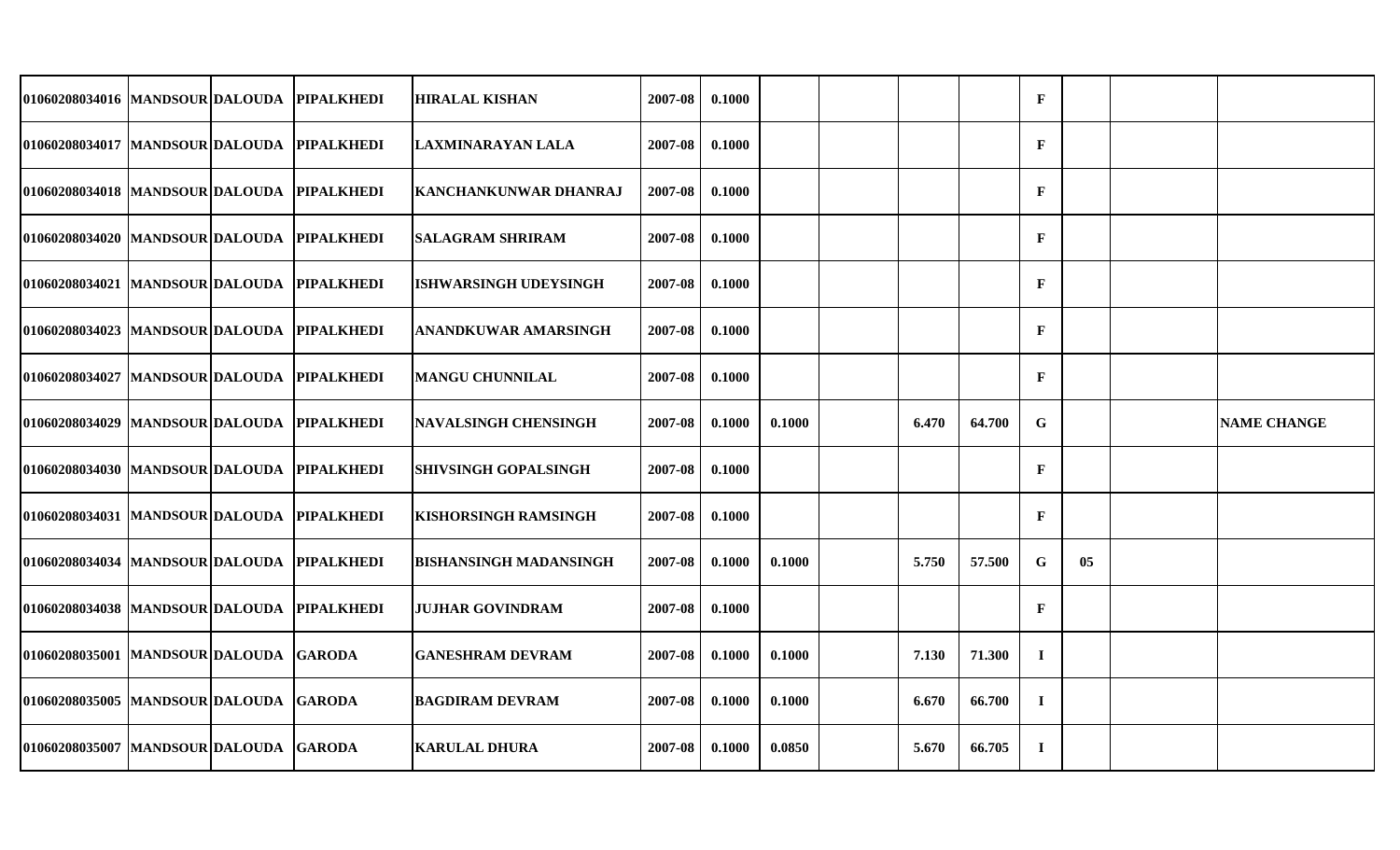| 01060208035016 MANDSOUR DALOUDA GARODA   |  | <b>KASHIRAM OMKAR BALAI</b>  | 2007-08 | 0.1000 |        |       |        | $\mathbf F$  |  |  |
|------------------------------------------|--|------------------------------|---------|--------|--------|-------|--------|--------------|--|--|
| 01060208035018 MANDSOUR DALOUDA GARODA   |  | <b>RAMPRASAD BAGDIRAM</b>    | 2007-08 | 0.1000 | 0.1000 | 6.980 | 69.800 | $\bf{I}$     |  |  |
| 01060208035021 MANDSOUR DALOUDA GARODA   |  | <b>MANOHARLAL UDAIRAM</b>    | 2007-08 | 0.1000 |        |       |        | $\mathbf F$  |  |  |
| 01060208035025 MANDSOUR DALOUDA GARODA   |  | <b>KANWARLAL NANURAM</b>     | 2007-08 | 0.1000 |        |       |        | $\mathbf F$  |  |  |
| 01060208035026 MANDSOUR DALOUDA GARODA   |  | <b>HEMRAJ DHUAL</b>          | 2007-08 | 0.1000 |        |       |        | $\mathbf F$  |  |  |
| 01060208035031 MANDSOUR DALOUDA GARODA   |  | <b>KANWARLAL MADHAV</b>      | 2007-08 | 0.1000 | 0.0900 | 6.240 | 69.333 | G            |  |  |
| 01060208035035 MANDSOUR DALOUDA GARODA   |  | <b>GENDADAS NARAYANDAS</b>   | 2007-08 | 0.1000 | 0.1000 | 6.180 | 61.800 | G            |  |  |
| 01060208035036  MANDSOUR DALOUDA  GARODA |  | <b>BHANWARLAL BHERULAL</b>   | 2007-08 | 0.1000 |        |       |        | $\mathbf F$  |  |  |
| 01060208035037  MANDSOUR DALOUDA  GARODA |  | <b>BHANWARLAL DHURILAL</b>   | 2007-08 | 0.1000 | 0.1000 | 7.400 | 74.000 | $\mathbf G$  |  |  |
| 01060208035040 MANDSOUR DALOUDA GARODA   |  | <b>KANKUBAI MANGILAL</b>     | 2007-08 | 0.1000 |        |       |        | $\mathbf{F}$ |  |  |
| 01060208035041 MANDSOUR DALOUDA GARODA   |  | <b>SHANKERLAL BHANWARLAL</b> | 2007-08 | 0.1000 |        |       |        | $\mathbf{F}$ |  |  |
| 01060208035055 MANDSOUR DALOUDA GARODA   |  | <b>RATANLAL KHEMA</b>        | 2007-08 | 0.1000 | 0.1000 | 6.330 | 63.300 | ${\bf G}$    |  |  |
| 01060208035059 MANDSOUR DALOUDA GARODA   |  | <b>SAGIBAI RAMLAL</b>        | 2007-08 | 0.1000 |        |       |        | $\mathbf{F}$ |  |  |
| 01060208035060 MANDSOUR DALOUDA GARODA   |  | DASHRATHLAL MANAKLAL         | 2007-08 | 0.1000 | 0.1000 | 6.190 | 61.900 | G            |  |  |
| 01060208035065 MANDSOUR DALOUDA GARODA   |  | <b>AMBARAM RAMCHANDRA</b>    | 2007-08 | 0.1000 |        |       |        | $\mathbf{F}$ |  |  |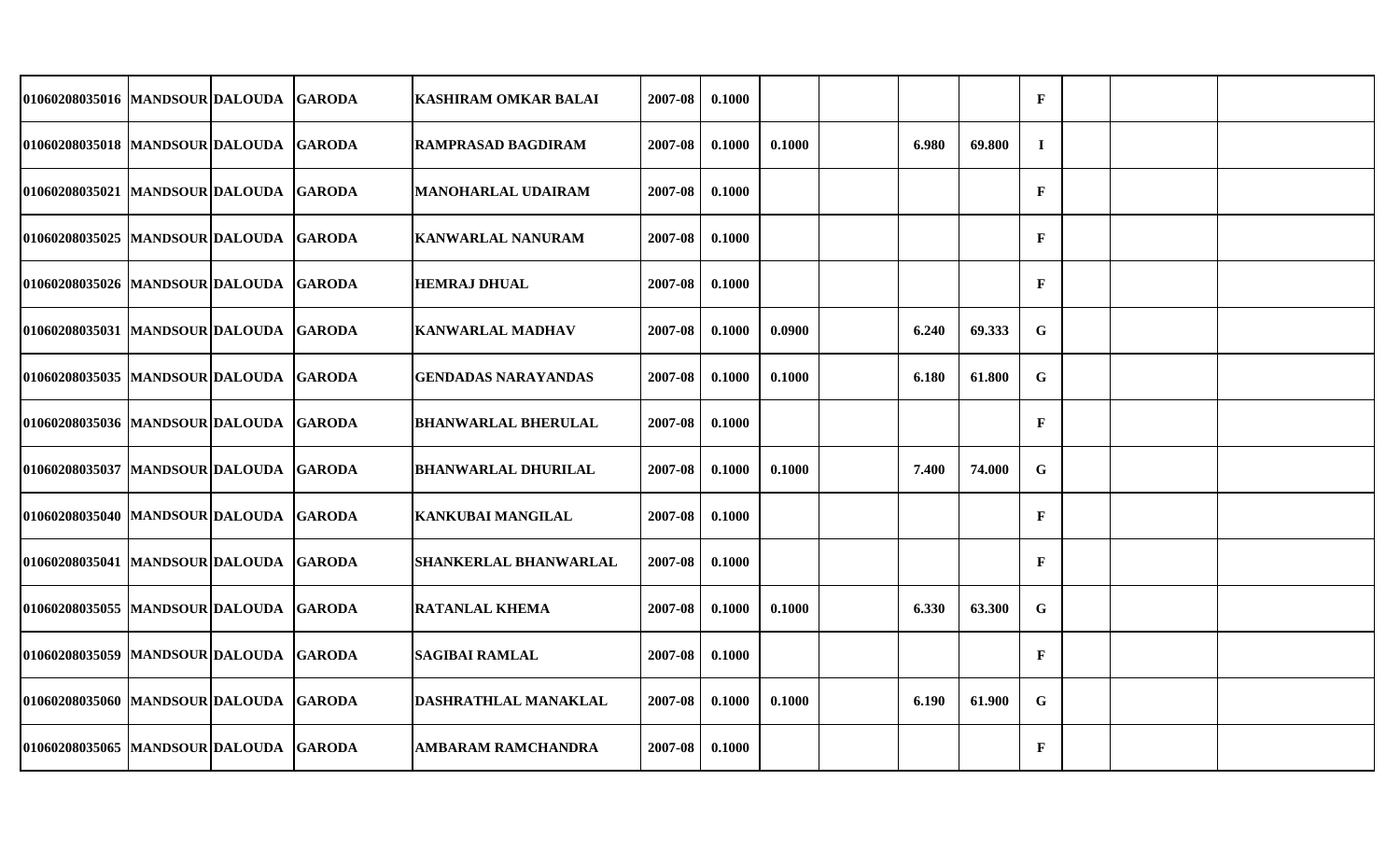| 01060208035067 MANDSOUR DALOUDA GARODA   |  | <b>PRATAPSINGH PRATAPKUNWAR   2007-08</b> |         | 0.1000 | 0.1000 | 6.360 | 63.600 | $\mathbf G$  |    |                    |
|------------------------------------------|--|-------------------------------------------|---------|--------|--------|-------|--------|--------------|----|--------------------|
| 01060208035068 MANDSOUR DALOUDA GARODA   |  | <b>BASANTILAL SALAGRAM</b>                | 2007-08 | 0.1000 |        |       |        | $\mathbf{F}$ |    |                    |
| 01060208035075 MANDSOUR DALOUDA GARODA   |  | <b>BHURIBAI MOTILAL</b>                   | 2007-08 | 0.1000 | 0.1000 | 6.520 | 65.200 | $\mathbf I$  |    |                    |
| 01060208035081 MANDSOUR DALOUDA GARODA   |  | <b>BHANWARLAL RAMLAL</b>                  | 2007-08 | 0.1000 |        |       |        | $\mathbf{F}$ |    |                    |
| 01060208035090 MANDSOUR DALOUDA GARODA   |  | <b>BASANTILAL GANGARAM</b>                | 2007-08 | 0.1000 | 0.1000 | 5.450 | 54.500 | G            | 04 |                    |
| 01060208035091 MANDSOUR DALOUDA GARODA   |  | <b>ASHARAM CHAMPABAI</b>                  | 2007-08 | 0.1000 | 0.0550 | 3.330 | 60.545 | G            |    |                    |
| 01060208035093 MANDSOUR DALOUDA GARODA   |  | JANIBAI RUPA                              | 2007-08 | 0.1000 |        |       |        | $\mathbf{F}$ |    | <b>NAME CHANGE</b> |
| 01060208035098 MANDSOUR DALOUDA GARODA   |  | <b>SHILABAI RAMNARAYAN</b>                | 2007-08 | 0.1000 | 0.1000 | 6.370 | 63.700 | $\mathbf G$  |    |                    |
| 01060208035104 MANDSOUR DALOUDA GARODA   |  | <b>GOPAL KANAJI</b>                       | 2007-08 | 0.1000 |        |       |        | $\mathbf F$  |    |                    |
| 01060208035105 MANDSOUR DALOUDA GARODA   |  | LILABAI RAMCHANDRA                        | 2007-08 | 0.1000 | 0.1000 | 6.170 | 61.700 | $\mathbf G$  |    |                    |
| 01060208035107  MANDSOUR DALOUDA  GARODA |  | <b>BHERULAL NAGULAL</b>                   | 2007-08 | 0.1000 | 0.1000 | 6.280 | 62.800 | $\mathbf G$  |    |                    |
| 01060208035109 MANDSOUR DALOUDA GARODA   |  | <b>RAMLAL VAJERAM</b>                     | 2007-08 | 0.1000 | 0.1000 | 6.920 | 69.200 | G            |    |                    |
| 01060208035111 MANDSOUR DALOUDA GARODA   |  | <b>JAGDISH BHERULAL</b>                   | 2007-08 | 0.1000 |        |       |        | $\mathbf{F}$ |    |                    |
| 01060208038002 MANDSOUR DALOUDA NIMBOD   |  | <b>SHANKARLAL KASHIRAM</b>                | 2007-08 | 0.1000 | 0.0950 | 6.400 | 67.368 | $\mathbf I$  |    |                    |
| 01060208038005 MANDSOUR DALOUDA NIMBOD   |  | <b>ONKARLAL RAMLAL</b>                    | 2007-08 | 0.1000 |        |       |        | $\mathbf{F}$ |    |                    |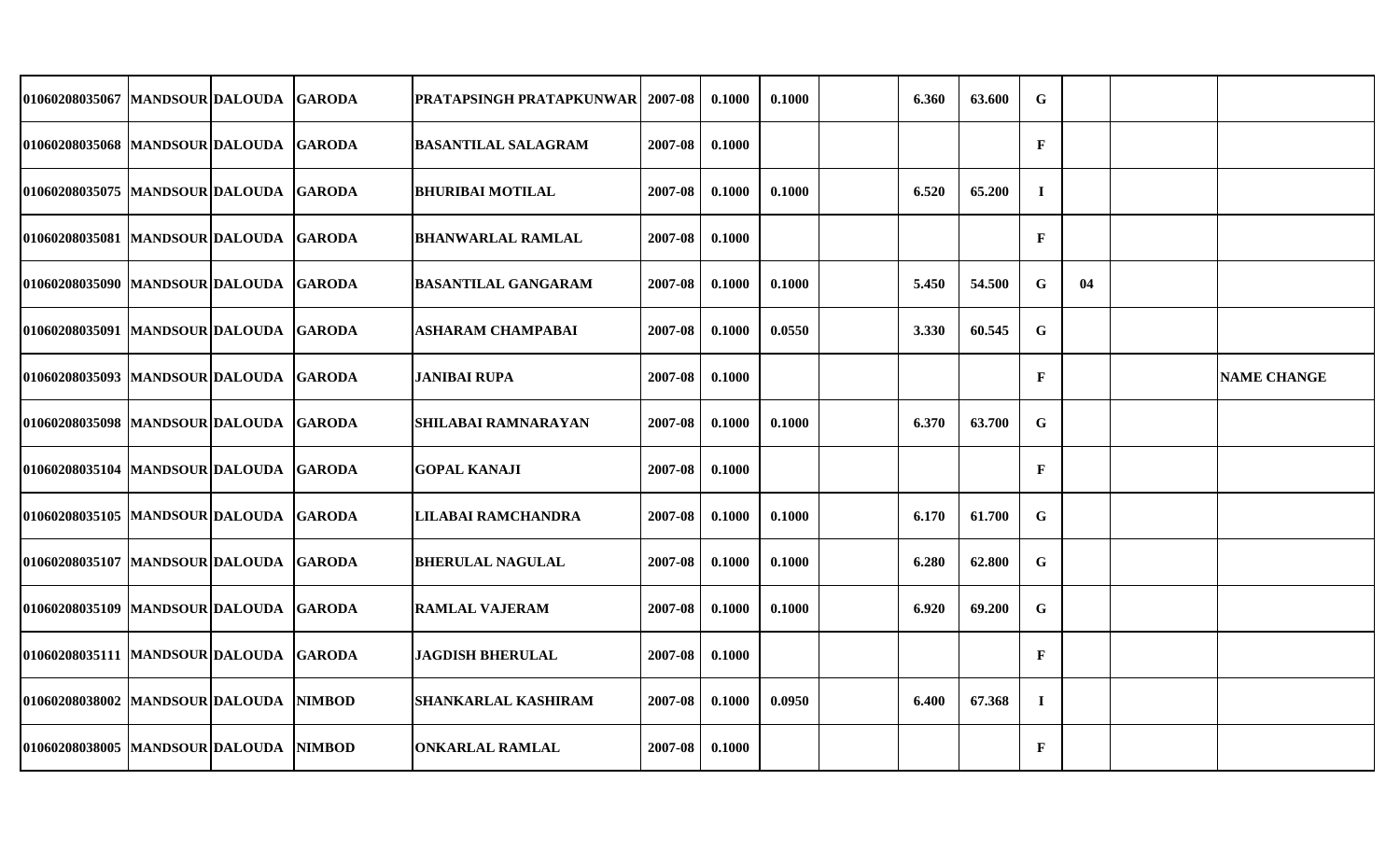| 01060208038007 MANDSOUR DALOUDA |  | <b>NIMBOD</b> | <b>KESHURAM BAGDIRAM</b>     | 2007-08 | 0.1000 | 0.0950 | 6.380 | 67.157 | $\mathbf I$  |  |  |
|---------------------------------|--|---------------|------------------------------|---------|--------|--------|-------|--------|--------------|--|--|
| 01060208038016 MANDSOUR DALOUDA |  | <b>NIMBOD</b> | <b>VENIRAM RATANLAL</b>      | 2007-08 | 0.1000 | 0.1000 | 6.250 | 62.500 | $\mathbf G$  |  |  |
| 01060208038019 MANDSOUR DALOUDA |  | <b>NIMBOD</b> | <b>GHANSHYAM RAMGOPAL</b>    | 2007-08 | 0.1000 | 0.1050 | 6.980 | 66.476 | $\mathbf G$  |  |  |
| 01060208038020 MANDSOUR DALOUDA |  | <b>NIMBOD</b> | VISHNUPRASAD PYARIBAI        | 2007-08 | 0.1000 | 0.1000 | 6.320 | 63.200 | G            |  |  |
| 01060208038021 MANDSOUR DALOUDA |  | <b>NIMBOD</b> | <b>KANHAIYALAL SHIVRAM</b>   | 2007-08 | 0.1000 | 0.1000 | 6.700 | 67.000 | G            |  |  |
| 01060208038022 MANDSOUR DALOUDA |  | <b>NIMBOD</b> | <b>GANGARAM VENIRAM</b>      | 2007-08 | 0.1000 | 0.1000 | 6.440 | 64.400 | $\mathbf G$  |  |  |
| 01060208038024 MANDSOUR DALOUDA |  | <b>NIMBOD</b> | <b>ANIL KUMAR GORDHAN</b>    | 2007-08 | 0.1000 | 0.0900 | 6.570 | 73.000 | $\mathbf G$  |  |  |
| 01060208038025 MANDSOUR DALOUDA |  | <b>NIMBOD</b> | <b>MANGIBAI JITMAL</b>       | 2007-08 | 0.1000 |        |       |        | $\mathbf{F}$ |  |  |
| 01060208038026 MANDSOUR DALOUDA |  | <b>NIMBOD</b> | <b>IBRAHIM SHUBHANKHAN</b>   | 2007-08 | 0.1000 | 0.1000 | 6.410 | 64.100 | G            |  |  |
| 01060208038027 MANDSOUR DALOUDA |  | <b>NIMBOD</b> | <b>VARDICHAND BHAGWAN</b>    | 2007-08 | 0.1000 |        |       |        | $\mathbf{F}$ |  |  |
| 01060208038034 MANDSOUR DALOUDA |  | <b>NIMBOD</b> | <b>TULSIRAM GULABJI</b>      | 2007-08 | 0.1000 | 0.0500 | 3.150 | 63.000 | G            |  |  |
| 01060208038035 MANDSOUR DALOUDA |  | <b>NIMBOD</b> | <b>NANURAM RUPA</b>          | 2007-08 | 0.1000 | 0.0650 | 3.920 | 60.307 | G            |  |  |
| 01060208038036 MANDSOUR DALOUDA |  | <b>NIMBOD</b> | <b>SHANKARLALA BAGDIRAM</b>  | 2007-08 | 0.1000 |        |       |        | $\mathbf{F}$ |  |  |
| 01060208038047 MANDSOUR DALOUDA |  | <b>NIMBOD</b> | <b>CHANDARBAI VARDICHAND</b> | 2007-08 | 0.1000 | 0.1000 | 6.280 | 62.800 | G            |  |  |
| 01060208038053 MANDSOUR DALOUDA |  | <b>NIMBOD</b> | <b>HAKKA NANDA</b>           | 2007-08 | 0.1000 |        |       |        | $\mathbf{F}$ |  |  |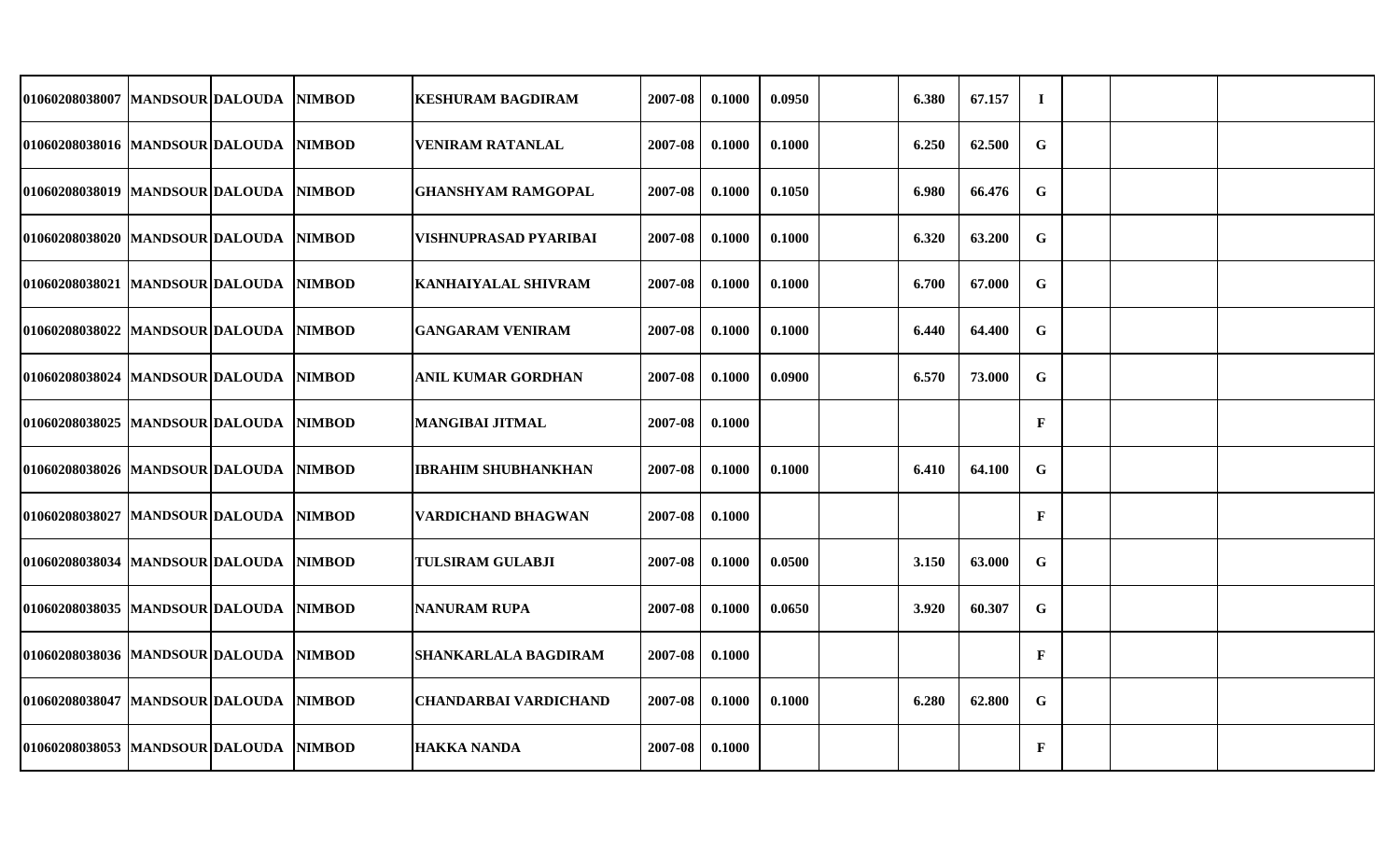| 01060208038054 MANDSOUR DALOUDA        |  | <b>NIMBOD</b> | <b>JUJHAR SUKKHA</b>          | 2007-08 | 0.1000 | 0.0950 | 6.280 | 66.105 | $\mathbf G$  |  |  |
|----------------------------------------|--|---------------|-------------------------------|---------|--------|--------|-------|--------|--------------|--|--|
| 01060208038057 MANDSOUR DALOUDA        |  | <b>NIMBOD</b> | RAMCHANDRA CHAMPALAL          | 2007-08 | 0.1000 |        |       |        | $\mathbf{F}$ |  |  |
| 01060208038058 MANDSOUR DALOUDA        |  | <b>NIMBOD</b> | <b>BHERULAL BAGDIRAM</b>      | 2007-08 | 0.1000 |        |       |        | $\mathbf F$  |  |  |
| 01060208038059  MANDSOUR DALOUDA       |  | <b>NIMBOD</b> | <b>BHARATSINGH DHULSINGH</b>  | 2007-08 | 0.1000 |        |       |        | $\mathbf{F}$ |  |  |
| 01060208038061 MANDSOUR DALOUDA        |  | <b>NIMBOD</b> | <b>KACHRU DEEPAJI</b>         | 2007-08 | 0.1000 | 0.0950 | 5.890 | 62.000 | $\mathbf G$  |  |  |
| 01060208038067  MANDSOUR DALOUDA       |  | <b>NIMBOD</b> | <b>KAMLABAI NANDA</b>         | 2007-08 | 0.1000 | 0.1000 | 6.380 | 63.800 | $\mathbf G$  |  |  |
| 01060208038068   MANDSOUR DALOUDA      |  | <b>NIMBOD</b> | <b>AMRATRAM BALU (BARODA)</b> | 2007-08 | 0.1000 |        |       |        | $\mathbf{F}$ |  |  |
| 01060208038069 MANDSOUR DALOUDA        |  | <b>NIMBOD</b> | SHAMBHULAL CHAMPALAL          | 2007-08 | 0.1000 |        |       |        | $\mathbf{F}$ |  |  |
| 01060208038070 MANDSOUR DALOUDA        |  | <b>NIMBOD</b> | <b>HIRALAL NANDLAL</b>        | 2007-08 | 0.1000 | 0.1000 | 6.520 | 65.200 | G            |  |  |
| 01060208038072 MANDSOUR DALOUDA        |  | <b>NIMBOD</b> | <b>SITABAI MODIRAM</b>        | 2007-08 | 0.1000 | 0.1000 | 6.460 | 64.600 | G            |  |  |
| 01060208038073 MANDSOUR DALOUDA        |  | <b>NIMBOD</b> | <b>JAMNASHANKAR MOTILAL</b>   | 2007-08 | 0.1000 | 0.0950 | 6.120 | 64.421 | G            |  |  |
| 01060208038074 MANDSOUR DALOUDA        |  | <b>NIMBOD</b> | <b>BHERULAL GULAB</b>         | 2007-08 | 0.1000 |        |       |        | $\mathbf{F}$ |  |  |
| 01060208038075 MANDSOUR DALOUDA        |  | <b>NIMBOD</b> | <b>KACHRU DHANNA</b>          | 2007-08 | 0.1000 |        |       |        | $\mathbf{F}$ |  |  |
| 01060208038076  MANDSOUR DALOUDA       |  | <b>NIMBOD</b> | <b>SHANTIBAI HIRALAL</b>      | 2007-08 | 0.1000 | 0.1000 | 6.010 | 60.100 | G            |  |  |
| 01060208038078 MANDSOUR DALOUDA NIMBOD |  |               | <b>HARIRAM MANNAJI</b>        | 2007-08 | 0.1000 | 0.1050 | 6.930 | 66.000 | $\mathbf I$  |  |  |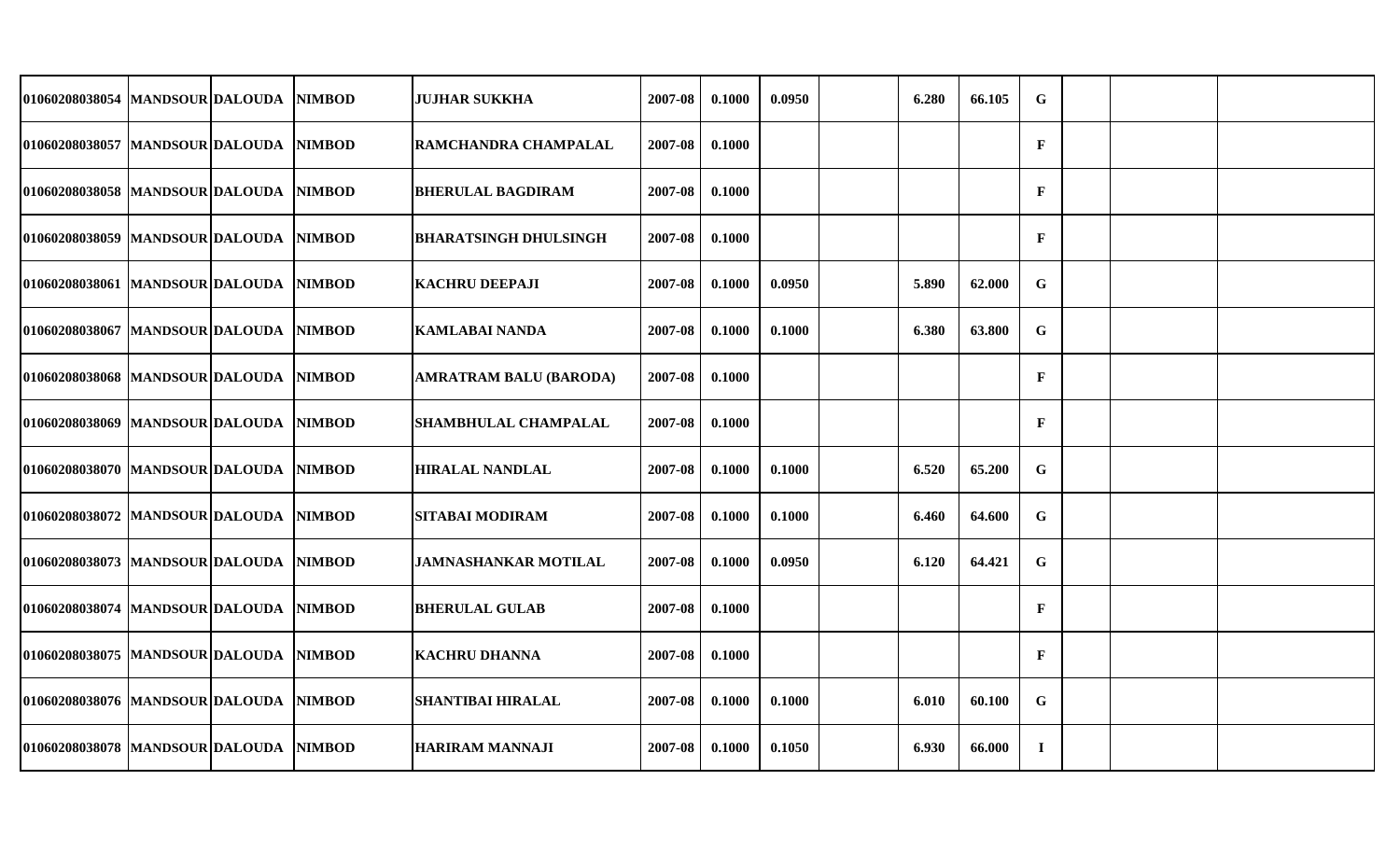| 01060208038080   MANDSOUR DALOUDA        |  | <b>NIMBOD</b> | RAMCHANDRA HARIRAM         | 2007-08 | 0.1000 |        |       |        | $\mathbf{F}$ |    |  |
|------------------------------------------|--|---------------|----------------------------|---------|--------|--------|-------|--------|--------------|----|--|
| 01060208038082 MANDSOUR DALOUDA NIMBOD   |  |               | SOHANBAI SALAGRAM          | 2007-08 | 0.1000 | 0.0900 | 2.900 | 32.222 | $\mathbf G$  | 04 |  |
| 01060208038085 MANDSOUR DALOUDA          |  | <b>NIMBOD</b> | MOHANLAL BAGDIRAM TELI     | 2007-08 | 0.1000 | 0.1050 | 6.930 | 66.000 | G            |    |  |
| 01060208038086  MANDSOUR DALOUDA  NIMBOD |  |               | <b>LAXMAN BAGDIRAM</b>     | 2007-08 | 0.1000 | 0.1000 | 6.500 | 65.000 | $\mathbf G$  |    |  |
| 01060208038087  MANDSOUR DALOUDA         |  | <b>NIMBOD</b> | GITABAI VENIRAM            | 2007-08 | 0.1000 | 0.0950 | 6.100 | 64.210 | $\mathbf G$  |    |  |
| 01060208038091 MANDSOUR DALOUDA NIMBOD   |  |               | <b>RAMALAL NATHU</b>       | 2007-08 | 0.1000 | 0.1000 | 6.450 | 64.500 | G            |    |  |
| 01060208038092 MANDSOUR DALOUDA          |  | <b>NIMBOD</b> | PARMANAND DEUBAI           | 2007-08 | 0.1000 | 0.0400 | 2.390 | 59.750 | $\mathbf G$  |    |  |
| 01060208038099 MANDSOUR DALOUDA NIMBOD   |  |               | <b>MANGILAL KHEMRAJ</b>    | 2007-08 | 0.1000 | 0.1000 | 6.740 | 67.400 | G            |    |  |
| 01060208038101 MANDSOUR DALOUDA          |  | <b>NIMBOD</b> | <b>SHANTILAL PANNALAL</b>  | 2007-08 | 0.1000 | 0.1000 | 6.160 | 61.600 | $\mathbf G$  |    |  |
| 01060208038102 MANDSOUR DALOUDA          |  | <b>NIMBOD</b> | DINESH RAMPRASAD           | 2007-08 | 0.1000 |        |       |        | $\mathbf F$  |    |  |
| 01060208038104 MANDSOUR DALOUDA          |  | <b>NIMBOD</b> | <b>GUNMALABAI GORDHAN</b>  | 2007-08 | 0.1000 |        |       |        | $\mathbf{F}$ |    |  |
| 01060208038107 MANDSOUR DALOUDA          |  | <b>NIMBOD</b> | SURAJBAI MANGILAL          | 2007-08 | 0.1000 | 0.0950 | 6.260 | 65.894 | G            |    |  |
| 01060208038111 MANDSOUR DALOUDA          |  | <b>NIMBOD</b> | <b>KANWARLAL CHAMPABAI</b> | 2007-08 | 0.1000 | 0.0950 | 7.320 | 77.052 | $\mathbf G$  |    |  |
| 01060208038112 MANDSOUR DALOUDA          |  | <b>NIMBOD</b> | <b>MANGILAL DHAPUBAI</b>   | 2007-08 | 0.1000 | 0.1000 | 6.340 | 63.400 | $\mathbf G$  |    |  |
| 01060208038114 MANDSOUR DALOUDA          |  | <b>NIMBOD</b> | <b>TULSIRAM HARIRAM</b>    | 2007-08 | 0.1000 | 0.0950 | 6.260 | 65.894 | $\mathbf G$  |    |  |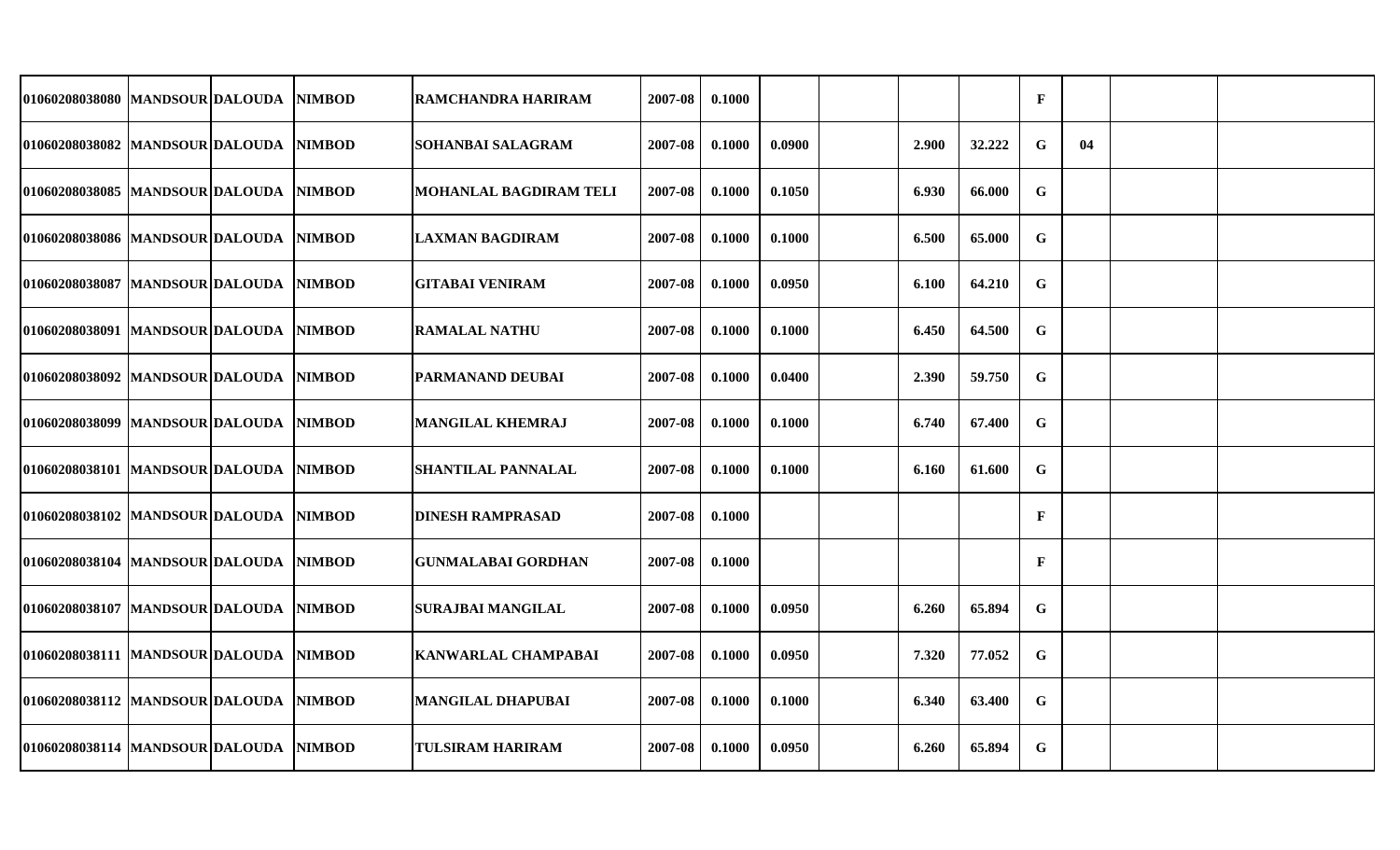| 01060208038120 MANDSOUR DALOUDA        |  | <b>NIMBOD</b> | CHANDRAPRATAPSINGH KESHARSINGH  2007-08 |         | 0.1000 | 0.0950 | 5.870 | 61.789 | $\mathbf I$  |    |  |
|----------------------------------------|--|---------------|-----------------------------------------|---------|--------|--------|-------|--------|--------------|----|--|
| 01060208038121 MANDSOUR DALOUDA NIMBOD |  |               | <b>GIRDHARILAL NANDA</b>                | 2007-08 | 0.1000 | 0.1000 | 7.570 | 75.700 | G            |    |  |
| 01060208038124  MANDSOUR DALOUDA       |  | <b>NIMBOD</b> | PREMCHAND HARIRAM                       | 2007-08 | 0.1000 | 0.1000 | 7.040 | 70.400 | G            |    |  |
| 01060208038127 MANDSOUR DALOUDA NIMBOD |  |               | <b>KESHRIBAI BHAGIRATH</b>              | 2007-08 | 0.1000 | 0.1050 | 6.360 | 60.571 | G            |    |  |
| 01060208038130 MANDSOUR DALOUDA NIMBOD |  |               | <b>ONKARLAL DHURAJI</b>                 | 2007-08 | 0.1000 | 0.1000 | 6.480 | 64.800 | $\mathbf G$  |    |  |
| 01060208038133 MANDSOUR DALOUDA NIMBOD |  |               | <b>JAGDISH KACHRU</b>                   | 2007-08 | 0.1000 | 0.1000 | 6.680 | 66.800 | G            |    |  |
| 01060208038135 MANDSOUR DALOUDA        |  | <b>NIMBOD</b> | <b>JAGDISH GOVINDRAM</b>                | 2007-08 | 0.1000 |        |       |        | $\mathbf F$  |    |  |
| 01060208038137 MANDSOUR DALOUDA NIMBOD |  |               | <b>HIRABAI JAGANNATH</b>                | 2007-08 | 0.1000 | 0.1000 | 6.440 | 64.400 | $\mathbf I$  | 02 |  |
| 01060208038139   MANDSOUR DALOUDA      |  | <b>NIMBOD</b> | <b>DASHRATH SAGARMAL</b>                | 2007-08 | 0.1000 | 0.1000 | 6.760 | 67.600 | G            |    |  |
| 01060208038146  MANDSOUR DALOUDA       |  | <b>NIMBOD</b> | MOHANLAL KANHAIYALAL                    | 2007-08 | 0.1000 | 0.1000 | 6.370 | 63.700 | G            |    |  |
| 01060208038147  MANDSOUR DALOUDA       |  | <b>NIMBOD</b> | ONKARLAL KANHAIYALAL                    | 2007-08 | 0.1000 | 0.1000 | 6.150 | 61.500 | $\mathbf G$  |    |  |
| 01060208038148 MANDSOUR DALOUDA        |  | <b>NIMBOD</b> | RADHESHYAM RAMNIWAS                     | 2007-08 | 0.1000 |        |       |        | $\mathbf{F}$ |    |  |
| 01060208038149   MANDSOUR DALOUDA      |  | <b>NIMBOD</b> | KANHAIYALAL RATANLAL                    | 2007-08 | 0.1000 |        |       |        | $\mathbf{F}$ |    |  |
| 01060208038150 MANDSOUR DALOUDA NIMBOD |  |               | <b>RANCHOD KACHRU</b>                   | 2007-08 | 0.1000 | 0.0950 | 6.360 | 66.947 | $\mathbf G$  |    |  |
| 01060208038151  MANDSOUR DALOUDA       |  | <b>NIMBOD</b> | <b>SHANKARLAL CHOTHARAM</b>             | 2007-08 | 0.1000 | 0.0950 | 6.350 | 66.842 | G            |    |  |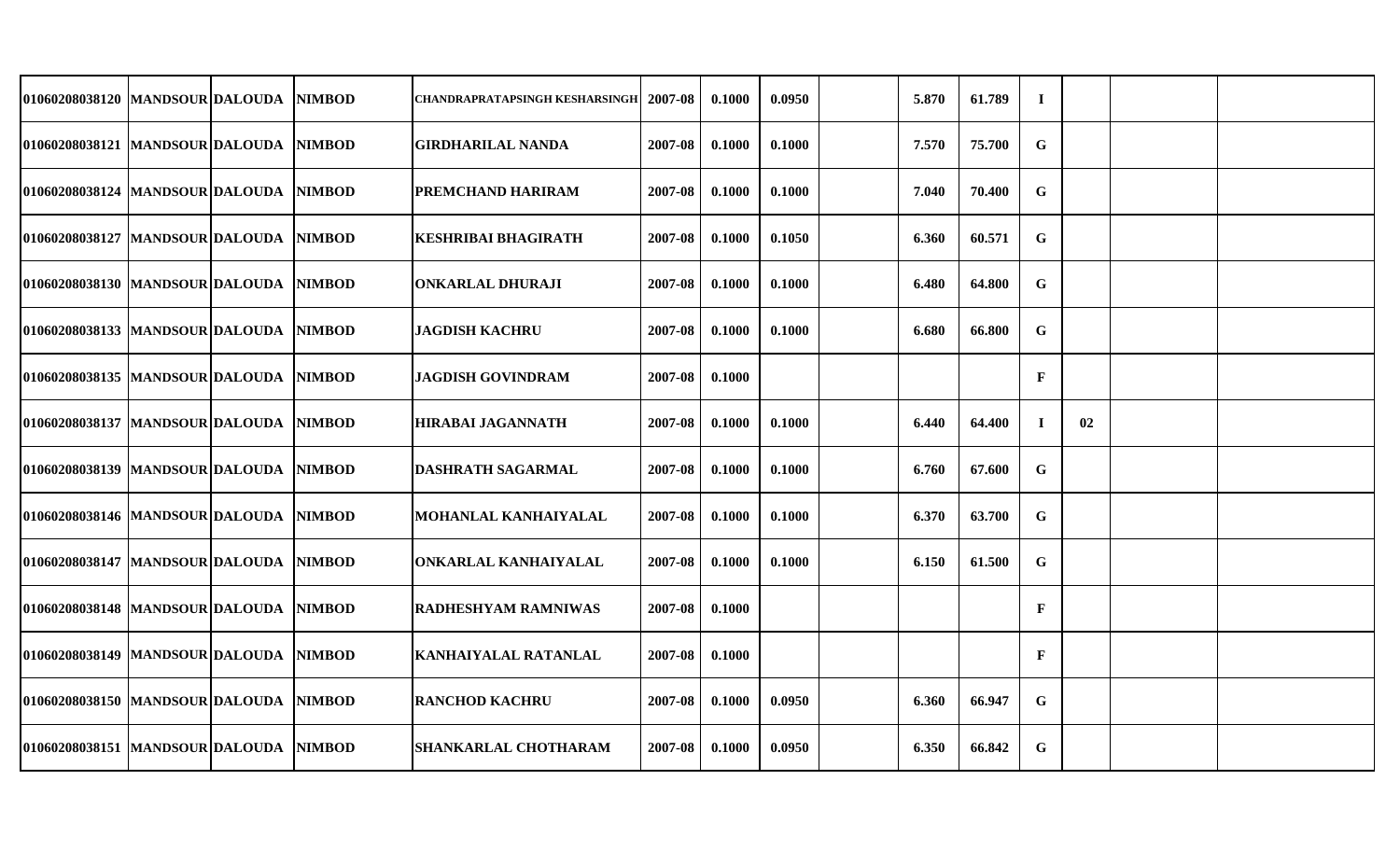| 01060208038152 MANDSOUR DALOUDA         |  | <b>NIMBOD</b> | <b>RASUL SHUBHANJ</b>      | 2007-08 | 0.1000 | 0.1000 | 6.870 | 68.700 | G            |    |  |
|-----------------------------------------|--|---------------|----------------------------|---------|--------|--------|-------|--------|--------------|----|--|
| 01060208038154 MANDSOUR DALOUDA         |  | <b>NIMBOD</b> | <b>MANGILAL NIRBHAYRAM</b> | 2007-08 | 0.1000 | 0.1000 | 5.600 | 56.000 | $\mathbf G$  |    |  |
| 01060208038156 MANDSOUR DALOUDA         |  | <b>NIMBOD</b> | <b>DASHRATH AMRATRAM</b>   | 2007-08 | 0.1000 | 0.1000 | 6.330 | 63.300 | G            |    |  |
| 01060208038157 MANDSOUR DALOUDA         |  | <b>NIMBOD</b> | <b>GOPAL UMMEDRAM</b>      | 2007-08 | 0.1000 | 0.1050 | 7.020 | 66.857 | $\mathbf I$  |    |  |
| 01060208038160 MANDSOUR DALOUDA         |  | <b>NIMBOD</b> | <b>BHUWANIRAM MANGILAL</b> | 2007-08 | 0.1000 | 0.1000 | 6.490 | 64.900 | G            |    |  |
| 01060208038161 MANDSOUR DALOUDA         |  | <b>NIMBOD</b> | PUNAMCHAND RAMNARAYAN      | 2007-08 | 0.1000 | 0.0950 | 6.030 | 63.473 | $\mathbf I$  |    |  |
| 01060208038164 MANDSOUR DALOUDA         |  | <b>NIMBOD</b> | <b>MANGILAL KANIRAM</b>    | 2007-08 | 0.1000 | 0.0900 | 6.400 | 71.111 | G            |    |  |
| 01060208038165 MANDSOUR DALOUDA         |  | <b>NIMBOD</b> | SHOBHARAM MANGILAL         | 2007-08 | 0.1000 | 0.1000 | 7.090 | 70.900 | $\mathbf I$  |    |  |
| 01060208038166 MANDSOUR DALOUDA         |  | <b>NIMBOD</b> | <b>SAGARMAL BALURAM</b>    | 2007-08 | 0.1000 | 0.1000 | 6.490 | 64.900 | $\mathbf I$  |    |  |
| 01060208038168 MANDSOUR DALOUDA         |  | <b>NIMBOD</b> | RAMNARAYAN CHAMPA          | 2007-08 | 0.1000 | 0.0600 | 3.630 | 60.500 | $\bf{I}$     |    |  |
| 01060208038170 MANDSOUR DALOUDA         |  | <b>NIMBOD</b> | <b>CHUNNILAL BHAGGA</b>    | 2007-08 | 0.1000 |        |       |        | $\mathbf F$  |    |  |
| 01060208038173  MANDSOUR DALOUDA        |  | <b>NIMBOD</b> | RAMKISHAN ONKARLAL         | 2007-08 | 0.1000 | 0.1000 | 6.670 | 66.700 | G            |    |  |
| 01060208038174  MANDSOUR DALOUDA        |  | <b>NIMBOD</b> | <b>UDAYKUNWAR RAMSINGH</b> | 2007-08 | 0.1000 | 0.1000 | 6.750 | 67.500 | $\bf{I}$     | 02 |  |
| 01060208038175  MANDSOUR DALOUDA NIMBOD |  |               | <b>GOPAL KACHRU</b>        | 2007-08 | 0.1000 | 0.0950 | 6.210 | 65.368 | G            |    |  |
| 01060208038177  MANDSOUR DALOUDA NIMBOD |  |               | <b>RAMKISHAN AMRATRAM</b>  | 2007-08 | 0.1000 |        |       |        | $\mathbf{F}$ |    |  |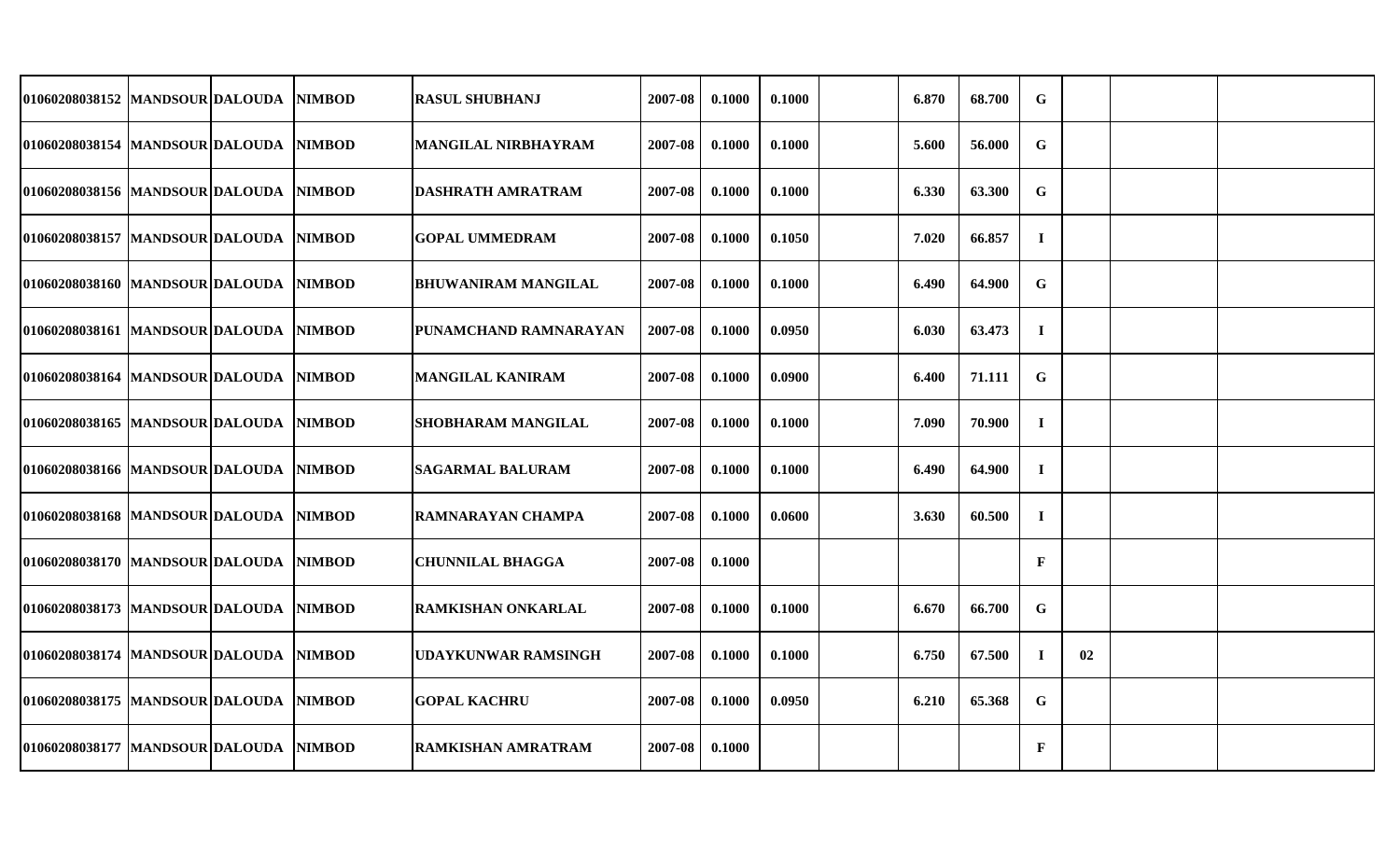| 01060208038181 MANDSOUR DALOUDA          |  | <b>NIMBOD</b> | <b>RUGHNATH KACHRULAL</b>   | 2007-08 | 0.1000 | 0.0250 | 1.700 | 68.000 | $\mathbf I$ |  |  |
|------------------------------------------|--|---------------|-----------------------------|---------|--------|--------|-------|--------|-------------|--|--|
| 01060208038182 MANDSOUR DALOUDA          |  | <b>NIMBOD</b> | LAXMINARAYAN BHAGWAN        | 2007-08 | 0.1000 | 0.0950 | 6.070 | 63.894 | G           |  |  |
| 01060208038185 MANDSOUR DALOUDA          |  | <b>NIMBOD</b> | <b>JAGDISH ONKAR</b>        | 2007-08 | 0.1000 | 0.1000 | 7.080 | 70.800 | $\mathbf G$ |  |  |
| 01060208038187 MANDSOUR DALOUDA          |  | <b>NIMBOD</b> | <b>JANIBAI MANGILAL</b>     | 2007-08 | 0.1000 | 0.0950 | 6.030 | 63.475 | $\mathbf G$ |  |  |
| 01060208038188 MANDSOUR DALOUDA          |  | <b>NIMBOD</b> | <b>MITTHUBAI CHENRAM</b>    | 2007-08 | 0.1000 | 0.1000 | 6.550 | 65.500 | $\mathbf G$ |  |  |
| 01060208038189 MANDSOUR DALOUDA          |  | <b>NIMBOD</b> | <b>GAVRIBAI GOPAL</b>       | 2007-08 | 0.1000 | 0.0950 | 5.980 | 62.947 | G           |  |  |
| 01060208039004  MANDSOUR DALOUDA SAGWALI |  |               | <b>SAWARAM GABRU GAYARI</b> | 2007-08 | 0.1000 | 0.0900 | 5.970 | 66.333 | $\bf{I}$    |  |  |
| 01060208039005 MANDSOUR DALOUDA SAGWALI  |  |               | <b>DEVRAM VAJJA</b>         | 2007-08 | 0.1000 | 0.0950 | 6.400 | 67.368 | G           |  |  |
| 01060208039009 MANDSOUR DALOUDA SAGWALI  |  |               | <b>GITABAI ASHARAM</b>      | 2007-08 | 0.1000 | 0.1000 | 6.600 | 66.000 | $\mathbf G$ |  |  |
| 01060208039010 MANDSOUR DALOUDA SAGWALI  |  |               | NANURAM RAMCHANDRA          | 2007-08 | 0.1000 |        |       |        | $\mathbf F$ |  |  |
| 01060208039015 MANDSOUR DALOUDA SAGWALI  |  |               | <b>BHAGIRATH RAMA</b>       | 2007-08 | 0.1000 |        |       |        | $\mathbf F$ |  |  |
| 01060208039019 MANDSOUR DALOUDA SAGWALI  |  |               | <b>BHUWAN GABRU</b>         | 2007-08 | 0.1000 | 0.0950 | 6.130 | 64.526 | G           |  |  |
| 01060208039021 MANDSOUR DALOUDA SAGWALI  |  |               | <b>BHANWARLAL RAMIBAI</b>   | 2007-08 | 0.1000 | 0.1000 | 6.720 | 67.200 | $\mathbf G$ |  |  |
| 01060208039025  MANDSOUR DALOUDA SAGWALI |  |               | <b>RAJARAM BHERULAL</b>     | 2007-08 | 0.1000 | 0.1000 | 6.400 | 64.000 | $\mathbf G$ |  |  |
| 01060208039026 MANDSOUR DALOUDA SAGWALI  |  |               | <b>MANGIBAI MATHURALAL</b>  | 2007-08 | 0.1000 | 0.1000 | 7.350 | 73.500 | $\mathbf G$ |  |  |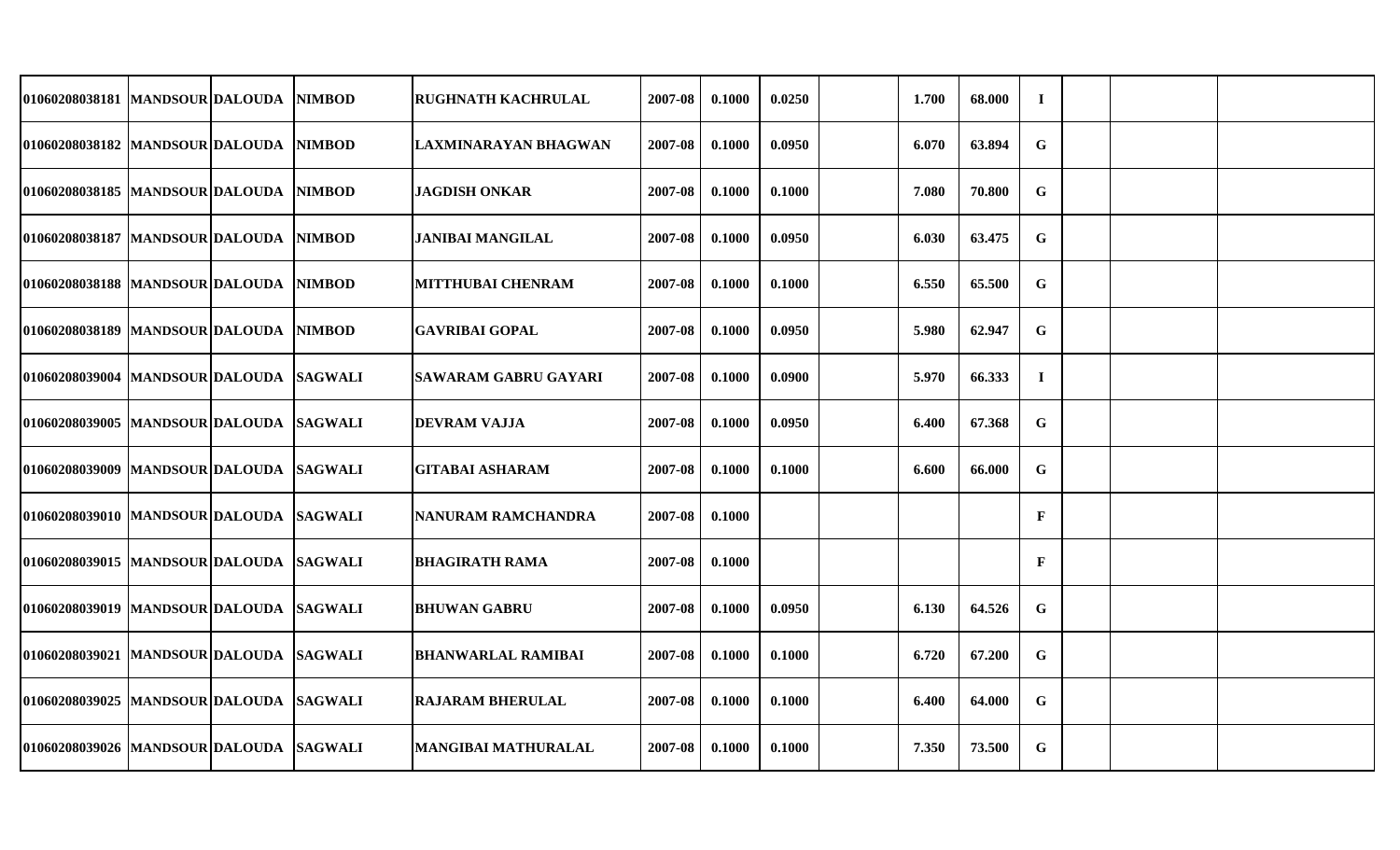| 01060208040001 MANDSOUR DALOUDA  |  | KHAJURIYASARANG RAMPRASAD SHIVNARAYAN                            | 2007-08 | 0.1000 |        |       |        | $\mathbf{F}$ |  |                    |
|----------------------------------|--|------------------------------------------------------------------|---------|--------|--------|-------|--------|--------------|--|--------------------|
| 01060208040002 MANDSOUR DALOUDA  |  | KHAJURIYASARANG SHIVNARAYAN SURATRAM                             | 2007-08 | 0.1000 |        |       |        | $\mathbf{F}$ |  |                    |
| 01060208040003 MANDSOUR DALOUDA  |  | KHAJURIYASARANG INDARMAL CHAMPALAL                               | 2007-08 | 0.1000 | 0.1000 | 6.890 | 68.900 | G            |  |                    |
|                                  |  | 01060208040007  MANDSOUR DALOUDA  KHAJURIYASARANG RANGLAL DEVRAM | 2007-08 | 0.1000 | 0.1000 | 6.790 | 67.900 | $\mathbf{I}$ |  |                    |
| 01060208040009 MANDSOUR DALOUDA  |  | <b>KHAJURIYASARANG RAMIBAI NATHU</b>                             | 2007-08 | 0.1000 | 0.1000 | 6.780 | 67.800 | G            |  |                    |
| 01060208040012 MANDSOUR DALOUDA  |  | <b>KHAJURIYASARANG DHAKIBAI CHAGANLAL</b>                        | 2007-08 | 0.1000 | 0.1000 | 6.470 | 64.700 | $\mathbf G$  |  | <b>NAME CHANGE</b> |
| 01060208040015 MANDSOUR DALOUDA  |  | KHAJURIYASARANG SITABAI SHANKARGIR                               | 2007-08 | 0.1000 | 0.1000 | 6.580 | 65.800 | $\bf{I}$     |  |                    |
| 01060208040020 MANDSOUR DALOUDA  |  | KHAJURIYASARANG RANCHOD BHANWARLAL                               | 2007-08 | 0.1000 |        |       |        | $\mathbf{F}$ |  |                    |
| 01060208040022 MANDSOUR DALOUDA  |  | <b>KHAJURIYASARANG CHAMPALAL KISHANLAL</b>                       | 2007-08 | 0.1000 | 0.1000 | 6.750 | 67.500 | G            |  |                    |
| 01060208040026  MANDSOUR DALOUDA |  | <b>KHAJURIYASARANG KOMALCHAND CHAMPALAL</b>                      | 2007-08 | 0.1000 | 0.1000 | 6.570 | 65.700 | G            |  |                    |
| 01060208040027 MANDSOUR DALOUDA  |  | <b>KHAJURIYASARANG RODHILAL BHUWANILAL</b>                       | 2007-08 | 0.1000 | 0.1000 | 7.070 | 70.700 | $\bf{I}$     |  |                    |
| 01060208040029 MANDSOUR DALOUDA  |  | <b>KHAJURIYASARANG LACHCHIBAI SONIBAI</b>                        | 2007-08 | 0.1000 |        |       |        | $\mathbf{F}$ |  |                    |
| 01060208040031 MANDSOUR DALOUDA  |  | KHAJURIYASARANG BHANWARLAL DHANNA                                | 2007-08 | 0.1000 | 0.1000 | 6.740 | 67.400 | $\bf{I}$     |  |                    |
| 01060208040037 MANDSOUR DALOUDA  |  | KHAJURIYASARANG RAMPRASAD RODIRAM                                | 2007-08 | 0.1000 |        |       |        | $\mathbf{F}$ |  |                    |
|                                  |  | 01060208040039 MANDSOUR DALOUDA KHAJURIYASARANG DEVRAM NANDRAM   | 2007-08 | 0.1000 | 0.1000 | 6.440 | 64.400 | G            |  |                    |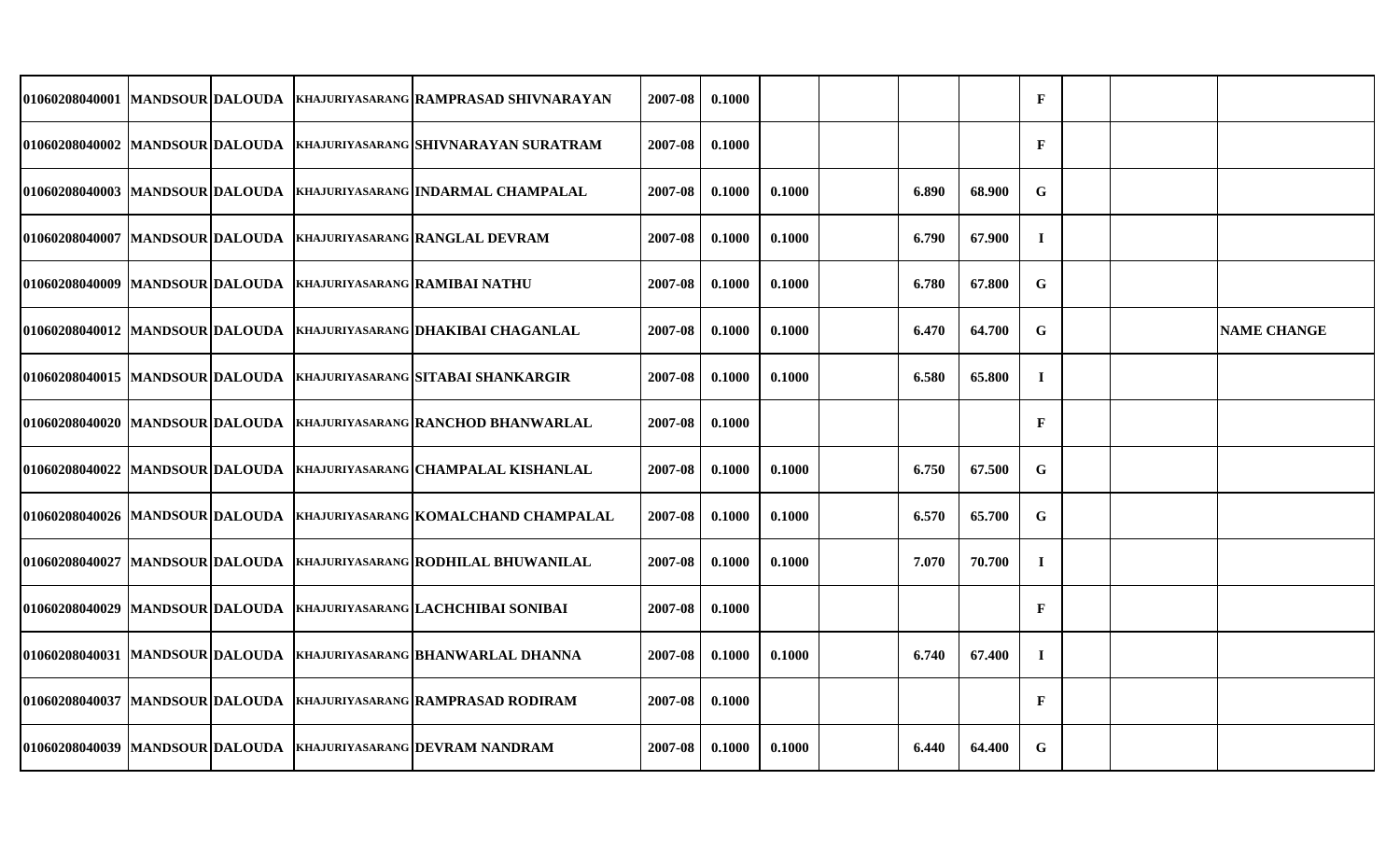|                                  |  | 01060208040040 MANDSOUR DALOUDA KHAJURIYASARANG NANDGIR SHANKARGIR   | 2007-08 | 0.1000 | 0.1000 | 6.550 | 65.500 | G            |  |  |
|----------------------------------|--|----------------------------------------------------------------------|---------|--------|--------|-------|--------|--------------|--|--|
|                                  |  | 01060208040044 MANDSOUR DALOUDA KHAJURIYASARANG RAMIBAI NANURAM      | 2007-08 | 0.1000 |        |       |        | $\mathbf{F}$ |  |  |
| 01060208040046 MANDSOUR DALOUDA  |  | <b>KHAJURIYASARANG GOPAL NIRBHEYRAM</b>                              | 2007-08 | 0.1000 | 0.1000 | 6.240 | 62.400 | G            |  |  |
|                                  |  | 01060208040049  MANDSOUR DALOUDA  KHAJURIYASARANG BAGDIRAM TEKA      | 2007-08 | 0.1000 | 0.1000 | 6.910 | 69.100 | $\mathbf{I}$ |  |  |
|                                  |  | 01060208040053 MANDSOUR DALOUDA  KHAJURIYASARANG SURATRAM KASHIRAM   | 2007-08 | 0.1000 | 0.1050 | 7.370 | 70.190 | G            |  |  |
|                                  |  | 01060208040059 MANDSOUR DALOUDA  KHAJURIYASARANG BHERULAL RATANLAL   | 2007-08 | 0.1000 | 0.1000 | 6.970 | 69.700 | $\mathbf G$  |  |  |
|                                  |  | 01060208040060 MANDSOUR DALOUDA KHAJURIYASARANG MANGILAL PRABHULAL   | 2007-08 | 0.1000 | 0.1000 | 6.860 | 68.600 | $\mathbf G$  |  |  |
|                                  |  | 01060208040063 MANDSOUR DALOUDA KHAJURIYASARANG NANDIBAI NANDA       | 2007-08 | 0.1000 | 0.1000 | 6.830 | 68.300 | G            |  |  |
| 01060208040066 MANDSOUR DALOUDA  |  | <b>KHAJURIYASARANG CHENRAM SUDIBAI</b>                               | 2007-08 | 0.1000 |        |       |        | F            |  |  |
|                                  |  | 01060208040070 MANDSOUR DALOUDA  KHAJURIYASARANG BHANWARLAL KESHURAM | 2007-08 | 0.1000 | 0.1000 | 7.030 | 70.300 | G            |  |  |
|                                  |  | 01060208040072 MANDSOUR DALOUDA  KHAJURIYASARANG BAGDIRAM NATHU      | 2007-08 | 0.1000 | 0.1000 | 7.030 | 70.300 | G            |  |  |
| 01060208040073 MANDSOUR DALOUDA  |  | <b>KHAJURIYASARANG MANGILAL SHOBHARAM</b>                            | 2007-08 | 0.1000 | 0.1000 | 7.070 | 70.700 | $\mathbf{I}$ |  |  |
|                                  |  | 01060208040077 MANDSOUR DALOUDA KHAJURIYASARANG MOHANLAL PANNALAL    | 2007-08 | 0.1000 | 0.0550 | 3.780 | 68.727 | G            |  |  |
| 01060208040078  MANDSOUR DALOUDA |  | <b>KHAJURIYASARANG RAMNIWAS GHASI</b>                                | 2007-08 | 0.1000 | 0.1000 | 6.700 | 67.000 | G            |  |  |
|                                  |  | 01060208040081 MANDSOUR DALOUDA  KHAJURIYASARANG GHEESIBAI DEVRAM    | 2007-08 | 0.1000 | 0.1000 | 6.770 | 67.700 | $\mathbf I$  |  |  |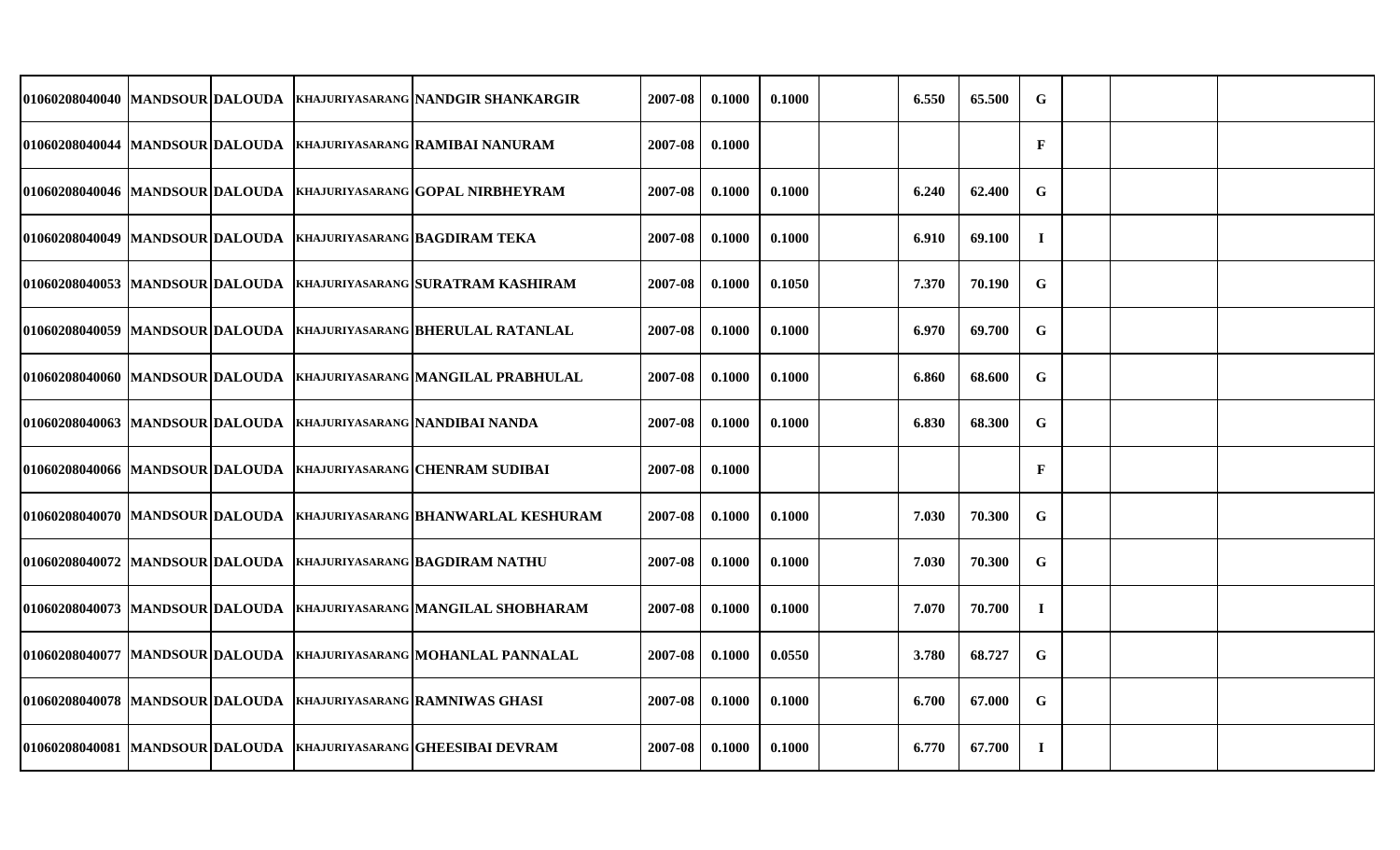| 01060208040084 MANDSOUR DALOUDA  |  |                                     | <b>KHAJURIYASARANG MODIBAI KASHIRAM</b>                          | 2007-08 | 0.1000 | 0.0950 | 6.080 | 64.000 | G            |  |                    |
|----------------------------------|--|-------------------------------------|------------------------------------------------------------------|---------|--------|--------|-------|--------|--------------|--|--------------------|
| 01060208040087  MANDSOUR DALOUDA |  |                                     | <b>KHAJURIYASARANG PREMCHAND RAMCHAND PATIDAR</b>                | 2007-08 | 0.1000 | 0.1000 | 7.110 | 71.100 | $\mathbf G$  |  | <b>NAME CHANGE</b> |
| 01060208040089 MANDSOUR DALOUDA  |  |                                     | KHAJURIYASARANG NAGULAL JAGANNATH                                | 2007-08 | 0.1000 |        |       |        | $\mathbf{F}$ |  |                    |
| 01060208040090 MANDSOUR DALOUDA  |  |                                     | <b>KHAJURIYASARANG RAMCHANDRA NANURAM</b>                        | 2007-08 | 0.1000 | 0.1000 | 6.580 | 65.800 | $\mathbf G$  |  |                    |
| 01060208040092 MANDSOUR DALOUDA  |  | KHAJURIYASARANG SUKHA KALU          |                                                                  | 2007-08 | 0.1000 | 0.1000 | 6.980 | 69.800 | G            |  |                    |
| 01060208040098 MANDSOUR DALOUDA  |  |                                     | KHAJURIYASARANG RAMESHWAR NATHULAL                               | 2007-08 | 0.1000 | 0.1000 | 6.660 | 66.600 | G            |  |                    |
| 01060208040099 MANDSOUR DALOUDA  |  |                                     | KHAJURIYASARANG KANWARLAL VENIRAM                                | 2007-08 | 0.1000 | 0.1000 | 6.980 | 69.800 | G            |  |                    |
| 01060208040100 MANDSOUR DALOUDA  |  |                                     | KHAJURIYASARANG KOSHALYABAI BHANWARLAL                           | 2007-08 | 0.1000 |        |       |        | $\mathbf{F}$ |  |                    |
| 01060208040104 MANDSOUR DALOUDA  |  | KHAJURIYASARANG LILABAI NANDA       |                                                                  | 2007-08 | 0.1000 | 0.1000 | 6.680 | 66.800 | G            |  |                    |
| 01060208040105 MANDSOUR DALOUDA  |  |                                     | KHAJURIYASARANG RAJARAM BHERULAL                                 | 2007-08 | 0.1000 | 0.1000 | 6.930 | 69.300 | $\bf{I}$     |  |                    |
| 01060208040108 MANDSOUR DALOUDA  |  |                                     | <b>KHAJURIYASARANG BADRILAL BAGDIRAM</b>                         | 2007-08 | 0.1000 | 0.1000 | 6.900 | 69.000 | G            |  |                    |
| 01060208040109 MANDSOUR DALOUDA  |  |                                     | <b>KHAJURIYASARANG BHERULAL KESHURAM</b>                         | 2007-08 | 0.1000 |        |       |        | $\mathbf F$  |  |                    |
| 01060208040110 MANDSOUR DALOUDA  |  | <b>KHAJURIYASARANG GITABAI RAMA</b> |                                                                  | 2007-08 | 0.1000 |        |       |        | F            |  |                    |
| 01060208040115 MANDSOUR DALOUDA  |  |                                     | <b>KHAJURIYASARANG SHRILAL KARULAL</b>                           | 2007-08 | 0.1000 | 0.1000 | 7.080 | 70.800 | G            |  |                    |
|                                  |  |                                     | 01060208040116 MANDSOUR DALOUDA KHAJURIYASARANG NANDRAM RATANLAL | 2007-08 | 0.1000 | 0.1000 | 6.690 | 66.900 | $\bf{I}$     |  |                    |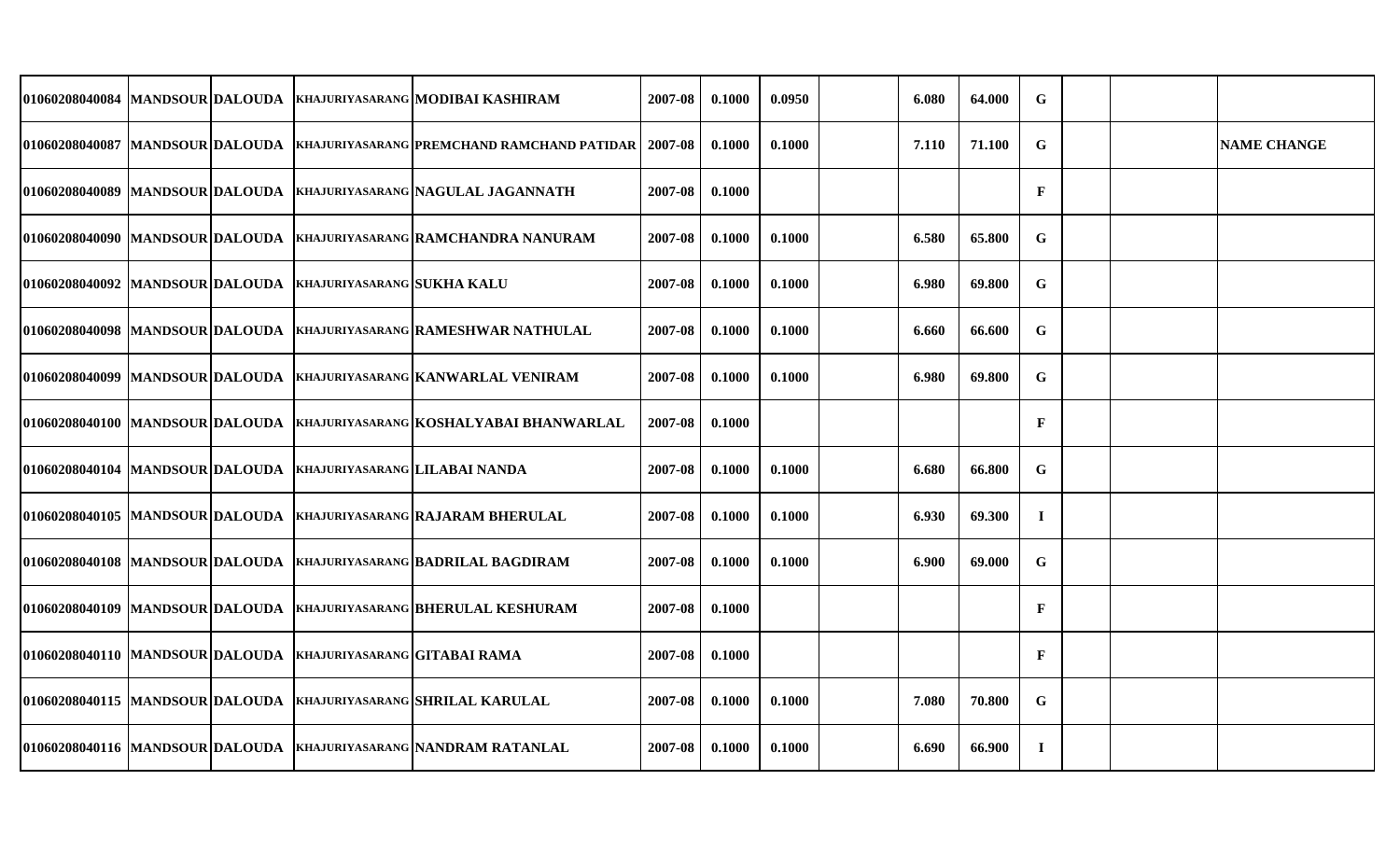| 01060208040118 MANDSOUR DALOUDA   |  | KHAJURIYASARANG MOHANLAL ONKAR                                      | 2007-08 | 0.1000 | 0.1000 | 6.790 | 67.900 | $\bf{I}$     |  |  |
|-----------------------------------|--|---------------------------------------------------------------------|---------|--------|--------|-------|--------|--------------|--|--|
| 01060208040121 MANDSOUR DALOUDA   |  | KHAJURIYASARANG MAINABAI VAJERAM                                    | 2007-08 | 0.1000 | 0.1000 | 6.880 | 68.800 | $\bf{I}$     |  |  |
| 01060208040122 MANDSOUR DALOUDA   |  | KHAJURIYASARANG SHAYAMDAS BHUWANIDAS                                | 2007-08 | 0.1000 |        |       |        | $\mathbf{F}$ |  |  |
| 01060208040130 MANDSOUR DALOUDA   |  | KHAJURIYASARANG VARDICHAND NATHU                                    | 2007-08 | 0.1000 | 0.1000 | 7.090 | 70.900 | G            |  |  |
| 01060208040132 MANDSOUR DALOUDA   |  | KHAJURIYASARANG NANIBAI UMRAVGIR                                    | 2007-08 | 0.1000 |        |       |        | $\mathbf{F}$ |  |  |
| 01060208040133 MANDSOUR DALOUDA   |  | <b>KHAJURIYASARANG GOPILAL AMBARAM</b>                              | 2007-08 | 0.1000 | 0.1000 | 6.700 | 67.000 | $\mathbf G$  |  |  |
| 01060208040134 MANDSOUR DALOUDA   |  | KHAJURIYASARANG DHURIBAI RATANLAL                                   | 2007-08 | 0.1000 |        |       |        | $\mathbf F$  |  |  |
| 01060208040135 MANDSOUR DALOUDA   |  | KHAJURIYASARANG RADHESHYAM PRABHULAL                                | 2007-08 | 0.1000 | 0.1000 | 6.850 | 68.500 | $\mathbf G$  |  |  |
| 01060208040136 MANDSOUR DALOUDA   |  | <b>KHAJURIYASARANG MOHANLAL DEVA</b>                                | 2007-08 | 0.1000 | 0.1000 | 7.080 | 70.800 | $\mathbf I$  |  |  |
| 01060208040137   MANDSOUR DALOUDA |  | <b>KHAJURIYASARANG RAMLAL DHURA</b>                                 | 2007-08 | 0.1000 | 0.1000 | 6.700 | 67.000 | $\bf{I}$     |  |  |
| 01060208040139 MANDSOUR DALOUDA   |  | KHAJURIYASARANG RAMKANIYABAI DEVRAM                                 | 2007-08 | 0.1000 |        |       |        | F            |  |  |
| 01060208040142 MANDSOUR DALOUDA   |  | KHAJURIYASARANG KAILASHCHAND INDARMAL                               | 2007-08 | 0.1000 | 0.1000 | 6.410 | 64.100 | $\mathbf G$  |  |  |
| 01060208040143 MANDSOUR DALOUDA   |  | KHAJURIYASARANG SHANTILAL RAMESHWAR                                 | 2007-08 | 0.1000 | 0.1000 | 6.550 | 65.500 | $\mathbf G$  |  |  |
| 01060208040144 MANDSOUR DALOUDA   |  | <b>KHAJURIYASARANG MANNALAL SUKHLAL</b>                             | 2007-08 | 0.1000 |        |       |        | $\mathbf F$  |  |  |
|                                   |  | 01060208040145 MANDSOUR DALOUDA KHAJURIYASARANG GORDHANLAL DHURALAL | 2007-08 | 0.1000 | 0.1000 | 6.590 | 65.900 | G            |  |  |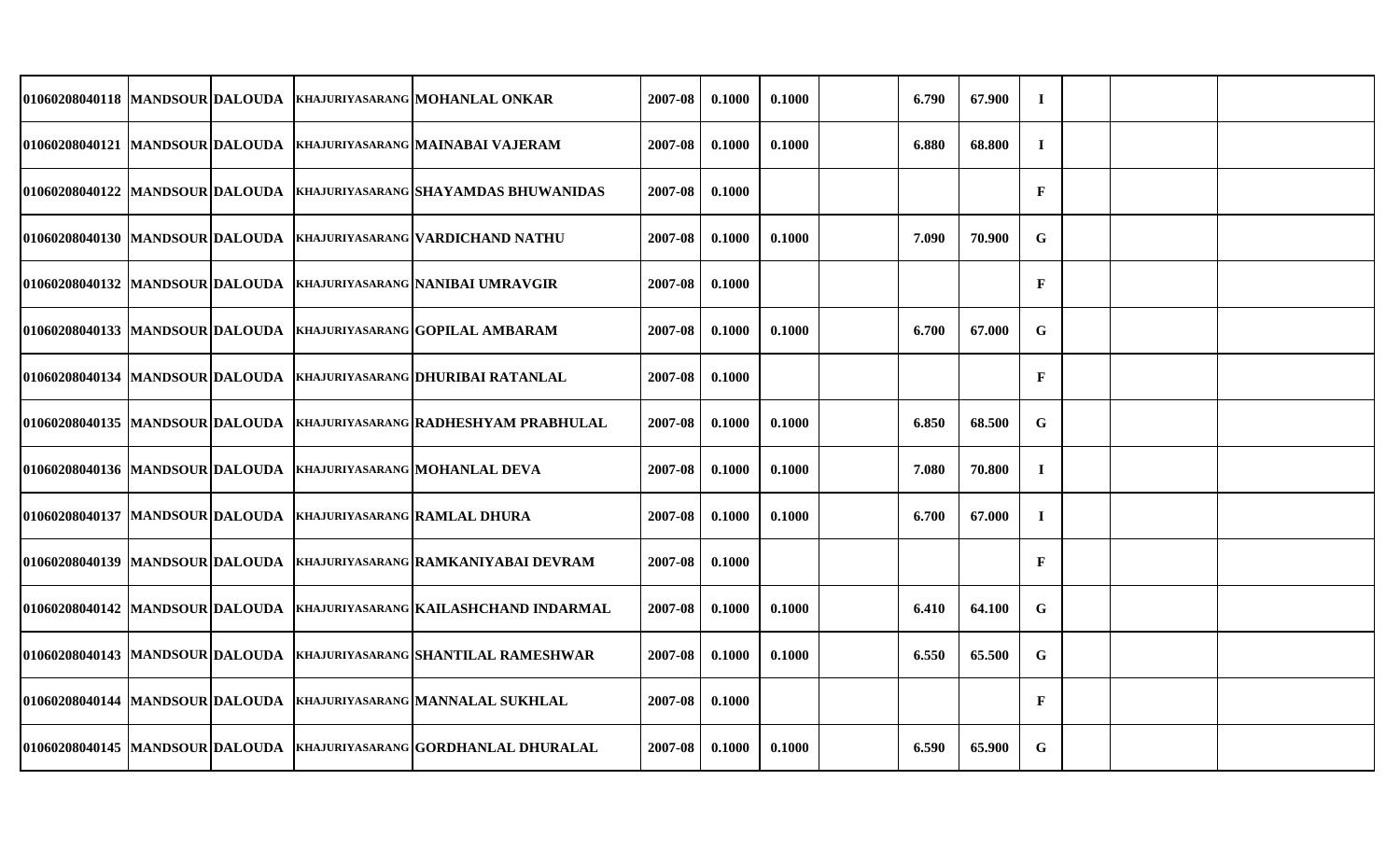| 01060208040147 MANDSOUR DALOUDA          |  | <b>KHAJURIYASARANG MANNALAL BHERULAL</b>                                  | 2007-08 | 0.1000 | 0.1000 | 7.010 | 70.100 | $\mathbf G$  |    |                       |  |
|------------------------------------------|--|---------------------------------------------------------------------------|---------|--------|--------|-------|--------|--------------|----|-----------------------|--|
|                                          |  | 01060208040148  MANDSOUR DALOUDA  KHAJURIYASARANG SHIVLAL VAJERAM         | 2007-08 | 0.1000 |        |       |        | $\mathbf{F}$ |    |                       |  |
|                                          |  | 01060208040149  MANDSOUR DALOUDA  KHAJURIYASARANG PRABHULAL NIRBHAYRAM    | 2007-08 | 0.1000 |        |       |        | $\mathbf{F}$ |    |                       |  |
| 01060208040150  MANDSOUR DALOUDA         |  | KHAJURIYASARANG BALARAM BHANWARLAL                                        | 2007-08 | 0.1000 | 0.1000 | 6.820 | 68.200 | G            |    |                       |  |
|                                          |  | 01060208040157  MANDSOUR DALOUDA  KHAJURIYASARANG LAXMINARAYAN RAMCHANDRA | 2007-08 | 0.1000 | 0.1000 | 7.140 | 71.400 | $\mathbf G$  |    |                       |  |
| 01060208040158  MANDSOUR DALOUDA         |  | KHAJURIYASARANG KANHAIYALAL CHAGANLAL                                     | 2007-08 | 0.1000 | 0.1000 | 6.440 | 64.400 | G            |    | <b>01060207002010</b> |  |
| 01060208040160 MANDSOUR DALOUDA          |  | <b>KHAJURIYASARANG DHAPUBAI KESHURAM</b>                                  | 2007-08 | 0.1000 | 0.1000 | 6.900 | 69.000 | $\mathbf G$  |    |                       |  |
| 01060208040050 MANDSOUR DALOUDA          |  | <b>KHAJURIYASARANG MAINABAI BADRILAL</b>                                  | 2007-08 | 0.1000 | 0.1000 | 6.630 | 66.300 | $\mathbf G$  |    |                       |  |
| 01060208041002 MANDSOUR DALOUDA BEHPUR   |  | <b>BHULIBAI CHAGANLAL</b>                                                 | 2007-08 | 0.1000 | 0.0950 | 5.910 | 62.210 | G            | 05 |                       |  |
| 01060208041003  MANDSOUR DALOUDA  BEHPUR |  | <b>GORDHANLAL GANGARAM</b>                                                | 2007-08 | 0.1000 | 0.0950 | 5.880 | 61.894 | G            |    |                       |  |
| 01060208041004 MANDSOUR DALOUDA BEHPUR   |  | <b>RAMNARAYAN NANDA</b>                                                   | 2007-08 | 0.1000 | 0.1000 | 6.410 | 64.100 | G            |    |                       |  |
| 01060208041104 MANDSOUR DALOUDA BEHPUR   |  | SAJJANBAI HAKKIRAM                                                        | 2007-08 | 0.1000 | 0.1000 | 5.940 | 59.400 | $\mathbf G$  |    |                       |  |
| 01060208041010 MANDSOUR DALOUDA BEHPUR   |  | <b>JAGGANATH KALU</b>                                                     | 2007-08 | 0.1000 | 0.1000 | 6.840 | 68.400 | G            |    |                       |  |
| 01060208041011 MANDSOUR DALOUDA BEHPUR   |  | <b>RATANLAL KACHRU</b>                                                    | 2007-08 | 0.1000 | 0.1000 | 6.760 | 67.600 | G            |    |                       |  |
| 01060208041012 MANDSOUR DALOUDA BEHPUR   |  | <b>RAMCHANDR NANDA</b>                                                    | 2007-08 | 0.1000 | 0.0950 | 6.020 | 63.368 | $\mathbf G$  |    |                       |  |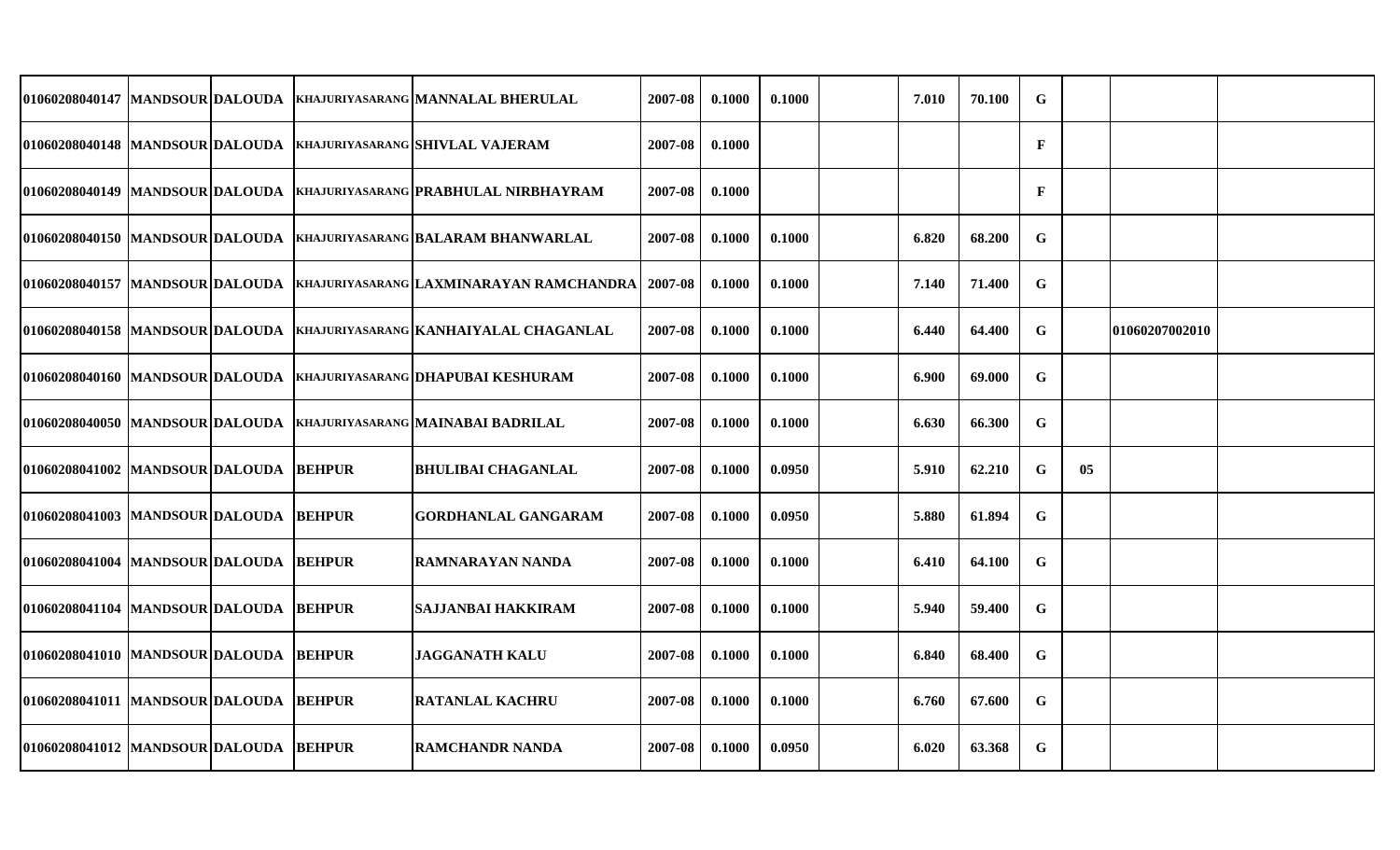| 01060208041013   MANDSOUR DALOUDA        |  | <b>BEHPUR</b> | <b>MANGILAL LAXMAN</b>            | 2007-08 | 0.1000 | 0.1000 | 6.000 | 60.000 | G           | $05\,$ |  |
|------------------------------------------|--|---------------|-----------------------------------|---------|--------|--------|-------|--------|-------------|--------|--|
| 01060208041016 MANDSOUR DALOUDA          |  | <b>BEHPUR</b> | MOHANSINGH BHANWARSINGH   2007-08 |         | 0.1000 | 0.0950 | 6.200 | 65.263 | G           |        |  |
| 01060208041021 MANDSOUR DALOUDA          |  | <b>BEHPUR</b> | <b>VARDICHAND NATHU</b>           | 2007-08 | 0.1000 | 0.0900 | 6.220 | 69.111 | $\mathbf G$ |        |  |
| 01060208041042  MANDSOUR DALOUDA  BEHPUR |  |               | <b>LAXMANSINGH RAMSINGH</b>       | 2007-08 | 0.1000 | 0.1000 | 6.370 | 63.700 | G           |        |  |
| 01060208041044 MANDSOUR DALOUDA          |  | <b>BEHPUR</b> | NANDLAL RAMSUKHIBAI               | 2007-08 | 0.1000 | 0.1000 | 6.360 | 63.600 | $\mathbf G$ |        |  |
| 01060208041050   MANDSOUR DALOUDA        |  | <b>BEHPUR</b> | MOHANBAI GANESHRAM                | 2007-08 | 0.1000 | 0.1000 | 6.470 | 64.700 | G           |        |  |
| 01060208041053 MANDSOUR DALOUDA          |  | <b>BEHPUR</b> | <b>HIRALAL BHERA</b>              | 2007-08 | 0.1000 | 0.0950 | 6.200 | 65.263 | $\mathbf G$ |        |  |
| 01060208041055 MANDSOUR DALOUDA          |  | <b>BEHPUR</b> | <b>DOLATRAM RAMRATAN</b>          | 2007-08 | 0.1000 | 0.1000 | 6.500 | 65.000 | G           |        |  |
| 01060208041058 MANDSOUR DALOUDA          |  | <b>BEHPUR</b> | <b>MANGILAL HAMERIBAI</b>         | 2007-08 | 0.1000 | 0.0950 | 6.930 | 72.947 | G           |        |  |
| 01060208041059 MANDSOUR DALOUDA          |  | <b>BEHPUR</b> | IPUNAMCHAND BHAGWANTIBAI          | 2007-08 | 0.1000 | 0.0950 | 6.570 | 69.157 | G           |        |  |
| 01060208041067 MANDSOUR DALOUDA          |  | <b>BEHPUR</b> | <b>KANKUBAI HAMERIBAI</b>         | 2007-08 | 0.1000 | 0.0950 | 6.130 | 64.526 | G           |        |  |
| 01060208041068 MANDSOUR DALOUDA          |  | <b>BEHPUR</b> | <b>MANGULAL RAJARAM</b>           | 2007-08 | 0.1000 | 0.0950 | 5.890 | 62.000 | G           |        |  |
| 01060208041075  MANDSOUR DALOUDA         |  | <b>BEHPUR</b> | <b>BAGDIRAM JAYCHAND</b>          | 2007-08 | 0.1000 | 0.0950 | 5.820 | 61.263 | G           |        |  |
| 01060208041077 MANDSOUR DALOUDA          |  | <b>BEHPUR</b> | NANDIBAI JAGANNATH                | 2007-08 | 0.1000 | 0.0950 | 5.080 | 53.473 | G           | 04     |  |
| 01060208041079  MANDSOUR DALOUDA  BEHPUR |  |               | <b>RANJEETSINGH KALUSINGH</b>     | 2007-08 | 0.1000 | 0.1000 | 7.040 | 70.400 | G           |        |  |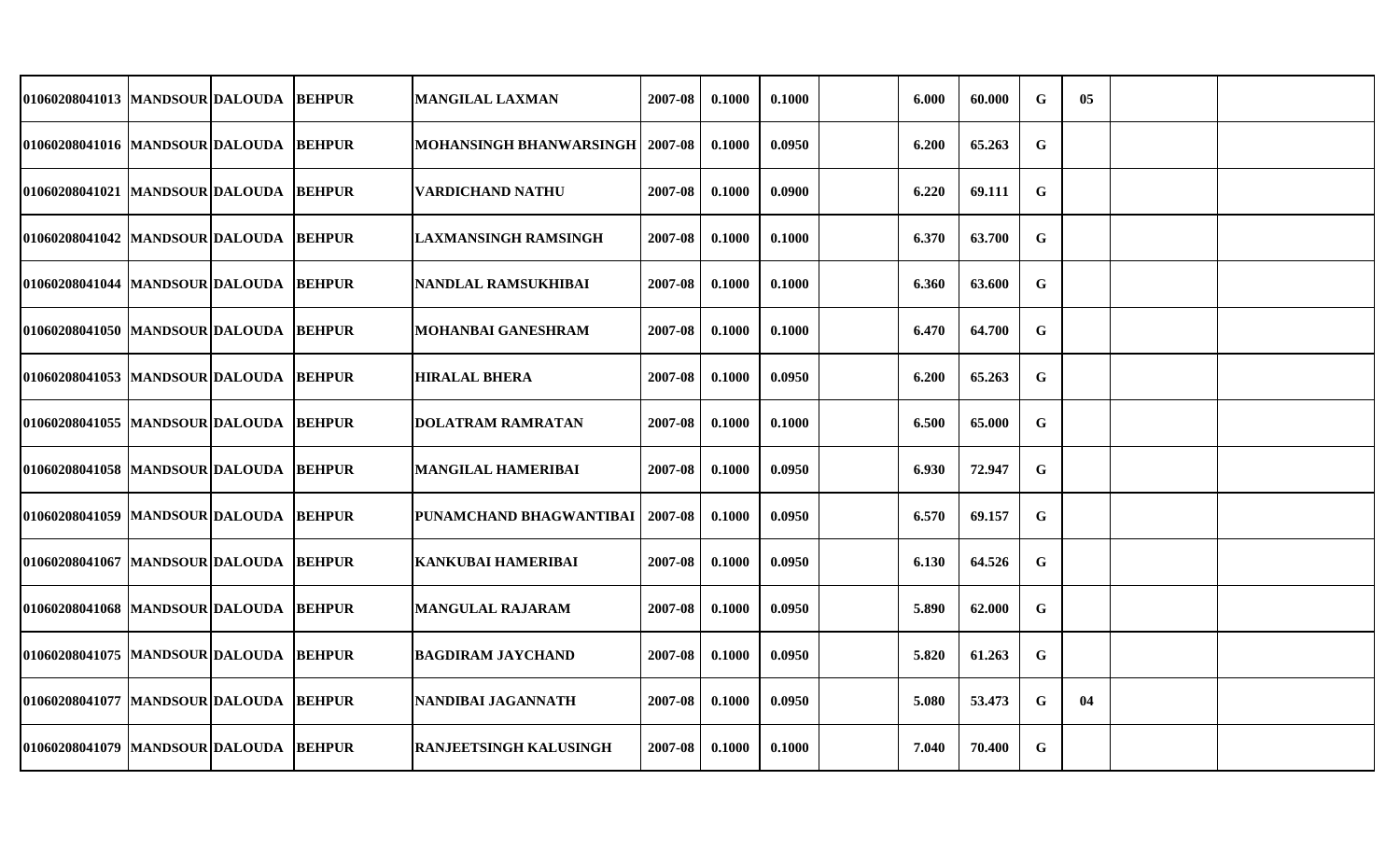| 01060208041082  MANDSOUR DALOUDA         |  | <b>BEHPUR</b> | <b>BHAGWANSINGH GOPALSINGH</b> | 2007-08 | 0.1000 | 0.1000 | 5.340 | 53.400 | $\bf{I}$    | 02 |                    |
|------------------------------------------|--|---------------|--------------------------------|---------|--------|--------|-------|--------|-------------|----|--------------------|
| 01060208041085 MANDSOUR DALOUDA BEHPUR   |  |               | <b>BAGDIBAI BHAGWAN</b>        | 2007-08 | 0.1000 | 0.1000 | 6.620 | 66.200 | $\mathbf G$ |    |                    |
| 01060208041088  MANDSOUR DALOUDA         |  | <b>BEHPUR</b> | MOHANSINGH NATHUSINGH          | 2007-08 | 0.1000 | 0.1000 | 6.640 | 66.400 | $\mathbf G$ |    |                    |
| 01060208041091  MANDSOUR DALOUDA BEHPUR  |  |               | CHAMPABAI NANURAM              | 2007-08 | 0.1000 | 0.1000 | 6.100 | 61.000 | $\mathbf G$ |    |                    |
| 01060208041092  MANDSOUR DALOUDA  BEHPUR |  |               | <b>BAGDIRAM BABRU</b>          | 2007-08 | 0.1000 | 0.0950 | 5.940 | 62.526 | $\mathbf G$ |    |                    |
| 01060208041095  MANDSOUR DALOUDA  BEHPUR |  |               | <b>JAGHNTAH NANDA</b>          | 2007-08 | 0.1000 | 0.1000 | 6.480 | 64.800 | G           |    |                    |
| 01060208041103 MANDSOUR DALOUDA BEHPUR   |  |               | <b>SITABAI PUNA</b>            | 2007-08 | 0.1000 | 0.1000 | 6.640 | 66.400 | G           |    | <b>NAME CHANGE</b> |
| 01060208041107 MANDSOUR DALOUDA BEHPUR   |  |               | <b>JAMUNABAI NAWAL</b>         | 2007-08 | 0.1000 | 0.1000 | 6.250 | 62.500 | $\mathbf G$ |    |                    |
| 01060208041108 MANDSOUR DALOUDA BEHPUR   |  |               | <b>TULSIBAI RAMLAL</b>         | 2007-08 | 0.1000 | 0.1000 | 6.750 | 67.500 | $\mathbf G$ |    |                    |
| 01060208041111  MANDSOUR DALOUDA  BEHPUR |  |               | BAALMUKUND SADHURAM            | 2007-08 | 0.1000 | 0.1000 | 6.020 | 60.200 | G           |    |                    |
| 01060208041113  MANDSOUR DALOUDA         |  | <b>BEHPUR</b> | BHURAKUNWAR PRAHALADSINGH      | 2007-08 | 0.1000 | 0.0850 | 6.060 | 71.294 | $\mathbf G$ |    |                    |
| 01060208041115  MANDSOUR DALOUDA         |  | <b>BEHPUR</b> | <b>HIRALAL KALU</b>            | 2007-08 | 0.1000 | 0.0950 | 5.900 | 62.105 | G           |    |                    |
| 01060208041118  MANDSOUR DALOUDA BEHPUR  |  |               | <b>NANDRAM GANGARAM</b>        | 2007-08 | 0.1000 | 0.1000 | 4.990 | 49.900 | $\bf{I}$    | 02 |                    |
| 01060208041119  MANDSOUR DALOUDA  BEHPUR |  |               | <b>BAHADURSINGH NAHARSINGH</b> | 2007-08 | 0.1000 | 0.0900 | 6.490 | 72.111 | G           |    |                    |
| 01060208041123 MANDSOUR DALOUDA BEHPUR   |  |               | <b>VARDICHAND KANKUBAI</b>     | 2007-08 | 0.1000 | 0.1000 | 7.000 | 70.000 | $\mathbf G$ |    |                    |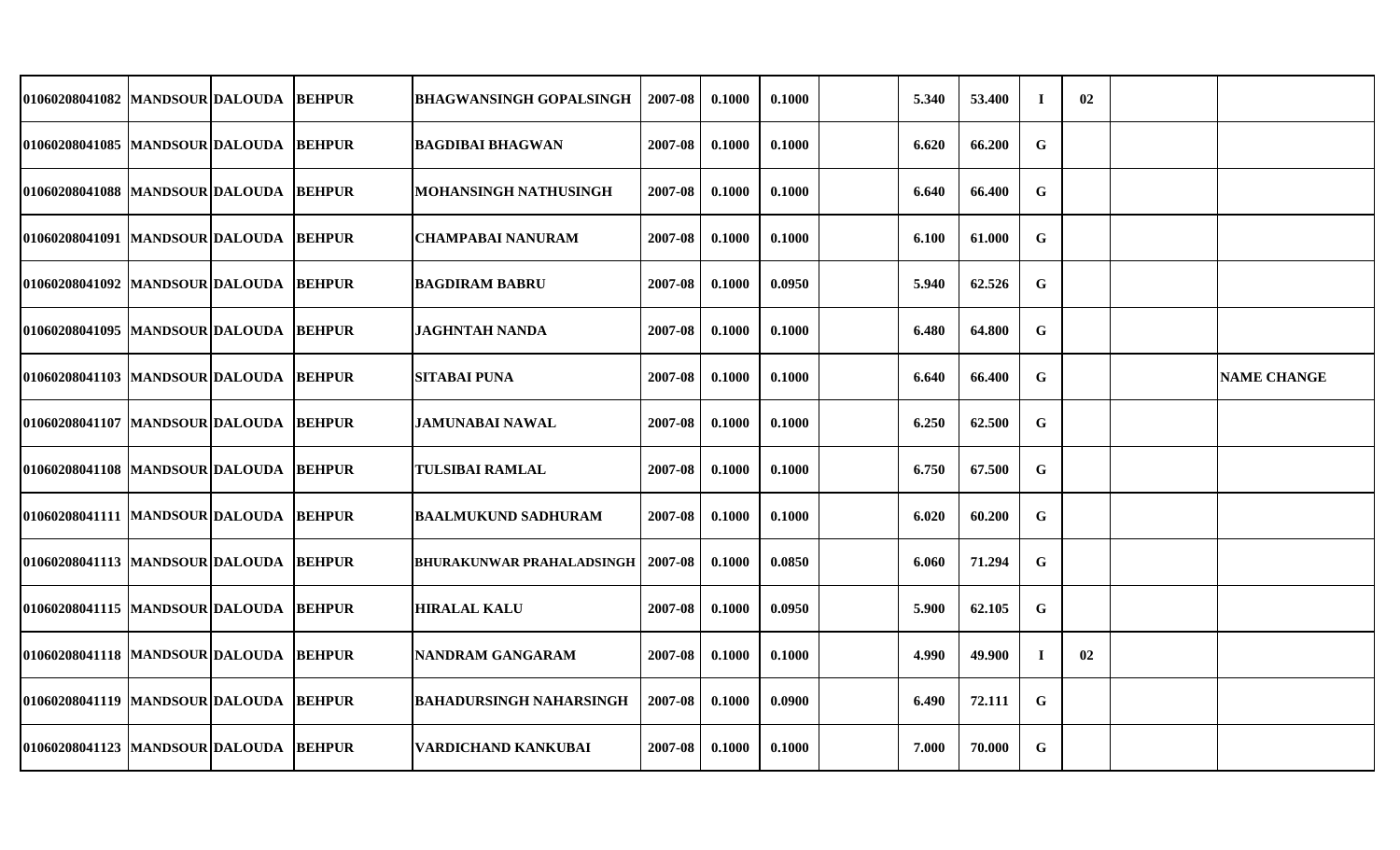| 01060208041127 MANDSOUR DALOUDA          |  | <b>BEHPUR</b>                                  | <b>MOHANLAL RAMA TELI</b>                                              | 2007-08 | 0.1000 | 0.1000 | 5.990 | 59.900 | ${\bf G}$    |    |                    |
|------------------------------------------|--|------------------------------------------------|------------------------------------------------------------------------|---------|--------|--------|-------|--------|--------------|----|--------------------|
| 01060208041129  MANDSOUR DALOUDA BEHPUR  |  |                                                | <b>GENDKUNWAR SHAMBHUSINGH</b>                                         | 2007-08 | 0.1000 | 0.1000 | 6.210 | 62.100 | $\mathbf G$  |    |                    |
| 01060208041138  MANDSOUR DALOUDA         |  | <b>BEHPUR</b>                                  | <b>KASHIRAM KISHANLAL</b>                                              | 2007-08 | 0.1000 | 0.0950 | 5.850 | 61.578 | ${\bf G}$    |    |                    |
| 01060208041142  MANDSOUR DALOUDA  BEHPUR |  |                                                | <b>MOHANLAL KASHIRAM</b>                                               | 2007-08 | 0.1000 | 0.1000 | 6.190 | 61.900 | G            |    |                    |
| 01060208041145 MANDSOUR DALOUDA BEHPUR   |  |                                                | MOHANSINGH NIRBHAYSINGH                                                | 2007-08 | 0.1000 | 0.1000 | 6.430 | 64.300 | G            |    |                    |
|                                          |  | 01060208042004  MANDSOUR DALOUDA  LASUDIYAILLA | <b>BHERULAL LACCHIRAM</b>                                              | 2007-08 | 0.1000 |        |       |        | $\mathbf{F}$ |    |                    |
|                                          |  |                                                | 01060208042012 MANDSOUR DALOUDA LASUDIYAILLA MODIRAM BHUWAN            | 2007-08 | 0.1000 | 0.1000 | 6.010 | 60.100 | $\mathbf G$  |    |                    |
|                                          |  |                                                | 01060208042013 MANDSOUR DALOUDA LASUDIYAILLA LALSINGH CHATARKUNWAR     | 2007-08 | 0.1000 | 0.0950 | 5.780 | 60.842 | G            | 05 |                    |
|                                          |  | 01060208042015  MANDSOUR DALOUDA  LASUDIYAILLA | <b>DEVRAM KALU</b>                                                     | 2007-08 | 0.1000 | 0.0900 | 6.320 | 70.222 | G            |    |                    |
|                                          |  | 01060208042022 MANDSOUR DALOUDA LASUDIYAILLA   | <b>IGITABAI HUDIBAI</b>                                                | 2007-08 | 0.1000 | 0.1000 | 6.290 | 62.900 | G            |    |                    |
|                                          |  |                                                | 01060208042025 MANDSOUR DALOUDA LASUDIYAILLA KACHRU RAMRATAN MEENA     | 2007-08 | 0.1000 |        |       |        | F            |    |                    |
|                                          |  |                                                | 01060208042027  MANDSOUR DALOUDA  LASUDIYAILLA  NARAYANIBAI RAMCHANDRA | 2007-08 | 0.1000 | 0.0950 | 6.220 | 65.473 | G            |    |                    |
|                                          |  |                                                | 01060208042030 MANDSOUR DALOUDA LASUDIYAILLA NANDIBAI NANDRAM          | 2007-08 | 0.1000 | 0.1000 | 6.310 | 63.100 | $\mathbf G$  |    |                    |
|                                          |  |                                                | 01060208042031 MANDSOUR DALOUDA LASUDIYAILLA RAMCHANDRA KESHURAM       | 2007-08 | 0.1000 |        |       |        | $\mathbf F$  |    |                    |
|                                          |  |                                                | 01060208042039 MANDSOUR DALOUDA LASUDIYAILLA MANGUBAI HIRALAL          | 2007-08 | 0.1000 | 0.0950 | 6.260 | 65.894 | $\mathbf G$  |    | <b>NAME CHANGE</b> |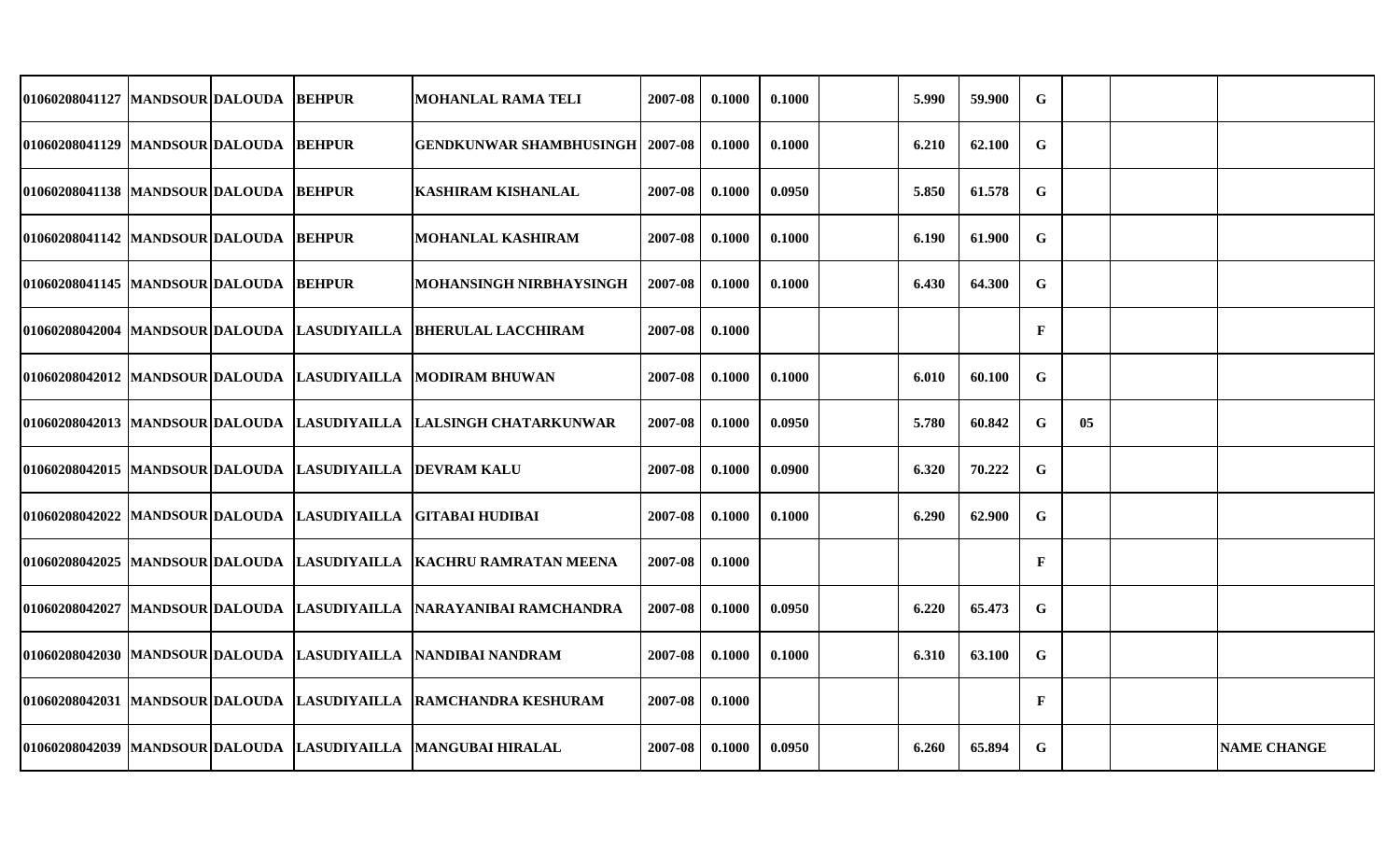|                                          |  | 01060208042060 MANDSOUR DALOUDA LASUDIYAILLA   | IGANGABAI AMBARAM                                                 | 2007-08 | 0.1000 | 0.1000 | 6.340 | 63.400 | $\mathbf G$  |  |                    |
|------------------------------------------|--|------------------------------------------------|-------------------------------------------------------------------|---------|--------|--------|-------|--------|--------------|--|--------------------|
|                                          |  |                                                | 01060208042070 MANDSOUR DALOUDA LASUDIYAILLA KANHAIYALAL BHUWAN   | 2007-08 | 0.1000 | 0.0950 | 6.070 | 63.894 | ${\bf G}$    |  |                    |
|                                          |  | 01060208042071 MANDSOUR DALOUDA LASUDIYAILLA   | <b>JUJHAR GOPAL</b>                                               | 2007-08 | 0.1000 | 0.1000 | 6.280 | 62.800 | G            |  |                    |
|                                          |  |                                                | 01060208042073  MANDSOUR DALOUDA  LASUDIYAILLA  ONKARLAL GANGABAI | 2007-08 | 0.1000 | 0.0950 | 6.190 | 65.157 | $\mathbf G$  |  |                    |
|                                          |  | 01060208042074  MANDSOUR DALOUDA  LASUDIYAILLA | <b>DEVRAM BHERA</b>                                               | 2007-08 | 0.1000 | 0.1050 | 7.020 | 66.857 | $\mathbf G$  |  |                    |
| 01060208043002 MANDSOUR DALOUDA SARSOD   |  |                                                | <b>CHAMPALAL KESHURAM</b>                                         | 2007-08 | 0.1000 | 0.0950 | 6.460 | 68.000 | $\mathbf I$  |  |                    |
| 01060208043004  MANDSOUR DALOUDA SARSOD  |  |                                                | RAMCHANDRA HIRALAL                                                | 2007-08 | 0.1000 |        |       |        | F            |  |                    |
| 01060208043005  MANDSOUR DALOUDA SARSOD  |  |                                                | <b>MOTILAL KALURAM</b>                                            | 2007-08 | 0.1000 | 0.1000 | 6.300 | 63.000 | G            |  |                    |
| 01060208043007 MANDSOUR DALOUDA SARSOD   |  |                                                | <b>JHAMKUBAI BHAGIRATH</b>                                        | 2007-08 | 0.1000 |        |       |        | F            |  | <b>NAME CHANGE</b> |
| 01060208043010 MANDSOUR DALOUDA SARSOD   |  |                                                | RAMCHANDRA TORIRAM                                                | 2007-08 | 0.1000 | 0.1000 | 6.300 | 63.000 | $\mathbf G$  |  |                    |
| 01060208043012 MANDSOUR DALOUDA SARSOD   |  |                                                | <b>RAMPRASAD GOVINDRAM</b>                                        | 2007-08 | 0.1000 | 0.1000 | 6.460 | 64.600 | $\mathbf G$  |  |                    |
| 01060208043017  MANDSOUR DALOUDA  SARSOD |  |                                                | <b>MOTILAL KALU GAYRI</b>                                         | 2007-08 | 0.1000 | 0.1000 | 6.350 | 63.500 | G            |  |                    |
| 01060208043022 MANDSOUR DALOUDA SARSOD   |  |                                                | <b>HIRALAL UDAYRAM</b>                                            | 2007-08 | 0.1000 | 0.1000 | 6.680 | 66.800 | $\bf{I}$     |  |                    |
| 01060208043023 MANDSOUR DALOUDA SARSOD   |  |                                                | <b>NANALAL TORARAM</b>                                            | 2007-08 | 0.1000 | 0.1000 | 6.110 | 61.100 | G            |  |                    |
| 01060208043025 MANDSOUR DALOUDA SARSOD   |  |                                                | <b>SALAGRAM KASHIRAM</b>                                          | 2007-08 | 0.1000 |        |       |        | $\mathbf{F}$ |  |                    |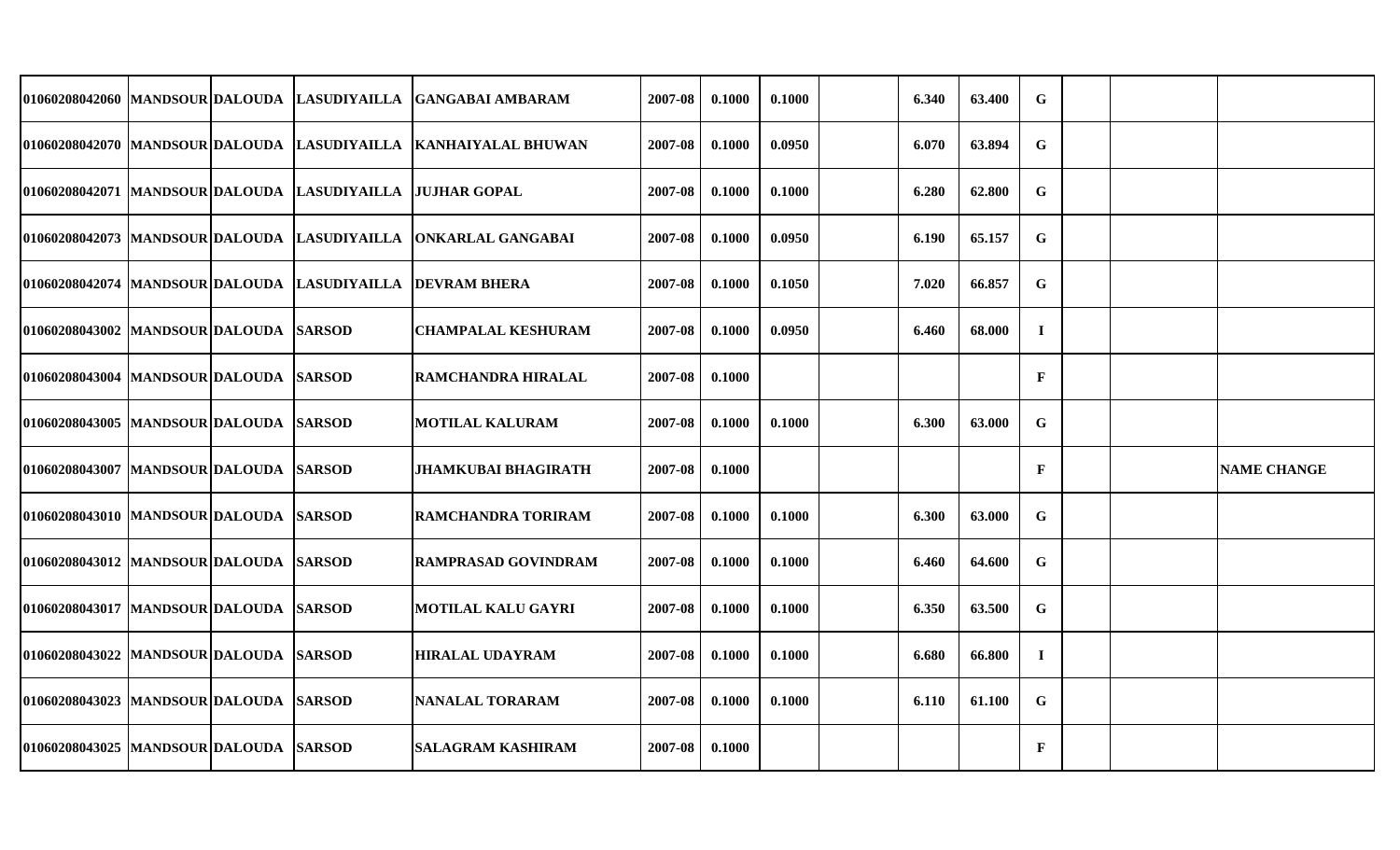| 01060208043026 MANDSOUR DALOUDA          |  | <b>SARSOD</b> | <b>SHANTILAL DHANRAJ</b>    | 2007-08 | 0.1000 | 0.1000 | 6.200 | 62.000 | $\mathbf G$  |  |  |
|------------------------------------------|--|---------------|-----------------------------|---------|--------|--------|-------|--------|--------------|--|--|
| 01060208043029 MANDSOUR DALOUDA SARSOD   |  |               | <b>JAMNABAI RAMRATAN</b>    | 2007-08 | 0.1000 | 0.1000 | 6.710 | 67.100 | $\mathbf I$  |  |  |
| 01060208043039 MANDSOUR DALOUDA          |  | <b>SARSOD</b> | <b>HIRALAL CHAMPALAL</b>    | 2007-08 | 0.1000 |        |       |        | $\mathbf F$  |  |  |
| 01060208043043 MANDSOUR DALOUDA SARSOD   |  |               | <b>GULABBAI DHURA</b>       | 2007-08 | 0.1000 | 0.1000 | 6.080 | 60.800 | $\mathbf G$  |  |  |
| 01060208043044 MANDSOUR DALOUDA          |  | <b>SARSOD</b> | <b>SHRILAL TORARAM</b>      | 2007-08 | 0.1000 | 0.1000 | 6.440 | 64.400 | $\mathbf G$  |  |  |
| 01060208043045 MANDSOUR DALOUDA          |  | <b>SARSOD</b> | RAMNARAYAN BHAGWAN          | 2007-08 | 0.1000 | 0.1000 | 6.380 | 63.800 | $\mathbf G$  |  |  |
| 01060208043050   MANDSOUR DALOUDA        |  | <b>SARSOD</b> | <b>MANGILAL KESHURAM</b>    | 2007-08 | 0.1000 | 0.1000 | 6.350 | 63.500 | $\mathbf G$  |  |  |
| 01060208043055 MANDSOUR DALOUDA SARSOD   |  |               | <b>GANGABAI KASTURCHAND</b> | 2007-08 | 0.1000 | 0.0900 | 6.530 | 72.555 | $\mathbf G$  |  |  |
| 01060208043058 MANDSOUR DALOUDA          |  | <b>SARSOD</b> | <b>ASHARAM KALU</b>         | 2007-08 | 0.1000 |        |       |        | $\mathbf F$  |  |  |
| 01060208043062 MANDSOUR DALOUDA SARSOD   |  |               | <b>BHERULAL LAXMAN</b>      | 2007-08 | 0.1000 |        |       |        | $\mathbf F$  |  |  |
| 01060208043063 MANDSOUR DALOUDA SARSOD   |  |               | NANDIBAI PARMANAND          | 2007-08 | 0.1000 | 0.1000 | 6.350 | 63.500 | $\mathbf G$  |  |  |
| 01060208043071  MANDSOUR DALOUDA  SARSOD |  |               | RAMCHANDRA MANGILAL         | 2007-08 | 0.1000 |        |       |        | $\mathbf F$  |  |  |
| 01060208043073  MANDSOUR DALOUDA SARSOD  |  |               | <b>BHUWAN LAKHMA</b>        | 2007-08 | 0.1000 |        |       |        | $\mathbf{F}$ |  |  |
| 01060208043076 MANDSOUR DALOUDA SARSOD   |  |               | <b>RAMKISHAN KESHURAM</b>   | 2007-08 | 0.1000 |        |       |        | $\mathbf{F}$ |  |  |
| 01060208043080 MANDSOUR DALOUDA SARSOD   |  |               | <b>BASANTILAL MOTILAL</b>   | 2007-08 | 0.1000 | 0.1000 | 6.240 | 62.400 | $\mathbf G$  |  |  |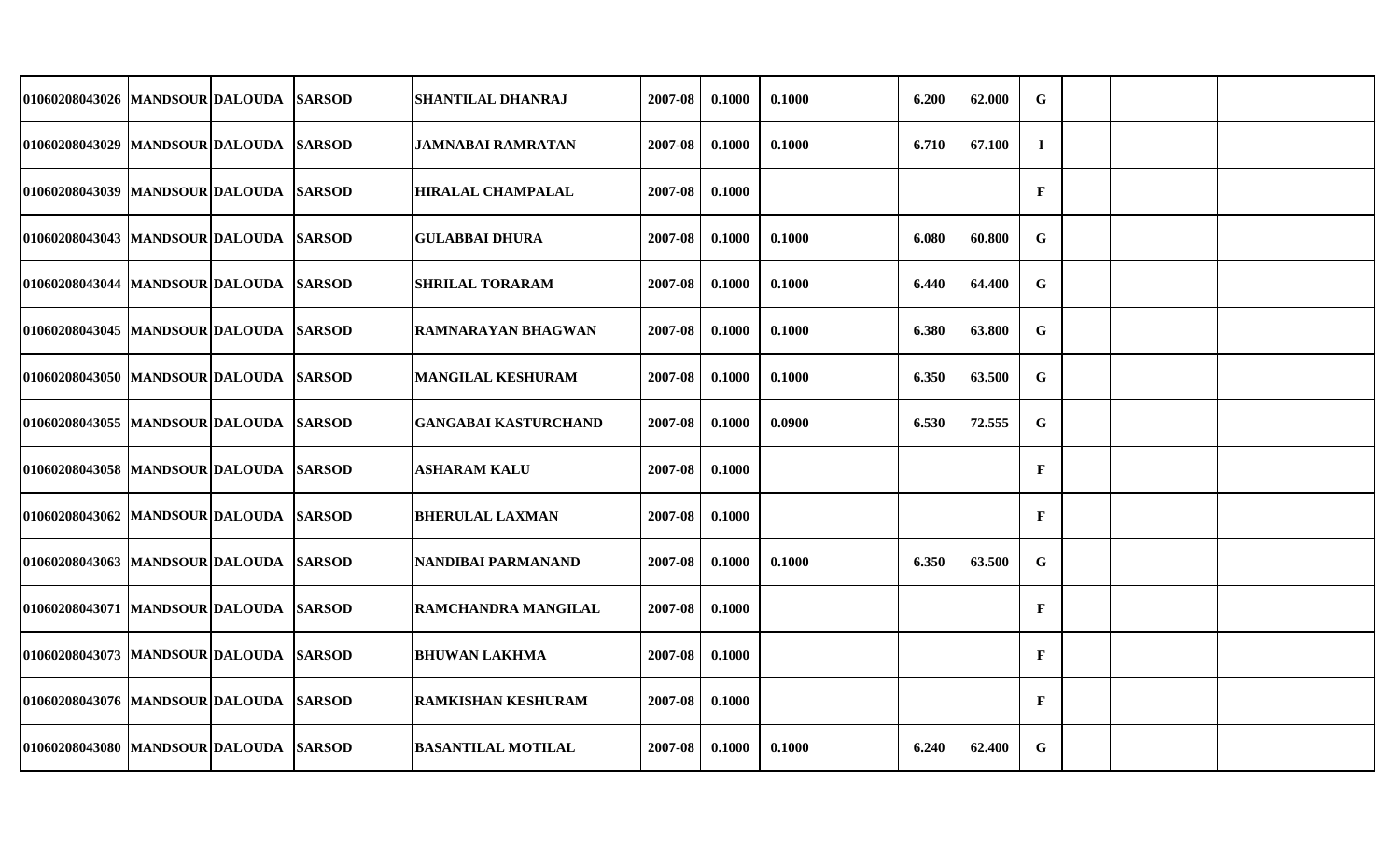| 01060208043085  MANDSOUR DALOUDA SARSOD |  | <b>BALARAM LAXMAN</b>              | 2007-08 | 0.1000 | 0.1000 | 6.510 | 65.100 | $\mathbf G$  |  |  |
|-----------------------------------------|--|------------------------------------|---------|--------|--------|-------|--------|--------------|--|--|
| 01060208043089 MANDSOUR DALOUDA SARSOD  |  | SUNDARLAL HIRALAL                  | 2007-08 | 0.1000 |        |       |        | $\mathbf{F}$ |  |  |
| 01060208043091 MANDSOUR DALOUDA SARSOD  |  | PARMANAND SHOBHARAM                | 2007-08 | 0.1000 |        |       |        | $\mathbf{F}$ |  |  |
| 01060208043092 MANDSOUR DALOUDA SARSOD  |  | KANCHANBAI DULICHAND               | 2007-08 | 0.1000 | 0.1000 | 6.700 | 67.000 | $\bf{I}$     |  |  |
| 01060208043096 MANDSOUR DALOUDA SARSOD  |  | <b>BALARAM CHUNNILAL</b>           | 2007-08 | 0.1000 | 0.1000 | 6.690 | 66.900 | G            |  |  |
| 01060208043097  MANDSOUR DALOUDA SARSOD |  | JAGDISHCHANDRA KHYALIRAM   2007-08 |         | 0.1000 | 0.1000 | 6.480 | 64.800 | $\mathbf G$  |  |  |
| 01060208043107  MANDSOUR DALOUDA SARSOD |  | <b>SAJJANBAI DHANRAJ</b>           | 2007-08 | 0.1000 |        |       |        | $\mathbf{F}$ |  |  |
| 01060208043109 MANDSOUR DALOUDA SARSOD  |  | <b>CHUNNIBAI DARAVBAI</b>          | 2007-08 | 0.1000 | 0.1000 | 6.110 | 61.100 | $\mathbf G$  |  |  |
| 01060208043110 MANDSOUR DALOUDA SARSOD  |  | <b>SUHAGBAI ONKARLAL</b>           | 2007-08 | 0.1000 | 0.0950 | 6.250 | 65.789 | $\bf{I}$     |  |  |
| 01060208043111  MANDSOUR DALOUDA SARSOD |  | ASHARAM NANDRAM                    | 2007-08 | 0.1000 | 0.1000 | 6.770 | 67.700 | G            |  |  |
| 01060208043113 MANDSOUR DALOUDA SARSOD  |  | <b>BALARAM NANDA</b>               | 2007-08 | 0.1000 |        |       |        | $\mathbf{F}$ |  |  |
| 01060208043115 MANDSOUR DALOUDA SARSOD  |  | BALARAM RAMCHANDRA                 | 2007-08 | 0.1000 |        |       |        | $\mathbf F$  |  |  |
| 01060208043116  MANDSOUR DALOUDA SARSOD |  | <b>BASANTILAL GOVINDRAM</b>        | 2007-08 | 0.1000 | 0.1000 | 5.950 | 59.500 | $\mathbf G$  |  |  |
| 01060208043117 MANDSOUR DALOUDA SARSOD  |  | <b>BHANWARLAL VENIRAM</b>          | 2007-08 | 0.1000 | 0.0950 | 6.200 | 65.263 | G            |  |  |
| 01060208043118 MANDSOUR DALOUDA SARSOD  |  | <b>BHERULAL PRATHVIRAJ</b>         | 2007-08 | 0.1000 | 0.1000 | 6.720 | 67.200 | G            |  |  |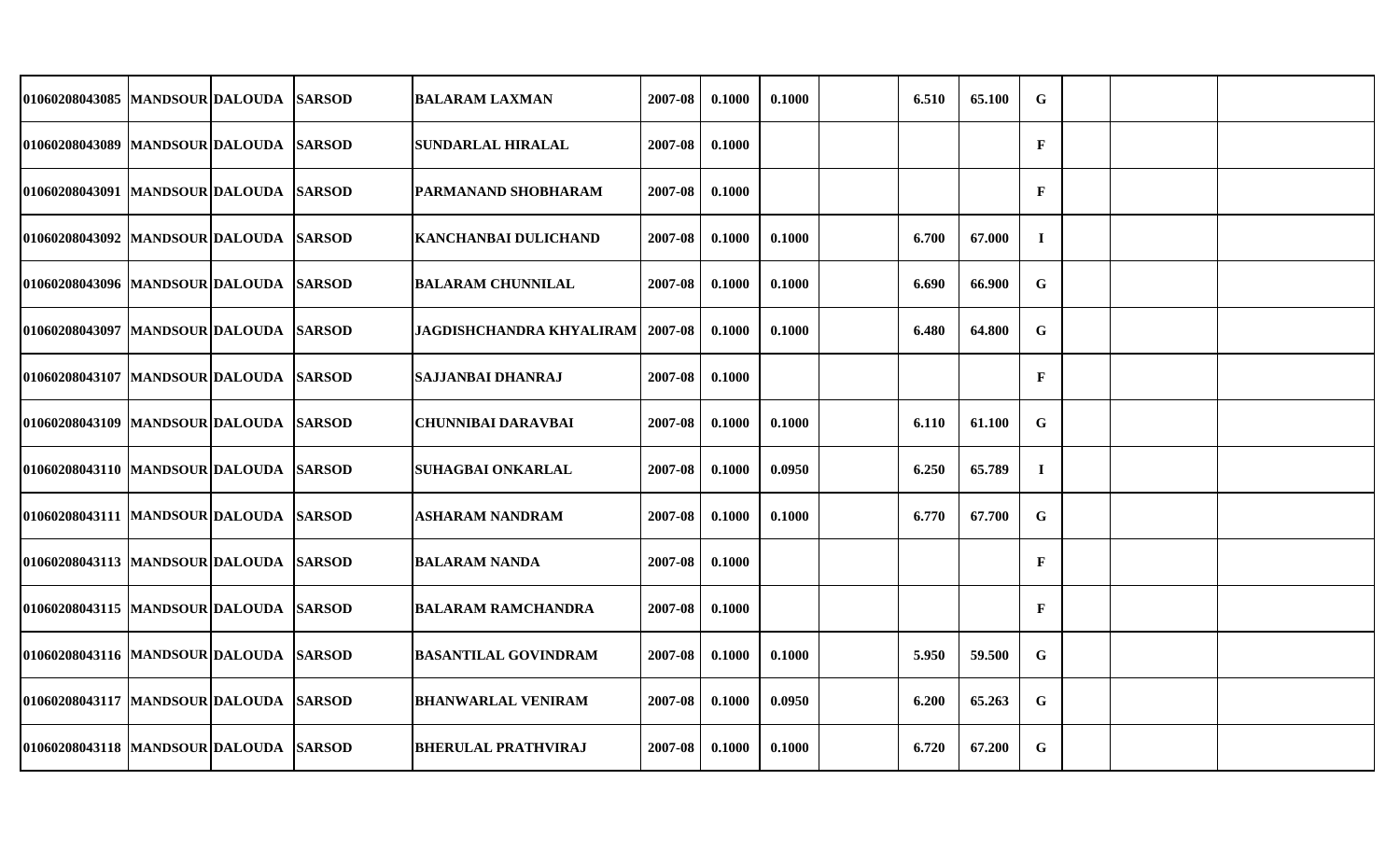| 01060208043119  MANDSOUR DALOUDA SARSOD |  | <b>CHUNNILAL MATHURALAL</b>      | 2007-08 | 0.1000 | 0.0950 | 7.090 | 74.631 | $\mathbf I$  |  |  |
|-----------------------------------------|--|----------------------------------|---------|--------|--------|-------|--------|--------------|--|--|
| 01060208043120 MANDSOUR DALOUDA SARSOD  |  | <b>DEVRAM SURATRAM</b>           | 2007-08 | 0.1000 |        |       |        | $\mathbf{F}$ |  |  |
| 01060208043128 MANDSOUR DALOUDA SARSOD  |  | <b>KAMALSINGH SAJJANSINGH</b>    | 2007-08 | 0.1000 | 0.1000 | 6.150 | 61.500 | G            |  |  |
| 01060208043132 MANDSOUR DALOUDA SARSOD  |  | LAXMINARAYAN TULSIRAM            | 2007-08 | 0.1000 | 0.1000 | 6.900 | 69.000 | G            |  |  |
| 01060208043133 MANDSOUR DALOUDA SARSOD  |  | LILABAI CHENRAM                  | 2007-08 | 0.1000 |        |       |        | $\mathbf{F}$ |  |  |
| 01060208043134  MANDSOUR DALOUDA SARSOD |  | <b>MANGILAL RAMLAL</b>           | 2007-08 | 0.1000 | 0.1000 | 6.390 | 63.900 | $\mathbf G$  |  |  |
| 01060208043135  MANDSOUR DALOUDA SARSOD |  | <b>NANALAL BHERULAL</b>          | 2007-08 | 0.1000 | 0.1000 | 6.820 | 68.200 | G            |  |  |
| 01060208043137 MANDSOUR DALOUDA SARSOD  |  | PARMANAND MOTI                   | 2007-08 | 0.1000 |        |       |        | $\mathbf{F}$ |  |  |
| 01060208043138 MANDSOUR DALOUDA SARSOD  |  | PUNAMCHAND LAXMIRAM              | 2007-08 | 0.1000 |        |       |        | $\mathbf{F}$ |  |  |
| 01060208043140  MANDSOUR DALOUDA SARSOD |  | RADHESHYAM CHAMPALAL             | 2007-08 | 0.1000 | 0.1000 | 6.500 | 65.000 | $\mathbf G$  |  |  |
| 01060208043143 MANDSOUR DALOUDA SARSOD  |  | RAMESHWAR RAMLAL                 | 2007-08 | 0.1000 | 0.1050 | 7.310 | 69.619 | $\mathbf G$  |  |  |
| 01060208043144 MANDSOUR DALOUDA SARSOD  |  | RAMGOPAL GENDALAL                | 2007-08 | 0.1000 | 0.1000 | 6.670 | 66.700 | $\mathbf G$  |  |  |
| 01060208043146 MANDSOUR DALOUDA SARSOD  |  | RAMKANHYABAI DULICHAND           | 2007-08 | 0.1000 |        |       |        | $\mathbf{F}$ |  |  |
| 01060208043148 MANDSOUR DALOUDA SARSOD  |  | <b>SHAMBHUSINGH NIRBHAYSINGH</b> | 2007-08 | 0.1000 |        |       |        | $\mathbf{F}$ |  |  |
| 01060208043149 MANDSOUR DALOUDA SARSOD  |  | <b>UDAYLAL BHERULAL</b>          | 2007-08 | 0.1000 | 0.0950 | 6.520 | 68.631 | $\mathbf G$  |  |  |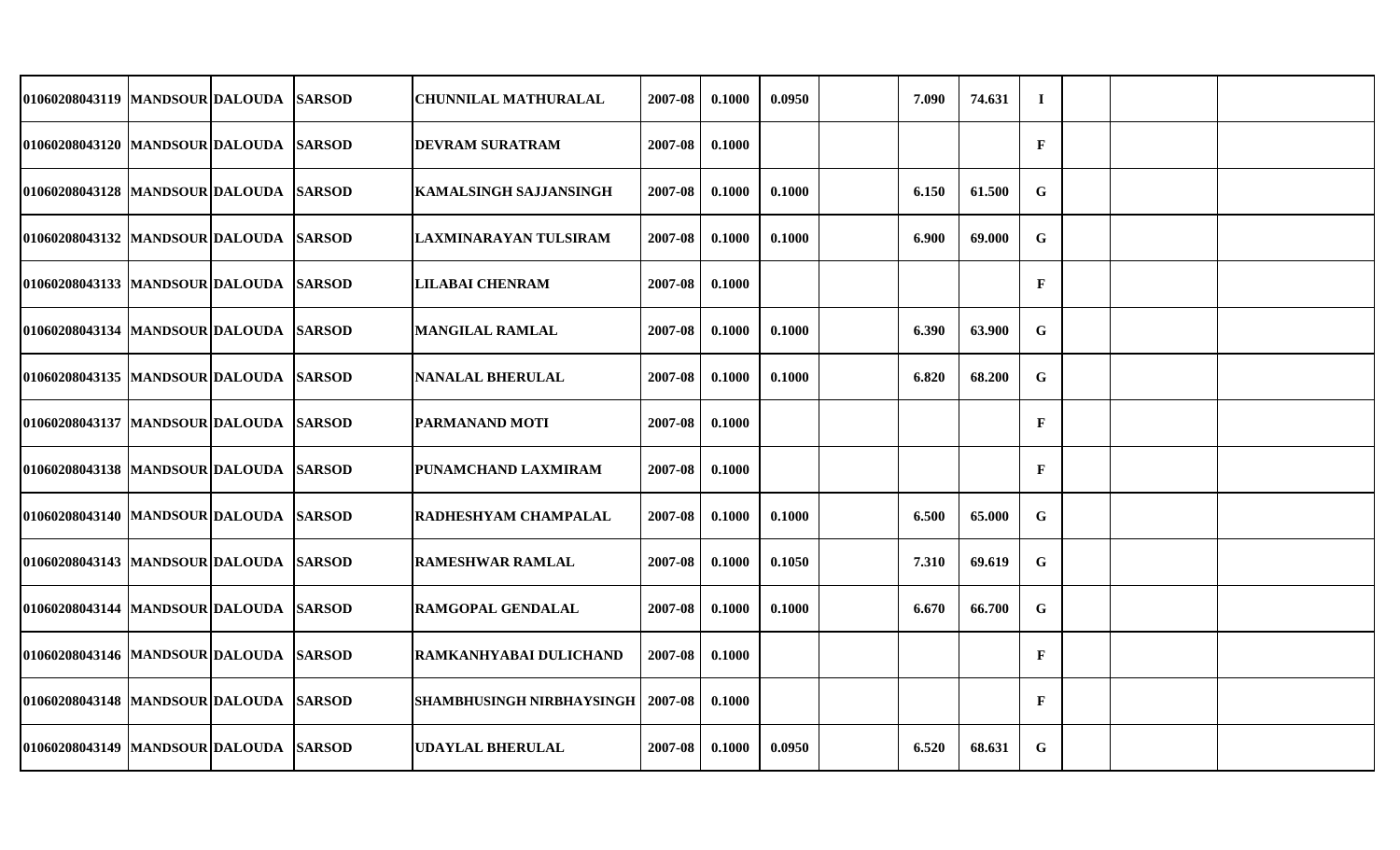| 01060208043151 MANDSOUR DALOUDA SARSOD |  |                                                          | <b>JADURAM NANURAM</b>                                                  | 2007-08 | 0.1000 |        |       |        | $\mathbf F$  |  |  |
|----------------------------------------|--|----------------------------------------------------------|-------------------------------------------------------------------------|---------|--------|--------|-------|--------|--------------|--|--|
|                                        |  |                                                          | 01060208044005  MANDSOUR DALOUDA  GURADIYASHAH  BHERULAL BHAGIRATH      | 2007-08 | 0.1000 | 0.1000 | 6.700 | 67.000 | $\bf{I}$     |  |  |
|                                        |  |                                                          | 01060208044007  MANDSOUR DALOUDA  GURADIYASHAH DEVILAL PANNALAL         | 2007-08 | 0.1000 | 0.1050 | 6.710 | 63.904 | $\bf{I}$     |  |  |
|                                        |  |                                                          | 01060208044011 MANDSOUR DALOUDA GURADIYASHAH MANGILAL BHERULAL          | 2007-08 | 0.1000 | 0.1000 | 6.600 | 66.000 | $\bf I$      |  |  |
|                                        |  |                                                          | 01060208044013  MANDSOUR DALOUDA  GURADIYASHAH BHUWANSINGH FUNDALAL     | 2007-08 | 0.1000 | 0.1000 | 6.680 | 66.800 | $\bf{I}$     |  |  |
|                                        |  |                                                          | 01060208044019  MANDSOUR DALOUDA  GURADIYASHAH  SHANKARLAL DHURA        | 2007-08 | 0.1000 |        |       |        | $\mathbf{F}$ |  |  |
|                                        |  |                                                          | 01060208044020 MANDSOUR DALOUDA GURADIYASHAH BHUWANILAL BHERULAL        | 2007-08 | 0.1000 | 0.1000 | 6.910 | 69.100 | $\bf{I}$     |  |  |
|                                        |  | 01060208044021 MANDSOUR DALOUDA GURADIYASHAH DEVA SUKHKA |                                                                         | 2007-08 | 0.1000 | 0.1000 | 6.910 | 69.100 | $\mathbf G$  |  |  |
|                                        |  |                                                          | 01060208044024 MANDSOUR DALOUDA GURADIYASHAH RAMCHANDRA BAHGIRATH       | 2007-08 | 0.1000 | 0.1000 | 6.940 | 69.400 | $\bf{I}$     |  |  |
|                                        |  |                                                          | 01060208044026 MANDSOUR DALOUDA GURADIYASHAH RODA DHANNA GAYRI          | 2007-08 | 0.1000 | 0.1000 | 6.570 | 65.700 | $\bf{I}$     |  |  |
|                                        |  |                                                          | 01060208044027 MANDSOUR DALOUDA GURADIYASHAH MANGU GAMERA               | 2007-08 | 0.1000 | 0.1000 | 6.580 | 65.800 | $\bf{I}$     |  |  |
|                                        |  |                                                          | 01060208044029 MANDSOUR DALOUDA GURADIYASHAH KAMLABAI BHAGATRAM         | 2007-08 | 0.1000 |        |       |        | $\mathbf{F}$ |  |  |
|                                        |  |                                                          | 01060208044037  MANDSOUR DALOUDA  GURADIYASHAH  SHAMBHUSINGH KARANSINGH | 2007-08 | 0.1000 | 0.1000 | 6.710 | 67.100 | $\mathbf G$  |  |  |
|                                        |  |                                                          | 01060208044043 MANDSOUR DALOUDA GURADIYASHAH RAMSUKH AMBARAM            | 2007-08 | 0.1000 | 0.1000 | 6.650 | 66.500 | $\mathbf I$  |  |  |
|                                        |  |                                                          | 01060208044051 MANDSOUR DALOUDA GURADIYASHAH RAMNIWAS GANESHRAM         | 2007-08 | 0.1000 |        |       |        | $\mathbf{F}$ |  |  |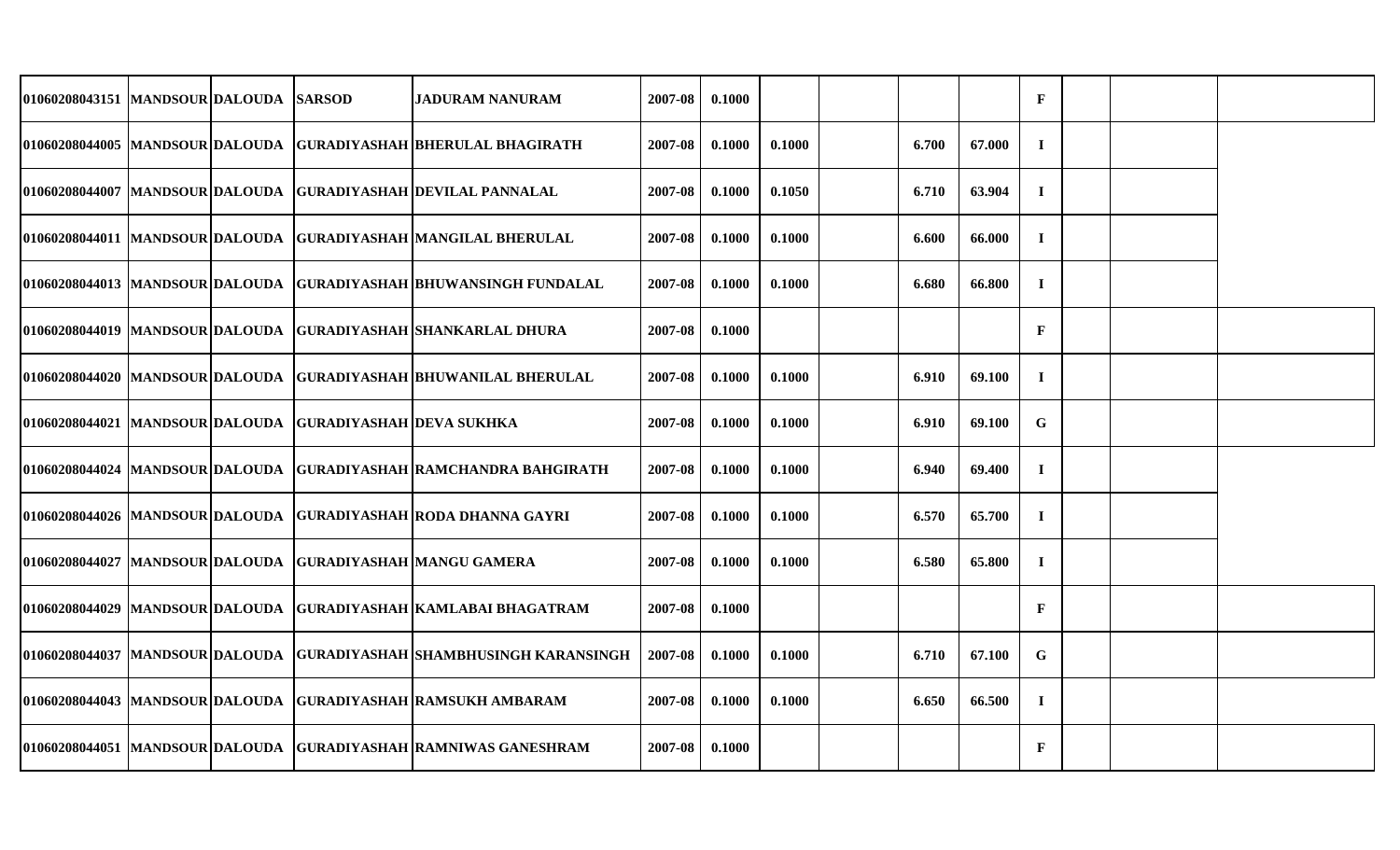|                                 |  |                                | 01060208044052 MANDSOUR DALOUDA GURADIYASHAH ISHWARLAL RAMNARAYAN     | 2007-08 | 0.1000 | 0.1000 | 6.880        | 68.800 | G            |  |                    |
|---------------------------------|--|--------------------------------|-----------------------------------------------------------------------|---------|--------|--------|--------------|--------|--------------|--|--------------------|
|                                 |  |                                | 01060208044055 MANDSOUR DALOUDA GURADIYASHAH UMMEDRAM KANHAIYALAL     | 2007-08 | 0.1000 | 0.1050 | 6.600        | 62.857 | $\bf{I}$     |  |                    |
|                                 |  |                                | 01060208044060 MANDSOUR DALOUDA GURADIYASHAH DHAPUBAI KISHAN          | 2007-08 | 0.1000 | 0.1000 | 6.500        | 65.000 | $\bf{I}$     |  |                    |
|                                 |  |                                | 01060208045001 MANDSOUR DALOUDA CHANDAKHEDI NANDRAM BAGDIRAM          | 2007-08 | 0.1000 | 0.1000 | 6.330        | 63.300 | $\bf{I}$     |  |                    |
|                                 |  |                                | 01060208045002 MANDSOUR DALOUDA CHANDAKHEDI GOVERDHANLAL UMMEDRAM     | 2007-08 | 0.1000 | 0.0950 | 6.670        | 70.210 | $\bf{I}$     |  |                    |
|                                 |  |                                | 01060208045003 MANDSOUR DALOUDA CHANDAKHEDI BALMUKAND GANESHRAM       | 2007-08 | 0.1000 | 0.1000 | 6.570        | 65.700 | $\bf{I}$     |  |                    |
|                                 |  |                                | 01060208045005 MANDSOUR DALOUDA CHANDAKHEDI SUNDERLAL UMMEDRAM        | 2007-08 | 0.1000 | 0.0950 | 6.160        | 64.842 | $\bf{I}$     |  |                    |
|                                 |  |                                | 01060208045007  MANDSOUR DALOUDA   CHANDAKHEDI   RAMSURATBAI MANGILAL | 2007-08 | 0.1000 | 0.0950 | 6.120        | 64.421 | $\mathbf G$  |  |                    |
| 01060208045012 MANDSOUR DALOUDA |  | <b>CHANDAKHEDI MADHU GULAB</b> |                                                                       | 2007-08 | 0.1000 | 0.0500 | <b>3.100</b> | 62.000 | $\bf{I}$     |  |                    |
|                                 |  |                                | 01060208045015  MANDSOUR DALOUDA   CHANDAKHEDI   RUGHNATH BHERULAL    | 2007-08 | 0.1000 | 0.0950 | 6.030        | 63.473 | G            |  |                    |
|                                 |  |                                | 01060208045016 MANDSOUR DALOUDA CHANDAKHEDI KODARSINGH NATHU          | 2007-08 | 0.1000 |        |              |        | $\mathbf{F}$ |  |                    |
| 01060208045018 MANDSOUR DALOUDA |  |                                | <b>CHANDAKHEDI KANSINGH LALSINGH</b>                                  | 2007-08 | 0.1000 | 0.1000 | 6.090        | 60.900 | G            |  |                    |
| 01060208045019 MANDSOUR DALOUDA |  |                                | CHANDAKHEDI   MADHOSINGH DEVISINGH                                    | 2007-08 | 0.1000 | 0.0950 | 5.600        | 58.947 | $\mathbf G$  |  | <b>NAME CHANGE</b> |
| 01060208045020 MANDSOUR DALOUDA |  |                                | <b>CHANDAKHEDI BHAGIRATH DEWA</b>                                     | 2007-08 | 0.1000 |        |              |        | $\mathbf{F}$ |  |                    |
|                                 |  |                                | 01060208045022 MANDSOUR DALOUDA CHANDAKHEDI MANGU BHANWARLAL          | 2007-08 | 0.1000 | 0.0950 | 6.210        | 65.368 | $\bf{I}$     |  |                    |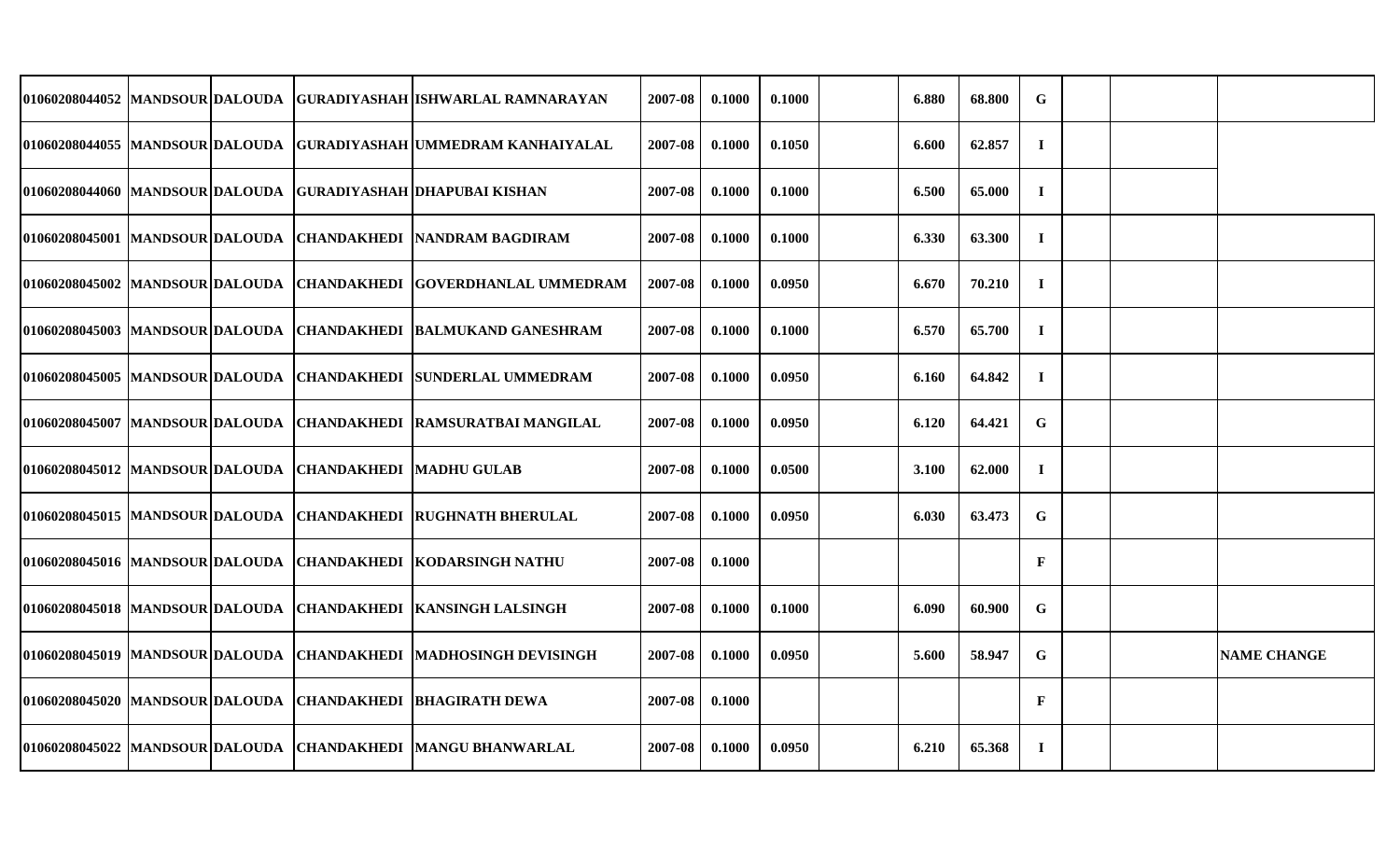|                                  |  | 01060208045023 MANDSOUR DALOUDA CHANDAKHEDI JAGNAATH KISHANLAL                | 2007-08 | 0.1000 | 0.1000 | 6.040 | 60.400 | ${\bf G}$    |  |  |
|----------------------------------|--|-------------------------------------------------------------------------------|---------|--------|--------|-------|--------|--------------|--|--|
|                                  |  | 01060208045026 MANDSOUR DALOUDA CHANDAKHEDI JAGDISH BHUWANJI                  | 2007-08 | 0.1000 |        |       |        | $\mathbf{F}$ |  |  |
| 01060208045027  MANDSOUR DALOUDA |  | <b>CHANDAKHEDI DEVKARAN KISHORRAM</b>                                         | 2007-08 | 0.1000 |        |       |        | $\mathbf F$  |  |  |
|                                  |  | 01060208045030  MANDSOUR DALOUDA  CHANDAKHEDI  BHARATRAM BHANWARLAL           | 2007-08 | 0.1000 |        |       |        | $\mathbf{F}$ |  |  |
| 01060208045033 MANDSOUR DALOUDA  |  | <b>CHANDAKHEDI BHARATSINGH BHERUSINGH</b>                                     | 2007-08 | 0.1000 | 0.0950 | 5.820 | 61.263 | $\mathbf G$  |  |  |
|                                  |  | 01060208045037 MANDSOUR DALOUDA CHANDAKHEDI DASHRATHLAL MATHURALAL            | 2007-08 | 0.1000 |        |       |        | F            |  |  |
| 01060208045039 MANDSOUR DALOUDA  |  | CHANDAKHEDI PRABHULAL TARACHAND                                               | 2007-08 | 0.1000 | 0.0950 | 5.610 | 59.052 | $\mathbf G$  |  |  |
|                                  |  | 01060208045040 MANDSOUR DALOUDA CHANDAKHEDI RESHAMKUNWAR NATHUSINGH           | 2007-08 | 0.1000 | 0.1000 | 5.940 | 59.400 | G            |  |  |
| 01060208045041 MANDSOUR DALOUDA  |  | <b>CHANDAKHEDI MOHANLAL HIRALAL</b>                                           | 2007-08 | 0.1000 |        |       |        | F            |  |  |
|                                  |  | 01060208045042  MANDSOUR DALOUDA  CHANDAKHEDI  MANGILAL UMMEDRAM              | 2007-08 | 0.1000 | 0.0800 | 5.050 | 63.125 | $\mathbf G$  |  |  |
|                                  |  | 01060208045044 MANDSOUR DALOUDA CHANDAKHEDI GANGARAM KALU                     | 2007-08 | 0.1000 | 0.1000 | 6.710 | 67.100 | $\mathbf G$  |  |  |
|                                  |  | 01060208045046 MANDSOUR DALOUDA CHANDAKHEDI GORDHANLAL MOHANLAL               | 2007-08 | 0.1000 | 0.0950 | 5.820 | 61.263 | ${\bf G}$    |  |  |
|                                  |  | 01060208045048 MANDSOUR DALOUDA CHANDAKHEDI MUNNIBAI LAXMAN                   | 2007-08 | 0.1000 | 0.0500 | 3.330 | 66.600 | $\mathbf I$  |  |  |
|                                  |  | 01060208045055 MANDSOUR DALOUDA CHANDAKHEDI BHERULAL RAMA                     | 2007-08 | 0.1000 |        |       |        | $\mathbf F$  |  |  |
|                                  |  | 01060208045056 MANDSOUR DALOUDA CHANDAKHEDI DATARSINGH VAKHTAWARSINGH 2007-08 |         | 0.1000 | 0.0950 | 5.890 | 62.000 | G            |  |  |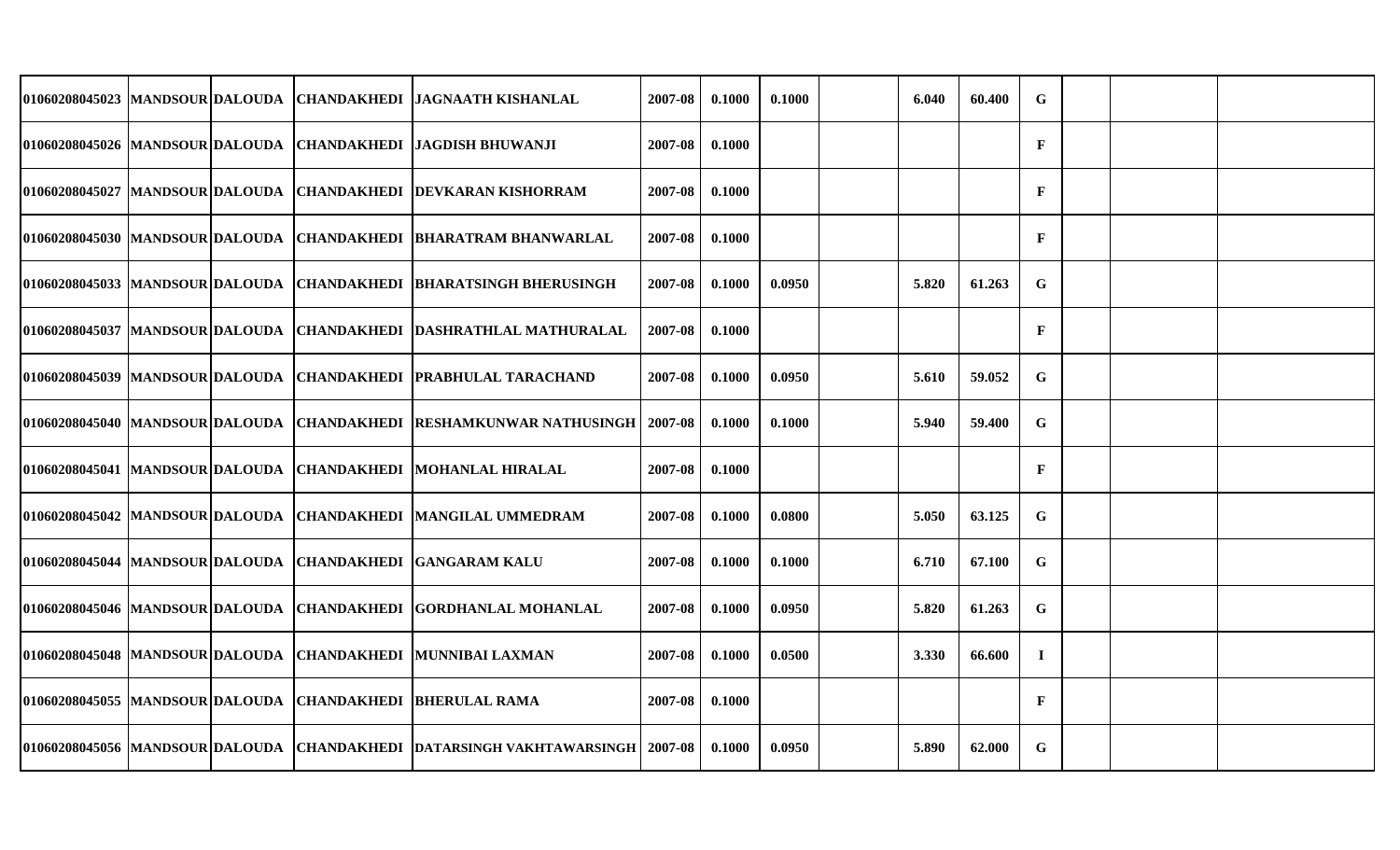| 01060208045058 MANDSOUR DALOUDA |  | ICHANDAKHEDI ITAKHATSINGH PADAMSINGH                                  | 2007-08 | 0.1000 | 0.0950 | 6.070 | 63.894 | $\mathbf G$  |  |  |
|---------------------------------|--|-----------------------------------------------------------------------|---------|--------|--------|-------|--------|--------------|--|--|
|                                 |  | 01060208045061 MANDSOUR DALOUDA CHANDAKHEDI KANWARLAL UMMEDRAM        | 2007-08 | 0.1000 | 0.0950 | 6.290 | 66.210 | $\bf{I}$     |  |  |
|                                 |  | 01060208045063 MANDSOUR DALOUDA CHANDAKHEDI AMRATRAM UMMEDRAM         | 2007-08 | 0.1000 | 0.0950 | 6.520 | 68.631 | $\mathbf I$  |  |  |
|                                 |  | 01060208045065 MANDSOUR DALOUDA CHANDAKHEDI BADRILAL RANCHODDAS       | 2007-08 | 0.1000 | 0.0550 | 3.420 | 62.181 | $\mathbf G$  |  |  |
|                                 |  | 01060208045067  MANDSOUR DALOUDA  CHANDAKHEDI  NAJIR ROSHAN PINJARA   | 2007-08 | 0.1000 | 0.0950 | 6.210 | 65.368 | $\mathbf G$  |  |  |
|                                 |  | 01060208045070  MANDSOUR DALOUDA  CHANDAKHEDI  KRISHNAKUNWAR MANSINGH | 2007-08 | 0.1000 | 0.0950 | 6.110 | 64.315 | $\bf{I}$     |  |  |
|                                 |  | 01060208045071  MANDSOUR DALOUDA  CHANDAKHEDI  VIKARMSINGH NAHARSINGH | 2007-08 | 0.1000 |        |       |        | $\mathbf{F}$ |  |  |
|                                 |  | 01060208045073 MANDSOUR DALOUDA CHANDAKHEDI SHANTILAL HIRALAL         | 2007-08 | 0.1000 | 0.0950 | 6.260 | 65.894 | $\mathbf I$  |  |  |
|                                 |  | 01060208045074 MANDSOUR DALOUDA CHANDAKHEDI RAGHUVIRSINGH JUJHARSINGH | 2007-08 | 0.1000 | 0.0950 | 5.960 | 62.736 | $\mathbf G$  |  |  |
|                                 |  | 01060208045076  MANDSOUR DALOUDA  CHANDAKHEDI  GIRDHARI HIRALAL       | 2007-08 | 0.1000 | 0.0950 | 6.050 | 63.684 | $\mathbf G$  |  |  |
|                                 |  | 01060208045077 MANDSOUR DALOUDA CHANDAKHEDI KARULAL BHUWAN            | 2007-08 | 0.1000 |        |       |        | F            |  |  |
| 01060208045078 MANDSOUR DALOUDA |  | CHANDAKHEDI MOHABBATSINGH UMRAVSINGH 2007-08                          |         | 0.1000 | 0.0950 | 5.890 | 62.000 | $\mathbf I$  |  |  |
|                                 |  | 01060208045079 MANDSOUR DALOUDA CHANDAKHEDI MOHANLAL ONKARLAL         | 2007-08 | 0.1000 | 0.0950 | 5.860 | 61.684 | $\bf{I}$     |  |  |
|                                 |  | 01060208045080 MANDSOUR DALOUDA CHANDAKHEDI JAYENDERSINGH KODARSINGH  | 2007-08 | 0.1000 | 0.0600 | 3.850 | 64.166 | G            |  |  |
|                                 |  | 01060208045082 MANDSOUR DALOUDA CHANDAKHEDI GAUTAMLAL PANNALAL        | 2007-08 | 0.1000 | 0.0950 | 6.230 | 65.578 | $\bf{I}$     |  |  |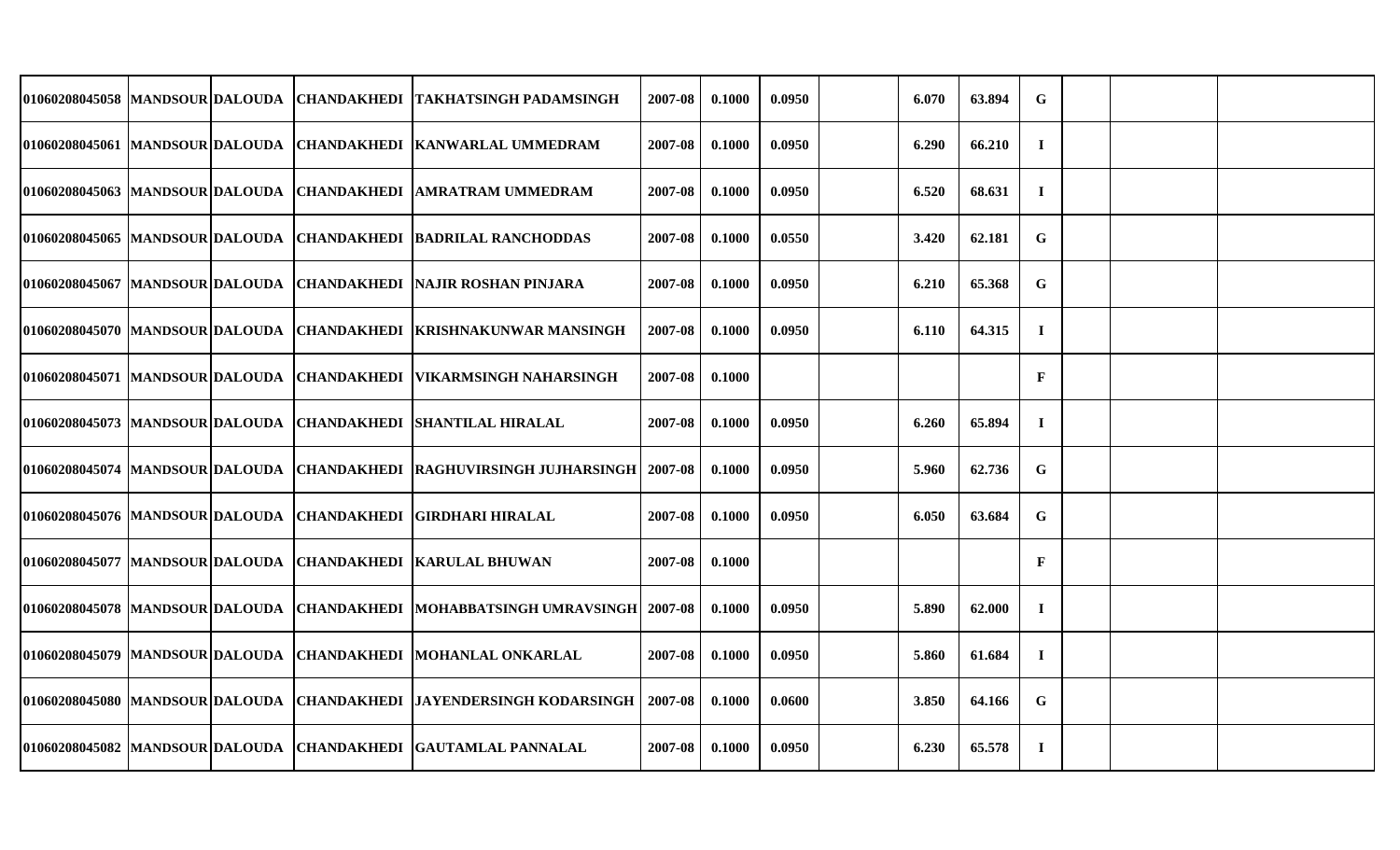|                                  |  | 01060208045083 MANDSOUR DALOUDA CHANDAKHEDI RAMDAYAL MANGILAL                | 2007-08 | 0.1000 | 0.1000 | 6.610 | 66.100 | $\bf{I}$     |  |  |
|----------------------------------|--|------------------------------------------------------------------------------|---------|--------|--------|-------|--------|--------------|--|--|
|                                  |  | 01060208045084 MANDSOUR DALOUDA CHANDAKHEDI JUJHARSINGH NATHUSINGH           | 2007-08 | 0.1000 | 0.1000 | 6.300 | 63.000 | ${\bf G}$    |  |  |
|                                  |  | 01060208045085 MANDSOUR DALOUDA   CHANDAKHEDI   RAJENDERSINGH GULABSINGH     | 2007-08 | 0.1000 | 0.0950 | 5.860 | 61.684 | $\bf{I}$     |  |  |
|                                  |  | 01060208045086  MANDSOUR DALOUDA  CHANDAKHEDI  SHANKARLAL RAMKARAN           | 2007-08 | 0.1000 |        |       |        | $\mathbf{F}$ |  |  |
| 01060208045087  MANDSOUR DALOUDA |  | CHANDAKHEDI  BHERULAL DHURALAL                                               | 2007-08 | 0.1000 | 0.0600 | 3.830 | 63.833 | $\mathbf G$  |  |  |
|                                  |  | 01060208045089 MANDSOUR DALOUDA CHANDAKHEDI KAMALSINGH MANSINGH              | 2007-08 | 0.1000 | 0.1000 | 5.980 | 59.800 | ${\bf G}$    |  |  |
|                                  |  | 01060208045090 MANDSOUR DALOUDA CHANDAKHEDI RATANLAL DEVA                    | 2007-08 | 0.1000 | 0.0950 | 6.060 | 63.789 | $\mathbf G$  |  |  |
|                                  |  | 01060208045091  MANDSOUR DALOUDA  CHANDAKHEDI  ISHWARLAL RAMKARAN            | 2007-08 | 0.1000 | 0.0700 | 4.420 | 63.142 | $\mathbf G$  |  |  |
| 01060208045092 MANDSOUR DALOUDA  |  | <b>CHANDAKHEDI MANGUSINGH KODARSINGH</b>                                     | 2007-08 | 0.1000 | 0.0950 | 6.030 | 63.473 | ${\bf G}$    |  |  |
|                                  |  | 01060208045093 MANDSOUR DALOUDA CHANDAKHEDI NAGUSINGH DEVISINGH              | 2007-08 | 0.1000 | 0.1000 | 6.350 | 63.500 | $\mathbf I$  |  |  |
| 01060208045094  MANDSOUR DALOUDA |  | <b>CHANDAKHEDI BHAGWANSINGH HARESINGH</b>                                    | 2007-08 | 0.1000 | 0.0900 | 5.800 | 64.444 | ${\bf G}$    |  |  |
| 01060208045096  MANDSOUR DALOUDA |  | <b>CHANDAKHEDI FATEHSINGH HARESINGH</b>                                      | 2007-08 | 0.1000 | 0.1000 | 6.230 | 62.300 | $\mathbf G$  |  |  |
| 01060208045097  MANDSOUR DALOUDA |  | CHANDAKHEDI KARULAL NANURAM                                                  | 2007-08 | 0.1000 | 0.0950 | 6.030 | 63.473 | $\mathbf G$  |  |  |
|                                  |  | 01060208045098  MANDSOUR DALOUDA  CHANDAKHEDI  TULSIBAI BAGDIRAM             | 2007-08 | 0.1000 |        |       |        | $\mathbf F$  |  |  |
|                                  |  | 01060208045099 MANDSOUR DALOUDA CHANDAKHEDI BHOPALSINGH BHANWARSINGH 2007-08 |         | 0.1000 | 0.0900 | 5.790 | 64.333 | G            |  |  |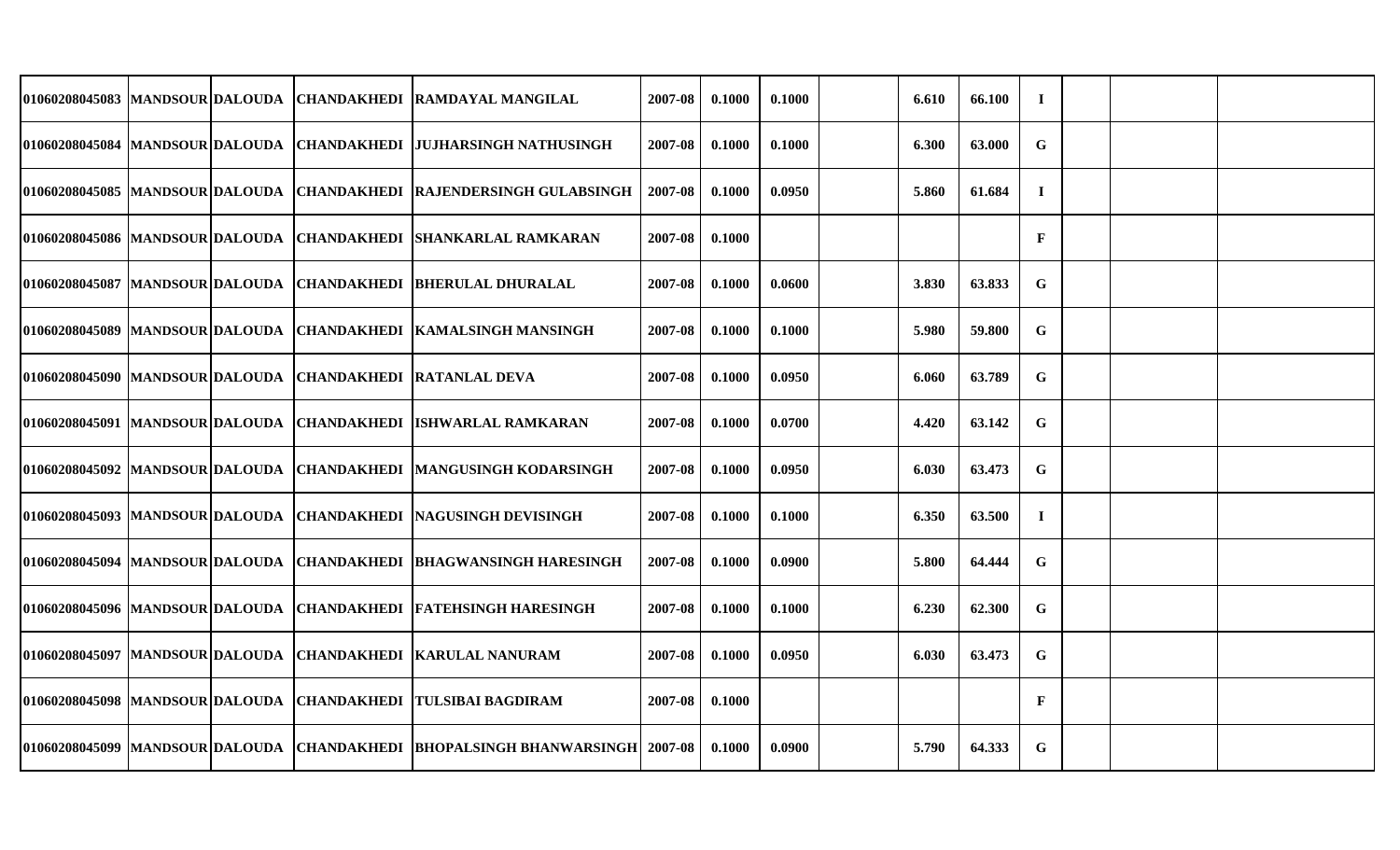|                                          |  | 01060208045100 MANDSOUR DALOUDA CHANDAKHEDI BHARATSINGH VAKHTAWAR   | 2007-08 | 0.1000 |        |       |        | $\mathbf{F}$ |  |  |
|------------------------------------------|--|---------------------------------------------------------------------|---------|--------|--------|-------|--------|--------------|--|--|
|                                          |  | 01060208045102  MANDSOUR DALOUDA  CHANDAKHEDI  BASANTIBAI KANWARLAL | 2007-08 | 0.1000 | 0.0500 | 2.980 | 59.600 | $\mathbf G$  |  |  |
|                                          |  | 01060208045105 MANDSOUR DALOUDA CHANDAKHEDI RAMESHWAR TORIRAM       | 2007-08 | 0.1000 | 0.0950 | 5.570 | 58.631 | $\mathbf G$  |  |  |
|                                          |  | 01060208045006 MANDSOUR DALOUDA CHANDAKHEDI BHERULAL AMBARAM        | 2007-08 | 0.1000 | 0.1000 | 6.240 | 62.400 | $\mathbf G$  |  |  |
| 01060208046001 MANDSOUR DALOUDA PALASIYA |  | <b>HAKKIRAM BHERULAL</b>                                            | 2007-08 | 0.1000 | 0.1000 | 6.360 | 63.600 | G            |  |  |
| 01060208046007 MANDSOUR DALOUDA PALASIYA |  | <b>DEVILAL RAMA</b>                                                 | 2007-08 | 0.1000 | 0.0950 | 7.200 | 75.789 | $\mathbf I$  |  |  |
| 01060208046009 MANDSOUR DALOUDA PALASIYA |  | GODAVRIBAI SAWARAM                                                  | 2007-08 | 0.1000 |        |       |        | $\mathbf{F}$ |  |  |
| 01060208046011 MANDSOUR DALOUDA PALASIYA |  | DULLIBAI CHENANATH                                                  | 2007-08 | 0.1000 |        |       |        | $\mathbf{F}$ |  |  |
| 01060208046014 MANDSOUR DALOUDA PALASIYA |  | VIKRAMKUNWAR SHANKARSINGH                                           | 2007-08 | 0.1000 | 0.0950 | 7.070 | 74.421 | $\mathbf G$  |  |  |
| 01060208046016 MANDSOUR DALOUDA PALASIYA |  | NARAYAN SAWARAM                                                     | 2007-08 | 0.1000 | 0.1000 | 6.740 | 67.400 | $\mathbf G$  |  |  |
| 01060208046018 MANDSOUR DALOUDA PALASIYA |  | DASHRATHSINGH HARESINGH                                             | 2007-08 | 0.1000 | 0.1000 | 7.130 | 71.300 | $\mathbf G$  |  |  |
| 01060208046021 MANDSOUR DALOUDA PALASIYA |  | <b>MANGILAL TULSIRAM</b>                                            | 2007-08 | 0.1000 | 0.1000 | 6.400 | 64.000 | G            |  |  |
| 01060208046025 MANDSOUR DALOUDA PALASIYA |  | <b>DHULSINGH CHANDANSINGH</b>                                       | 2007-08 | 0.1000 | 0.0950 | 6.510 | 68.526 | $\bf{I}$     |  |  |
| 01060208046033 MANDSOUR DALOUDA PALASIYA |  | NATHUSINGH BHAGWANSINGH                                             | 2007-08 | 0.1000 |        |       |        | $\mathbf{F}$ |  |  |
| 01060208046038 MANDSOUR DALOUDA PALASIYA |  | RAMCHANDRA MATHURALAL                                               | 2007-08 | 0.1000 | 0.0950 | 6.540 | 68.840 | $\bf{I}$     |  |  |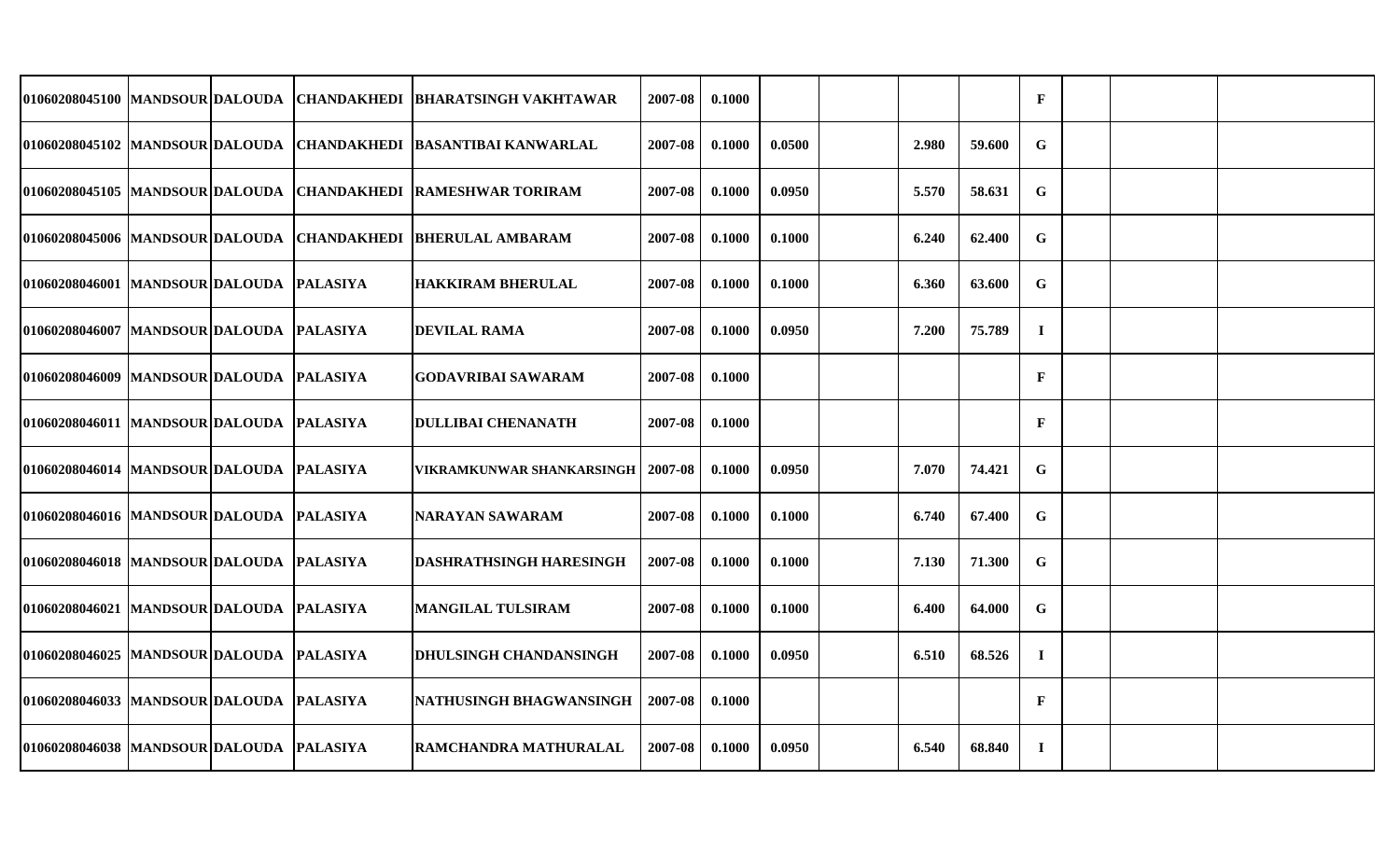| 01060208046041 MANDSOUR DALOUDA            |  | <b>PALASIYA</b> | <b>HAKKIRAM KANIRAM</b>            | 2007-08 | 0.1000 | 0.1000 | 7.040 | 70.400 | $\bf{I}$    |  |  |
|--------------------------------------------|--|-----------------|------------------------------------|---------|--------|--------|-------|--------|-------------|--|--|
| 01060208046050 MANDSOUR DALOUDA            |  | <b>PALASIYA</b> | <b>HARIRAM GAMERA</b>              | 2007-08 | 0.1000 | 0.1000 | 6.250 | 62.500 | G           |  |  |
| 01060208046056 MANDSOUR DALOUDA            |  | <b>PALASIYA</b> | <b>UDA DHULA</b>                   | 2007-08 | 0.1000 | 0.1000 | 6.340 | 63.400 | G           |  |  |
| 01060208046060 MANDSOUR DALOUDA            |  | <b>PALASIYA</b> | <b>PREMCHADN TIKAMCHAND</b>        | 2007-08 | 0.1000 | 0.1000 | 6.500 | 65.000 | G           |  |  |
| 01060208046061 MANDSOUR DALOUDA            |  | <b>PALASIYA</b> | <b>RAMNATH HIRANATH</b>            | 2007-08 | 0.1000 | 0.1050 | 6.970 | 66.380 | $\mathbf G$ |  |  |
| 01060208046062 MANDSOUR DALOUDA            |  | <b>PALASIYA</b> | <b>JUJHAR CHUNNILAL</b>            | 2007-08 | 0.1000 |        |       |        | $\mathbf F$ |  |  |
| 01060208046063  MANDSOUR DALOUDA           |  | <b>PALASIYA</b> | <b>ISHWARSINGH ARJUNSINGH</b>      | 2007-08 | 0.1000 | 0.1000 | 6.950 | 69.500 | $\bf{I}$    |  |  |
| 01060208046069 MANDSOUR DALOUDA PALASIYA   |  |                 | <b>MOHANSINGH HARESINGH</b>        | 2007-08 | 0.1000 | 0.0950 | 6.410 | 67.473 | G           |  |  |
| 01060208046070 MANDSOUR DALOUDA            |  | <b>PALASIYA</b> | <b>HIRA DEVA</b>                   | 2007-08 | 0.1000 | 0.0950 | 6.800 | 71.578 | $\mathbf G$ |  |  |
| 01060208046071 MANDSOUR DALOUDA PALASIYA   |  |                 | <b>RADHESHYAM HAKKIRAM</b>         | 2007-08 | 0.1000 | 0.0950 | 6.420 | 67.578 | G           |  |  |
| 01060208046072 MANDSOUR DALOUDA            |  | <b>PALASIYA</b> | MOHANLAL SAVARAM                   | 2007-08 | 0.1000 | 0.1000 | 6.940 | 69.400 | $\bf{I}$    |  |  |
| 01060208046073  MANDSOUR DALOUDA  PALASIYA |  |                 | <b>RATANLAL BHERULAL</b>           | 2007-08 | 0.1000 | 0.1000 | 7.270 | 72.700 | $\bf{I}$    |  |  |
| 01060208046075  MANDSOUR DALOUDA           |  | <b>PALASIYA</b> | <b>BHANWARSINGH NATHUSINGH</b>     | 2007-08 | 0.1000 | 0.0700 | 4.480 | 64.000 | G           |  |  |
| 01060208046076 MANDSOUR DALOUDA PALASIYA   |  |                 | <b>BHERULAL KARULAL</b>            | 2007-08 | 0.1000 | 0.1000 | 6.560 | 65.600 | G           |  |  |
| 01060208046079 MANDSOUR DALOUDA PALASIYA   |  |                 | RAJENDERKUAMR RAMNARAYAN   2007-08 |         | 0.1000 | 0.1000 | 7.010 | 70.100 | $\bf{I}$    |  |  |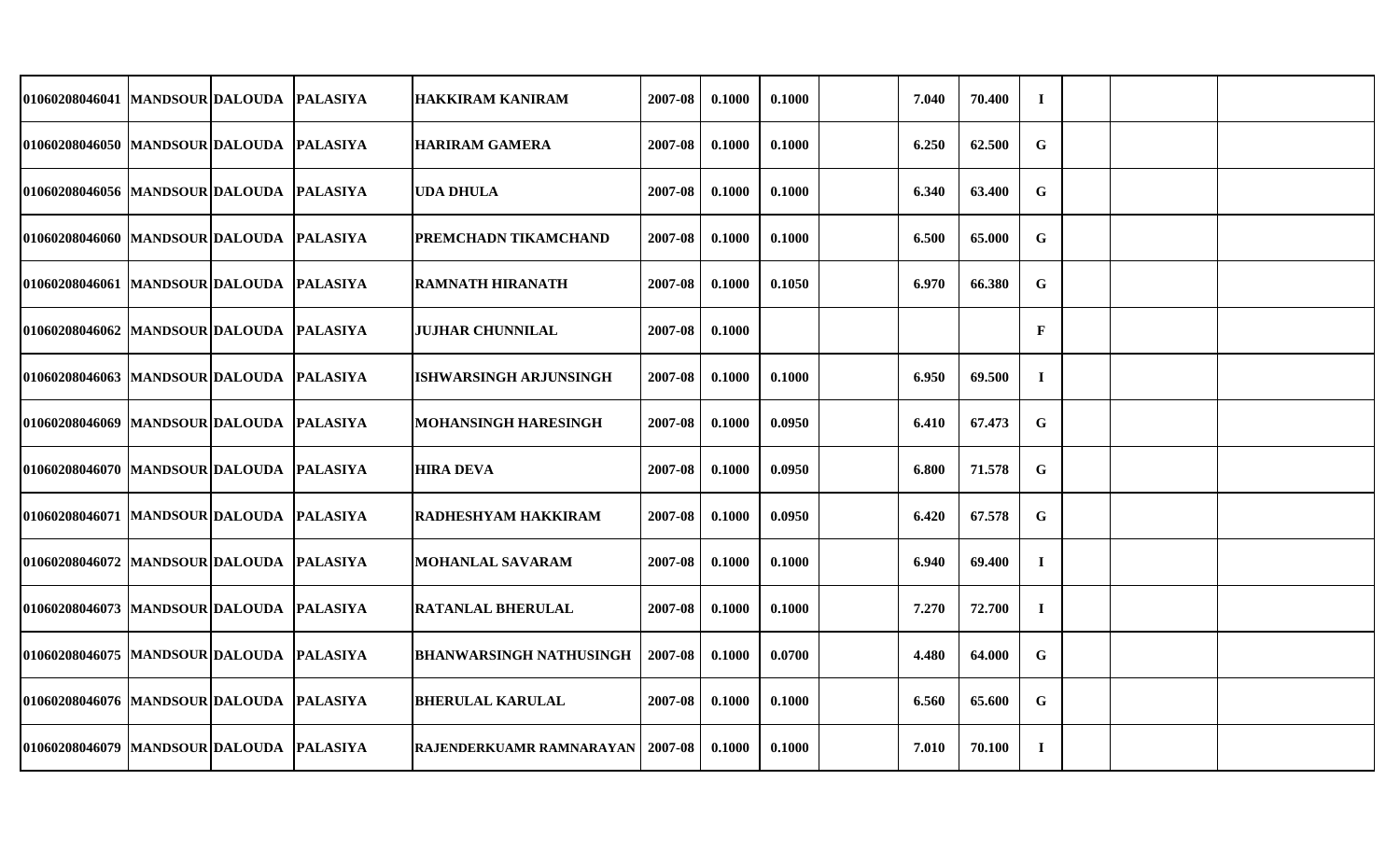| 01060208047007 MANDSOUR DALOUDA       |  | <b>NAGRI</b>             | <b>RAMLAL GOVINDRAM</b>                                         | 2007-08 | 0.1000 |        |       |        | $\mathbf F$  |  |  |
|---------------------------------------|--|--------------------------|-----------------------------------------------------------------|---------|--------|--------|-------|--------|--------------|--|--|
| 01060208047010 MANDSOUR DALOUDA NAGRI |  |                          | PRABHULAL KALURAM                                               | 2007-08 | 0.1000 | 0.1000 | 6.420 | 64.200 | G            |  |  |
| 01060208047022 MANDSOUR DALOUDA       |  | <b>NAGRI</b>             | <b>MANGILAL DEVRAM</b>                                          | 2007-08 | 0.1000 | 0.1000 | 5.780 | 57.800 | G            |  |  |
| 01060208047034 MANDSOUR DALOUDA NAGRI |  |                          | <b>BAGDIRAM RUGHNATH</b>                                        | 2007-08 | 0.1000 | 0.1000 | 6.360 | 63.600 | $\mathbf G$  |  |  |
| 01060208047040 MANDSOUR DALOUDA       |  | <b>NAGRI</b>             | <b>BHERULAL FAKIRCHAND DHAKAD   2007-08</b>                     |         | 0.1000 | 0.1000 | 6.160 | 61.600 | $\mathbf G$  |  |  |
| 01060208047042 MANDSOUR DALOUDA NAGRI |  |                          | <b>RAMRATAN DHANNA</b>                                          | 2007-08 | 0.1000 | 0.1000 | 6.630 | 66.300 | $\mathbf I$  |  |  |
| 01060208047044 MANDSOUR DALOUDA       |  | <b>NAGRI</b>             | <b>NATHU KACHRU</b>                                             | 2007-08 | 0.1000 | 0.1000 | 6.170 | 61.700 | $\mathbf G$  |  |  |
| 01060208047052 MANDSOUR DALOUDA       |  | <b>NAGRI</b>             | <b>GANGABAI NIRBHAYRAM</b>                                      | 2007-08 | 0.1000 | 0.0950 | 6.440 | 67.789 | $\mathbf G$  |  |  |
| 01060208047053 MANDSOUR DALOUDA       |  | <b>NAGRI</b>             | <b>MANGILAL MADHO</b>                                           | 2007-08 | 0.1000 | 0.1000 | 6.640 | 66.400 | $\mathbf G$  |  |  |
| 01060208047057   MANDSOUR DALOUDA     |  | <b>NAGRI</b>             | <b>BHAGWAN DHANNA</b>                                           | 2007-08 | 0.1000 | 0.0950 | 7.310 | 76.947 | G            |  |  |
| 01060208047075 MANDSOUR DALOUDA       |  | <b>NAGRI</b>             | <b>RAMGOPAL HARIRAM</b>                                         | 2007-08 | 0.1000 | 0.1000 | 6.530 | 65.300 | $\mathbf G$  |  |  |
| 01060208048001 MANDSOUR DALOUDA       |  | LAKHMAKHEDI NAGU BHERAJI |                                                                 | 2007-08 | 0.1000 |        |       |        | $\mathbf{F}$ |  |  |
| 01060208048003 MANDSOUR DALOUDA       |  | LAKHMAKHEDI BALU UDA     |                                                                 | 2007-08 | 0.1000 |        |       |        | $\mathbf{F}$ |  |  |
| 01060208048004  MANDSOUR DALOUDA      |  |                          | LAKHMAKHEDI DEVRAM NIRBHAYRAM                                   | 2007-08 | 0.1000 |        |       |        | $\mathbf{F}$ |  |  |
|                                       |  |                          | 01060208048005 MANDSOUR DALOUDA LAKHMAKHEDI BHAGIRATH CHUNNILAL | 2007-08 | 0.1000 | 0.1000 | 6.980 | 69.800 | G            |  |  |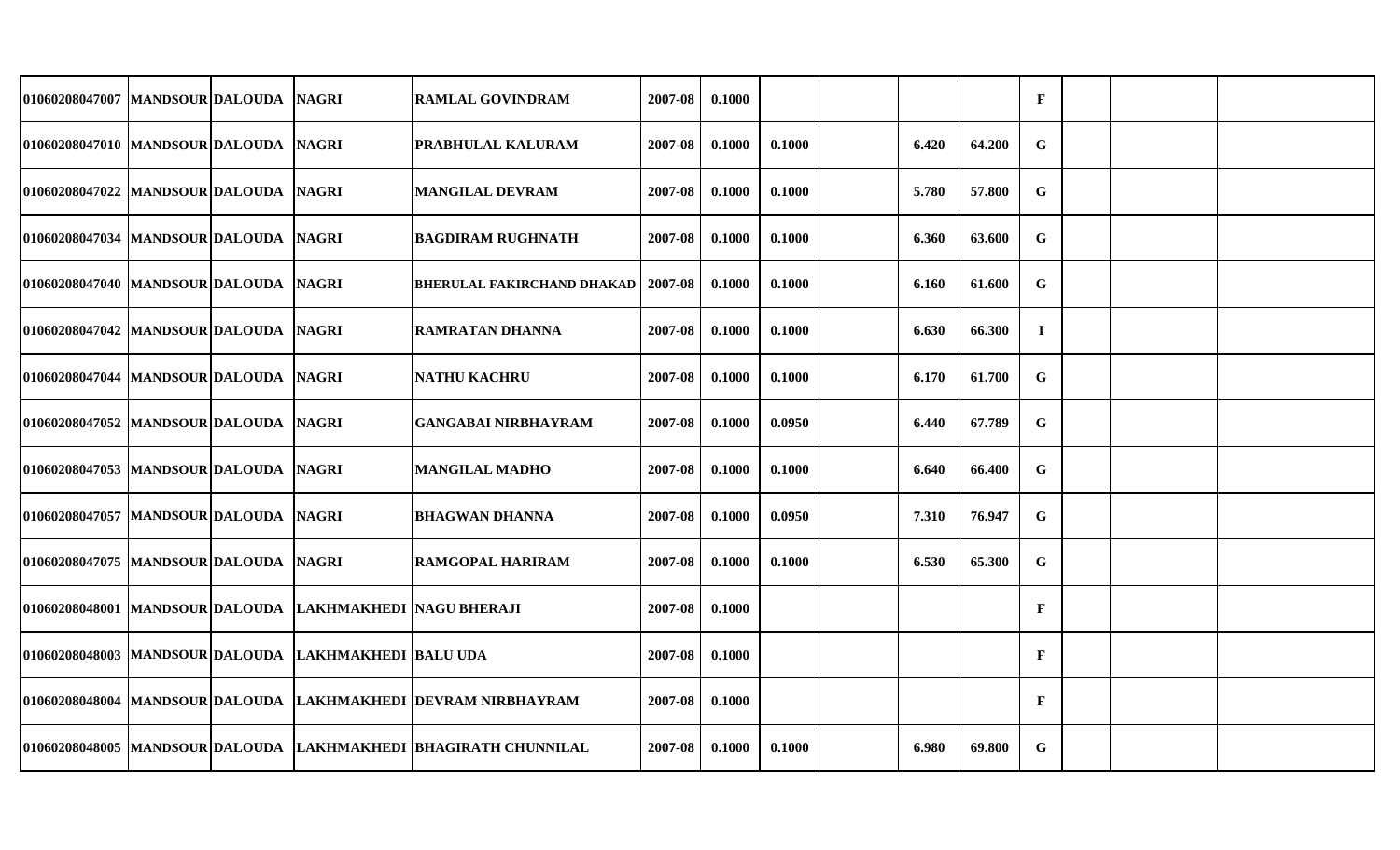|  |                                                       | 01060208048007 MANDSOUR DALOUDA LAKHMAKHEDI RUGHNATH BHUWAN     | 2007-08 | 0.1000 | 0.1050 | 7.020 | 66.857 | ${\bf G}$    |    |                    |
|--|-------------------------------------------------------|-----------------------------------------------------------------|---------|--------|--------|-------|--------|--------------|----|--------------------|
|  |                                                       | 01060208048012 MANDSOUR DALOUDA LAKHMAKHEDI GITABAI BHERULAL    | 2007-08 | 0.1000 |        |       |        | $\mathbf{F}$ |    |                    |
|  |                                                       | 01060208048017 MANDSOUR DALOUDA LAKHMAKHEDI BHERULAL BHAGGA     | 2007-08 | 0.1000 |        |       |        | $\mathbf F$  |    |                    |
|  |                                                       | 01060208048018 MANDSOUR DALOUDA LAKHMAKHEDI GANGARAM KESHURAM   | 2007-08 | 0.1000 |        |       |        | $\mathbf F$  |    |                    |
|  |                                                       | 01060208048019 MANDSOUR DALOUDA LAKHMAKHEDI BHAGATRAM GORDHAN   | 2007-08 | 0.1000 | 0.0800 | 5.370 | 67.125 | G            |    |                    |
|  | 01060208048020 MANDSOUR DALOUDA LAKHMAKHEDI RAMA MODA |                                                                 | 2007-08 | 0.1000 | 0.1000 | 6.090 | 60.900 | $\mathbf G$  |    |                    |
|  |                                                       | 01060208048025 MANDSOUR DALOUDA LAKHMAKHEDI BAGDIRAM NAGGA      | 2007-08 | 0.1000 | 0.1000 | 6.320 | 63.200 | G            |    |                    |
|  |                                                       | 01060208048038 MANDSOUR DALOUDA LAKHMAKHEDI RAMPRASAD NAGU      | 2007-08 | 0.1000 |        |       |        | $\mathbf F$  |    |                    |
|  |                                                       | 01060208048039 MANDSOUR DALOUDA LAKHMAKHEDI SHOBHARAM AMBARAM   | 2007-08 | 0.1000 |        |       |        | $\mathbf F$  |    |                    |
|  |                                                       | 01060208049001 MANDSOUR DALOUDA DALODASAGRA MODIRAM DEVRAM      | 2007-08 | 0.1000 | 0.1000 | 5.580 | 55.800 | $\mathbf G$  | 04 |                    |
|  |                                                       | 01060208049002 MANDSOUR DALOUDA DALODASAGRA RAMPYARI MANGU      | 2007-08 | 0.1000 |        |       |        | $\mathbf{F}$ |    |                    |
|  |                                                       | 01060208049003 MANDSOUR DALOUDA DALODASAGRA RAMESHWAR JAGANNATH | 2007-08 | 0.1000 | 0.1000 | 5.890 | 58.900 | $\mathbf I$  |    |                    |
|  |                                                       | 01060208049005 MANDSOUR DALOUDA DALODASAGRA DEVRAM BAGDIRAM     | 2007-08 | 0.1000 |        |       |        | F            |    | <b>NAME CHANGE</b> |
|  |                                                       | 01060208049006 MANDSOUR DALOUDA DALODASAGRA RAMCHANDRA PANNALAL | 2007-08 | 0.1000 | 0.0750 | 5.080 | 67.733 | $\mathbf G$  |    |                    |
|  |                                                       | 01060208049007 MANDSOUR DALOUDA DALODASAGRA BHAGATRAM HIRALAL   | 2007-08 | 0.1000 |        |       |        | $\mathbf{F}$ |    |                    |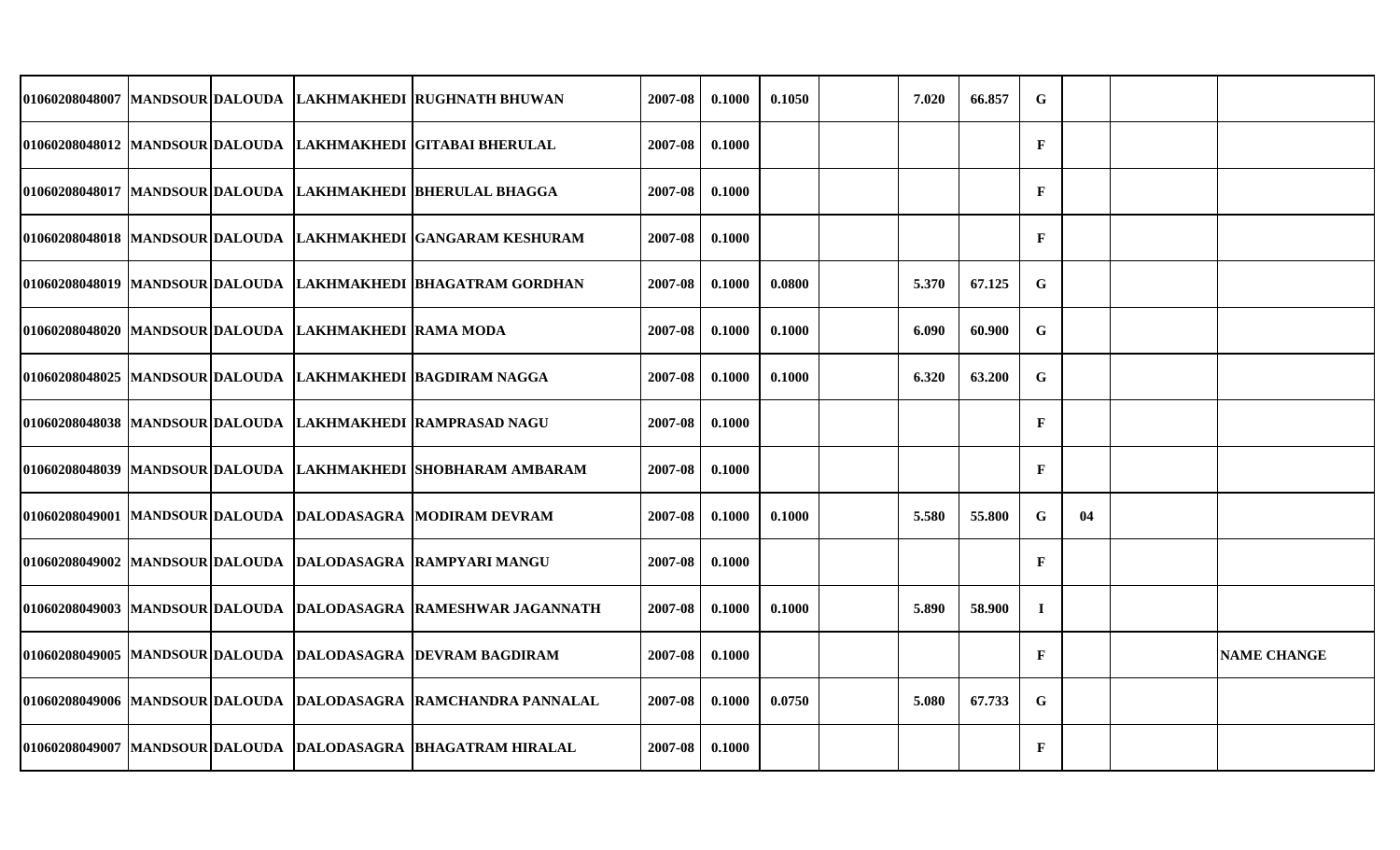|  |  | 01060208049008 MANDSOUR DALOUDA DALODASAGRA BHAGATRAM NANURAM        | 2007-08 | 0.1000 |        |       |        | $\mathbf F$  |  |                    |
|--|--|----------------------------------------------------------------------|---------|--------|--------|-------|--------|--------------|--|--------------------|
|  |  | 01060208049009 MANDSOUR DALOUDA DALODASAGRA MAGNIRAM NATHURAM        | 2007-08 | 0.1000 | 0.1000 | 6.540 | 65.400 | G            |  |                    |
|  |  | 01060208049010 MANDSOUR DALOUDA DALODASAGRA JIVANBALU RAMKISHAN      | 2007-08 | 0.1000 |        |       |        | $\mathbf F$  |  |                    |
|  |  | 01060208049012  MANDSOUR DALOUDA  DALODASAGRA  BHULIBAI VARDA        | 2007-08 | 0.1000 |        |       |        | $\mathbf{F}$ |  |                    |
|  |  | 01060208049013 MANDSOUR DALOUDA DALODASAGRA KANCHANBAI BHERULAL      | 2007-08 | 0.1000 |        |       |        | $\mathbf{F}$ |  |                    |
|  |  | 01060208049015 MANDSOUR DALOUDA DALODASAGRA BHULIBAI RAMESHWAR       | 2007-08 | 0.1000 | 0.0950 | 6.100 | 64.210 | $\mathbf G$  |  |                    |
|  |  | 01060208049016 MANDSOUR DALOUDA DALODASAGRA AMRATRAM BHAGIRATH       | 2007-08 | 0.1000 |        |       |        | $\mathbf{F}$ |  |                    |
|  |  | 01060208049017 MANDSOUR DALOUDA DALODASAGRA BALWANTSINGH JUJHARSINGH | 2007-08 | 0.1000 | 0.1000 | 6.410 | 64.100 | $\mathbf G$  |  |                    |
|  |  | 01060208049018 MANDSOUR DALOUDA DALODASAGRA GANESHRAM JAGANNATH      | 2007-08 | 0.1000 | 0.1000 | 6.240 | 62.400 | G            |  |                    |
|  |  | 01060208049019 MANDSOUR DALOUDA DALODASAGRA RATANLAL DEVRAM          | 2007-08 | 0.1000 |        |       |        | $\mathbf{F}$ |  |                    |
|  |  | 01060208049025 MANDSOUR DALOUDA DALODASAGRA JAGDISHCHANDRA SURATRAM  | 2007-08 | 0.1000 |        |       |        | $\mathbf{F}$ |  |                    |
|  |  | 01060208049026 MANDSOUR DALOUDA DALODASAGRA BHUWANIRAM AMRATRAM      | 2007-08 | 0.1000 |        |       |        | $\mathbf{F}$ |  | <b>NAME CHANGE</b> |
|  |  | 01060208049028 MANDSOUR DALOUDA DALODASAGRA OMPRAKASH LALUPARSAD     | 2007-08 | 0.1000 |        |       |        | $\mathbf{F}$ |  |                    |
|  |  | 01060208049033 MANDSOUR DALOUDA DALODASAGRA LAXMINARAYAN HIRALAL     | 2007-08 | 0.1000 |        |       |        | $\mathbf{F}$ |  |                    |
|  |  | 01060208049035 MANDSOUR DALOUDA DALODASAGRA BHANWARLAL ONKARLAL      | 2007-08 | 0.1000 | 0.1000 | 6.800 | 68.000 | G            |  |                    |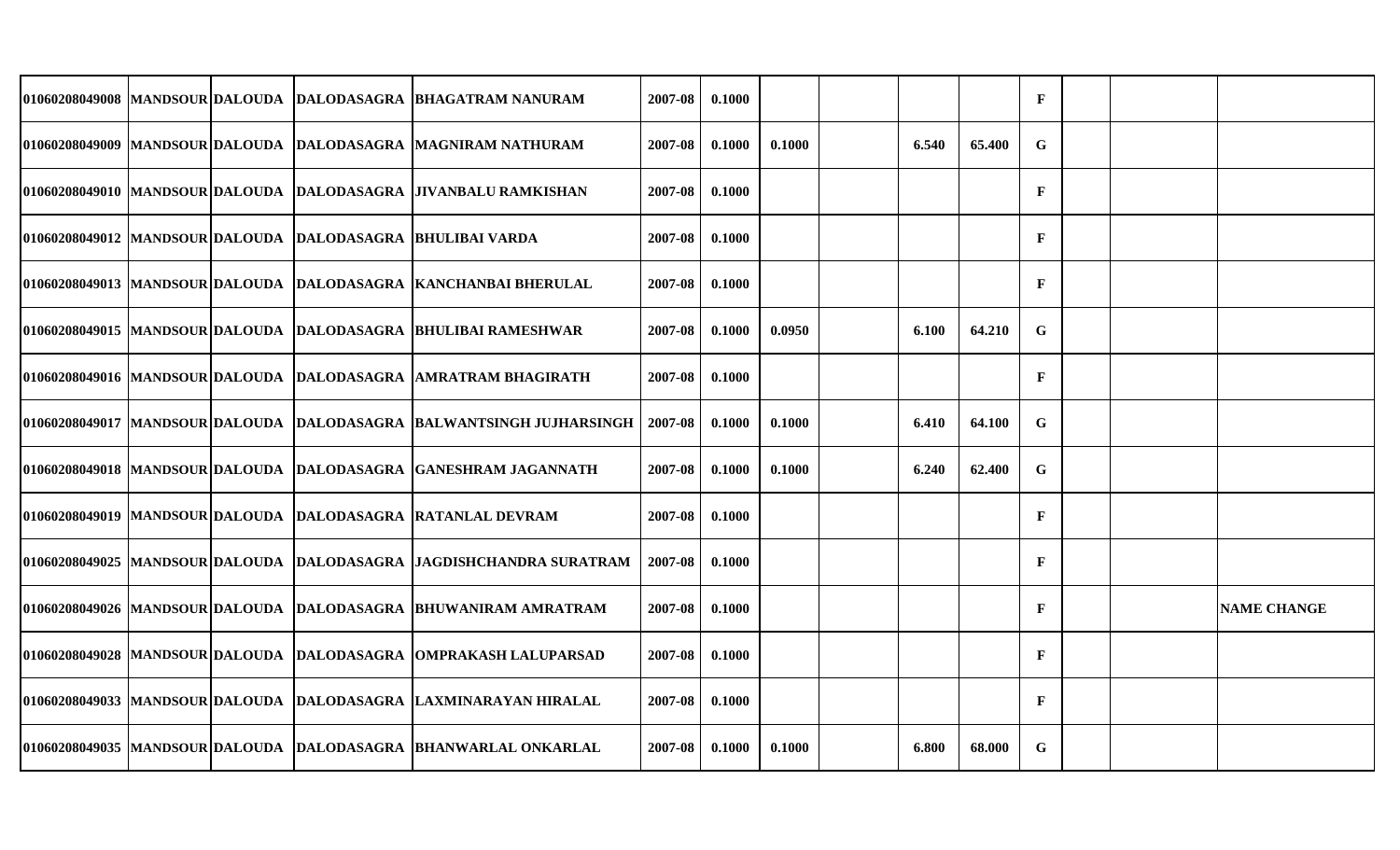|  |  | 01060208049036 MANDSOUR DALOUDA DALODASAGRA PANNALAL GANESHRAM       | 2007-08 | 0.1000 |        |       |        | $\mathbf{F}$ |    |  |
|--|--|----------------------------------------------------------------------|---------|--------|--------|-------|--------|--------------|----|--|
|  |  | 01060208049042  MANDSOUR DALOUDA  DALODASAGRA  DHANNIBAI ONKARLAL    | 2007-08 | 0.1000 |        |       |        | $\mathbf{F}$ |    |  |
|  |  | 01060208049043 MANDSOUR DALOUDA DALODASAGRA RAMESHCHANDR RADHAKISHAN | 2007-08 | 0.1000 |        |       |        | $\mathbf{F}$ |    |  |
|  |  | 01060208049045 MANDSOUR DALOUDA DALODASAGRA RAMESHWAR BALARAM        | 2007-08 | 0.1000 |        |       |        | $\mathbf{F}$ |    |  |
|  |  | 01060208049047 MANDSOUR DALOUDA DALODASAGRA NATHU BHAGWAN GAYARI     | 2007-08 | 0.1000 |        |       |        | $\mathbf{F}$ |    |  |
|  |  | 01060208049048 MANDSOUR DALOUDA DALODASAGRA NAGU SALAGRAM            | 2007-08 | 0.1000 |        |       |        | $\mathbf{F}$ |    |  |
|  |  | 01060208049051 MANDSOUR DALOUDA DALODASAGRA JAMNABAI KACHRU          | 2007-08 | 0.1000 | 0.1000 | 6.650 | 66.500 | G            |    |  |
|  |  | 01060208049052 MANDSOUR DALOUDA DALODASAGRA PANNALAL KHEMRAJ         | 2007-08 | 0.1000 | 0.1000 | 6.580 | 65.800 | G            |    |  |
|  |  | 01060208049053 MANDSOUR DALOUDA DALODASAGRA RAMNARAYAN SHOBHARAM     | 2007-08 | 0.1000 | 0.1000 | 5.970 | 59.700 | G            |    |  |
|  |  | 01060208049054 MANDSOUR DALOUDA DALODASAGRA AMRATRAM KHEEMA          | 2007-08 | 0.1000 | 0.0700 | 4.900 | 70.000 | G            |    |  |
|  |  | 01060208049060  MANDSOUR DALOUDA  DALODASAGRA  AMBABAI PARMANAND     | 2007-08 | 0.1000 | 0.0900 | 0.790 | 8.777  | G            | 04 |  |
|  |  | 01060208049061  MANDSOUR DALOUDA  DALODASAGRA  MANGU BHERA LUHAR     | 2007-08 | 0.1000 |        |       |        | $\mathbf{F}$ |    |  |
|  |  | 01060208049062 MANDSOUR DALOUDA DALODASAGRA AMBARAM CHENRAM          | 2007-08 | 0.1000 |        |       |        | $\mathbf{F}$ |    |  |
|  |  | 01060208049069 MANDSOUR DALOUDA DALODASAGRA GENDALAL BHAGIRATH       | 2007-08 | 0.1000 |        |       |        | $\mathbf{F}$ |    |  |
|  |  | 01060208049072 MANDSOUR DALOUDA DALODASAGRA AMBARAM BHUWANJI         | 2007-08 | 0.1000 |        |       |        | $\mathbf F$  |    |  |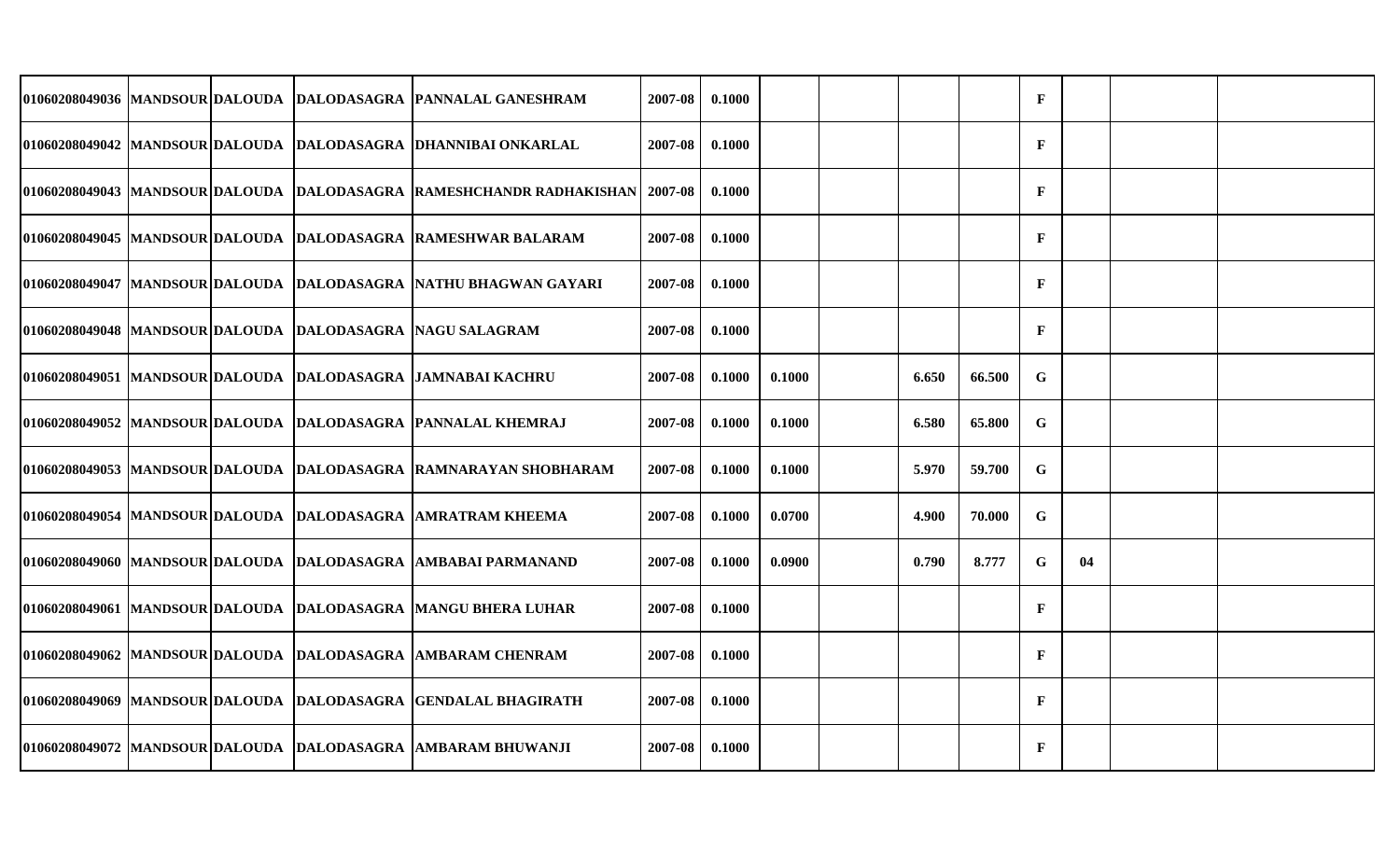|  |  | 01060208049073 MANDSOUR DALOUDA DALODASAGRA UDEYRAM GAUTAM          | 2007-08 | 0.1000 |        |       |        | $\mathbf F$  |    |  |
|--|--|---------------------------------------------------------------------|---------|--------|--------|-------|--------|--------------|----|--|
|  |  | 01060208049074 MANDSOUR DALOUDA DALODASAGRA KANHAIYALAL BHANWARLAL  | 2007-08 | 0.1000 |        |       |        | $\mathbf{F}$ |    |  |
|  |  | 01060208049075 MANDSOUR DALOUDA DALODASAGRA DASHRATHLAL RATANLAL    | 2007-08 | 0.1000 | 0.1000 | 7.050 | 70.500 | $\bf{I}$     |    |  |
|  |  | 01060208049076 MANDSOUR DALOUDA DALODASAGRA ANANDILAL PRABHULAL     | 2007-08 | 0.1000 |        |       |        | $\mathbf{F}$ |    |  |
|  |  | 01060208049077 MANDSOUR DALOUDA DALODASAGRA RADHESHYAM CHUNNILAL    | 2007-08 | 0.1000 | 0.1000 | 5.920 | 59.200 | G            | 05 |  |
|  |  | 01060208049078 MANDSOUR DALOUDA DALODASAGRA RATANLAL PANNALAL       | 2007-08 | 0.1000 | 0.0950 | 7.200 | 75.789 | ${\bf G}$    |    |  |
|  |  | 01060208049079 MANDSOUR DALOUDA DALODASAGRA RAMESHCHANDRA PARMANAND | 2007-08 | 0.1000 | 0.0750 | 4.520 | 60.266 | ${\bf G}$    |    |  |
|  |  | 01060208049081 MANDSOUR DALOUDA DALODASAGRA DURGASHANKAR MURLIDHAR  | 2007-08 | 0.1000 |        |       |        | $\mathbf{F}$ |    |  |
|  |  | 01060208049082 MANDSOUR DALOUDA DALODASAGRA ATMARAM BHANWARLAL      | 2007-08 | 0.1000 | 0.1000 | 6.440 | 64.400 | G            |    |  |
|  |  | 01060208049083 MANDSOUR DALOUDA DALODASAGRA NATHULAL SAWA           | 2007-08 | 0.1000 | 0.1000 | 6.520 | 65.200 | $\mathbf G$  |    |  |
|  |  | 01060208049085 MANDSOUR DALOUDA DALODASAGRA PRABHULAL HIRALAL       | 2007-08 | 0.1000 | 0.1000 | 6.970 | 69.700 | $\bf{I}$     |    |  |
|  |  | 01060208049086 MANDSOUR DALOUDA DALODASAGRA BHERULAL BHANWARLAL     | 2007-08 | 0.1000 |        |       |        | F            |    |  |
|  |  | 01060208049087  MANDSOUR DALOUDA  DALODASAGRA  HIRALAL GABBA        | 2007-08 | 0.1000 | 0.1000 | 6.430 | 64.300 | G            |    |  |
|  |  | 01060208049090 MANDSOUR DALOUDA  DALODASAGRA  KELASH JAGANNATH      | 2007-08 | 0.1000 |        |       |        | $\mathbf F$  |    |  |
|  |  | 01060208049092 MANDSOUR DALOUDA DALODASAGRA RAMNIWAS LAKHMIRAM      | 2007-08 | 0.1000 |        |       |        | F            |    |  |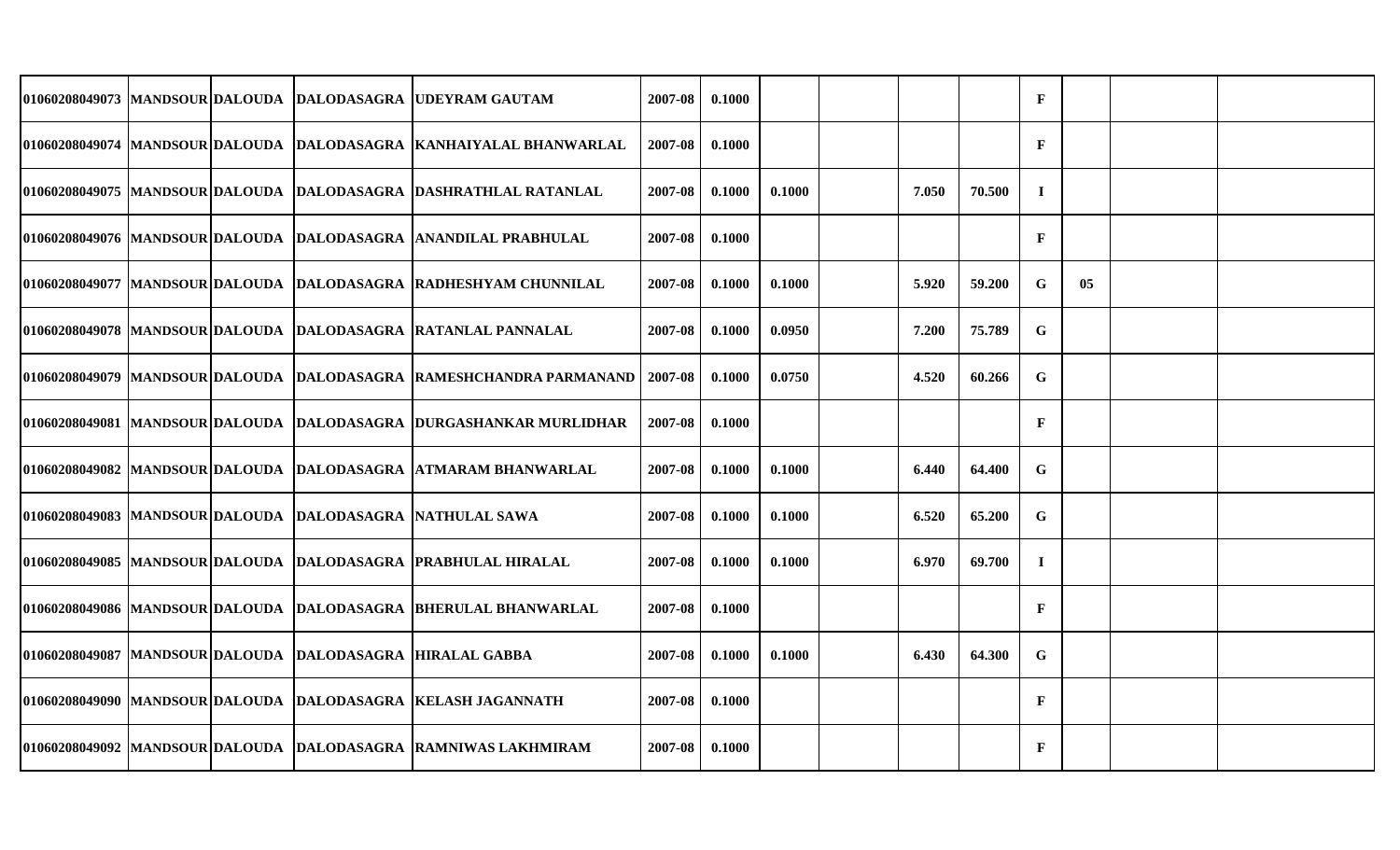|                                          |  |                                                          | 01060208049093 MANDSOUR DALOUDA DALODASAGRA RADHESHYAM AMBARAM      | 2007-08 | 0.1000 |        |       |        | $\mathbf F$  |  |  |
|------------------------------------------|--|----------------------------------------------------------|---------------------------------------------------------------------|---------|--------|--------|-------|--------|--------------|--|--|
|                                          |  | 01060208049094 MANDSOUR DALOUDA DALODASAGRA HIRALAL AMRA |                                                                     | 2007-08 | 0.1000 | 0.1000 | 6.110 | 61.100 | G            |  |  |
|                                          |  |                                                          | 01060208049096 MANDSOUR DALOUDA DALODASAGRA BHANWARLAL NANDA        | 2007-08 | 0.1000 | 0.0750 | 4.520 | 60.266 | $\bf{I}$     |  |  |
|                                          |  |                                                          | 01060208049097  MANDSOUR DALOUDA  DALODASAGRA  MANGILAL BHAGIRATH   | 2007-08 | 0.1000 |        |       |        | $\mathbf{F}$ |  |  |
|                                          |  |                                                          | 01060208049099 MANDSOUR DALOUDA DALODASAGRA MANGILAL BIHARILAL      | 2007-08 | 0.1000 | 0.0300 | 1.960 | 65.333 | $\mathbf I$  |  |  |
|                                          |  |                                                          | 01060208049100  MANDSOUR DALOUDA  DALODASAGRA  AMARCHAND BHANWARLAL | 2007-08 | 0.1000 | 0.1000 | 6.500 | 65.000 | G            |  |  |
| 01060208050009 MANDSOUR DALOUDA KACHNARA |  |                                                          | <b>DHAPUBAI BHERULAL</b>                                            | 2007-08 | 0.1000 | 0.0950 | 6.460 | 68.000 | G            |  |  |
| 01060208050030 MANDSOUR DALOUDA KACHNARA |  |                                                          | TEJSINGH DATARSINGH                                                 | 2007-08 | 0.1000 |        |       |        | $\mathbf{F}$ |  |  |
| 01060208050038 MANDSOUR DALOUDA KACHNARA |  |                                                          | <b>FATESINGH BHERULAL</b>                                           | 2007-08 | 0.1000 | 0.1000 | 6.440 | 64.400 | G            |  |  |
| 01060208050044 MANDSOUR DALOUDA KACHNARA |  |                                                          | <b>BADRILAL BAGDIRAM</b>                                            | 2007-08 | 0.1000 |        |       |        | $\mathbf{F}$ |  |  |
| 01060208050052 MANDSOUR DALOUDA KACHNARA |  |                                                          | <b>ASLAM GAFUR</b>                                                  | 2007-08 | 0.1000 | 0.0850 | 5.440 | 64.000 | G            |  |  |
| 01060208050055 MANDSOUR DALOUDA KACHNARA |  |                                                          | <b>KASHIRAM KISHAN</b>                                              | 2007-08 | 0.1000 |        |       |        | $\mathbf{F}$ |  |  |
| 01060208050057 MANDSOUR DALOUDA KACHNARA |  |                                                          | KOSHALYABAI ONKARLAL                                                | 2007-08 | 0.1000 | 0.1000 | 6.420 | 64.200 | $\mathbf G$  |  |  |
| 01060208050058 MANDSOUR DALOUDA KACHNARA |  |                                                          | <b>HUSSAIN AJMERI</b>                                               | 2007-08 | 0.1000 | 0.1000 | 7.260 | 72.600 | G            |  |  |
| 01060208050070 MANDSOUR DALOUDA KACHNARA |  |                                                          | <b>BHANWARLAL BHAGIRATH</b>                                         | 2007-08 | 0.1000 | 0.0950 | 6.390 | 67.263 | G            |  |  |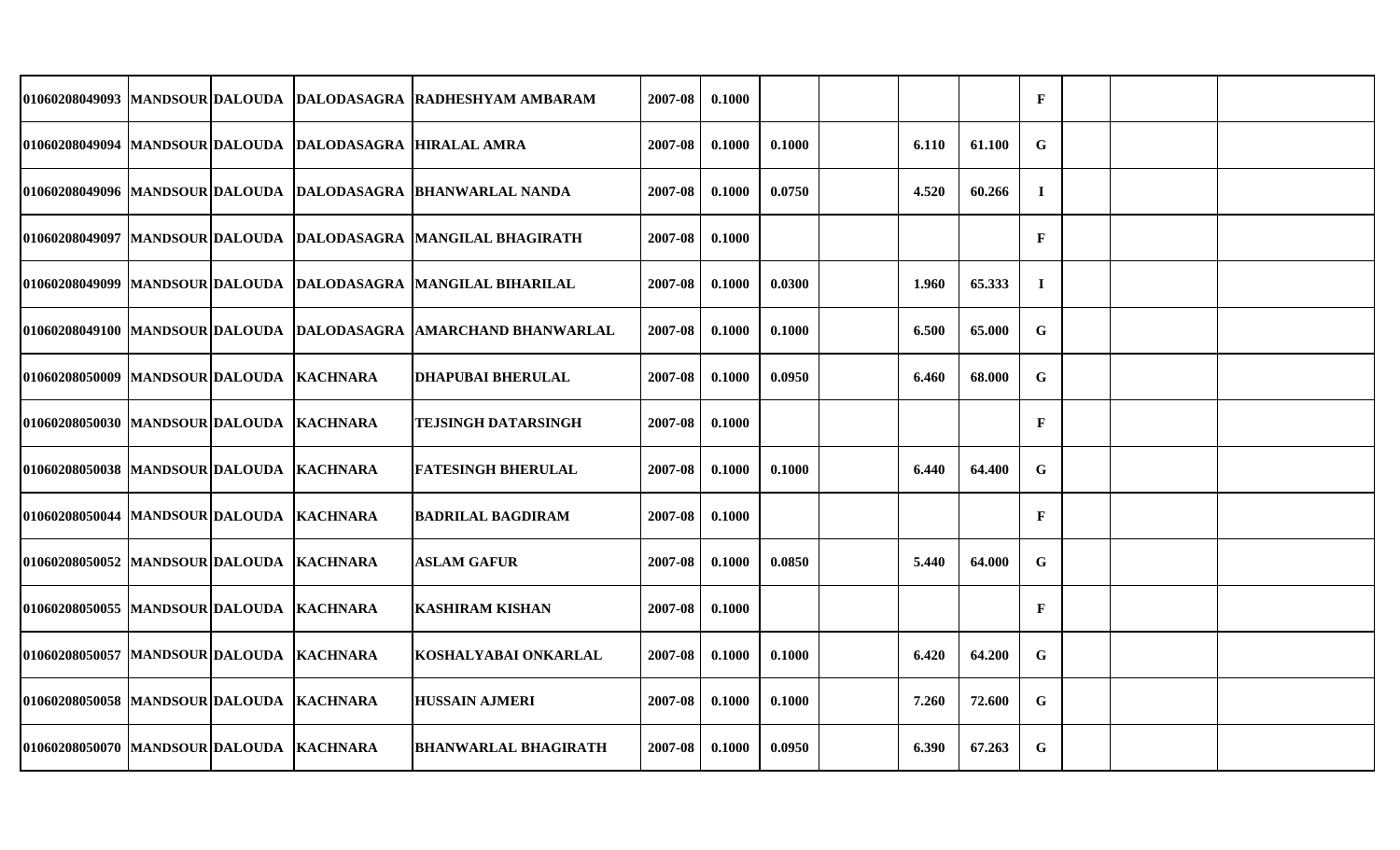| 01060208050075  MANDSOUR DALOUDA         |  | <b>KACHNARA</b>  | <b>BALURAM NANURAM</b>                                       | 2007-08 | 0.1000 | 0.0950 | 6.780 | 71.368 | $\bf{I}$    |    |  |
|------------------------------------------|--|------------------|--------------------------------------------------------------|---------|--------|--------|-------|--------|-------------|----|--|
| 01060208050081 MANDSOUR DALOUDA KACHNARA |  |                  | <b>HUSENIBAI GAFURKHAN</b>                                   | 2007-08 | 0.1000 | 0.0950 | 5.950 | 62.631 | $\mathbf G$ |    |  |
| 01060208050097 MANDSOUR DALOUDA          |  | <b>KACHNARA</b>  | <b>HIRALAL BHAGIRATH</b>                                     | 2007-08 | 0.1000 | 0.0800 | 5.570 | 69.625 | $\mathbf G$ |    |  |
| 01060208050099 MANDSOUR DALOUDA KACHNARA |  |                  | <b>VARDIBAI DEVRAM</b>                                       | 2007-08 | 0.1000 | 0.1000 | 2.500 | 25.000 | $\bf{I}$    | 04 |  |
| 01060208050109 MANDSOUR DALOUDA          |  | <b>KACHNARA</b>  | <b>SHABBIRKHA HUSSSAIN</b>                                   | 2007-08 | 0.1000 | 0.0950 | 6.080 | 64.000 | $\mathbf G$ |    |  |
| 01060208050110 MANDSOUR DALOUDA KACHNARA |  |                  | <b>MANGU HIRA</b>                                            | 2007-08 | 0.1000 | 0.1000 | 6.670 | 66.700 | G           |    |  |
| 01060208050114 MANDSOUR DALOUDA          |  | <b>KACHNARA</b>  | <b>GAFUR AJMERI</b>                                          | 2007-08 | 0.1000 | 0.1000 | 6.270 | 62.700 | $\mathbf G$ |    |  |
| 01060208050127 MANDSOUR DALOUDA KACHNARA |  |                  | <b>SHAKUR NATHU</b>                                          | 2007-08 | 0.1000 | 0.1000 | 6.610 | 66.100 | G           |    |  |
| 01060208050146 MANDSOUR DALOUDA          |  | <b>IKACHNARA</b> | VISHNUBAI SHIVLAL                                            | 2007-08 | 0.1000 | 0.1000 | 6.820 | 68.200 | G           |    |  |
| 01060208051001  MANDSOUR DALOUDA         |  |                  | <b>AKYAUMAHEDA ARJUNSINGH SHIVSINGH</b>                      | 2007-08 | 0.1000 | 0.0950 | 5.590 | 58.842 | $\mathbf G$ |    |  |
| 01060208051005 MANDSOUR DALOUDA          |  |                  | <b>AKYAUMAHEDA BHAGIRATH GAMER</b>                           | 2007-08 | 0.1000 | 0.0950 | 6.740 | 70.947 | $\mathbf G$ |    |  |
| 01060208051006  MANDSOUR DALOUDA         |  |                  | <b>AKYAUMAHEDA SHIVLAL BHUWAN</b>                            | 2007-08 | 0.1000 |        |       |        | $\mathbf F$ |    |  |
| 01060208051007 MANDSOUR DALOUDA          |  |                  | AKYAUMAHEDA NANDIBAI NANURAM                                 | 2007-08 | 0.1000 | 0.1000 | 6.450 | 64.500 | G           |    |  |
|                                          |  |                  | 01060208051008 MANDSOUR DALOUDA  AKYAUMAHEDA HIRA BHERA MALI | 2007-08 | 0.1000 | 0.0950 | 6.230 | 65.578 | $\bf{I}$    | 02 |  |
|                                          |  |                  | 01060208051009 MANDSOUR DALOUDA AKYAUMAHEDA GATTUBAI LALU    | 2007-08 | 0.1000 | 0.0600 | 4.220 | 70.333 | G           |    |  |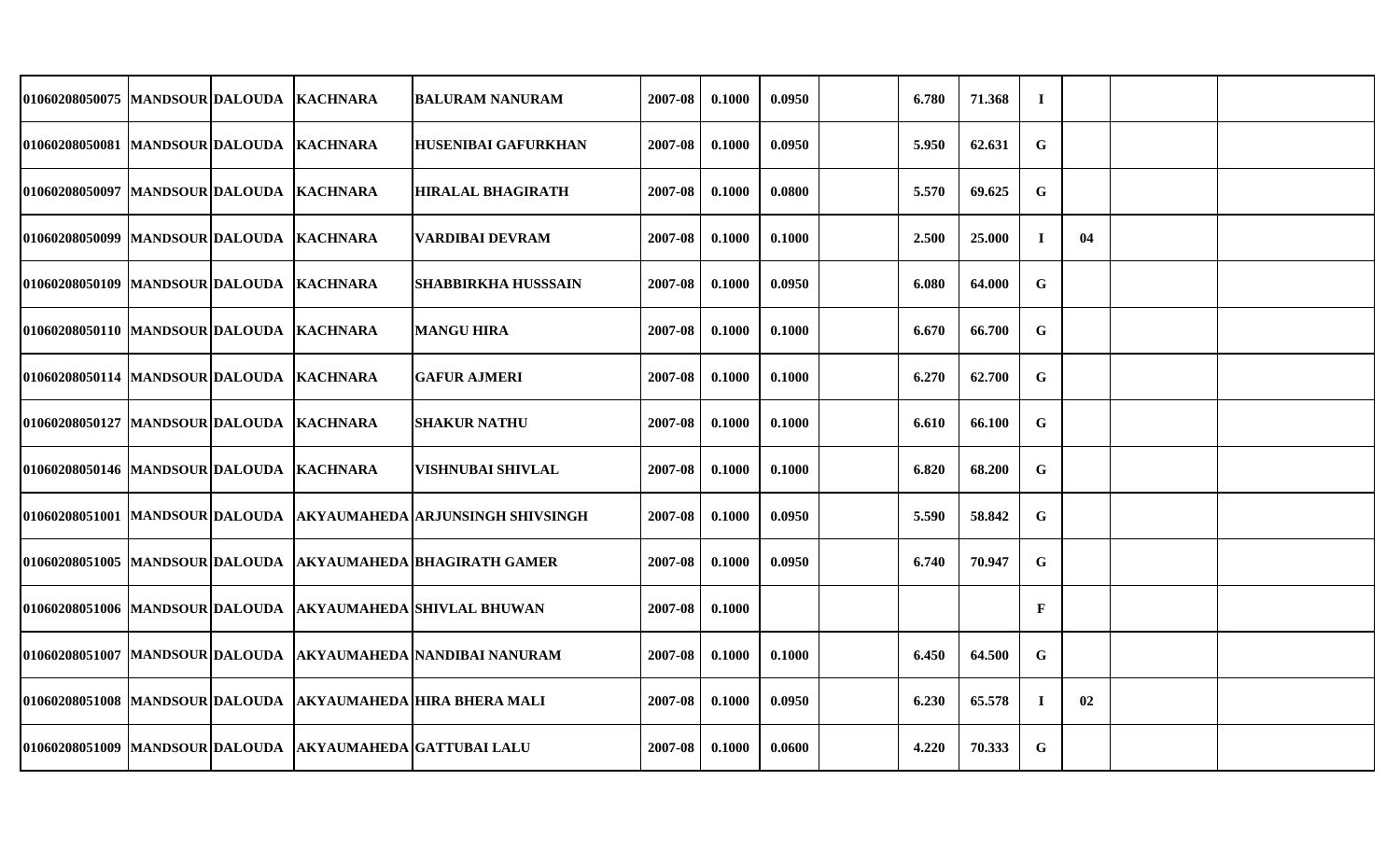|                                 |  |                                                           | 01060208051010  MANDSOUR DALOUDA  AKYAUMAHEDA NANDLAL BHUWAN       | 2007-08 | 0.1000 | 0.1000 | 4.490 | 44.900 | $\mathbf G$  | 04 |  |
|---------------------------------|--|-----------------------------------------------------------|--------------------------------------------------------------------|---------|--------|--------|-------|--------|--------------|----|--|
|                                 |  |                                                           | 01060208051012  MANDSOUR DALOUDA  AKYAUMAHEDA BHANWARLAL VAJERAM   | 2007-08 | 0.1000 | 0.0750 | 4.430 | 59.066 | $\mathbf I$  |    |  |
| 01060208051013 MANDSOUR DALOUDA |  |                                                           | <b>AKYAUMAHEDA BHERULAL CHAMPALAL</b>                              | 2007-08 | 0.1000 | 0.1000 | 6.260 | 62.600 | G            |    |  |
|                                 |  |                                                           | 01060208051016  MANDSOUR DALOUDA  AKYAUMAHEDA  KACHRULAL UDA       | 2007-08 | 0.1000 | 0.0900 | 5.950 | 66.111 | $\mathbf I$  |    |  |
| 01060208051018 MANDSOUR DALOUDA |  |                                                           | AKYAUMAHEDA MUNNIBAI BALMUKUND                                     | 2007-08 | 0.1000 | 0.1000 | 6.570 | 65.700 | G            |    |  |
|                                 |  |                                                           | 01060208051021  MANDSOUR DALOUDA  AKYAUMAHEDA  SHANKARLAL KESHURAM | 2007-08 | 0.1000 | 0.1000 | 6.790 | 67.900 | G            |    |  |
| 01060208051023 MANDSOUR DALOUDA |  |                                                           | <b>AKYAUMAHEDA BHERUDAS SALAGRAM</b>                               | 2007-08 | 0.1000 | 0.0950 | 6.300 | 66.315 | $\bf{I}$     |    |  |
|                                 |  |                                                           | 01060208051024 MANDSOUR DALOUDA AKYAUMAHEDA KACHRU NATHU           | 2007-08 | 0.1000 | 0.1000 | 6.490 | 64.900 | $\bf{I}$     |    |  |
|                                 |  | 01060208051025 MANDSOUR DALOUDA  AKYAUMAHEDA HARIRAM JIVA |                                                                    | 2007-08 | 0.1000 | 0.0550 | 3.660 | 66.545 | $\bf{I}$     |    |  |
|                                 |  |                                                           | 01060208051026  MANDSOUR DALOUDA  AKYAUMAHEDA HARIRAM JAGGA        | 2007-08 | 0.1000 | 0.1000 | 6.460 | 64.600 | $\mathbf G$  |    |  |
|                                 |  |                                                           | 01060208051028 MANDSOUR DALOUDA AKYAUMAHEDA TULSIBAI VARDIBAI      | 2007-08 | 0.1000 | 0.1000 | 6.080 | 60.800 | $\bf{I}$     |    |  |
|                                 |  |                                                           | 01060208051029  MANDSOUR DALOUDA  AKYAUMAHEDA RADHAKISHAN BHAJJA   | 2007-08 | 0.1000 | 0.1000 | 6.300 | 63.000 | $\mathbf G$  |    |  |
|                                 |  |                                                           | 01060208051032 MANDSOUR DALOUDA  AKYAUMAHEDA DEUBAI MATHURALAL     | 2007-08 | 0.1000 | 0.0950 | 6.150 | 64.736 | $\bf{I}$     |    |  |
|                                 |  |                                                           | 01060208051039 MANDSOUR DALOUDA AKYAUMAHEDA PARMANAND RAMA         | 2007-08 | 0.1000 |        |       |        | F            |    |  |
|                                 |  |                                                           | 01060208051040 MANDSOUR DALOUDA AKYAUMAHEDA PARMANAND ONKARLAL     | 2007-08 | 0.1000 |        |       |        | $\mathbf{F}$ |    |  |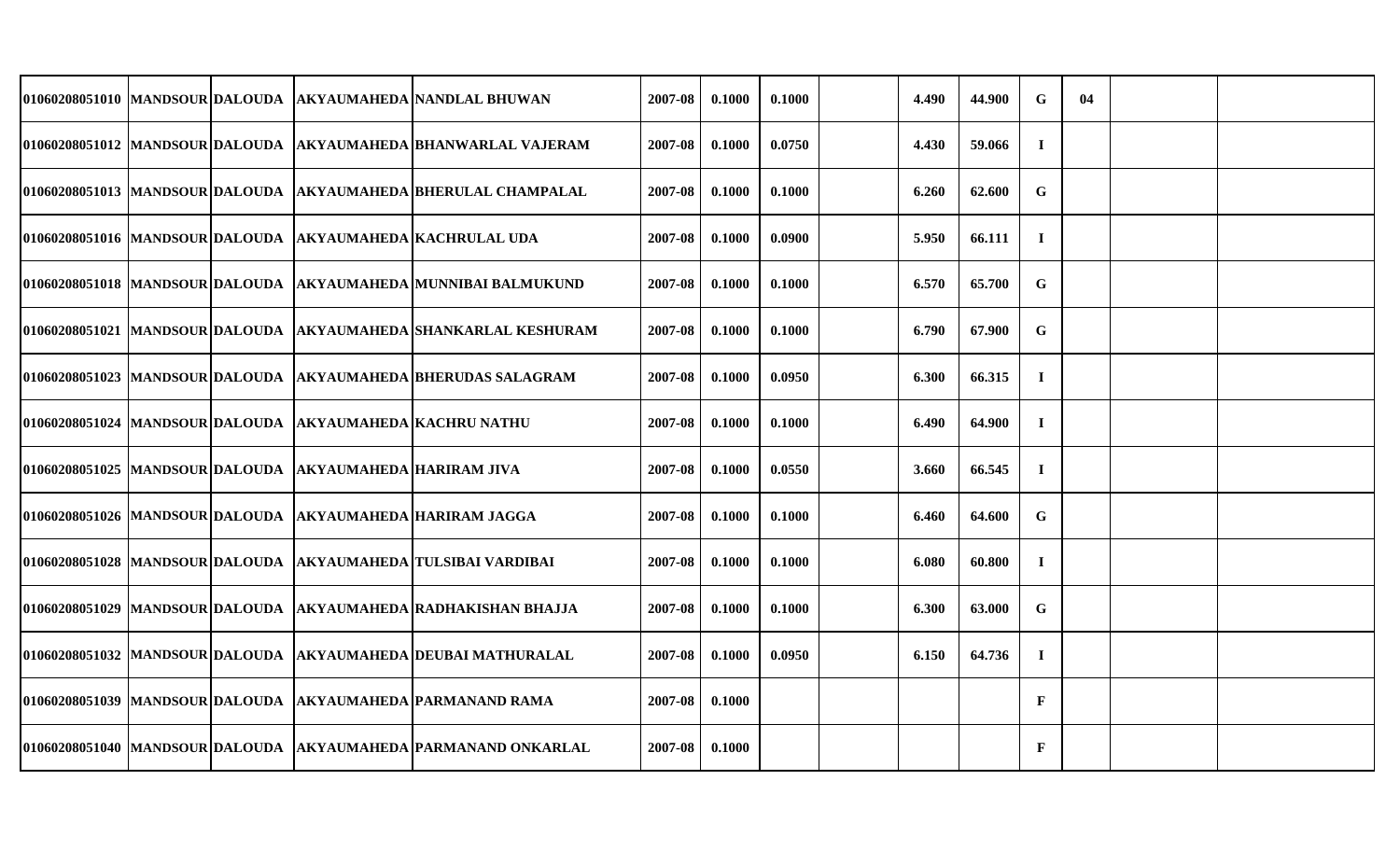|  |                                                         | 01060208051044 MANDSOUR DALOUDA AKYAUMAHEDA RAMCHADNRA AMBARAM      | 2007-08 | 0.1000 | 0.1000 | 6.390 | 63.900 | G            |    |  |
|--|---------------------------------------------------------|---------------------------------------------------------------------|---------|--------|--------|-------|--------|--------------|----|--|
|  |                                                         | 01060208051045 MANDSOUR DALOUDA AKYAUMAHEDA NANDRAM NANURAM         | 2007-08 | 0.1000 | 0.0900 | 5.010 | 55.666 | G            | 04 |  |
|  |                                                         | 01060208051055 MANDSOUR DALOUDA AKYAUMAHEDA MOHANBAI BALURAM        | 2007-08 | 0.1000 |        |       |        | $\mathbf{F}$ |    |  |
|  |                                                         | 01060208051057 MANDSOUR DALOUDA   AKYAUMAHEDA PRABHULAL SUNDARBAI   | 2007-08 | 0.1000 | 0.1000 | 6.540 | 65.400 | $\bf{I}$     |    |  |
|  | 01060208051059 MANDSOUR DALOUDA AKYAUMAHEDA KACHRU MOTI |                                                                     | 2007-08 | 0.1000 | 0.1000 | 6.450 | 64.500 | $\mathbf{I}$ | 02 |  |
|  |                                                         | 01060208051062  MANDSOUR DALOUDA  AKYAUMAHEDA BHANWARIBAI BHAIYALAL | 2007-08 | 0.1000 |        |       |        | $\mathbf{F}$ |    |  |
|  |                                                         | 01060208051063 MANDSOUR DALOUDA  AKYAUMAHEDA PRABHULAL NANDIBAI     | 2007-08 | 0.1000 | 0.0950 | 5.630 | 59.263 | $\mathbf G$  |    |  |
|  |                                                         | 01060208051065 MANDSOUR DALOUDA  AKYAUMAHEDA NANDKISHOR BHAGIRATH   | 2007-08 | 0.1000 | 0.0500 | 3.290 | 65.800 | $\mathbf I$  |    |  |
|  |                                                         | 01060208051066 MANDSOUR DALOUDA  AKYAUMAHEDA BHAGWANLAL SALAGRAM    | 2007-08 | 0.1000 | 0.1000 | 6.340 | 63.400 | $\bf{I}$     |    |  |
|  |                                                         | 01060208051067 MANDSOUR DALOUDA  AKYAUMAHEDA BHERUSINGH RUPSINGH    | 2007-08 | 0.1000 | 0.1000 | 6.030 | 60.300 | G            |    |  |
|  |                                                         | 01060208051069 MANDSOUR DALOUDA  AKYAUMAHEDA SITARAM BHUWAN         | 2007-08 | 0.1000 | 0.1000 | 6.150 | 61.500 | $\bf{I}$     |    |  |
|  |                                                         | 01060208051071 MANDSOUR DALOUDA AKYAUMAHEDA NANDLAL KHEMRAJ         | 2007-08 | 0.1000 | 0.1000 | 6.990 | 69.900 | $\mathbf{I}$ |    |  |
|  |                                                         | 01060208051074 MANDSOUR DALOUDA AKYAUMAHEDA MAGNIRAM RAMAJI         | 2007-08 | 0.1000 | 0.0900 | 6.160 | 68.444 | $\mathbf{I}$ |    |  |
|  |                                                         | 01060208051088 MANDSOUR DALOUDA  AKYAUMAHEDA RAMCHANDRA BHUWAN      | 2007-08 | 0.1000 | 0.0250 | 1.700 | 68.000 | G            |    |  |
|  |                                                         | 01060208051090 MANDSOUR DALOUDA AKYAUMAHEDA BHERULAL TARACHAND      | 2007-08 | 0.1000 | 0.0950 | 6.180 | 65.052 | G            |    |  |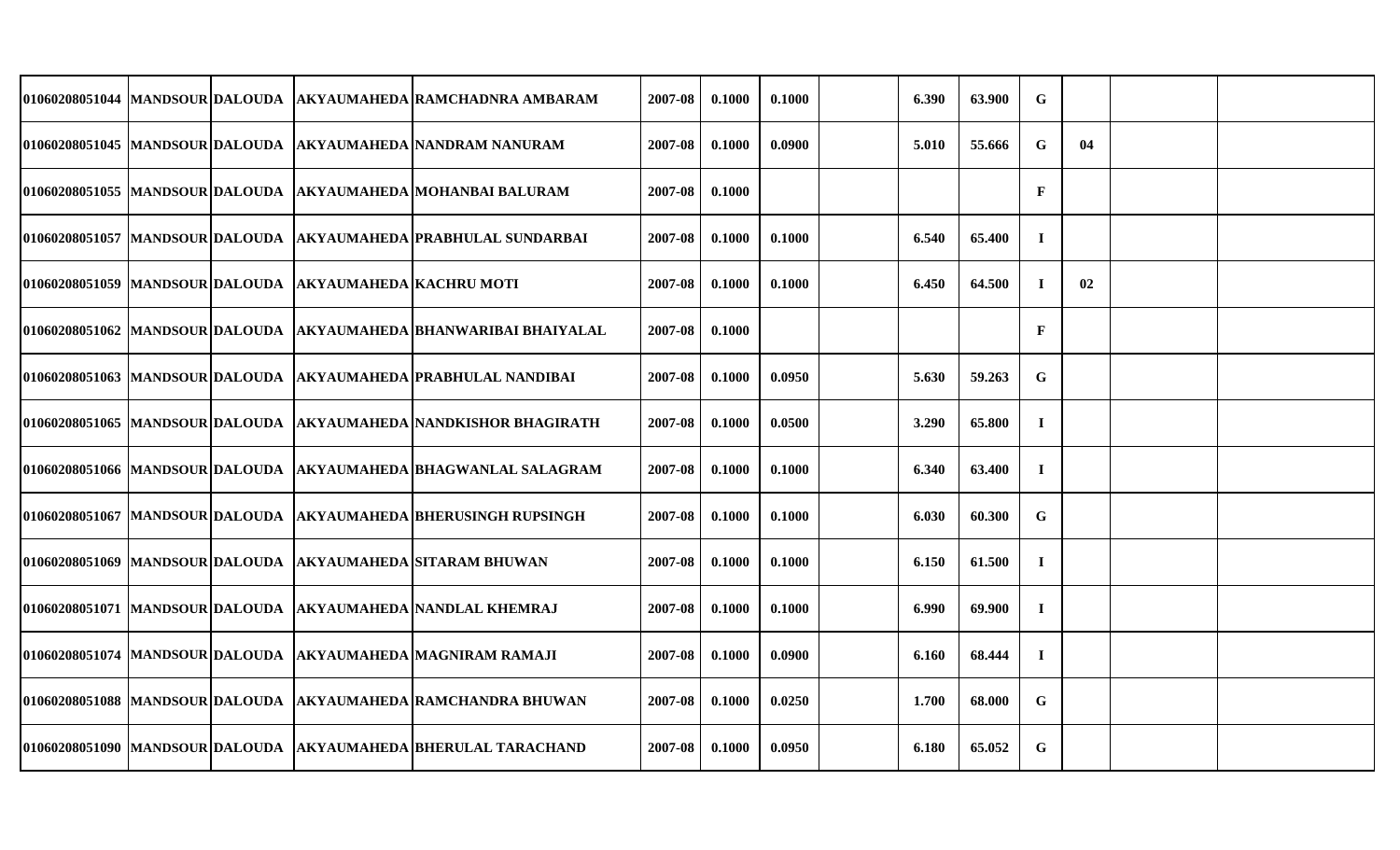|  |  | 01060208051094  MANDSOUR DALOUDA  AKYAUMAHEDA SALAGRAM MEGHA         | 2007-08 | 0.1000 |        |       |        | $\mathbf F$  |  |  |
|--|--|----------------------------------------------------------------------|---------|--------|--------|-------|--------|--------------|--|--|
|  |  | 01060208051100 MANDSOUR DALOUDA  AKYAUMAHEDA NANURAM SALAGRAM        | 2007-08 | 0.1000 | 0.1000 | 6.360 | 63.600 | $\mathbf I$  |  |  |
|  |  | 01060208051102 MANDSOUR DALOUDA  AKYAUMAHEDA  BHAGIRATH DALURAM      | 2007-08 | 0.1000 | 0.1000 | 7.310 | 73.100 | G            |  |  |
|  |  | 01060208051109 MANDSOUR DALOUDA  AKYAUMAHEDA UMRAOSINGH BAHADURSINGH | 2007-08 | 0.1000 | 0.0950 | 6.190 | 65.157 | $\mathbf I$  |  |  |
|  |  | 01060208051110 MANDSOUR DALOUDA AKYAUMAHEDA BAGDIRAM TULSIRAM        | 2007-08 | 0.1000 | 0.1000 | 6.040 | 60.400 | G            |  |  |
|  |  | 01060208051115 MANDSOUR DALOUDA  AKYAUMAHEDA RADHKISHAN DHANNA       | 2007-08 | 0.1000 | 0.1000 | 6.560 | 65.600 | $\bf{I}$     |  |  |
|  |  | 01060208051120 MANDSOUR DALOUDA AKYAUMAHEDA BAGDIRAM NABIBAI         | 2007-08 | 0.1000 | 0.1000 | 6.140 | 61.400 | G            |  |  |
|  |  | 01060208051127 MANDSOUR DALOUDA AKYAUMAHEDA UDAYRAM DHANNA           | 2007-08 | 0.1000 | 0.1000 | 6.520 | 65.200 | $\mathbf I$  |  |  |
|  |  | 01060208051132 MANDSOUR DALOUDA AKYAUMAHEDA BALURAM ONKARLAL         | 2007-08 | 0.1000 | 0.1000 | 6.400 | 64.000 | $\mathbf G$  |  |  |
|  |  | 01060208051133 MANDSOUR DALOUDA AKYAUMAHEDA MANSINGH GORDHANSINGH    | 2007-08 | 0.1000 | 0.1000 | 6.840 | 68.400 | $\mathbf I$  |  |  |
|  |  | 01060208051136 MANDSOUR DALOUDA  AKYAUMAHEDA DHAPUBAI TULASIRAM      | 2007-08 | 0.1000 |        |       |        | F            |  |  |
|  |  | 01060208051143 MANDSOUR DALOUDA  AKYAUMAHEDA SITARAM BHERULAL        | 2007-08 | 0.1000 | 0.1000 | 6.430 | 64.300 | G            |  |  |
|  |  | 01060208051145 MANDSOUR DALOUDA AKYAUMAHEDA PRABHULAL BHUWAN         | 2007-08 | 0.1000 | 0.0900 | 5.950 | 66.111 | $\mathbf G$  |  |  |
|  |  | 01060208051146 MANDSOUR DALOUDA  AKYAUMAHEDA RUKMANIBAI KACHRU       | 2007-08 | 0.1000 | 0.0950 | 6.420 | 67.578 | $\mathbf{I}$ |  |  |
|  |  | 01060208051147 MANDSOUR DALOUDA  AKYAUMAHEDA MADANSINGH GORDHANSINGH | 2007-08 | 0.1000 | 0.1000 | 6.140 | 61.400 | G            |  |  |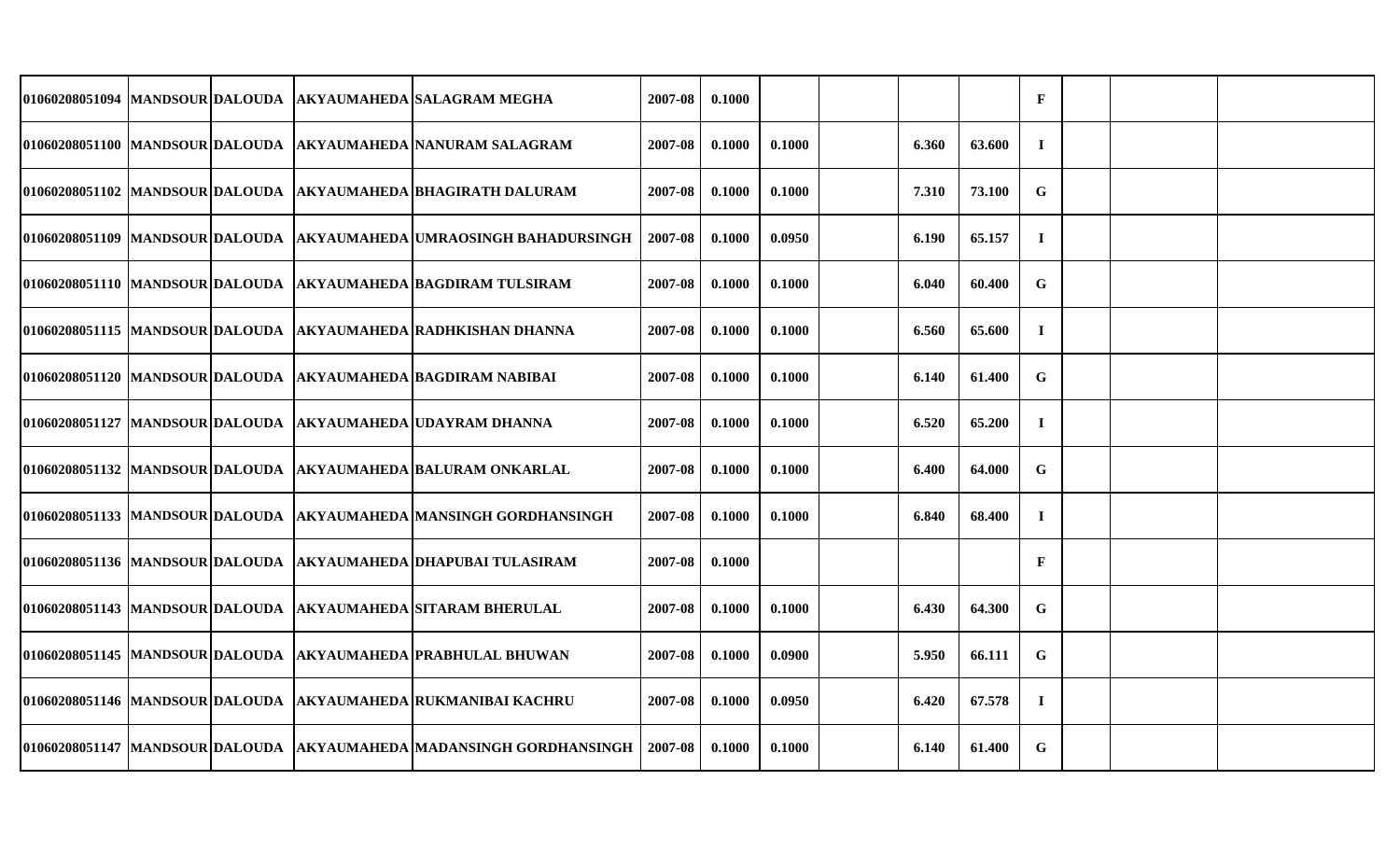|                       |                |                                                            | 01060208051149 MANDSOUR DALOUDA AKYAUMAHEDA SHOBHARAM RAMA            | 2007-08 | 0.1000 |        |       |        | $\mathbf F$  |    |  |
|-----------------------|----------------|------------------------------------------------------------|-----------------------------------------------------------------------|---------|--------|--------|-------|--------|--------------|----|--|
|                       |                |                                                            | 01060208051151 MANDSOUR DALOUDA  AKYAUMAHEDA JUJHARSINGH BAHADURSINGH | 2007-08 | 0.1000 | 0.1000 | 6.680 | 66.800 | $\mathbf I$  |    |  |
|                       |                | 01060208051154  MANDSOUR DALOUDA  AKYAUMAHEDA VENIRAM BALU |                                                                       | 2007-08 | 0.1000 | 0.1000 | 6.280 | 62.800 | $\mathbf I$  |    |  |
|                       |                |                                                            | 01060208051156  MANDSOUR DALOUDA  AKYAUMAHEDA KASHIRAM JIWA           | 2007-08 | 0.1000 | 0.1000 | 6.670 | 66.700 | G            |    |  |
|                       |                |                                                            | 01060208051157  MANDSOUR DALOUDA  AKYAUMAHEDA ONKARLAL BHERU          | 2007-08 | 0.1000 | 0.1000 | 6.430 | 64.300 | $\mathbf I$  |    |  |
|                       |                |                                                            | 01060208051158 MANDSOUR DALOUDA AKYAUMAHEDA GANGARAM MEGHA            | 2007-08 | 0.1000 |        |       |        | $\mathbf{F}$ |    |  |
|                       |                |                                                            | 01060208051162 MANDSOUR DALOUDA AKYAUMAHEDA SALAGRAM MAGNIRAM         | 2007-08 | 0.1000 | 0.1000 | 6.060 | 60.600 | G            |    |  |
|                       |                |                                                            | 01060208051163 MANDSOUR DALOUDA  AKYAUMAHEDA SHIVNARAYAN MOTI         | 2007-08 | 0.1000 | 0.0950 | 6.190 | 65.157 | G            |    |  |
|                       |                |                                                            | 01060208051015 MANDSOUR DALOUDA  AKYAUMAHEDA MOTILAL RAMCHANDRA       | 2007-08 | 0.1000 |        |       |        | $\mathbf{F}$ |    |  |
| 01060315054002 RATLAM | <b>SAILANA</b> | <b>KARIYA</b>                                              | SHANKARLAL ATMARAM                                                    | 2007-08 | 0.1000 | 0.1000 | 6.290 | 62.900 | $\mathbf I$  | 02 |  |
| 01060315054005 RATLAM | <b>SAILANA</b> | <b>KARIYA</b>                                              | <b>RANCHODLAL GOBAJI</b>                                              | 2007-08 | 0.1000 | 0.1000 | 6.450 | 64.500 | $\bf{I}$     |    |  |
| 01060315054011 RATLAM | <b>SAILANA</b> | <b>KARIYA</b>                                              | <b>NATHURAM BHERA</b>                                                 | 2007-08 | 0.1000 | 0.1000 | 6.620 | 66.200 | $\mathbf I$  |    |  |
| 01060315054013 RATLAM | <b>SAILANA</b> | <b>KARIYA</b>                                              | <b>SHOBHARAM PUNA</b>                                                 | 2007-08 | 0.1000 |        |       |        | $\mathbf{F}$ |    |  |
| 01060315054017 RATLAM | <b>SAILANA</b> | <b>KARIYA</b>                                              | <b>MULCHAND NAGU</b>                                                  | 2007-08 | 0.1000 |        |       |        | $\mathbf{F}$ |    |  |
| 01060315054019 RATLAM | <b>SAILANA</b> | <b>KARIYA</b>                                              | <b>BADRILAL HARIRAM</b>                                               | 2007-08 | 0.1000 |        |       |        | $\mathbf{F}$ |    |  |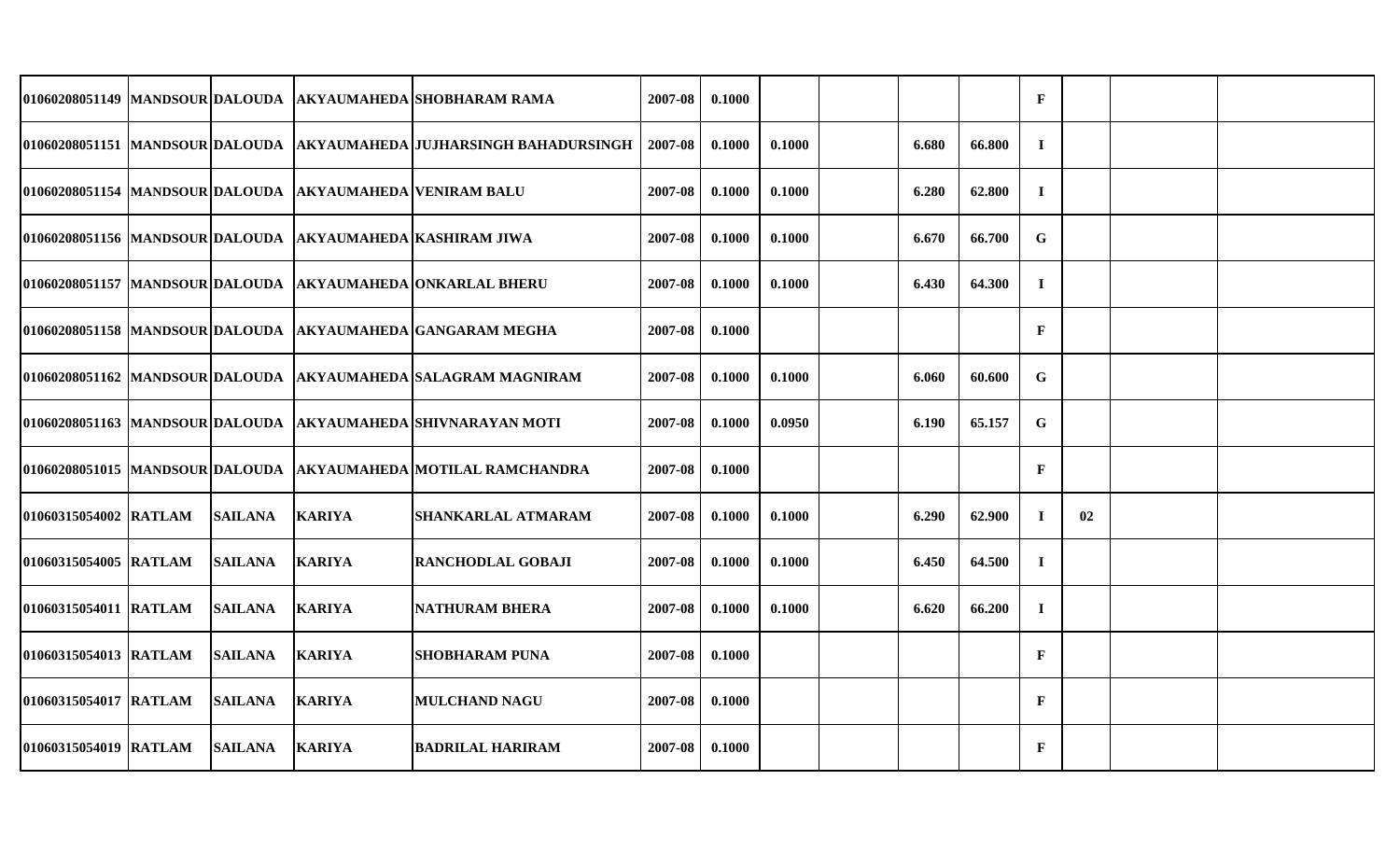| 01060315054062 RATLAM | <b>SAILANA</b> | <b>KARIYA</b>     | NATHULAL AMRATRAM                | 2007-08 | 0.1000 |        |       |        | $\mathbf{F}$ |  |  |
|-----------------------|----------------|-------------------|----------------------------------|---------|--------|--------|-------|--------|--------------|--|--|
| 01060315056004 RATLAM | <b>SAILANA</b> | <b>SAILANA</b>    | <b>MANNALAL VARDICHAND</b>       | 2007-08 | 0.1000 | 0.1000 | 5.860 | 58.600 | G            |  |  |
| 01060315056007 RATLAM | <b>SAILANA</b> | <b>SAILANA</b>    | <b>SHOBHARAM KALU</b>            | 2007-08 | 0.1000 | 0.0950 | 6.280 | 66.105 | $\bf{I}$     |  |  |
| 01060315056013 RATLAM | <b>SAILANA</b> | <b>SAILANA</b>    | RAMCHANDRA NANURAM               | 2007-08 | 0.1000 | 0.1050 | 6.930 | 66.000 | $\mathbf G$  |  |  |
| 01060315056016 RATLAM | <b>SAILANA</b> | <b>SAILANA</b>    | <b>BHAGIRATH DHULJI</b>          | 2007-08 | 0.1000 | 0.1000 | 6.010 | 60.100 | G            |  |  |
| 01060315056017 RATLAM | <b>SAILANA</b> | <b>SAILANA</b>    | <b>BADRILAL NANDA</b>            | 2007-08 | 0.1000 | 0.1000 | 5.760 | 57.600 | $\bf{I}$     |  |  |
| 01060315056019 RATLAM | <b>SAILANA</b> | <b>SAILANA</b>    | <b>RAMESHCHAND GOVINDRAM</b>     | 2007-08 | 0.1000 | 0.1000 | 6.930 | 69.300 | $\bf{I}$     |  |  |
| 01060315056024 RATLAM | <b>SAILANA</b> | <b>SAILANA</b>    | <b>DEVCHAND AMBARAM</b>          | 2007-08 | 0.1000 | 0.0950 | 6.430 | 67.684 | $\mathbf I$  |  |  |
| 01060315056046 RATLAM | <b>SAILANA</b> | <b>SAILANA</b>    | <b>NANDLAL BAPULAL</b>           | 2007-08 | 0.1000 |        |       |        | $\mathbf{F}$ |  |  |
| 01060315056090 RATLAM | <b>SAILANA</b> | <b>SAILANA</b>    | <b>BHARATLAL SHOBHARAM</b>       | 2007-08 | 0.1000 | 0.1000 | 5.670 | 56.700 | $\bf{I}$     |  |  |
| 01060316064002 RATLAM | <b>JAORA</b>   | <b>MAMATKHEDA</b> | <b>INAGU BHANWARLAL</b>          | 2007-08 | 0.1000 | 0.1000 | 6.400 | 64.000 | $\bf{I}$     |  |  |
| 01060316064008 RATLAM | <b>JAORA</b>   | <b>MAMATKHEDA</b> | <b>IKESHURAM KAMMU</b>           | 2007-08 | 0.1000 |        |       |        | $\mathbf{F}$ |  |  |
| 01060316064013 RATLAM | <b>JAORA</b>   | <b>MAMATKHEDA</b> | <b>VARDICHAND SURATRAM</b>       | 2007-08 | 0.1000 |        |       |        | $\mathbf{F}$ |  |  |
| 01060316064016 RATLAM | <b>JAORA</b>   |                   | MAMATKHEDA   KANWARLAL PRABHULAL | 2007-08 | 0.1000 | 0.1000 | 5.810 | 58.100 | G            |  |  |
| 01060316064024 RATLAM | <b>JAORA</b>   |                   | MAMATKHEDA ASHOKKUMAR MOTILAL    | 2007-08 | 0.1000 | 0.1000 | 6.790 | 67.900 | $\bf{I}$     |  |  |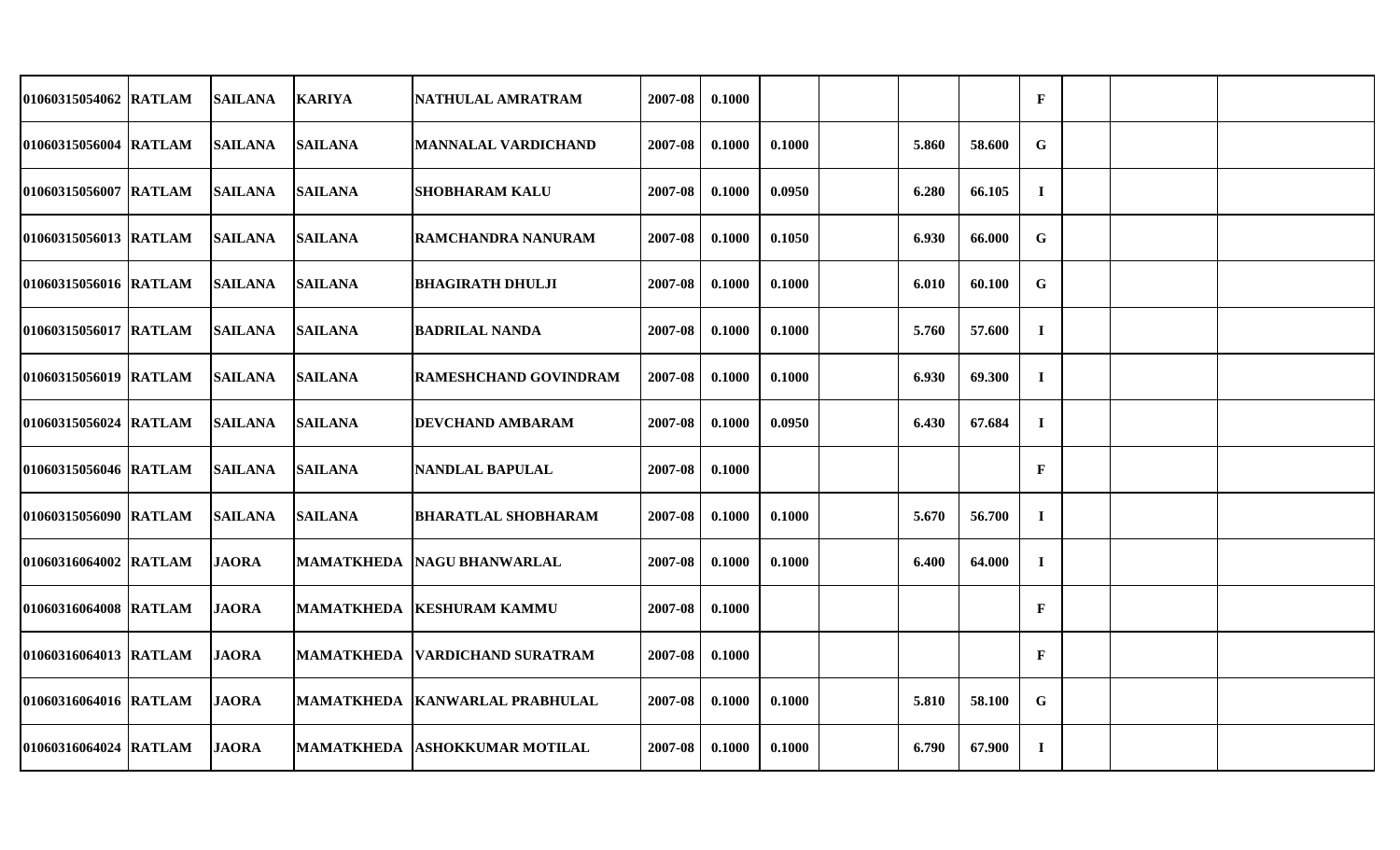| 01060316064027 RATLAM | <b>JAORA</b> | <b>MAMATKHEDA</b> | <b>SHANKARLAL SURATRAM</b>         | 2007-08 | 0.1000 | 0.1050 | 6.920 | 65.904 | $\bf{I}$     |    |  |
|-----------------------|--------------|-------------------|------------------------------------|---------|--------|--------|-------|--------|--------------|----|--|
| 01060316064032 RATLAM | <b>JAORA</b> |                   | MAMATKHEDA   NAGU BHANWARLAL       | 2007-08 | 0.1000 |        |       |        | $\mathbf{F}$ |    |  |
| 01060316064045 RATLAM | <b>JAORA</b> |                   | <b>MAMATKHEDA  JAGDISH NANURAM</b> | 2007-08 | 0.1000 | 0.1000 | 6.070 | 60.700 | $\mathbf{I}$ |    |  |
| 01060316064052 RATLAM | <b>JAORA</b> |                   | MAMATKHEDA MOHANLAL HIRALAL        | 2007-08 | 0.1000 |        |       |        | $\mathbf{F}$ |    |  |
| 01060316072003 RATLAM | <b>JAORA</b> | <b>DHODHAR</b>    | KANHAIYALAL CHAMPALAL              | 2007-08 | 0.1000 |        |       |        | $\mathbf{F}$ |    |  |
| 01060316072009 RATLAM | <b>JAORA</b> | <b>DHODHAR</b>    | <b>PARMANAND KANHAIYALAL</b>       | 2007-08 | 0.1000 |        |       |        | $\mathbf{F}$ |    |  |
| 01060316072019 RATLAM | <b>JAORA</b> | <b>DHODHAR</b>    | <b>GANGARAM ASHARAM</b>            | 2007-08 | 0.1000 |        |       |        | $\mathbf{F}$ |    |  |
| 01060316072021 RATLAM | <b>JAORA</b> | <b>DHODHAR</b>    | <b>NAGU GOPAL</b>                  | 2007-08 | 0.1000 | 0.1000 | 6.230 | 62.300 | G            |    |  |
| 01060316072025 RATLAM | <b>JAORA</b> | <b>DHODHAR</b>    | <b>GULABBAI KALU</b>               | 2007-08 | 0.1000 | 0.1000 | 6.180 | 61.800 | $\mathbf G$  |    |  |
| 01060316072030 RATLAM | <b>JAORA</b> | <b>DHODHAR</b>    | <b>SEVARAM HARIRAM</b>             | 2007-08 | 0.1000 |        |       |        | $\mathbf{F}$ |    |  |
| 01060316072034 RATLAM | <b>JAORA</b> | <b>DHODHAR</b>    | <b>BABRU BHAGWAN</b>               | 2007-08 | 0.1000 |        |       |        | $\mathbf{F}$ |    |  |
| 01060316072040 RATLAM | <b>JAORA</b> | <b>DHODHAR</b>    | <b>RADHIBAI DHANRAJ</b>            | 2007-08 | 0.1000 | 0.1000 | 3.720 | 37.200 | G            | 04 |  |
| 01060316072045 RATLAM | <b>JAORA</b> | <b>DHODHAR</b>    | NATHIBAI NANDA                     | 2007-08 | 0.1000 | 0.1000 | 6.310 | 63.100 | $\bf{I}$     |    |  |
| 01060316072055 RATLAM | <b>JAORA</b> | <b>DHODHAR</b>    | <b>SHOBHARAM HANSRAJ</b>           | 2007-08 | 0.1000 |        |       |        | $\mathbf{F}$ |    |  |
| 01060316072056 RATLAM | <b>JAORA</b> | <b>DHODHAR</b>    | <b>DOLATRAM NANURAM</b>            | 2007-08 | 0.1000 |        |       |        | $\mathbf F$  |    |  |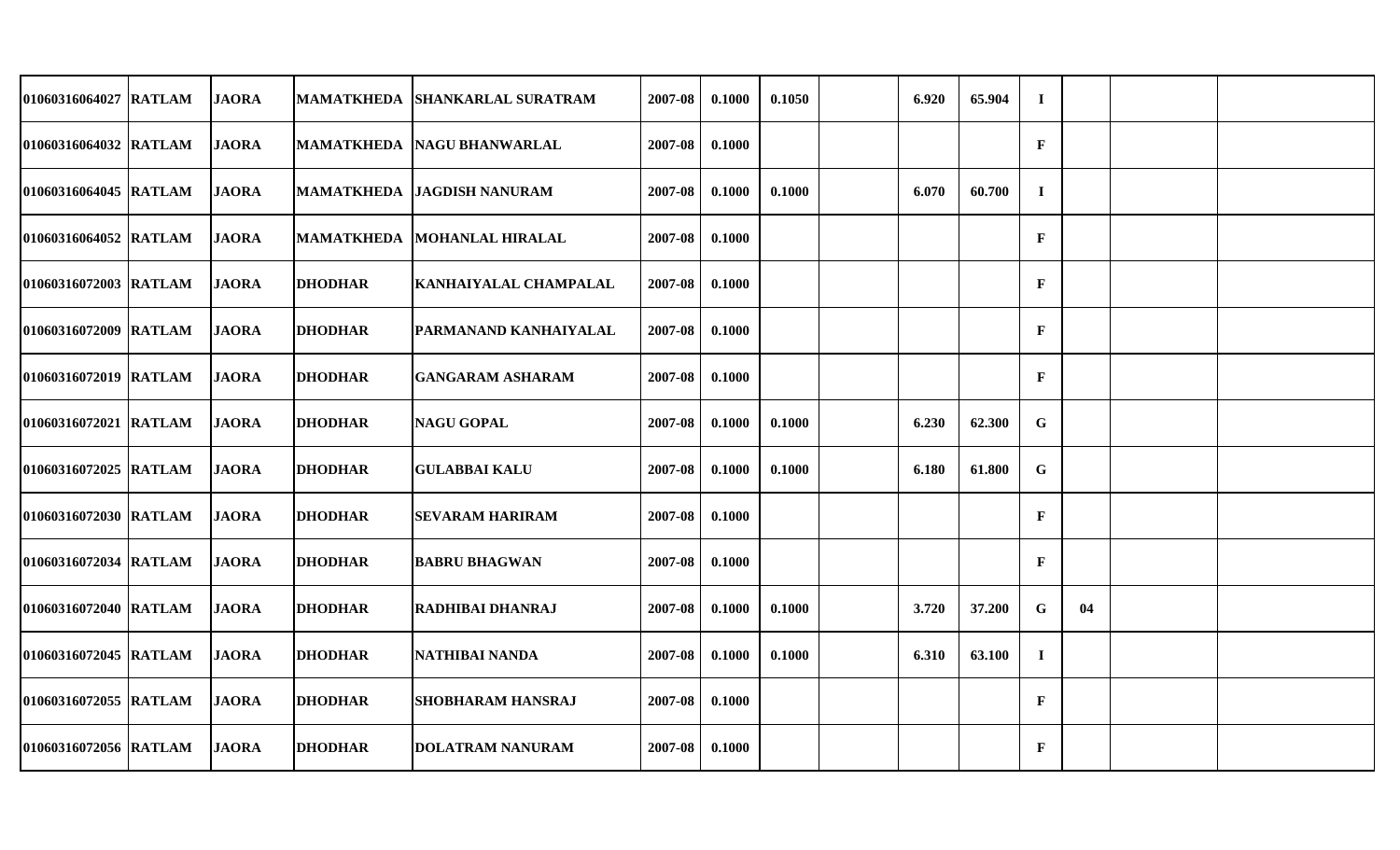| 01060316073002 RATLAM | <b>JAORA</b> | MANANKHEDA            | <b>KAVERIBAI BHERU</b>               | 2007-08 | 0.1000 |        |       |        | $\mathbf{F}$ |  |  |
|-----------------------|--------------|-----------------------|--------------------------------------|---------|--------|--------|-------|--------|--------------|--|--|
| 01060316073013 RATLAM | <b>JAORA</b> |                       | <b>MANANKHEDA RAMESHWAR PANNALAL</b> | 2007-08 | 0.1000 |        |       |        | $\mathbf{F}$ |  |  |
| 01060316073018 RATLAM | <b>JAORA</b> | <b>MANANKHEDA</b>     | <b>VAJERAM SHANKARLAL</b>            | 2007-08 | 0.1000 | 0.1000 | 6.370 | 63.700 | $\mathbf{I}$ |  |  |
| 01060316073022 RATLAM | <b>JAORA</b> | MANANKHEDA MOHAN NAGU |                                      | 2007-08 | 0.1000 |        |       |        | $\mathbf{F}$ |  |  |
| 01060316073044 RATLAM | <b>JAORA</b> |                       | MANANKHEDA   JAGDISH BIHARI          | 2007-08 | 0.1000 |        |       |        | $\mathbf{F}$ |  |  |
| 01060316073047 RATLAM | <b>JAORA</b> | MANANKHEDA            | <b>ICHENRAM BHERULAL</b>             | 2007-08 | 0.1000 |        |       |        | $\mathbf{F}$ |  |  |
| 01060316073051 RATLAM | <b>JAORA</b> | <b>MANANKHEDA</b>     | <b>NANDRAM KALURAM</b>               | 2007-08 | 0.1000 | 0.1000 | 6.630 | 66.300 | $\bf{I}$     |  |  |
| 01060316074001 RATLAM | <b>JAORA</b> |                       | PIPLIYAJODHA  BALUSINGH BHERUSINGH   | 2007-08 | 0.1000 | 0.1000 | 7.000 | 70.000 | $\bf{I}$     |  |  |
| 01060316074002 RATLAM | <b>JAORA</b> |                       | PIPLIYAJODHA RAMCHANDRA SHOBHARAM    | 2007-08 | 0.1000 | 0.1000 | 7.220 | 72.200 | G            |  |  |
| 01060316074008 RATLAM | <b>JAORA</b> |                       | PIPLIYAJODHA NATHULAL MATHURALAL     | 2007-08 | 0.1000 |        |       |        | $\mathbf{F}$ |  |  |
| 01060316074012 RATLAM | <b>JAORA</b> | PIPLIYAJODHA          | <b>JANIBAI KANWARLAL</b>             | 2007-08 | 0.1000 |        |       |        | $\mathbf{F}$ |  |  |
| 01060316074018 RATLAM | <b>JAORA</b> | PIPLIYAJODHA          | <b>BHANWARBAI RAJARAM</b>            | 2007-08 | 0.1000 |        |       |        | $\mathbf{F}$ |  |  |
| 01060316074020 RATLAM | <b>JAORA</b> |                       | PIPLIYAJODHA   KAVERIBAI PAYARA      | 2007-08 | 0.1000 | 0.0900 | 5.310 | 59.000 | $\bf{I}$     |  |  |
| 01060316074032 RATLAM | <b>JAORA</b> | PIPLIYAJODHA          | <b>MOHANLAL DEVRAM</b>               | 2007-08 | 0.1000 |        |       |        | $\mathbf{F}$ |  |  |
| 01060316074045 RATLAM | <b>JAORA</b> |                       | PIPLIYAJODHA PREMCHAND GOPAL         | 2007-08 | 0.1000 |        |       |        | $\mathbf{F}$ |  |  |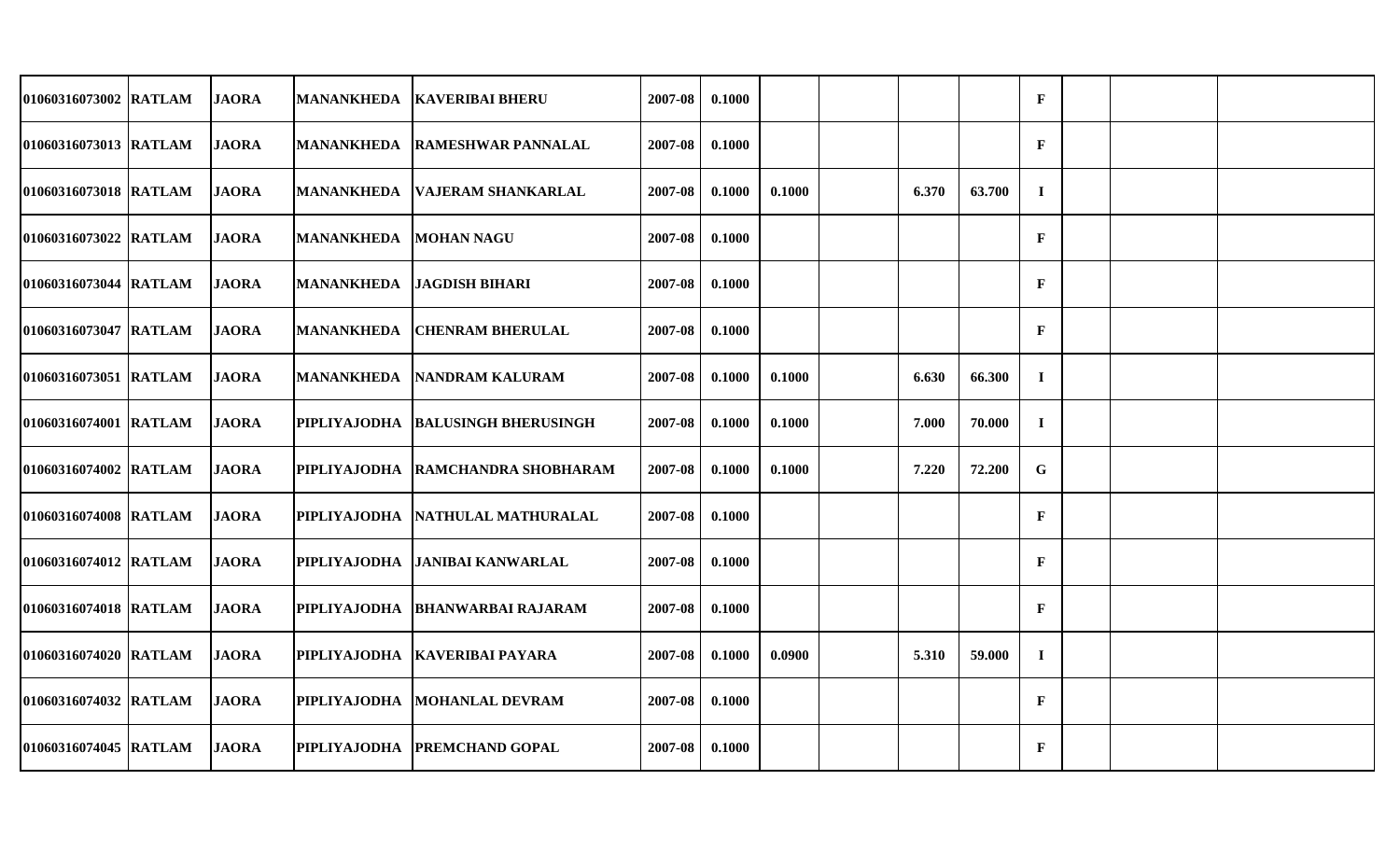| 01060316074056 RATLAM | <b>JAORA</b> | PIPLIYAJODHA        | <b>RAJENDRAPRASAD DEVRAM</b>        | 2007-08 | 0.1000 |        |       |        | $\mathbf F$  |    |                |                    |
|-----------------------|--------------|---------------------|-------------------------------------|---------|--------|--------|-------|--------|--------------|----|----------------|--------------------|
| 01060316074057 RATLAM | <b>JAORA</b> |                     | PIPLIYAJODHA SHIVNARAYAN JHAMAKLAL  | 2007-08 | 0.1000 | 0.0950 | 6.080 | 64.000 | G            |    |                |                    |
| 01060316074076 RATLAM | <b>JAORA</b> | <b>PIPLIYAJODHA</b> | <b>SHANKARLAL KHEMRAJ</b>           | 2007-08 | 0.1000 | 0.0950 | 6.050 | 63.684 | $\mathbf I$  |    | 01060316077001 |                    |
| 01060316074078 RATLAM | <b>JAORA</b> |                     | PIPLIYAJODHA  JAGDISHRAM BADRILAL   | 2007-08 | 0.1000 | 0.1000 | 2.670 | 26.700 | G            | 04 | 01060316077014 |                    |
| 01060316079001 RATLAM | <b>JAORA</b> |                     | HANUMANTIYA MANGILAL RAMNARAYAN     | 2007-08 | 0.1000 |        |       |        | $\mathbf{F}$ |    |                |                    |
| 01060316079002 RATLAM | <b>JAORA</b> |                     | HANUMANTIYA RAMESHWAR CHIMANLAL     | 2007-08 | 0.1000 |        |       |        | $\mathbf{F}$ |    |                |                    |
| 01060316079006 RATLAM | <b>JAORA</b> |                     | HANUMANTIYA GITABAI KISHANLAL       | 2007-08 | 0.1000 | 0.0250 | 1.720 | 68.800 | G            |    |                |                    |
| 01060316079007 RATLAM | <b>JAORA</b> |                     | HANUMANTIYA BADRILAL BHERULAL       | 2007-08 | 0.1000 | 0.1000 | 6.480 | 64.800 | G            |    |                |                    |
| 01060316079008 RATLAM | <b>JAORA</b> |                     | HANUMANTIYA RAMCAHANDRIBAI RAMRATAN | 2007-08 | 0.1000 |        |       |        | $\mathbf{F}$ |    |                |                    |
| 01060316079010 RATLAM | <b>JAORA</b> |                     | HANUMANTIYA BALU GANESHRAM          | 2007-08 | 0.1000 | 0.1000 | 6.860 | 68.600 | G            |    |                |                    |
| 01060316079015 RATLAM | <b>JAORA</b> |                     | HANUMANTIYA SAMPATBAI BAGDIRAM      | 2007-08 | 0.1000 |        |       |        | $\mathbf{F}$ |    |                | <b>NAME CHANGE</b> |
| 01060316079018 RATLAM | <b>JAORA</b> |                     | HANUMANTIYA   KESHURAM HIRA         | 2007-08 | 0.1000 | 0.0500 | 3.380 | 67.600 | G            |    |                |                    |
| 01060316079019 RATLAM | <b>JAORA</b> |                     | HANUMANTIYA GANPATLAL RAMNARAYAN    | 2007-08 | 0.1000 |        |       |        | $\mathbf{F}$ |    |                |                    |
| 01060316079022 RATLAM | <b>JAORA</b> |                     | HANUMANTIYA SHRIRAM RAMKISHAN       | 2007-08 | 0.1000 | 0.1000 | 7.030 | 70.300 | G            |    |                |                    |
| 01060316079023 RATLAM | <b>JAORA</b> |                     | HANUMANTIYA GITABAI MADHOLAL        | 2007-08 | 0.1000 |        |       |        | $\mathbf{F}$ |    |                | <b>NAME CHANGE</b> |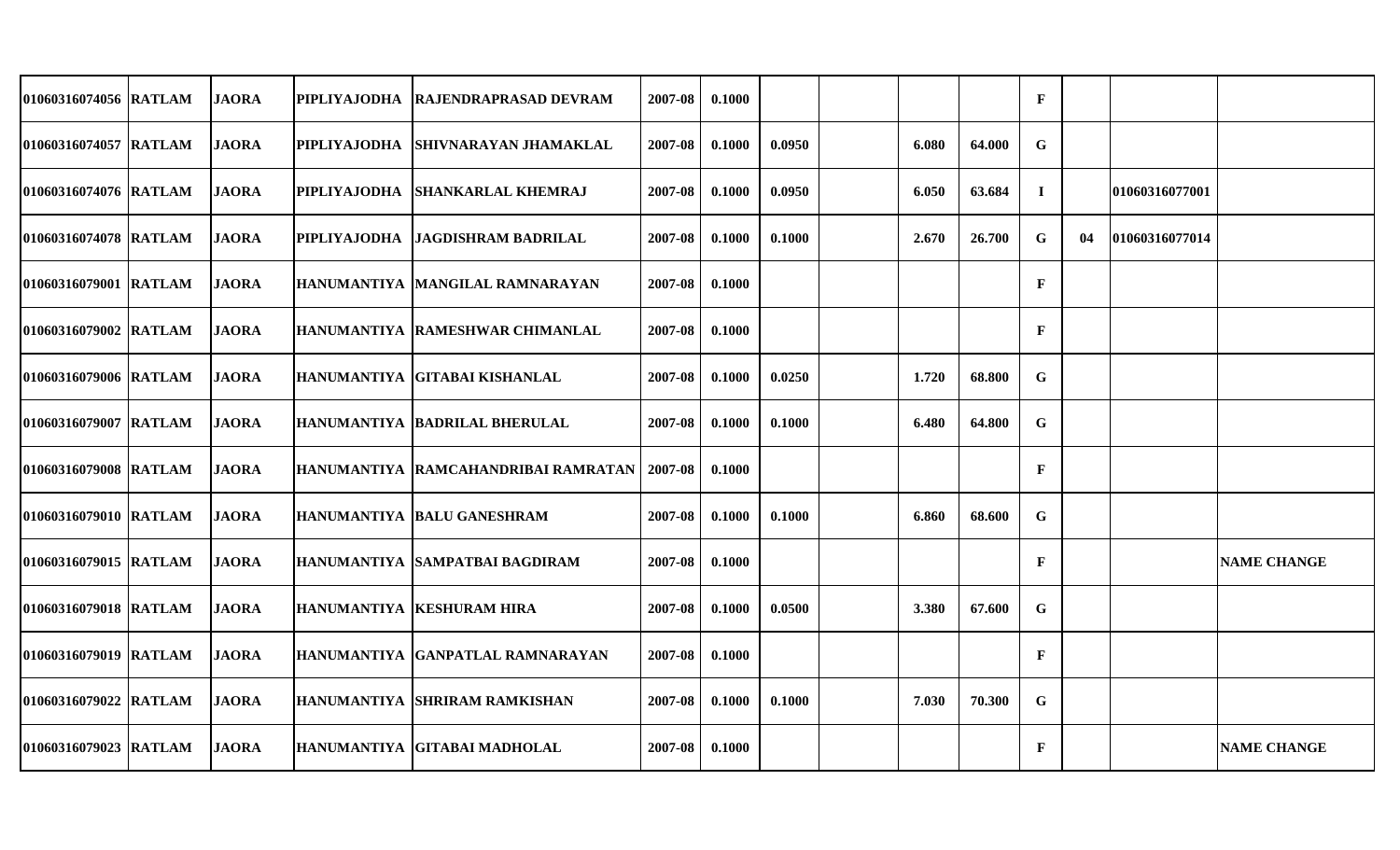| 01060316079024 RATLAM | <b>JAORA</b> |                 | HANUMANTIYA   PARVATIBAI GOVINDRAM | 2007-08 | 0.1000 |        |       |        | $\mathbf F$  |    |  |
|-----------------------|--------------|-----------------|------------------------------------|---------|--------|--------|-------|--------|--------------|----|--|
| 01060316079025 RATLAM | <b>JAORA</b> |                 | HANUMANTIYA DHANNA BHAGGA          | 2007-08 | 0.1000 | 0.1000 | 6.760 | 67.600 | G            |    |  |
| 01060316079035 RATLAM | <b>JAORA</b> |                 | HANUMANTIYA GANGARAM KISHAN        | 2007-08 | 0.1000 | 0.0950 | 6.420 | 67.578 | G            |    |  |
| 01060316079036 RATLAM | <b>JAORA</b> |                 | HANUMANTIYA  BAPULAL BHAGIRATH     | 2007-08 | 0.1000 |        |       |        | $\mathbf{F}$ |    |  |
| 01060316079037 RATLAM | <b>JAORA</b> |                 | HANUMANTIYA ASHARAM BHERULAL GAYRI | 2007-08 | 0.1000 | 0.1000 | 2.840 | 28.400 | G            | 04 |  |
| 01060316079038 RATLAM | <b>JAORA</b> |                 | HANUMANTIYA  BANKATLAL KISHANLAL   | 2007-08 | 0.1000 |        |       |        | $\mathbf{F}$ |    |  |
| 01060316079041 RATLAM | <b>JAORA</b> |                 | HANUMANTIYA BALARAM GANESHRAM      | 2007-08 | 0.1000 |        |       |        | $\mathbf F$  |    |  |
| 01060316082005 RATLAM | <b>JAORA</b> | <b>KALALIYA</b> | BHARATRAM SALAGRAM                 | 2007-08 | 0.1000 | 0.1000 | 6.910 | 69.100 | $\bf{I}$     |    |  |
| 01060316082006 RATLAM | <b>JAORA</b> | <b>KALALIYA</b> | <b>IDEVRAM RATANLAL</b>            | 2007-08 | 0.1000 | 0.1000 | 5.930 | 59.300 | G            | 05 |  |
| 01060316082010 RATLAM | <b>JAORA</b> | <b>KALALIYA</b> | <b>IRAMCHAND NANDA</b>             | 2007-08 | 0.1000 |        |       |        | $\mathbf{F}$ |    |  |
| 01060316082011 RATLAM | <b>JAORA</b> | <b>KALALIYA</b> | LAXMINARAYAN HEMRAJ                | 2007-08 | 0.1000 |        |       |        | $\mathbf{F}$ |    |  |
| 01060316082014 RATLAM | <b>JAORA</b> | <b>KALALIYA</b> | BALCHARAN TULSIRAM                 | 2007-08 | 0.1000 | 0.1000 | 7.010 | 70.100 | $\mathbf{I}$ | 02 |  |
| 01060316082020 RATLAM | <b>JAORA</b> | <b>KALALIYA</b> | NATHIBAI KALURAM                   | 2007-08 | 0.1000 |        |       |        | $\mathbf{F}$ |    |  |
| 01060316082026 RATLAM | <b>JAORA</b> | <b>KALALIYA</b> | <b>CHANDABAI NIRBHAYRAM</b>        | 2007-08 | 0.1000 | 0.0350 | 2.660 | 76.000 | G            |    |  |
| 01060316082028 RATLAM | <b>JAORA</b> | <b>KALALIYA</b> | <b>MORKHA SHEHZAD KHA</b>          | 2007-08 | 0.1000 | 0.1000 | 1.310 | 13.100 | $\bf{I}$     | 04 |  |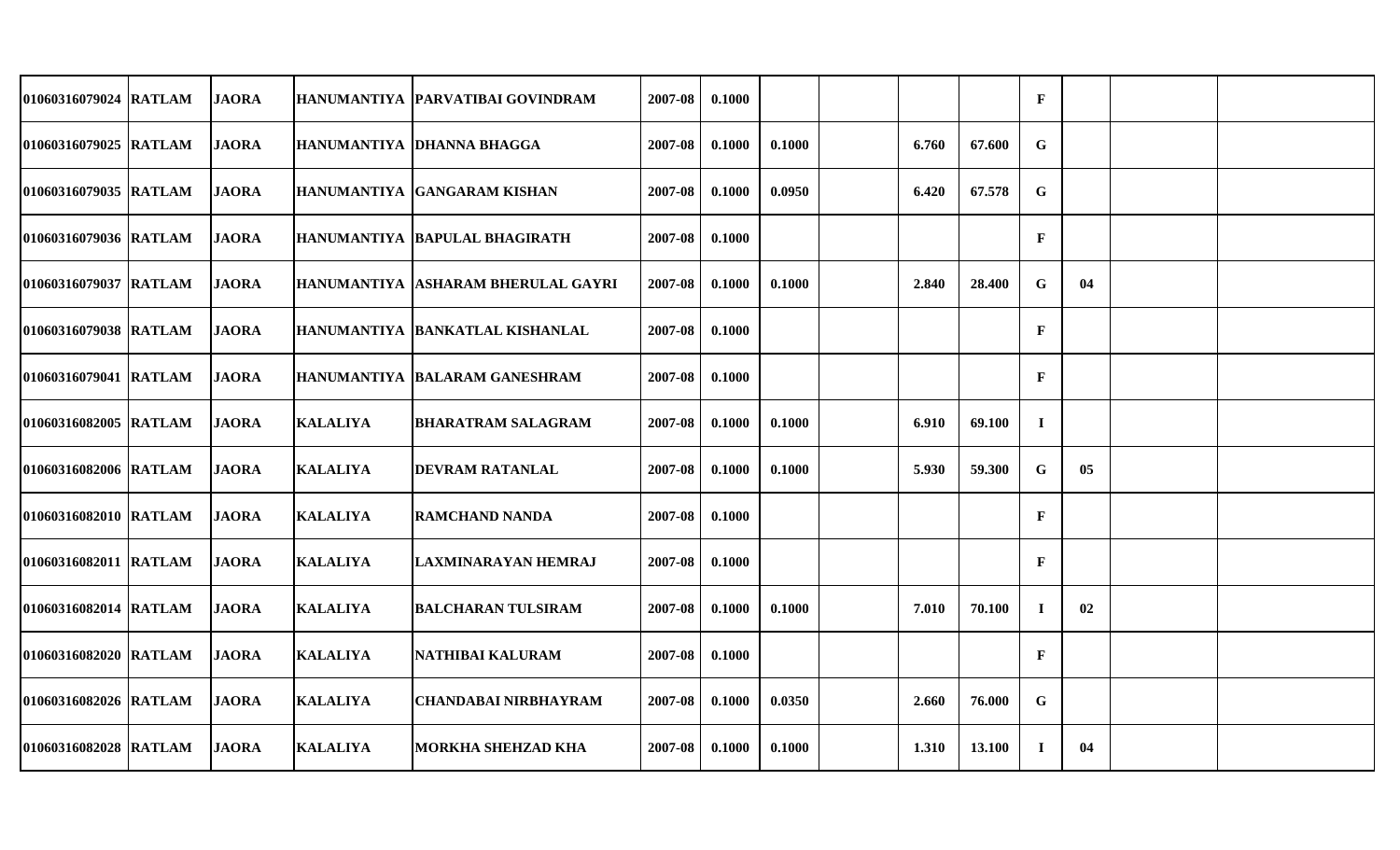| 01060316082043 RATLAM | <b>JAORA</b> | <b>KALALIYA</b>   | <b>MULCHNAD GANESHRAM</b>     | 2007-08 | 0.1000 |        |       |        | $\mathbf F$  |    |                    |
|-----------------------|--------------|-------------------|-------------------------------|---------|--------|--------|-------|--------|--------------|----|--------------------|
| 01060316082051 RATLAM | <b>JAORA</b> | <b>KALALIYA</b>   | <b>GHANSHYAM RAMCHAND</b>     | 2007-08 | 0.1000 | 0.1000 | 2.090 | 20.900 | $\mathbf I$  | 04 |                    |
| 01060316082091 RATLAM | <b>JAORA</b> | <b>KALALIYA</b>   | SAVITABAI DHAPUBAI            | 2007-08 | 0.1000 | 0.1000 | 6.480 | 64.800 | $\mathbf G$  |    |                    |
| 01060316082099 RATLAM | <b>JAORA</b> | <b>KALALIYA</b>   | <b>RAJENDRAKUMAR CHENRAM</b>  | 2007-08 | 0.1000 | 0.0950 | 6.920 | 72.842 | $\mathbf G$  |    |                    |
| 01060316082100 RATLAM | <b>JAORA</b> | <b>KALALIYA</b>   | <b>RAMKISHAN NANURAM</b>      | 2007-08 | 0.1000 |        |       |        | $\mathbf{F}$ |    |                    |
| 01060316082105 RATLAM | <b>JAORA</b> | <b>KALALIYA</b>   | <b>SHYAMSUNDAR GITABAI</b>    | 2007-08 | 0.1000 | 0.1000 | 6.950 | 69.500 | $\mathbf I$  | 02 | <b>NAME CHANGE</b> |
| 01060316082111 RATLAM | <b>JAORA</b> | <b>KALALIYA</b>   | IRAMNARAYAN RANCHOD           | 2007-08 | 0.1000 |        |       |        | $\mathbf{F}$ |    |                    |
| 01060316082113 RATLAM | <b>JAORA</b> | <b>KALALIYA</b>   | <b>SAJJANSINGH KARANSINGH</b> | 2007-08 | 0.1000 |        |       |        | $\mathbf{F}$ |    |                    |
| 01060316087007 RATLAM | <b>JAORA</b> | <b>DHATRAWADA</b> | <b>RAMKUNWAR SAJJANSINGH</b>  | 2007-08 | 0.1000 | 0.0950 | 6.420 | 67.578 | G            |    |                    |
| 01060316087008 RATLAM | <b>JAORA</b> | <b>DHATRAWADA</b> | <b>VISHNUDAS LAXMIDAS</b>     | 2007-08 | 0.1000 |        |       |        | $\mathbf{F}$ |    |                    |
| 01060316087015 RATLAM | <b>JAORA</b> | <b>DHATRAWADA</b> | <b>CHATARKUNWAR SHIVSINGH</b> | 2007-08 | 0.1000 |        |       |        | $\mathbf{F}$ |    |                    |
| 01060316087016 RATLAM | <b>JAORA</b> | <b>DHATRAWADA</b> | <b>MUNNIBAI BHERULAL</b>      | 2007-08 | 0.1000 | 0.0950 | 6.580 | 69.263 | $\mathbf I$  |    | <b>NAME CHANGE</b> |
| 01060316087017 RATLAM | <b>JAORA</b> | <b>DHATRAWADA</b> | <b>KACHRU LACHCHIRAM</b>      | 2007-08 | 0.1000 |        |       |        | $\mathbf{F}$ |    |                    |
| 01060316087018 RATLAM | <b>JAORA</b> | <b>DHATRAWADA</b> | <b>DHAPUBAI RAMA</b>          | 2007-08 | 0.1000 |        |       |        | $\mathbf{F}$ |    |                    |
| 01060316087026 RATLAM | <b>JAORA</b> | <b>DHATRAWADA</b> | <b>MANGUNATH MADHONATH</b>    | 2007-08 | 0.1000 | 0.1000 | 6.290 | 62.900 | G            |    |                    |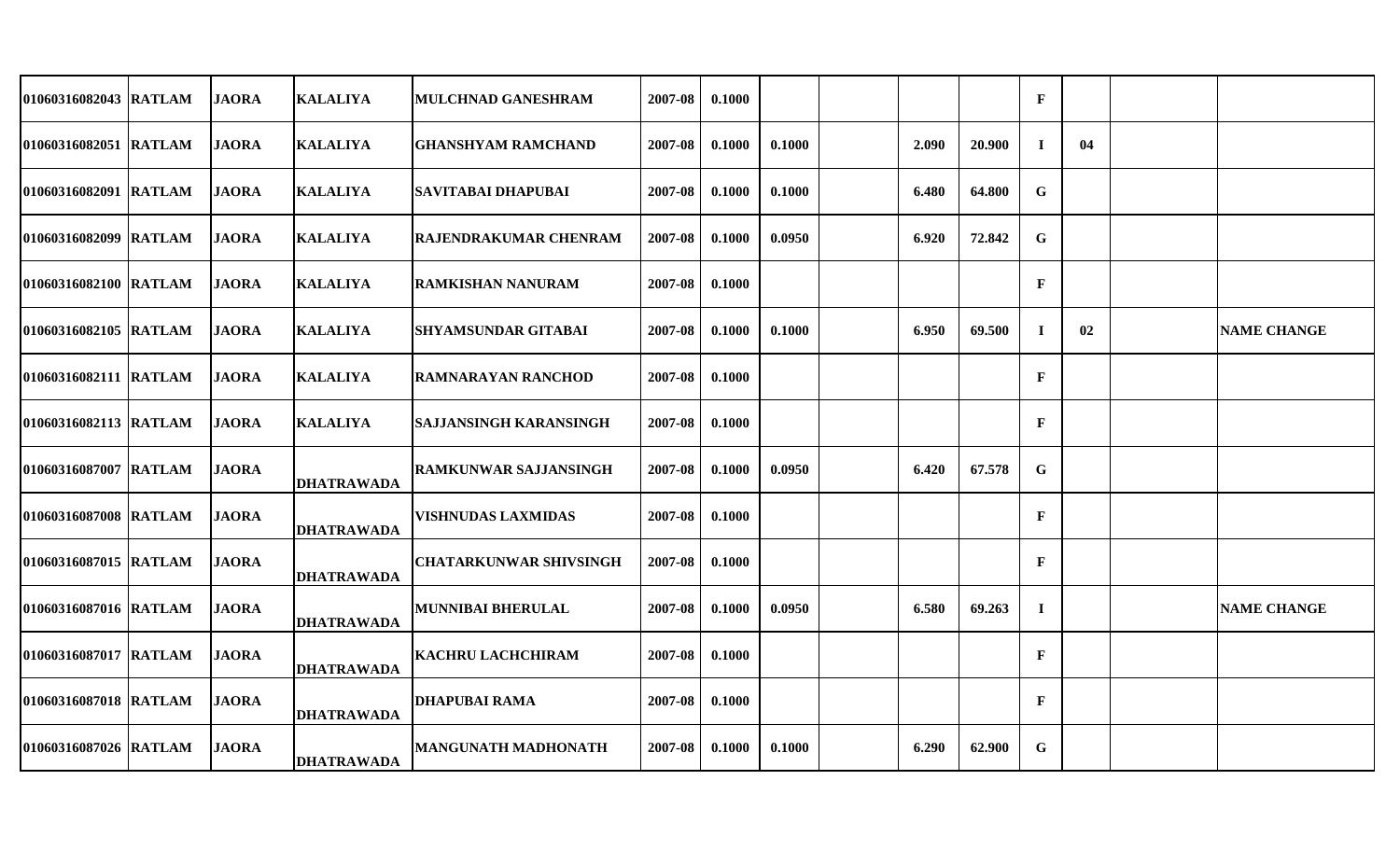| 01060316088001 RATLAM | <b>JAORA</b> | <b>KANKARWA</b> | <b>KAMLABAI MAHAVIRDAS</b>    | 2007-08 | 0.1000 | 0.0950 | 5.500 | 57.894 | G            |    | <b>TRANSFER/MEHNDI</b> |
|-----------------------|--------------|-----------------|-------------------------------|---------|--------|--------|-------|--------|--------------|----|------------------------|
| 01060316088015 RATLAM | <b>JAORA</b> | <b>KANKARWA</b> | <b>BHERA BHUWAN</b>           | 2007-08 | 0.1000 | 0.0900 | 5.820 | 64.666 | G            |    | <b>TRANSFER/MEHNDI</b> |
| 01060316088017 RATLAM | <b>JAORA</b> | <b>KANKARWA</b> | <b>DURGASHANKAR BALARAM</b>   | 2007-08 | 0.1000 | 0.1000 | 7.040 | 70.400 | G            |    | <b>TRANSFER/MEHNDI</b> |
| 01060316088026 RATLAM | <b>JAORA</b> | <b>KANKARWA</b> | <b>BADRILAL BALARAM</b>       | 2007-08 | 0.1000 | 0.1000 | 6.310 | 63.100 | G            |    | <b>TRANSFER/MEHNDI</b> |
| 01060316088038 RATLAM | <b>JAORA</b> | <b>KANKARWA</b> | KALUSINGH BALARAM             | 2007-08 | 0.1000 | 0.0950 | 4.850 | 51.052 | G            | 04 |                        |
| 01060316088053 RATLAM | <b>JAORA</b> | <b>KANKARWA</b> | <b>NANDLAL BHUWAN</b>         | 2007-08 | 0.1000 | 0.1000 | 6.230 | 62.300 | G            |    | <b>TRANSFER/MEHNDI</b> |
| 01060316089001 RATLAM | <b>JAORA</b> | <b>MEHANDI</b>  | <b>JAWAHAR NATHULAL</b>       | 2007-08 | 0.1000 |        |       |        | $\mathbf{F}$ |    |                        |
| 01060316089002 RATLAM | <b>JAORA</b> | <b>MEHANDI</b>  | <b>DHULSINGH ANUPSINGH</b>    | 2007-08 | 0.1000 |        |       |        | $\mathbf F$  |    |                        |
| 01060316089003 RATLAM | <b>JAORA</b> | <b>MEHANDI</b>  | <b>RASALKUNWAR NAVALSINGH</b> | 2007-08 | 0.1000 |        |       |        | $\mathbf F$  |    |                        |
| 01060316089007 RATLAM | <b>JAORA</b> | <b>MEHANDI</b>  | <b>BALU BHAGWAN</b>           | 2007-08 | 0.1000 |        |       |        | $\mathbf F$  |    |                        |
| 01060316089010 RATLAM | <b>JAORA</b> | <b>MEHANDI</b>  | <b>BALUSINGH DULESINGH</b>    | 2007-08 | 0.1000 |        |       |        | $\mathbf{F}$ |    |                        |
| 01060316089014 RATLAM | <b>JAORA</b> | <b>MEHANDI</b>  | <b>BHERUSNIGH LALKUNWAR</b>   | 2007-08 | 0.1000 | 0.0950 | 6.520 | 68.631 | $\bf{I}$     |    |                        |
| 01060316089017 RATLAM | <b>JAORA</b> | <b>MEHANDI</b>  | <b>DULLA BHERA</b>            | 2007-08 | 0.1000 |        |       |        | $\mathbf F$  |    |                        |
| 01060316089019 RATLAM | <b>JAORA</b> | <b>MEHANDI</b>  | <b>HIMMATSINGH NAGUSINGH</b>  | 2007-08 | 0.1000 | 0.0950 | 6.400 | 67.368 | G            |    |                        |
| 01060316089020 RATLAM | <b>JAORA</b> | <b>MEHANDI</b>  | <b>NANIBAI NANDRAM</b>        | 2007-08 | 0.1000 |        |       |        | $\mathbf{F}$ |    |                        |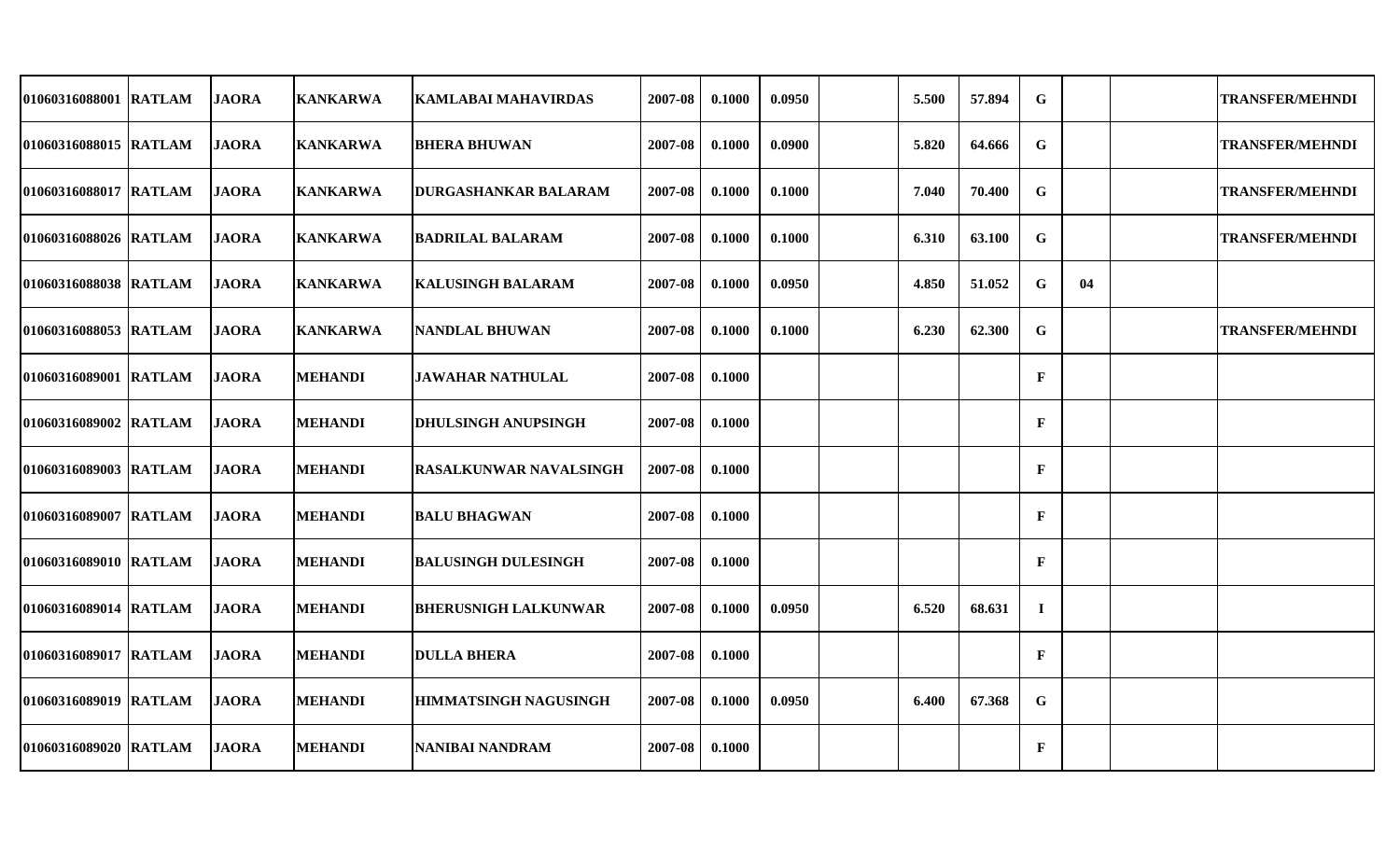| 01060316089022 RATLAM | <b>JAORA</b> | <b>MEHANDI</b> | <b>DUNGARSINGH BADANSINGH</b> | 2007-08 | 0.1000 |        |       |        | $\mathbf{F}$ |                |  |
|-----------------------|--------------|----------------|-------------------------------|---------|--------|--------|-------|--------|--------------|----------------|--|
| 01060316089024 RATLAM | <b>JAORA</b> | <b>MEHANDI</b> | <b>GOKULSINGH RAMSINGH</b>    | 2007-08 | 0.1000 |        |       |        | F            |                |  |
| 01060316089025 RATLAM | <b>JAORA</b> | <b>MEHANDI</b> | <b>RASALKUNWAR NATHUSINGH</b> | 2007-08 | 0.1000 | 0.0950 | 6.290 | 66.210 | G            |                |  |
| 01060316089027 RATLAM | <b>JAORA</b> | <b>MEHANDI</b> | <b>BALARAM BHERA</b>          | 2007-08 | 0.1000 |        |       |        | F            |                |  |
| 01060316089029 RATLAM | <b>JAORA</b> | <b>MEHANDI</b> | MOHANSINGH BADANSINGH         | 2007-08 | 0.1000 | 0.0950 | 6.900 | 72.631 | $\mathbf G$  |                |  |
| 01060316089032 RATLAM | <b>JAORA</b> | <b>MEHANDI</b> | RAMPRATAP RAMNARAYAN          | 2007-08 | 0.1000 | 0.0950 | 7.050 | 74.210 | G            | 01060316092010 |  |
| 01060316089033 RATLAM | <b>JAORA</b> | <b>MEHANDI</b> | <b>NANDRAM GULAB</b>          | 2007-08 | 0.1000 | 0.1000 | 7.080 | 70.800 | G            | 01060316092005 |  |
| 01060316089035 RATLAM | <b>JAORA</b> | <b>MEHANDI</b> | SAMANTSINGH NAGUSINGH         | 2007-08 | 0.1000 | 0.0900 | 5.690 | 63.222 | G            |                |  |
| 01060316089038 RATLAM | <b>JAORA</b> | <b>MEHANDI</b> | <b>MADANSINGH DHULSINGH</b>   | 2007-08 | 0.1000 | 0.1000 | 6.590 | 65.900 | G            |                |  |
| 01060316089039 RATLAM | <b>JAORA</b> | <b>MEHANDI</b> | <b>LAXMANSINGH RUPSINGH</b>   | 2007-08 | 0.1000 | 0.0950 | 6.550 | 68.947 | G            |                |  |
| 01060316089040 RATLAM | <b>JAORA</b> | <b>MEHANDI</b> | <b>JASVANTSINGH DHULSINGH</b> | 2007-08 | 0.1000 |        |       |        | $\mathbf{F}$ |                |  |
| 01060316089042 RATLAM | <b>JAORA</b> | <b>MEHANDI</b> | <b>FUNDALAL BHANVERSINGH</b>  | 2007-08 | 0.1000 | 0.1000 | 6.480 | 64.800 | G            |                |  |
| 01060316089048 RATLAM | <b>JAORA</b> | <b>MEHANDI</b> | <b>MOHANLAL NANDLAL</b>       | 2007-08 | 0.1000 | 0.1000 | 6.460 | 64.600 | $\bf{I}$     | 01060316092009 |  |
| 01060316089049 RATLAM | <b>JAORA</b> | <b>MEHANDI</b> | KHUSHALSINGH NAVALSINGH       | 2007-08 | 0.1000 |        |       |        | F            |                |  |
| 01060316089058 RATLAM | <b>JAORA</b> | <b>MEHANDI</b> | <b>DALPATSINGH NATHU</b>      | 2007-08 | 0.1000 | 0.0950 | 6.130 | 64.526 | G            |                |  |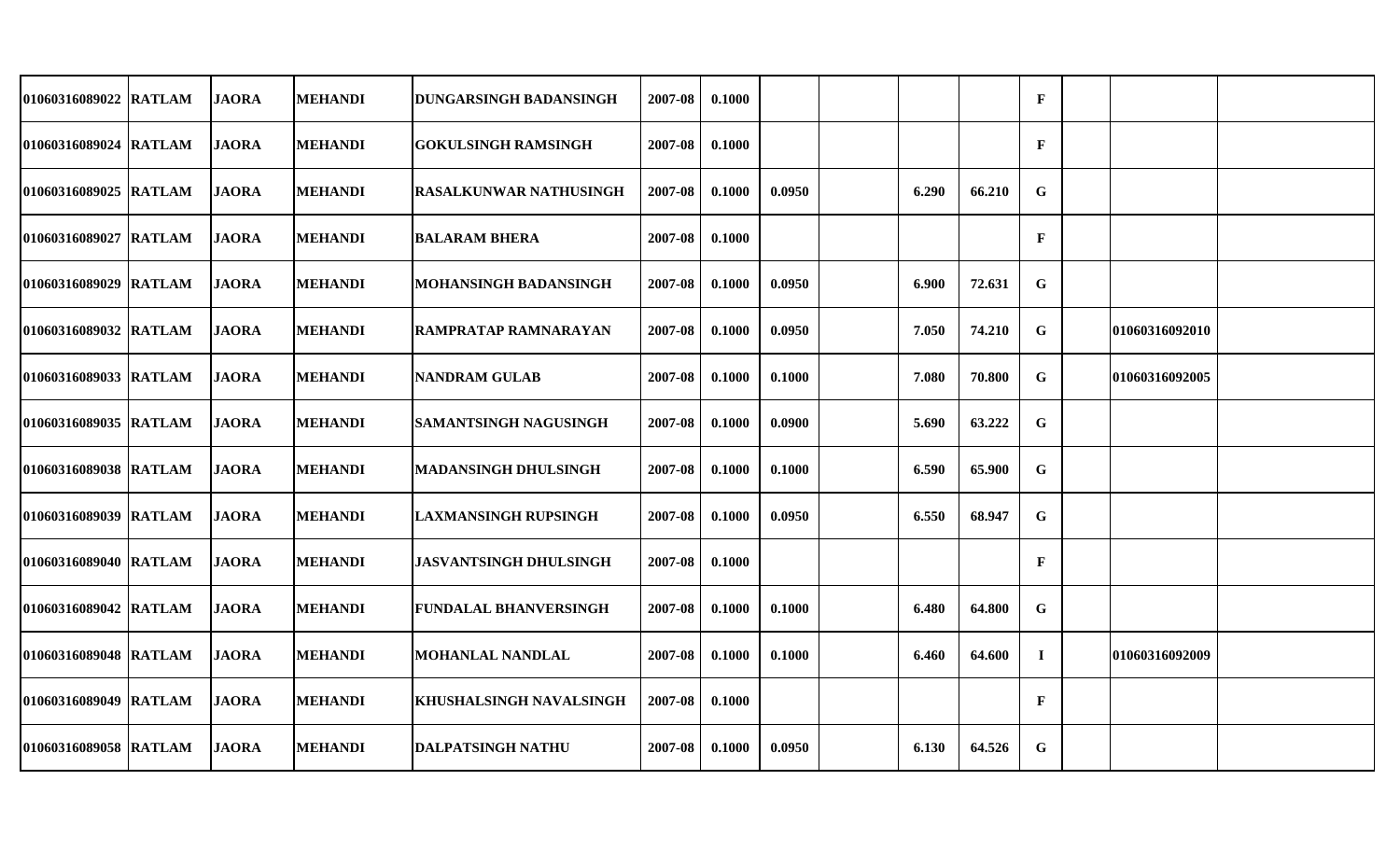| 01060316089059 RATLAM | <b>JAORA</b> | <b>MEHANDI</b> | <b>BHOPALSINGH NAVALSINGH</b>              | 2007-08 | 0.1000 |        |       |        | $\mathbf{F}$ |    |                    |
|-----------------------|--------------|----------------|--------------------------------------------|---------|--------|--------|-------|--------|--------------|----|--------------------|
| 01060316089060 RATLAM | <b>JAORA</b> | <b>MEHANDI</b> | <b>BHERA NAGGA</b>                         | 2007-08 | 0.1000 |        |       |        | $\mathbf{F}$ |    |                    |
| 01060316089062 RATLAM | <b>JAORA</b> | <b>MEHANDI</b> | <b>BHANWARSINGH NAGUSINGH</b>              | 2007-08 | 0.1000 | 0.0900 | 5.960 | 66.222 | G            |    |                    |
| 01060316089067 RATLAM | <b>JAORA</b> | <b>MEHANDI</b> | <b>BALWANTSINGH DHULSINGH</b>              | 2007-08 | 0.1000 |        |       |        | F            |    |                    |
| 01060316096003 RATLAM | <b>JAORA</b> | <b>KUMARI</b>  | <b>PREMKUNWAR GOKUL</b>                    | 2007-08 | 0.1000 |        |       |        | F            |    |                    |
| 01060316096005 RATLAM | <b>JAORA</b> | <b>KUMARI</b>  | MOHANBAI MANGILAL                          | 2007-08 | 0.1000 |        |       |        | $\mathbf{F}$ |    |                    |
| 01060316096006 RATLAM | <b>JAORA</b> | <b>KUMARI</b>  | <b>KARANSINGH GULABSINGH</b>               | 2007-08 | 0.1000 | 0.1000 | 1.680 | 16.800 | G            | 04 |                    |
| 01060316096018 RATLAM | <b>JAORA</b> | <b>KUMARI</b>  | <b>FUNDESINGH BHANWARSINGH</b>             | 2007-08 | 0.1000 |        |       |        | $\mathbf F$  |    |                    |
| 01060316096017 RATLAM | <b>JAORA</b> | <b>KUMARI</b>  | <b>MOHANKUNWAR BALUSINGH</b>               | 2007-08 | 0.1000 |        |       |        | $\mathbf{F}$ |    | <b>NAME CHANGE</b> |
| 01060316096021 RATLAM | <b>JAORA</b> | <b>KUMARI</b>  | <b>JAGPALSINGH ISHWARSINGH</b>             | 2007-08 | 0.1000 | 0.1050 | 5.410 | 51.523 | G            | 04 |                    |
| 01060316096022 RATLAM | <b>JAORA</b> | <b>KUMARI</b>  | <b>DULESINGH SUJANSINGH</b>                | 2007-08 | 0.1000 |        |       |        | $\mathbf{F}$ |    |                    |
| 01060316096023 RATLAM | <b>JAORA</b> | <b>KUMARI</b>  | <b>SURAJBAI MOHANLAL</b>                   | 2007-08 | 0.1000 | 0.0950 | 3.090 | 32.526 | G            | 04 |                    |
| 01060316096024 RATLAM | <b>JAORA</b> | <b>KUMARI</b>  | <b>SHAMBHUSINGH SHANKARSINGH   2007-08</b> |         | 0.1000 | 0.1050 | 6.900 | 65.714 | G            |    |                    |
| 01060316096025 RATLAM | <b>JAORA</b> | <b>KUMARI</b>  | <b>JAMUNABAI BHAGWAN</b>                   | 2007-08 | 0.1000 |        |       |        | $\mathbf{F}$ |    |                    |
| 01060316096026 RATLAM | <b>JAORA</b> | <b>KUMARI</b>  | <b>BABULAL RAMCHANDRA</b>                  | 2007-08 | 0.1000 |        |       |        | $\mathbf{F}$ |    |                    |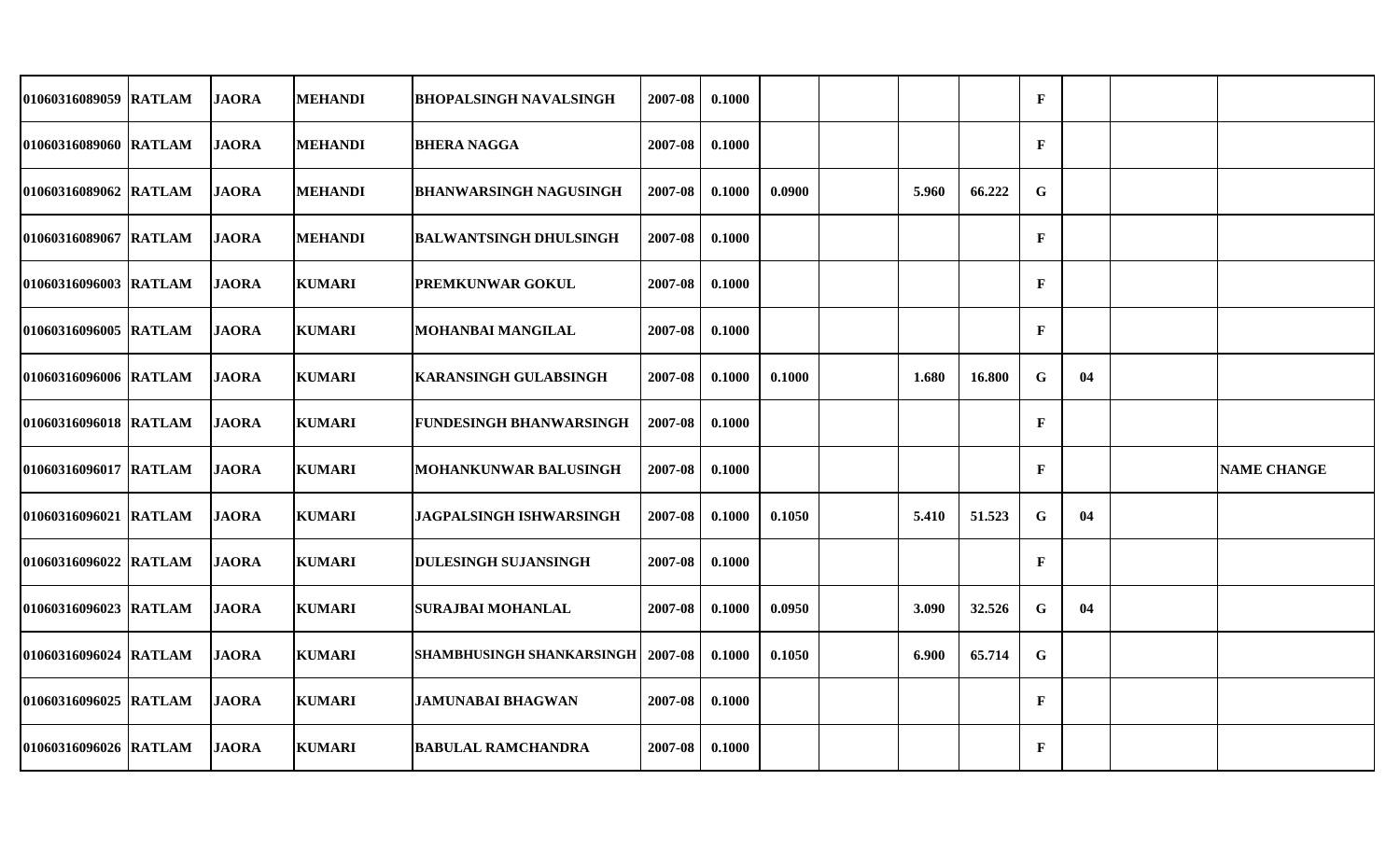| 01060316100001 RATLAM | <b>JAORA</b> |                             | LASUDIYAJANGLI KESARPURI KALUPURI                   | 2007-08 | 0.1000 | 0.0950 | 5.100 | 53.684 | G            | 04 |                    |
|-----------------------|--------------|-----------------------------|-----------------------------------------------------|---------|--------|--------|-------|--------|--------------|----|--------------------|
| 01060316100003 RATLAM | <b>JAORA</b> |                             | LASUDIYAJANGLI  BALWANTSINGH BHANWARSINGH   2007-08 |         | 0.1000 |        |       |        | $\mathbf{F}$ |    |                    |
| 01060316100005 RATLAM | <b>JAORA</b> |                             | LASUDIYAJANGLI IGOPALKUNWAR DHULSINGH               | 2007-08 | 0.1000 |        |       |        | $\mathbf{F}$ |    |                    |
| 01060316100008 RATLAM | <b>JAORA</b> |                             | LASUDIYAJANGLI LAXMIBAI SHANKARLAL                  | 2007-08 | 0.1000 |        |       |        | $\mathbf F$  |    |                    |
| 01060316100009 RATLAM | <b>JAORA</b> |                             | LASUDIYAJANGLI HAMIDABEE CHOTEKHA                   | 2007-08 | 0.1000 |        |       |        | F            |    | <b>NAME CHANGE</b> |
| 01060316100012 RATLAM | <b>JAORA</b> |                             | LASUDIYAJANGLI NARSINGH NAGURAM                     | 2007-08 | 0.1000 | 0.1000 | 6.330 | 63.300 | G            |    |                    |
| 01060316100016 RATLAM | <b>JAORA</b> |                             | LASUDIYAJANGLI GITABAI RAMCHANDRA                   | 2007-08 | 0.1000 |        |       |        | F            |    |                    |
| 01060316100017 RATLAM | <b>JAORA</b> |                             | LASUDIYAJANGLI RUPKUNWAR BHANWARSINGH               | 2007-08 | 0.1000 |        |       |        | $\mathbf{F}$ |    |                    |
| 01060316100019 RATLAM | <b>JAORA</b> |                             | LASUDIYAJANGLI SAHEBKUWAR MODSINH                   | 2007-08 | 0.1000 |        |       |        | F            |    |                    |
| 01060316100022 RATLAM | <b>JAORA</b> |                             | LASUDIYAJANGLI MANGU VAJERAM                        | 2007-08 | 0.1000 | 0.1000 | 6.580 | 65.800 | $\mathbf I$  |    |                    |
| 01060316100027 RATLAM | <b>JAORA</b> | LASUDIYAJANGLI AMRU RUGGA   |                                                     | 2007-08 | 0.1000 | 0.0950 | 5.980 | 62.947 | G            |    |                    |
| 01060316100036 RATLAM | <b>JAORA</b> | LASUDIYAJANGLI FATTU NAGU   |                                                     | 2007-08 | 0.1000 |        |       |        | $\mathbf{F}$ |    |                    |
| 01060316100042 RATLAM | <b>JAORA</b> |                             | LASUDIYAJANGLI JUMMEKHA MOHAMMADKHA                 | 2007-08 | 0.1000 | 0.0950 | 2.470 | 26.000 | $\mathbf G$  | 04 |                    |
| 01060316100044 RATLAM | <b>JAORA</b> | LASUDIYAJANGLI KANIRAM RUPA |                                                     | 2007-08 | 0.1000 |        |       |        | $\mathbf{F}$ |    |                    |
| 01060316100048 RATLAM | <b>JAORA</b> |                             | LASUDIYAJANGLI MANGU HARIRAM                        | 2007-08 | 0.1000 |        |       |        | $\mathbf{F}$ |    |                    |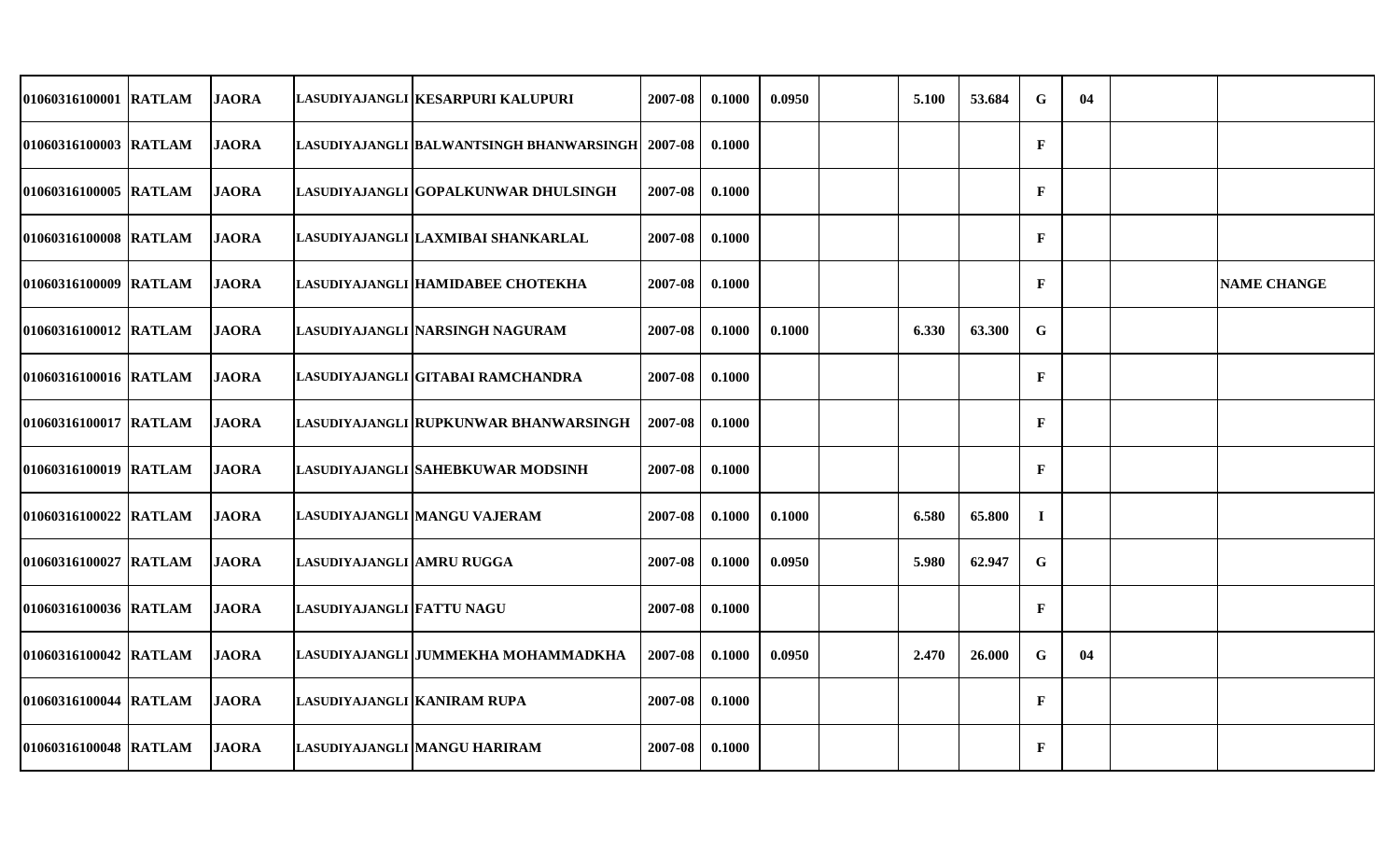| 01060316100053 RATLAM | <b>JAORA</b> |                  | LASUDIYAJANGLI MOHANLAL SUKHRAM           | 2007-08 | 0.1000 | 0.1000 | 5.600 | 56.000 | G            |                       |  |
|-----------------------|--------------|------------------|-------------------------------------------|---------|--------|--------|-------|--------|--------------|-----------------------|--|
| 01060316100056 RATLAM | <b>JAORA</b> |                  | LASUDIYAJANGLI  PRAKASHCHNDRA NAGESHWAR   | 2007-08 | 0.1000 |        |       |        | $\mathbf{F}$ |                       |  |
| 01060316100057 RATLAM | <b>JAORA</b> |                  | LASUDIYAJANGLI RADHESHYAM NAGESHWAR       | 2007-08 | 0.1000 | 0.0950 | 6.750 | 71.052 | $\mathbf I$  |                       |  |
| 01060316100058 RATLAM | <b>JAORA</b> |                  | LASUDIYAJANGLI  RADHESHYAM NARSINH        | 2007-08 | 0.1000 | 0.1000 | 6.370 | 63.700 | G            |                       |  |
| 01060316100062 RATLAM | <b>JAORA</b> |                  | LASUDIYAJANGLI  RAMNARYAN NAGURAM         | 2007-08 | 0.1000 | 0.0950 | 6.070 | 63.894 | G            |                       |  |
| 01060316100065 RATLAM | <b>JAORA</b> |                  | LASUDIYAJANGLI  SALIMKHA EIDKHA           | 2007-08 | 0.1000 |        |       |        | $\mathbf{F}$ | <b>01070318150019</b> |  |
| 01060316100069 RATLAM | <b>JAORA</b> |                  | LASUDIYAJANGLI SHANTILAL RAJMAL           | 2007-08 | 0.1000 |        |       |        | $\mathbf{F}$ |                       |  |
| 01060316100072 RATLAM | <b>JAORA</b> |                  | LASUDIYAJANGLI   VISHRAM NAGGA            | 2007-08 | 0.1000 |        |       |        | $\mathbf{F}$ |                       |  |
| 01060316101001 RATLAM | <b>JAORA</b> | <b>HIRUKHEDI</b> | <b>MANGU BHERA</b>                        | 2007-08 | 0.1000 | 0.0950 | 6.500 | 68.421 | G            |                       |  |
| 01060316101006 RATLAM | <b>JAORA</b> | <b>HIRUKHEDI</b> | <b>BALU KANJI</b>                         | 2007-08 | 0.1000 | 0.1000 | 6.570 | 65.700 | G            |                       |  |
| 01060316101007 RATLAM | <b>JAORA</b> | <b>HIRUKHEDI</b> | <b>KISHANLAL GANPAT</b>                   | 2007-08 | 0.1000 | 0.0900 | 6.140 | 68.222 | $\mathbf I$  |                       |  |
| 01060316101011 RATLAM | <b>JAORA</b> | <b>HIRUKHEDI</b> | <b>BHARATSINGH BHANWARSINGH   2007-08</b> |         | 0.1000 | 0.0950 | 6.460 | 68.000 | $\mathbf I$  |                       |  |
| 01060316101012 RATLAM | <b>JAORA</b> | <b>HIRUKHEDI</b> | <b>DEVRAM BHERA</b>                       | 2007-08 | 0.1000 | 0.1000 | 6.240 | 62.400 | $\mathbf I$  |                       |  |
| 01060316101014 RATLAM | <b>JAORA</b> | <b>HIRUKHEDI</b> | <b>GORSHANSINGH BAHNWARSINGH</b>          | 2007-08 | 0.1000 | 0.0900 | 6.580 | 73.111 | $\mathbf I$  |                       |  |
| 01060316101015 RATLAM | <b>JAORA</b> | <b>HIRUKHEDI</b> | <b>KARUSINGH MANGUSINGH</b>               | 2007-08 | 0.1000 | 0.0950 | 6.140 | 64.631 | G            |                       |  |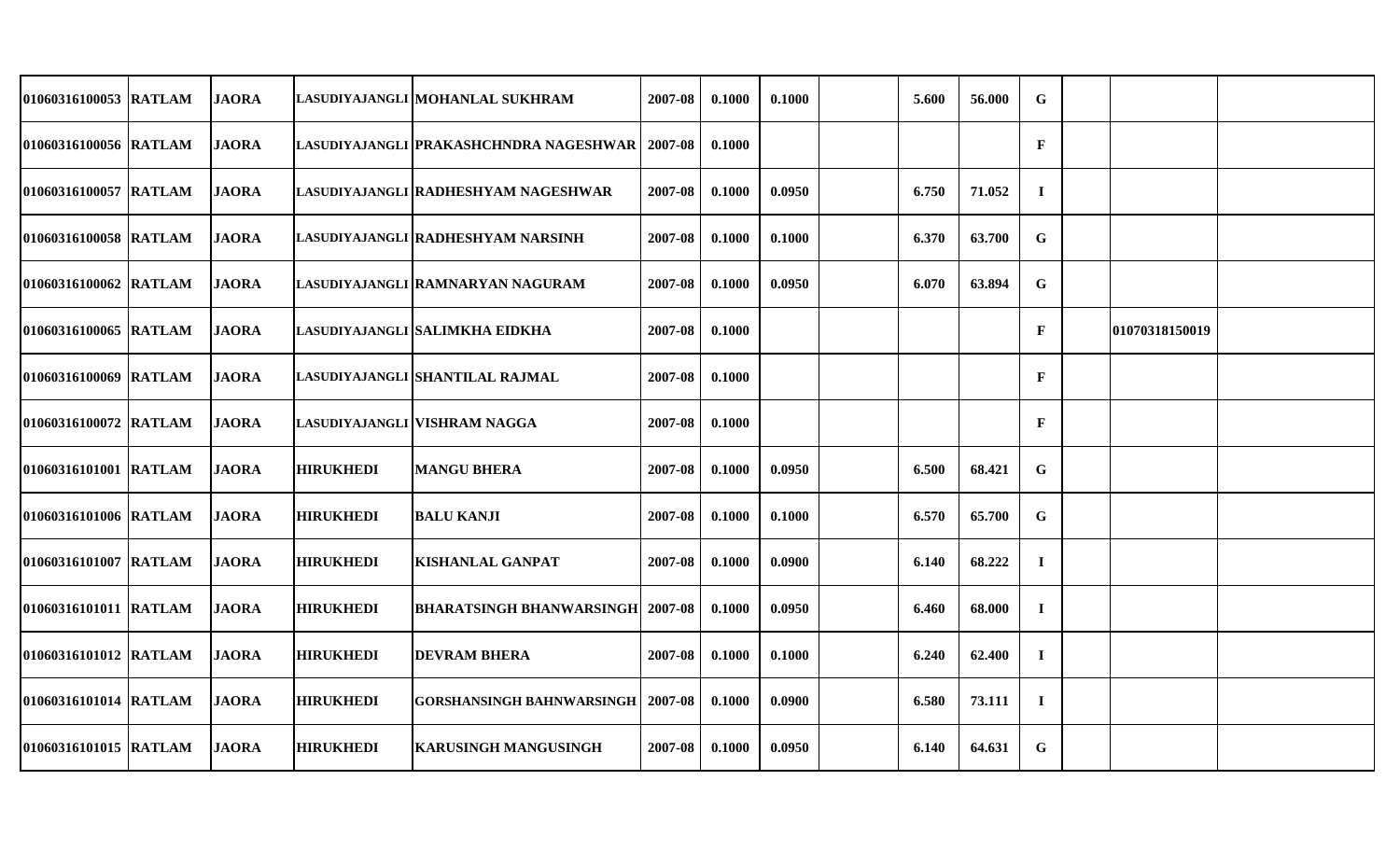| 01060316101017 RATLAM | <b>JAORA</b> | <b>HIRUKHEDI</b> | <b>KISHANLAL NATHU</b>          | 2007-08 | 0.1000 | 0.1000 | 6.530 | 65.300 | $\mathbf I$  |  |                    |
|-----------------------|--------------|------------------|---------------------------------|---------|--------|--------|-------|--------|--------------|--|--------------------|
| 01060316101018 RATLAM | <b>JAORA</b> | <b>HIRUKHEDI</b> | <b>KISHANLAL SHANKARLAL</b>     | 2007-08 | 0.1000 | 0.0950 | 6.070 | 63.894 | $\mathbf G$  |  |                    |
| 01060316101020 RATLAM | <b>JAORA</b> | <b>HIRUKHEDI</b> | <b>MANGUSINGH NARSINGH</b>      | 2007-08 | 0.1000 | 0.0950 | 6.070 | 63.894 | $\mathbf I$  |  |                    |
| 01060316101023 RATLAM | <b>JAORA</b> | <b>HIRUKHEDI</b> | <b>RATANLAL CHATARBHUJ</b>      | 2007-08 | 0.1000 | 0.0950 | 6.210 | 65.368 | $\mathbf I$  |  |                    |
| 01060316107002 RATLAM | <b>JAORA</b> | <b>VEERPURA</b>  | <b>NAGU KARU</b>                | 2007-08 | 0.1000 | 0.1000 | 6.480 | 64.800 | $\mathbf I$  |  |                    |
| 01060316107003 RATLAM | <b>JAORA</b> | <b>VEERPURA</b>  | <b>HIRALAL PREMCHAND</b>        | 2007-08 | 0.1000 |        |       |        | $\mathbf{F}$ |  |                    |
| 01060316107004 RATLAM | <b>JAORA</b> | <b>VEERPURA</b>  | <b>DASHRATH SAJJANSINGH</b>     | 2007-08 | 0.1000 | 0.1000 | 6.830 | 68.300 | $\mathbf G$  |  |                    |
| 01060316107005 RATLAM | <b>JAORA</b> | <b>VEERPURA</b>  | <b>GOVINDKUWAR GOVERDHAN</b>    | 2007-08 | 0.1000 |        |       |        | $\mathbf{F}$ |  |                    |
| 01060316107006 RATLAM | <b>JAORA</b> | <b>VEERPURA</b>  | PARVATIBAI SHANTILAL            | 2007-08 | 0.1000 | 0.0950 | 6.120 | 64.421 | $\bf{I}$     |  |                    |
| 01060316107007 RATLAM | <b>JAORA</b> | <b>VEERPURA</b>  | IRUKMANIBAI PUNA                | 2007-08 | 0.1000 | 0.1000 | 7.080 | 70.800 | G            |  |                    |
| 01060316107009 RATLAM | <b>JAORA</b> | <b>VEERPURA</b>  | <b>MANOHARSINGH PRATAPSINGH</b> | 2007-08 | 0.1000 |        |       |        | $\mathbf{F}$ |  |                    |
| 01060316107010 RATLAM | <b>JAORA</b> | <b>VEERPURA</b>  | <b>DIPKUNWAR DIWANSINGH</b>     | 2007-08 | 0.1000 | 0.1000 | 7.000 | 70.000 | G            |  | <b>NAME CHANGE</b> |
| 01060316107011 RATLAM | <b>JAORA</b> | <b>VEERPURA</b>  | <b>BASANTIBAI GOVERDHAN</b>     | 2007-08 | 0.1000 | 0.1000 | 6.800 | 68.000 | G            |  |                    |
| 01060316107012 RATLAM | <b>JAORA</b> | <b>VEERPURA</b>  | <b>PANNALAL ONKARLAL</b>        | 2007-08 | 0.1000 |        |       |        | $\mathbf{F}$ |  |                    |
| 01060316107014 RATLAM | <b>JAORA</b> | <b>VEERPURA</b>  | <b>ONKAR PUNA</b>               | 2007-08 | 0.1000 | 0.0950 | 6.100 | 64.210 | G            |  |                    |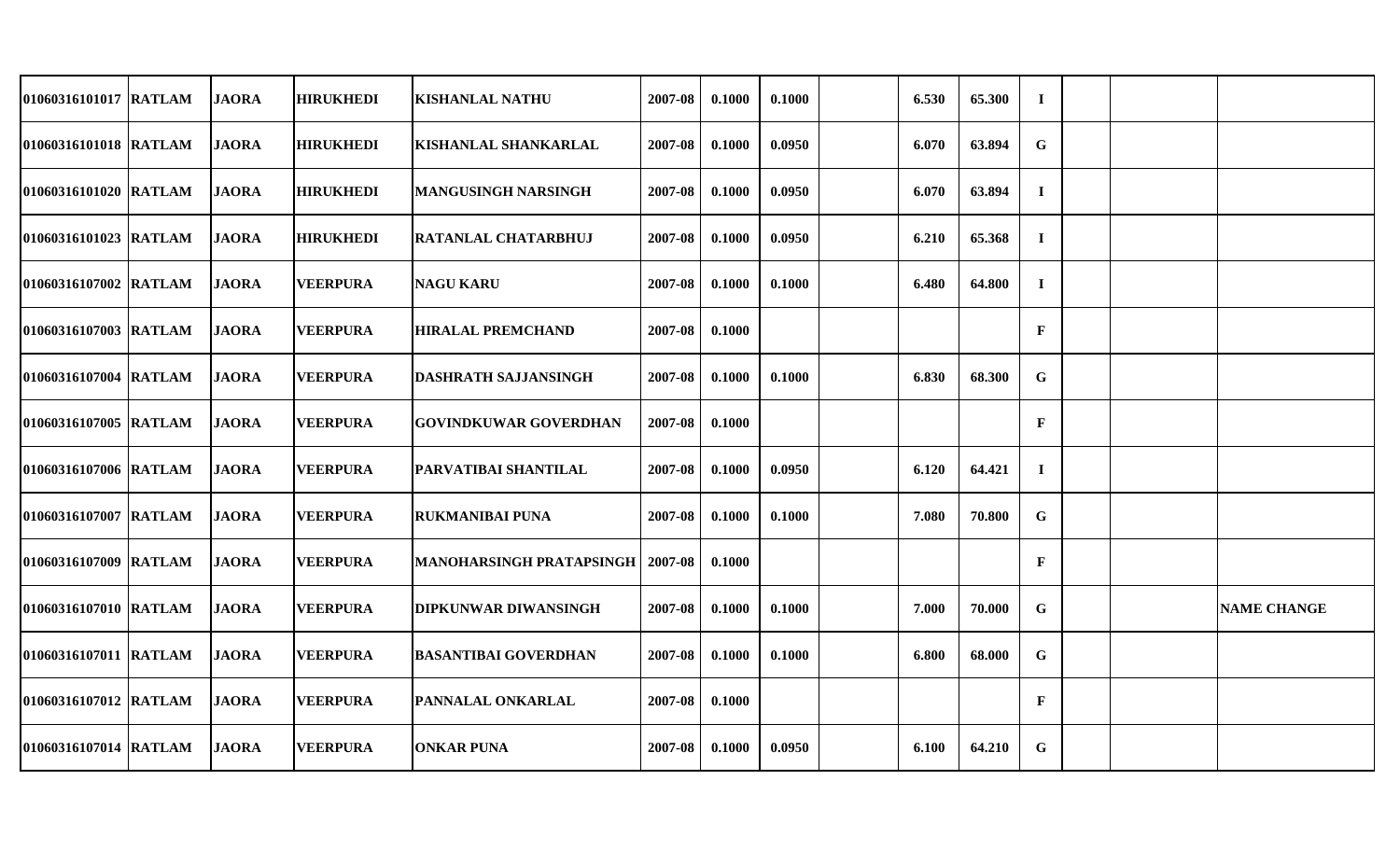| 01060316107015 RATLAM | <b>JAORA</b> | <b>VEERPURA</b> | VARDIBAI JAGANNATH               | 2007-08 | 0.1000 |        |       |        | $\mathbf{F}$ |    |                    |
|-----------------------|--------------|-----------------|----------------------------------|---------|--------|--------|-------|--------|--------------|----|--------------------|
| 01060316107016 RATLAM | <b>JAORA</b> | <b>VEERPURA</b> | <b>HARIRAM BAGDIRAM</b>          | 2007-08 | 0.1000 | 0.1000 | 6.770 | 67.700 | G            |    |                    |
| 01060316107017 RATLAM | <b>JAORA</b> | <b>VEERPURA</b> | NAGURAM NANURAM                  | 2007-08 | 0.1000 | 0.1000 | 6.790 | 67.900 | $\bf{I}$     | 02 |                    |
| 01060316107018 RATLAM | <b>JAORA</b> | <b>VEERPURA</b> | <b>RADHIBAI GIRDHARI</b>         | 2007-08 | 0.1000 | 0.0950 | 6.190 | 65.157 | G            |    |                    |
| 01060316107019 RATLAM | <b>JAORA</b> | <b>VEERPURA</b> | SHANTIBAI NARAYANSINGH           | 2007-08 | 0.1000 | 0.1000 | 6.490 | 64.900 | G            |    | <b>NAME CHANGE</b> |
| 01060316107020 RATLAM | <b>JAORA</b> | <b>VEERPURA</b> | <b>BABULAL KACHRU</b>            | 2007-08 | 0.1000 | 0.0950 | 6.300 | 66.315 | G            |    |                    |
| 01060316107021 RATLAM | <b>JAORA</b> | <b>VEERPURA</b> | <b>BADRILAL RAMPRATAP</b>        | 2007-08 | 0.1000 | 0.1000 | 6.470 | 64.700 | G            |    |                    |
| 01060316107023 RATLAM | <b>JAORA</b> | <b>VEERPURA</b> | <b>BHANWARLAL NANDRAM</b>        | 2007-08 | 0.1000 | 0.0950 | 6.480 | 68.210 | $\mathbf G$  |    |                    |
| 01060316107025 RATLAM | <b>JAORA</b> | <b>VEERPURA</b> | BHIMSINGH RUGHNATH               | 2007-08 | 0.1000 | 0.1000 | 6.990 | 69.900 | ${\bf G}$    |    |                    |
| 01060316107028 RATLAM | <b>JAORA</b> | <b>VEERPURA</b> | <b>GULABSINGH MADANSINGH</b>     | 2007-08 | 0.1000 |        |       |        | $\mathbf{F}$ |    |                    |
| 01060316107030 RATLAM | <b>JAORA</b> | <b>VEERPURA</b> | <b>PRAKASHKUNWAR ISHWARSINGH</b> | 2007-08 | 0.1000 |        |       |        | $\mathbf{F}$ |    |                    |
| 01060316107031 RATLAM | <b>JAORA</b> | <b>VEERPURA</b> | <b>GENDKUNWAR KALUSINGH</b>      | 2007-08 | 0.1000 | 0.1000 | 7.030 | 70.300 | G            |    |                    |
| 01060316107032 RATLAM | <b>JAORA</b> | <b>VEERPURA</b> | <b>KAMALDAS BHERUDAS</b>         | 2007-08 | 0.1000 | 0.1000 | 7.310 | 73.100 | $\mathbf I$  |    |                    |
| 01060316107033 RATLAM | <b>JAORA</b> | <b>VEERPURA</b> | <b>KARUSINGH NAGUSINGH</b>       | 2007-08 | 0.1000 |        |       |        | $\mathbf{F}$ |    |                    |
| 01060316107034 RATLAM | <b>JAORA</b> | <b>VEERPURA</b> | <b>KISHORSINGH DIWANSINGH</b>    | 2007-08 | 0.1000 | 0.0950 | 6.360 | 66.947 | $\mathbf G$  |    |                    |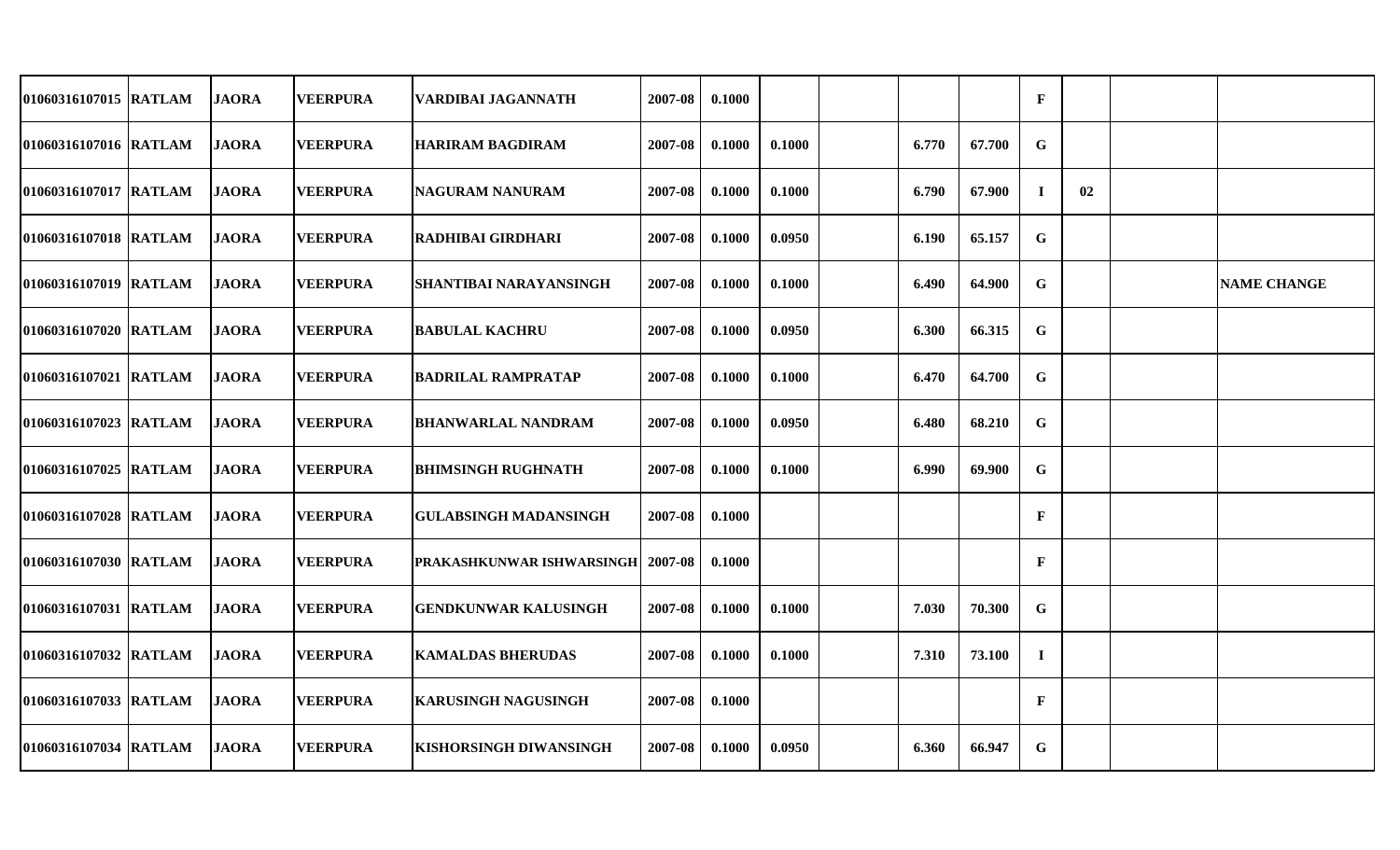| 01060316107036 RATLAM | <b>JAORA</b> | <b>VEERPURA</b> | <b>MANGUSINGH NAGUSINGH</b> | 2007-08 | 0.1000 |        |       |        | $\mathbf{F}$ |    |  |
|-----------------------|--------------|-----------------|-----------------------------|---------|--------|--------|-------|--------|--------------|----|--|
| 01060316107037 RATLAM | <b>JAORA</b> | <b>VEERPURA</b> | <b>MOHANLAL NANDRAM</b>     | 2007-08 | 0.1000 |        |       |        | $\mathbf{F}$ |    |  |
| 01060316107042 RATLAM | <b>JAORA</b> | <b>VEERPURA</b> | <b>RAMA GANGARAM</b>        | 2007-08 | 0.1000 | 0.0950 | 6.320 | 66.526 | G            |    |  |
| 01060316107043 RATLAM | <b>JAORA</b> | <b>VEERPURA</b> | RAMKANIYABAI KALURAM        | 2007-08 | 0.1000 | 0.1000 | 7.040 | 70.400 | G            |    |  |
| 01060316107044 RATLAM | <b>JAORA</b> | <b>VEERPURA</b> | <b>RAMLAL MAGNIRAM</b>      | 2007-08 | 0.1000 | 0.1000 | 6.270 | 62.700 | G            | 01 |  |
| 01060316107045 RATLAM | <b>JAORA</b> | <b>VEERPURA</b> | <b>SHAMBHUSINGH DIWAN</b>   | 2007-08 | 0.1000 | 0.1000 | 6.770 | 67.700 | G            |    |  |
| 01060316107047 RATLAM | <b>JAORA</b> | <b>VEERPURA</b> | <b>KARU SAWA</b>            | 2007-08 | 0.1000 |        |       |        | $\mathbf{F}$ |    |  |
| 01060316108001 RATLAM | <b>JAORA</b> | <b>THIKRIYA</b> | <b>GITABAI RATANLAL</b>     | 2007-08 | 0.1000 | 0.1000 | 6.620 | 66.200 | G            |    |  |
| 01060316108003 RATLAM | <b>JAORA</b> | <b>THIKRIYA</b> | <b>KALU LALA</b>            | 2007-08 | 0.1000 |        |       |        | $\mathbf{F}$ |    |  |
| 01060316108004 RATLAM | <b>JAORA</b> | <b>THIKRIYA</b> | <b>SHANKARLAL SIDDHNATH</b> | 2007-08 | 0.1000 | 0.0950 | 6.190 | 65.157 | $\mathbf{I}$ |    |  |
| 01060316108006 RATLAM | <b>JAORA</b> | <b>THIKRIYA</b> | <b>BHAGWAN DEVA</b>         | 2007-08 | 0.1000 |        |       |        | $\mathbf F$  |    |  |
| 01060316108007 RATLAM | <b>JAORA</b> | <b>THIKRIYA</b> | <b>SAMANDBAI CHANDA</b>     | 2007-08 | 0.1000 |        |       |        | $\mathbf F$  |    |  |
| 01060316108010 RATLAM | <b>JAORA</b> | <b>THIKRIYA</b> | <b>KAMMA KACHRU</b>         | 2007-08 | 0.1000 |        |       |        | $\mathbf{F}$ |    |  |
| 01060316108012 RATLAM | <b>JAORA</b> | <b>THIKRIYA</b> | <b>KARU RAMA</b>            | 2007-08 | 0.1000 |        |       |        | $\mathbf{F}$ |    |  |
| 01060316108018 RATLAM | <b>JAORA</b> | <b>THIKRIYA</b> | <b>DEVILAL RAMESHWAR</b>    | 2007-08 | 0.1000 |        |       |        | $\mathbf N$  | 06 |  |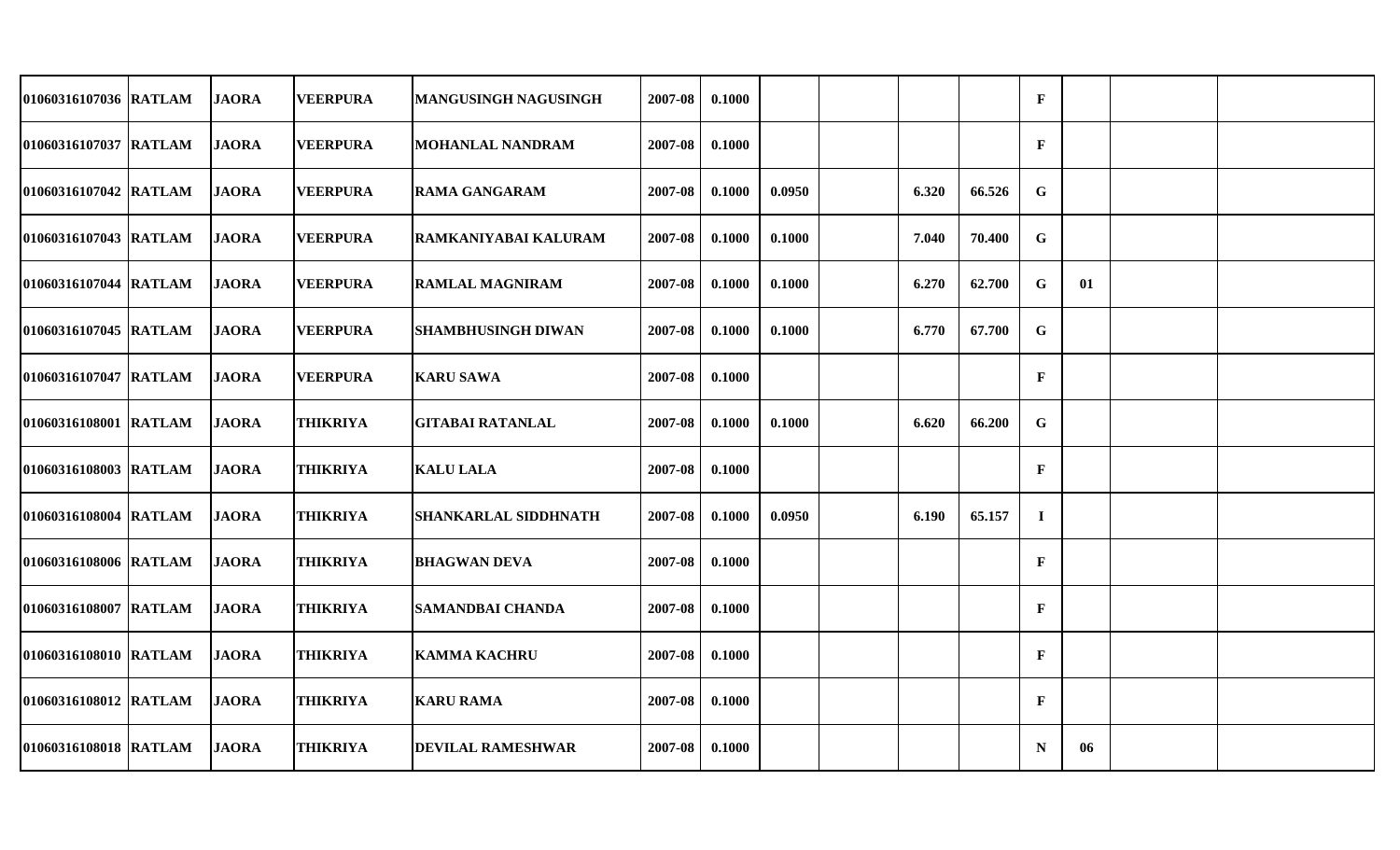| 01060316108019 RATLAM | <b>JAORA</b>  | <b>THIKRIYA</b>   | <b>SHANTILAL KANIRAM</b>       | 2007-08 | 0.1000 |        |       |        | $\mathbf N$  | 06 |                    |
|-----------------------|---------------|-------------------|--------------------------------|---------|--------|--------|-------|--------|--------------|----|--------------------|
| 01060316108021 RATLAM | <b>JAORA</b>  | <b>THIKRIYA</b>   | <b>KARU DHURA</b>              | 2007-08 | 0.1000 | 0.1000 | 6.600 | 66.000 | $\mathbf{I}$ |    |                    |
| 01060316108023 RATLAM | <b>JAORA</b>  | <b>THIKRIYA</b>   | <b>KISHANLAL MOTILAL</b>       | 2007-08 | 0.1000 |        |       |        | $\mathbf{F}$ |    |                    |
| 01060316108026 RATLAM | <b>JAORA</b>  | <b>THIKRIYA</b>   | <b>MANGUBAI AMRA</b>           | 2007-08 | 0.1000 |        |       |        | $\mathbf{F}$ |    |                    |
| 01060316108028 RATLAM | <b>JAORA</b>  | <b>THIKRIYA</b>   | <b>MOHANSINGH RATANSINGH</b>   | 2007-08 | 0.1000 | 0.1000 | 6.150 | 61.500 | G            |    |                    |
| 01060316108029 RATLAM | <b>JAORA</b>  | <b>THIKRIYA</b>   | <b>NANDRAM NAGU</b>            | 2007-08 | 0.1000 | 0.1000 | 6.810 | 68.100 | G            |    |                    |
| 01060316108008 RATLAM | <b>JAORA</b>  | <b>THIKRIYA</b>   | MUNNALAL RAMCNADRA             | 2007-08 | 0.1000 | 0.1000 | 6.940 | 69.400 | G            |    | <b>NAME CHANGE</b> |
| 01060316108032 RATLAM | <b>JAORA</b>  | <b>THIKRIYA</b>   | <b>SHAVARAM NANURAM</b>        | 2007-08 | 0.1000 | 0.1000 | 6.520 | 65.200 | G            |    |                    |
| 01060317132002 RATLAM | <b>RATLAM</b> | <b>KANDARWASA</b> | <b>KANHAIYALAL NARAYANDAS</b>  | 2007-08 | 0.1000 | 0.1000 | 5.030 | 50.300 | G            | 04 |                    |
| 01060317132004 RATLAM | <b>RATLAM</b> | <b>KANDARWASA</b> | <b>BADRILAL DHULJI</b>         | 2007-08 | 0.1000 | 0.0800 | 4.790 | 59.875 | G            |    |                    |
| 01060317132007 RATLAM | <b>RATLAM</b> | KANDARWASA        | <b>BADRILAL NANDRAM</b>        | 2007-08 | 0.1000 | 0.1000 | 6.280 | 62.800 | G            |    |                    |
| 01060317132010 RATLAM | <b>RATLAM</b> | <b>KANDARWASA</b> | <b>BABUDAS LALDAS</b>          | 2007-08 | 0.1000 |        |       |        | $\mathbf{F}$ |    |                    |
| 01060317132012 RATLAM | <b>RATLAM</b> | <b>KANDARWASA</b> | <b>LAXMANSINGH JUJHARSINGH</b> | 2007-08 | 0.1000 | 0.1000 | 6.490 | 64.900 | $\mathbf G$  |    |                    |
| 01060317132013 RATLAM | <b>RATLAM</b> | <b>KANDARWASA</b> | <b>SANTOSHBAI RAMNARAYAN</b>   | 2007-08 | 0.1000 | 0.0950 | 5.990 | 63.052 | G            |    | <b>NAME CHANGE</b> |
| 01060317132016 RATLAM | <b>RATLAM</b> | <b>KANDARWASA</b> | <b>IMOHANLAL DHULA</b>         | 2007-08 | 0.1000 | 0.1000 | 6.290 | 62.900 | G            |    |                    |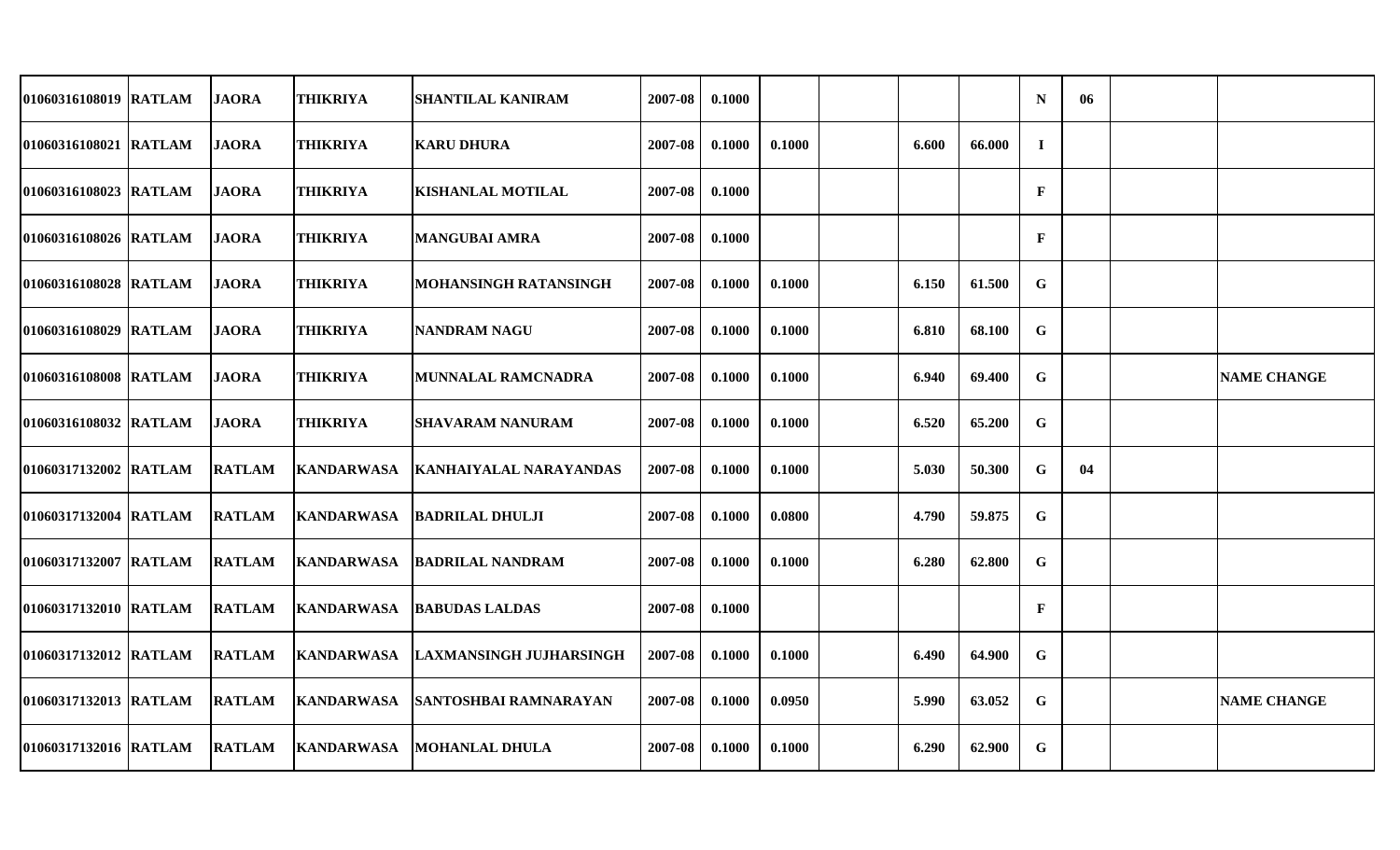| 01060317132024 RATLAM  | <b>RATLAM</b> | <b>KANDARWASA</b>  | <b>KALU NANDA</b>                | 2007-08 | 0.1000 | 0.1000 | 6.280 | 62.800 | $\mathbf G$  |    |  |
|------------------------|---------------|--------------------|----------------------------------|---------|--------|--------|-------|--------|--------------|----|--|
| 01060317132025 RATLAM  | <b>RATLAM</b> | KANDARWASA         | <b>BHAGWANSINGH BAHADURSINGH</b> | 2007-08 | 0.1000 | 0.1000 | 6.000 | 60.000 | $\mathbf G$  |    |  |
| 01060317132027 RATLAM  | <b>RATLAM</b> | <b>KANDARWASA</b>  | <b>DURGASHANKAR ANOKHILAL</b>    | 2007-08 | 0.1000 | 0.1000 | 6.330 | 63.300 | G            |    |  |
| 01060317132032 RATLAM  | <b>RATLAM</b> | <b>KANDARWASA</b>  | <b>JAGDISH MANGILAL</b>          | 2007-08 | 0.1000 | 0.1000 | 6.070 | 60.700 | G            |    |  |
| 01060317132033 RATLAM  | <b>RATLAM</b> | <b>KANDARWASA</b>  | <b>KARUDAS KAMALDAS</b>          | 2007-08 | 0.1000 | 0.1000 | 6.190 | 61.900 | $\mathbf G$  |    |  |
| 01060317132035 IRATLAM | <b>RATLAM</b> |                    | KANDARWASA DATARSINGH LALSINGH   | 2007-08 | 0.1000 | 0.1000 | 6.020 | 60.200 | G            |    |  |
| 01060317132036 RATLAM  | <b>RATLAM</b> | <b>KANDARWASA</b>  | <b>MADANLAL NAGUJI</b>           | 2007-08 | 0.1000 | 0.0950 | 5.710 | 60.105 | G            |    |  |
| 01060317132037 RATLAM  | <b>RATLAM</b> | <b>KANDARWASA</b>  | <b>MANGILAL NANDRAM</b>          | 2007-08 | 0.1000 |        |       |        | $\mathbf{F}$ |    |  |
| 01060317132038 RATLAM  | <b>RATLAM</b> | <b>KANDARWASA</b>  | <b>MOTILAL NANDRAM</b>           | 2007-08 | 0.1000 | 0.1000 | 7.080 | 70.800 | $\mathbf G$  |    |  |
| 01060317132040 RATLAM  | <b>RATLAM</b> | <b>KANDARWASA</b>  | <b>IPRAHLADSINGH BHERUSINGH</b>  | 2007-08 | 0.1000 | 0.1000 | 6.210 | 62.100 | $\mathbf G$  |    |  |
| 01060317132041 RATLAM  | <b>RATLAM</b> | <b>IKANDARWASA</b> | <b>PRITAMLAL ANOKHILAL</b>       | 2007-08 | 0.1000 | 0.1000 | 6.170 | 61.700 | G            |    |  |
| 01060317132047 RATLAM  | <b>RATLAM</b> | <b>KANDARWASA</b>  | <b>RUGHNATH BADRILAL</b>         | 2007-08 | 0.1000 | 0.1000 | 6.540 | 65.400 | G            |    |  |
| 01060317134002 RATLAM  | <b>RATLAM</b> | <b>PALDUNA</b>     | <b>RAJARAM HARIRAM</b>           | 2007-08 | 0.1000 | 0.1000 | 6.360 | 63.600 | G            |    |  |
| 01060317134003 RATLAM  | <b>RATLAM</b> | <b>PALDUNA</b>     | <b>BHAGWATILAL BAGDIRAM</b>      | 2007-08 | 0.1000 | 0.0950 | 6.630 | 69.789 | $\bf I$      | 02 |  |
| 01060317134006 RATLAM  | <b>RATLAM</b> | <b>PALDUNA</b>     | NARENDRA MOTILAL                 | 2007-08 | 0.1000 | 0.1000 | 6.590 | 65.900 | G            |    |  |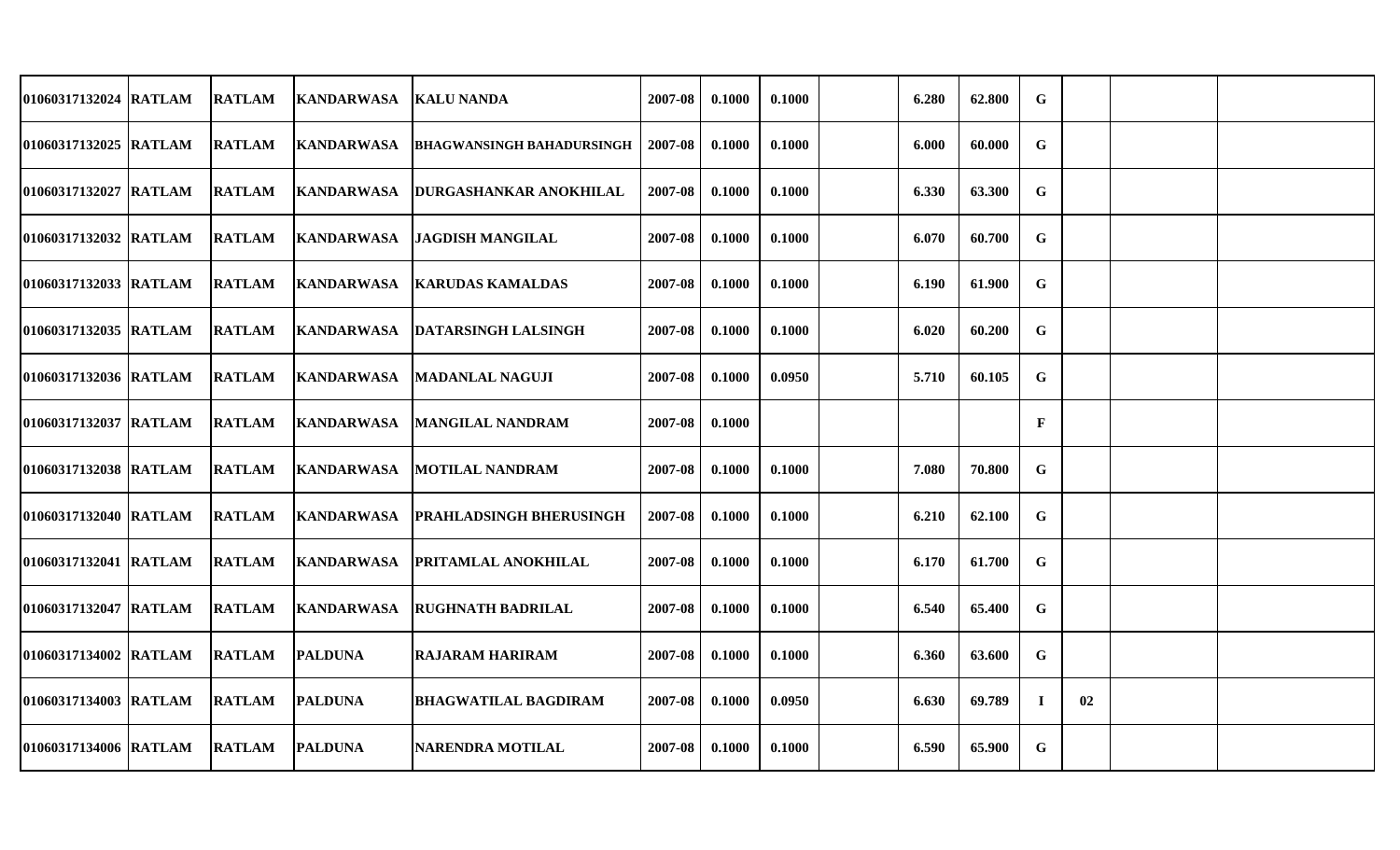| 01060317134008 RATLAM | <b>RATLAM</b> | <b>PALDUNA</b> | <b>GITABAI MOTILAL</b>     | 2007-08 | 0.1000 | 0.0950 | 6.880 | 72.421 | G            |  |  |
|-----------------------|---------------|----------------|----------------------------|---------|--------|--------|-------|--------|--------------|--|--|
| 01060317134013 RATLAM | <b>RATLAM</b> | <b>PALDUNA</b> | <b>GULABBAI GULABCHAND</b> | 2007-08 | 0.1000 | 0.1000 | 6.530 | 65.300 | $\mathbf I$  |  |  |
| 01060317134015 RATLAM | <b>RATLAM</b> | <b>PALDUNA</b> | <b>JANIBAI MANGILAL</b>    | 2007-08 | 0.1000 |        |       |        | $\mathbf{F}$ |  |  |
| 01060317134018 RATLAM | <b>RATLAM</b> | <b>PALDUNA</b> | <b>BABULAL INDARMAL</b>    | 2007-08 | 0.1000 | 0.1000 | 6.470 | 64.700 | $\mathbf G$  |  |  |
| 01060317134019 RATLAM | <b>RATLAM</b> | <b>PALDUNA</b> | <b>MULCHAND BHAGIRATH</b>  | 2007-08 | 0.1000 | 0.1000 | 6.610 | 66.100 | $\bf{I}$     |  |  |
| 01060317134020 RATLAM | <b>RATLAM</b> | <b>PALDUNA</b> | <b>RAMA PANNA</b>          | 2007-08 | 0.1000 | 0.1000 | 7.090 | 70.900 | $\bf{I}$     |  |  |
| 01060317134023 RATLAM | <b>RATLAM</b> | <b>PALDUNA</b> | <b>BADRI OMKAR</b>         | 2007-08 | 0.1000 | 0.1000 | 6.550 | 65.500 | G            |  |  |
| 01060317134032 RATLAM | <b>RATLAM</b> | <b>PALDUNA</b> | <b>HIRALAL TULSIRAM</b>    | 2007-08 | 0.1000 |        |       |        | $\mathbf{F}$ |  |  |
| 01060317134034 RATLAM | <b>RATLAM</b> | <b>PALDUNA</b> | <b>HIRABAI GHANSHYAM</b>   | 2007-08 | 0.1000 |        |       |        | $\mathbf{F}$ |  |  |
| 01060317134035 RATLAM | <b>RATLAM</b> | <b>PALDUNA</b> | <b>JAGDISH RANCHOD</b>     | 2007-08 | 0.1000 | 0.1000 | 7.400 | 74.000 | $\mathbf G$  |  |  |
| 01060317134036 RATLAM | <b>RATLAM</b> | <b>PALDUNA</b> | <b>SAMPATBAI JAGANNATH</b> | 2007-08 | 0.1000 | 0.1000 | 6.410 | 64.100 | $\bf I$      |  |  |
| 01060317134040 RATLAM | <b>RATLAM</b> | <b>PALDUNA</b> | RAMNARAYAN BAGDIRAM        | 2007-08 | 0.1000 | 0.1000 | 6.920 | 69.200 | $\mathbf G$  |  |  |
| 01060317134042 RATLAM | <b>RATLAM</b> | <b>PALDUNA</b> | <b>RANCHOD SHOBHARAM</b>   | 2007-08 | 0.1000 |        |       |        | $\mathbf{F}$ |  |  |
| 01060317134050 RATLAM | <b>RATLAM</b> | <b>PALDUNA</b> | <b>MANGILAL RUPA</b>       | 2007-08 | 0.1000 | 0.1000 | 6.760 | 67.600 | $\bf{I}$     |  |  |
| 01060317134051 RATLAM | <b>RATLAM</b> | <b>PALDUNA</b> | <b>BHAGIRATH HUKKA</b>     | 2007-08 | 0.1000 |        |       |        | $\mathbf F$  |  |  |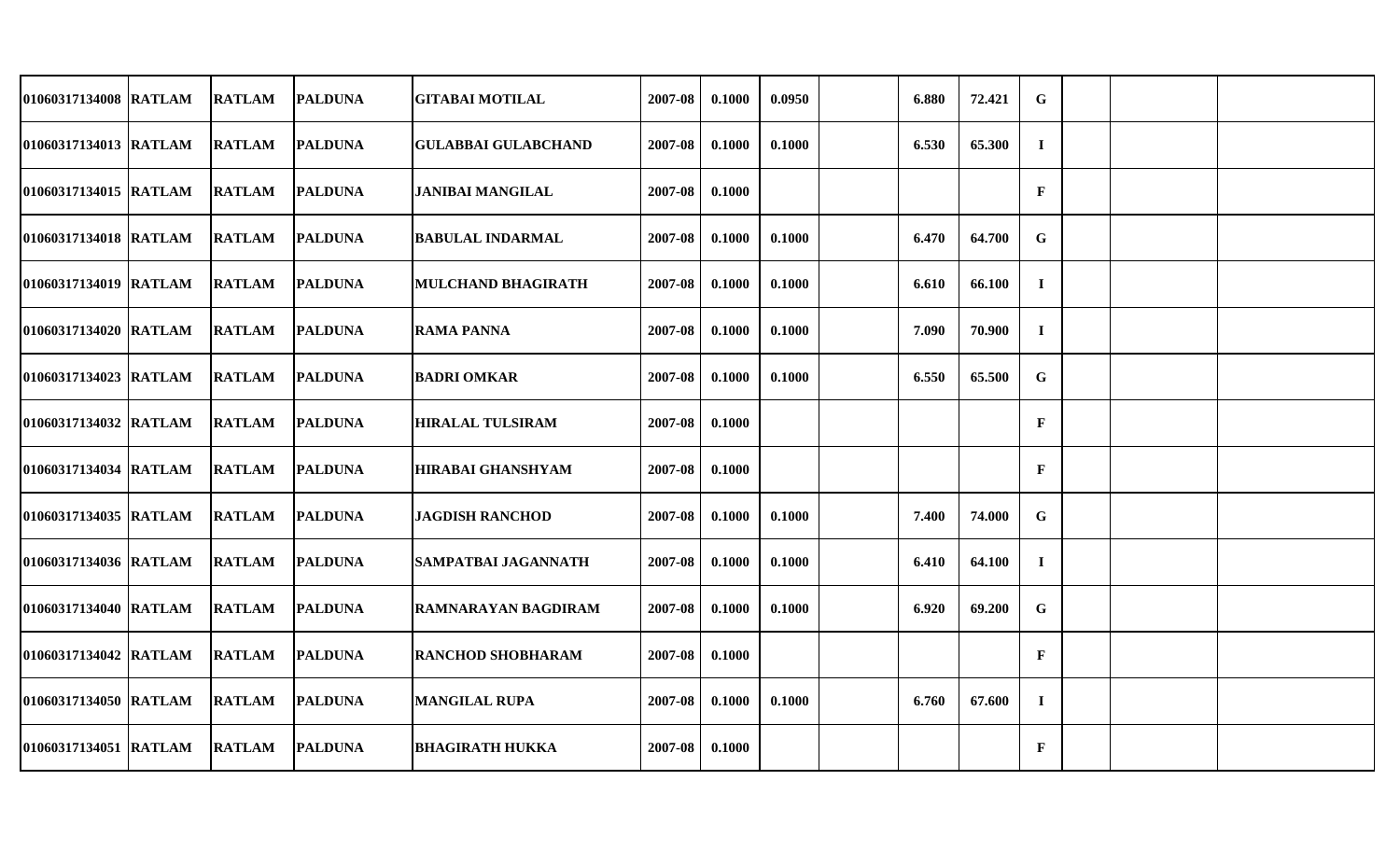| 01060317134053 RATLAM | <b>RATLAM</b> | <b>PALDUNA</b> | <b>BHERU BAGDIRAM (DHARIYAR)</b> | 2007-08 | 0.1000 | 0.0950 | 6.460 | 68.000 | $\bf{I}$     |  |                    |
|-----------------------|---------------|----------------|----------------------------------|---------|--------|--------|-------|--------|--------------|--|--------------------|
| 01060317134062 RATLAM | <b>RATLAM</b> | <b>PALDUNA</b> | <b>SHANKARLAL BHERULAL</b>       | 2007-08 | 0.1000 | 0.0900 | 6.360 | 70.666 | G            |  |                    |
| 01060317134063 RATLAM | <b>RATLAM</b> | <b>PALDUNA</b> | <b>AMRATRAM KALURAM</b>          | 2007-08 | 0.1000 |        |       |        | $\mathbf{F}$ |  |                    |
| 01060317134065 RATLAM | <b>RATLAM</b> | <b>PALDUNA</b> | <b>RAMCHANDRA JAGANNATH</b>      | 2007-08 | 0.1000 | 0.1000 | 6.470 | 64.700 | G            |  |                    |
| 01060317134073 RATLAM | <b>RATLAM</b> | <b>PALDUNA</b> | <b>RAMESHWAR NANDAJI</b>         | 2007-08 | 0.1000 |        |       |        | $\mathbf{F}$ |  |                    |
| 01060317134076 RATLAM | <b>RATLAM</b> | <b>PALDUNA</b> | <b>BHERULAL BAGDIRAM</b>         | 2007-08 | 0.1000 | 0.1000 | 6.490 | 64.900 | $\mathbf G$  |  |                    |
| 01060317134077 RATLAM | <b>RATLAM</b> | <b>PALDUNA</b> | <b>RAMLAL GIRDHARI</b>           | 2007-08 | 0.1000 | 0.0850 | 6.370 | 74.941 | $\bf{I}$     |  |                    |
| 01060317134079 RATLAM | <b>RATLAM</b> | <b>PALDUNA</b> | RAMCHANDRA BAGDIRAM              | 2007-08 | 0.1000 | 0.1000 | 6.880 | 68.800 | $\mathbf G$  |  |                    |
| 01060317134086 RATLAM | <b>RATLAM</b> | <b>PALDUNA</b> | <b>RAMA BHAGIRATH</b>            | 2007-08 | 0.1000 | 0.0850 | 6.270 | 73.764 | $\bf{I}$     |  |                    |
| 01060317144003 RATLAM | <b>RATLAM</b> | <b>BADODA</b>  | <b>SUNDARBAI JANKILAL</b>        | 2007-08 | 0.1000 |        |       |        | $\mathbf{F}$ |  |                    |
| 01060317144005 RATLAM | <b>RATLAM</b> | <b>BADODA</b>  | PREMNARAYAN KALURAM              | 2007-08 | 0.1000 | 0.1000 | 6.710 | 67.100 | $\bf{I}$     |  |                    |
| 01060317144006 RATLAM | <b>RATLAM</b> | <b>BADODA</b>  | <b>LAXMAN PRATHIVRAJ</b>         | 2007-08 | 0.1000 | 0.1000 | 7.150 | 71.500 | $\bf{I}$     |  |                    |
| 01060317144008 RATLAM | <b>RATLAM</b> | <b>BADODA</b>  | <b>RAJENDRA BHAGIRATH</b>        | 2007-08 | 0.1000 |        |       |        | $\mathbf{F}$ |  |                    |
| 01060317144012 RATLAM | <b>RATLAM</b> | <b>BADODA</b>  | <b>RAMESHWAR LAXMAN</b>          | 2007-08 | 0.1000 |        |       |        | $\mathbf{F}$ |  |                    |
| 01060317144016 RATLAM | <b>RATLAM</b> | <b>BADODA</b>  | <b>BHAGIRATH KACHRU</b>          | 2007-08 | 0.1000 | 0.1000 | 6.350 | 63.500 | G            |  | <b>NAME CHANGE</b> |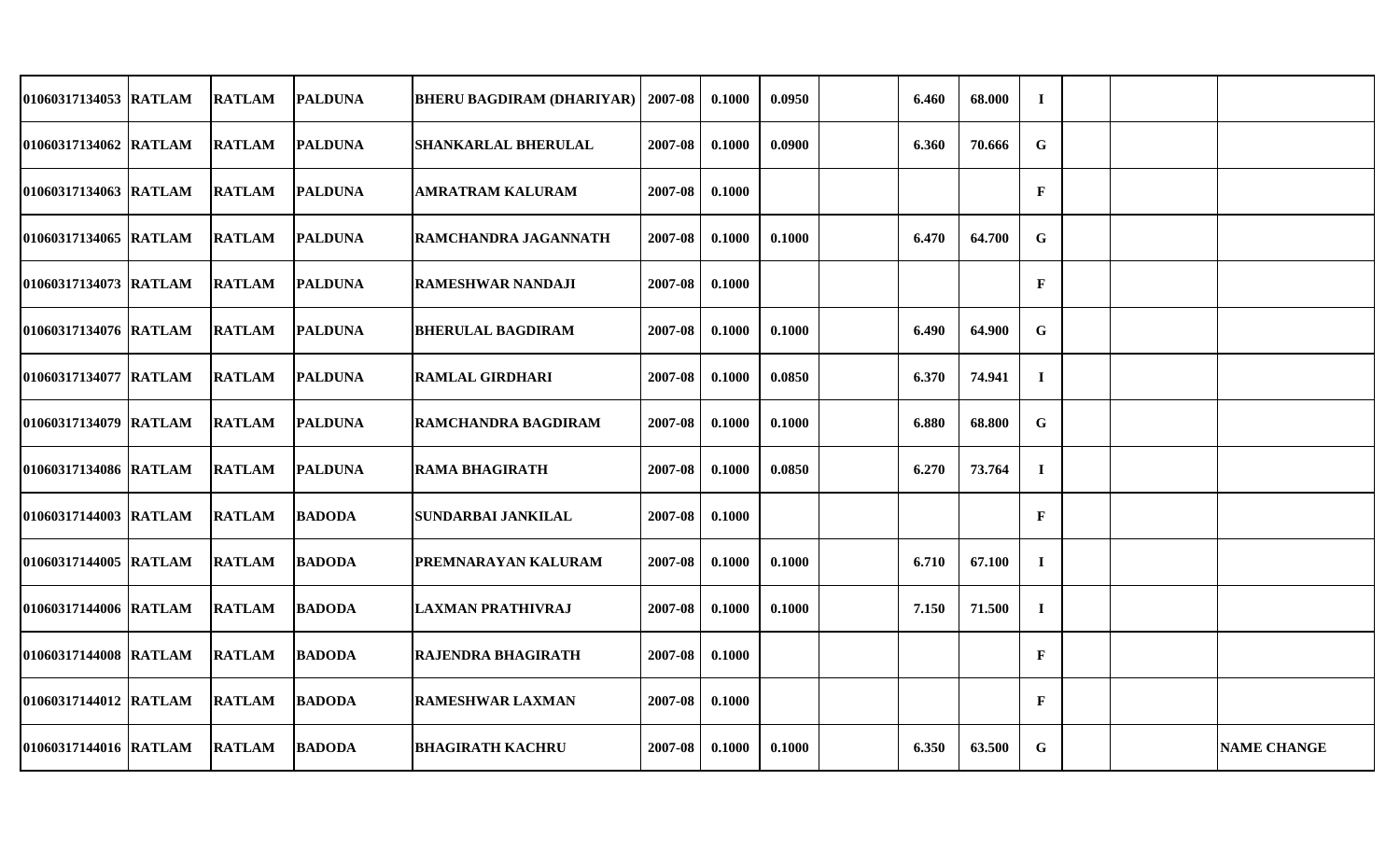| 01060317144017 RATLAM | <b>RATLAM</b> | <b>BADODA</b> | <b>DHANNIBAI KACHRU</b>     | 2007-08 | 0.1000 | 0.1000 | 7.310 | 73.100 | $\mathbf G$  |    |  |
|-----------------------|---------------|---------------|-----------------------------|---------|--------|--------|-------|--------|--------------|----|--|
| 01060317144018 RATLAM | <b>RATLAM</b> | <b>BADODA</b> | RAMACHANDRA JAGANNATH       | 2007-08 | 0.1000 |        |       |        | $\mathbf{F}$ |    |  |
| 01060317144034 RATLAM | <b>RATLAM</b> | <b>BADODA</b> | <b>HIRALAL GAMER</b>        | 2007-08 | 0.1000 | 0.1000 | 6.660 | 66.600 | G            |    |  |
| 01060317144041 RATLAM | <b>RATLAM</b> | <b>BADODA</b> | <b>AVANTIBAI ONKARLAL</b>   | 2007-08 | 0.1000 | 0.1000 | 6.580 | 65.800 | $\mathbf G$  |    |  |
| 01060317144043 RATLAM | <b>RATLAM</b> | <b>BADODA</b> | <b>LALSINGH SWARUPSINGH</b> | 2007-08 | 0.1000 | 0.1000 | 6.190 | 61.900 | $\mathbf G$  |    |  |
| 01060317145002 RATLAM | <b>RATLAM</b> | <b>BODINA</b> | <b>KAMLABAI AMBARAM</b>     | 2007-08 | 0.1000 | 0.1000 | 6.490 | 64.900 | $\mathbf I$  |    |  |
| 01060317145005 RATLAM | <b>RATLAM</b> | <b>BODINA</b> | <b>RAMESHWAR MOTIRAM</b>    | 2007-08 | 0.1000 | 0.1050 | 6.610 | 62.952 | $\bf{I}$     | 02 |  |
| 01060317145006 RATLAM | <b>RATLAM</b> | <b>BODINA</b> | <b>SHOBHARAM NATHU RAM</b>  | 2007-08 | 0.1000 | 0.0950 | 6.350 | 66.842 | $\bf{I}$     |    |  |
| 01060317145018 RATLAM | <b>RATLAM</b> | <b>BODINA</b> | <b>BADRILAL TULSIRAM</b>    | 2007-08 | 0.1000 | 0.1000 | 4.820 | 48.200 | $\bf{I}$     | 02 |  |
| 01060317145032 RATLAM | <b>RATLAM</b> | <b>BODINA</b> | <b>VIMALCHAND SHETANMAL</b> | 2007-08 | 0.1000 | 0.1050 | 7.370 | 70.190 | $\mathbf I$  | 02 |  |
| 01060317145046 RATLAM | <b>RATLAM</b> | <b>BODINA</b> | ISHWARLAL TARACHAND (KODAR) | 2007-08 | 0.1000 | 0.1000 | 6.540 | 65.400 | $\bf{I}$     |    |  |
| 01060317145053 RATLAM | <b>RATLAM</b> | <b>BODINA</b> | <b>LALCHAND RAMESHWAR</b>   | 2007-08 | 0.1000 | 0.1050 | 6.460 | 61.523 | $\mathbf I$  | 02 |  |
| 01060317145054 RATLAM | <b>RATLAM</b> | <b>BODINA</b> | NANDLAL SHANKARLAL          | 2007-08 | 0.1000 |        |       |        | $\mathbf{F}$ |    |  |
| 01060317145055 RATLAM | <b>RATLAM</b> | <b>BODINA</b> | TAMMUBAI NATHULAL           | 2007-08 | 0.1000 |        |       |        | $\mathbf{F}$ |    |  |
| 01060317145057 RATLAM | <b>RATLAM</b> | <b>BODINA</b> | PUNAMCHAND TARACHAND        | 2007-08 | 0.1000 | 0.1000 | 6.270 | 62.700 | $\bf{I}$     |    |  |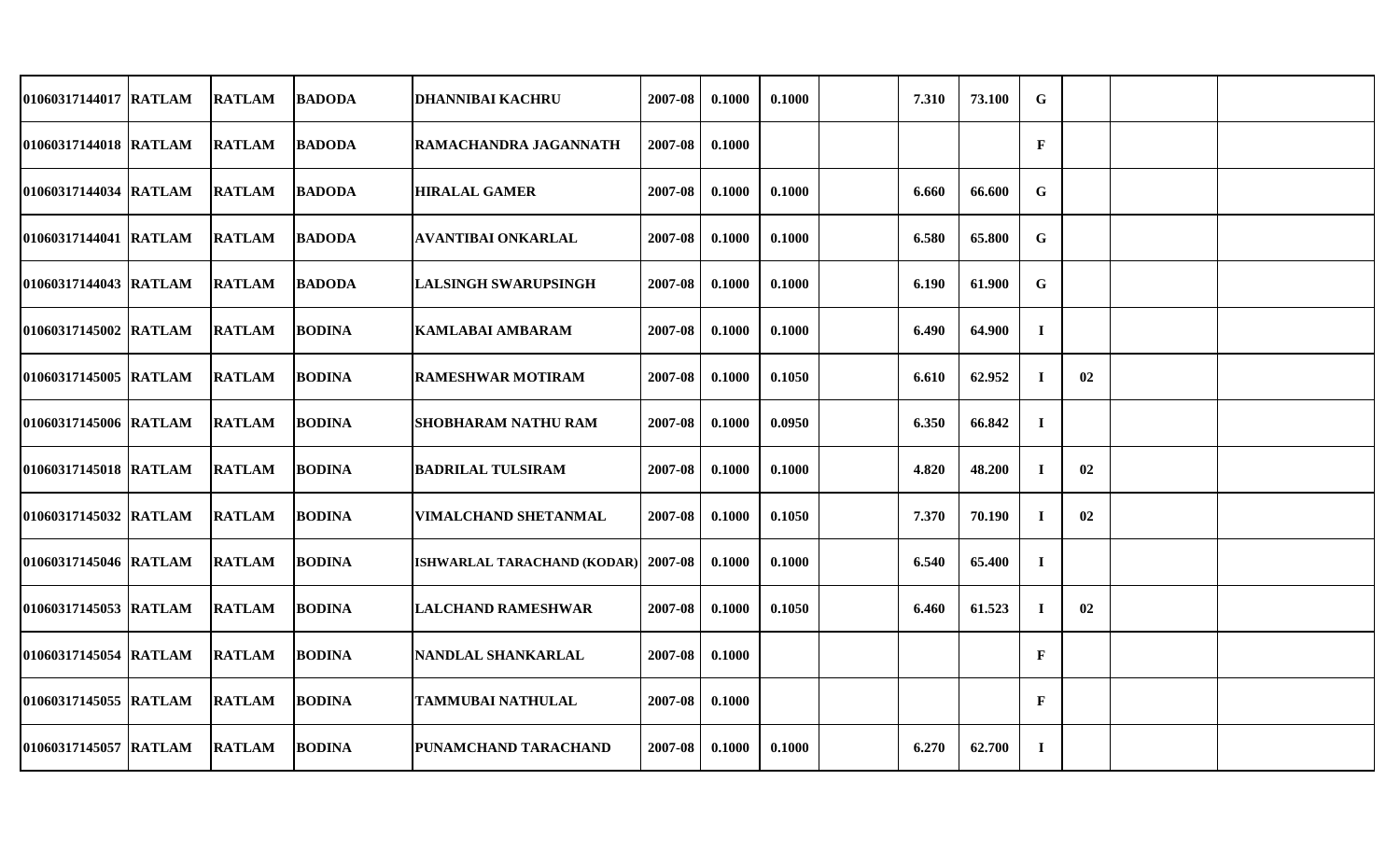| 01060319148003 | <b>RATLAM</b> | <b>PIPLODA</b> | <b>BHATKHEDA</b> | <b>MANGILAL HIRA</b>        | 2007-08 | 0.1000 | 0.1000 | 6.280 | 62.800 | $\mathbf G$  |    |  |
|----------------|---------------|----------------|------------------|-----------------------------|---------|--------|--------|-------|--------|--------------|----|--|
| 01060319148005 | <b>RATLAM</b> | <b>PIPLODA</b> | <b>BHATKHEDA</b> | <b>VAJERAM NATHA</b>        | 2007-08 | 0.1000 | 0.1000 | 6.410 | 64.100 | $\mathbf G$  |    |  |
| 01060319148008 | <b>RATLAM</b> | <b>PIPLODA</b> | <b>BHATKHEDA</b> | <b>BAGDIRAM RAMA</b>        | 2007-08 | 0.1000 | 0.1000 | 6.310 | 63.100 | G            |    |  |
| 01060319148011 | <b>RATLAM</b> | PIPLODA        | <b>BHATKHEDA</b> | <b>KANCHANBAI RATANLAL</b>  | 2007-08 | 0.1000 | 0.0950 | 6.880 | 72.421 | $\mathbf{I}$ |    |  |
| 01060319148013 | <b>RATLAM</b> | PIPLODA        | <b>BHATKHEDA</b> | <b>BASANTIBAI UMMEDBAI</b>  | 2007-08 | 0.1000 | 0.0850 | 5.660 | 66.588 | $\mathbf G$  |    |  |
| 01060319148020 | <b>RATLAM</b> | <b>PIPLODA</b> | <b>BHATKHEDA</b> | <b>RAMCHANDRA MAGANIRAM</b> | 2007-08 | 0.1000 | 0.1000 | 6.820 | 68.200 | $\mathbf G$  |    |  |
| 01060319148021 | <b>RATLAM</b> | <b>PIPLODA</b> | <b>BHATKHEDA</b> | <b>KALU KESHURAM</b>        | 2007-08 | 0.1000 | 0.1000 | 6.500 | 65.000 | $\mathbf G$  |    |  |
| 01060319148023 | <b>RATLAM</b> | <b>PIPLODA</b> | <b>BHATKHEDA</b> | <b>RAMSINGH CHENSINGH</b>   | 2007-08 | 0.1000 | 0.0950 | 6.360 | 66.947 | $\mathbf{I}$ |    |  |
| 01060319148024 | <b>RATLAM</b> | <b>PIPLODA</b> | <b>BHATKHEDA</b> | <b>GANGABAI DHULICHAND</b>  | 2007-08 | 0.1000 | 0.1000 | 6.550 | 65.500 | $\mathbf G$  |    |  |
| 01060319148032 | <b>RATLAM</b> | <b>PIPLODA</b> | <b>BHATKHEDA</b> | <b>DEVRAM GULAB</b>         | 2007-08 | 0.1000 | 0.1000 | 6.420 | 64.200 | $\mathbf G$  |    |  |
| 01060319148034 | <b>RATLAM</b> | <b>PIPLODA</b> | <b>BHATKHEDA</b> | <b>SHOBHARAM RUGHNATH</b>   | 2007-08 | 0.1000 | 0.1000 | 6.680 | 66.800 | $\bf{I}$     |    |  |
| 01060319148035 | <b>RATLAM</b> | <b>PIPLODA</b> | <b>BHATKHEDA</b> | <b>RANCHHOD KALU</b>        | 2007-08 | 0.1000 | 0.1000 | 6.220 | 62.200 | $\mathbf G$  |    |  |
| 01060319148036 | <b>RATLAM</b> | <b>PIPLODA</b> | <b>BHATKHEDA</b> | <b>GITABAI PREMCHAND</b>    | 2007-08 | 0.1000 | 0.0950 | 6.230 | 65.578 | $\mathbf{I}$ |    |  |
| 01060319148043 | <b>RATLAM</b> | <b>PIPLODA</b> | <b>BHATKHEDA</b> | <b>RAMESHWAR AMRATRAM</b>   | 2007-08 | 0.1000 | 0.1050 | 7.270 | 69.238 | $\bf{I}$     | 02 |  |
| 01060319148045 | <b>RATLAM</b> | <b>PIPLODA</b> | <b>BHATKHEDA</b> | <b>NARSINGH GANESHRAM</b>   | 2007-08 | 0.1000 | 0.0900 | 5.860 | 65.111 | $\mathbf G$  |    |  |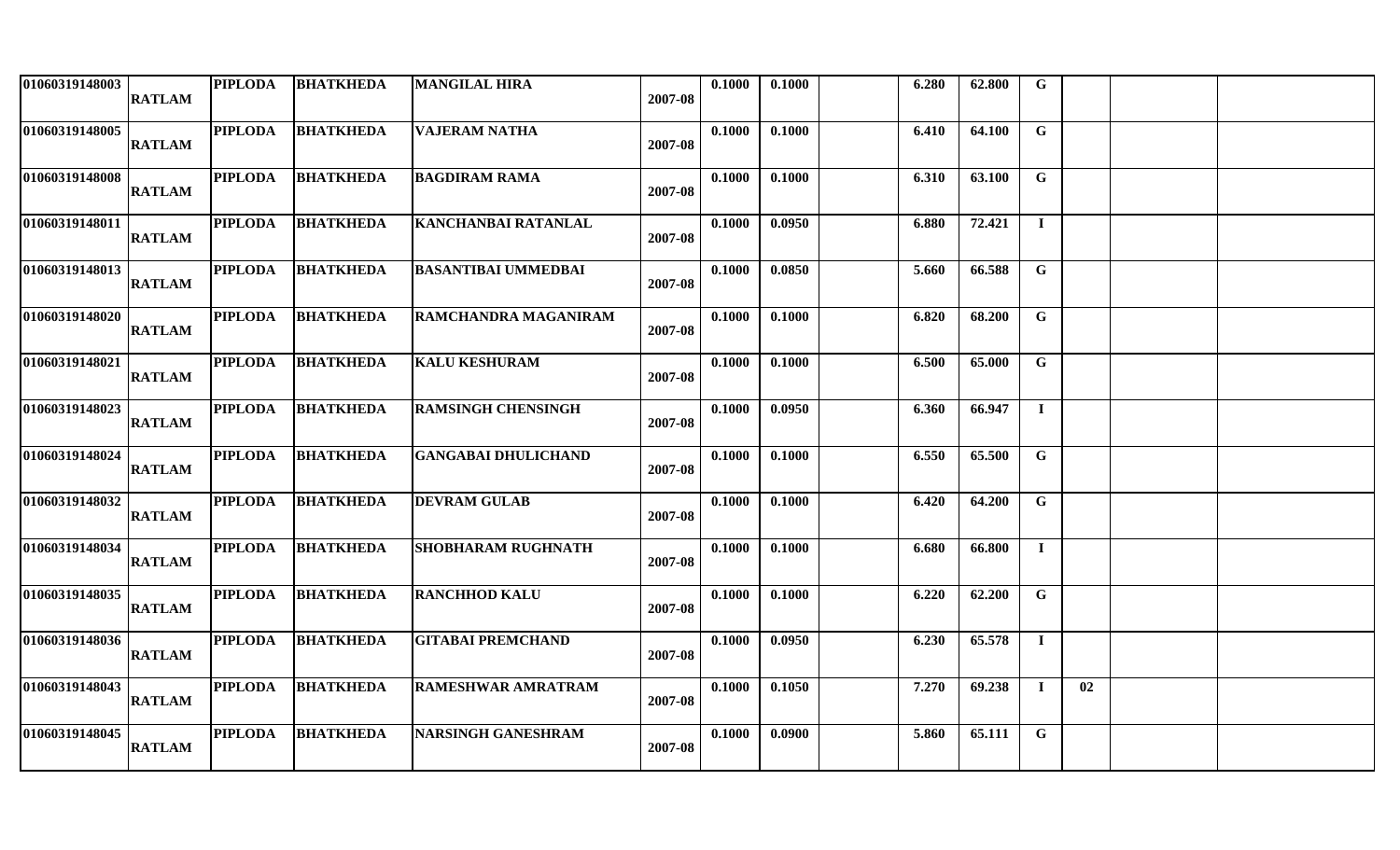| 01060319148046         | <b>RATLAM</b> | <b>PIPLODA</b> | <b>BHATKHEDA</b>  | <b>JARESINGH MADHOSINGH</b>                | 2007-08 | 0.1000 | 0.1000 | 6.250 | 62.500 | G           |    |                    |
|------------------------|---------------|----------------|-------------------|--------------------------------------------|---------|--------|--------|-------|--------|-------------|----|--------------------|
| 01060319148051         | <b>RATLAM</b> | <b>PIPLODA</b> | <b>BHATKHEDA</b>  | <b>ISHWARSINGH UDAYSINGH</b>               | 2007-08 | 0.1000 | 0.1000 | 6.270 | 62.700 | $\mathbf G$ |    |                    |
| 01060319148052         | <b>RATLAM</b> | <b>PIPLODA</b> | <b>BHATKHEDA</b>  | <b>KELASH GANGABAI</b>                     | 2007-08 | 0.1000 | 0.1000 | 6.530 | 65.300 | $\mathbf G$ |    |                    |
| 01060319148053         | <b>RATLAM</b> | <b>PIPLODA</b> | <b>BHATKHEDA</b>  | <b>MANGIBAI RAMNARAYAN</b>                 | 2007-08 | 0.1000 | 0.1000 | 6.580 | 65.800 | $\mathbf I$ |    |                    |
| 01060319150001 RATLAM  |               | <b>PIPLODA</b> | <b>RICHADEVDA</b> | <b>SHOBHARAM RAMCHANDRA</b>                | 2007-08 | 0.1000 | 0.1000 | 6.880 | 68.800 | $\mathbf G$ |    |                    |
| 01060319150002 RATLAM  |               | <b>PIPLODA</b> | <b>RICHADEVDA</b> | <b>KACHRU HARIRAM</b>                      | 2007-08 | 0.1000 | 0.1000 | 6.070 | 60.700 | $\mathbf G$ |    |                    |
| 01060319150005 RATLAM  |               | <b>PIPLODA</b> | <b>RICHADEVDA</b> | IRAMRATAN KESHURAM                         | 2007-08 | 0.1000 | 0.0550 | 3.410 | 62.000 | G           |    |                    |
| 01060319150006 RATLAM  |               | <b>PIPLODA</b> | <b>RICHADEVDA</b> | <b>KANTIBAI BALARAM</b>                    | 2007-08 | 0.1000 | 0.1000 | 5.270 | 52.700 | G           | 04 | <b>NAME CHANGE</b> |
| 01060319150009 RATLAM  |               | <b>PIPLODA</b> | <b>RICHADEVDA</b> | <b>DOLATRAM GAMER</b>                      | 2007-08 | 0.1000 | 0.1000 | 6.250 | 62.500 | $\mathbf G$ |    |                    |
| 01060319150011 RATLAM  |               | <b>PIPLODA</b> | <b>RICHADEVDA</b> | RAMKUNWARBAI BALUSINGH                     | 2007-08 | 0.1000 | 0.1000 | 6.940 | 69.400 | $\mathbf G$ |    |                    |
| 01060319150012 RATLAM  |               | <b>PIPLODA</b> | <b>RICHADEVDA</b> | <b>BASANTILAL KESHURAM</b>                 | 2007-08 | 0.1000 | 0.1050 | 6.650 | 63.333 | G           |    |                    |
| 01060319150013 RATLAM  |               | <b>PIPLODA</b> | <b>RICHADEVDA</b> | RAMNARAYAN RAMCHANDRA                      | 2007-08 | 0.1000 | 0.1000 | 6.130 | 61.300 | G           |    |                    |
| 01060319150016  RATLAM |               | <b>PIPLODA</b> | <b>RICHADEVDA</b> | BABULAL RUKMANBAI                          | 2007-08 | 0.1000 | 0.1000 | 6.880 | 68.800 | G           |    |                    |
| 01060319150017 RATLAM  |               | <b>PIPLODA</b> | <b>RICHADEVDA</b> | <b>GITABAI NANDA</b>                       | 2007-08 | 0.1000 | 0.1000 | 7.150 | 71.500 | G           |    |                    |
| 01060319150031 RATLAM  |               | <b>PIPLODA</b> | <b>RICHADEVDA</b> | <b>BHAGIRATH GAUTAM RAMCHAND   2007-08</b> |         | 0.1000 | 0.1000 | 6.240 | 62.400 | $\mathbf G$ |    |                    |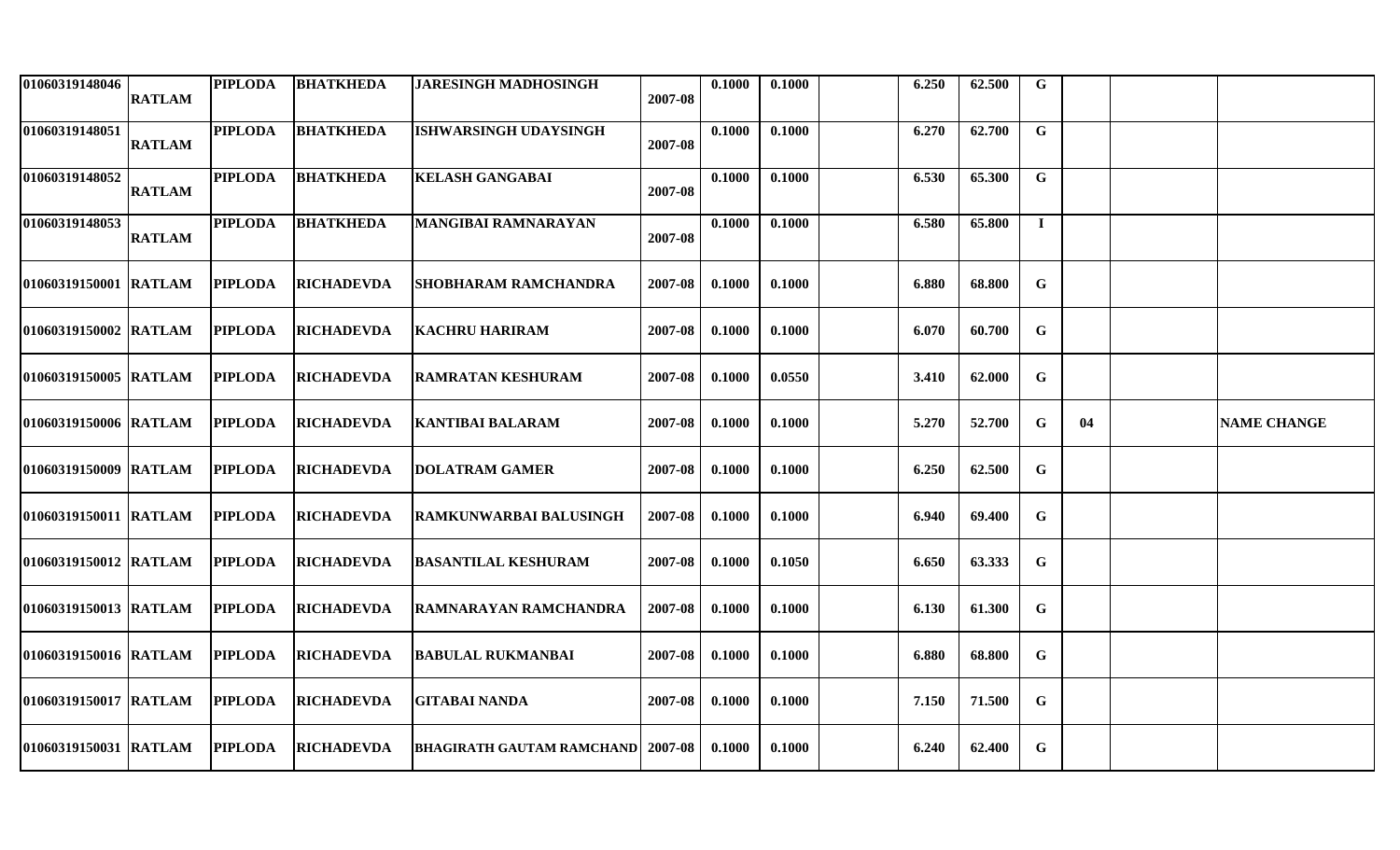| 01060319150035  RATLAM | <b>PIPLODA</b> | <b>RICHADEVDA</b> | MANGILAL LALCHAND                 | 2007-08 | 0.1000 | 0.1000 | 6.110 | 61.100 | G            |    |                |  |
|------------------------|----------------|-------------------|-----------------------------------|---------|--------|--------|-------|--------|--------------|----|----------------|--|
| 01060319150039 RATLAM  | <b>PIPLODA</b> | <b>RICHADEVDA</b> | IGULABBAI NANDA                   | 2007-08 | 0.1000 | 0.1000 | 6.710 | 67.100 | G            |    |                |  |
| 01060319150040 RATLAM  | <b>PIPLODA</b> | <b>RICHADEVDA</b> | NANDRAM RAMCHAND SUTHAR   2007-08 |         | 0.1000 | 0.1000 | 6.490 | 64.900 | G            |    |                |  |
| 01060319150041 RATLAM  | <b>PIPLODA</b> | <b>RICHADEVDA</b> | <b>KARU HARIRAM</b>               | 2007-08 | 0.1000 | 0.1050 | 6.530 | 62.190 | $\mathbf G$  |    |                |  |
| 01060319150046 RATLAM  | <b>PIPLODA</b> | <b>RICHADEVDA</b> | <b>GOVINDRAM RAMCHANDRA</b>       | 2007-08 | 0.1000 | 0.1000 | 6.480 | 64.800 | G            |    |                |  |
| 01060319150047 IRATLAM | <b>PIPLODA</b> | <b>RICHADEVDA</b> | <b>IJASVANTSINGH RAMSINGH</b>     | 2007-08 | 0.1000 | 0.1000 | 6.680 | 66.800 | G            |    |                |  |
| 01060319150051 RATLAM  | <b>PIPLODA</b> | <b>RICHADEVDA</b> | <b>BALARAM MADHOJI</b>            | 2007-08 | 0.1000 | 0.0950 | 4.480 | 47.157 | $\mathbf{I}$ | 02 | 01060319149013 |  |
| 01060319150052 RATLAM  | <b>PIPLODA</b> | <b>RICHADEVDA</b> | <b>RUGHNATH DHURAJI</b>           | 2007-08 | 0.1000 | 0.1000 | 5.580 | 55.800 | G            | 04 | 01060319149002 |  |
| 01060319150054 RATLAM  | <b>PIPLODA</b> | <b>RICHADEVDA</b> | <b>HIMMATSINGH UDAYSINGH</b>      | 2007-08 | 0.1000 | 0.1000 | 6.410 | 64.100 | G            |    | 01060319149021 |  |
| 01060319150055 RATLAM  | <b>PIPLODA</b> | <b>RICHADEVDA</b> | <b>JAGDISH RADHESHYAM</b>         | 2007-08 | 0.1000 | 0.0950 | 6.110 | 64.315 | G            |    | 01060319149014 |  |
| 01060319150057 RATLAM  | <b>PIPLODA</b> | <b>RICHADEVDA</b> | KAMLABAI KANHAIYALAL              | 2007-08 | 0.1000 | 0.1000 | 6.920 | 69.200 | G            |    | 01060319149005 |  |
| 01060319151001 RATLAM  | <b>PIPLODA</b> | <b>RANAYRA</b>    | <b>KESHURAM RATANLAL</b>          | 2007-08 | 0.1000 | 0.1000 | 6.540 | 65.400 | G            |    |                |  |
| 01060319151002 RATLAM  | <b>PIPLODA</b> | <b>RANAYRA</b>    | <b>KANCHANBAI PRABHULAL</b>       | 2007-08 | 0.1000 |        |       |        | $\mathbf{F}$ |    |                |  |
| 01060319151004 RATLAM  | <b>PIPLODA</b> | <b>RANAYRA</b>    | <b>JANIBAI RATANLAL</b>           | 2007-08 | 0.1000 | 0.0950 | 6.880 | 72.421 | G            |    |                |  |
| 01060319151005 RATLAM  | <b>PIPLODA</b> | <b>RANAYRA</b>    | <b>SHATANAND RAMPRATAP</b>        | 2007-08 | 0.1000 | 0.1000 | 6.560 | 65.600 | G            |    |                |  |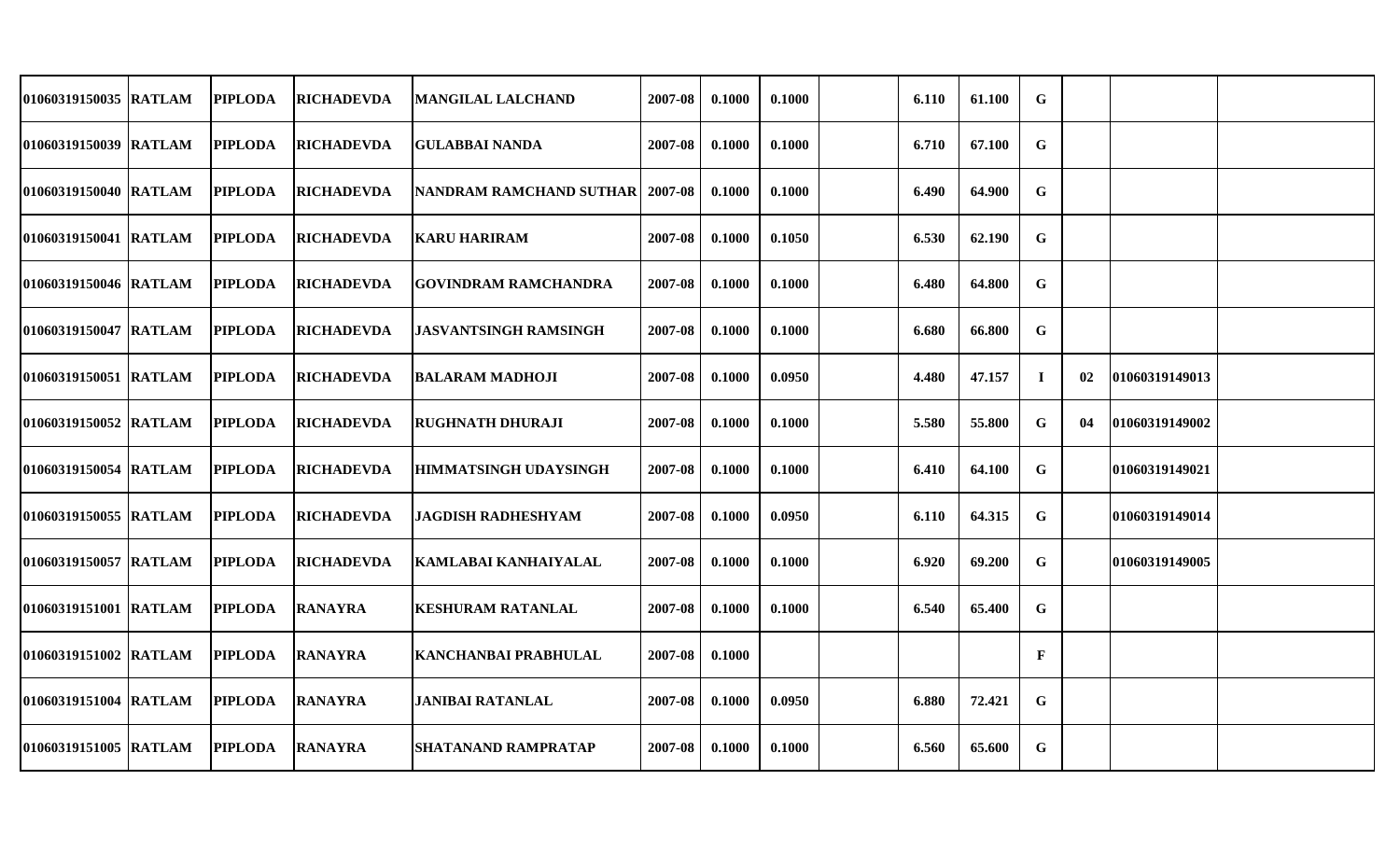| 01060319151006 RATLAM | <b>PIPLODA</b> | <b>RANAYRA</b> | <b>BHAGWAN DALU</b>              | 2007-08 | 0.1000 | 0.1000 | 7.180 | 71.800 | $\mathbf G$  |  |  |
|-----------------------|----------------|----------------|----------------------------------|---------|--------|--------|-------|--------|--------------|--|--|
| 01060319151008 RATLAM | <b>PIPLODA</b> | <b>RANAYRA</b> | <b>HANSRAJ SUKHRAM</b>           | 2007-08 | 0.1000 | 0.1000 | 6.590 | 65.900 | $\mathbf G$  |  |  |
| 01060319151009 RATLAM | <b>PIPLODA</b> | <b>RANAYRA</b> | RAMCHANDRA SHANKAR LAL           | 2007-08 | 0.1000 | 0.1000 | 7.110 | 71.100 | $\mathbf I$  |  |  |
| 01060319151018 RATLAM | <b>PIPLODA</b> | <b>RANAYRA</b> | <b>CHHAGANLAL SHIVRAM</b>        | 2007-08 | 0.1000 | 0.1000 | 6.110 | 61.100 | G            |  |  |
| 01060319151020 RATLAM | <b>PIPLODA</b> | <b>RANAYRA</b> | PANNALAL NATHULAL                | 2007-08 | 0.1000 |        |       |        | $\mathbf{F}$ |  |  |
| 01060319151023 RATLAM | <b>PIPLODA</b> | <b>RANAYRA</b> | RADHESHYAM NANURAM               | 2007-08 | 0.1000 | 0.0950 | 6.380 | 67.157 | $\mathbf G$  |  |  |
| 01060319151026 RATLAM | <b>PIPLODA</b> | <b>RANAYRA</b> | <b>KASTURIBAI GANESHRAM</b>      | 2007-08 | 0.1000 | 0.0800 | 5.170 | 64.625 | $\bf{I}$     |  |  |
| 01060319151032 RATLAM | <b>PIPLODA</b> | <b>RANAYRA</b> | PAWANKUNWAR BHANWARSINGH 2007-08 |         | 0.1000 | 0.1000 | 6.080 | 60.800 | $\mathbf G$  |  |  |
| 01060319151033 RATLAM | <b>PIPLODA</b> | <b>RANAYRA</b> | <b>GANGABAI GOPAL</b>            | 2007-08 | 0.1000 |        |       |        | $\mathbf{F}$ |  |  |
| 01060319151039 RATLAM | <b>PIPLODA</b> | <b>RANAYRA</b> | RAMCHANDRA MAGANIRAM             | 2007-08 | 0.1000 | 0.1000 | 6.060 | 60.600 | $\mathbf G$  |  |  |
| 01060319151040 RATLAM | <b>PIPLODA</b> | <b>RANAYRA</b> | <b>RAJARAM NANDRAM</b>           | 2007-08 | 0.1000 | 0.1000 | 7.140 | 71.400 | $\mathbf G$  |  |  |
| 01060319151043 RATLAM | <b>PIPLODA</b> | <b>RANAYRA</b> | BAGDIRAM ONKARLAL                | 2007-08 | 0.1000 | 0.1000 | 6.250 | 62.500 | G            |  |  |
| 01060319151048 RATLAM | <b>PIPLODA</b> | <b>RANAYRA</b> | JITENDRAKUMAR GAURISHANKER       | 2007-08 | 0.1000 |        |       |        | $\mathbf{F}$ |  |  |
| 01060319151050 RATLAM | <b>PIPLODA</b> | <b>RANAYRA</b> | <b>DURGA BHAGIRATH TELI</b>      | 2007-08 | 0.1000 | 0.1000 | 6.640 | 66.400 | G            |  |  |
| 01060319151052 RATLAM | <b>PIPLODA</b> | <b>RANAYRA</b> | RAMKUNWARBAI PANNALAL            | 2007-08 | 0.1000 |        |       |        | $\mathbf{F}$ |  |  |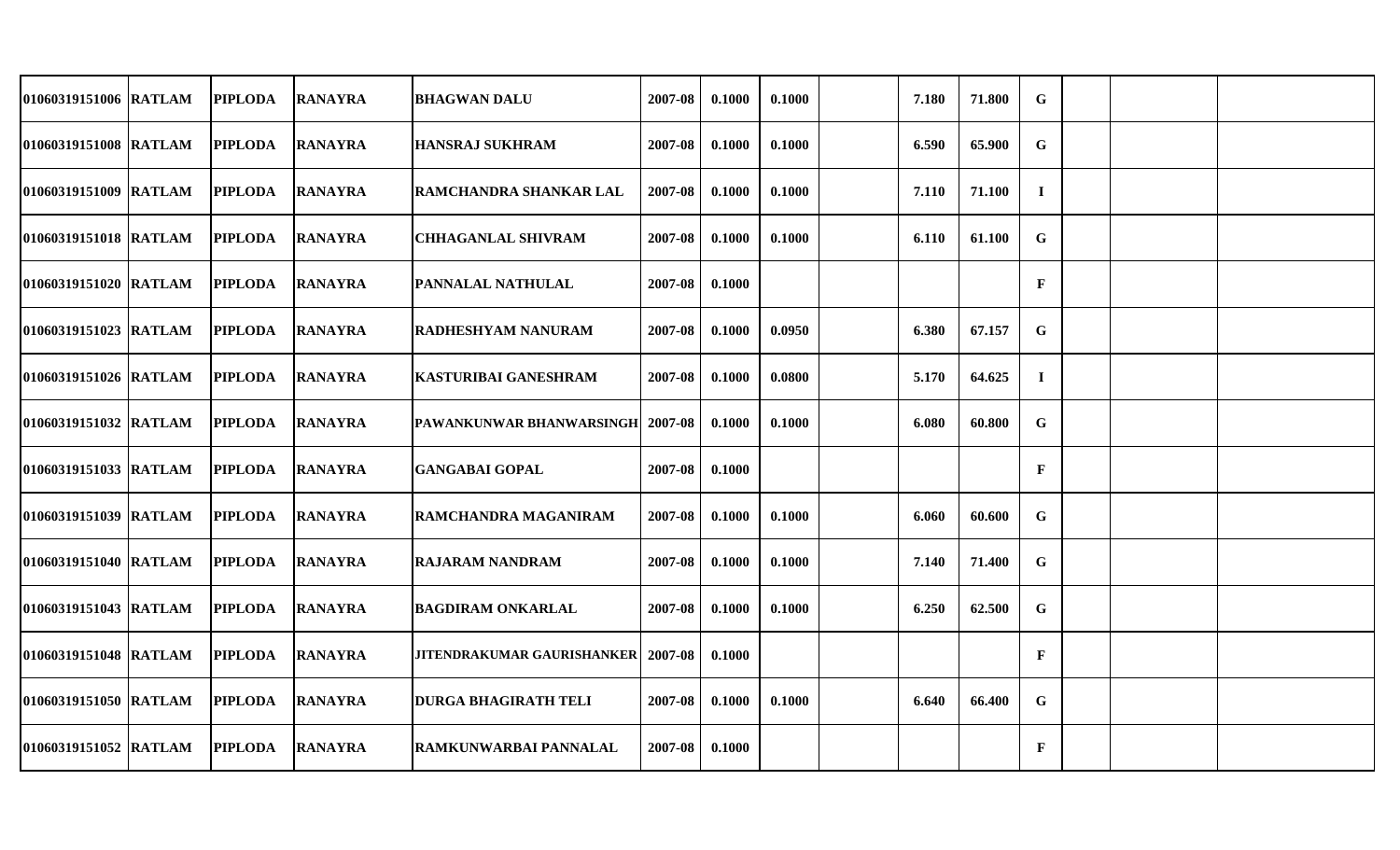| 01060319151054 RATLAM  | <b>PIPLODA</b> | <b>RANAYRA</b> | <b>BHERULAL NANURAM</b>       | 2007-08 | 0.1000 | 0.1000 | 6.070 | 60.700 | $\mathbf G$  |  |  |
|------------------------|----------------|----------------|-------------------------------|---------|--------|--------|-------|--------|--------------|--|--|
| 01060319151055 RATLAM  | <b>PIPLODA</b> | <b>RANAYRA</b> | <b>SHANTILAL MANGALPRASAD</b> | 2007-08 | 0.1000 |        |       |        | $\mathbf{F}$ |  |  |
| 01060319151056 RATLAM  | <b>PIPLODA</b> | <b>RANAYRA</b> | <b>VENIRAM AMBARAM</b>        | 2007-08 | 0.1000 |        |       |        | $\mathbf{F}$ |  |  |
| 01060319151058 IRATLAM | <b>PIPLODA</b> | <b>RANAYRA</b> | <b>DASAHRATH SHOBHARAM</b>    | 2007-08 | 0.1000 | 0.1000 | 7.280 | 72.800 | $\bf{I}$     |  |  |
| 01060319151067 RATLAM  | <b>PIPLODA</b> | <b>RANAYRA</b> | <b>HIRA NATHU</b>             | 2007-08 | 0.1000 |        |       |        | $\mathbf{F}$ |  |  |
| 01060319151070 RATLAM  | <b>PIPLODA</b> | <b>RANAYRA</b> | <b>SHRIRAM GAMERIBAI</b>      | 2007-08 | 0.1000 | 0.1000 | 6.350 | 63.500 | $\mathbf G$  |  |  |
| 01060319151072 RATLAM  | <b>PIPLODA</b> | <b>RANAYRA</b> | <b>SHANKARLAL DEVJI</b>       | 2007-08 | 0.1000 | 0.0500 | 3.160 | 63.200 | G            |  |  |
| 01060319151077 RATLAM  | <b>PIPLODA</b> | <b>RANAYRA</b> | LAXMINARAYAN BHERULAL         | 2007-08 | 0.1000 | 0.0950 | 6.010 | 63.263 | G            |  |  |
| 01060319151081 RATLAM  | <b>PIPLODA</b> | <b>RANAYRA</b> | <b>VARDIBAI NATHU</b>         | 2007-08 | 0.1000 | 0.1000 | 6.670 | 66.700 | $\mathbf G$  |  |  |
| 01060319151084 RATLAM  | <b>PIPLODA</b> | <b>RANAYRA</b> | <b>NAGULAL DHURAJI</b>        | 2007-08 | 0.1000 | 0.1000 | 7.090 | 70.900 | $\mathbf I$  |  |  |
| 01060319151092 RATLAM  | <b>PIPLODA</b> | <b>RANAYRA</b> | RADHESHYAM BAGDIBAI           | 2007-08 | 0.1000 | 0.1000 | 6.920 | 69.200 | G            |  |  |
| 01060319151094 RATLAM  | <b>PIPLODA</b> | <b>RANAYRA</b> | <b>BABULAL KHEMRAJ</b>        | 2007-08 | 0.1000 | 0.0300 | 1.940 | 64.666 | $\mathbf G$  |  |  |
| 01060319151099 RATLAM  | <b>PIPLODA</b> | <b>RANAYRA</b> | <b>BAGDIRAM FULCHAND</b>      | 2007-08 | 0.1000 | 0.0950 | 7.260 | 76.421 | $\bf I$      |  |  |
| 01060319151101 RATLAM  | <b>PIPLODA</b> | <b>RANAYRA</b> | <b>BHAGATRAM SUKHRAM</b>      | 2007-08 | 0.1000 | 0.0900 | 6.510 | 72.333 | $\bf{I}$     |  |  |
| 01060319151107 RATLAM  | <b>PIPLODA</b> | <b>RANAYRA</b> | <b>DASHARATH DALURAM</b>      | 2007-08 | 0.1000 | 0.1000 | 6.430 | 64.300 | $\mathbf G$  |  |  |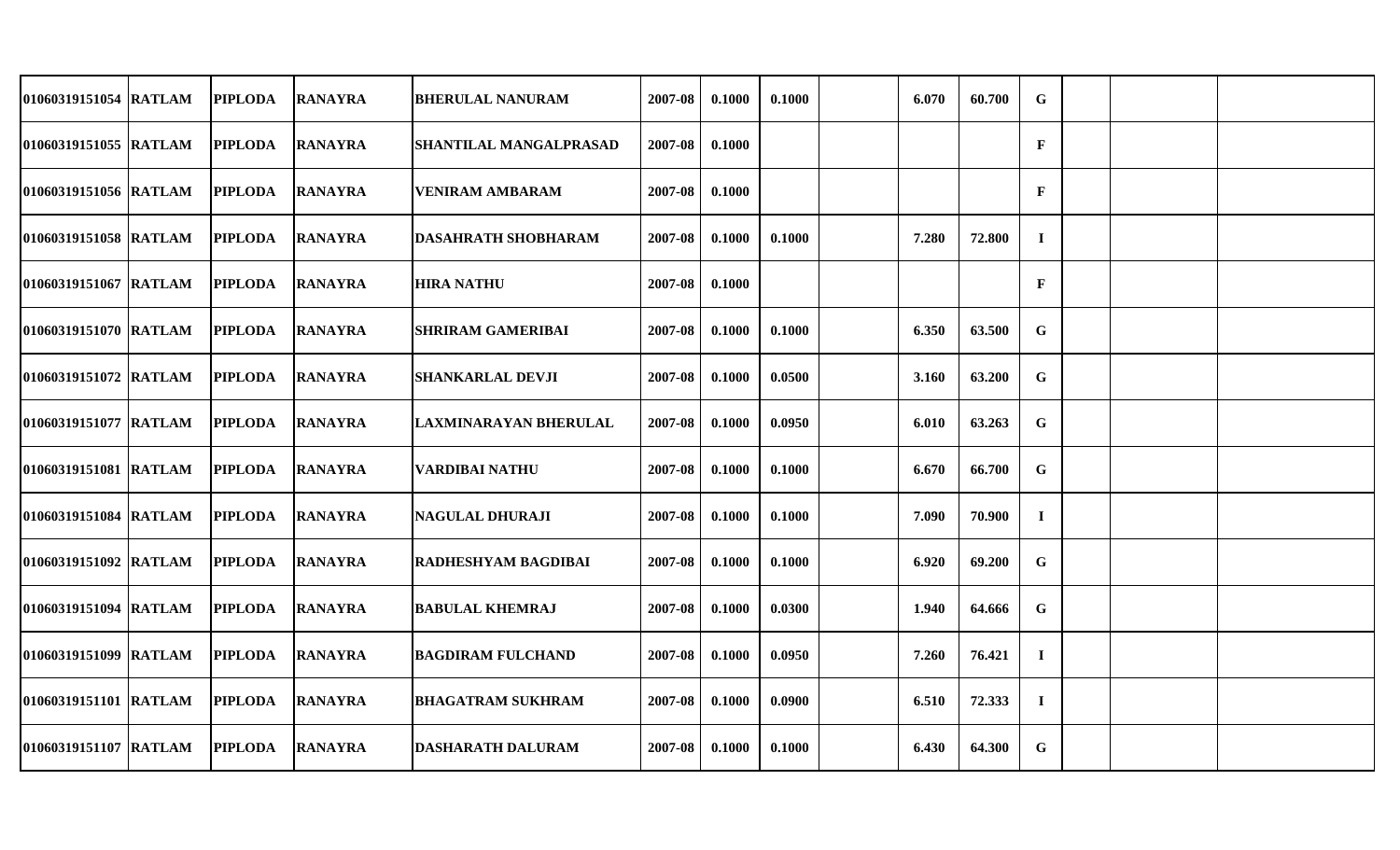| 01060319151109 RATLAM | <b>PIPLODA</b> | <b>RANAYRA</b> | <b>DASHRATH KHEMRAJ</b>       | 2007-08 | 0.1000 | 0.0300 | 1.940 | 64.666 | G            | 01060208041135 |  |
|-----------------------|----------------|----------------|-------------------------------|---------|--------|--------|-------|--------|--------------|----------------|--|
| 01060319151110 RATLAM | <b>PIPLODA</b> | <b>RANAYRA</b> | DAYARAM KAMLASHANKAR          | 2007-08 | 0.1000 | 0.0950 | 6.240 | 65.684 | $\mathbf G$  |                |  |
| 01060319151114 RATLAM | <b>PIPLODA</b> | <b>RANAYRA</b> | <b>GANESHRAM HIRALAL</b>      | 2007-08 | 0.1000 | 0.1000 | 6.400 | 64.000 | G            |                |  |
| 01060319151115 RATLAM | <b>PIPLODA</b> | <b>RANAYRA</b> | <b>GANESHRAM NATHUJI</b>      | 2007-08 | 0.1000 | 0.0850 | 5.180 | 60.940 | $\mathbf{I}$ |                |  |
| 01060319151118 RATLAM | <b>PIPLODA</b> | <b>RANAYRA</b> | <b>GOPAL MOHANLAL</b>         | 2007-08 | 0.1000 |        |       |        | $\mathbf{F}$ |                |  |
| 01060319151120 RATLAM | <b>PIPLODA</b> | <b>RANAYRA</b> | <b>GUMANSINGH CHENSINGH</b>   | 2007-08 | 0.1000 | 0.1000 | 6.770 | 67.700 | $\mathbf G$  |                |  |
| 01060319151121 RATLAM | <b>PIPLODA</b> | <b>RANAYRA</b> | <b>HUKMICHAND SHANKARLAL</b>  | 2007-08 | 0.1000 | 0.1050 | 6.760 | 64.380 | G            |                |  |
| 01060319151122 RATLAM | <b>PIPLODA</b> | <b>RANAYRA</b> | <b>ISHWARLAL CHUNNILAL</b>    | 2007-08 | 0.1000 |        |       |        | $\mathbf{F}$ |                |  |
| 01060319151124 RATLAM | <b>PIPLODA</b> | <b>RANAYRA</b> | <b>JAGDISH NAGULAL</b>        | 2007-08 | 0.1000 | 0.1000 | 6.620 | 66.200 | $\bf{I}$     |                |  |
| 01060319151126 RATLAM | <b>PIPLODA</b> | <b>RANAYRA</b> | <b>JAGDISHLAL BHAGIRATH</b>   | 2007-08 | 0.1000 | 0.1000 | 6.210 | 62.100 | $\mathbf G$  |                |  |
| 01060319151129 RATLAM | <b>PIPLODA</b> | <b>RANAYRA</b> | <b>KRISHANVALLABH HARIRAM</b> | 2007-08 | 0.1000 | 0.0950 | 6.030 | 63.473 | $\mathbf G$  |                |  |
| 01060319151131 RATLAM | <b>PIPLODA</b> | <b>RANAYRA</b> | <b>LAXMINARAYAN KESHURAM</b>  | 2007-08 | 0.1000 |        |       |        | $\mathbf{F}$ |                |  |
| 01060319151132 RATLAM | <b>PIPLODA</b> | <b>RANAYRA</b> | <b>LILABAI HARIRAM</b>        | 2007-08 | 0.1000 | 0.1000 | 7.100 | 71.000 | $\bf{I}$     |                |  |
| 01060319151138 RATLAM | <b>PIPLODA</b> | <b>RANAYRA</b> | <b>NAVALSINGH NATHUSINGH</b>  | 2007-08 | 0.1000 |        |       |        | $\mathbf{F}$ |                |  |
| 01060319151139 RATLAM | <b>PIPLODA</b> | <b>RANAYRA</b> | <b>PRAKASH RAMESHWAR</b>      | 2007-08 | 0.1000 |        |       |        | $\mathbf{F}$ |                |  |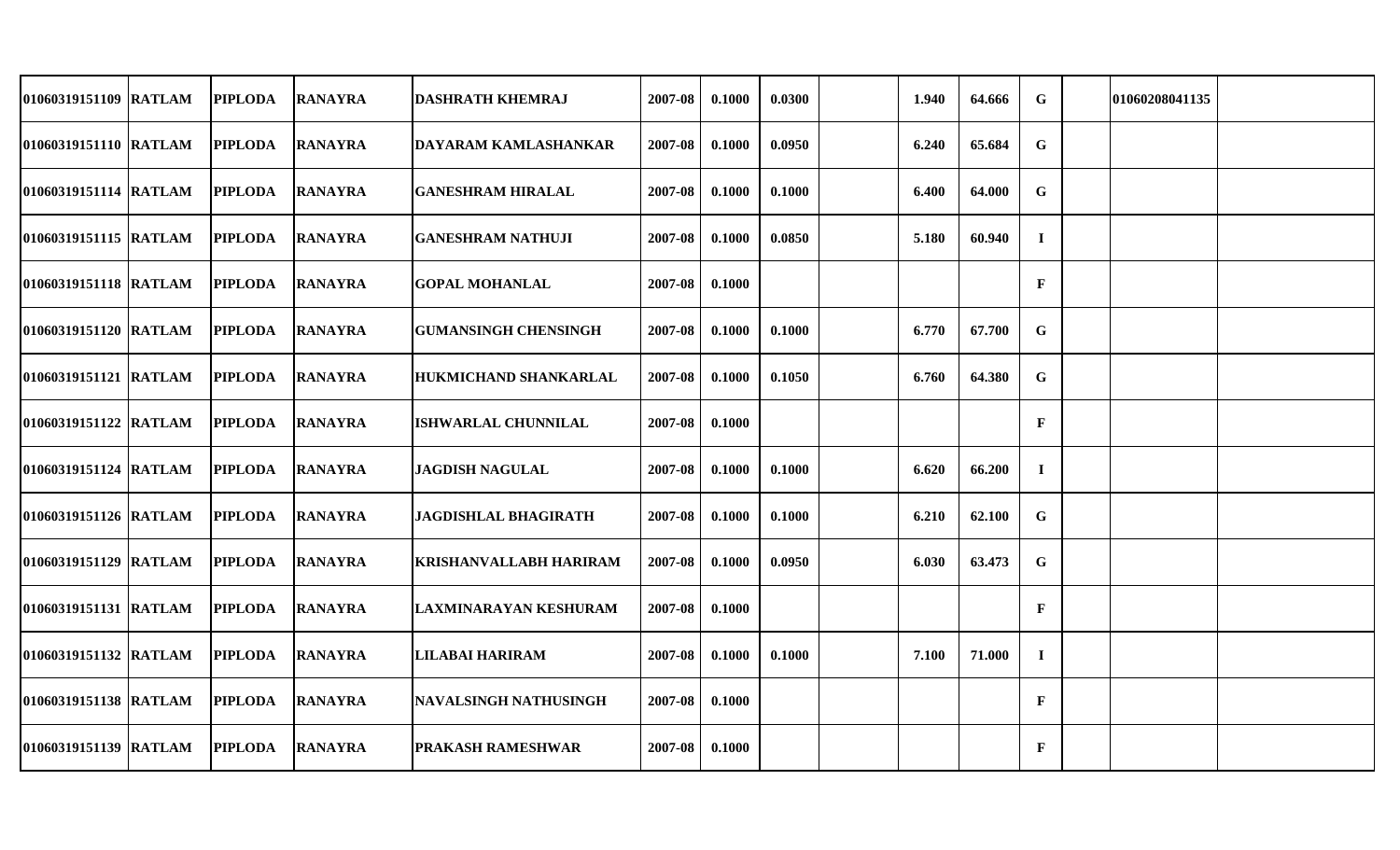| 01060319151143 RATLAM | <b>PIPLODA</b> | <b>RANAYRA</b>  | RADHESHYAM LAXMINARAYAN                      | 2007-08 | 0.1000 | 0.1000 | 6.250 | 62.500 | G            |  |  |
|-----------------------|----------------|-----------------|----------------------------------------------|---------|--------|--------|-------|--------|--------------|--|--|
| 01060319151144 RATLAM | <b>PIPLODA</b> | <b>RANAYRA</b>  | <b>RADHESHYAM NATHULAL</b>                   | 2007-08 | 0.1000 | 0.1000 | 6.300 | 63.000 | $\mathbf{I}$ |  |  |
| 01060319151145 RATLAM | <b>PIPLODA</b> | <b>RANAYRA</b>  | <b>RAJENDRAKUMAR KESARIMAL</b>               | 2007-08 | 0.1000 | 0.1000 | 7.060 | 70.600 | $\mathbf G$  |  |  |
| 01060319151146 RATLAM | <b>PIPLODA</b> | <b>RANAYRA</b>  | <b>RAJESH UMASHANKAR</b>                     | 2007-08 | 0.1000 |        |       |        | $\mathbf{F}$ |  |  |
| 01060319151148 RATLAM | <b>PIPLODA</b> | <b>RANAYRA</b>  | RAMCHANDRA ALIES CHANDRASHEKHAR LAXMINARAYAN | 2007-08 | 0.1000 |        |       |        | $\mathbf{F}$ |  |  |
| 01060319151150 RATLAM | <b>PIPLODA</b> | <b>RANAYRA</b>  | <b>RAMDAYAL NAHTULAL</b>                     | 2007-08 | 0.1000 | 0.0950 | 5.950 | 62.631 | G            |  |  |
| 01060319151152 RATLAM | <b>PIPLODA</b> | <b>RANAYRA</b>  | <b>RAMESHCHAND NATHULAL</b>                  | 2007-08 | 0.1000 |        |       |        | $\mathbf{F}$ |  |  |
| 01060319151164 RATLAM | <b>PIPLODA</b> | <b>RANAYRA</b>  | <b>SHANKARLAL HIRALAL</b>                    | 2007-08 | 0.1000 | 0.1000 | 6.540 | 65.400 | $\bf{I}$     |  |  |
| 01060319151165 RATLAM | <b>PIPLODA</b> | <b>RANAYRA</b>  | <b>SHANTIBAI NAGULAL</b>                     | 2007-08 | 0.1000 | 0.1000 | 6.880 | 68.800 | $\mathbf G$  |  |  |
| 01060319151027 RATLAM | <b>PIPLODA</b> | <b>RANAYRA</b>  | <b>SHIVNARAYAN TORIRAM</b>                   | 2007-08 | 0.1000 | 0.1000 | 5.770 | 57.700 | G            |  |  |
| 01060319151095 RATLAM | <b>PIPLODA</b> | <b>RANAYRA</b>  | <b>SAMPATBAI BABULAL</b>                     | 2007-08 | 0.1000 | 0.1000 | 6.850 | 68.500 | G            |  |  |
| 01060319152029 RATLAM | <b>PIPLODA</b> | <b>PINGRALA</b> | <b>RAMSINGH LALSINGH</b>                     | 2007-08 | 0.1000 | 0.1000 | 6.430 | 64.300 | G            |  |  |
| 01060319152042 RATLAM | <b>PIPLODA</b> | <b>PINGRALA</b> | <b>BALU SAWA</b>                             | 2007-08 | 0.1000 | 0.1000 | 6.150 | 61.500 | $\mathbf G$  |  |  |
| 01060319152048 RATLAM | <b>PIPLODA</b> | <b>PINGRALA</b> | <b>BHANWARLAL PRABHUBAI</b>                  | 2007-08 | 0.1000 |        |       |        | $\mathbf{F}$ |  |  |
| 01060319152012 RATLAM | <b>PIPLODA</b> | <b>PINGRALA</b> | <b>JANIBAI BALARAM</b>                       | 2007-08 | 0.1000 | 0.1000 | 6.580 | 65.800 | G            |  |  |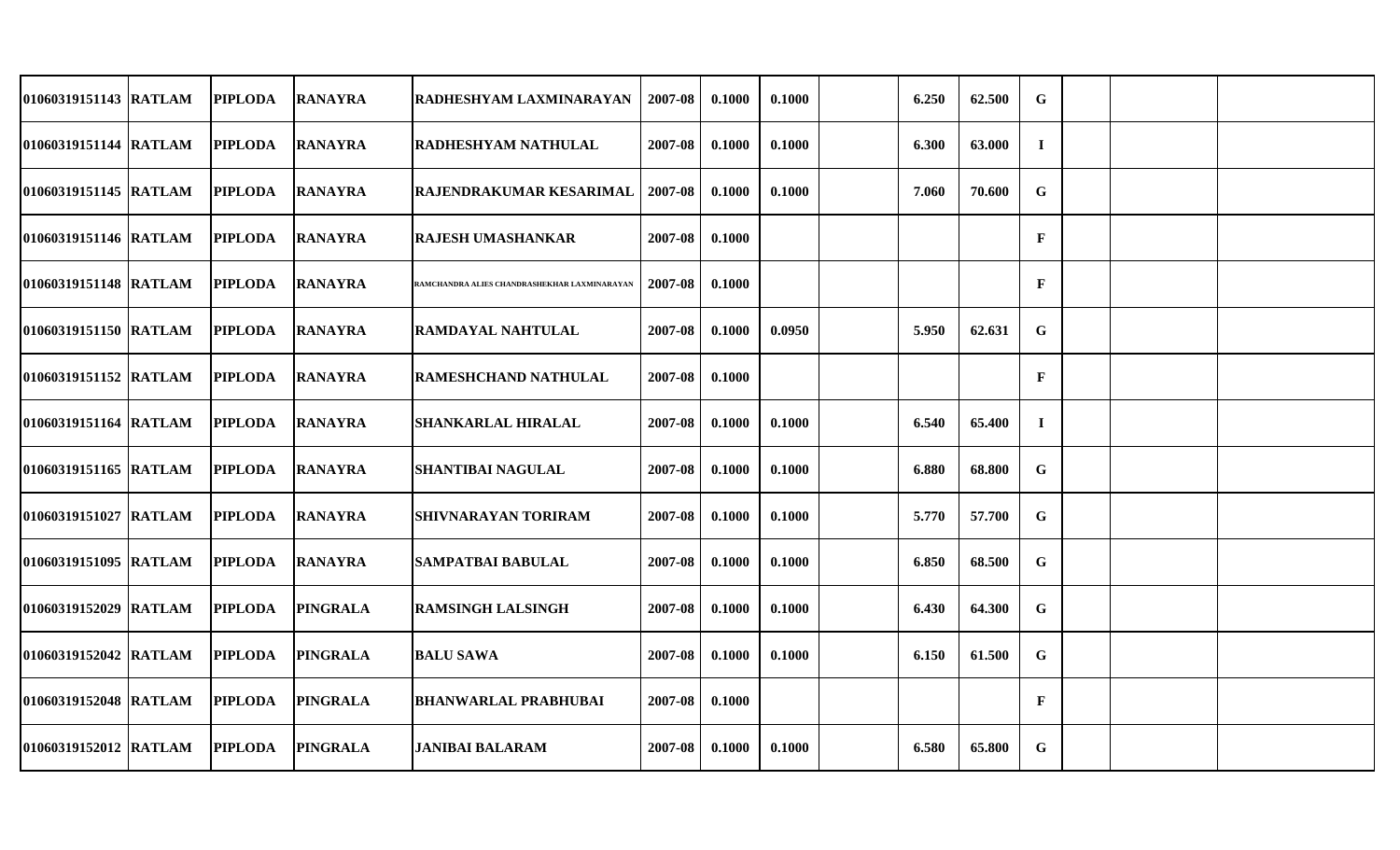| 01060319152057 RATLAM | <b>PIPLODA</b> | <b>PINGRALA</b> | <b>BAGDIRAM RAMA</b>         | 2007-08 | 0.1000 | 0.0950 | 5.610 | 59.052 | $\mathbf G$  |  |                    |
|-----------------------|----------------|-----------------|------------------------------|---------|--------|--------|-------|--------|--------------|--|--------------------|
| 01060319152065 RATLAM | <b>PIPLODA</b> | <b>PINGRALA</b> | NATHIBAI BHAGWAN             | 2007-08 | 0.1000 | 0.1000 | 6.570 | 65.700 | $\mathbf G$  |  |                    |
| 01060319153003 RATLAM | <b>PIPLODA</b> | <b>BARKHEDI</b> | <b>AMRITLAL GANPATLAL</b>    | 2007-08 | 0.1000 | 0.1000 | 6.950 | 69.500 | $\mathbf G$  |  | <b>NAME CHANGE</b> |
| 01060319153011 RATLAM | <b>PIPLODA</b> | <b>BARKHEDI</b> | <b>KANHAIYALAL BAGDIRAM</b>  | 2007-08 | 0.1000 | 0.0950 | 7.410 | 78.000 | G            |  |                    |
| 01060319153044 RATLAM | <b>PIPLODA</b> | <b>BARKHEDI</b> | <b>BHERULAL BABRU</b>        | 2007-08 | 0.1000 |        |       |        | $\mathbf{F}$ |  |                    |
| 01060319153052 RATLAM | <b>PIPLODA</b> | <b>BARKHEDI</b> | <b>RAMLAL LAXMAN</b>         | 2007-08 | 0.1000 | 0.1000 | 6.380 | 63.800 | G            |  |                    |
| 01060319153054 RATLAM | <b>PIPLODA</b> | <b>BARKHEDI</b> | <b>MANGILAL BHERULAL</b>     | 2007-08 | 0.1000 |        |       |        | $\mathbf{F}$ |  |                    |
| 01060319153055 RATLAM | <b>PIPLODA</b> | <b>BARKHEDI</b> | <b>HARIRAM NATHU</b>         | 2007-08 | 0.1000 |        |       |        | $\mathbf{F}$ |  |                    |
| 01060319153064 RATLAM | <b>PIPLODA</b> | <b>BARKHEDI</b> | <b>BADRILAL GOVINDRAM</b>    | 2007-08 | 0.1000 |        |       |        | $\mathbf{F}$ |  |                    |
| 01060319153065 RATLAM | <b>PIPLODA</b> | <b>BARKHEDI</b> | <b>BHAGATRAM NANDRAM</b>     | 2007-08 | 0.1000 |        |       |        | $\mathbf{F}$ |  |                    |
| 01060319153066 RATLAM | <b>PIPLODA</b> | <b>BARKHEDI</b> | IBHAGATRAM NANURAM           | 2007-08 | 0.1000 |        |       |        | $\mathbf{F}$ |  |                    |
| 01060319153067 RATLAM | <b>PIPLODA</b> | <b>BARKHEDI</b> | <b>BHAGIRATH BHERULAL</b>    | 2007-08 | 0.1000 |        |       |        | $\mathbf{F}$ |  |                    |
| 01060319153071 RATLAM | <b>PIPLODA</b> | <b>BARKHEDI</b> | <b>BHERULAL RAMRATAN</b>     | 2007-08 | 0.1000 |        |       |        | $\mathbf{F}$ |  |                    |
| 01060319153076 RATLAM | <b>PIPLODA</b> | <b>BARKHEDI</b> | <b>GORISHANKAR BALMUKAND</b> | 2007-08 | 0.1000 |        |       |        | $\mathbf{F}$ |  |                    |
| 01060319153080 RATLAM | <b>PIPLODA</b> | <b>BARKHEDI</b> | <b>JAGDISH BALARAM</b>       | 2007-08 | 0.1000 |        |       |        | $\mathbf{F}$ |  |                    |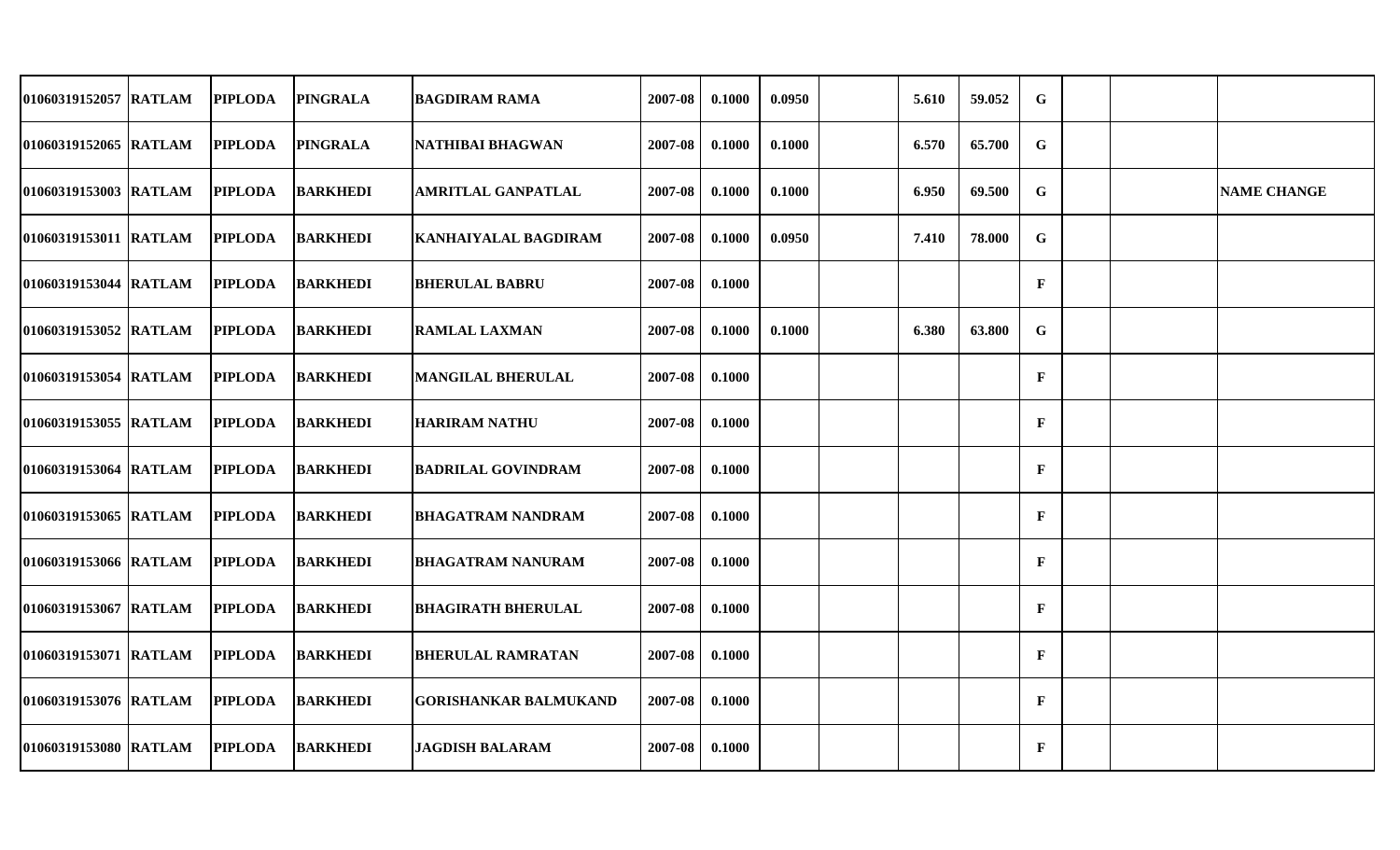| 01060319153082 RATLAM | <b>PIPLODA</b> | <b>BARKHEDI</b> | <b>JAGDISH KANHAIYALAL</b>   | 2007-08 | 0.1000 | 0.1000 | 6.850 | 68.500 | G            |    |  |
|-----------------------|----------------|-----------------|------------------------------|---------|--------|--------|-------|--------|--------------|----|--|
| 01060319153085 RATLAM | <b>PIPLODA</b> | <b>BARKHEDI</b> | <b>LAOKUSH RAMLAL</b>        | 2007-08 | 0.1000 | 0.1000 | 6.360 | 63.600 | G            |    |  |
| 01060319153087 RATLAM | <b>PIPLODA</b> | <b>BARKHEDI</b> | MANGILAL NATHULAL            | 2007-08 | 0.1000 |        |       |        | $\mathbf{F}$ |    |  |
| 01060319153089 RATLAM | <b>PIPLODA</b> | <b>BARKHEDI</b> | <b>NANDRAM MODIRAM</b>       | 2007-08 | 0.1000 |        |       |        | $\mathbf F$  |    |  |
| 01060319153090 RATLAM | <b>PIPLODA</b> | <b>BARKHEDI</b> | NARAYAN GANPATLAL            | 2007-08 | 0.1000 |        |       |        | $\mathbf{F}$ |    |  |
| 01060319153099 RATLAM | <b>PIPLODA</b> | <b>BARKHEDI</b> | <b>SHIVNARAYAN GANPATLAL</b> | 2007-08 | 0.1000 |        |       |        | $\mathbf{F}$ |    |  |
| 01060319153104 RATLAM | <b>PIPLODA</b> | <b>BARKHEDI</b> | <b>GORDHANLAL GANPATLAL</b>  | 2007-08 | 0.1000 |        |       |        | $\mathbf{F}$ |    |  |
| 01060319154002 RATLAM | <b>PIPLODA</b> | <b>JADWASA</b>  | <b>MANGILAL BABRU</b>        | 2007-08 | 0.1000 | 0.1000 | 6.820 | 68.200 | G            |    |  |
| 01060319154004 RATLAM | <b>PIPLODA</b> | <b>JADWASA</b>  | <b>UDA MOTILAL</b>           | 2007-08 | 0.1000 | 0.0950 | 6.630 | 69.789 | G            |    |  |
| 01060319154008 RATLAM | <b>PIPLODA</b> | <b>JADWASA</b>  | <b>GITABAI NANDA</b>         | 2007-08 | 0.1000 | 0.1000 | 6.530 | 65.300 | $\mathbf{I}$ |    |  |
| 01060319154027 RATLAM | <b>PIPLODA</b> | <b>JADWASA</b>  | <b>PARMANAND RAMCHANDRA</b>  | 2007-08 | 0.1000 | 0.1000 | 6.830 | 68.300 | $\bf{I}$     |    |  |
| 01060319154034 RATLAM | <b>PIPLODA</b> | <b>JADWASA</b>  | <b>BHANWARLAL BAGDIRAM</b>   | 2007-08 | 0.1000 | 0.1000 | 6.430 | 64.300 | G            |    |  |
| 01060319154043 RATLAM | <b>PIPLODA</b> | <b>JADWASA</b>  | <b>CHUNNILAL MANNA</b>       | 2007-08 | 0.1000 | 0.0950 | 6.080 | 64.000 | $\bf{I}$     |    |  |
| 01060319154045 RATLAM | <b>PIPLODA</b> | <b>JADWASA</b>  | <b>SHOBHARAM ONKARLAL</b>    | 2007-08 | 0.1000 | 0.1000 | 7.250 | 72.500 | G            |    |  |
| 01060319154047 RATLAM | <b>PIPLODA</b> | <b>JADWASA</b>  | <b>SUHAGBAI RAMCHANDR</b>    | 2007-08 | 0.1000 | 0.1000 | 2.000 | 20.000 | Ι.           | 04 |  |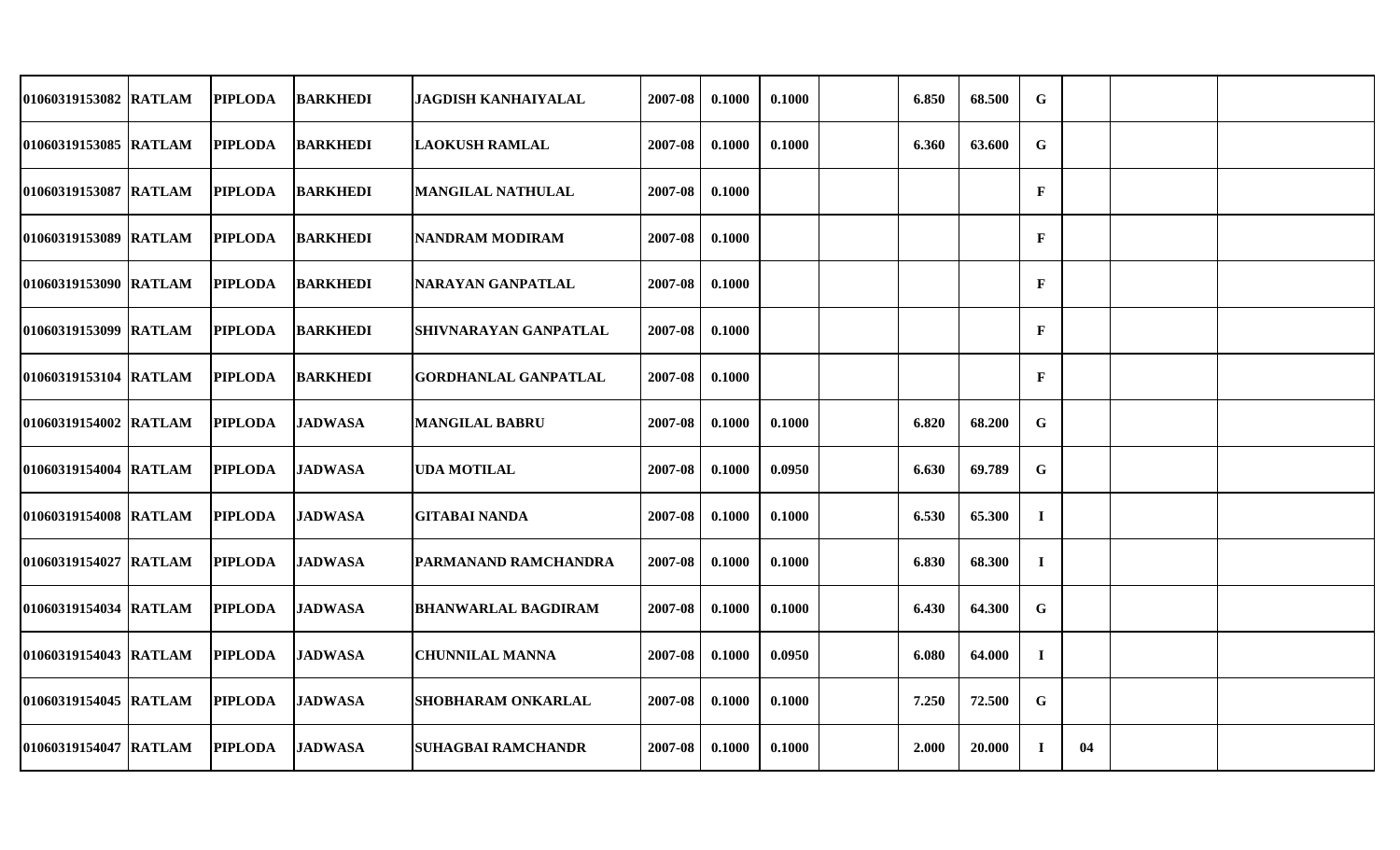| 01060319154049 RATLAM  | <b>PIPLODA</b> | <b>JADWASA</b> | <b>SITABAI HARIRAM</b>       | 2007-08 | 0.1000 |        |       |        | $\mathbf{F}$ |    |                    |
|------------------------|----------------|----------------|------------------------------|---------|--------|--------|-------|--------|--------------|----|--------------------|
| 01060319154051 RATLAM  | <b>PIPLODA</b> | <b>JADWASA</b> | <b>MANGUDAS GANESHDAS</b>    | 2007-08 | 0.1000 | 0.0950 | 6.360 | 66.947 | $\mathbf I$  |    |                    |
| 01060319154058 RATLAM  | <b>PIPLODA</b> | <b>JADWASA</b> | IRADHIBAI BALARAM            | 2007-08 | 0.1000 | 0.1000 | 7.000 | 70.000 | G            |    | <b>NAME CHANGE</b> |
| 01060319154061 RATLAM  | <b>PIPLODA</b> | <b>JADWASA</b> | SURENDRAPALSINGH DAULATSINGH | 2007-08 | 0.1000 | 0.1000 | 6.420 | 64.200 | G            |    |                    |
| 01060319154065 RATLAM  | <b>PIPLODA</b> | <b>JADWASA</b> | <b>SITABAI DEVJI</b>         | 2007-08 | 0.1000 | 0.1000 | 6.670 | 66.700 | G            |    | <b>NAME CHANGE</b> |
| 01060319154075 RATLAM  | <b>PIPLODA</b> | <b>JADWASA</b> | <b>AYODHYABAI RAMESHWAR</b>  | 2007-08 | 0.1000 | 0.1000 | 7.000 | 70.000 | G            |    |                    |
| 01060319154069 RATLAM  | <b>PIPLODA</b> | <b>JADWASA</b> | <b>JAGDISH ONKARLAL</b>      | 2007-08 | 0.1000 |        |       |        | $\mathbf{F}$ |    |                    |
| 01060319154086 RATLAM  | <b>PIPLODA</b> | <b>JADWASA</b> | <b>RAJARAM NANDRAM</b>       | 2007-08 | 0.1000 | 0.1000 | 6.860 | 68.600 | $\bf{I}$     |    |                    |
| 01060319154088 RATLAM  | <b>PIPLODA</b> | <b>JADWASA</b> | RADHESHYAM BAGDIRAM          | 2007-08 | 0.1000 | 0.1000 | 6.770 | 67.700 | $\mathbf G$  |    |                    |
| 01060319154091 RATLAM  | <b>PIPLODA</b> | <b>JADWASA</b> | <b>PUSHKARLAL GOPALCHAND</b> | 2007-08 | 0.1000 | 0.1000 | 8.090 | 80.900 | G            |    |                    |
| 01060319154092 RATLAM  | <b>PIPLODA</b> | <b>JADWASA</b> | PRABHULAL HARIKISHAN         | 2007-08 | 0.1000 |        |       |        | $\mathbf N$  |    |                    |
| 01060319154094 IRATLAM | <b>PIPLODA</b> | <b>JADWASA</b> | NARAYANLAL BALARAM           | 2007-08 | 0.1000 | 0.1000 | 6.690 | 66.900 | $\bf{I}$     | 02 |                    |
| 01060319154108 RATLAM  | <b>PIPLODA</b> | <b>JADWASA</b> | <b>KESHURAM BAGDIRAM</b>     | 2007-08 | 0.1000 | 0.1000 | 6.820 | 68.200 | $\mathbf G$  |    |                    |
| 01060319154111 RATLAM  | <b>PIPLODA</b> | <b>JADWASA</b> | <b>ISHWARLAL BALARAM</b>     | 2007-08 | 0.1000 | 0.1000 | 6.100 | 61.000 | G            |    |                    |
| 01060319154114 RATLAM  | <b>PIPLODA</b> | <b>JADWASA</b> | <b>HIRALAL BHERA</b>         | 2007-08 | 0.1000 | 0.1000 | 6.950 | 69.500 | $\mathbf I$  |    |                    |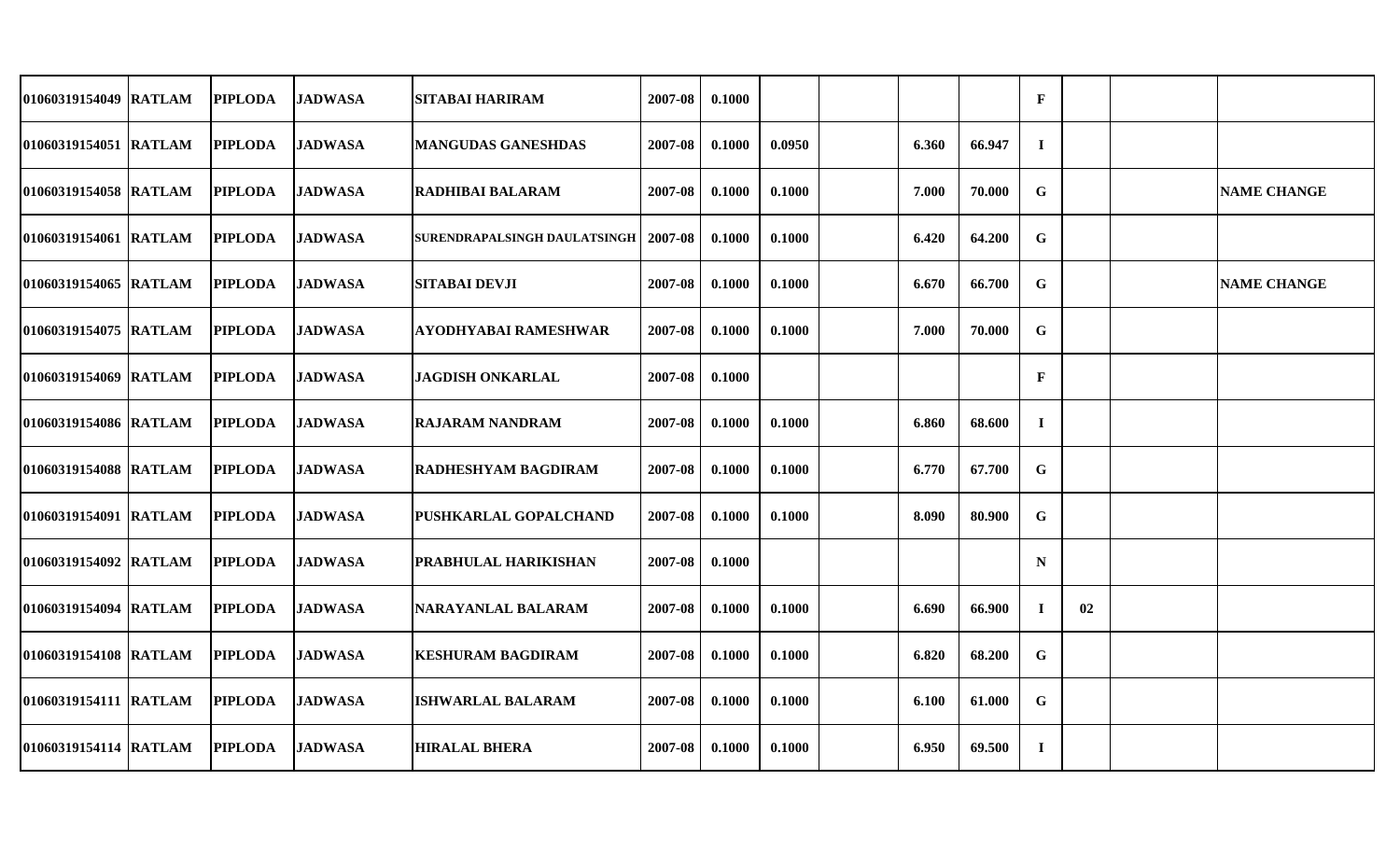| 01060319154117 RATLAM | <b>PIPLODA</b> | <b>JADWASA</b> | GOPALSINGH PRAHLADSINGH                  | 2007-08 | 0.1000 | 0.0950 | 6.390 | 67.263 | G        |  |  |
|-----------------------|----------------|----------------|------------------------------------------|---------|--------|--------|-------|--------|----------|--|--|
| 01060319154122 RATLAM | <b>PIPLODA</b> | <b>JADWASA</b> | <b>GAJRAJSINGH RAMSINGH</b>              | 2007-08 | 0.1000 | 0.0950 | 6.690 | 70.421 | $\bf{I}$ |  |  |
| 01060319155001 RATLAM | <b>PIPLODA</b> | <b>BARGAD</b>  | RAMNARAYAN KANHAIYALAL                   | 2007-08 | 0.1000 | 0.1000 | 6.760 | 67.600 | G        |  |  |
| 01060319155003 RATLAM | <b>PIPLODA</b> | <b>BARGAD</b>  | <b>SHANTILAL KASHIRAM</b>                | 2007-08 | 0.1000 | 0.0950 | 6.370 | 67.052 | G        |  |  |
| 01060319155005 RATLAM | <b>PIPLODA</b> | <b>BARGAD</b>  | <b>CHIMANLAL KANHAIYALAL</b>             | 2007-08 | 0.1000 | 0.0950 | 6.520 | 68.631 | G        |  |  |
| 01060319155006 RATLAM | <b>PIPLODA</b> | <b>BARGAD</b>  | <b>DHULCHAND GANESHRAM</b>               | 2007-08 | 0.1000 | 0.0950 | 6.680 | 70.315 | G        |  |  |
| 01060319155007 RATLAM | <b>PIPLODA</b> | <b>BARGAD</b>  | <b>KANIRAM BHERAJI</b>                   | 2007-08 | 0.1000 | 0.1000 | 6.990 | 69.900 | G        |  |  |
| 01060319155008 RATLAM | <b>PIPLODA</b> | <b>BARGAD</b>  | <b>AMBARAM PUNA</b>                      | 2007-08 | 0.1000 | 0.1000 | 6.930 | 69.300 | G        |  |  |
| 01060319155009 RATLAM | <b>PIPLODA</b> | <b>BARGAD</b>  | <b>RADHESHYAM MANGU</b>                  | 2007-08 | 0.1000 | 0.0950 | 6.550 | 68.947 | G        |  |  |
| 01060319155010 RATLAM | <b>PIPLODA</b> | <b>BARGAD</b>  | <b>GYANSINGH BHANWARKUNWAR   2007-08</b> |         | 0.1000 | 0.0950 | 6.440 | 67.789 | G        |  |  |
| 01060319155011 RATLAM | <b>PIPLODA</b> | <b>BARGAD</b>  | <b>RAMLAL GULAB</b>                      | 2007-08 | 0.1000 | 0.0950 | 6.610 | 69.578 | G        |  |  |
| 01060319155014 RATLAM | <b>PIPLODA</b> | <b>BARGAD</b>  | KAMLABAI VARDICHAND                      | 2007-08 | 0.1000 | 0.0950 | 6.520 | 68.631 | G        |  |  |
| 01060319155016 RATLAM | <b>PIPLODA</b> | <b>BARGAD</b>  | NANDIBAI CHIMANLAL                       | 2007-08 | 0.1000 | 0.0950 | 6.640 | 69.894 | Т.       |  |  |
| 01060319155021 RATLAM | <b>PIPLODA</b> | <b>BARGAD</b>  | <b>BAGDIRAM BHOLA</b>                    | 2007-08 | 0.1000 | 0.1000 | 7.530 | 75.300 | G        |  |  |
| 01060319155022 RATLAM | <b>PIPLODA</b> | <b>BARGAD</b>  | <b>RAMLAL BABRU</b>                      | 2007-08 | 0.1000 | 0.0950 | 6.650 | 70.000 | G        |  |  |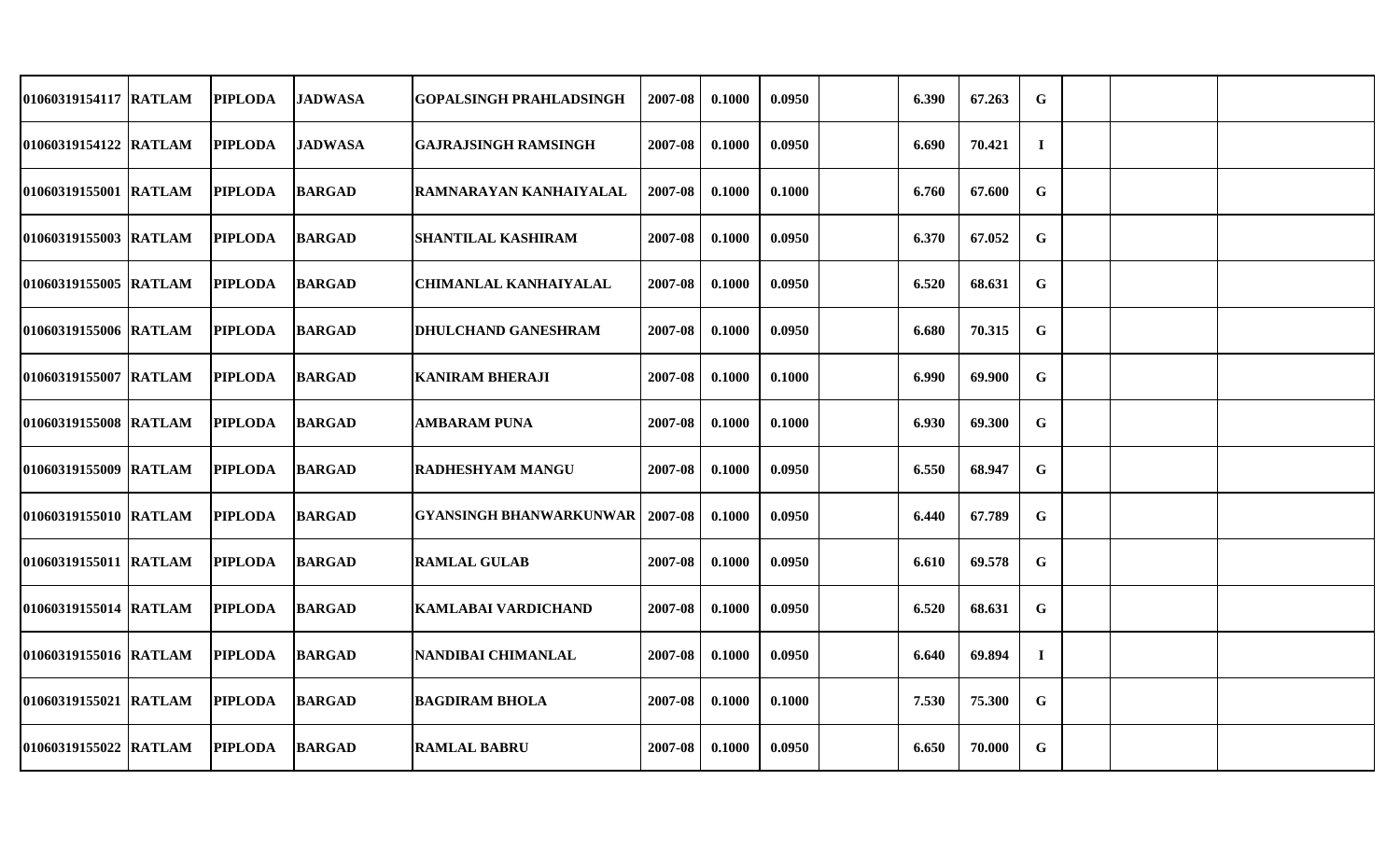| 01060319155023 RATLAM | <b>PIPLODA</b> | <b>BARGAD</b> | <b>KESHURAM NANURAM</b>    | 2007-08 | 0.1000 | 0.0900 | 6.260 | 69.555 | G        |  |                    |
|-----------------------|----------------|---------------|----------------------------|---------|--------|--------|-------|--------|----------|--|--------------------|
| 01060319155024 RATLAM | <b>PIPLODA</b> | <b>BARGAD</b> | <b>BADRILAL CHIMANLAL</b>  | 2007-08 | 0.1000 | 0.1000 | 6.400 | 64.000 | G        |  | <b>NAME CHANGE</b> |
| 01060319155025 RATLAM | <b>PIPLODA</b> | <b>BARGAD</b> | <b>MANGUBAI JAGANNATH</b>  | 2007-08 | 0.1000 | 0.0950 | 6.120 | 64.421 | G        |  |                    |
| 01060319155027 RATLAM | <b>PIPLODA</b> | <b>BARGAD</b> | <b>BAGDIRAM RAMA</b>       | 2007-08 | 0.1000 | 0.0950 | 6.340 | 66.736 | G        |  |                    |
| 01060319155028 RATLAM | <b>PIPLODA</b> | <b>BARGAD</b> | <b>KANHAIYALAL DHURA</b>   | 2007-08 | 0.1000 | 0.1000 | 6.040 | 60.400 | G        |  |                    |
| 01060319155031 RATLAM | <b>PIPLODA</b> | <b>BARGAD</b> | <b>HARIRAM KANIRAM</b>     | 2007-08 | 0.1000 | 0.1000 | 6.360 | 63.600 | G        |  |                    |
| 01060319155033 RATLAM | <b>PIPLODA</b> | <b>BARGAD</b> | <b>SAMANDBAI BHERULAL</b>  | 2007-08 | 0.1000 | 0.0950 | 6.470 | 68.105 | G        |  |                    |
| 01060319155034 RATLAM | <b>PIPLODA</b> | <b>BARGAD</b> | RAMKUNWARBAI RAMLAL        | 2007-08 | 0.1000 | 0.0950 | 7.210 | 75.894 | $\bf{I}$ |  |                    |
| 01060319155035 RATLAM | <b>PIPLODA</b> | <b>BARGAD</b> | <b>JAMNABAI CHATARBHUJ</b> | 2007-08 | 0.1000 | 0.0950 | 6.970 | 73.368 | G        |  |                    |
| 01060319155037 RATLAM | <b>PIPLODA</b> | <b>BARGAD</b> | MOTIYABAI CHAMPABAI        | 2007-08 | 0.1000 | 0.0950 | 6.160 | 64.842 | G        |  |                    |
| 01060319155040 RATLAM | <b>PIPLODA</b> | <b>BARGAD</b> | <b>RAMESHWAR VANIRAM</b>   | 2007-08 | 0.1000 | 0.1000 | 6.430 | 64.300 | G        |  |                    |
| 01060319155041 RATLAM | <b>PIPLODA</b> | <b>BARGAD</b> | <b>SURAJBAI UMASHANKAR</b> | 2007-08 | 0.1000 | 0.1000 | 6.610 | 66.100 | G        |  |                    |
| 01060319155043 RATLAM | <b>PIPLODA</b> | <b>BARGAD</b> | <b>MANGILAL PUNA</b>       | 2007-08 | 0.1000 | 0.1000 | 7.210 | 72.100 | G        |  |                    |
| 01060319155048 RATLAM | <b>PIPLODA</b> | <b>BARGAD</b> | <b>BHUWAN GITABAI</b>      | 2007-08 | 0.1000 | 0.0950 | 7.690 | 80.947 | $\bf{I}$ |  |                    |
| 01060319155051 RATLAM | <b>PIPLODA</b> | <b>BARGAD</b> | <b>UMMEDRAM HARIRAM</b>    | 2007-08 | 0.1000 | 0.1000 | 7.190 | 71.900 | Т.       |  |                    |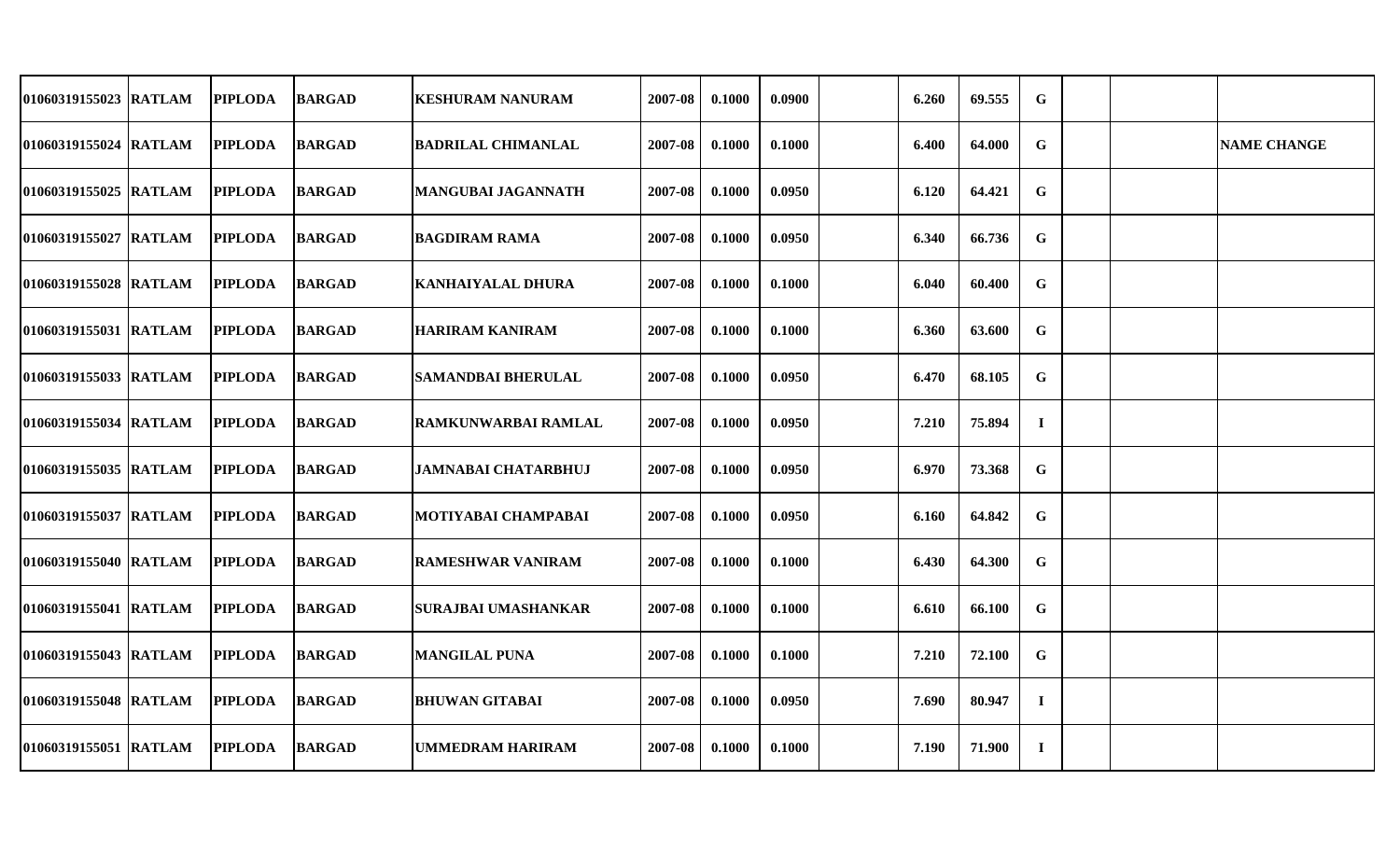| 01060319155053 RATLAM | <b>PIPLODA</b> | <b>BARGAD</b> | RAMNARAYAN NANURAM                 | 2007-08 | 0.1000 | 0.1000 | 6.220 | 62.200 | G            |  |  |
|-----------------------|----------------|---------------|------------------------------------|---------|--------|--------|-------|--------|--------------|--|--|
| 01060319155054 RATLAM | <b>PIPLODA</b> | <b>BARGAD</b> | <b>NANURAM KESHURAM</b>            | 2007-08 | 0.1000 | 0.1000 | 6.220 | 62.200 | G            |  |  |
| 01060319155055 RATLAM | <b>PIPLODA</b> | <b>BARGAD</b> | MANGILAL MATA DARIVAVBAI   2007-08 |         | 0.1000 | 0.0950 | 8.670 | 91.263 | G            |  |  |
| 01060319155057 RATLAM | <b>PIPLODA</b> | <b>BARGAD</b> | <b>KAMALSINGH AMARSINGH</b>        | 2007-08 | 0.1000 | 0.1000 | 7.280 | 72.800 | G            |  |  |
| 01060319155058 RATLAM | <b>PIPLODA</b> | <b>BARGAD</b> | <b>CHIMANLAL PUNA</b>              | 2007-08 | 0.1000 | 0.1000 | 6.800 | 68.000 | G            |  |  |
| 01060319155059 RATLAM | <b>PIPLODA</b> | <b>BARGAD</b> | <b>RAMLAL KANIRAM</b>              | 2007-08 | 0.1000 | 0.0950 | 6.830 | 71.894 | $\bf{I}$     |  |  |
| 01060319155060 RATLAM | <b>PIPLODA</b> | <b>BARGAD</b> | <b>KANHAIYALAL GANESHRAM</b>       | 2007-08 | 0.1000 | 0.0950 | 6.800 | 71.578 | G            |  |  |
| 01060319155061 RATLAM | <b>PIPLODA</b> | <b>BARGAD</b> | <b>MOHAN ONKAR</b>                 | 2007-08 | 0.1000 | 0.0900 | 6.220 | 69.111 | G            |  |  |
| 01060319155064 RATLAM | <b>PIPLODA</b> | <b>BARGAD</b> | <b>GANESHRAM KALURAM</b>           | 2007-08 | 0.1000 | 0.1000 | 6.540 | 65.400 | G            |  |  |
| 01060319155066 RATLAM | <b>PIPLODA</b> | <b>BARGAD</b> | <b>KALURAM SHRIRAM</b>             | 2007-08 | 0.1000 |        |       |        | $\mathbf{F}$ |  |  |
| 01060319155067 RATLAM | <b>PIPLODA</b> | <b>BARGAD</b> | <b>NANURAM KALU</b>                | 2007-08 | 0.1000 | 0.0800 | 5.410 | 67.625 | G            |  |  |
| 01060319155071 RATLAM | <b>PIPLODA</b> | <b>BARGAD</b> | <b>BALARAM PANNA</b>               | 2007-08 | 0.1000 | 0.1000 | 7.620 | 76.200 | G            |  |  |
| 01060319155073 RATLAM | <b>PIPLODA</b> | <b>BARGAD</b> | <b>MANGILAL MAGNIRAM</b>           | 2007-08 | 0.1000 | 0.0950 | 6.590 | 69.368 | G            |  |  |
| 01060319155075 RATLAM | <b>PIPLODA</b> | <b>BARGAD</b> | <b>PANNALAL NATHURAM</b>           | 2007-08 | 0.1000 | 0.1000 | 6.830 | 68.300 | G            |  |  |
| 01060319155076 RATLAM | <b>PIPLODA</b> | <b>BARGAD</b> | NANURAM MATA BALIBAI               | 2007-08 | 0.1000 | 0.0950 | 6.180 | 65.052 | G            |  |  |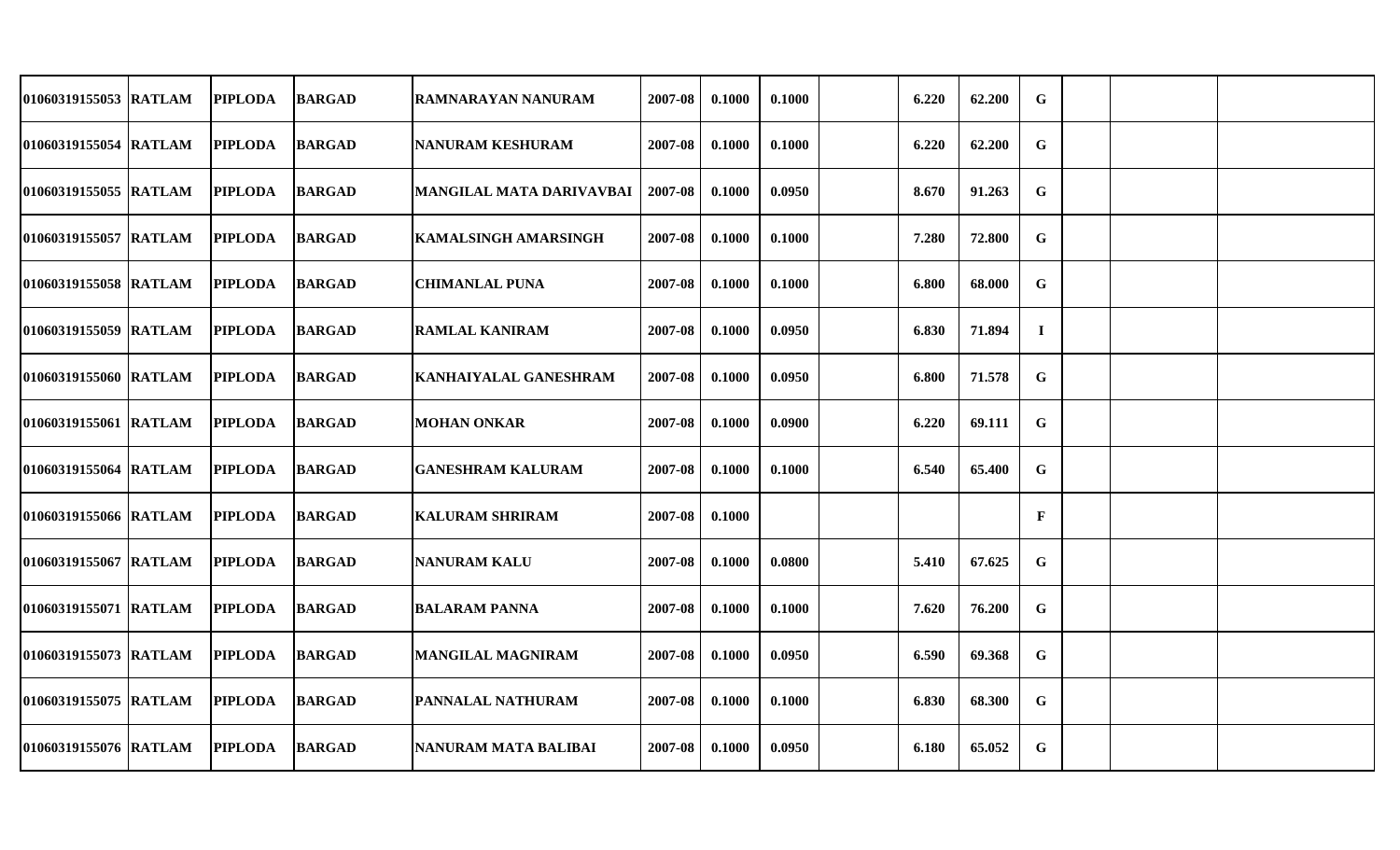| 01060319155077 RATLAM | <b>PIPLODA</b> | <b>BARGAD</b> | <b>BALARAM HIRALAL</b>              | 2007-08 | 0.1000 | 0.1000 | 6.300 | 63.000 | G        |  |  |
|-----------------------|----------------|---------------|-------------------------------------|---------|--------|--------|-------|--------|----------|--|--|
| 01060319155080 RATLAM | <b>PIPLODA</b> | <b>BARGAD</b> | <b>JAGANNATH BHERULAL</b>           | 2007-08 | 0.1000 | 0.1000 | 7.220 | 72.200 | G        |  |  |
| 01060319155082 RATLAM | <b>PIPLODA</b> | <b>BARGAD</b> | KELASHCHANDRA KANHAIYALAL   2007-08 |         | 0.1000 | 0.1000 | 6.700 | 67.000 | G        |  |  |
| 01060319155083 RATLAM | <b>PIPLODA</b> | <b>BARGAD</b> | GOVERDHANSINGH DEVISINGH   2007-08  |         | 0.1000 | 0.0950 | 6.960 | 73.263 | G        |  |  |
| 01060319155084 RATLAM | <b>PIPLODA</b> | <b>BARGAD</b> | <b>MOTILAL OMKARLAL</b>             | 2007-08 | 0.1000 | 0.0950 | 7.430 | 78.210 | $\bf{I}$ |  |  |
| 01060319155085 RATLAM | <b>PIPLODA</b> | <b>BARGAD</b> | RADHESHYAM KANHAIYALAL              | 2007-08 | 0.1000 | 0.1000 | 7.040 | 70.400 | G        |  |  |
| 01060319155086 RATLAM | <b>PIPLODA</b> | <b>BARGAD</b> | <b>MANAKLAL BHANWARLAL</b>          | 2007-08 | 0.1000 | 0.0950 | 6.610 | 69.578 | $\bf{I}$ |  |  |
| 01060319155089 RATLAM | <b>PIPLODA</b> | <b>BARGAD</b> | <b>AMBARAM BHERULAL</b>             | 2007-08 | 0.1000 | 0.0950 | 6.590 | 69.368 | G        |  |  |
| 01060319155090 RATLAM | <b>PIPLODA</b> | <b>BARGAD</b> | AYODHIYABAI BHANWARLAL              | 2007-08 | 0.1000 | 0.1000 | 7.270 | 72.700 | $\bf{I}$ |  |  |
| 01060319155091 RATLAM | <b>PIPLODA</b> | <b>BARGAD</b> | <b>BALARAM BHERULAL</b>             | 2007-08 | 0.1000 | 0.1000 | 7.390 | 73.900 | $\bf{I}$ |  |  |
| 01060319155092 RATLAM | <b>PIPLODA</b> | <b>BARGAD</b> | <b>BHANWARLAL OKARLAL</b>           | 2007-08 | 0.1000 | 0.1000 | 6.370 | 63.700 | G        |  |  |
| 01060319155093 RATLAM | <b>PIPLODA</b> | <b>BARGAD</b> | <b>GANESHRAM NADAR</b>              | 2007-08 | 0.1000 | 0.1000 | 6.660 | 66.600 | G        |  |  |
| 01060319155094 RATLAM | <b>PIPLODA</b> | <b>BARGAD</b> | <b>GANESHRAM NATHURAM</b>           | 2007-08 | 0.1000 | 0.0950 | 6.120 | 64.421 | G        |  |  |
| 01060319155097 RATLAM | <b>PIPLODA</b> | <b>BARGAD</b> | <b>KAILASH SHYAMSUNDAR</b>          | 2007-08 | 0.1000 | 0.0600 | 4.170 | 69.500 | G        |  |  |
| 01060319155098 RATLAM | <b>PIPLODA</b> | <b>BARGAD</b> | <b>KARULAL NATHULAL</b>             | 2007-08 | 0.1000 | 0.1000 | 6.590 | 65.900 | G        |  |  |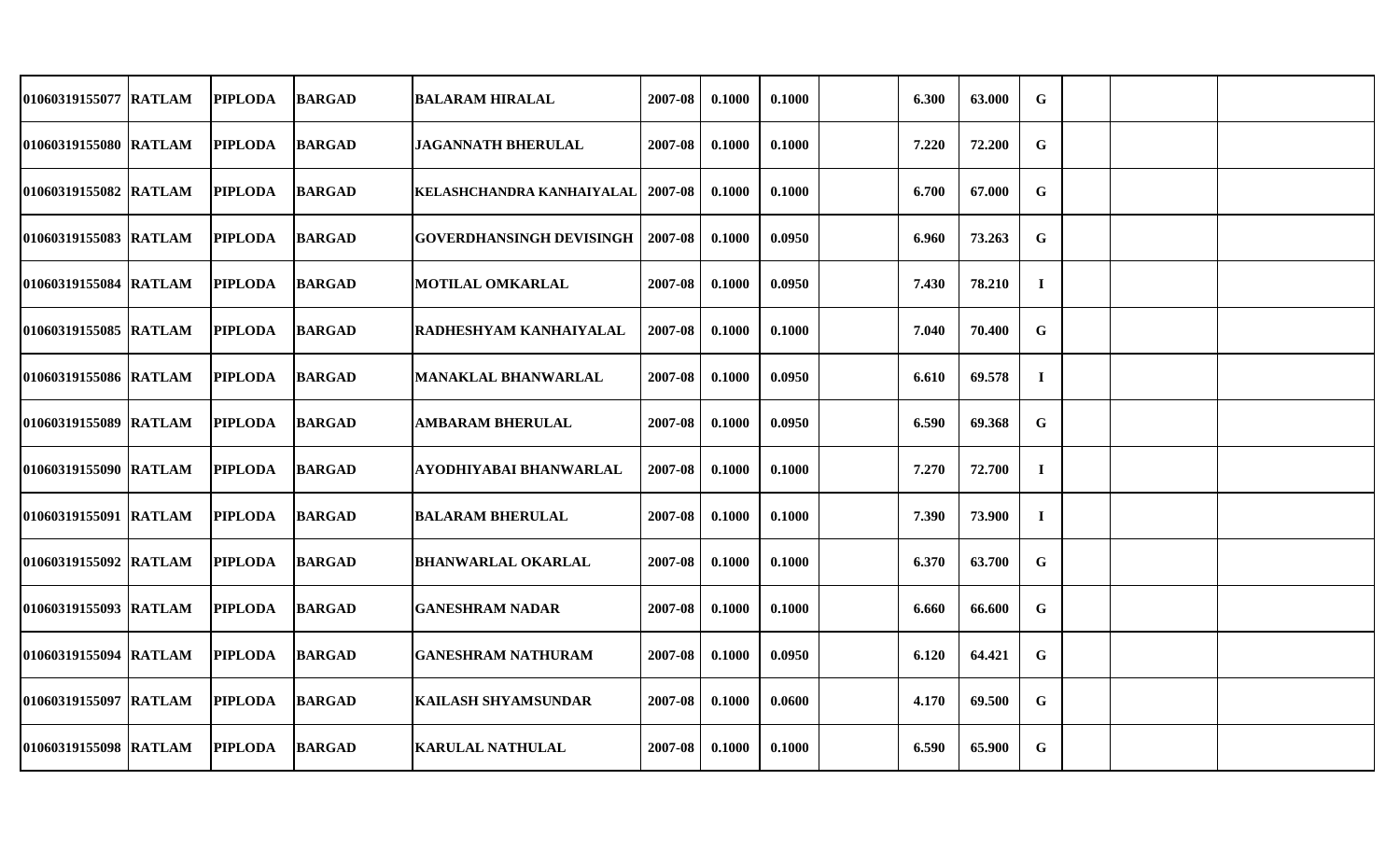| 01060319155099 RATLAM | <b>PIPLODA</b> | <b>BARGAD</b>   | KODARLAL BAGDIRAM          | 2007-08 | 0.1000 | 0.1000 | 7.390 | 73.900 | $\mathbf G$  |  |  |
|-----------------------|----------------|-----------------|----------------------------|---------|--------|--------|-------|--------|--------------|--|--|
| 01060319155101 RATLAM | <b>PIPLODA</b> | <b>BARGAD</b>   | LAXMINARAYAN UMMEDRAM      | 2007-08 | 0.1000 | 0.0950 | 6.400 | 67.368 | $\bf{I}$     |  |  |
| 01060319155050 RATLAM | <b>PIPLODA</b> | <b>BARGAD</b>   | <b>NAHTIBAI BHERULAL</b>   | 2007-08 | 0.1000 | 0.1000 | 7.790 | 77.900 | $\mathbf I$  |  |  |
| 01060319155106 RATLAM | <b>PIPLODA</b> | <b>BARGAD</b>   | PRATHVIRAJ RAMA            | 2007-08 | 0.1000 | 0.0900 | 6.010 | 66.777 | $\mathbf G$  |  |  |
| 01060319155110 RATLAM | <b>PIPLODA</b> | <b>BARGAD</b>   | <b>RAMLAL NANDAJI</b>      | 2007-08 | 0.1000 | 0.1000 | 6.790 | 67.900 | $\mathbf G$  |  |  |
| 01060319155111 RATLAM | <b>PIPLODA</b> | <b>BARGAD</b>   | <b>RATANLAL GULAB</b>      | 2007-08 | 0.1000 | 0.1000 | 7.180 | 71.800 | $\mathbf G$  |  |  |
| 01060319156002 RATLAM | <b>PIPLODA</b> | <b>UPARWADA</b> | <b>SAVITRIBAI BALARAM</b>  | 2007-08 | 0.1000 | 0.0900 | 6.350 | 70.555 | $\mathbf G$  |  |  |
| 01060319156004 RATLAM | <b>PIPLODA</b> | <b>UPARWADA</b> | <b>BASANTILAL HIRALAL</b>  | 2007-08 | 0.1000 | 0.1000 | 6.940 | 69.400 | $\bf{I}$     |  |  |
| 01060319156006 RATLAM | <b>PIPLODA</b> | <b>UPARWADA</b> | <b>AMBARAM CHIMANLAL</b>   | 2007-08 | 0.1000 | 0.1000 | 6.720 | 67.200 | G            |  |  |
| 01060319156011 RATLAM | <b>PIPLODA</b> | <b>UPARWADA</b> | <b>BABULAL NAGU</b>        | 2007-08 | 0.1000 | 0.1000 | 6.380 | 63.800 | G            |  |  |
| 01060319156021 RATLAM | <b>PIPLODA</b> | <b>UPARWADA</b> | MANGU BHAGIRATH            | 2007-08 | 0.1000 |        |       |        | $\mathbf{F}$ |  |  |
| 01060319156022 RATLAM | <b>PIPLODA</b> | <b>UPARWADA</b> | <b>BADRILAL KISHANLAL</b>  | 2007-08 | 0.1000 | 0.0950 | 6.650 | 70.000 | $\bf{I}$     |  |  |
| 01060319156024 RATLAM | <b>PIPLODA</b> | <b>UPARWADA</b> | <b>RAJESH LAXMINARAYAN</b> | 2007-08 | 0.1000 | 0.1000 | 6.160 | 61.600 | G            |  |  |
| 01060319156026 RATLAM | <b>PIPLODA</b> | <b>UPARWADA</b> | <b>MANGU NANDA</b>         | 2007-08 | 0.1000 | 0.1000 | 6.610 | 66.100 | G            |  |  |
| 01060319156029 RATLAM | <b>PIPLODA</b> | <b>UPARWADA</b> | <b>MOHANLAL BAGDIRAM</b>   | 2007-08 | 0.1000 | 0.0950 | 6.860 | 72.210 | G            |  |  |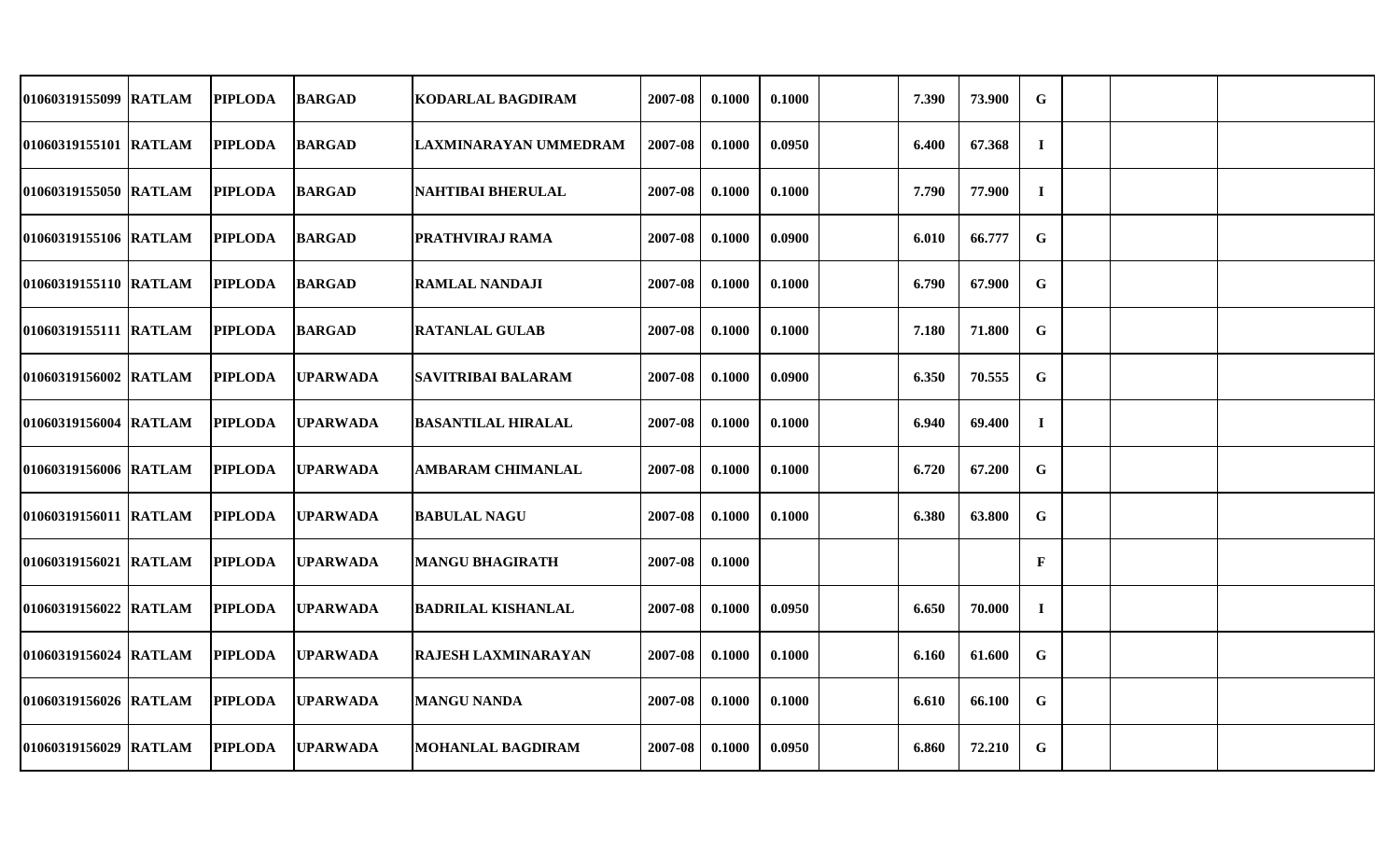| 01060319156036 RATLAM | <b>PIPLODA</b> | <b>UPARWADA</b>  | <b>CHHOGALAL BHAGGA</b>             | 2007-08 | 0.1000 | 0.1000 | 6.600 | 66.000 | $\mathbf G$  |    |  |
|-----------------------|----------------|------------------|-------------------------------------|---------|--------|--------|-------|--------|--------------|----|--|
| 01060319156037 RATLAM | <b>PIPLODA</b> | <b>UPARWADA</b>  | <b>HARIRAM BAGDIRAM</b>             | 2007-08 | 0.1000 | 0.1000 | 6.780 | 67.800 | $\bf{I}$     |    |  |
| 01060319156040 RATLAM | <b>PIPLODA</b> | <b>UPARWADA</b>  | RAMESHCHANDRA RADHAKISHAN           | 2007-08 | 0.1000 | 0.0900 | 5.550 | 61.666 | G            |    |  |
| 01060319156042 RATLAM | <b>PIPLODA</b> | <b>UPARWADA</b>  | <b>SHANKARLAL CHIMANLAL</b>         | 2007-08 | 0.1000 | 0.1000 | 6.840 | 68.400 | $\mathbf G$  |    |  |
| 01060319156046 RATLAM | <b>PIPLODA</b> | <b>UPARWADA</b>  | <b>CHAMPALAL CHUNNILAL</b>          | 2007-08 | 0.1000 | 0.0950 | 6.840 | 72.000 | $\bf{I}$     |    |  |
| 01060319156051 RATLAM | <b>PIPLODA</b> | <b>UPARWADA</b>  | <b>BHERU NARSINGH</b>               | 2007-08 | 0.1000 | 0.1000 | 7.320 | 73.200 | $\mathbf G$  |    |  |
| 01060319156053 RATLAM | <b>PIPLODA</b> | <b>UPARWADA</b>  | <b>VIDHYABAI RAMESHWAR</b>          | 2007-08 | 0.1000 | 0.1000 | 6.020 | 60.200 | $\mathbf G$  | 05 |  |
| 01060319156055 RATLAM | <b>PIPLODA</b> | <b>UPARWADA</b>  | <b>RAMESHWAR HIRALAL</b>            | 2007-08 | 0.1000 | 0.0950 | 7.100 | 74.736 | $\bf{I}$     |    |  |
| 01060319156063 RATLAM | <b>PIPLODA</b> | <b>UPARWADA</b>  | <b>BHANWARLAL MANGILAL</b>          | 2007-08 | 0.1000 | 0.1000 | 6.420 | 64.200 | $\bf{I}$     | 02 |  |
| 01060319156066 RATLAM | <b>PIPLODA</b> | <b>UPARWADA</b>  | <b>KALURAM NANDA</b>                | 2007-08 | 0.1000 |        |       |        | $\mathbf{F}$ |    |  |
| 01060319156067 RATLAM | <b>PIPLODA</b> | <b>IUPARWADA</b> | <b>KESHARBAI NATHU</b>              | 2007-08 | 0.1000 | 0.1000 | 6.130 | 61.300 | $\mathbf G$  |    |  |
| 01060319156069 RATLAM | <b>PIPLODA</b> | <b>UPARWADA</b>  | <b>RANCHOD DHANNA</b>               | 2007-08 | 0.1000 | 0.1000 | 6.770 | 67.700 | $\bf{I}$     |    |  |
| 01060319173002 RATLAM | <b>PIPLODA</b> |                  | <b>BADAYLAMATA KESHURAM BHAGGA</b>  | 2007-08 | 0.1000 | 0.1000 | 6.680 | 66.800 | G            |    |  |
| 01060319173003 RATLAM | <b>PIPLODA</b> |                  | <b>BADAYLAMATA GOPAL NANURAM</b>    | 2007-08 | 0.1000 |        |       |        | $\mathbf{F}$ |    |  |
| 01060319173004 RATLAM | <b>PIPLODA</b> |                  | <b>BADAYLAMATA SHAMBHULAL DHURA</b> | 2007-08 | 0.1000 | 0.1000 | 7.570 | 75.700 | $\bf{I}$     |    |  |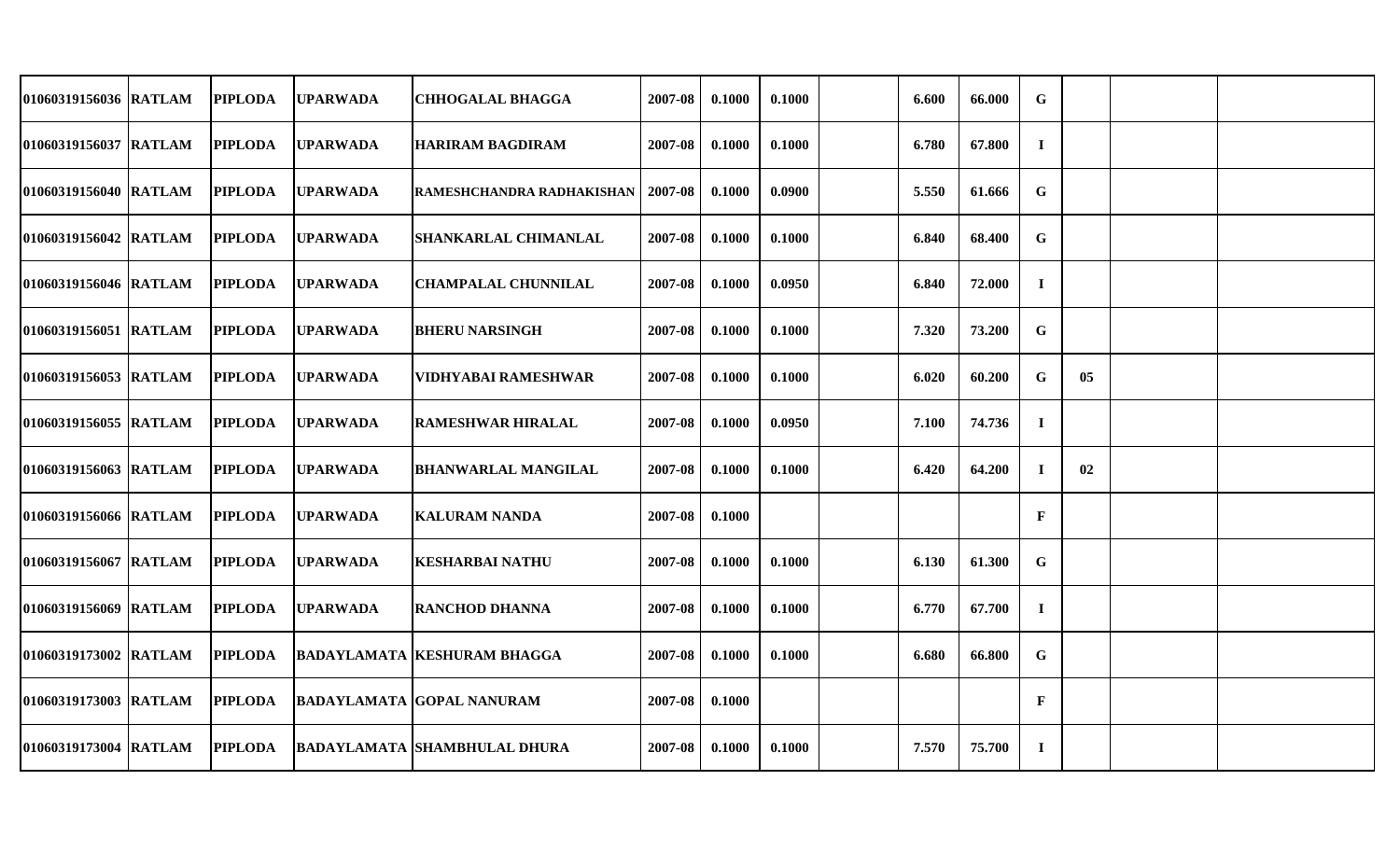| 01060319173008 RATLAM | <b>PIPLODA</b> | <b>BADAYLAMATA NANDRAM NATHU</b>     | 2007-08 | 0.1000 | 0.1000 | 6.340 | 63.400 | $\mathbf I$  | 02 |                       |                                                |
|-----------------------|----------------|--------------------------------------|---------|--------|--------|-------|--------|--------------|----|-----------------------|------------------------------------------------|
| 01060319173010 RATLAM | <b>PIPLODA</b> | BADAYLAMATA NANDRAM BHAGIRATH        | 2007-08 | 0.1000 | 0.1000 | 6.540 | 65.400 | $\mathbf G$  |    |                       |                                                |
| 01060319173013 RATLAM | <b>PIPLODA</b> | <b>BADAYLAMATA SHANKARLAL BHUWAN</b> | 2007-08 | 0.1000 |        |       |        | $\mathbf{F}$ |    |                       |                                                |
| 01060319173014 RATLAM | <b>PIPLODA</b> | <b>BADAYLAMATA BADRILAL LAXMAN</b>   | 2007-08 | 0.1000 |        |       |        | $\mathbf{F}$ |    |                       |                                                |
| 01060319173016 RATLAM | <b>PIPLODA</b> | <b>BADAYLAMATA DEVRAM ONKARLAL</b>   | 2007-08 | 0.1000 | 0.0950 | 6.370 | 67.052 | $\bf{I}$     |    |                       |                                                |
| 01060319173017 RATLAM | <b>PIPLODA</b> | <b>BADAYLAMATA SHOBHARAM BHUWAN</b>  | 2007-08 | 0.1000 | 0.1000 | 6.370 | 63.700 | $\bf I$      | 02 |                       |                                                |
| 01060319173022 RATLAM | <b>PIPLODA</b> | BADAYLAMATA MOHANLAL LAXMIBAI        | 2007-08 | 0.1000 |        |       |        | $\mathbf{F}$ |    |                       |                                                |
| 01060319173027 RATLAM | <b>PIPLODA</b> | <b>BADAYLAMATA BAGDIRAM ONKARJI</b>  | 2007-08 | 0.1000 | 0.1000 | 6.740 | 67.400 | G            |    |                       |                                                |
| 01060319173029 RATLAM | <b>PIPLODA</b> | <b>BADAYLAMATA PUNAMCHAND NATHA</b>  | 2007-08 | 0.1000 |        |       |        | $\mathbf{F}$ |    |                       |                                                |
| 01060319173033 RATLAM | <b>PIPLODA</b> | <b>BADAYLAMATA BALARAM BHUWAN</b>    | 2007-08 | 0.1000 | 0.1000 | 6.550 | 65.500 | $\bf{I}$     |    |                       |                                                |
| 01060319173034 RATLAM | <b>PIPLODA</b> | <b>BADAYLAMATA NANDRAM MOTI</b>      | 2007-08 | 0.1000 | 0.0950 | 1.780 | 18.736 | G            | 04 |                       |                                                |
| 01060319173038 RATLAM | <b>PIPLODA</b> | BADAYLAMATA KANHAIYALAL BAGDIRAM     | 2007-08 | 0.1000 | 0.1000 | 6.340 | 63.400 | $\bf I$      |    | 01060319162001        | <b>TRANSFER/MANUNIYA</b><br><b>JAORA-II DN</b> |
| 01060319173039 RATLAM | <b>PIPLODA</b> | <b>BADAYLAMATA MOHANLAL KALUJI</b>   | 2007-08 | 0.1000 | 0.1000 | 6.230 | 62.300 | $\bf{I}$     |    | <b>01060319162023</b> |                                                |
| 01060319176002 RATLAM | <b>PIPLODA</b> | HARIYAKHEDA KALURAM DEVRAM           | 2007-08 | 0.1000 | 0.1000 | 7.820 | 78.200 | $\bf{I}$     |    |                       |                                                |
| 01060319176005 RATLAM | <b>PIPLODA</b> | HARIYAKHEDA GITABAI RAGHUNATH        | 2007-08 | 0.1000 | 0.0950 | 6.260 | 65.894 | G            |    |                       |                                                |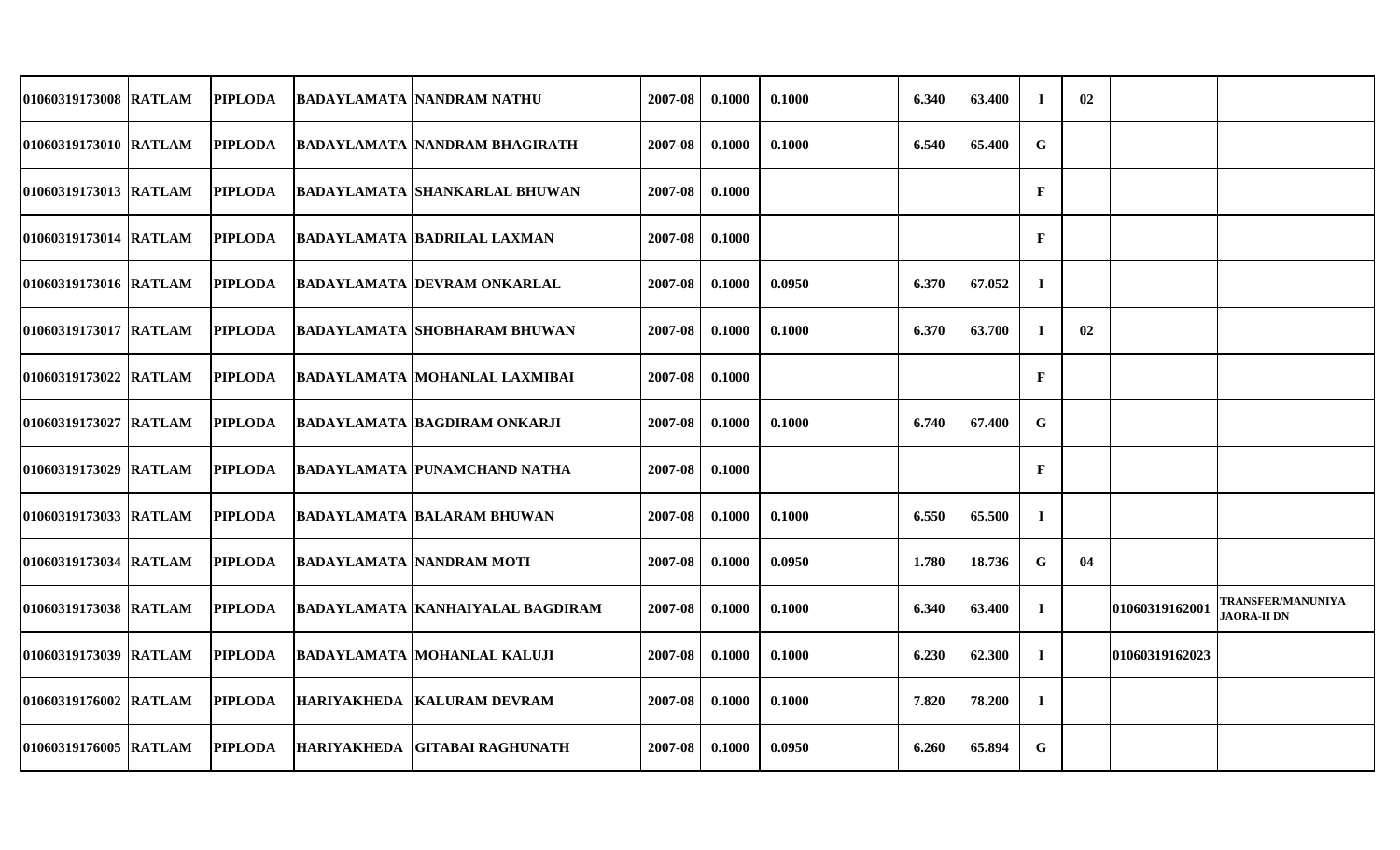| 01060319176007 RATLAM | <b>PIPLODA</b> | HARIYAKHEDA   CHAMPABAI KISHAN               | 2007-08 | 0.1000 | 0.0950 | 6.980 | 73.473 | $\bf{I}$     |    | <b>NAME CHANGE</b> |
|-----------------------|----------------|----------------------------------------------|---------|--------|--------|-------|--------|--------------|----|--------------------|
| 01060319176014 RATLAM | <b>PIPLODA</b> | HARIYAKHEDA  KANHAIYALAL SHANKARLAL          | 2007-08 | 0.1000 |        |       |        | $\mathbf{F}$ |    |                    |
| 01060319176015 RATLAM | <b>PIPLODA</b> | HARIYAKHEDA   SUKHIBAI UMMEDRAM              | 2007-08 | 0.1000 | 0.0950 | 6.050 | 63.684 | $\bf{I}$     |    |                    |
| 01060319176016 RATLAM | <b>PIPLODA</b> | HARIYAKHEDA AMBARAM DHULAJI                  | 2007-08 | 0.1000 | 0.0800 | 3.680 | 46.000 | G            | 04 |                    |
| 01060319176017 RATLAM | <b>PIPLODA</b> | HARIYAKHEDA  BHANWARLAL SURATRAM             | 2007-08 | 0.1000 | 0.1000 | 7.390 | 73.900 | $\bf{I}$     |    |                    |
| 01060319176019 RATLAM | <b>PIPLODA</b> | HARIYAKHEDA DHURA BHERULAL                   | 2007-08 | 0.1000 | 0.1000 | 6.180 | 61.800 | $\bf{I}$     |    |                    |
| 01060319176020 RATLAM | <b>PIPLODA</b> | IHARIYAKHEDA  GOVINDRAM PRATAPBAI            | 2007-08 | 0.1000 |        |       |        | F            |    |                    |
| 01060319176022 RATLAM | <b>PIPLODA</b> | HARIYAKHEDA MOHAN ONKARLAL                   | 2007-08 | 0.1000 |        |       |        | $\mathbf{F}$ |    |                    |
| 01060319176026 RATLAM | <b>PIPLODA</b> | HARIYAKHEDA RAMCHANDRA NANDA                 | 2007-08 | 0.1000 | 0.1000 | 4.490 | 44.900 | $\bf{I}$     | 02 |                    |
| 01060319176029 RATLAM | <b>PIPLODA</b> | HARIYAKHEDA   RATANLAL RAMLAL                | 2007-08 | 0.1000 | 0.1000 | 6.010 | 60.100 | G            |    |                    |
| 01060319176030 RATLAM | <b>PIPLODA</b> | HARIYAKHEDA RADHAKISHAN GOPAL                | 2007-08 | 0.1000 | 0.1000 | 6.230 | 62.300 | G            |    |                    |
| 01060319176032 RATLAM | <b>PIPLODA</b> | HARIYAKHEDA RUKMANIBAI SAMPATBAI             | 2007-08 | 0.1000 | 0.1000 | 6.870 | 68.700 | $\bf{I}$     |    | <b>NAME CHANGE</b> |
| 01060319176037 RATLAM | <b>PIPLODA</b> | HARIYAKHEDA SHAMBHUSINGH KHUSALSINGH 2007-08 |         | 0.1000 | 0.0950 | 6.230 | 65.578 | G            |    |                    |
| 01060319176039 RATLAM | <b>PIPLODA</b> | HARIYAKHEDA BALARAM PUNA                     | 2007-08 | 0.1000 |        |       |        | $\mathbf{F}$ |    |                    |
| 01060319176040 RATLAM | <b>PIPLODA</b> | HARIYAKHEDA   KALABAI MANGILAL               | 2007-08 | 0.1000 |        |       |        | $\mathbf{F}$ |    |                    |